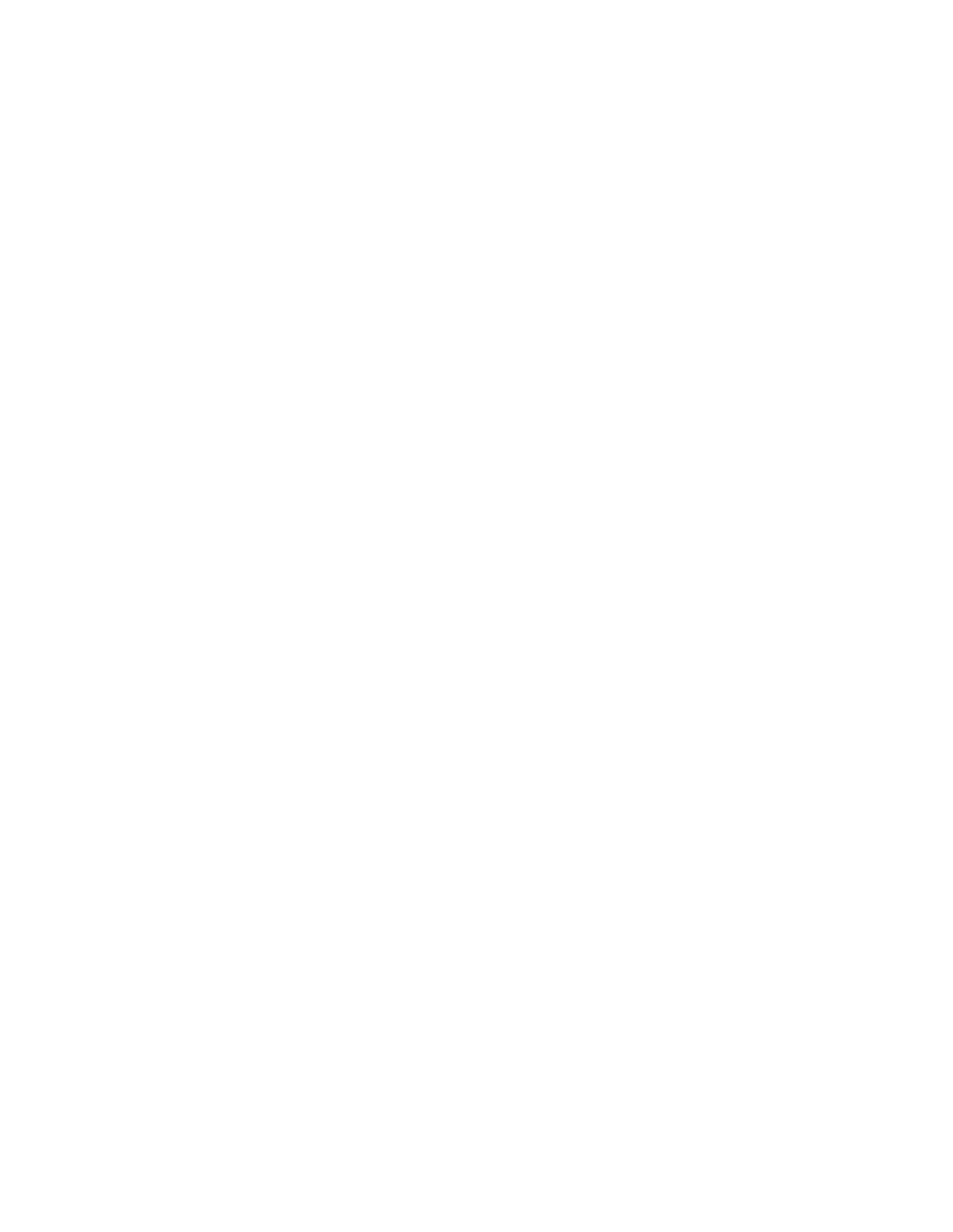## Sharing the Wealth:

Resident Ownership Mechanisms

 $\sqrt{2}$ 



A PolicyLink Report by Heather McCulloch, Senior Associate with Lisa Robinson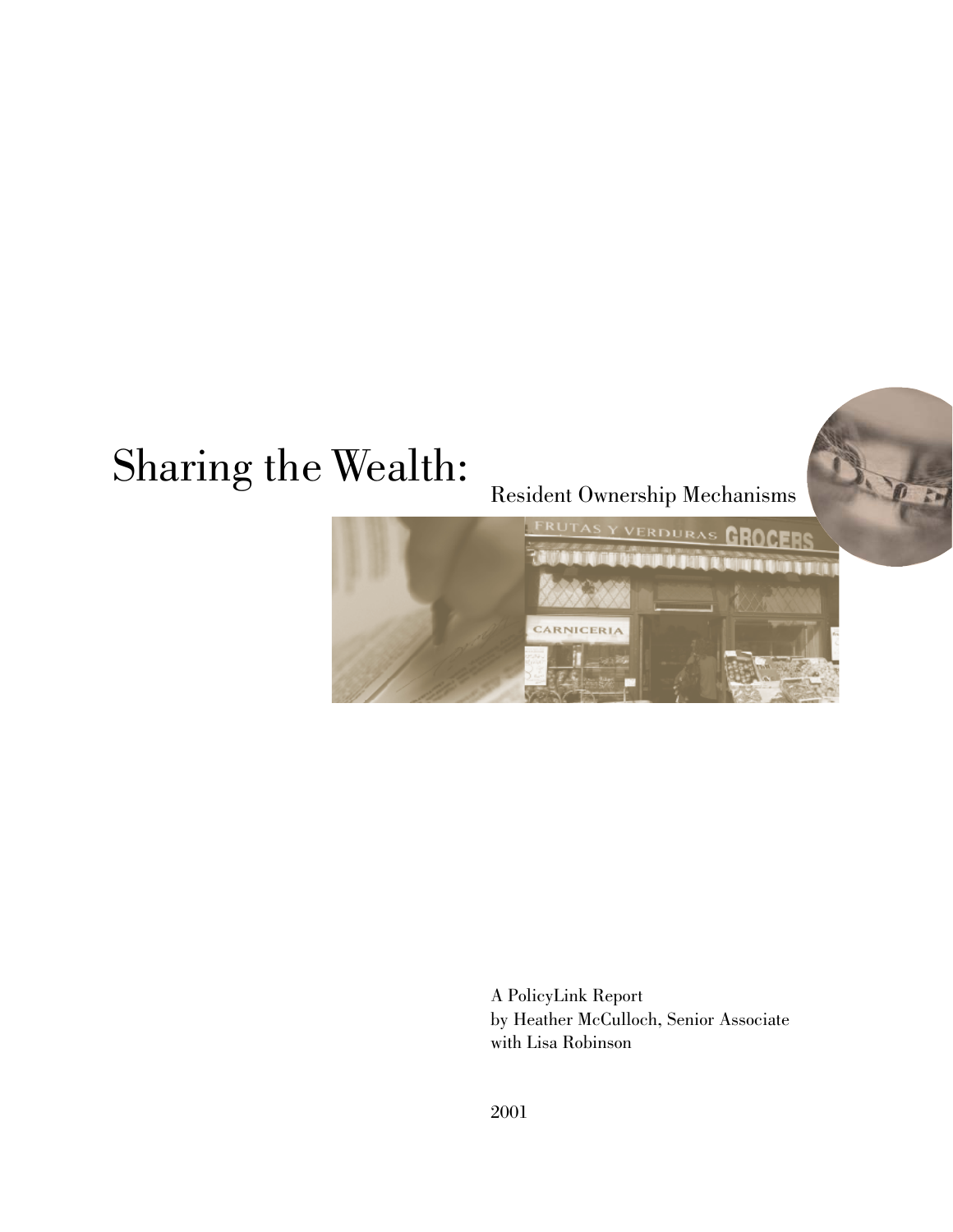PolicyLink

101 Broadway Oakland, California 94607 tel 510.663.2333 fax 510.663.9684

1350 Broadway, Suite 1901 New York, New York 10018 tel 212.629.9570 fax 212.629.7328

www.policylink.org

*Financial support from the Fannie Mae Foundation, the U.S. Department of Housing and Urban Development (HUD), and from the Ford Foundation, the Rockefeller Foundation, the Annie E. Casey Foundation, and the Open Society Institute.*

*The work that provided the basis for this publication was supported by funding under a grant with the U.S. Department of Housing and Urban Development. The substance and findings of the work are dedicated to the public. The author and publisher are solely responsible for the accuracy of the statements and interpretations contained in this publication. Such interpretations do not necessarily reflect the views of the government.*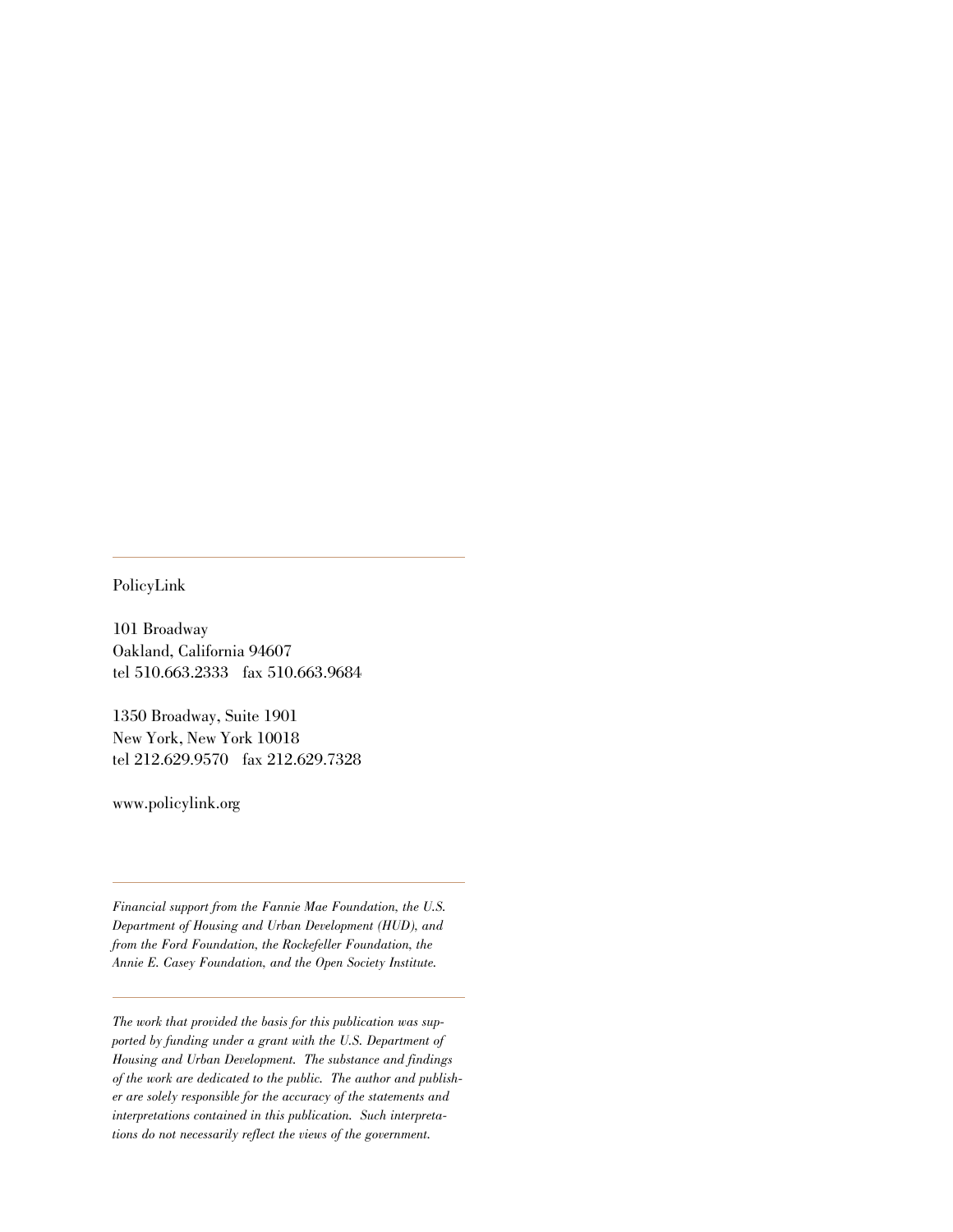| $\rm i$      | <b>Preface</b>                                                             |
|--------------|----------------------------------------------------------------------------|
| iii          | A Note from Funders: Fannie Mae Foundation                                 |
| $\mathbf{V}$ | A Note from Funders: U.S. Department of Housing and Urban Development      |
| $\mathbf 1$  | <b>Executive Summary</b>                                                   |
| 13           | <b>Chapter I. Framework, Approach, and Methodology</b>                     |
| 13           | Policy Context                                                             |
| 14           | Problems Point to New Opportunities and New Challenges                     |
| 15           | Leveraging Opportunities to Seek Solutions                                 |
| 15           | Responding to Need and Opportunity<br>contents                             |
| 16           | Framework                                                                  |
| 16           | Equitable Development, Community Equity Mechanisms, and Resident Ownership |
| 17           | Who Benefits?                                                              |
| 17           | Important Considerations Regarding the ROM Framework                       |
| 18           | Approach and Methodology                                                   |
| 18           | Approach                                                                   |
| 20           | Methodology                                                                |
|              | Chapter II. Background: Historical Perspective and Literature Review       |
| 21           |                                                                            |
| 22           | Historical Perspective: Connecting People and Place                        |
| 22           | The Continuing Evolution of the Community Development Movement             |
| 23           | Community Building as an Evolution of the Movement                         |
| 23           | The Increasing Importance of Asset Accumulation Strategies                 |
| 25           | Micro-enterprise and Capital Access Strategies Contribute to the Movement  |
| 26           | Connecting Community Development to Community Residents                    |
| 26           | ROMs and Value Recapture                                                   |
| 27           | ROMs and Social Capital                                                    |
| 28           | <b>Contemporary Challenges</b>                                             |
| 30           | Summary                                                                    |
| 31           | <b>Literature Review</b>                                                   |
| 31           | Wealth Inequality and the Importance of Assets                             |
| 34           | <b>Broadened Ownership</b>                                                 |
| 38           | <b>Integrating People and Place</b>                                        |
| 40           | Summary                                                                    |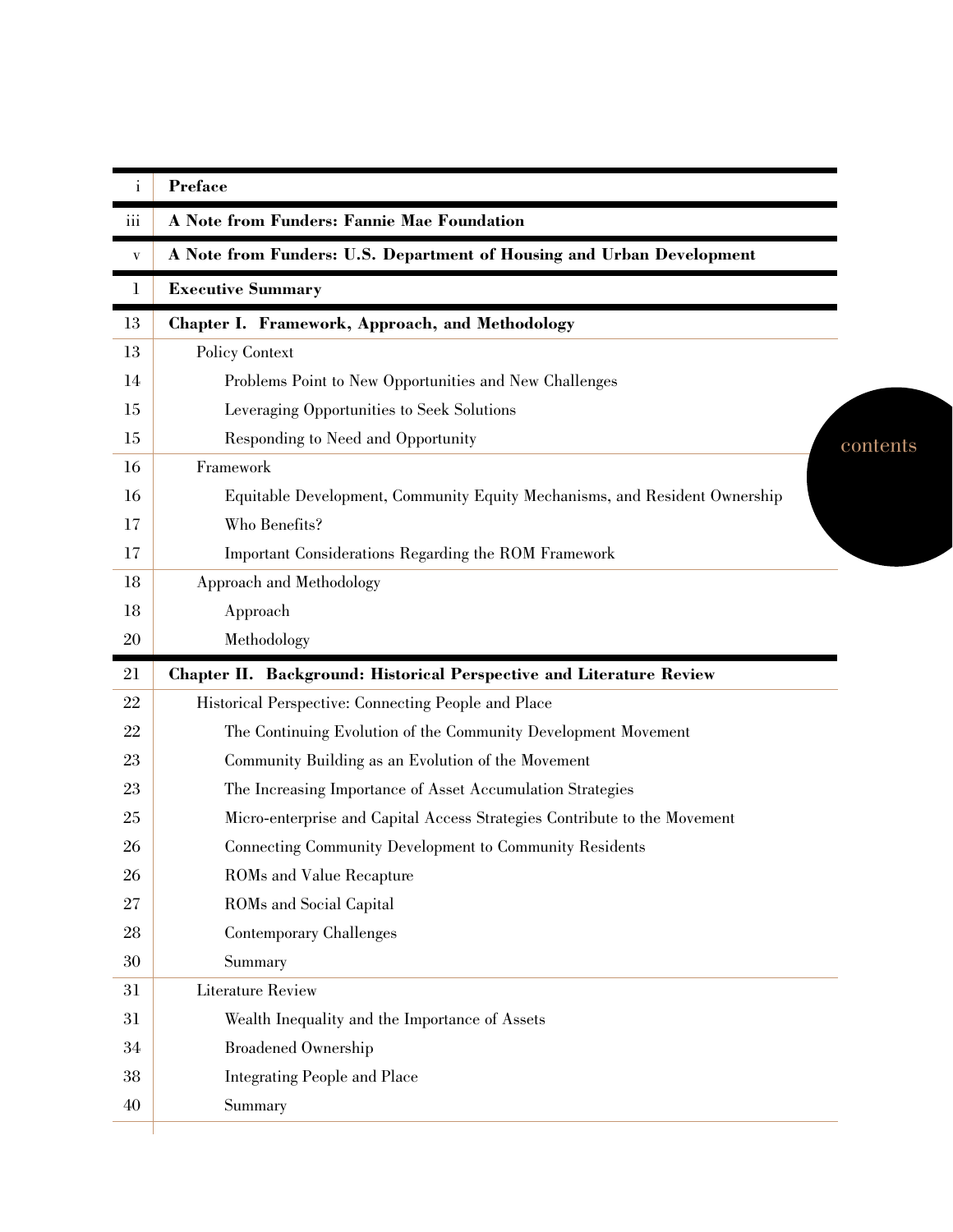| 41  | <b>Chapter III. Models and Infrastructure</b>                                           |
|-----|-----------------------------------------------------------------------------------------|
| 41  | <b>Models</b>                                                                           |
| 43  | Quick Reference Guide to Models                                                         |
| 44  | <b>Commercial Real Estate Development</b>                                               |
| 44  | <b>CDC</b> Development with Resident Partners                                           |
| 48  | Resident Ownership in Real Estate Trusts                                                |
| 58  | Mechanisms to Support Resident Investment                                               |
| 62  | <b>Business Development</b>                                                             |
| 62  | Shared Resident Equity in Business Development                                          |
| 67  | Cooperative Ownership Models                                                            |
| 82  | Public Enterprise with Resident Dividends                                               |
| 86  | Financial Institutions and Resident Ownership                                           |
| 87  | Community Development Credit Unions (CDCU)                                              |
| 90  | Community and Individual Investment Corporation (CIIC)                                  |
| 94  | Home Equity: Expanding Equity-Building Opportunities                                    |
| 94  | Community Land Trust (CLT)                                                              |
| 97  | Housing Co-ops                                                                          |
| 97  | Limited Equity Housing Co-ops (LEHC)                                                    |
| 98  | Leasing Cooperative                                                                     |
| 99  | Section 8 Homeownership Program                                                         |
| 102 | Natural Resources: Capturing and Preserving Value for Residents                         |
| 102 | General Stock Ownership Corporation (GSOC)                                              |
| 103 | Fair Exchange Fund                                                                      |
| 103 | <b>Sky Trust</b>                                                                        |
| 105 | Infrastructure: Opportunities and Challenges to Advancing Resident Ownership Mechanisms |
| 106 | Demand: Capacity Challenges                                                             |
| 107 | Potential Supply: The Existing Infrastructure                                           |
| 119 | Bridging Supply and Demand: Assessment of Findings                                      |
| 120 | Conclusions                                                                             |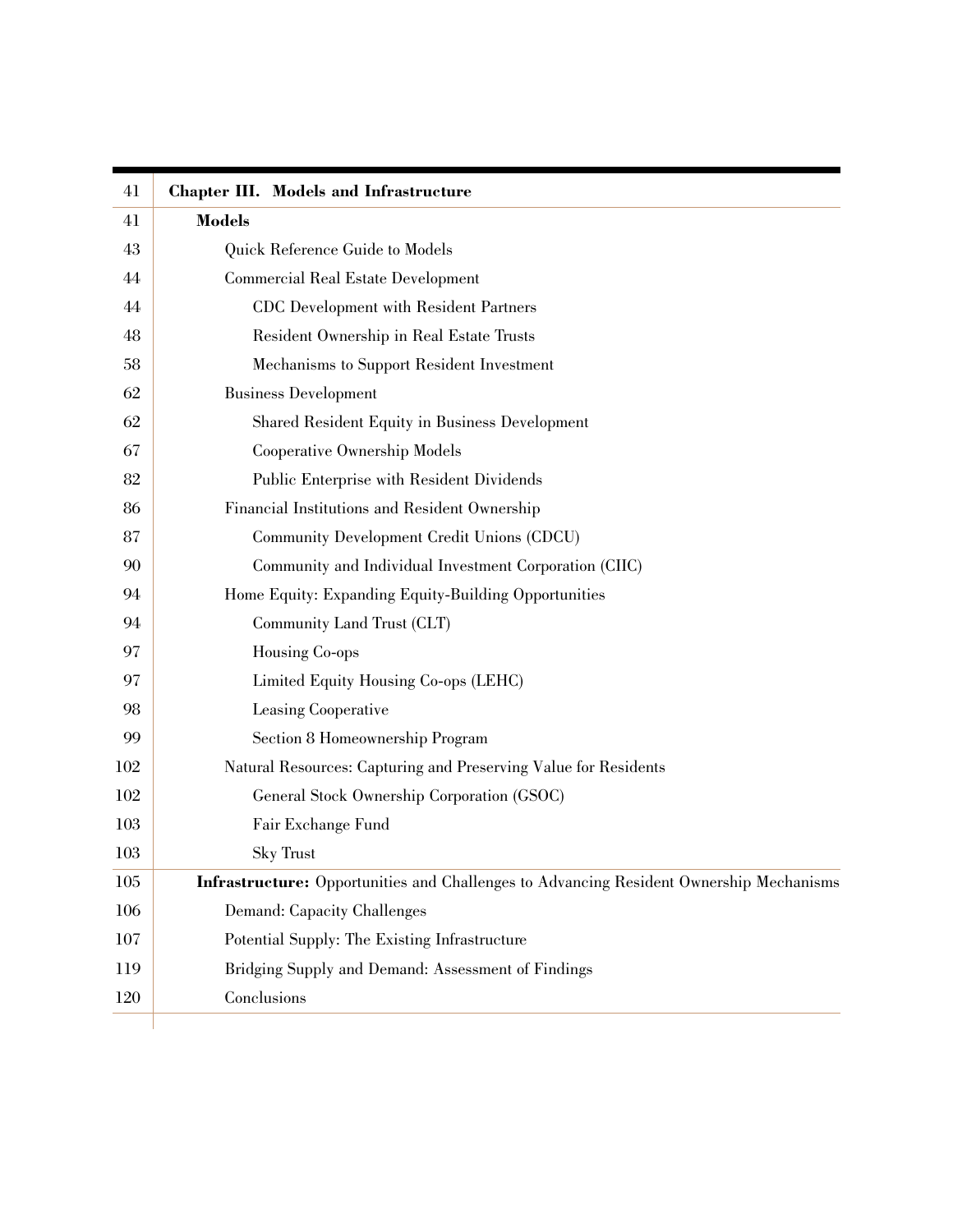| 121 | <b>Chapter IV.</b> Perspectives from the Field                 |  |  |  |
|-----|----------------------------------------------------------------|--|--|--|
| 122 | <b>Interview Highlights</b>                                    |  |  |  |
| 122 | Overview                                                       |  |  |  |
| 122 | Reaction to Framework/Conceptual Approach                      |  |  |  |
| 123 | Reaction to Models                                             |  |  |  |
| 125 | Community Development and Individual Asset Building            |  |  |  |
| 125 | Significance of Ownership: Ownership and Civic Engagement      |  |  |  |
| 126 | Tension Between Individual and Collective Ownership Strategies |  |  |  |
| 126 | Capacity and Infrastructure Issues                             |  |  |  |
| 127 | Playing the Inside and Outside Game                            |  |  |  |
| 128 | Risk and Reward/Risk Mitigation                                |  |  |  |
| 128 | Getting Community Stakeholders to the Table                    |  |  |  |
| 129 | The Role of Private Philanthropy                               |  |  |  |
| 129 | Summary                                                        |  |  |  |
| 130 | Policy Opportunities and Challenges                            |  |  |  |
| 130 | Overview                                                       |  |  |  |
| 130 | Alternative Government Roles in Advancing ROMs                 |  |  |  |
| 131 | Policy Opportunities at the Federal Level                      |  |  |  |
| 132 | Past and Present Federal Policy Levers                         |  |  |  |
| 133 | Policy Opportunities at the Local Level                        |  |  |  |
| 133 | The Need for a New Type of Development Intermediary            |  |  |  |
| 134 | Paying Attention to Private Sector Interests                   |  |  |  |
| 134 | <b>Building Public Support for ROMs</b>                        |  |  |  |
| 135 | Philanthropy and Policy                                        |  |  |  |
| 135 | Summary                                                        |  |  |  |
| 136 | <b>Next Steps</b>                                              |  |  |  |
| 136 | <b>Additional Research</b>                                     |  |  |  |
| 136 | Connecting to the Field and Supporting Models                  |  |  |  |
| 137 | <b>Building Connections</b>                                    |  |  |  |
| 137 | Broadening the Conversation                                    |  |  |  |
| 137 | Developing an Action Agenda                                    |  |  |  |
| 137 | Communications                                                 |  |  |  |
| 138 | Strategies to Deal with the Urgency of Displacement            |  |  |  |
| 138 | Learning from Global Policy and Models from Abroad             |  |  |  |
| 138 | Summary                                                        |  |  |  |

and the state of the state of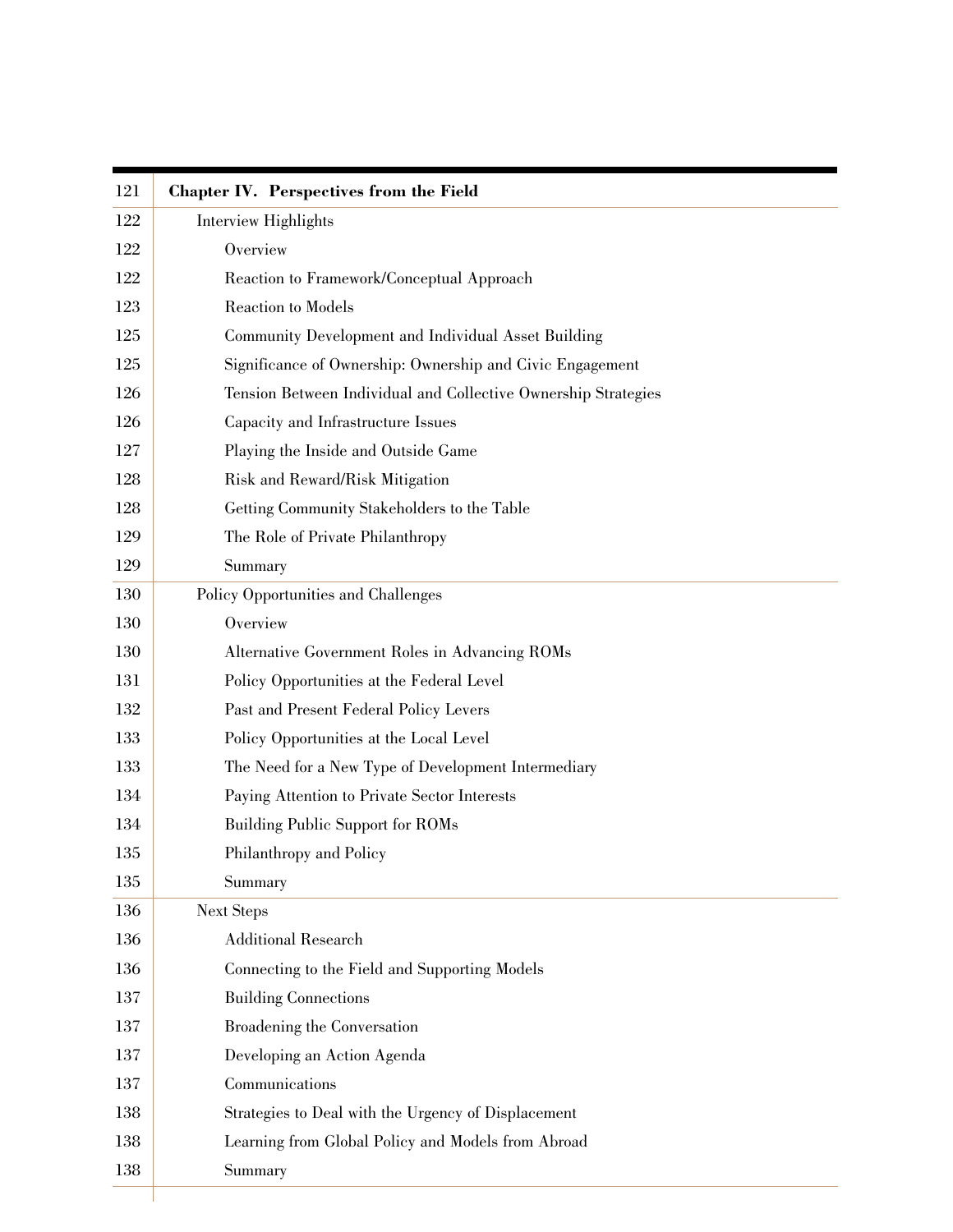| 139 | <b>Chapter V. Conclusion: Findings and Closing Comments</b> |  |
|-----|-------------------------------------------------------------|--|
| 140 | Findings                                                    |  |
| 140 | Key Ingredients for Developing Effective ROM Models         |  |
| 144 | <b>Maximizing Outcomes</b>                                  |  |
| 146 | Closing Comments                                            |  |
| 147 | <b>Appendixes</b>                                           |  |
| 147 | A: Interviewees and Symposium Participants                  |  |
| 155 | B: Bibliography                                             |  |
| 163 | C: Glossary                                                 |  |
|     |                                                             |  |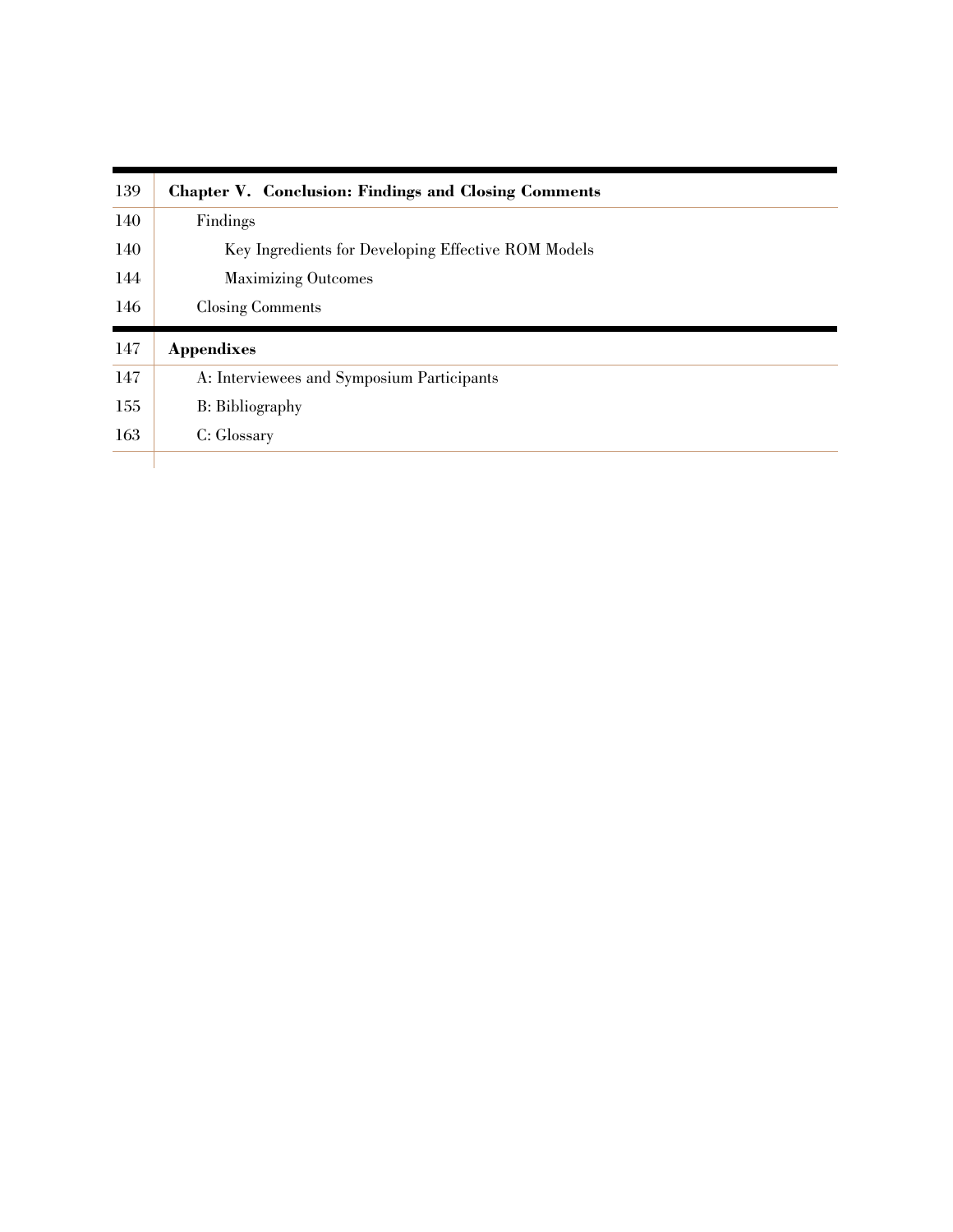## Preface from PolicyLink

We believe that in this new economy, achieving equity requires a multifaceted approach that connects socially and economically isolated residents to the region, the economy, technology, and ultimately, to full participation in democracy. Making these connections demands the integration of people- and place-based strategies so that regional opportunities of all kinds are more fairly distributed. At PolicyLink, we are advancing a framework to achieve this outcome that we call "equitable development." Equitable development is achieved through policies and practices that enable low-income and low-wealth residents to participate in and benefit from regional economic activity. It grows out of the theory and practice of community building and community development.

Equitable development requires multifaceted strategies that we call "Community Equity Mechanisms" (CEMs) to ensure that development policies and projects benefit low-income/low-wealth residents. Community Equity Mechanisms (CEMs) include a broad set of tools—in the areas of housing, transportation, education, workforce, and economic development—to help achieve equitable outcomes for all residents of metropolitan regions.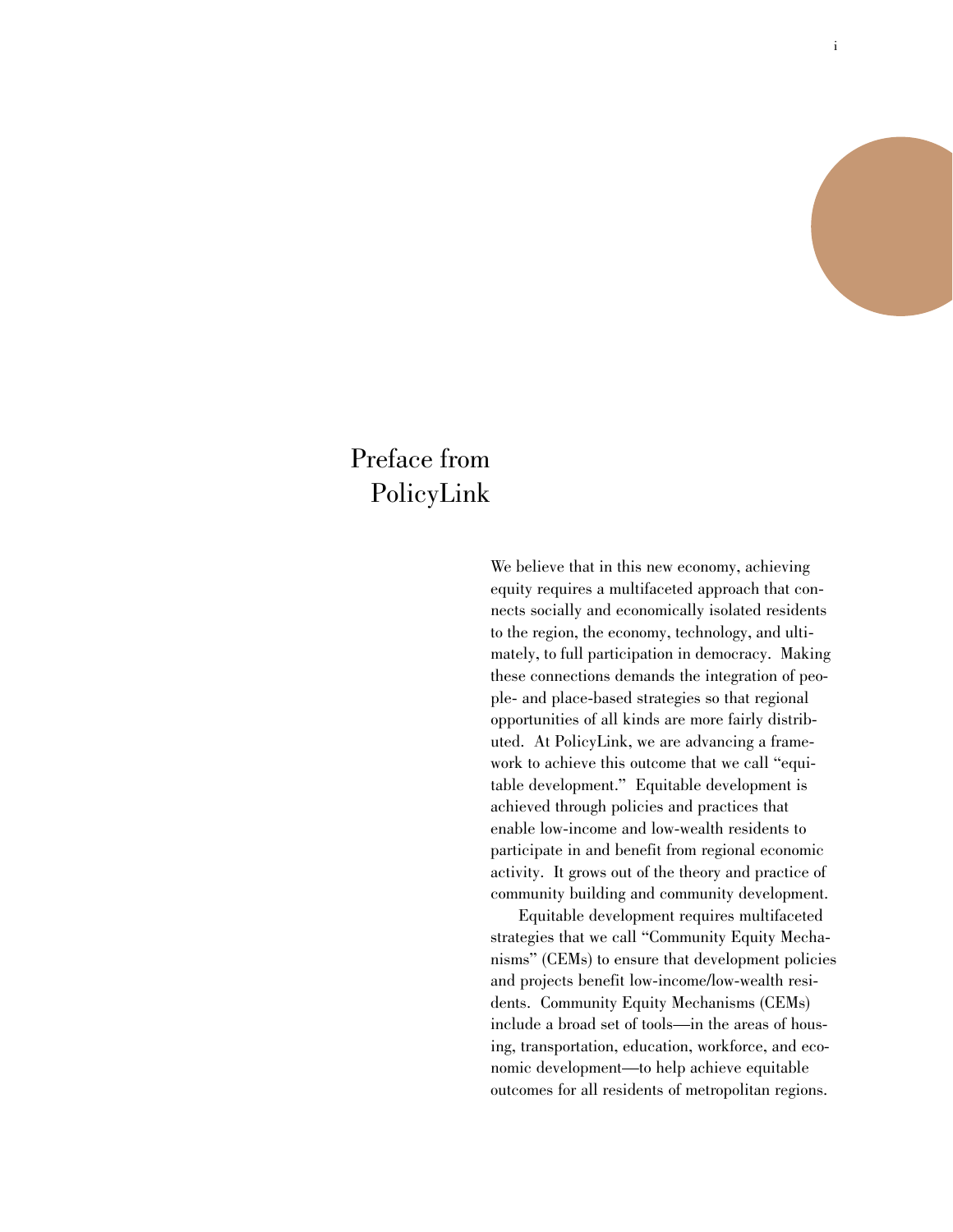*Sharing the Wealth: Resident Ownership Mechanisms (ROMs)* describes one set of CEM tools. ROMs contribute to equitable development by providing low-income/low-wealth residents with opportunities to obtain a financial stake and voice in economic activity in their communities. ROMs enable residents to participate—as stockholders, not just stakeholders—in development projects. They include residents as vested partners—with the public, private and nonprofit sectors—in the process of building strong, healthy communities in which they and their families can live and prosper.

We are very grateful for financial support from the Fannie Mae Foundation; the U.S. Department of Housing and Urban Development (HUD); and our core supporters, the Ford Foundation, the Rockefeller Foundation, the Annie E. Casey Foundation, and the Open Society Institute.

We wish to give a special acknowledgment to Lisa Robinson for her immense contribution to the report in terms of research, writing, and creative thought. In addition, this work has been greatly enriched by the critical thinking of the many people who gave their time to be interviewed and to review documents. We are especially grateful to Xavier de Souza Briggs at Harvard University and Jessica Gordon Nembhard at the University of Maryland for their contributions to the initial phases of the research and their thorough critique of draft documents.

We would like to give special thanks to PolicyLink board members James O. Gibson and William Julius Wilson for their thoughtful critique of the work and timely and helpful guidance, and to PolicyLink advisors J. Phillip Thompson and Elliott Sclar of Columbia University, who have given enthusiastic support and a critical eye. We are especially grateful to Carl Anthony, formerly of the Urban Habitat Program and now with the Ford Foundation, for his inspiration and encouragement. And, finally, we thank the PolicyLink team members who worked so intensively on the project including, in particular, Vice President Judith Bell, Senior Communications Associate Zita D'Azalia Allen, and Program Assistant Sujata Roashan.

Angela Glover Blackwell Heather McCulloch *President Senior Associate*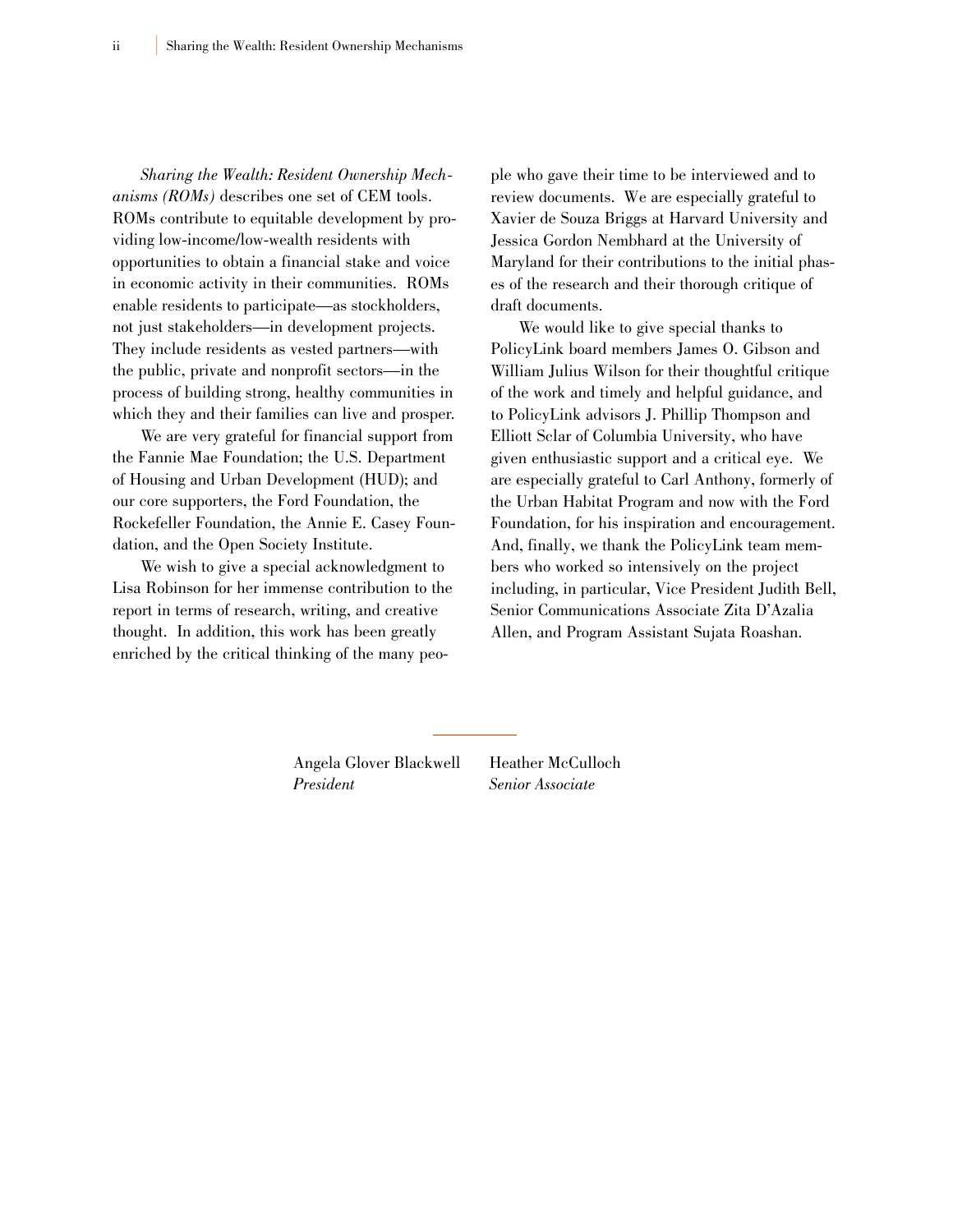## A Note from Funders Fannie Mae Foundation

The current surge of advocacy for market-based approaches to revitalize distressed communities has sparked growing attention to the need to more effectively anchor lower-income residents to the economic enhancement of their communities. Failure to directly and explicitly link residents to the growing prosperity of their neighborhoods, as a result of successful community revitalization efforts, can lead to gentrification and destabilization of the traditional cultural and social fabric of communities.

*Sharing the Wealth: Resident Ownership Mechanisms* provides a comprehensive overview of various financial and economic tools and strategies, existing or conceptual, that can be used to leverage market forces for the benefit of lower-income community residents. They are grouped into six broad categories based on the neighborhood assets upon which these mechanisms would be built. The report also includes a review of the literature on the relationship between asset/wealth development and individual economic development, as well as the relevance of ownership as an asset building strategy. This report makes clear the fact that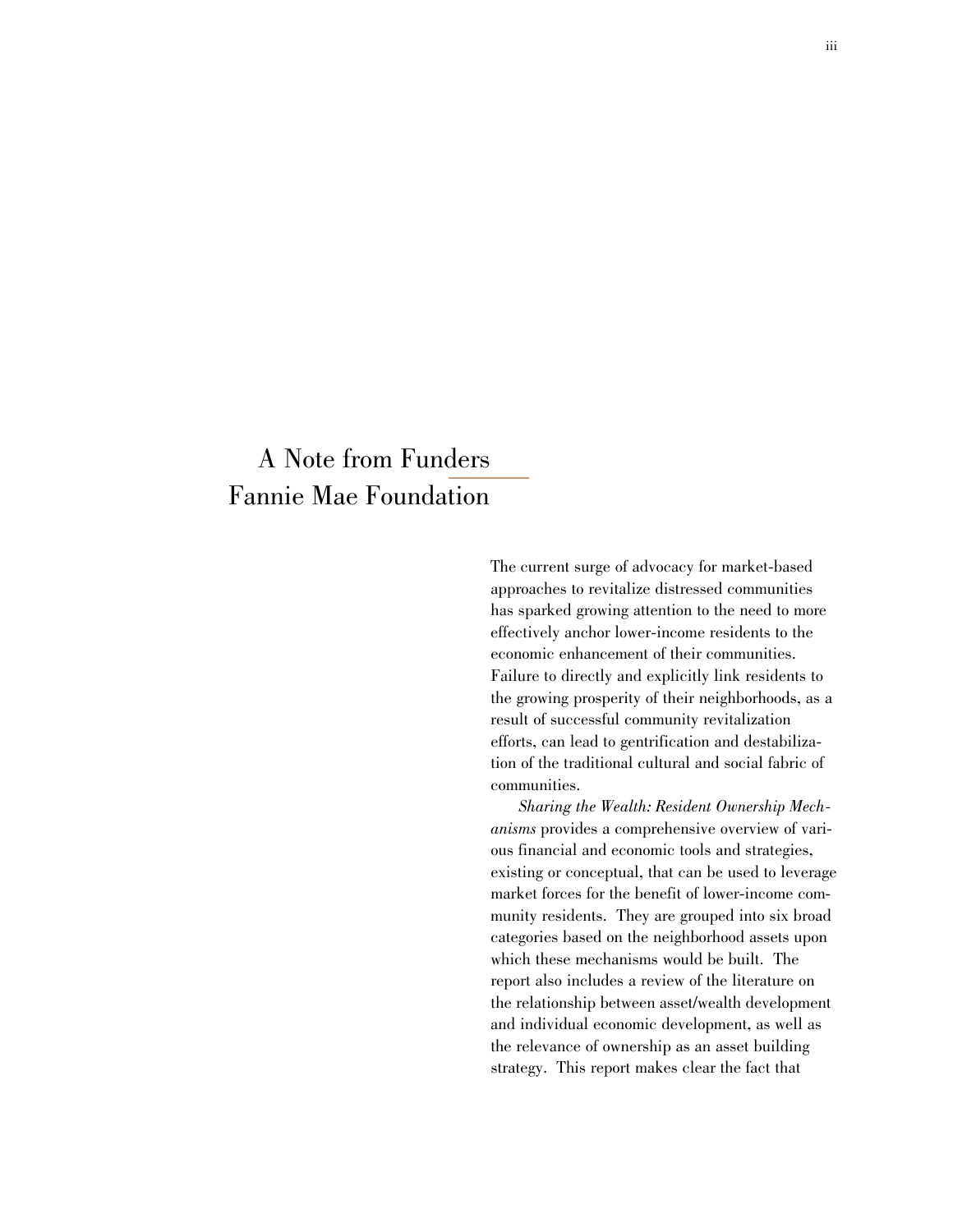lower-income status should not be a barrier to the participation of local residents in the economic advancement of their communities. Further, the numerous potential resident ownership mechanisms presented in the report demonstrate that resident involvement does not have to be limited to political organizing.

The concepts and ideas in this report, reinforce and promote the broader concept of Value Recapture introduced by Fannie Mae Foundation Senior Vice President, James H. Carr, in a 1999 *NeighborWorks Journal* article titled "Community, Capital, and Markets." In that paper, he argued that linking residents to the economic benefits of successful community investment efforts was not only possible, but also essential, to avoid simply

shifting problems from one neighborhood to another. Ensuring lower-income residents directly benefit from successful community revitalization initiatives is also the most effective manner by which a community's social capital can be leveraged to support development activities.

The report offers an excellent starting point for a national dialogue about ways to expand ownership options to residents of low-income communities as part of market-based approaches to community investment. The Fannie Mae Foundation is pleased to have supported this report and looks forward to continuing to explore ways in which lower-income households can more effectively become owners of the engines of economic opportunity and prosperity.

Stacey Davis *President*

*Fannie Mae Foundation*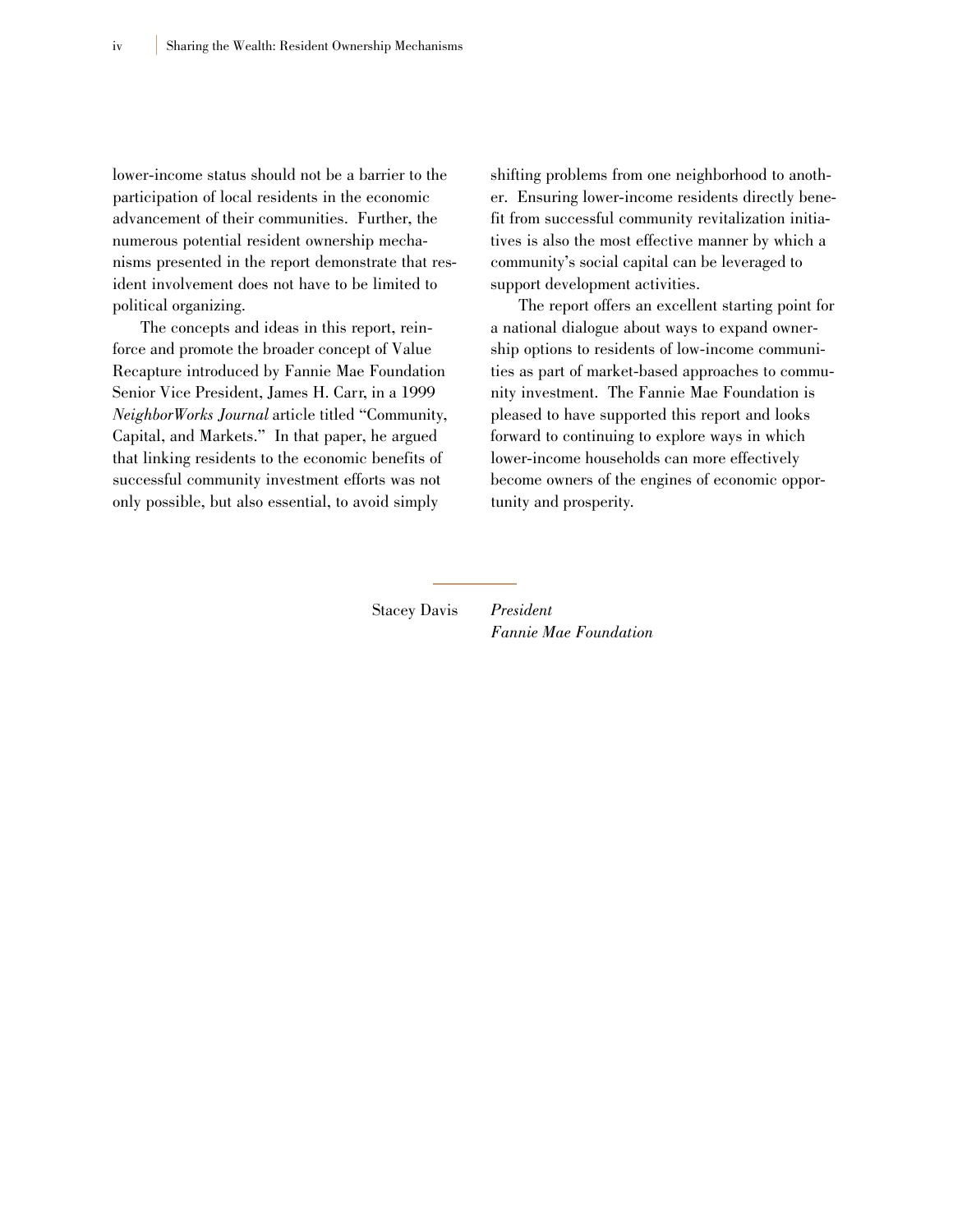## A Note from Funders U.S. Department of Housing and Urban Development (HUD)

For more than 35 years, the U.S. Department of Housing and Urban Development (HUD) has focused on helping low-income communities revitalize and improve the housing and economic opportunities of low-income residents. Through older programs, such as Urban Renewal, Urban Development Action Grants, and Community Development Block Grants, as well as more recent programs, such as Empowerment Zones and the soon-to-be-implemented Renewal Communities, HUD has provided billions of dollars that lowincome communities have used to leverage other public and private investment in redevelopment strategies.

v

This experience has provided many valuable lessons. HUD has come to recognize a number of the factors that help promote successful redevelopment and has incorporated this knowledge into its programs. Partly as a result of these economic development efforts, many distressed communities have experienced significant turnaround. However, even well-intentioned redevelopment efforts can have substantial adverse effects if they do not appropriately address the needs of the community's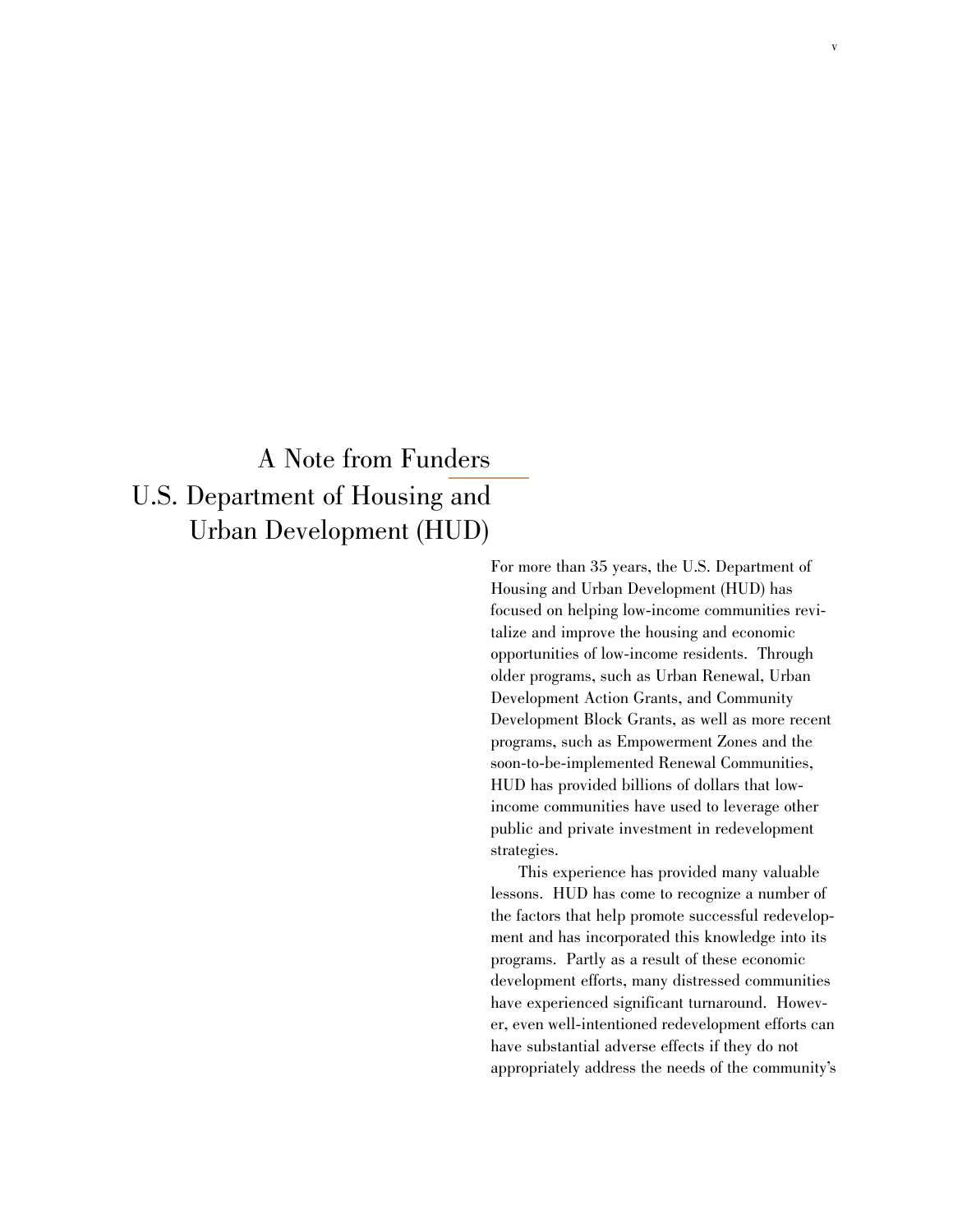poorest residents. The result is the redevelopment of "place," but the worsening of the conditions of the "people" that once lived there.

The need to simultaneously address people and place remains one of the most daunting challenges in community redevelopment. It is an issue that has become increasingly important as a decade of record growth has led to reinvestment in some of the country's most impoverished areas—a trend that provides both opportunities and challenges.

This report on Resident Ownership Mechanisms provides valuable information for stimulating a national conversation on how best to address the nexus of people and place in community development. It provides the first comprehensive inventory of promising models for ensuring that lowincome residents benefit from community revitalization and discusses reasons why such approaches should be made a fundamental part of a long-term redevelopment strategy.

The report is important, but it is only a first step. Next steps include evaluating models to determine factors of success or failure, defining the context in which they may be most effective, and assessing their potential impact. It may also be important to consider how these models interact with federal, state, and local policies. It is hoped that this report will both inform readers and inspire dialogue on this important issue.

Lawrence L. Thompson *General Deputy Assistant Secretary for Policy Development and Research, U.S. Department of Housing and Urban Development*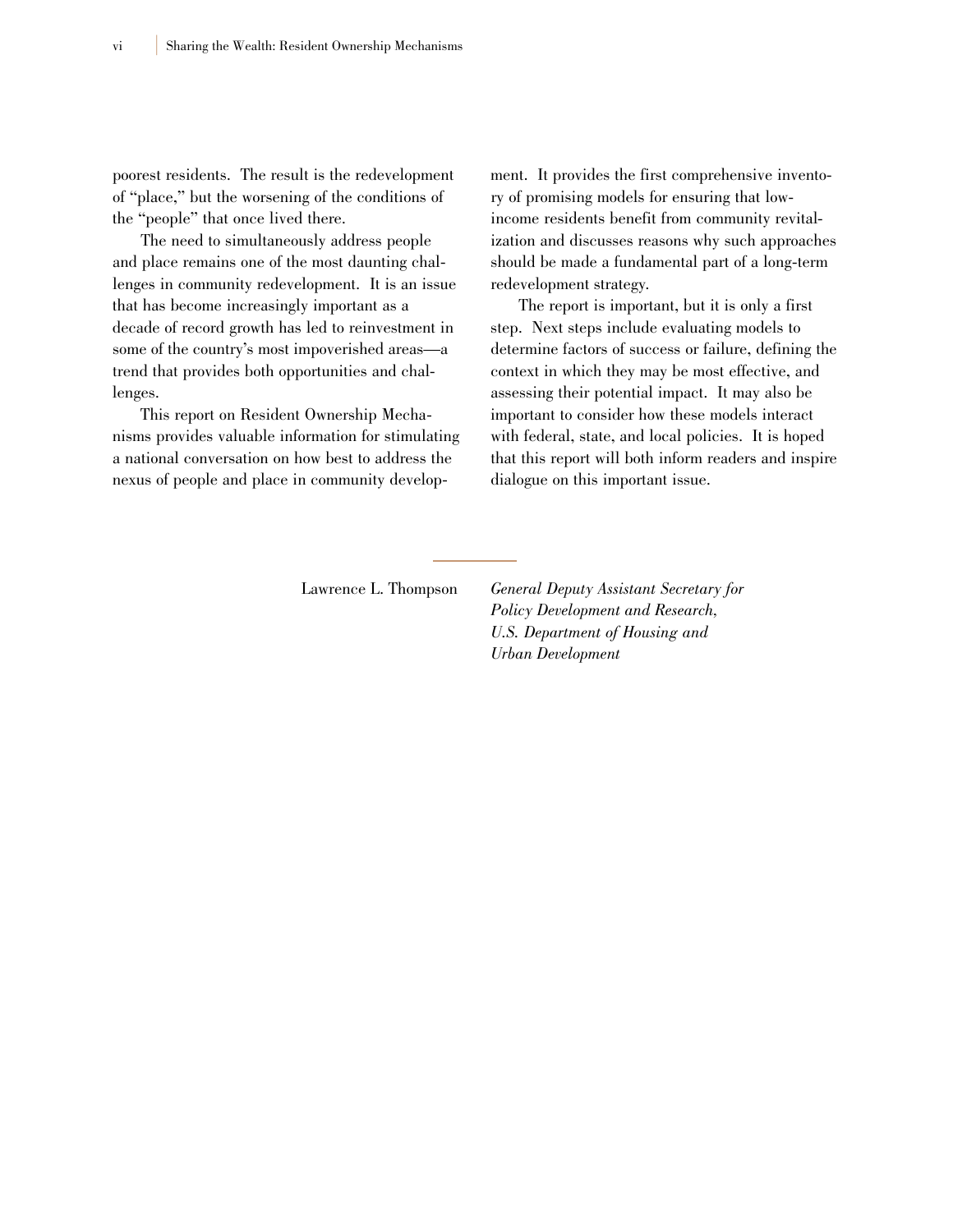## Executive Summary

*"Resident Ownership Mechanisms" (ROMs) are strategies and tools to enable low-income/lowwealth residents to gain an ownership stake in the revitalization of their communities.*

## **O v e r v i e w**

For decades, economic development policy in the United States, at all levels of government, has focused on attracting private investment into poor urban and rural areas. While these policies have sometimes succeeded in changing the physical environment of communities, they have been less successful at benefiting the people who live in them. In large part this is because many residents of poor communities *do not own assets* in their communities.

*Sharing the Wealth: Resident Ownership Mechanisms* examines a range of strategies and instruments to increase opportunities for residents to become owners in the development process—to be stockholders, not just stakeholders, in local economic activity. Ownership can increase residents' financial assets and ensure that they have voice and influence in decisions about their communities. This report explores opportunities for residents to be included as active and vested partners—with the private, public, and nonprofit sectors—in economic development activities in their communities.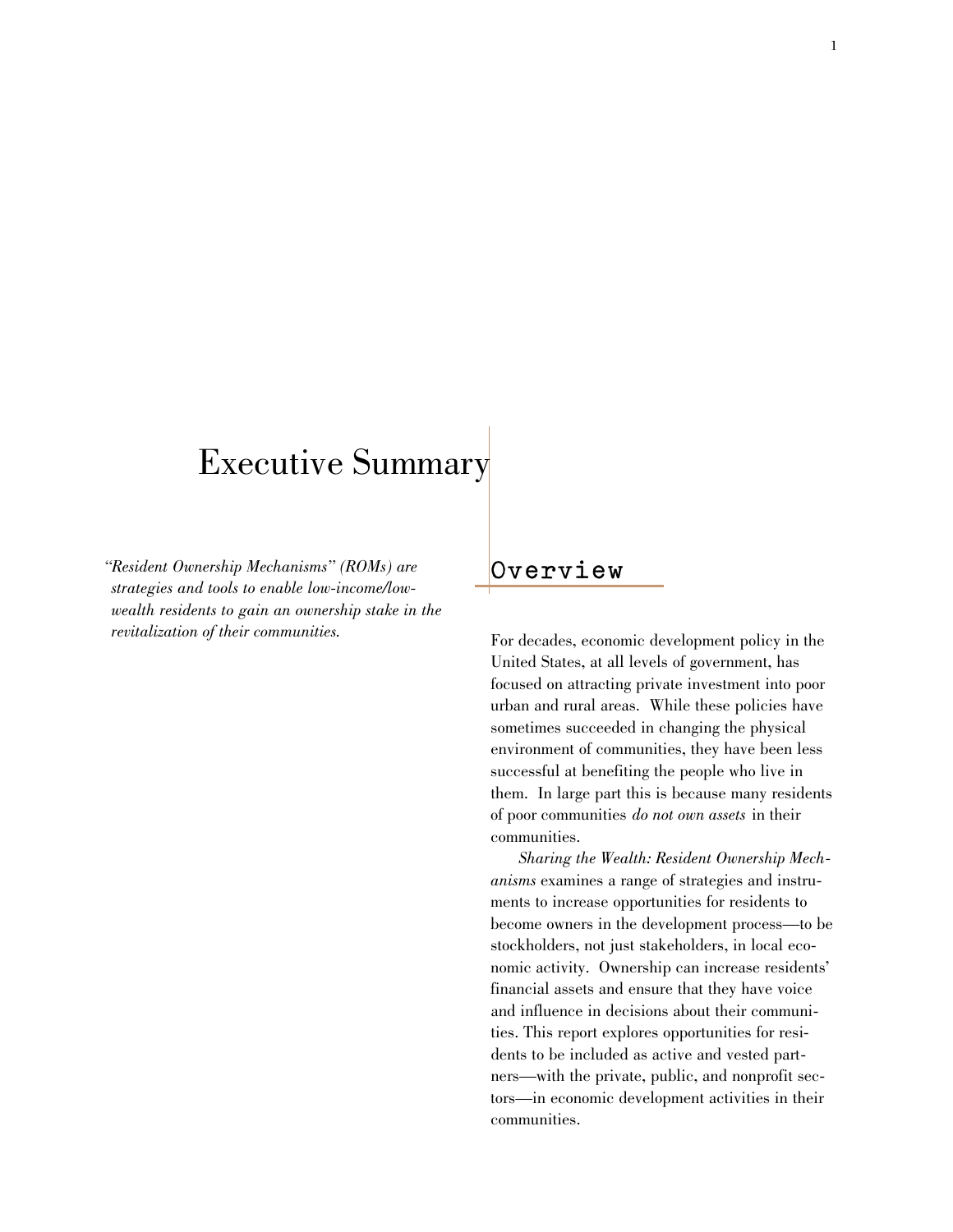## **Disconnection Between People- and Place-Based Strategies**

Historically, there has been a disconnection between place-based (e.g., community development) and people-based (e.g., social services) strategies for addressing poverty. For over 40 years, community development theory and practice have focused on attracting public and private investment to revitalizing places, while U.S. social policy has focused on providing income and services to low-income individuals and families, with no direct link to the places where they live. Only recently has there begun to be interest in linking place- and people-based policies and practices.

While public dollars are used to subsidize private investment in low-wealth communities (through direct subsidy, tax credits/abatements, loan guarantees, etc.), the subsidies rarely come with a quid pro quo to ensure an economic return for residents. As a result, when these public and private investments spark neighborhood revitalization and asset values appreciate, residents without assets do not benefit. In fact, low-income and lowwealth residents are the first to be displaced when revitalization results in rising rents and real estate values. Historical, as well as recent, waves of displacement in cities experiencing rapid reinvestment demonstrate this predicament.<sup>1</sup>

Few economic development projects in lowincome/low-wealth communities include explicit mechanisms to ensure that residents gain economic benefits. Typically, the primary beneficiaries of public incentives aimed at encouraging investment in poor communities are private-sector investors, developers, and entrepreneurs. In many cases, urban and rural reinvestment is being fueled by public policies that encourage private investment (such as Empowerment Zones and redevelopment policy); but, rarely, have the direct beneficiaries of these policies included the low-income/low-wealth residents of the target communities.

The development of economic assets offers an opportunity for low-income and low-wealth residents to build their assets. But, today, these opportunities are not being realized.

#### **Asset Poverty**

At the same time, an ominous trend that is challenging all poverty alleviation efforts is the growing wealth gap. Recent data have demonstrated the widening divide between rich and poor, in terms of income and ownership of assets. In 1998, the richest 1 percent of U.S. families (as ranked by financial wealth) owned 47 percent of total household financial wealth; the richest 20 percent owned 91 percent.<sup>2</sup> At the same time, the top 10 percent held almost 90 percent of the total value of stocks, bonds, trusts, and business equity.3

Some analysts blame decades of social policy focused on income instead of assets. Others blame inequities in the tax structure that deliver subsidies for middle- and upper-income families and largely leave the poor behind. Whatever the causes, being low-income and low-wealth limits an individual's or family's future options. Without assets, poor individuals and families cannot take advantage of economic opportunities; nor can they resolve crises—a rent increase or job loss—without severe consequences.

<sup>1</sup> Maureen Kennedy and Paul Leonard, *Dealing With Neighborhood Change: A Primer on Gentrification and Policy Choices,* Discussion Paper from PolicyLink and the Brookings Institution Center on Urban and Metropolitan Policy (Washington, DC: The Brookings Institution and PolicyLink, April 2001). This report reviews the literature on gentrification and provides several recent case studies of cities where rapid investment threatens the stability of lower-income residents and the businesses that have served them.

<sup>2</sup> Edward N. Wolff, "Recent Trends in Wealth Ownership, 1983- 1998" (New York: Jerome Levy Economics Institute Working Paper 300, 2000), p. 4 at

http://www.levy.org/docs/wrkpap/papers/300.html. Wolff defines financial wealth as "…net worth minus net equity in owner-occupied housing (the difference between the value of the property and its outstanding mortgage debt)."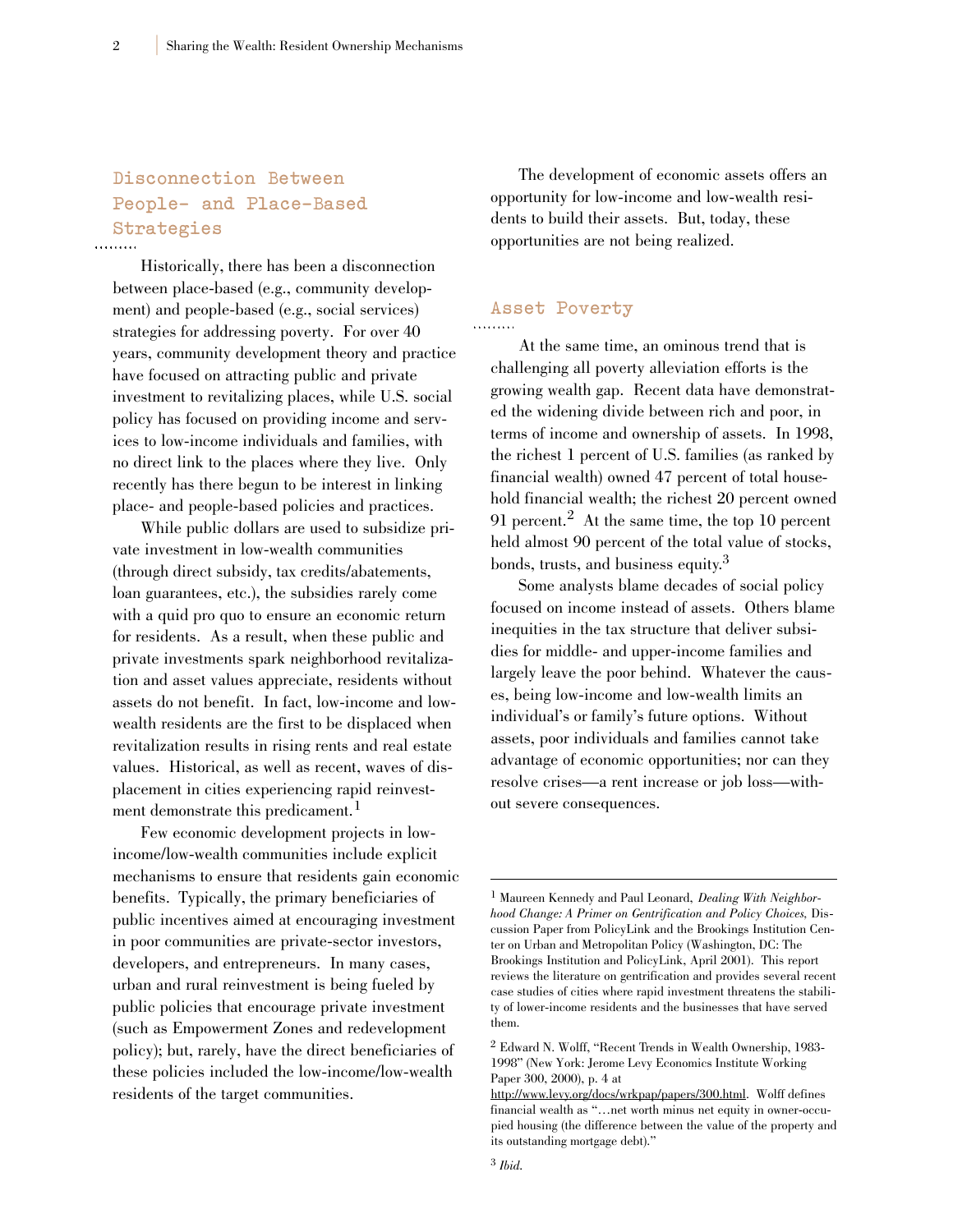## **Emerging Opportunities**

Successful strategies are emerging that help low-income and low-wealth individuals and families accrue financial assets. These strategies, including Individual Development Accounts (IDAs), have been effective at demonstrating the capacity of low-income/low-wealth individuals to save, given appropriate incentives and institutional structures. This report offers additional opportunities to link revenues from community development to building individual and family assets. It provides a survey of mechanisms being used by community development practitioners, identifies innovative ideas in the field, and proposes new strategies that could be developed by building from models in the nonprofit, public, and private sectors.

*Sharing the Wealth: Resident Ownership Mechanisms* was produced by PolicyLink with support from the Fannie Mae Foundation and the U.S. Department of Housing and Urban Development (HUD), along with funding from the Ford Foundation, the Rockefeller Foundation, the Annie E. Casey Foundation, and the Open Society Institute. The Fannie Mae Foundation support was provided under its Market Paradigm Agenda, which promotes market-based approaches to community investment. Specifically, the report contributes to the Foundation's value recapture research, a component of its Market Paradigm Agenda that focuses on tools and strategies to ensure that lower-income residents benefit from redevelopment efforts in their communities.

### **The Research**

The mechanisms examined in this report go beyond traditional asset building strategies, such as single family homeownership and individuallyowned small businesses. They include a mix of the following characteristics:

- Leverage economic activity to produce resident benefits;
- Target low-income/low-wealth community residents as beneficiaries;
- Enable residents to be owners of economic development activities;
- Build the financial assets of residents; and
- Give residents a voice in decision-making.

Existing and emerging resident ownership mechanisms are described, and conceptual models that could be built from practical or policy precedents are proposed. The ROMs presented in the report embody a continuum of mechanisms, some of which provide residents with opportunities to participate in decision-making and make a financial return from investments, and others, at the opposite end of the continuum, that include full ownership and control of economic institutions.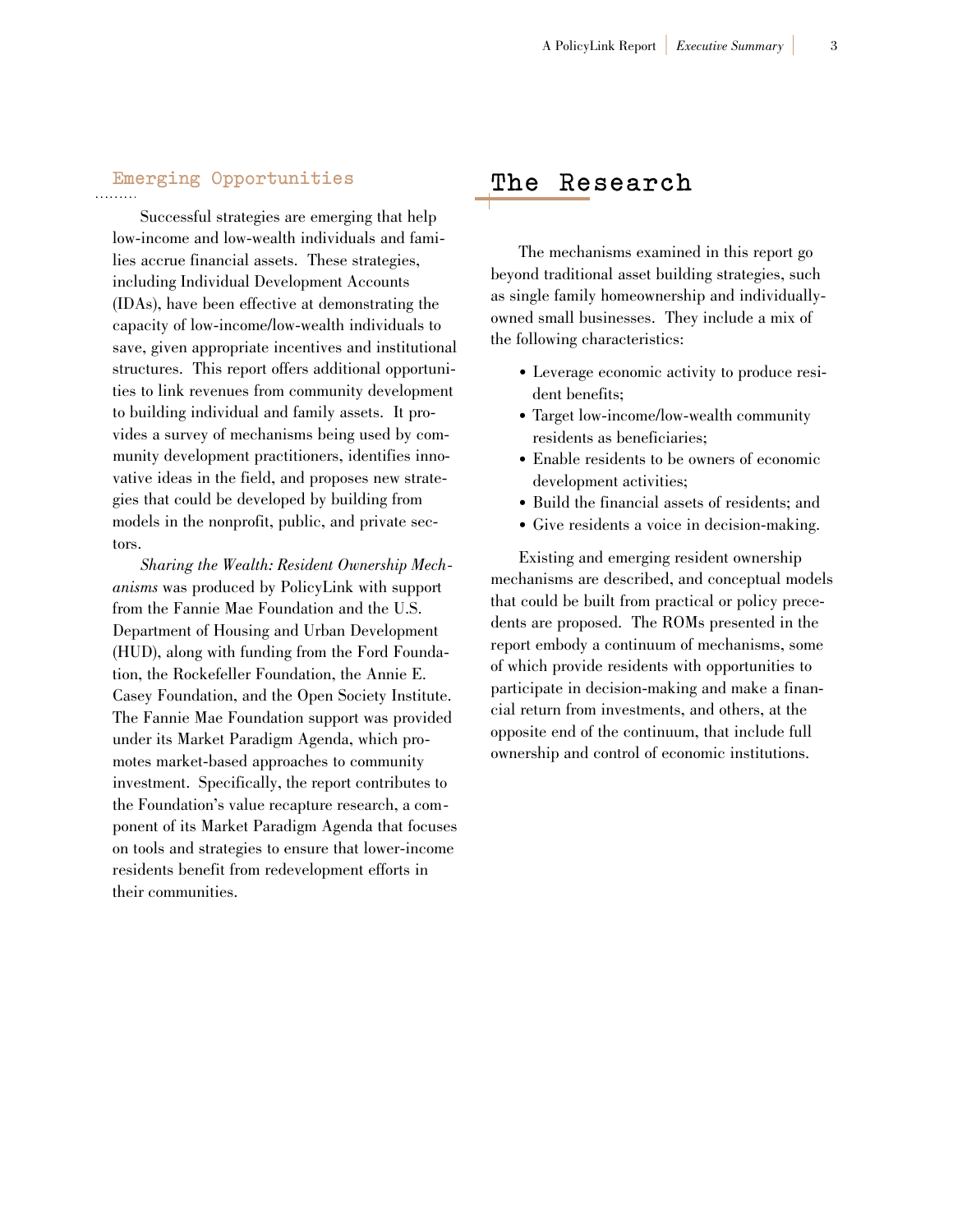## **Quick R e f e r e n c e Guide to Models**

*This guide displays the full range of models discussed in this report. Model descriptions include background information, examples underway in the field, an assessment of how the model currently meets ROM criteria, and suggestions for strengthening resident ownership components.*

#### **Commercial Real Estate Development**

CDC Development with Resident Partners CDC Projects with Resident Shareholders Resident Ownership of Real Estate Trusts Value Recapture Framework Community Building Trust Community Building REIT Mechanisms to Support Resident Investment Individual Development Account Community Building IDA

Development-Supported IDA

#### **Business Development**

|  | <b>Shared Resident Equity in Business Development</b> |
|--|-------------------------------------------------------|
|  | <b>Resident Ownership of Community Businesses</b>     |
|  | Resident Stock Ownership Plan                         |
|  | Customer Stock Ownership Plan                         |
|  | <b>Cooperative Ownership Models</b>                   |
|  | <b>Employee Ownership</b>                             |
|  | • Worker-Owned Cooperative                            |
|  | Employee Stock Ownership Plan                         |
|  | <b>Producer Cooperatives</b>                          |
|  | • Agricultural Cooperatives Serving                   |
|  | Low-Wealth Farmers                                    |
|  | • Craft Cooperative                                   |
|  | <b>Aggregation and Networking Among Cooperatives</b>  |
|  | • Regional Cooperative Network                        |
|  | <b>Public Enterprise</b>                              |

Public Ownership with Resident Dividends

#### **Financial Institutions and Resident Ownership**

Community Development Credit Unions

Community and Individual Investment Corporations

#### **Home Equity: Expanding Equity-Building Opportunities**

Community Land Trust

Limited Equity Housing Co-op

Leasing Cooperative

Section 8 Homeownership Program

#### **Natural Resources: Capturing and Preserving Value for Residents**

Alaska Fund

General Stock Ownership Corporation

Fair Exchange Fund

Sky Trust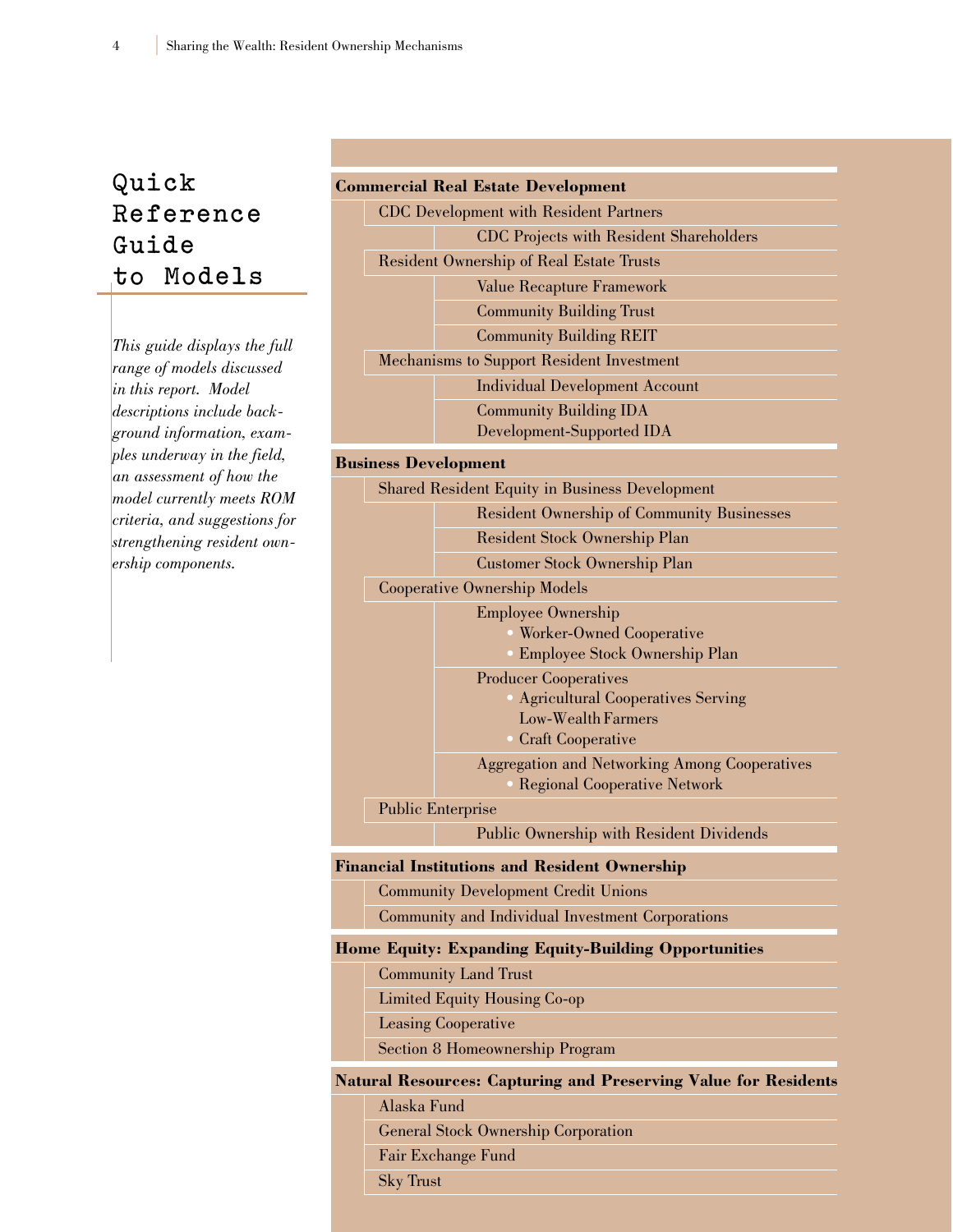## **Highlights of Models and Examples**

## **Commercial Real Estate Development**

The report found a number of strong models of resident ownership mechanisms tied to commercial real estate development. One strategy is the sale of shares to residents in development projects led by community development corporations. Another is the use of individual development accounts (IDA)—savings accounts matched by philanthropic, public, or private resources—as a tool for community investment in home buying, small business, and real estate development.

*Sharing the Wealth* also explores conceptual real estate approaches. One such strategy, a Community Building Trust (CBT), builds on the notion of value recapture advanced by the Fannie Mae Foundation and involves the creation of a trust of local real estate assets in which residents are shareholders in and managers of the trust. The other builds from the existing legal construct of a Real Estate Investment Trust (REIT) and calls for the creation of a local or regional Community Building REIT (CB/REIT) that would target residents as shareholders.

One example that pulls from elements of several models is the Market Creek Plaza project in San Diego, California.

*Market Creek Plaza is a 20-acre, mixeduse commercial and cultural center in the heart of one of San Diego's most ethnically and culturally diverse—and most distressed—urban neighborhoods. A product of an extensive community planning process, Market Creek is among the nation's first real estate development projects to be owned by community residents.*

*Market Creek is anchored by a grocery store and includes a multiplex theater, multicultural restaurants, retail and office space and a 500-seat open-air amphitheater. In the fall of 2001, community residents will have the opportunity to transition from stakeholders to stockholders in the development. To facilitate this transition, a limited liability corporation has been set up to sell shares (units) directly to residents.*

*Neighborhood investors will be included as a special class of stockholders (members). The Jacobs Center for Nonprofit Innovation has provided comprehensive support for this resident ownership strategy, including the provision of training in the economics of investment to maximize the skills, knowledge, and information access of resident investors, as well as supporting the establishment of several related entities to expand community asset development and capacity building in connection with the project.4*

<sup>4</sup> Description based on interview with Jennifer Vanica, Executive Director of the Jacobs Center for Nonprofit Innovation, March 2001, and Jacobs Center document: "Market Creek Plaza—Community Ownership: Building Individual and Community Assets While Rebuilding a Neighborhood," undated, used with permission.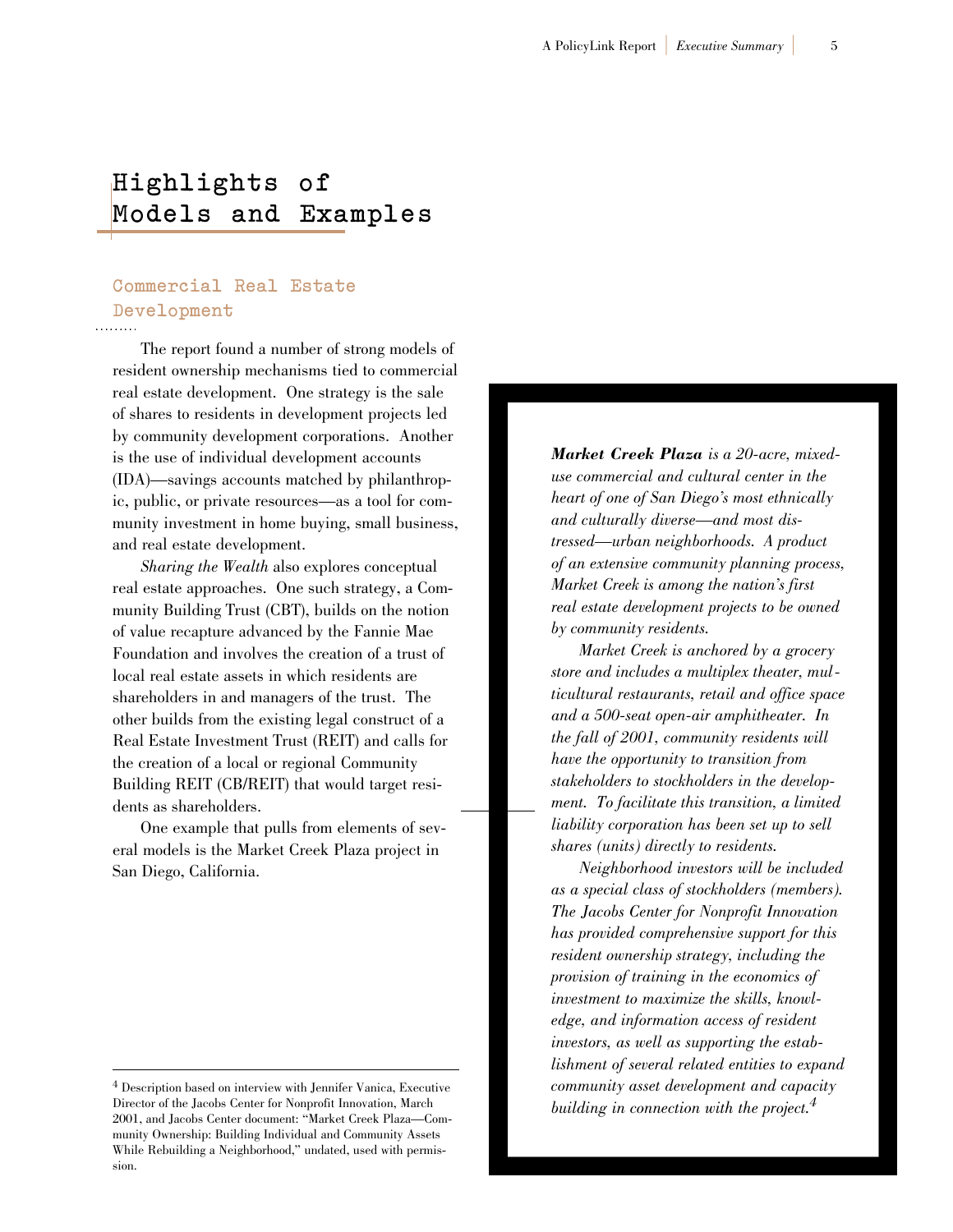## **Business Development**

The business models include a broad mix of existing, emerging, and conceptual strategies. One innovative strategy, described below, involves resident ownership of community businesses.

Other business development models included in the report are worker-owned cooperatives and employee stock ownership plans in which workers are owners of firms; and producer cooperatives, in the areas of agriculture and crafts, which benefit low-wealth residents, primarily in rural and tribal communities. The report expands on these approaches by examining regional cooperative associations. It also examines public enterprises that include residents as primary beneficiaries. Finally, conceptual models explored in this chapter include innovative approaches to resident ownership in local businesses: Resident Stock Ownership Plans (RSOPs) and Customer Stock Ownership Plans (CSOPs).

*B.I.G. Wash is a community business started and owned by residents of the lowincome Columbia Heights neighborhood in Washington, DC. The idea for the business was born when a group of friends were discussing the need for a laundromat in their neighborhood. With technical assistance facilitated by the local Hope Housing Development Corporation, they researched the market, secured financing, and ultimately raised \$30,000 to start a laundry in 1995. They were able to do this by selling shares of stock in the company for \$100 per share, payable in increments, to others in the neighborhood.*

*The original investors received dividends equal to 185 percent of their holdings over three years. In 1999, one member sold a share for \$600. They have not missed a payment on their debt and by the end of 1999 had paid off one loan. The increased equity and annual dividends increased the financial stability of the shareholders and even enabled some to purchase homes in the neighborhood.5*

<sup>5</sup> Information for this description was derived from several sources: a telephone interview with Rita Bright, B.I.G. Wash founder and board member, March 2001; David Montgomery, "A Neighborhood Cleans Up: Community Laundry Sells Shares," *Washington Post,* March 8, 1999; and Jessica Gordon Nembhard, "Entering the New City as Men and Women, Not Mules: Democratic and Humane Economic Development Strategies for Revitalizing Inner Cities" (unpublished manuscript, 2000), pp. 15–16.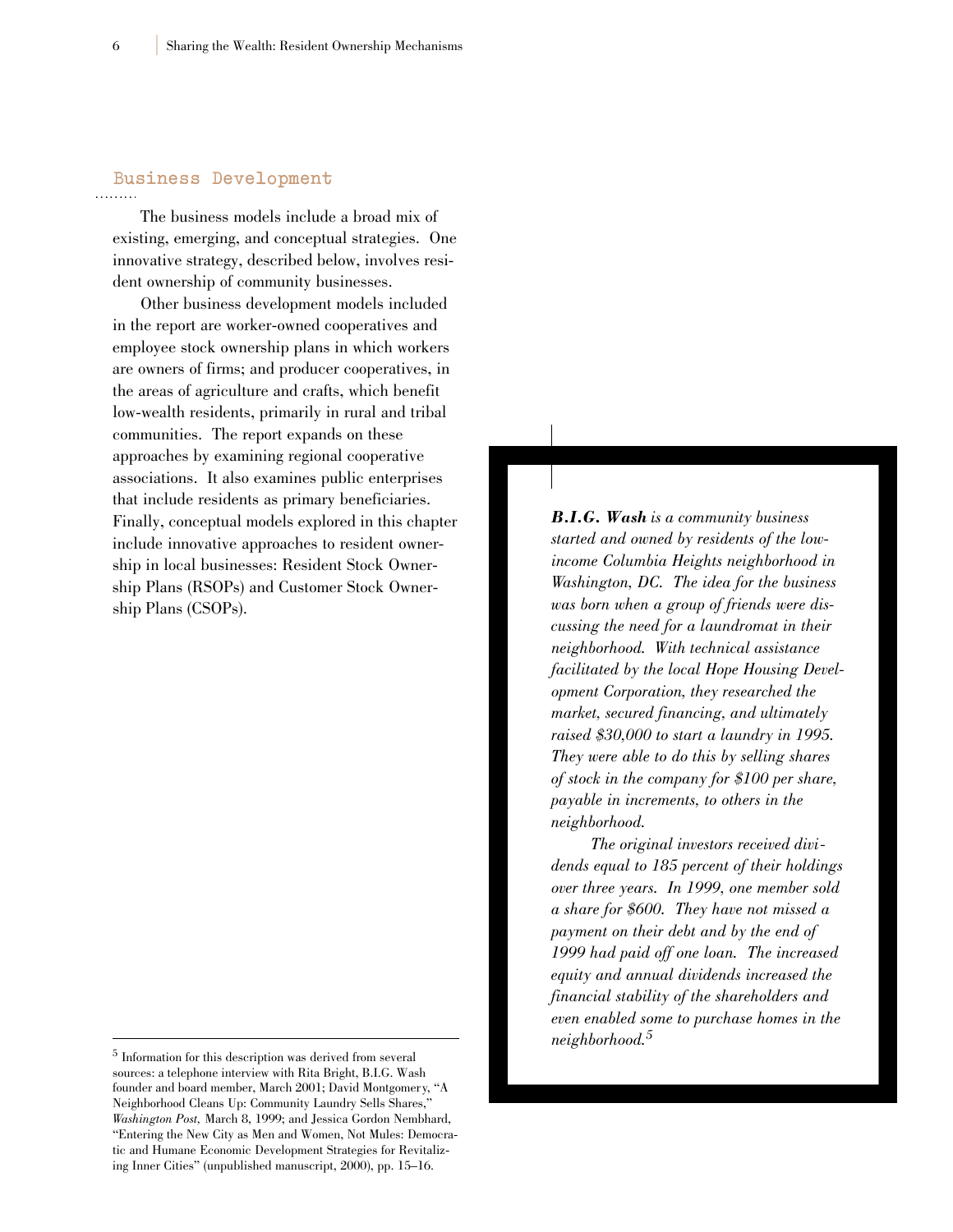#### *City First Bank of DC Washington, DC*

*City First Bank of DC is a community development bank that opened its doors in 1998 when a small group of individuals concerned about the scarcity of banking services for smaller businesses in the District's distressed areas, determined that they wanted to start a bank. They responded to the CIIC funding opportunity through HUD. City First Bank received \$3.5 million in Economic Development Initiative (EDI) grants and \$5 million in Section 108 loan funds.*

*The bank provides credit and financial services to individuals and businesses in lower-income, underserved areas. It is unique in that it will eventually enable area residents and businesses to control the bank through owning shares of stock.*

*While City First Bank of DC is in a stable financial position, banks generally take several years to achieve profitability. Consequently, the Board has decided to offer stock to residents when the bank becomes profitable, which could be as early as 2002.<sup>7</sup>*

#### **Financial Institutions**

The research found no models of resident ownership mechanisms targeting large national or regional financial institutions (banks, insurance companies, etc.), but it did uncover models of resident ownership in community development financial institutions (CDFIs), such as community development credit unions (CDCUs).

One innovative model, promoted by the U.S. Department of Housing and Urban Development (HUD) in the late 1990s, is the Community and Individual Investment Corporation (CIIC). In its original conception, the CIIC initiative aimed to "…demonstrate the feasibility of new, communityoriented financial institutions…owned by the residents of selected Empowerment Zones (EZs), Enterprise Communities (ECs), and other eligible communities."6 CIICs were a new form of resident-owned financial institution designed to provide access to capital in inner-city communities. The model was designed both to build assets for low-income residents and to provide them with a stronger voice in running an institution dedicated to the development of their community.

Described in the box at left, the City First Bank of DC is being structured in a way that includes key elements of the HUD CIIC model, including the resident ownership component.

<sup>6</sup> Department of Housing and Urban Development (HUD), Office of Community Planning and Development, *The Community and Individual Investment Corporation: A guide to a new economic partnership between citizens, government, communities, and the private sector* (Office of Community Planning and Development, 1996), p. 1.

<sup>7</sup> Based on a telephone interview with Peggy Delinois, General Counsel of City First Bank, January 2001, and an article by Gwendolyn Flowers, "What Can We Expect from Communitybased Lending for the District of Columbia," *American Economic Review,* 89:2 (1999), pp. 367–371.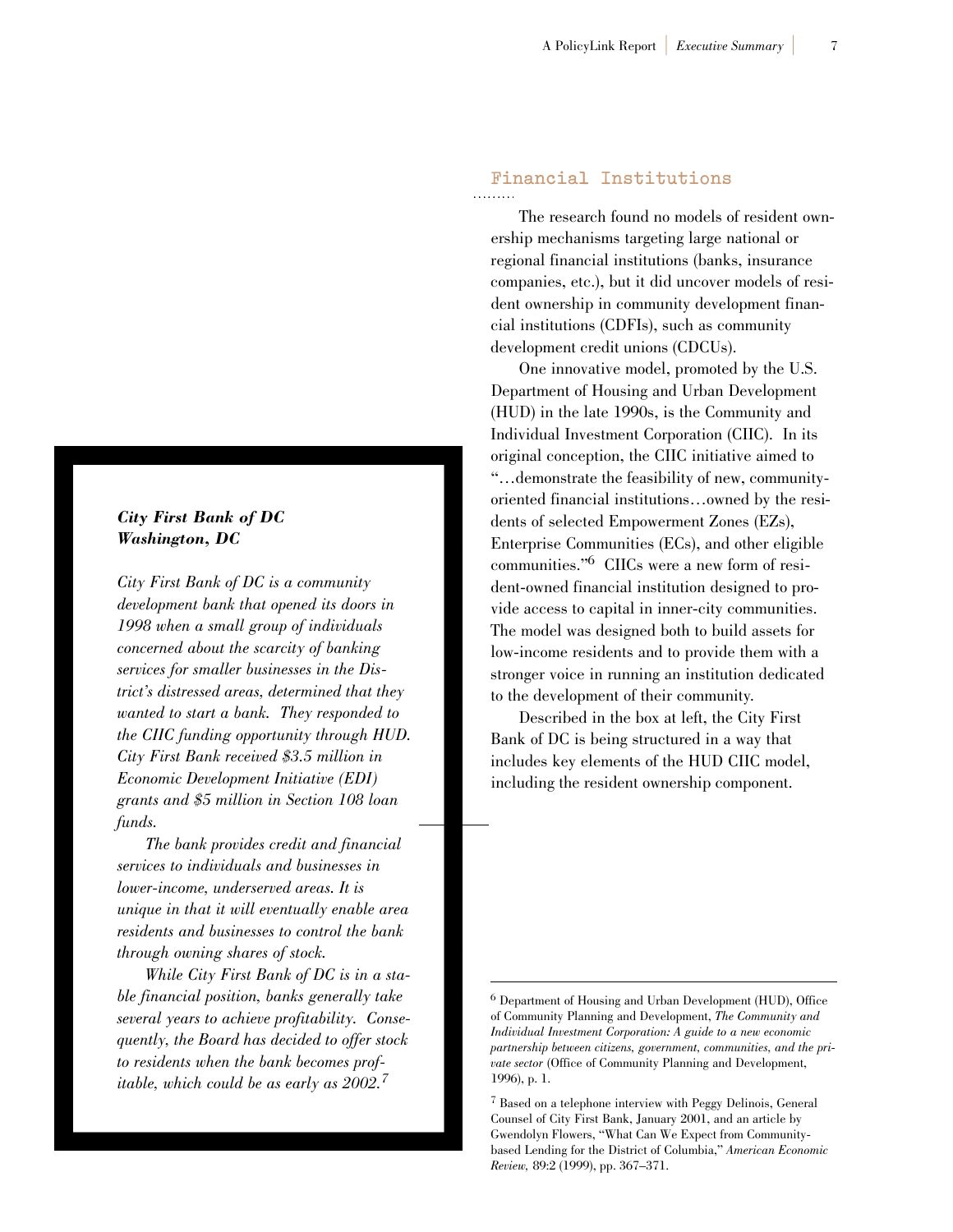## **Home Equity**

The home equity section includes a number of ROM models that help to expand home ownership opportunities to lower-income community residents. These models include Community Land Trusts (CLTs), Limited Equity Housing Cooperatives (LEHCs), Leasing Cooperatives, and HUD's Section 8 Homeownership Program. LEHCs enable residents to share ownership of a building by purchasing shares in a cooperative corporation. They preserve ongoing housing affordability by limiting the price at which shares can be resold. Leasing cooperatives broaden ownership opportunities by enabling residents to build their ownership stake over a leasing period. HUD's Section 8 Homeownership Program facilitates accumulation of home equity by providing assistance for mortgage payments, as opposed to rental payments.

The following example highlights a CLT, a ROM that aims to build individual and collective ownership of property in low-income/low-wealth communities. "Community land trusts are democratically controlled nonprofit organizations that own real estate in order to provide benefits to local communities—and in particular to make land and housing available to residents who cannot otherwise afford them."<sup>8</sup> CLTs "unbundle" the package of rights commonly attributed to homeownership. They maintain ownership of the land while residents own the buildings and other structural improvements.

#### *Burlington Community Land Trust Burlington, Vermont*

*One of the largest and most influential Community Land Trusts is located in Burlington, Vermont. Since the early 80s, Burlington has become an increasingly desirable—and expensive—place to live. With active support from city government, Burlington Community Land Trust (BCLT) was established in 1984 to produce and preserve affordable housing for local residents.*

*In sixteen years, BCLT's holdings have grown to nearly 500 units of housing, including single-family homes, housing cooperatives, condominiums, and varied rental options. All of BCLT's housing is affordable not just for the first residents but for all residents thereafter. BCLT Director Brenda Torpy says, "We're old enough to have had a number of resales, and we've seen it really work. The second time around we don't need any additional government subsidy and we typically serve a lowerincome family. We're doing that at the same time that the seller is taking equity with them and has had all the tax benefits and all the security that homeownership offers."9*

<sup>8</sup> Institute for Community Economics (ICE), "An Introduction to the Community Land Trust Model," undated.

<sup>9</sup> This description is from the Institute for Community Economics website at http://www.iceclt.org/clt/cltprofiles.html.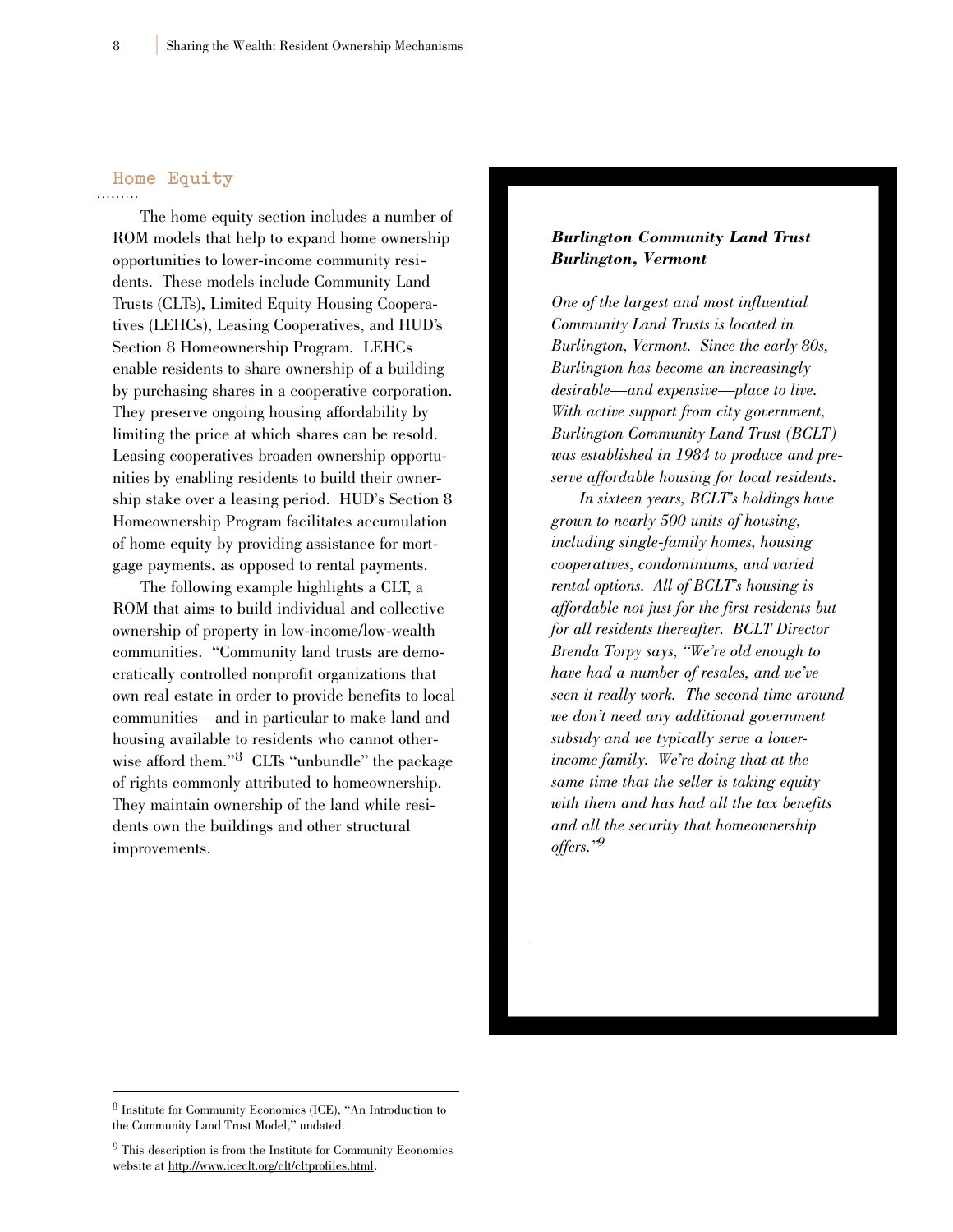#### *Alaska Permanent Fund Alaska*

*The Alaska Permanent Fund began operations in 1976. Its original charge was to invest a portion of the royalties and other fees that the state collected from oil companies drilling on its public lands. The Fund was created by state constitutional amendment and ratified by voters.*

*The Alaska Permanent Fund Corporation, guided by a six-person board of trustees appointed by the governor, invests Fund assets in stocks, bonds, and real estate to earn income. Although the Fund is best known for its dividend payments to Alaskan citizens, its initial focus was simply to preserve the fruits of the state's oil wealth for future generations. The amendment stipulated that at least 25 percent of each year's oil royalties must go to the Fund, later raised to 50 percent for fields drilled after 1980. As of June 2000, total assets of the Fund exceeded \$28.1 billion.*

*The dividend program was established in 1982. Since then, the Fund has made an annual payment to every Alaskan residing in the state for at least one year (including children). In 1984, each resident received just \$331.29; in the year 2000, each resident received \$1,963.86. The amount of the dividend varies each year based on the Fund's performance that year and for the four previous years.10*

## **Natural Resources**

The natural resources section examines strategies—existing and emerging—to capture the value of natural resource development to help residents build financial assets. One example, the Alaska Permanent Fund, is highlighted as a business and natural resource development model.

This report also includes a number of conceptual models—the General Stock Ownership Corporation (GSOC), the Fair Exchange Fund, and the Sky Trust—that build on current thinking about leveraging the preservation and development of natural resources to benefit community residents.

http://www.assetpub.com/archive/ps/97-02psfeb/feb97ps28.html.

<sup>10</sup> Information for this example has been summarized from two sources: Alaska Permanent Fund Corporation, "Frequently Asked Questions" at http://www.apfc.org/indexinc.cfm?p=faqindex.cfm&, and Eric Laursen, "The 20-Year Gusher" in *Asset Development International*, 1998, at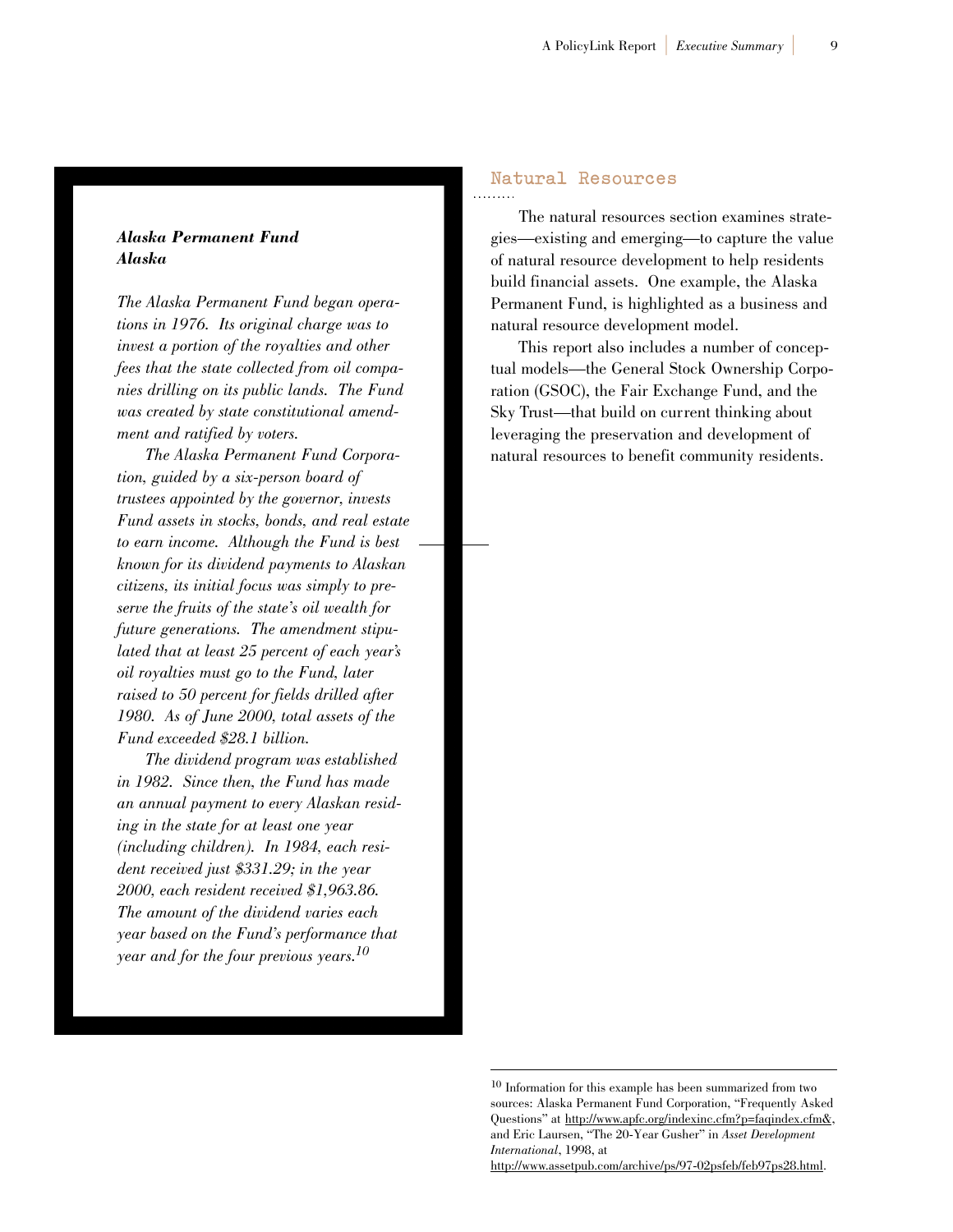## **Report Organization**

*Sharing the Wealth* is organized into five chapters:

#### Chapter I

*Framework, Approach, and Methodology* provides an overview of the policy context for undertaking ROMs, the equitable development framework, and the general approach and specific methodology used to carry out the research. It proposes the use of a simple screen—the posing of the question "who benefits?"—to assess how low-wealth residents are served by economic development initiatives in their communities.

#### Chapter II

*Background: Historical Perspective and Literature Review* examines historical strains of the community development movement relevant to ROMs and links them to contemporary work on equitable development, other community equity mechanisms, and to the concepts of value recapture and social capital. It includes a survey of relevant literature, including research and analysis of asset development, alternative ownership, business/finance, community development, and community building theory and practice.

#### Chapter III

*Models and Infrastructure* includes descriptions of existing ROM models. Wherever possible, the descriptions include case studies from different communities, in the United States and abroad. It also includes conceptual models that could be designed to enhance existing models to better reach ROM goals. The second part of the chapter explores infrastructure issues—the web of resources, stakeholders, skills, and experience necessary for ROMs to advance in the current political and economic contexts.

#### Chapter IV

*Perspectives from the Field* includes highlights of interviews with over 75 community development practitioners and other stakeholders from around the country. The section includes a discussion of policy opportunities and challenges and identifies key next steps to advance the development and implementation of ROM concepts and models. All of these chapters were informed by a symposium, held in April 2001, which gave interviewees and other stakeholders an opportunity to assess the draft research findings.

#### Chapter V

*Conclusion: Findings and Closing Comments* discusses key ingredients to ROM design, development, and implementation. It clarifies important ingredients for creating effective ROMS and for maximizing their outcomes; finally, it offers closing comments from the authors.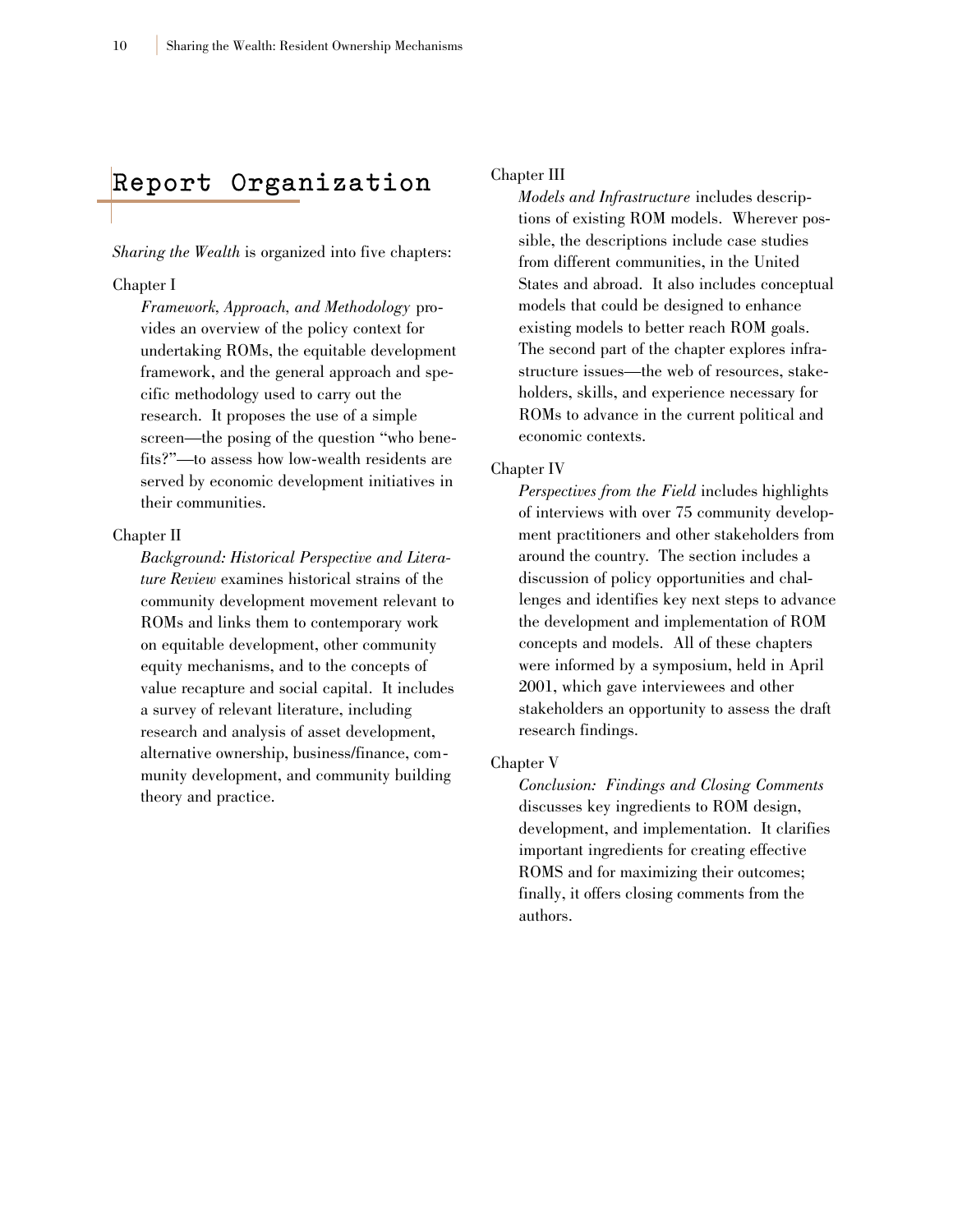## **Key Ingredients of ROM Design, Development, and I m p l e m e n t a t i o n**

The research uncovered a range of resident ownership mechanisms, covering five areas of economic development activity: real estate, businesses, financial institutions, home equity, and natural resources. The research revealed a number of key ingredients in designing models that meet the ROM goals and that are relevant to all phases of ROM planning and implementation:

#### *Ongoing and meaningful resident education, participation, and leadership:*

Residents—the ultimate beneficiaries of ROMs—need to become engaged early and to stay involved throughout the planning and implementation processes. Such involvement can be catalyzed by diverse stakeholders and take a variety of forms. It can be initiated by a group of residents or by an established organization. Participation can build a broad sense of ownership. Meaningful resident leadership will ensure that the selected ROM addresses real community needs.

#### *Access to high-quality technical support:*

The design, development, and implementation of ROM models require specialized technical expertise in a mix of finance, real estate, law, tax accounting, and other areas. Access to high-quality technical assistance can make the difference in planning and operating a ROM.

#### *Adequate funding and financing for planning and implementation:*

Whether adapting an existing model or designing a new one, ROM development involves a substantial commitment of time and resources. ROMs must meet local needs and priorities, and the requisite adaptation incurs costs. Developing ROMs requires early and ongoing investment by funders who are willing to support a range of planning, development, and implementation activities.

#### *Active engagement in the political process:*

Much as other private developers, business owners, and local financial institutions are active players in the political process, so too are successful ROM developers. Most of the planning and development processes that led to the ROM models described in this report included outreach to local elected officials. Other ROM developers worked with academic institutions to gather the data necessary to ensure that their story was being told.

#### *Strong accountability systems:*

In the long term, the credibility of a ROM model will depend on effective and transparent monitoring and evaluation systems.

#### *Finding ways to tell the story:*

Telling the story of how a ROM was created and how it is operating helps to build financial, political, and public support. In addition, documentation helps to spur replication and interest in exploring mechanisms that can expand ROM operations.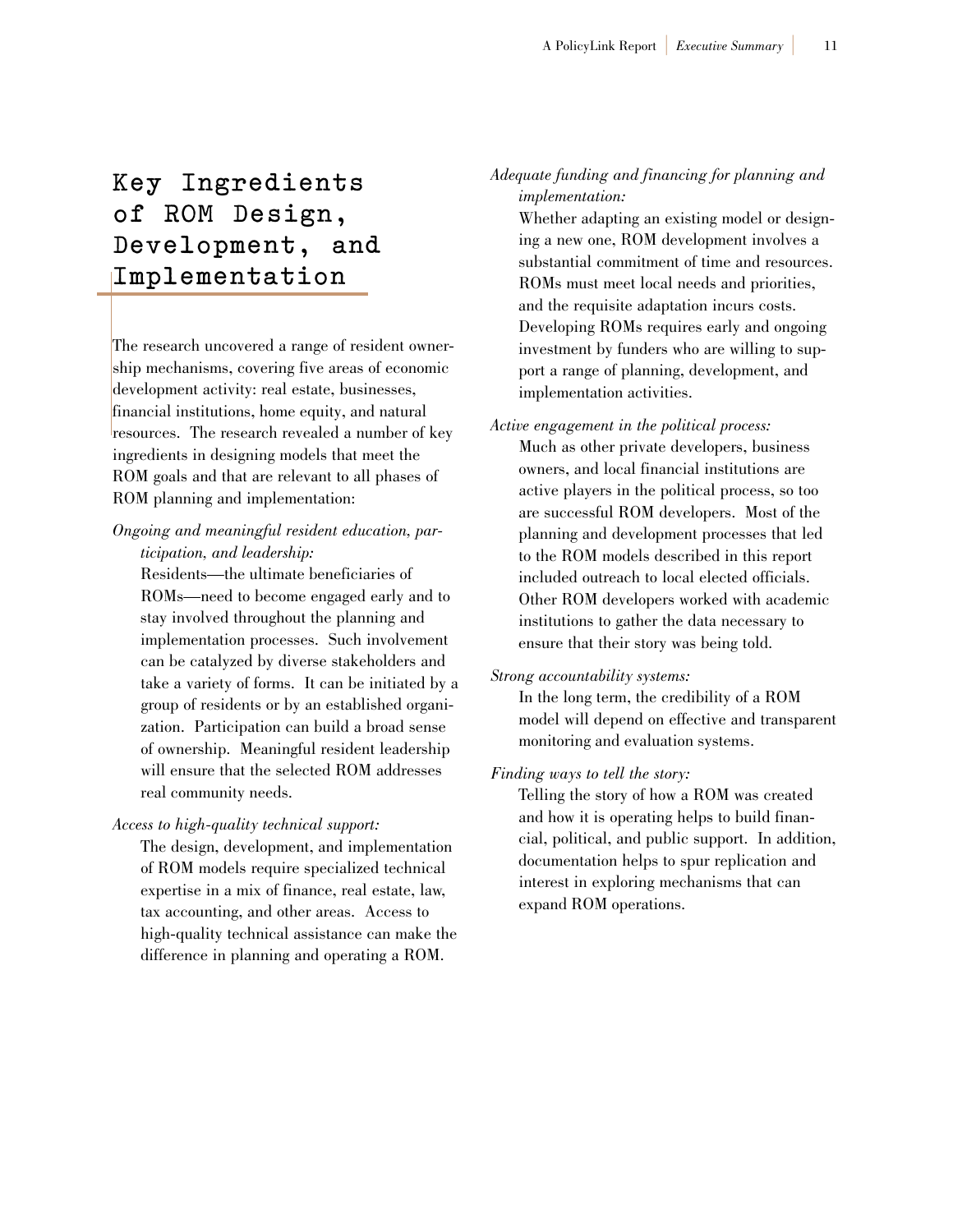The following points should be considered in order to maximize the impact of ROMs:

- ROMs will have a greater impact if they are part of comprehensive community planning efforts.
- Community-based organizations are integral to the design, development, implementation, and management of successful ROM models.
- Low-income/low-wealth residents will require subsidies and technical assistance to gain access to some ROMs.
- Public policy measures will be needed to produce large-scale benefits from ROMs.

Private markets are recognizing that poor communities hold a wealth of undervalued assets buildings, infrastructure, and human capital—with the promise of a strong return on investment. Traditional approaches to economic development have not included an explicit return for residents

because residents were not seen as active partners—stockholders—in the development process. ROMs offer new solutions for building collaborative, community-building approaches to development, producing win-win solutions for all stakeholders. ROMs benefit low-income/low-wealth residents, who become vested in their community's successful development, as well as private investors and developers, who are able to profit from their work with residents as partners. ROMs are integral to establishing equitable development policies and practices that ensure benefits for lowincome/low-wealth residents.

Resident ownership mechanisms, alone, will not lift people out of poverty, but they can be part of the solution. They are an important and innovative approach to expanding asset building opportunities for community residents. Like other asset building strategies, ROMs will help to increase individual and family wealth *and* help to build strong, organized communities.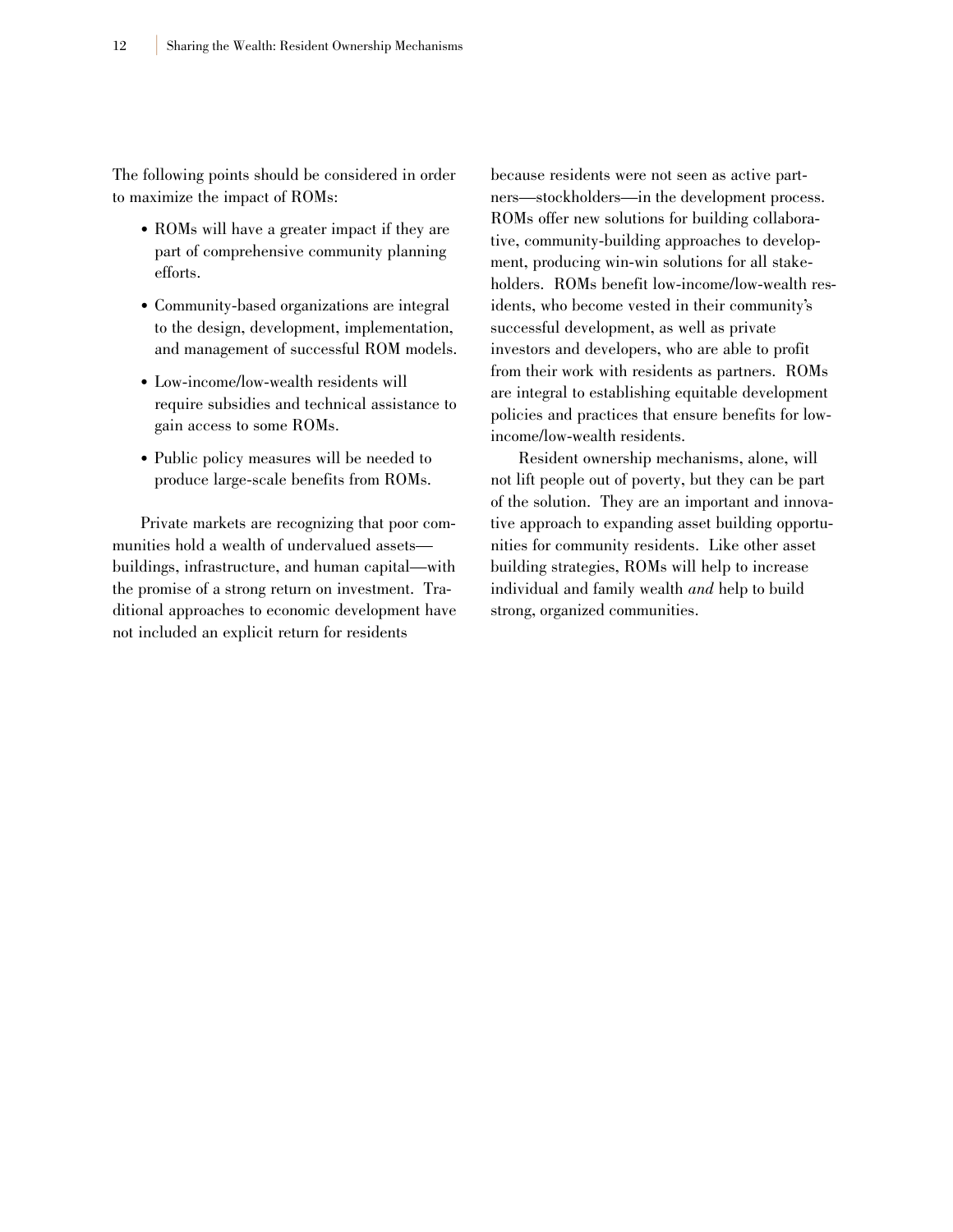## Framework, Approach, and Methodology Chapter

## **Policy Context**

Historically, U.S. policy has not focused on building the assets and wealth of low-income/low-wealth people as a strategy to move people from poverty to opportunity. While the national tax structure encourages citizens to build financial assets through a package of incentives and subsidies that support savings and investment, these policies are often inaccessible to low-income wage earners.<sup>11</sup> The dearth of policies and strategies to increase saving and investment opportunities for poor families has severely constrained their ability to gain a foothold in the economic mainstream, while stagnant or falling wages have made income-focused strategies increasingly ineffective in addressing persistent poverty.12

Instead, poverty alleviation efforts have moved along two separate tracks of policy activity. One track has produced a set of strategies intended to

<sup>11</sup> Examples include home mortgage tax deductions, tax-favored retirement accounts, and low capital gains taxes.

<sup>12</sup> J. Larry Brown and Larry W. Beeferman, "From New Deal to New Opportunity," *The American Prospect*, February 12, 2001, pp. 24–25.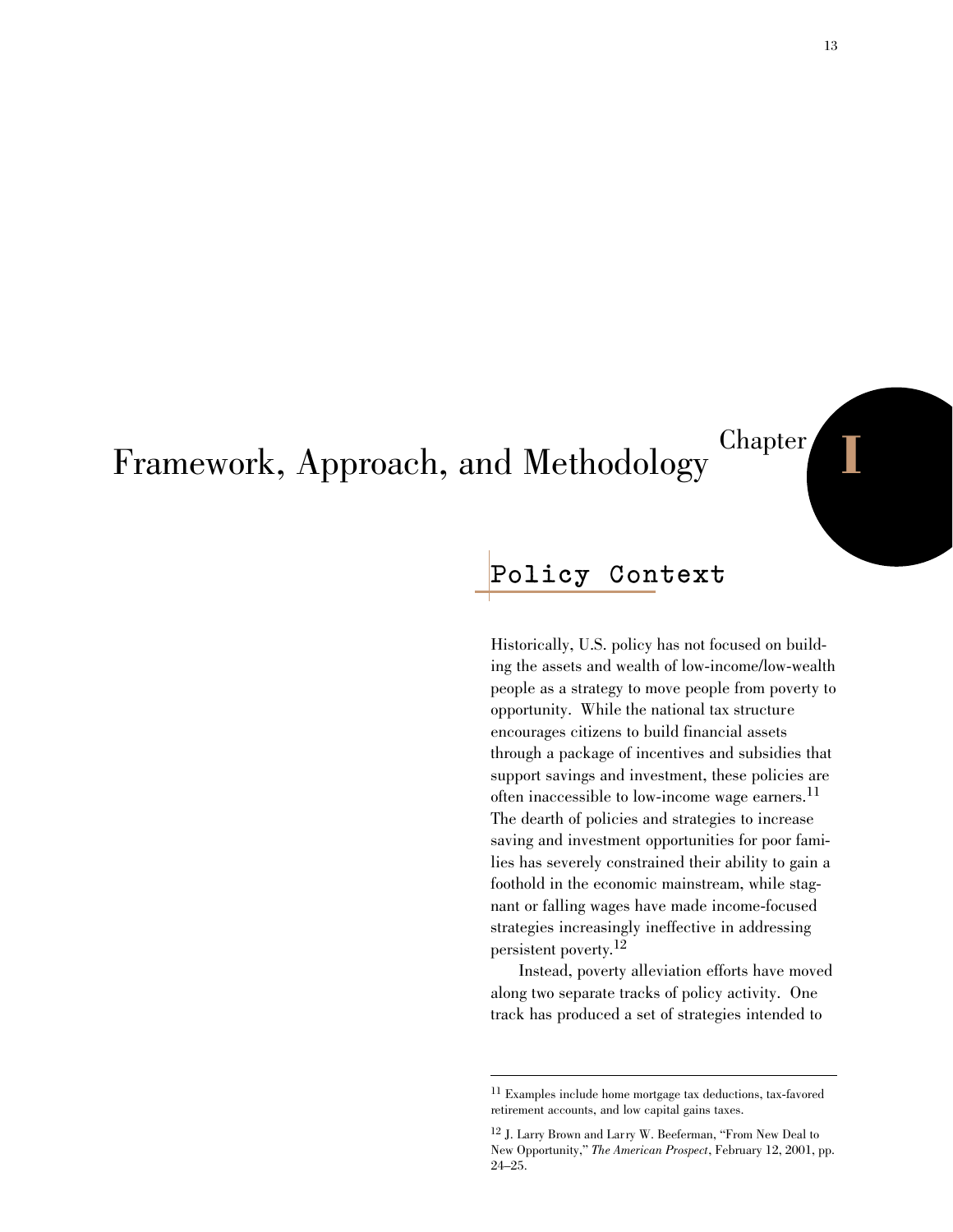improve the lives of poor people, regardless of where they live. These strategies aim to mitigate the effects of poverty through income supports and services. The other track includes strategies that fall under the rubric of "community development," "economic development," or "community economic development." These strategies aim to improve the neighborhoods where poor people live—usually areas of concentrated poverty—with the hope of improving the lives of the people who live in them.

These disparate policy tracks only occasionally intersect and are rarely linked to asset building policy.13 For low-income/low-wealth residents of the targeted communities, the results range from lost opportunities to displacement. For example, when local economic development projects are not accompanied by services to enable residents to take advantage of emerging job opportunities, such as transportation and job placement or training, then residents do not benefit from those opportunities. When economic development projects result in rising real estate values with no asset building opportunities for low-income renters and homeowners, then these residents are typically forced to move because they can no longer afford to pay the rent or taxes on their homes.

## **Problems Point to New Opportunities and New Challenges**

Increasing awareness of the implications of a growing wealth gap has triggered recent efforts to expand access to savings and investment opportunities for low-income citizens. Relevant policy successes include expansion of the Earned Income Tax Credit (EITC) and the child tax deduction, which include a refundable tax credit for lowincome families. At the same time, community development practitioners have continued to strengthen strategies that more explicitly link place-based (community development) and peoplebased (social services) policy and practice in ways that enable low-income/low-wealth individuals and families to build their financial assets while contributing to the improvement of their communities.

Some such strategies—low-interest loans for homeownership and small and/or micro-enterprise business development—have included direct subsidies and support services to enable low- and moderate-income residents to invest in their communities. These savings and investment strategies are producing measurable outcomes in terms of enabling lower-income residents to save and invest in ways that are improving their communities; but they are still accessible to only a subset of residents—those with the resources, capital, and skills required to make the up-front investment. In the meantime, newer strategies, like Individual Development Accounts (IDAs), are opening up savings and investment opportunities to a broader array of residents and paving the way for more creative approaches to asset-based policies.

<sup>13</sup> Empowerment Zones offer one example of where people- and place-based approaches do intersect.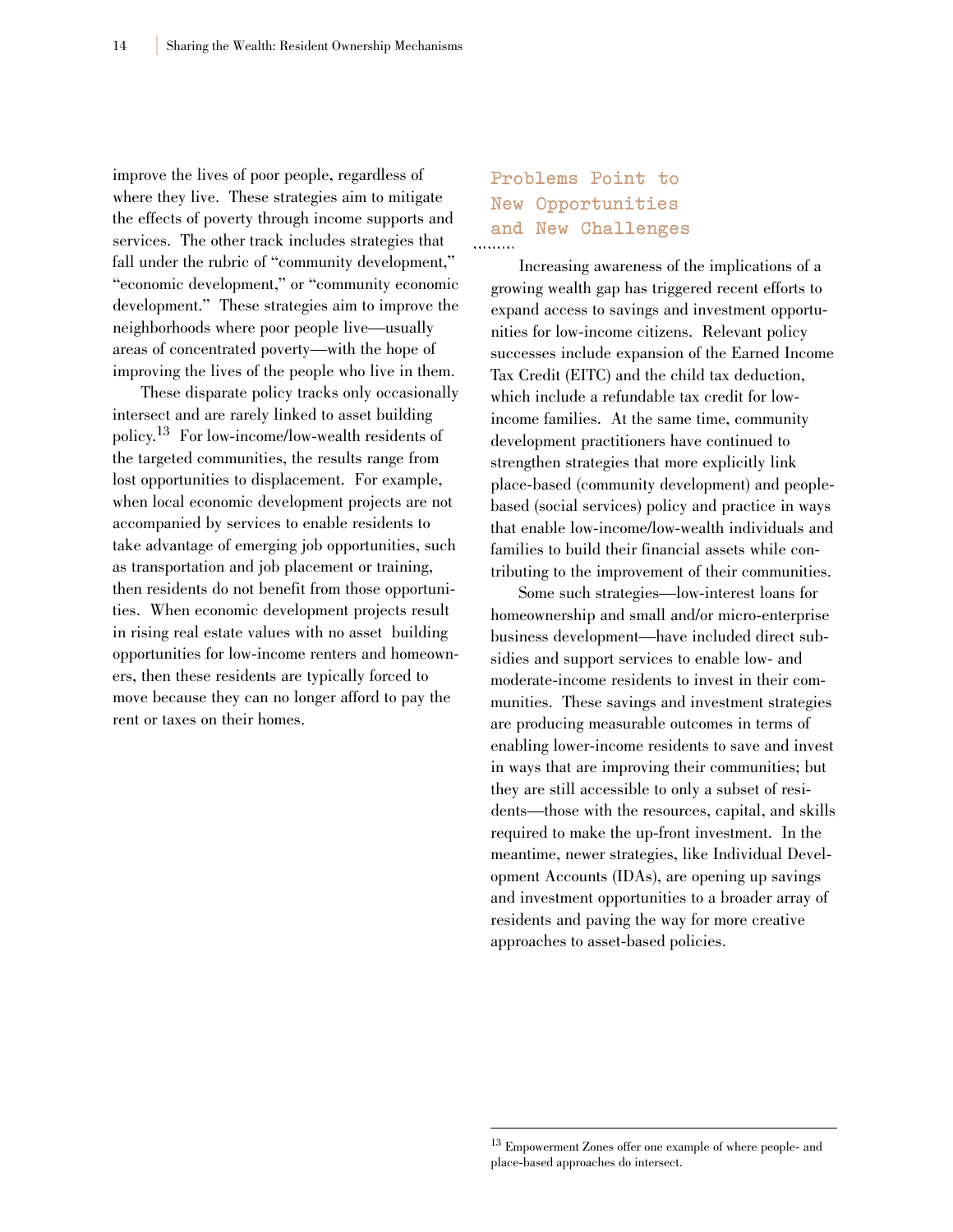## **Leveraging Opportunities to Seek Solutions**

Recent interest in the undervalued assets of America's "emerging markets" is presenting new opportunities for a convergence of these disparate policy solutions to persistent poverty. This interest has been fueled by a strong demand for affordable housing, while favorable rates of return experienced by Community Reinvestment Act (CRA) investors have catalyzed recognition of investment opportunities in low-income/low-wealth communities.

Many community development analysts are seizing this opportunity to think about how to leverage economic development in ways that both address poverty among low-income/low-wealth residents and benefit multiple sets of stakeholders. "Smart growth" planning efforts underway at the local, regional, state, and national levels are one example in that they include diverse stakeholders—equity advocates, environmentalists and business—working together around common reinvestment goals. A new generation of venture capital funds—in California, Massachusetts, Oregon, and Florida—that aim to produce a "double-bottom line" of financial returns and social equity outcomes are another example.

These efforts are helping to move discussions about economic development policy and practice from a "zero-sum game" comprised only of winners and losers to new "win-win" solutions that produce mutual benefits for a broad range of stakeholders. But, efforts to address poverty in the target communities are still constrained by the limited number of tools available to enable low-income/low-wealth residents to gain an equity stake in the development process. Without these mechanisms, it is difficult if not impossible for many residents to participate in the benefits of economic growth in their communities.

## **Responding to Need and Opportunity**

*Sharing the Wealth* offers a "menu of opportunities" for community residents, developers, investors, and other stakeholders to consider new forms of community development partnerships ones that include residents as stakeholders *and stockholders* in the development process.

The mechanisms examined go beyond traditional asset building strategies, such as homeownership and business development, and suggest ways for community residents to gain a shared economic stake in their communities—in real estate, businesses, financial institutions and natural resources. It accomplishes this task by examining a range of existing, emerging, and conceptual resident ownership mechanisms.

*Sharing the Wealth* is targeted to a diverse audience of community development practitioners, researchers, policy analysts, foundations, and investors interested in leveraging economic development opportunities to benefit multiple stakeholders, including community residents and institutions. It does not pretend to offer any one solution. But, it does aim to contribute to the national dialogue about the array of strategies necessary to enable low-wealth families to move from poverty to economic opportunity, building both people and places, simultaneously, as part of healthy communities.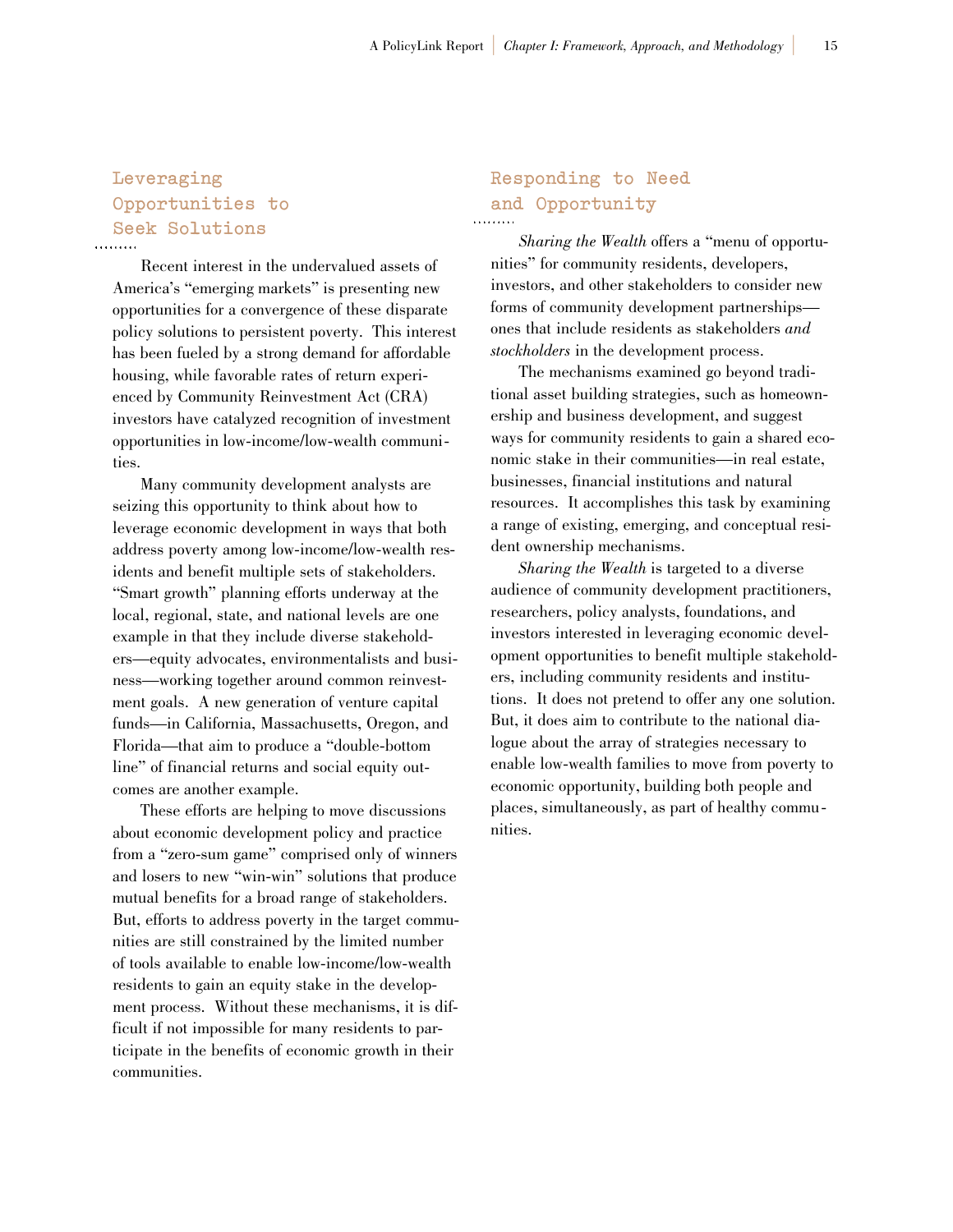### **F r a m e w o r k**

**Equitable Development, Community Equity Mechanisms, and Resident Ownership**

The concept of resident ownership mechanisms has emerged from PolicyLink efforts to develop the elements of a practical and policy framework for regional economic development or "equitable development." Equitable development aims to:

- Engage and direct market forces to benefit low-income/low-wealth residents and communities;
- Include multifaceted strategies designed to ensure individual and community benefit from neighborhood improvement;
- Support meaningful resident participation in decision-making; and
- Integrate people-oriented services with place-oriented neighborhood and regional development.

Equitable development, however, is merely a framework. Achieving equitable development requires a broad set of tools that can be used to inform, guide, and support the work of community builders around the country. These tools, broadly defined as "Community Equity Mechanisms (CEMs)," include a range of strategies and practices that enable low-income/low-wealth community residents to advance a regional equity agenda.<sup>14</sup>

CEM tools are being developed to address regional inequity in areas such as housing, employment, job training, social services, investment, and savings. They include a broad range of mechanisms such as those that enable lowincome/low-wealth residents to access suburban jobs; derive benefits from public investment; obtain access to affordable housing throughout metropolitan regions, etc. Resident ownership mechanisms are one form of community equity mechanisms.

PolicyLink staff chose to conduct research on ROMs as part of the CEM toolkit for several reasons:

- Resident ownership is a direct and an enduring way to ensure that residents obtain financial benefits from—and a voice in—the development process, factors that are critical for promoting equitable development;
- ROMs are tools that can help the public and private sectors to partner with community stakeholders;
- ROMs give residents a vested interest in the success of economic development ventures in their community;
- There is a dearth of applied research on the ownership mechanisms that could be applied to economic development policy and practice; and
- Discussion and consideration of resident ownership opportunities draw attention to the issue of how community residents do or do not benefit from economic development at all levels of planning and decision-making.

<sup>14</sup> In this context, "equity" is defined as "justice according to natural law or right; specifically: freedom from bias or favoritism," *Merriam Webster Collegiate Dictionary, Tenth Edition.*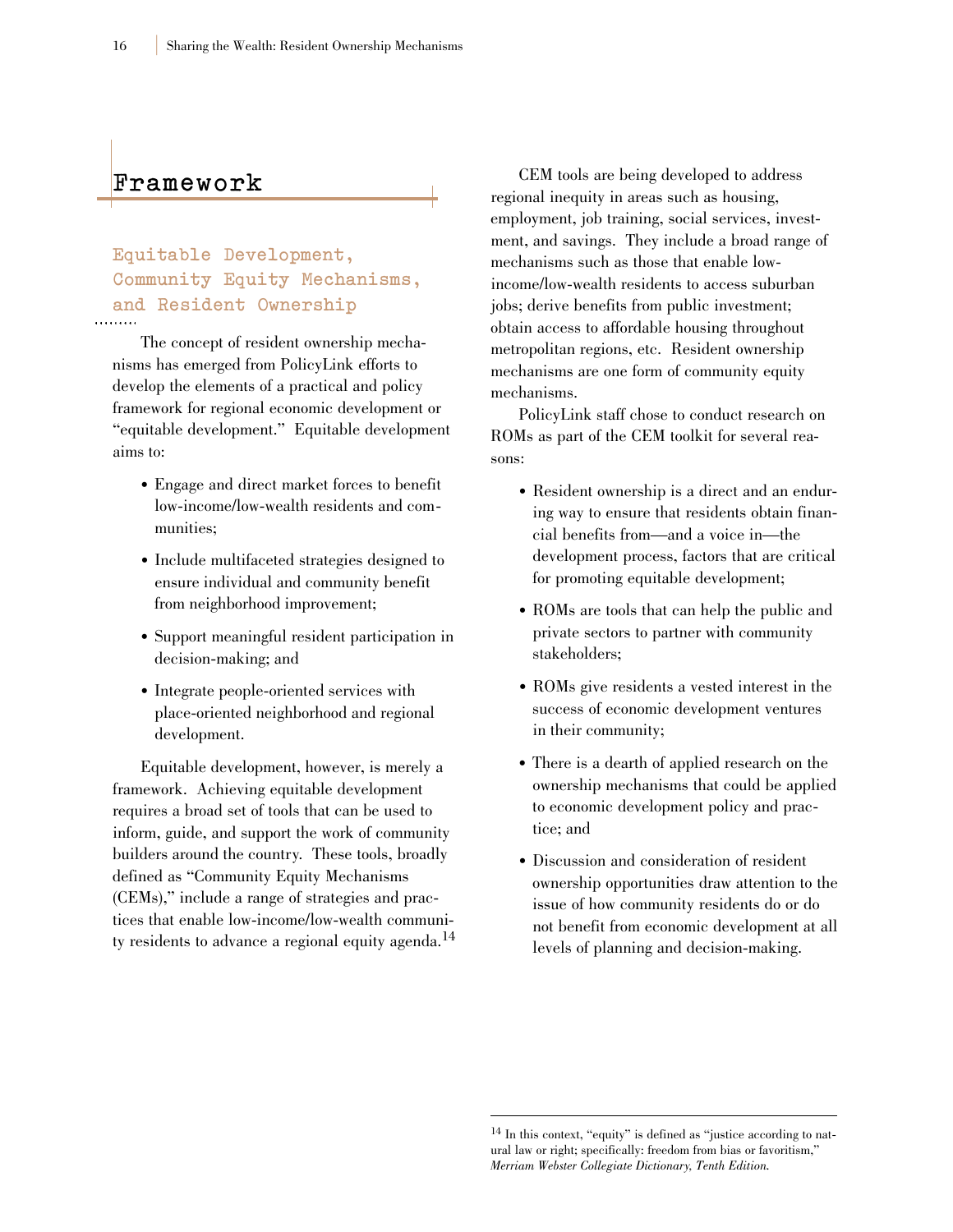## **Who Benefits?**

The long-term objective of the ROM research—and the equitable development work is to catalyze a shift in the way that community residents, leaders, intermediaries, academics, policymakers, and the public view "success" in the realm of economic development in the nation's lowincome/low-wealth communities. The first step towards this goal is to ask: *who benefits?*

- *Who benefits* from community-based development policies, strategies, and projects?
- *Who benefits* from municipal economic development policy and practice that offer incentives and technical support to encourage and facilitate private-sector investment?
- *Who benefits* from regional, state, and federal policies that result in subsidies to encourage the flow of public and private capital into low-wealth communities?
- *Who benefits* from the range of public- and private-sector investments in low-wealth communities?

The long-term goal of the equitable development work underway at PolicyLink is to ensure that the answer to these questions is: *lowincome/low-wealth residents of communities throughout metropolitan regions.*

#### **Important Considerations Regarding the ROM Framework** . . . . . . . . .

ROMs embody a continuum of mechanisms, some of which provide residents with elements of voice and financial return, and others—at the opposite end of the continuum—that include full ownership and control of economic institutions.

Broadened ownership can play an important role in enabling residents to have a voice and decisionmaking authority in the economic development process; but even the level of ownership associated with the most fully developed ROMs is insufficient, by itself, to achieve equitable development. Local economic development planning processes and institutions that include residents as leaders in the planning process are also critical to producing equitable outcomes. In the final analysis, strong organized communities—the product of community outreach, resident education, and organizing—are also essential to building the political power and public will necessary to ensure equitable development outcomes.

ROMs are a unique form of community equity mechanism that focus on building a direct financial stake for individuals and families in economic development projects.

Some readers may perceive a tension between individual and collective ownership, but this tension should not be assumed. By creating opportunities for larger numbers of residents to gain an ownership stake in a broader range of community assets, ROMs are actually building the collective ownership of community assets. For example, community building real estate investment trusts would ensure that investment in community real estate development is opened to a broad range of community residents, while resident stock ownership plans would create ways for residents to own a stake in business development.<sup>15</sup>

Other models, such as community land trusts, maintain collective assets (affordable housing) and at the same time offer opportunities for individual asset building. The value placed on maintaining affordability versus enabling residents to build financial assets is an important decision to be made by local stakeholders in response to the circumstances and priorities of each community.

<sup>15</sup> See "Chapter III. Models and Infrastructure" for details.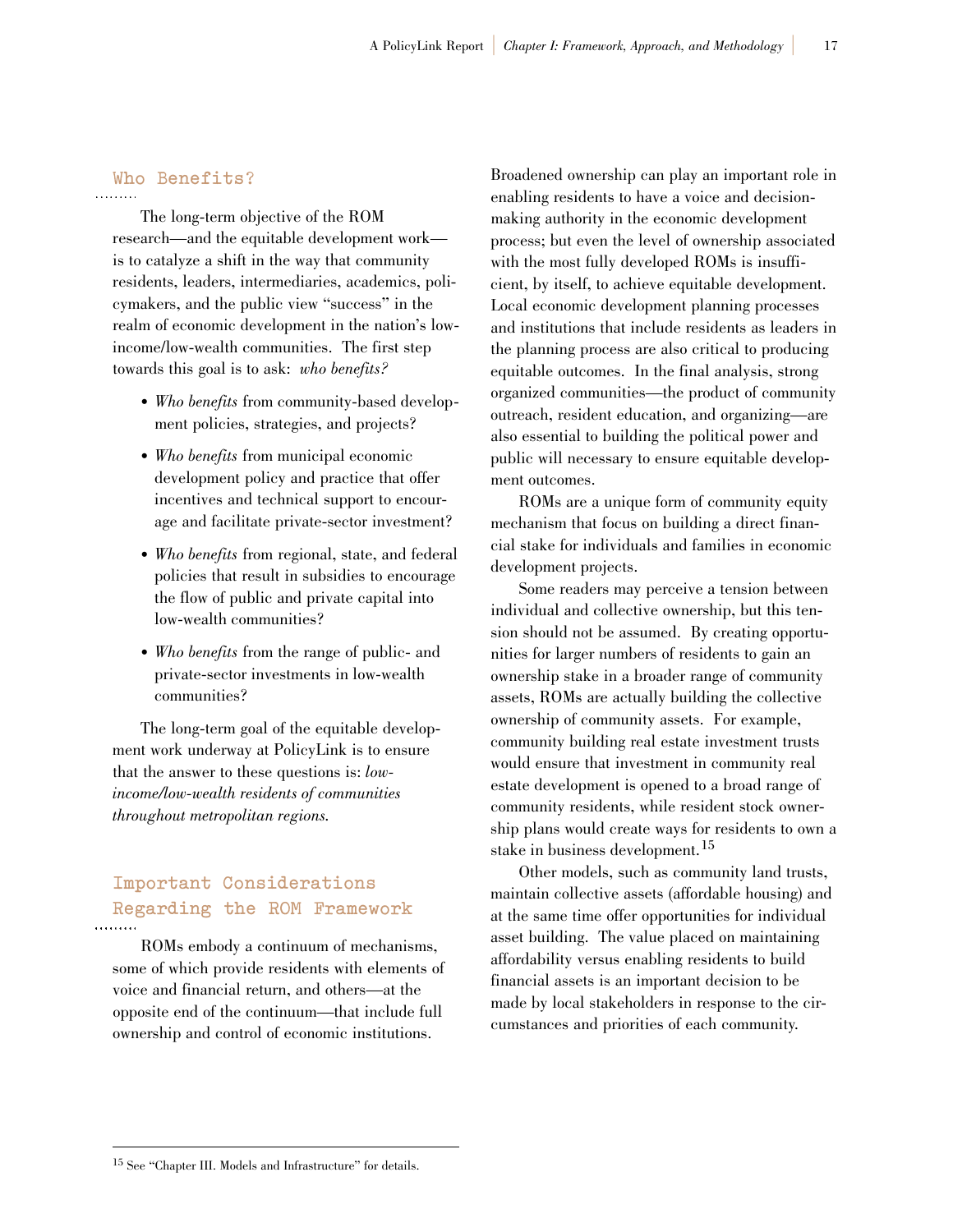## **Approach and M e t h o d o l o g y**

#### **Approach**

The findings regarding resident ownership mechanisms, as described in this report, are the product of a nine-month PolicyLink national research project. The short-term goal is to help build the knowledge base for ROMs specifically and community equity mechanisms generally. The long-term goal is to apply this knowledge base so that communities can use ROMs as a tool toward achieving equitable development.

#### **Hypotheses Guiding Research**

The research for this survey of ROMs is guided by the following set of hypotheses about the relationship between community development and individual asset building/accumulation strategies. Additional research is required to fully test these hypotheses:

- Local/community economic development offers opportunities to build the financial assets of low-income/low-wealth individuals and families;
- Increasing opportunities for residents to build their financial assets, through the development process, will increase their ability to achieve family economic security;
- Greater economic security among residents and families will contribute to the social stability of the neighborhood;
- If community residents have an economic stake in the development process, they are more likely to engage—and be heard—in decisions affecting their community;
- It is in the interest of private- and publicsector developers, business owners, and financial institutions to provide ownership opportunities to community residents. When residents have a direct stake they become partners in ensuring the success and vitality of economic development projects in their community;
- Resident ownership mechanisms help build social capital by creating opportunities and incentives for often adversarial parties to come together over win-win strategies that revitalize local communities.

#### **Levels of Investigation**

Research involved three primary levels of investigation, including examination and analysis of:

- *Existing wealth-building approaches* that enable residents of low-income/low-wealth communities to obtain an ownership stake in community assets;
- *New ownership and wealth creation mechanisms* that could be developed by applying existing models—in the public, private, and nonprofit sectors—to the community development arena; and
- *Infrastructure*—financial resources, technical assistance, organizational support, financial training/education, etc., needed to support and expand opportunities for residents to build financial assets through the revitalization process.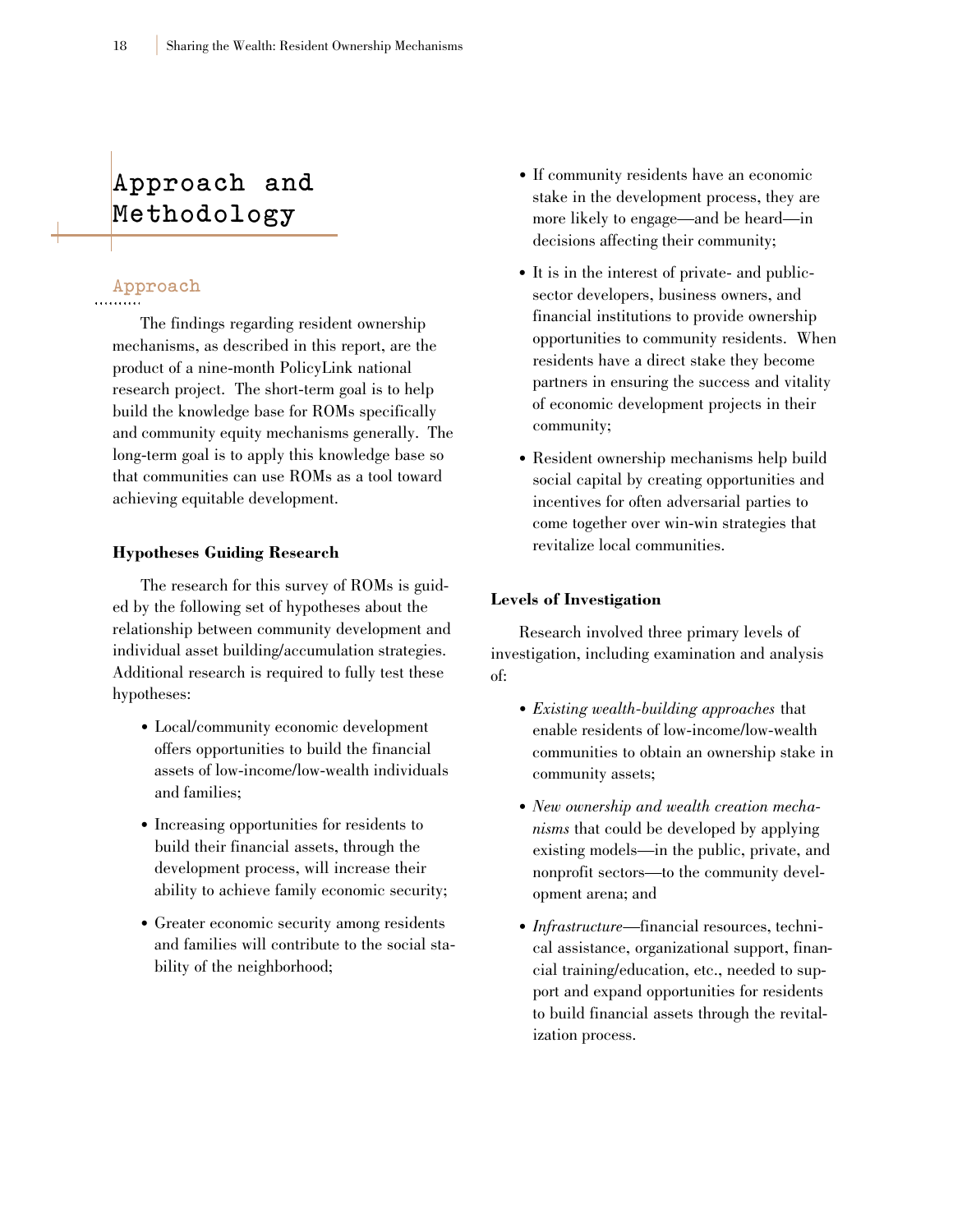#### **Model Selection Criteria**

A working set of criteria was used in the research process. The models all met the following criteria, to varying degrees.

- Leverage economic activity to produce resident benefits;
- Target low-income/low-wealth community residents as beneficiaries;
- Enable residents to be owners of economic development activities;
- Build the financial assets of residents; and
- Give residents a voice in decision-making.

#### **What Is and Is Not Covered**

The ROM research focuses on models that build the financial assets of community residents through the development of real estate, businesses, financial institutions, and natural resources in their communities. Conventional strategies attempting to build resident ownership of singlefamily homes, small businesses, and micro-enterprises are strong examples of ROMs, but are not featured in this report, because a large body of literature already exists on these topics. Only homeownership strategies specifically targeted to increasing opportunities for the lowest-income residents through shared approaches to building home equity have been included.

Institutional ownership of community assets was not the *focus* of this report; but the research does examine the roles of community-based institutions in helping advance ROMs in ways that are responsive to broader community building goals. The infrastructure section highlights the need to build the capacity of community-based institutions to enable them to serve as initiators, facilitators, service providers, and intermediaries in ROM development.

The research raises issues that require additional investigation, including:

#### *Risk/reward:*

Additional research is needed to assess the potential levels of risk and reward and to identify risk mitigation strategies associated with each ROM.

*Documentation of the link between resident ownership and civic engagement:* Anecdotal evidence and some research data suggest a causal relationship between resident ownership and civic engagement that requires further evaluation and documentation.

*Demand for resident ownership mechanisms:*  A more systematic "market analysis" would serve to document the demand for different types of ROMs at the local level. Such an analysis should include an assessment of the economic viability of different models.

*Impact, scale, and effectiveness of models:*

This report offers an overview of a cross-section of resident ownership mechanisms. Those mechanisms deemed most promising by practitioners (informed by the market analysis mentioned above) will require additional evaluation regarding their past and present effectiveness and the potential for replication and expansion.

*Assessment tool:*

Communities will need a tool to help them assess which ROMs are most appropriate given local conditions, assets, capacities, and needs. Such a tool would enable communities to make informed decisions regarding which ROMs to integrate into a broader portfolio of equitable development strategies.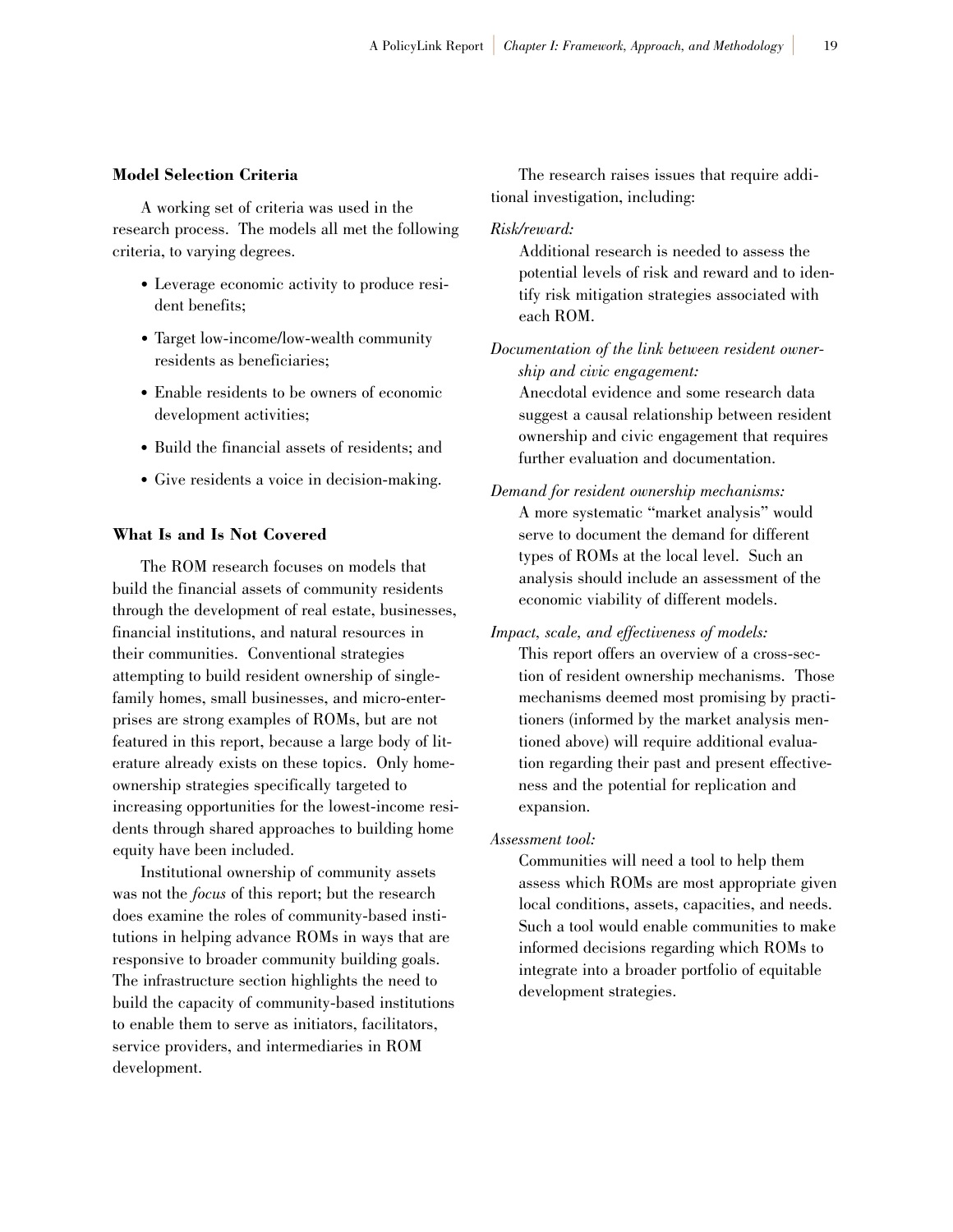#### *Policy tools and opportunities:*

The policy discussion in Chapter IV proposes a general framework for advancing ROMs. Additional research is needed to identify specific opportunities and tools at the local, regional, state, and national levels.

*Attention to rural issues and priorities:*

While this report includes a preliminary investigation of rural ownership models, further investigation is required to identify models that adequately address the needs and priorities of rural communities.

*Investigation of models from other countries:*

Models from other countries were referenced during the research process, but the team did not have sufficient time or resources to adequately explore them. Additional research is needed to gain insight from resident ownership mechanisms in other countries and to determine how that research may be relevant to international economic development policy and practice.

## **Methodology**

The research process leading to this report included a nine-month investigation:

*Literature Review:*

The research team conducted an environmental scan and compiled a bibliography of academic, policy, and practitioner writings. The literature survey is included in Chapter II.

#### *Interviews:*

The PolicyLink research team conducted over 75 interviews with key informants at the national and local levels to answer a number of questions:

- How does the ROM framework relate to historical and contemporary community development and community building theory, policy, and practice?
- How are the models under investigation relevant to activity underway in communities across the country?
- What additional models, concepts, or approaches should be included as part of the research?
- What type and level of technical assistance is needed to support ROM strategies?
- How does the contemporary economic and political context affect the environment for advancing ROMs?

#### *Symposium to Review Draft Findings:*

An integral step in the research process was a symposium held April 10, 2001, in Washington, DC, where interviewees and other stakeholders reviewed and discussed the draft research findings. Participants included national and local practitioners in community building and development, finance, real estate, housing, public policy, philanthropic funding, and other areas of expertise. Their comments and recommendations served to strengthen the report and to give direction to a broader policy, research, and action agenda.

In addition to publishing and distributing *Sharing the Wealth*, PolicyLink is authoring a series of related articles for policymakers, the media, and the general public.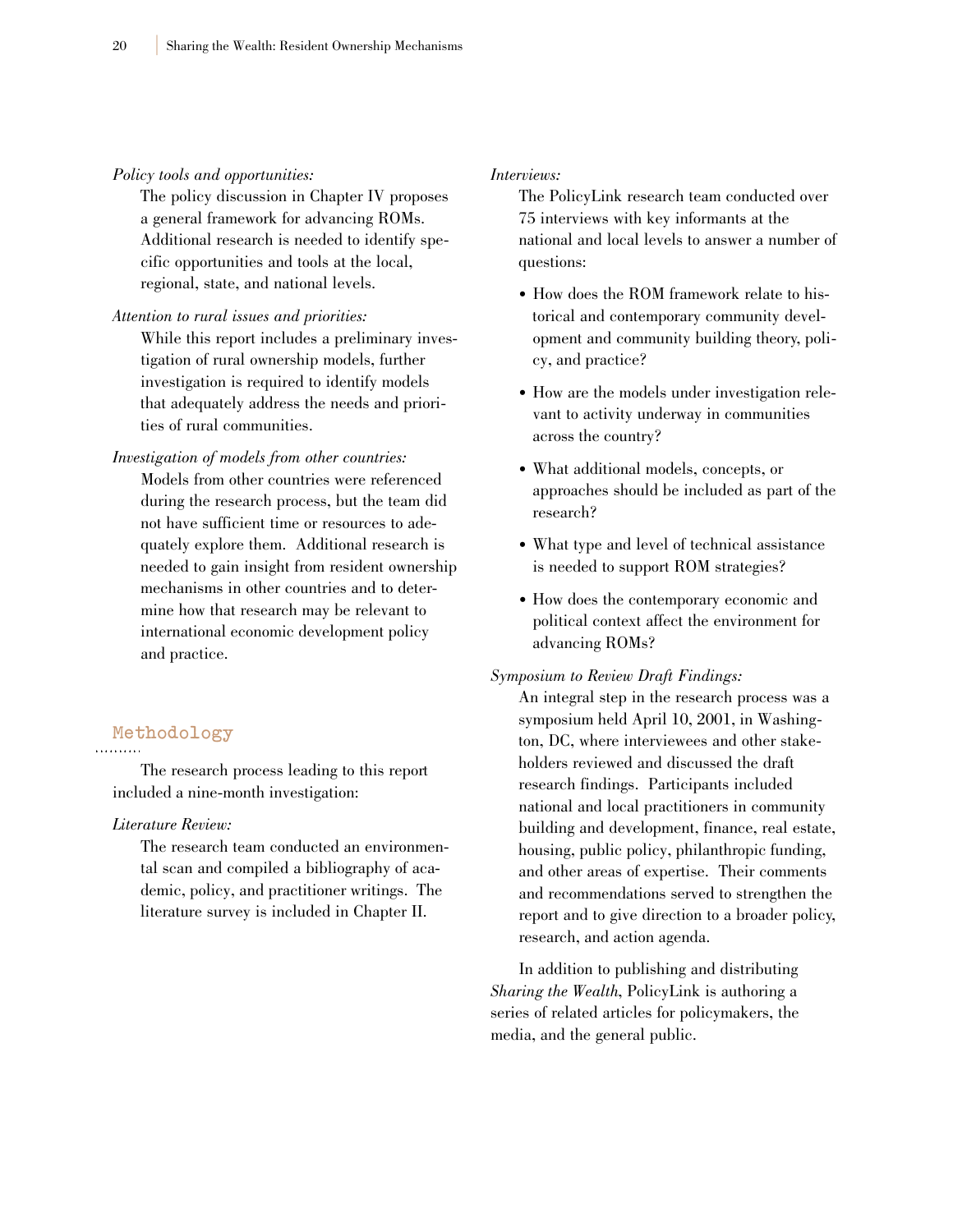## Chapter **II**

## Background: Historical Perspective and Literature Review

This chapter includes background information relevant to the research, including an overview of the trends in community development that have set the stage for the development of ROMs, and a review of relevant literature.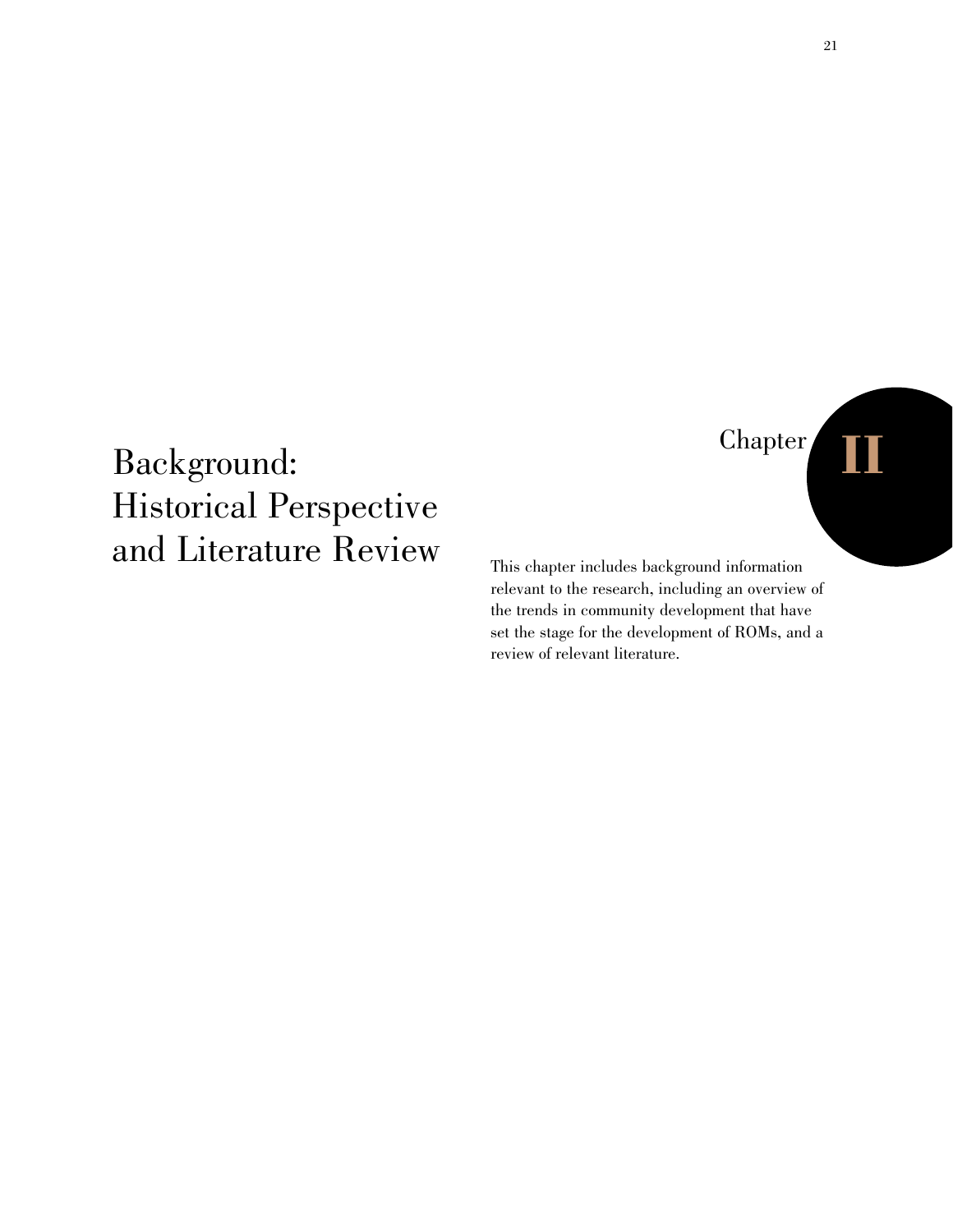## **Historical**  Perspective: **Connecting People and Place**

**The Continuing Evolution of the Community Development Movement**

> *Community development…has come to encompass a large number of different place-targeted interventions that have never quite added up to a coherent, comprehensive strategy.16*

The community development movement is one that has grown and evolved in response to changing community priorities, funding streams, and political and economic opportunities. At the heart of the movement are community development corporations (CDCs) that grew out of community-led efforts in black neighborhoods in the early 1960s. With roots in the movement for black economic self-determination, the early CDC movement embodied concepts of resident ownership and control of community assets. Many CDCs were founded by community activists focused on the civil and economic empowerment of community residents; many were led by community-based leaders of various social movements, including the civil rights movement, economic rights groups, organizing networks, and faith-based groups.<sup>17</sup>

By the late 1970s CDCs, with strong ties to neighborhood activism and organizing, numbered between several hundred and a thousand.18 However, beginning in 1981, large federal funding cuts reduced CDCs' ability to rely on federal funds for core support, thereby diminishing their capacity to take on a range of community improvement activities. In response, the generation of CDCs that grew up in the 1980s and 1990s specialized in the development of affordable housing, for which funding was available and increasingly tied to private capital investment through mechanisms such as the Low Income Housing Tax Credit.<sup>19</sup> Most CDCs retained neighborhood-focused strategies and included resident representation/voice in their organizational structures, but few developed or advanced strategies to build resident ownership opportunities.

<sup>16</sup> Alice O'Connor, "Swimming Against the Tide: A Brief History of Federal Policy in Poor Communities," in *Urban Problems and Community Development,* Ronald F. Ferguson and William T. Dickens, eds. (Washington, DC: Brookings Institution Press, 1999), p. 77.

<sup>17</sup> Sara E. Stoutland, "Community Development Corporations: Mission, Strategy, and Accomplishments," in *Urban Problems and Community Development,* Ronald F. Ferguson and William T. Dickens, eds. (Washington, DC: Brookings Institution Press, 1999), p. 197.

<sup>18</sup> Stoutland, 1998. The author also cites Robert Zdenedk, "Community Development Corporations," in *Beyond the Market and the State,* Severyn Bruyn and James Meehan, eds. (Philadelphia: Temple University Press, 1987), pp. 114–115; and Neal Pierce and Carol Steinbach, *Corrective Capitalism: The Rise of America's Community Development Corporations* (New York: Ford Foundation, 1987), p. 27.

<sup>&</sup>lt;sup>19</sup> Stoutland, 1999, and Christopher Walker and Mark Weinheimer, *Community Development in the 1990s* (Washington, DC: The Urban Institute, 1998).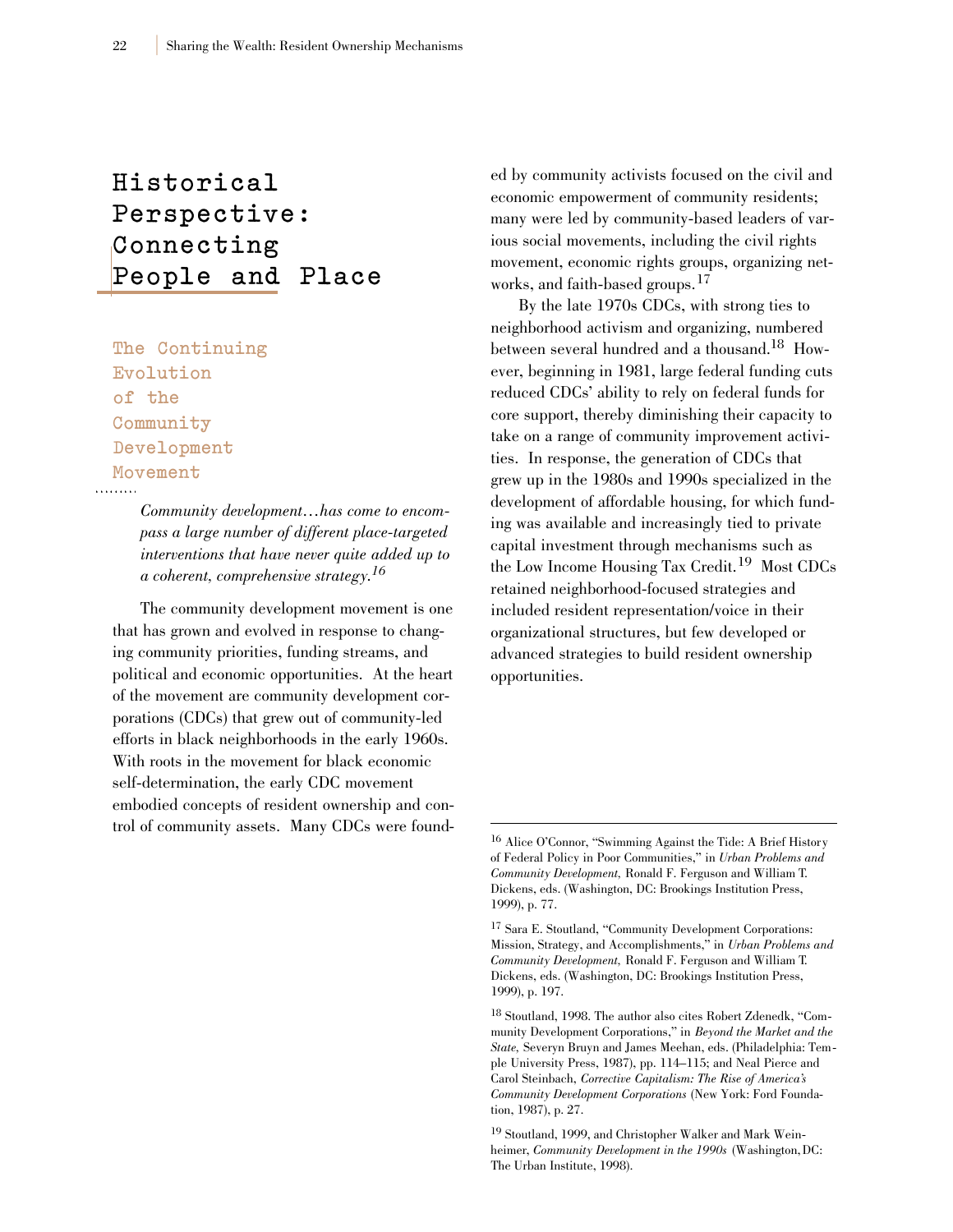## **Community Building as an Evolution of the Movement**

In the 1990s, the community building movement began to articulate a new way of thinking about community development. It began to refocus attention on the need to link the development of *place*, low-income/low-wealth communities, with *people*, the residents of those communities, within the context of broader community planning efforts. The community building movement sought to strengthen the community revitalization process in a way that builds a new civic dialogue about poverty issues. It aimed to expand the range of stakeholders in the dialogue to include community residents, community-based developers, service providers, foundations, academics, policymakers, and private sector actors.

The approach of community builders brought renewed emphasis to the centrality of resident voice and agency (decision-making authority) in the community revitalization process.<sup>20</sup> The hallmark of community building is the integration of services and development strategies in ways that are responsive to the complex lives of those living in concentrated poverty. Community builders also began to routinely incorporate enrichment activities (sports, cultural events, family support) as essential components of comprehensive approaches to change.

## **The Increasing Importance of Asset Accumulation Strategies**

Out of the community building movement, a number of practitioners and academics began emphasizing the importance of building assets of all types as a strategy to enable low-income/lowwealth families to escape poverty. Broadly defined, assets can be thought of as "a special kind of resource that an individual, organization, or entire community can use."<sup>21</sup> While this report focuses principally on the importance of accumulating financial assets as a means to overcoming poverty, assets of all types have relevance to the development of resident ownership mechanisms.

In his comprehensive review of asset concepts, Larry W. Beeferman describes a range of asset types, including: financial, income, human capital, community, social capital, enterprise, and common assets.22 John B. Kretzmann and John L. McKnight, in particular, pioneered the strategy of a community recognizing or "mapping" diverse assets as a foundation for community development. Relevant assets include the individual skills, gifts, and capacities of residents; neighborhood religious, cultural, athletic, and recreational associations; and more formal institutions within the community such as private businesses, schools, libraries, parks, police and fire stations, hospitals, and social

<sup>20</sup> G. Thomas Kingsley, Joseph B. McNeely, and James O. Gibson, *Community Building Coming of Age* (Washington, DC: Development Training Institute and Urban Institute, 1997), and Joan Walsh, *Stories of Renewal: Community Building and the Future of Urban America* (New York: Rockefeller Foundation, 1997).

<sup>21</sup> Melvin L. Oliver, foreword to *Securing the Future: Investing in Children from Birth to College,* Sheldon Danziger and Jane Waldfoge, eds., (New York: The Russell Sage Foundation, 2000), p. xii. Cited in Larry W. Beeferman, "Working Paper on Asset Development Policy: Beyond the New Deal and Devolution" (draft in progress, 2000), p. 10.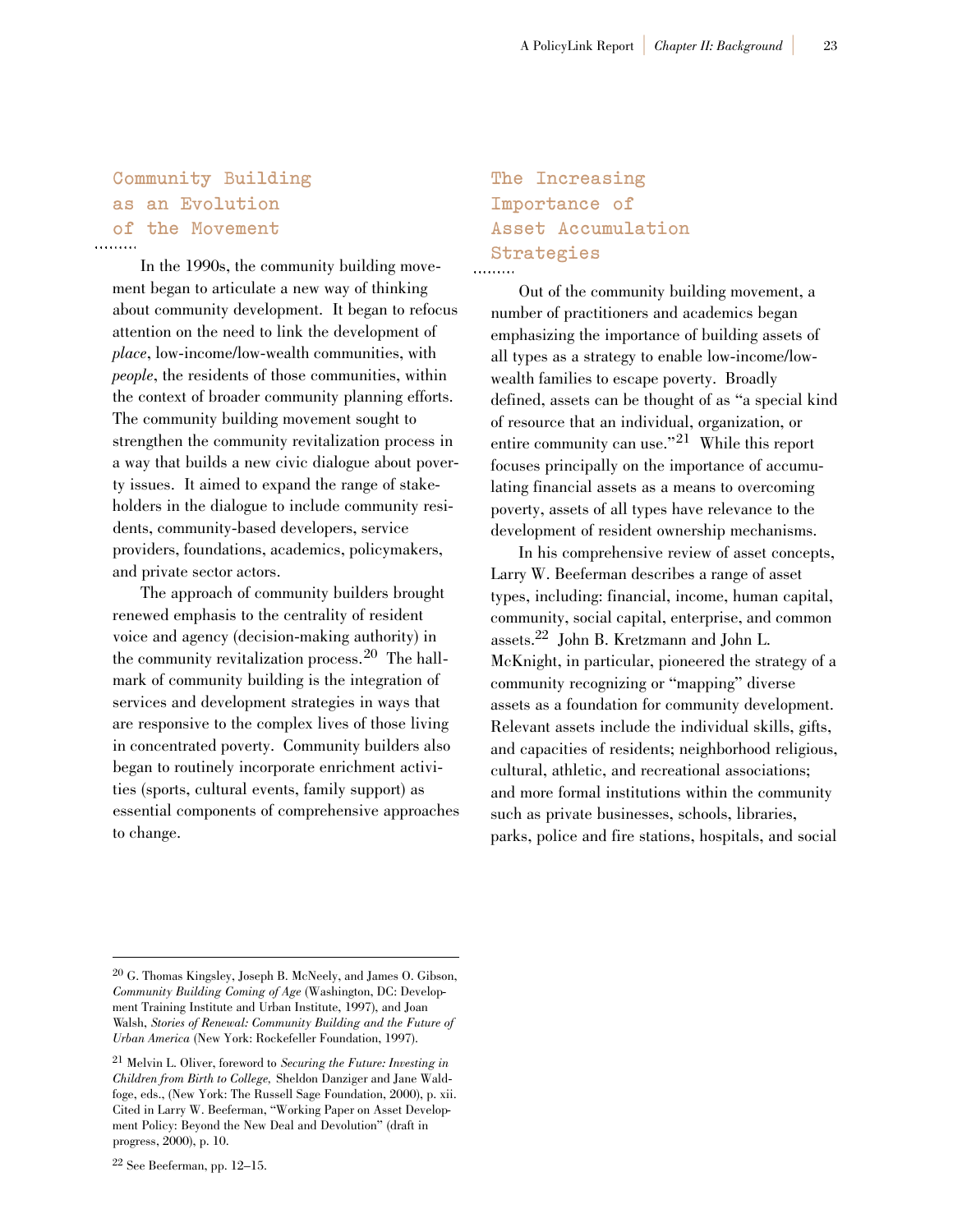service agencies.<sup>23</sup> Others describe "social energy" as an important asset in the development process, as a strategy that "allows community members to combine their energy and willingness to work together with unconventional and alternative resources."24

As the 1990s produced increasing evidence of a widening wealth gap in America, community development practitioners, policymakers, and academics paid increased attention to financial asset accumulation strategies in addressing poverty. Recent research and practice have demonstrated that the poor indeed have the ability to accumulate financial assets. For example, Hernando de Soto describes the tremendous stock of undocumented assets held by the poor in developing countries, which take the form of undeeded homes, unregistered businesses, and other undocumented holdings.25 In the United States, the American Dream Policy Demonstration has shown that low-income participants are able to save, accumulating an average of \$900 per year through Individual Development Accounts (IDAs).<sup>26</sup>

Several strategies are emerging to facilitate asset accumulation by the poor. Developed by the Corporation for Enterprise Development (CFED) and the Center for Social Development, IDAs are a mechanism modeled after the Individual Retirement Account (IRA). IDAs help residents to build individual assets by matching savings with subsidies from the philanthropic sector, individual donors, and, more recently, the public sector. These accumulated funds can typically be used for

the purchase of a home, education, or small business development. IDA programs helped to attract attention to the importance of asset building and accumulation for individual residents and families. The IDA movement established a precedent for philanthropic and, ultimately, public subsidies to support low-income/low-wealth individuals to accumulate financial assets.

Another strategy, advanced by the federal Department of Housing and Urban Development (HUD), is the Family Self-Sufficiency (FSS) program. FSS is a government-supported asset accumulation model that enables low-income families in Section 8 or public housing to have part of their rental payment put in an escrow account and retrieve it at the end of a designated period. The FSS model is relevant to the ROM discussion in that it is a mechanism whereby public agencies (HUD and public housing agencies) are subsidizing savings by low-income/low-wealth individuals and families. Approximately 1,200 public housing agencies are implementing the FSS program, with about 50,000 families enrolled.

<sup>25</sup> Hernando de Soto, *The Mystery of Capital: Why Capitalism Triumphs in the West and Fails Everywhere Else* (New York: Basic Books, 2000).

<sup>23</sup> See John B. Kretzmann and John L. McKnight, *Building Communities from the Inside Out: A Path Toward Finding and Mobilizing a Community's Assets* (Evanston, IL: Institute for Policy Research, 1993), pp. 1–11.

<sup>24</sup> Jessica Gordon Nembhard, "Entering the New City as Men and Women, Not Mules: Democratic and Humane Economic Development Strategies for Revitalizing Inner Cities" (unpublished manuscript, 2000), p. 7. She cites Haynes' definition of social energy as "nonmaterial resource stimulated by the strategic use of cooperative action and consensus seeking." See Curtis Haynes, Jr., 1993, "An Essay in the Art of Economic Cooperation: Cooperative Enterprise and Economic Development in Black America," Ph.D. dissertation, University of Massachusetts, Amherst.

<sup>26</sup> Amanda Moore et al., *Saving, IDA Programs, and Effects of IDAs: A Survey of Participants*, research report (St. Louis: Center for Social Development, Washington University, 2001), p. 7. The American Dream Policy Demonstration is a joint endeavor of CFED and CSD to assess the effectiveness of IDAs. It includes 14 sites, 2000 participants, and runs from 1997 to 2001.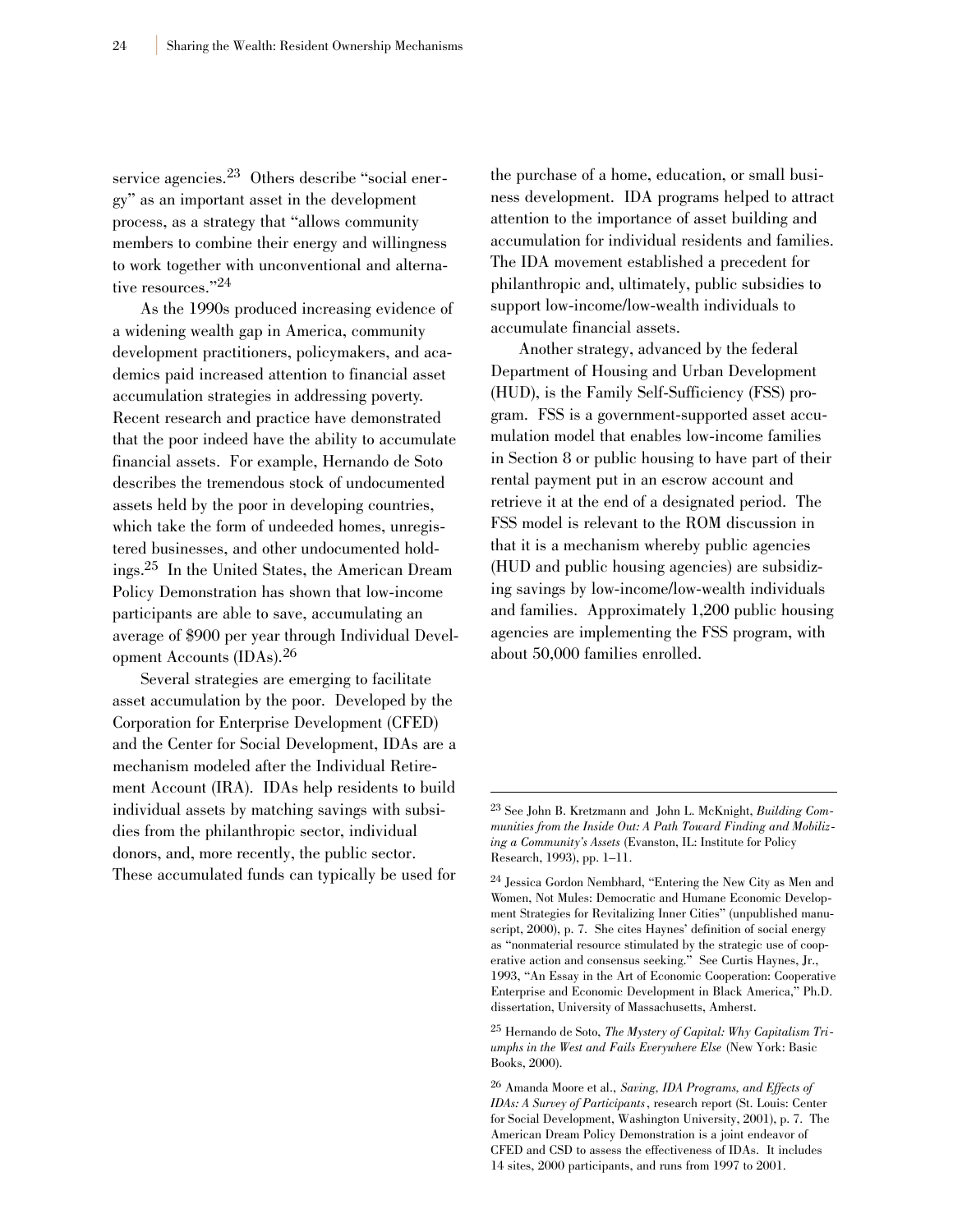## **Micro-enterprise and Capital Access Strategies Contribute to the Movement**

Two parallel movements began to emerge in the 1980s and 1990s of significance to resident ownership mechanisms. The micro-enterprise development movement in the 1980s and the Community Development Financial Institution (CDFI) movement in the 1990s helped to bring the issues of individual ownership and access to capital to the center of community planning and revitalization discussions.

The history of these two movements is described, in Lisa Servon's *Bootstrap Capital: Microenterprises and the American Poor.*<sup>27</sup> Microenterprise development is a community development strategy that, for the most part, grew up in the developing world. Initiated in Bangladesh in the late 1970s with the establishment of the Grameen Bank, the approach spread in the early 1980s throughout portions of Asia, Africa, and Latin America before it gained widespread attention as a poverty-alleviation strategy in the United States.

By the mid-1980s, domestic practitioners and policymakers began to see the strategy as a way to address the lack of access to credit among lowincome/low-wealth entrepreneurs in the United States.28 The United States had a history of lending programs available to entrepreneurs, but the

introduction of micro-enterprise development programs focusing on lower-income populations was a novel concept. Spurred on by grassroots leaders many with a focus on women entrepreneurs micro-enterprise programs began to take hold in the United States in the late 1980s. The emphasis on access to credit and the need for financial literacy training added significant new strains to the community development dialogue.

In the early 1990s, a number of federal policy initiatives strengthened the connection between individual credit access and training strategies and the community development movement.<sup>29</sup> In 1994, a major piece of legislation, the Community Development Bank and Financial Institutions Act, fueled the establishment of a network of CDFIs. Supported by the CDFI Fund, a wholly owned government corporation within the U.S. Department of the Treasury, these institutions include microenterprise funds, community development credit unions, community development banks, community development loan funds, and community development venture capital funds.

By the late 1990s, CDFIs had become a major part of the community development landscape. They had successfully drawn attention to the lack of access to capital in low-income communities, and they had succeeded in bringing new forms of social capital into the community development movement.

<sup>27</sup> For the full history, see Lisa Servon, *Bootstrap Capital: Microenterprises and the American Poor* (Washington, DC: Brookings Institution Press, 1999), pp. 16–28.

<sup>28</sup> It should be noted that some observers dispute the fact that the strategy came from abroad by citing the establishment of the Women's Economic Development Corporation (WEDCO) in 1983 in Minneapolis. See Servon, p. 22, for details.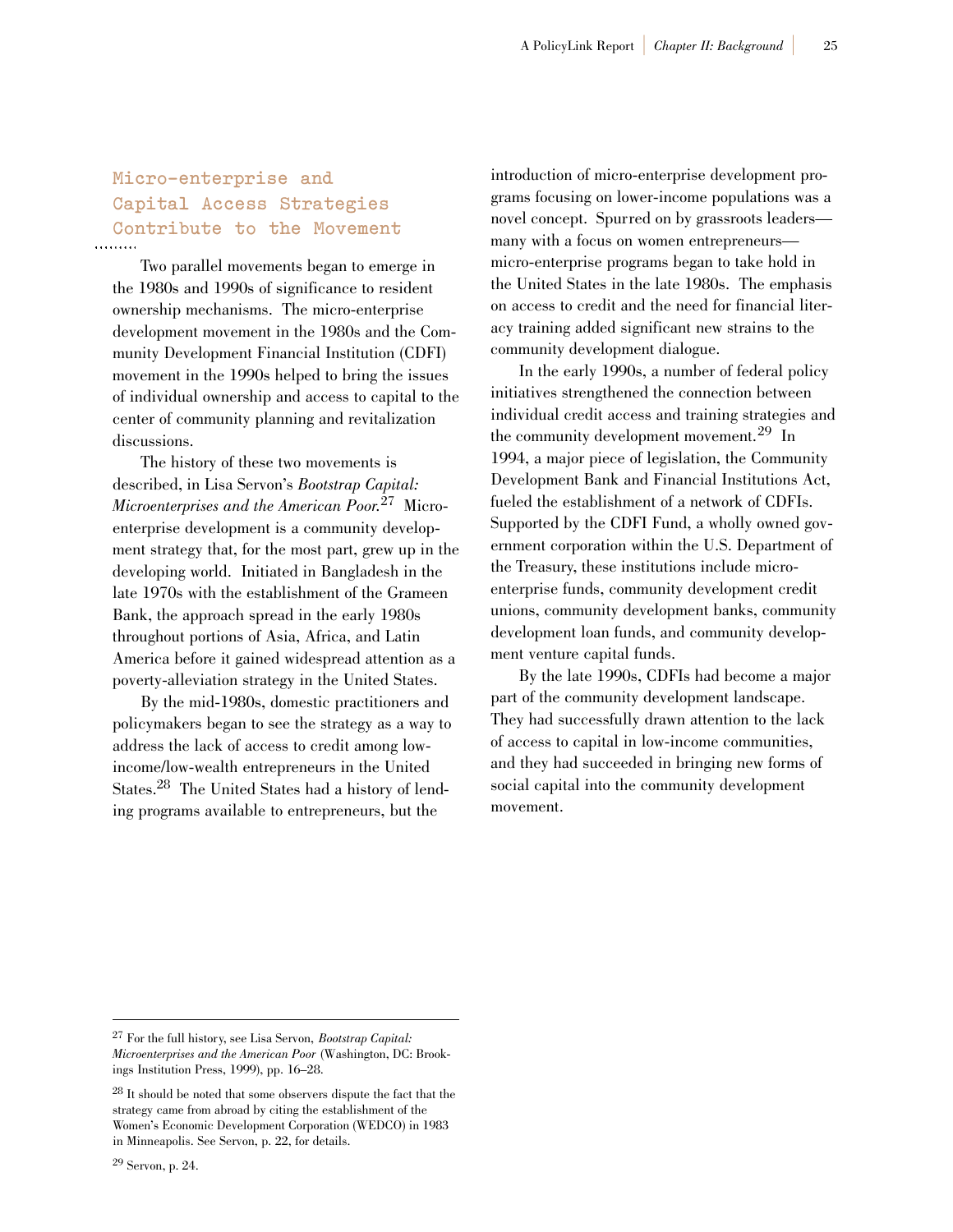## **Connecting Community Development to Community Residents**

Taken together, by the late 1990s these currents of theory and practice moved the dialogue about community planning and revitalization to a new level. Focusing attention on the connection between people- and place-based strategies, they helped raise awareness about the value of integrated approaches. At the same time, a growing emphasis on building resident and family assets served to strengthen the link between community stability and the economic security of residents and their families. And increased interest in credit access and financial literacy helped highlight the "market imperfections"; i.e., the gap between the supply and demand for capital at the neighborhood level that in the past had severely constrained the options of community residents, entrepreneurs, and developers.

### **ROMs and Value Recapture**

In 1999 new frameworks, ideas and terminology were added to the community development field through a discussion about "value recapture," spearheaded by the Fannie Mae Foundation, under the Foundation's broader Market Paradigm agenda.30 Value recapture is a broad development concept that promotes the establishment of internal wealth-generating mechanisms within communities

that are undergoing revitalization to ensure that "lower-income residents benefit from redevelopment efforts in their communities."<sup>31</sup>

According to the value recapture approach, any community currently with assets—physical, social, and financial—that are undervalued relative to their full market potential can recapture the increased value that might be generated from revitalization, given the appropriate tools. Instead of allowing market forces to take their own course and displace existing residents, these same forces can be leveraged to benefit community residents. While it promotes market-based strategies for community revitalization, value recapture also emphasizes community control and participation for its management.

Value recapture mechanisms (VRMs) are specific tools and strategies that channel market-generated funds into "activities that benefit residents, either individually or collectively."32 Sources of funds primarily include "rising real estate values, but can also include non-real estate business revenues or fees."<sup>33</sup> VRMs can take many forms, depending on a variety of factors, including socioeconomic character of the targeted neighborhoods, organizational strength of the community residents, regional economic trends, federal and state regulations informing revitalization efforts, available infrastructure and finances, etc.

The development of ROMs has the potential to contribute to and enrich the broader concept of value recapture in that ROMs promote asset development and ownership opportunities for individual residents and families in the context of the community economic development process.

<sup>30</sup> James H. Carr, "Community, Capital and Markets: A New Paradigm for Community Reinvestment," in *The NeighborWorks Journal*, vol. 17, no. 3 (1999): 20-23.

<sup>31</sup> Carr, p. 20.

<sup>32</sup> Fannie Mae Foundation, "Value Recapture Mechanisms" (Annual Housing Conference Binder, 2000), p. 3.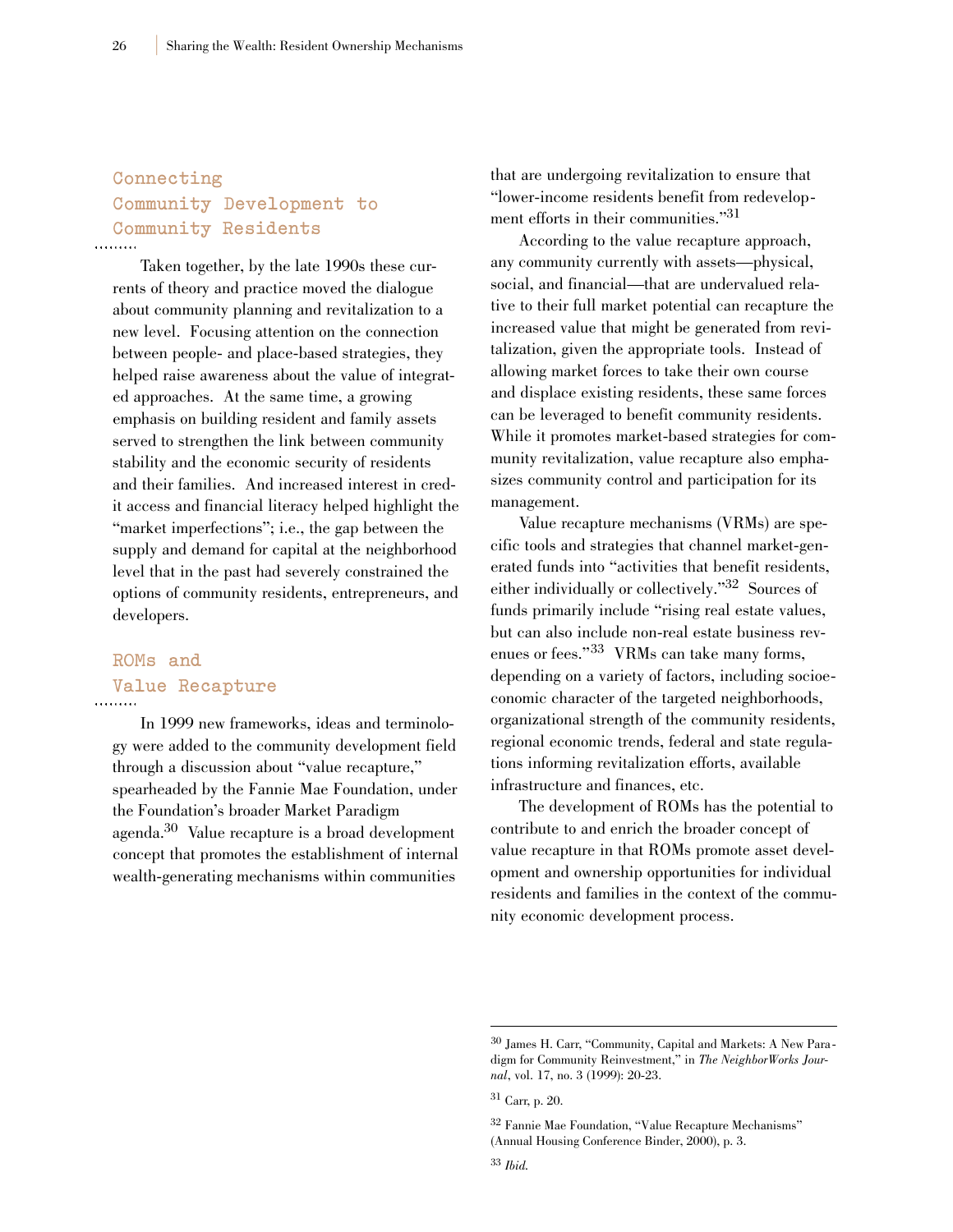# **ROMs and Social Capital**

Resident ownership mechanisms are directly linked to contemporary discussions about building social capital. The term "social capital" is "a broad term encompassing the norms and networks facilitating collective action for mutual benefit."<sup>34</sup> The term has been widely applied to the work of community builders as they have explicitly focused on the value of relationships—among residents and between residents and institutions—in addressing quality of life issues in low-income/low-wealth communities.

*Strategies to build and use social capital must strive to make constructive connections with the financial and political institutions that play a critical role in community well-being. Scholars studying the role of social capital in developing countries have used the term synergy to characterize the situation where local organizations, economic actors, and state institutions work together for positive developmental outcomes (Evans 1997; Woolcock 1998)….Synergy demands the creation of constructive connections, a form of social capital, between organized residents of poor communities and the officials and staff of public and private institutions.35*

By offering residents opportunities to invest in and own economic institutions in their communities, in partnership with other stakeholders, resident ownership mechanisms provide community builders/developers with tools to forge economic relationships between community residents and those institutions. Applied within the context of comprehensive community building efforts, these tools provide practitioners with the means to build new forms of social capital that are critical to the health of their community.

Today, comprehensive community building efforts are weaving the evolutionary strands of community development together by bringing residents back to the forefront of the movement as leaders, decision makers, policy advocates, and ultimately, beneficiaries, of community revitalization efforts. The resident ownership mechanisms highlighted in this report can help to continue this evolutionary process by offering new strategies to link low-income/low-wealth community residents to the benefits of community revitalization.<sup>36</sup>

<sup>34</sup> Michael Woolcock, "Social Capital and Economic Development: Toward a Theoretical Synthesis and Policy Framework," in *Theory and Society,* 27 (1998): 151.

<sup>35</sup> Mark R. Warren, J. Phillip Thompson, and Susan Saegert, "Social Capital and Poor Communities: A Framework for Analysis," (paper delivered at the Conference on Social Capital and Poor Communities: Building and Using Social Assets to Combat Poverty, 1999), p. 23.

<sup>36</sup> "Community builder" describes a range of stakeholders in the community revitalization process—residents, community-based development and financial institutions, community development corporations, public and private sector stakeholders, and private philanthropy.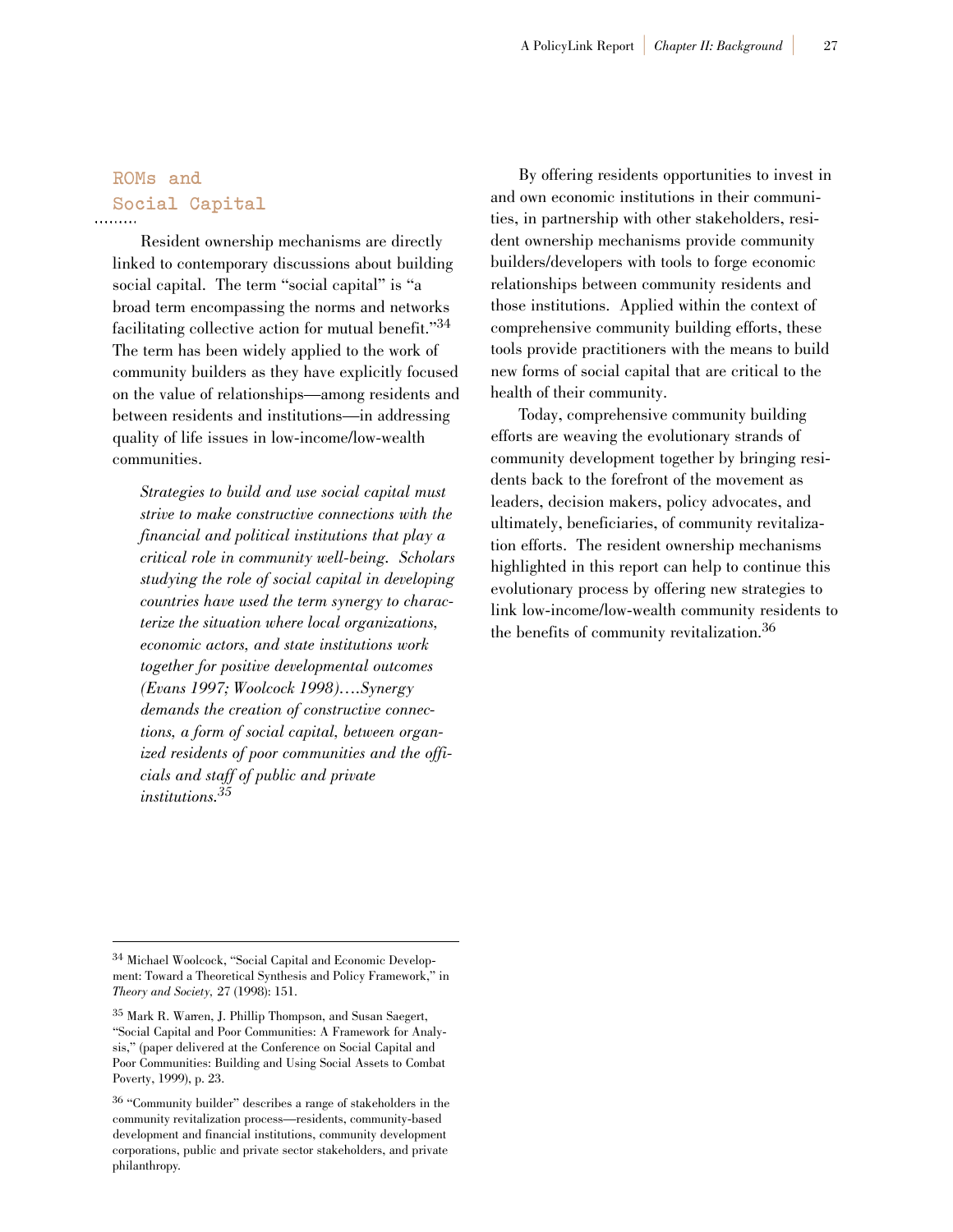## **Contemporary Challenges**

Contemporary challenges are putting the issue of resident ownership at the center of the community development/building dialogue. Multiple forces are catalyzing this shift: a growing recognition of the wealth gap, and the importance of asset accumulation for low-wealth individuals and families, and recognition of new opportunities to leverage public and private sector investment into previously disinvested markets in ways that benefit community residents. The remainder of this section highlights key reasons for community builders to prioritize the creation of an expanded menu of asset building opportunities in their poverty alleviation efforts.

#### **The Growing Significance of the Wealth Gap**

A growing body of research about the American wealth gap is drawing attention to the issue of asset poverty in communities. This research shows that community builders cannot fully address issues of poverty without paying attention to the dearth of assets among low-income community residents.

*Economic circumstances, now reinforced by recent changes in public policy, compel the poor to "work first" in jobs that are seldom ladders of opportunity….For many American households, this set of realities means uncertain employment, as well as wages that hover at a subsistence level. It often means a future with no prospect of significant social mobility—a pathway of low-wage, low-skill, and low-benefit jobs with no opportunity to gain the skills and supports to move up.<sup>37</sup>*

Described in greater detail in the literature review, numerous researchers helped to contribute to the growing body of knowledge about the gap in financial assets within America; among them: Melvin Oliver, formerly at the University of California, Los Angeles and now at the Ford Foundation; Thomas Shapiro at Northeastern University; Dalton Conley of Yale University; Michael Sherraden at Washington University in St. Louis, Missouri; and Edward Wolff at New York University.

These researchers use numerous definitions of wealth in their data gathering and analysis. One definition offered by Wolff is:

*Wealth is found by adding together the net worth of the household. Wealth is found by adding together the current value of all the assets a household owns—financial wealth such as bank accounts, stocks, bonds, life insurance savings, mutual fund shares; houses and unincorporated businesses; consumer durables like cars and major appliances; and the value of pension rights rights—and subtracting liabilities—consumer debt, mortgage balances, other outstanding debt.<sup>38</sup>*

Selected highlights of their research findings:

• "Equalizing trends of the 1930s–1970s reversed sharply in the 1980s. The gap between the haves and the have-nots is greater now than at any time since 1929."39

<sup>37</sup> J. Larry Brown and Larry W. Beeferman, "From New Deal to New Opportunity," *The American Prospect*, (February 12, 2001): 24–25.

<sup>38</sup> Edward N. Wolff, *Top Heavy: The Increasing Inequality of Wealth in America and What Can Be Done About It* (New York: The Twentieth Century Fund. 1995), p. 1.

<sup>39</sup> Wolff, p. 2. Wolff's sources include the following: "Data on the size distribution of household wealth in the United States are available principally from estate tax records and cross-sectional household surveys. The existing information can be pieced together to document the historical trends. A reasonably consistent series of estate tax records for the very wealthy collected nationally exists for selected years between 1922 and 1986. Comparative estimates of household wealth inequality are also provided from four surveys conducted by the Federal Reserve Board, in 1962, 1983, 1986…and 1989. As indicated above, these are based on strategic samples and are reasonably consistent over time. In addition a figure for 1979 is obtained from the Income Survey and Development Program (ISDP) of that year.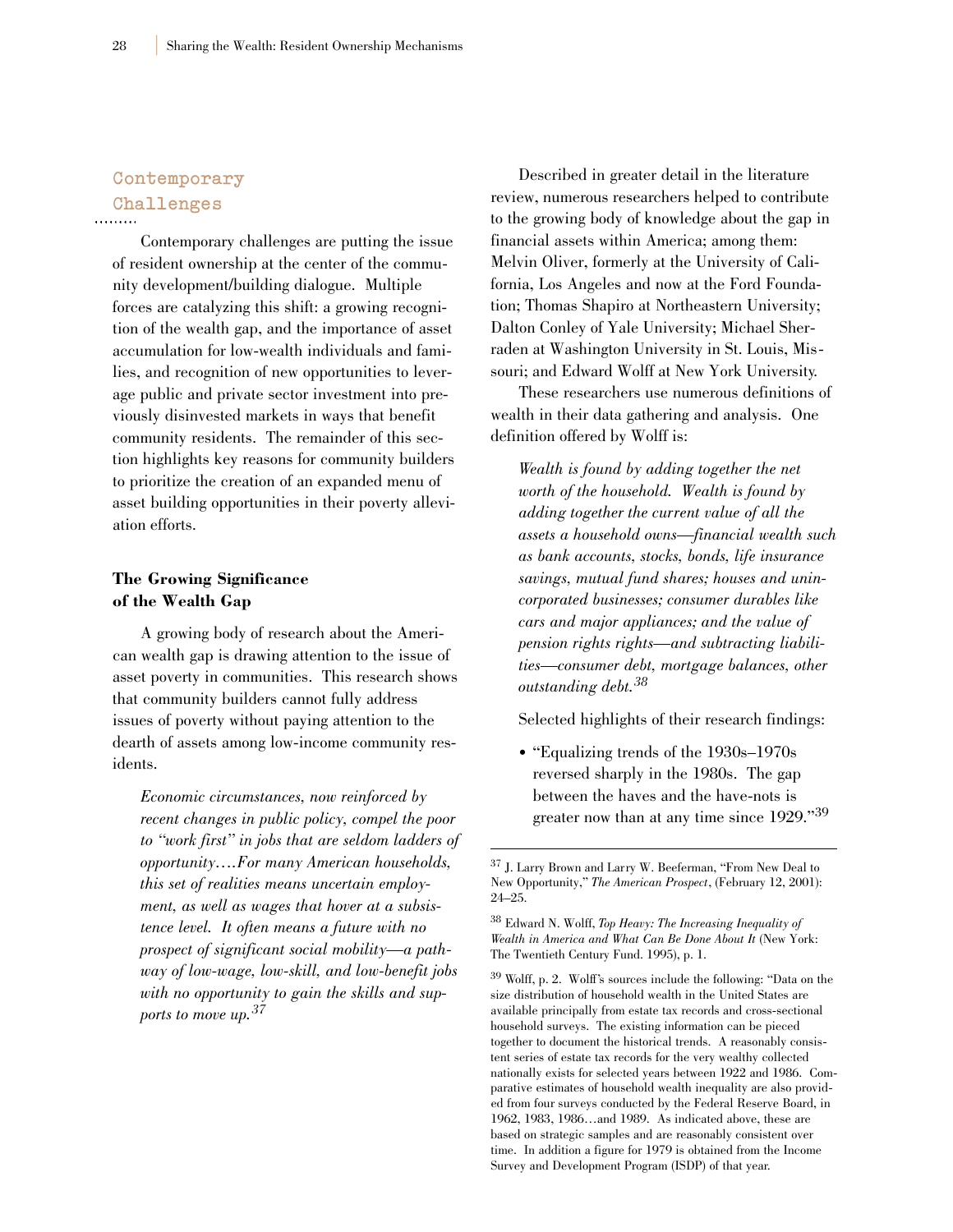- "In 1998, the top 1 percent of families (as ranked by marketable wealth) owned 38 percent of total household wealth, and the top 20 percent of households held 83 percent."40
- As of 1998, financial wealth was even more concentrated, "with the richest 1 percent owning 47 percent of total household financial wealth and the top 20 percent owning 91 percent."41
- "In 1994, the median white family held assets worth more than seven times those of the median nonwhite family."42
- "Nearly three-quarters of all black children, 1.8 times the rate for whites, grow up in households possessing no financial assets."43
- "In the end it may be the economically disadvantaged family backgrounds of young African Americans more than the color of their skin that hurt their efforts to accumulate wealth."44
- By far the bulk of the assets relating to business, real estate, and a range of financial enterprises is held by the few. "[The richest one percent of households (as ranked by wealth) invested about 80 percent of their savings in investment real estate, businesses, corporate stock, and financial securities in 1995.]"<sup>45</sup>
- Those same households [above] "held half of all outstanding stock and trust equity, almost two-thirds of financial securities, and over two-thirds of business equity, and 35 percent of investment real estate."<sup>46</sup>
- In 1995, "the fraction of households with zero or negative wealth [was]…29 percent."47

The wealth gap is relevant to a broad range of public policies and particularly relevant to contemporary community development/building discussions. If community builders do not pay attention to asset accumulation and focus only on income generation and service delivery strategies, in the long run they will not be able to gain access to economic opportunities for the vast majority of lowincome/low-wealth residents. Resident ownership mechanisms are one set of mechanisms that can help low-wealth residents accrue financial assets.

<sup>40</sup> Edward N. Wolff, "Recent Trends in Wealth Ownership, 1983- 1998," (New York: Jerome Levy Economics Institute, Working Paper 300, 2000), p. 4 at

http://www.levy.org/docs/wrkpap/papers/300.html. Wolff defines marketable wealth, or net worth, "as the current value of all marketable or fungible assets less the current value of debts. Net worth is thus the difference in value between total assets and total liabilities or debt," p. 3.

<sup>41</sup> *Ibid.*, p. 4. Wolff defines financial wealth as "net worth minus net equity in owner-occupied housing….It thus reflects the resources that may be immediately available for consumption or various forms of investments," p. 3.

<sup>42</sup> Dalton Conley, *Being Black, Living in the Red: Race, Wealth, and Social Policy in America* (Berkeley and Los Angeles: University of California Press, 1999), p. 1. Conley cites the Panel Study of Income Dynamics (PSID), 1994 Wealth Supplement as the source for these data.

<sup>43</sup> Oliver and Shapiro, p. 90.

<sup>44</sup> Conley, p. 49.

<sup>45</sup> Larry W. Beeferman, "Working Paper on Asset Development Policy: Beyond the New Deal and Devolution," (draft in progress, 2000), p. 17. The author cites Edward N. Wolff, "Recent Trends in Wealth Ownership" (paper delivered at the Conference on Benefits and Mechanisms for Spreading Asset Ownership in the United States, New York, 1998), pp. 12–13.

<sup>46</sup> Beeferman, p. 17. The author cites Wolff (1998), p. 14.

<sup>47</sup> Beeferman, p. 17. The author cites Wolff (1998), pp. 15–16.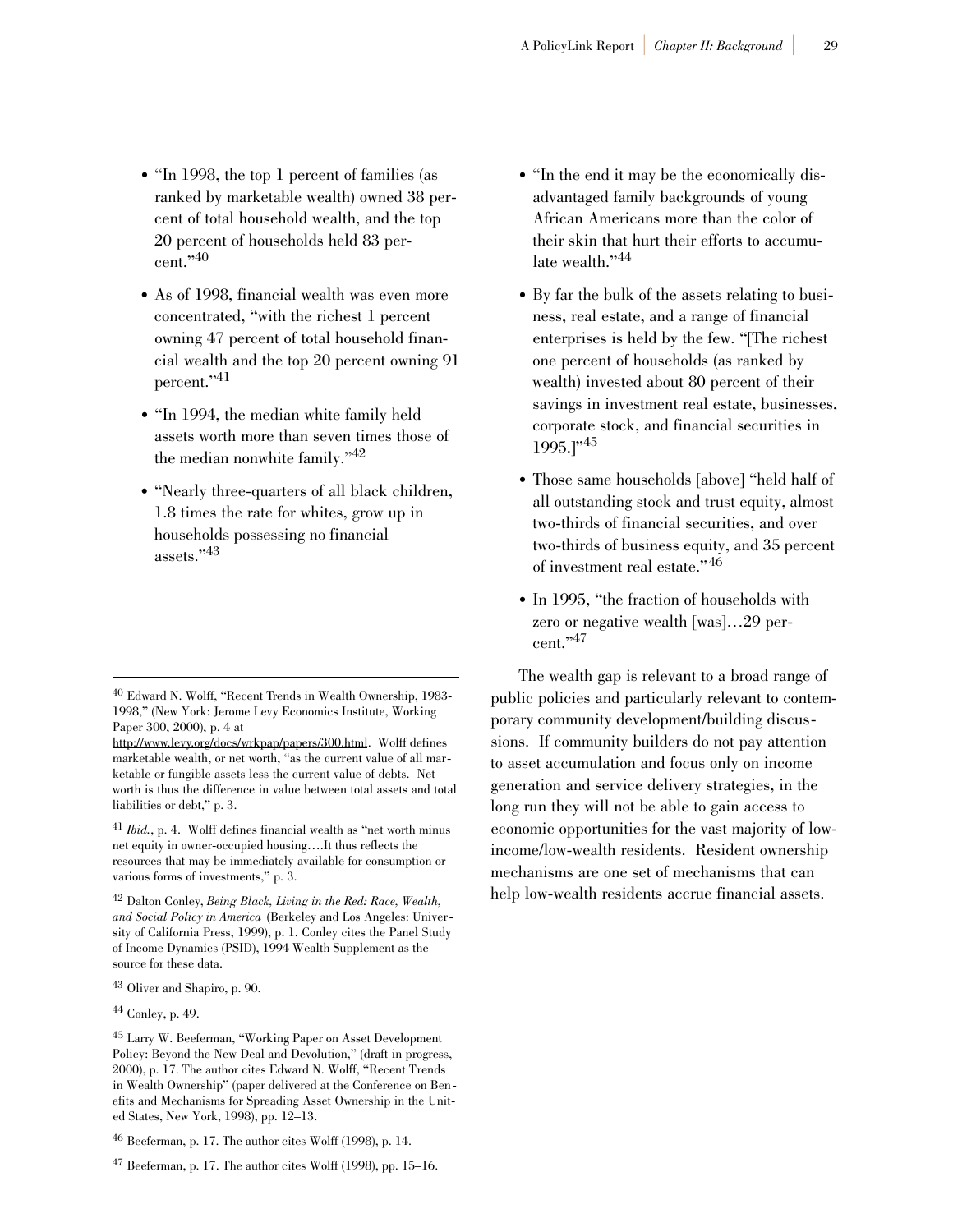#### **Displacement— The Achilles Heel of Community Development Theory and Practice**

By the late 1990s, a continuous wave of reinvestment in select regions and communities was presenting serious challenges to community-based institutions, leaders, and residents. Some communities began to experience the soured fruits of "successful" revitalization efforts in the form of widespread displacement of low-wealth residents to other disinvested areas of the region.

*If not an explicit intention of cities' redevelopment efforts, gentrification can be a byproduct, particularly in cities with little vacant land or few unoccupied buildings. For the benefits it can bring, gentrification can impose great financial and social costs on the very families and business owners who are least able to afford them.48*

While the displacement phenomenon of the 1990s was limited to a subset of the nation's formerly disinvested, low-wealth communities, one of its primary causes—low rates of asset ownership among community residents—is by no means unique to these communities. The severe consequences of asset poverty in revitalizing communities offer critical lessons for community builders.

## **Summary**

Contemporary challenges point to the need for the community development/community building movement to pay closer attention to asset poverty. Not only is asset poverty limiting the economic choices of low-income families, but it is also making them vulnerable to displacement when revitalization is successful.

Described in Chapter III, resident ownership mechanisms are tools that can be used to leverage economic activity in low-wealth communities to build the assets of low-income/low-wealth residents. These tools can help the community development movement proceed in a new direction one that links people and place by leveraging economic activity for the direct economic benefit of community residents.

<sup>48</sup> Maureen Kennedy and Paul Leonard, *Dealing With Neighborhood Change: A Primer on Gentrification and Policy Choices* (Washington, DC: Brookings Institution Center on Urban and Metropolitan Policy and PolicyLink, 2001), p. 2.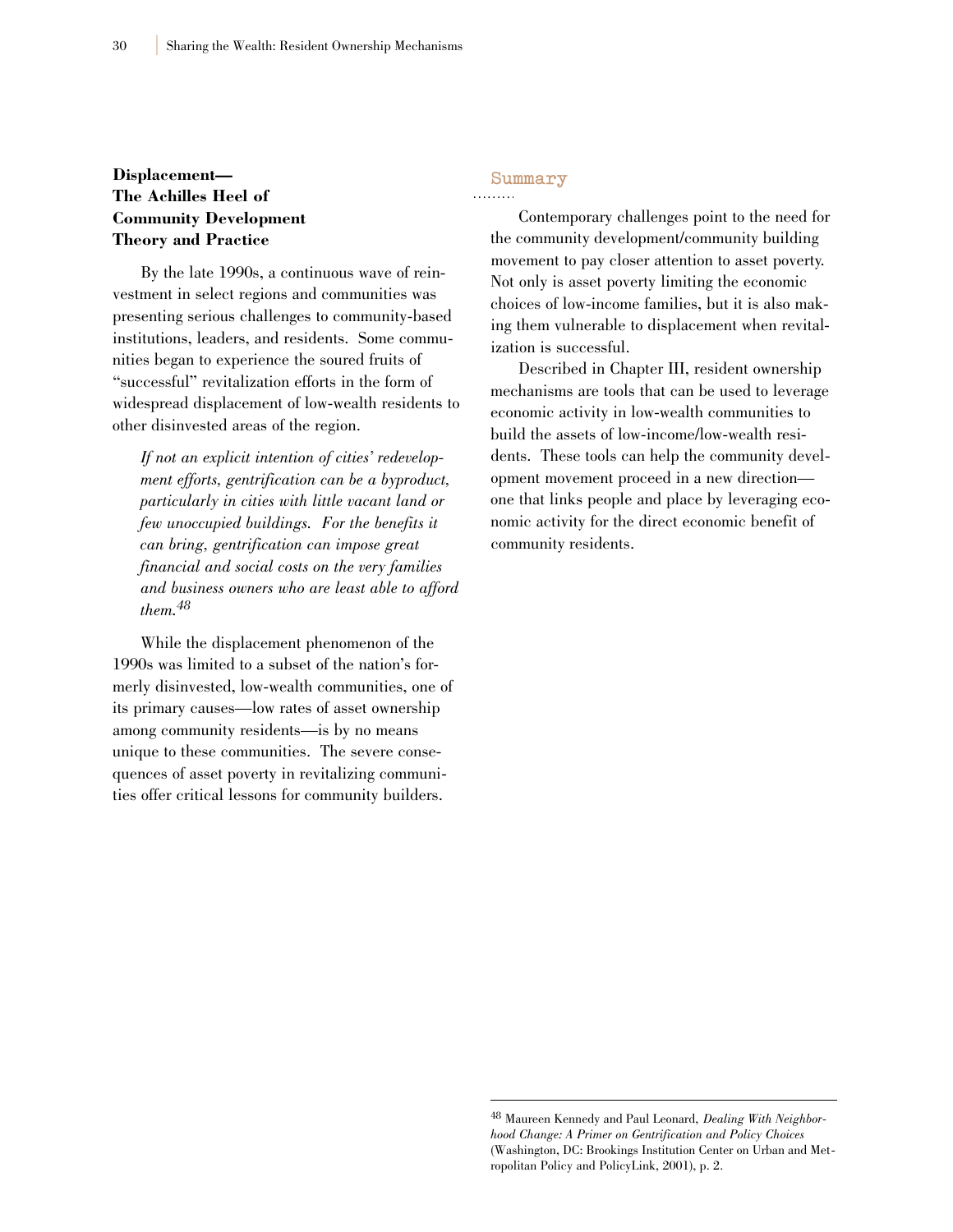## **Literature Review**

The concept of resident ownership mechanisms draws on several different areas of thought and practice, including asset development, alternative ownership, business/finance, and community building/community development. This literature review highlights works that best illustrate a current of thinking pertinent to resident ownership. It also highlights works that address the contemporary economic and policy context of renewed private investment in America's "emerging markets" and the ensuing consequences for low-income/lowwealth residents.<sup>49</sup>

<sup>51</sup> Wolff identifies three concepts of wealth: marketable wealth, augmented wealth, and financial wealth. "Marketable wealth (or net worth)…is the current value of all marketable or fungible assets ('fungible' ones are defined as liquid assets plus stocks and other equities) less the current value of debts….Augmented wealth [is] defined as the sum of household wealth, pension wealth, and Social Security wealth….Financial wealth [is] defined as net worth minus net equity in owner-occupied housing (the difference between the value of the property and its outstanding mortgage debt). Financial wealth is a more 'liquid' concept than marketable wealth, since one's home is difficult to convert into cash in the short term. It thus reflects the resources that may be directly available for consumption or various forms of investments," pp. 59–60.

<sup>52</sup> Wolff, p. 13.

### **Wealth Inequality and the Importance of Assets**

Consideration of resident ownership mechanisms is emerging following a period of sustained *prosperity* and growing *inequity* in terms of how the nation's abundance is distributed. Wolff (1995) brings this inequity to light through an analysis of wealth data in the United States, focusing on the 1980s. During the period 1983–1989:

*The share of the top 1 percent of wealth holders rose by 5 percentage points. The wealth of the bottom 50 percent showed an absolute decline. Almost all of the absolute gains in real wealth accrued to the top 20 percent of wealth holders.50*

The sharpest inequality lies in the distribution of financial wealth and is particularly striking when one examines how *increases* in financial wealth are dispersed.<sup>51</sup> During the same "boom" period of 1983–1989, gains in financial wealth were distributed in the following way: "66 percent of the growth accru[ed] to the top 1 percent and 37 percent to the next 19 percent. *The bottom 80 percent collectively lost 3 percent*"52 (emphasis added). The growing disparity is "compounded by the stark reality of a growing proportion of households with zero or negative net worth."53

It is important to note that these trends were not confined to the 1980s. In a follow-up study, Wolff found that wealth inequality continued to increase through the  $1990s$ .<sup>54</sup> Indeed, he found that:

*The average wealth of the poorest 40 percent fell by 76 percent between 1983 and 1999….The ownership of investment assets was still highly concentrated in the hands of the rich in 1998. About 90 percent of the total value of stocks, bonds, trusts, and business equity were held by the top 10 percent.55*

<sup>49</sup> For a more comprehensive compilation of relevant literature, refer to the bibliography in Appendix B.

<sup>50</sup> Edward N. Wolff, *Top Heavy: The Increasing Inequality of Wealth in America and What Can Be Done About It* (New York: The Twentieth Century Fund, 1995), p. 7.

<sup>53</sup> Wolff, p. 51.

<sup>54</sup> Edward N. Wolff, "Recent Trends in Wealth Ownership, 1983–1998" (New York: Jerome Levy Economics Institute Working Paper 300, 2000) at http://www.levy.org/docs/wrkpap/papers/300.html.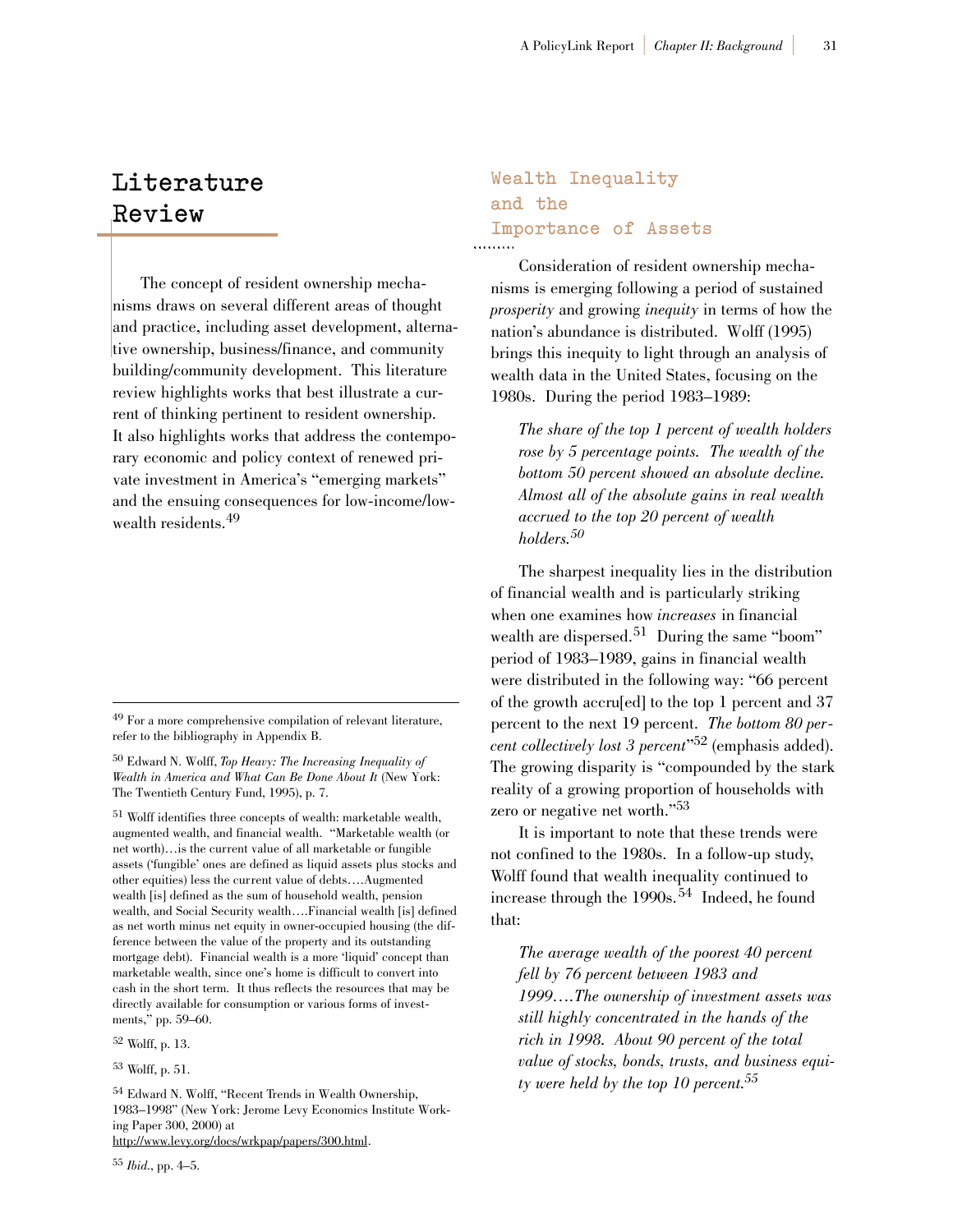Within the context of the wealth gap, ROMs are predicated on the importance of asset ownership as a strategy for overcoming poverty. In this sense, they build on the research and analysis of Michael Sherraden and the Center for Social Development, Washington University in St. Louis, Missouri. In particular, Sherraden (1991) argues that contemporary welfare policy has failed because of its emphasis on income, instead of assets, as a measure of economic well-being. He counts among assets both tangible goods such as money savings, stocks, bonds, real property, and natural resources, as well as less tangible items such as human capital, cultural capital, political capital, and social capital.<sup>56</sup>

According to Sherraden, policies such as tax subsidies for corporate and individual retirement pensions and homeownership have enabled the non poor, rather than the poor, to build wealth and well-being.<sup>57</sup> Welfare recipients, on the other hand, have actually been prevented from accumulating assets because of the limitations stipulated by income transfer programs.<sup>58</sup> Sherraden makes the case for a significant asset building strategy: federally supported individual development accounts that would provide matching funds or subsidize deposits for the poor, with the specific purpose of supporting long-range savings and investment.

De Soto (2000) highlights the asset accumulation capacity of even the most impoverished people in developing countries. He finds that the asset holdings of the poor are largely undocumented and include "houses but not titles; crops but not deeds; businesses but not statutes of incorporation."59 De Soto estimates that undocumented property holdings throughout the developing world approach a value of \$9.3 trillion. However, the absence of a legally integrated property system makes it nearly impossible for the poor to transform their assets into useful capital.

Oliver and Shapiro (1997) address the importance of financial assets in particular through an analysis of persistent wealth disparities among blacks and whites, including blacks and whites with similar incomes. The authors stress the importance of addressing current wealth inequality, since "wealth is closely tied to individual and family access to life chances."60 They maintain that wealth reflects both current circumstances and historical patterns of unequal access to material assets  $61$ 

*When black workers were paid less than white workers, white workers gained a benefit; when black businesses were confined to the segregated black market, white businesses received the benefit of diminished competition; when FHA policies denied loans to blacks, whites were the beneficiaries of the spectacular growth of good housing and housing equity in the suburbs.<sup>62</sup>*

<sup>56</sup> Michael Sherraden*, Assets and the Poor* (Armonk, NY: M.E. Sharpe, 1991), pp. 101–105.

<sup>57</sup> Sherraden, p. 68.

<sup>58</sup> Sherraden, p. 6.

<sup>59</sup> Hernando de Soto, *The Mystery of Capital: Why Capitalism Triumphs in the West and Fails Everywhere Else* (New York: Basic Books, 2000).

<sup>60</sup> Melvin L. Oliver and Thomas M. Shapiro, *Black Wealth/White Wealth* (New York: Routledge, 1997), p. 2.

<sup>61</sup> *Ibid*.

<sup>62</sup> *Ibid*., p. 51.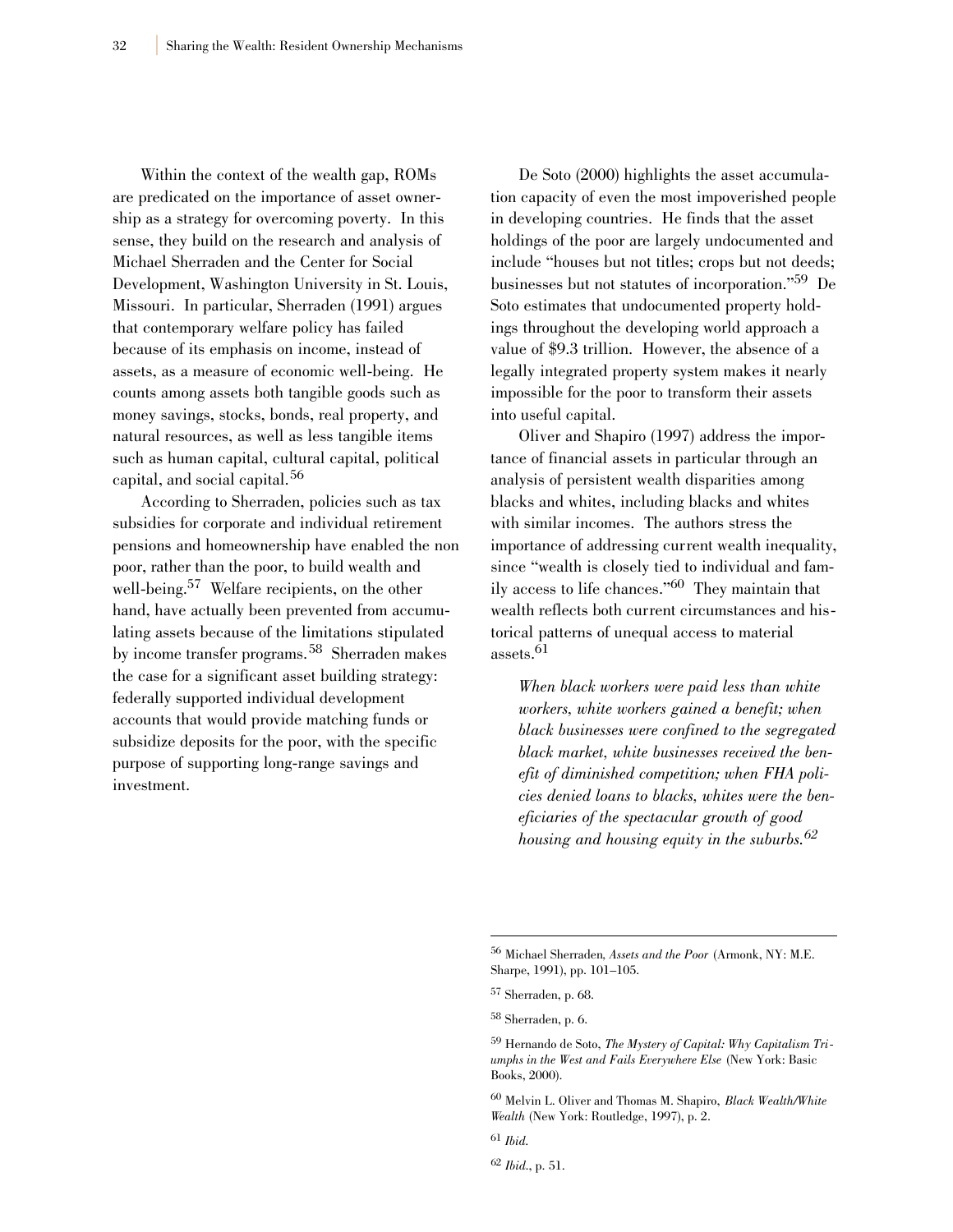Oliver and Shapiro outline a number of policy changes that would serve to democratize asset accumulation. Among them, they suggest reform of the mortgage-interest deduction and modification of the capital gains tax so that capital gains are taxed at the same rate as earnings—capital gains are currently taxed at a lower rate, a policy that benefits wealthier taxpayers.

Conley (1999) builds on Oliver and Shapiro's argument regarding racial disparities in wealth holdings by creating a model of "the black-white wealth discrepancy in a multigenerational framework."<sup>63</sup> After progressively analyzing and factoring out a number of potential causes, Conley concludes that:

*In the end it may be the economically disadvantaged family backgrounds of young African Americans more than the color of their skin that hurt their efforts to accumulate wealth.64*

*While young African Americans may have the opportunity to obtain the same education, income, and wealth as whites, in actuality they are on a slippery slope, for the discrimination their parents faced in the housing and credit markets, which sets the stage for perpetual economic disadvantage.<sup>65</sup>*

Conley also pinpoints the effects of blackwhite disparities in "liquid" vs. "illiquid" assets. The dichotomy between these two types of assets holds special relevance for analysis of new and existing ROMs. In addition to possessing fewer overall assets than whites, black families possess fewer liquid assets (stocks, bonds, and cash accounts). What assets black families do have tend to be "illiquid," i.e., home or vehicle equity. In times of unemployment or other unforeseen problems, it is much more difficult to convert these to cash and thus such assets are less helpful in sustaining a family through a crisis.<sup>66</sup>

Finally, in another argument emphasizing the importance of financial assets, Ackerman and Alstott (1999) propose that every American receive a "stake" of \$80,000 as he or she reaches early adulthood. They maintain that this economic stake is consistent with capitalism's preeminent value on the importance of private property. Granting a stake to all eligible adults would redistribute private property in such a way that would "enable all Americans to enjoy the promise of economic freedom that our existing property system now offers to an increasingly concentrated elite."<sup>67</sup>

ROMs are also based on recognition of the less tangible, but equally significant asset of social capital, both as a prerequisite to building resident control of assets and as an outcome of this process. Putnam (1993) conceives of social capital as networks and norms that enable participants to act together effectively to pursue shared objectives.<sup>68</sup>

<sup>63</sup> Dalton Conley, *Being Black, Living in the Red: Race, Wealth and Social Policy in America* (Berkeley and Los Angeles, CA: University of California Press, 1999), p. 43.

<sup>64</sup> *Ibid*., p. 49.

<sup>65</sup> *Ibid.*, p. 152.

<sup>66</sup> *Ibid.*, p. 28–29.

<sup>67</sup> Bruce Ackerman and Anne Alstott, *The Stakeholder Society* (New Haven: Yale University Press, 1999), p. 12.

<sup>68</sup> Ross J. Gittell and Avis Vidal, *Community Organizing: Building Social Capital as a Development Strategy* (Thousand Oaks, CA: Sage Publications, 1998), p. 15. See Robert Putnam, with Robert Leonardi and Raffaella Y. Nanetti, *Making Democracy Work: Civic Traditions in Modern Italy* (Princeton, NJ: Princeton University Press, 1993).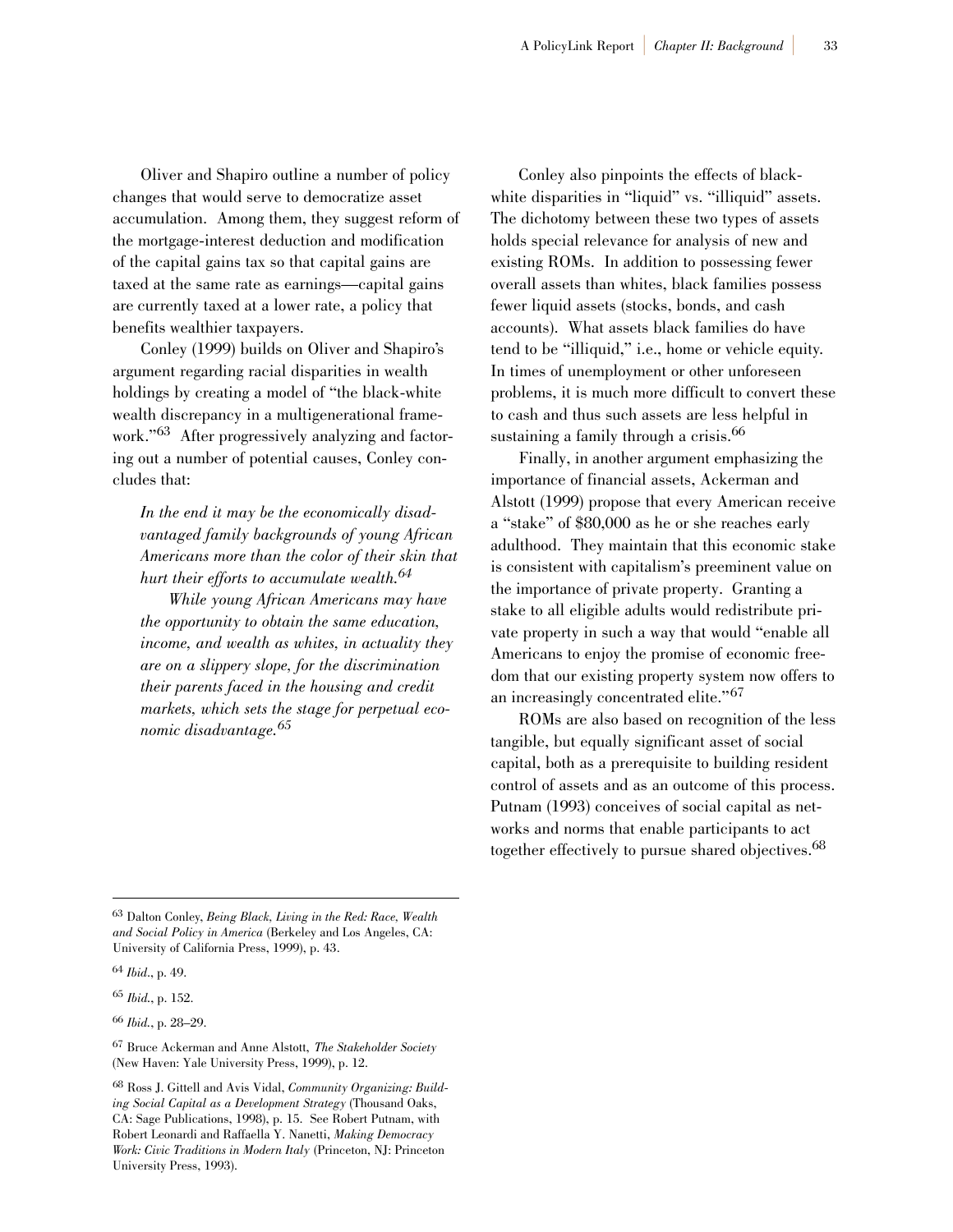Using Putnam's characterization as a point of departure, Gittell and Vidal (1998) identify measures for social capital that include individual capacities, neighborhood organizational capacity, and network or "linkage" capacity.<sup>69</sup> In the same vein, Gittell and Thompson (1999) examine how social capital and other community assets interact for successful economic development.

*Enhanced community networking can improve access to financial capital, political influence, and other resources which in turn sustain human capital. Where "action agents," such as promising entrepreneurs, within communities and outside institutions can be identified, networked, and supported, a virtuous cycle of development can ensue.<sup>70</sup>*

Based on the importance of assets of all kinds, Beeferman (2000) argues for an asset development policy that would "assure universal access to those assets that enable independence, initiative, and growth."71 Towards this end, he proposes initiatives such as assuring low-income households access to financial services that enable savings and asset accumulation; creating broadened ownership opportunities for employees and other stakeholders at the workplace; and leveraging social capital as a means of increasing access to financial assets and institutions.72

#### **Broadened Ownership**

Making resident ownership mechanisms accessible to low-income/low-wealth residents requires broadening access to equity building opportunities as well as strengthening alternative ownership forms. In his study of ownership forms in the United States, Hansmann (1996) notes that while investor-owned firms are the most prevalent, this choice of ownership structure is also contingent upon circumstances. One contingency, government regulation, frequently allows investor-owned firms to flourish where cooperatives or nonprofits would otherwise be dominant.<sup>73</sup> In addition, Hansmann finds that forms of ownership that are efficient within any given industry frequently change as the industry evolves. The author concludes that despite the apparent dominance of investor ownership, a variety of ownership types—partnerships, cooperatives, and consumer-owned companies are effective in different circumstances and each "has its appropriate niche in the economy."<sup>74</sup>

<sup>69</sup> Ross J. Gittell and Avis Vidal, p. 25.

<sup>70</sup> Ross J. Gittell and J. Phillip Thompson, "Making Social Capital Work: Blending Social Capital and Other Community Assets in Community Economic Development" (paper presented at the Conference on Social Capital and Poor Communities, 1999), p. 26.

<sup>71</sup> Larry W. Beeferman, "Working Paper on Asset Development Policy: Beyond the New Deal and Devolution" (draft in progress, 2000), p. 19.

<sup>72</sup> Beeferman, pp. 23–37.

<sup>73</sup> Henry Hansmann, *The Ownership of Enterprise* (Cambridge, MA: The Belknap Press of Harvard University Press, 1996), p. 294.

<sup>74</sup> Hansmann, p. 287.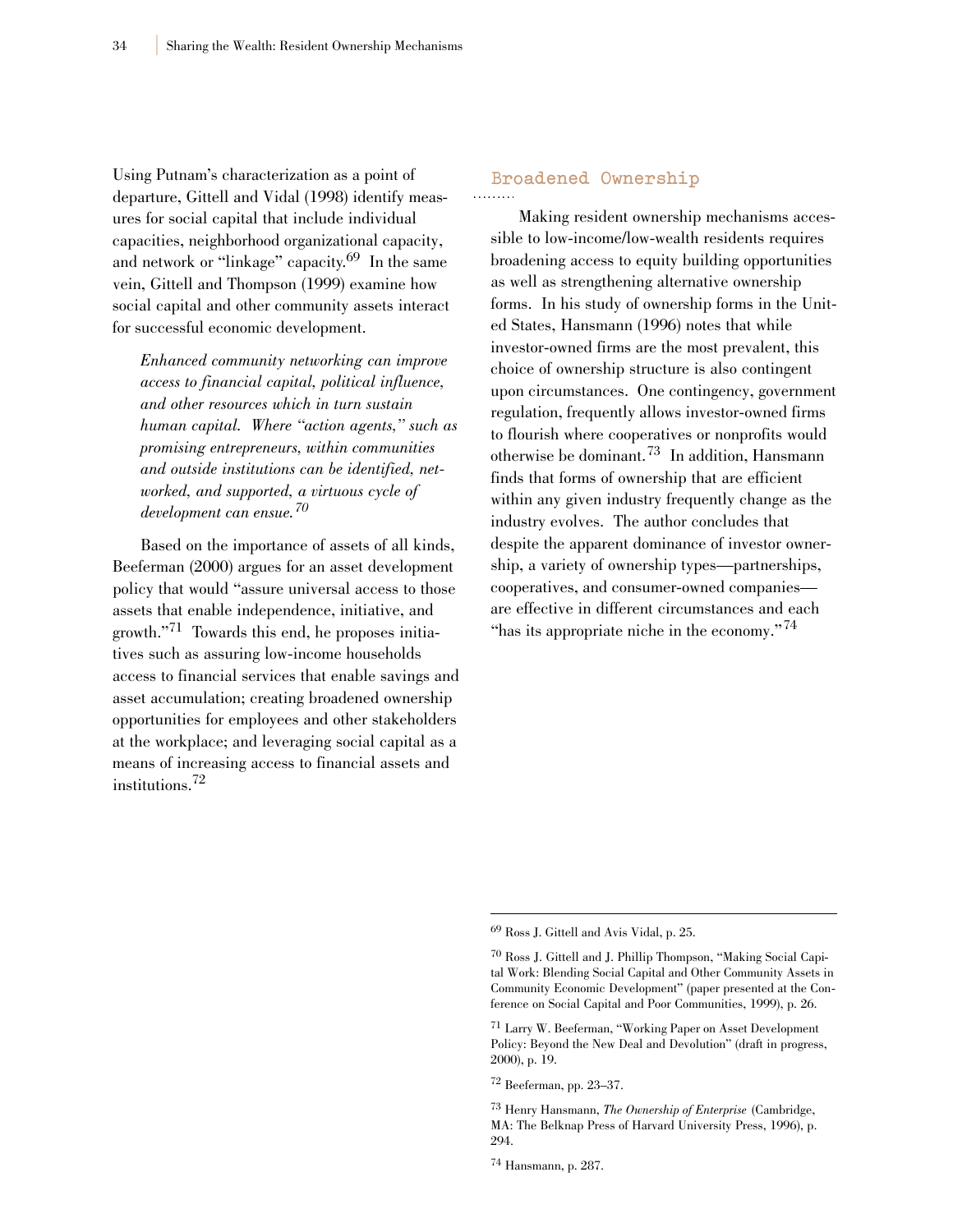Gates (1998) raises concerns about the increasingly concentrated ownership patterns in the United States as well as in the rest of the world. He contends that concentrated ownership is no accident because "capitalism is not designed to create more capitalists; it is designed to finance more capital for existing capitalists."<sup>75</sup> Letting this growing disparity in ownership proceed unchecked carries dangerous implications worldwide.

*The UN reported in 1996 that the assets held by the world's 358 billionaires now exceed the combined incomes of countries with 45 percent of the world's people. These findings led UN development experts to conclude* "Development that perpetuates today's inequalities is neither sustainable nor worth sustaining" *[emphasis added by Gates]….The UN offers the most dramatic assessment, concluding that, if this richpoor divide continues, it will produce a world "gargantuan in its excesses and grotesque in its human and economic inequalities."<sup>76</sup>*

According to Gates, U.S. social welfare policy has failed because it has emphasized ineffective "downstream" redistribution strategies focused on income, while ignoring "up-stream" strategies that would broaden access to income-producing assets.<sup>77</sup> He identifies a multitude of ways to distribute ownership more broadly, arguing for a reengineering of the system to make it possible for more people to participate as capitalists."<sup>78</sup> Focusing mainly on public incentives and programs to encourage employee ownership and similar ownership mechanisms for a firm's customers, suppliers and other stakeholders, Gates has been instrumental, in the United States and abroad, in drafting legislation to facilitate expanded ownership. Many of these ownership concepts are highlighted elsewhere in this report.

Gates' concern with broadening ownership takes up the ideas advanced by Kelso and Hetter (1967) regarding universal capitalism, or "an economic system in which all citizens (either as members of families or as individuals) own or have effective opportunity to own viable holdings of productive capital."<sup>79</sup> Kelso and Hetter argued for the creation of a "second economy"—through various tax and corporate policy tools regarding transfer of ownership and wealth—so that those currently excluded from capital ownership would gain access to wealth-producing capital.80 One of these tools, originally conceptualized by Kelso, was the modern Employee Stock Ownership Plan (ESOP).

<sup>77</sup> *Ibid*., p. 33.

<sup>75</sup> Jeff Gates*, The Ownership Solution* (Reading, MA: Addison-Wesley, 1998), p. 22.

<sup>76</sup> *Ibid.*, p. 7. Gates cites *Forbes* magazine, 28 July 1997 for his data on the world's billionaires. Also cited in this section is *Human Development Report 1996* (New York: United Nations Development Program), p. 3.

<sup>78</sup> *Ibid.*, p. 15.

<sup>79</sup> Louis O. Kelso and Patricia Hetter, *Two-Factor Theory: The Economics of Reality* (New York: Vintage Books, 1967), p. 7.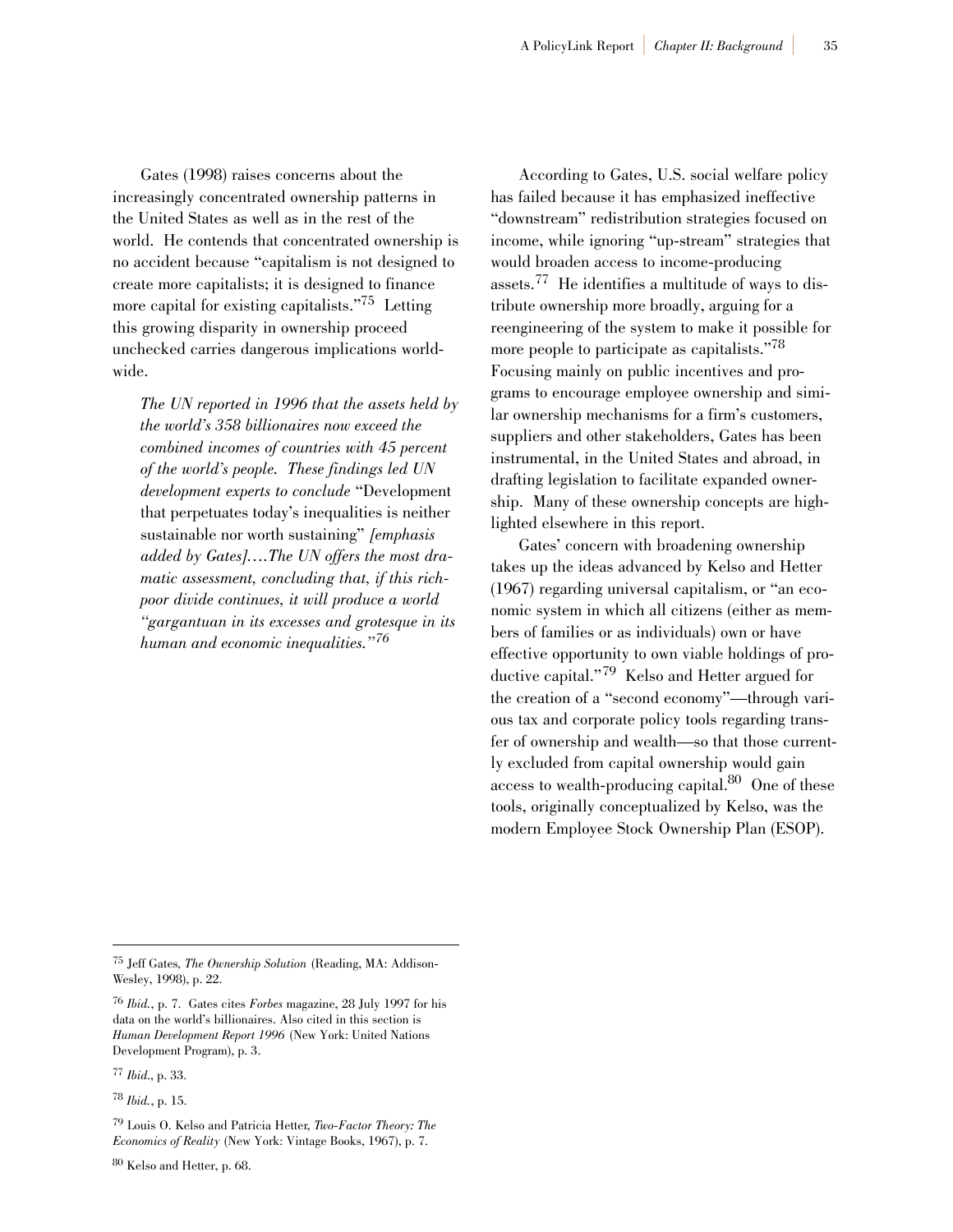Alperovitz (1999) cautions that broadening ownership based primarily on a worker-ownership model as suggested by Gates may leave out those who are not employed and could favor "sectoral and institutional interests as against the community as a whole."<sup>81</sup> He advocates for a range of equity building strategies and affirms the important role of such contemporary efforts as community land trusts, ownership of income-producing enterprises by community development corporations, and municipally owned enterprises. Howard (1999) describes how many of these alternative ownership efforts are working.<sup>82</sup>

Nembhard (2000) suggests the viability of cooperative ownership in particular as a means to foster economic development and wealth creation in low-income/low-wealth neighborhoods. She argues that wealth creation results from collective, not individual, effort and, therefore, more inclusive ownership forms are necessary.

*The current methods of organizing private enterprise through sole-propriety, partnerships, and corporations, based on traditional models, are too limited to fulfill community needs for wealth and empowerment….They only reward a chosen few, when wealth creation is actually a collective effort for which all should be rewarded. Individuals and corporations do not make money on their own. Individuals and corporations use the earth's water and air often without paying for it or without paying for having to clean it up after they pollute it (although this is changing). Our tax money pays for the roads and electricity they use, and other amenities and infrastructure. Our tax money also pays*

*for the subsidies they get not to plant something, or to sell overseas, or to hire welfare recipients, and the other corporate welfare our public policies support and promote. Wealth creators also use society's collective knowledge, our public education system, and the hard work of employees and coworkers—whose collective productivity is greater than the sum of its parts.83*

Nembhard maintains that cooperatives offer an ideal ownership form for revitalizing inner-city neighborhoods as evidenced by their track record of success in other parts of the world; their emphasis on democratic participation; and their pooling of resources and sharing of wealth.<sup>84</sup>

Fondation, Tufano, and Walker (1999) contribute by examining strategies that would facilitate ownership and investment opportunities on the part of the inner-city poor. Finding that many innercity residents are impeded by a poor or nonexistent credit history as well as limited available assets, they suggest that residents may need a "bridge" to participate in asset building opportunities. The authors argue that local churches can play a key intermediary role by combining the small investment capacities of individual members into a large pool with significant investment potential. At the same time, the authors recognize the need to address the issue of risk.

<sup>81</sup> Gar Alperovitz, "Who Owns Capital?," *Boston Review*, February/March (1999): 2.

<sup>82</sup> See Ted Howard, "Ownership Matters," *Yes! A Journal of Positive Futures*, Issue 9 (1999).

<sup>83</sup> Jessica Gordon Nembhard, "Entering the New City as Men and Women, Not Mules: Democratic and Humane Economic Development Strategies for Revitalizing Inner Cities" (unpublished manuscript, 2000), p. 5.

<sup>84</sup> Nembhard, p. 8.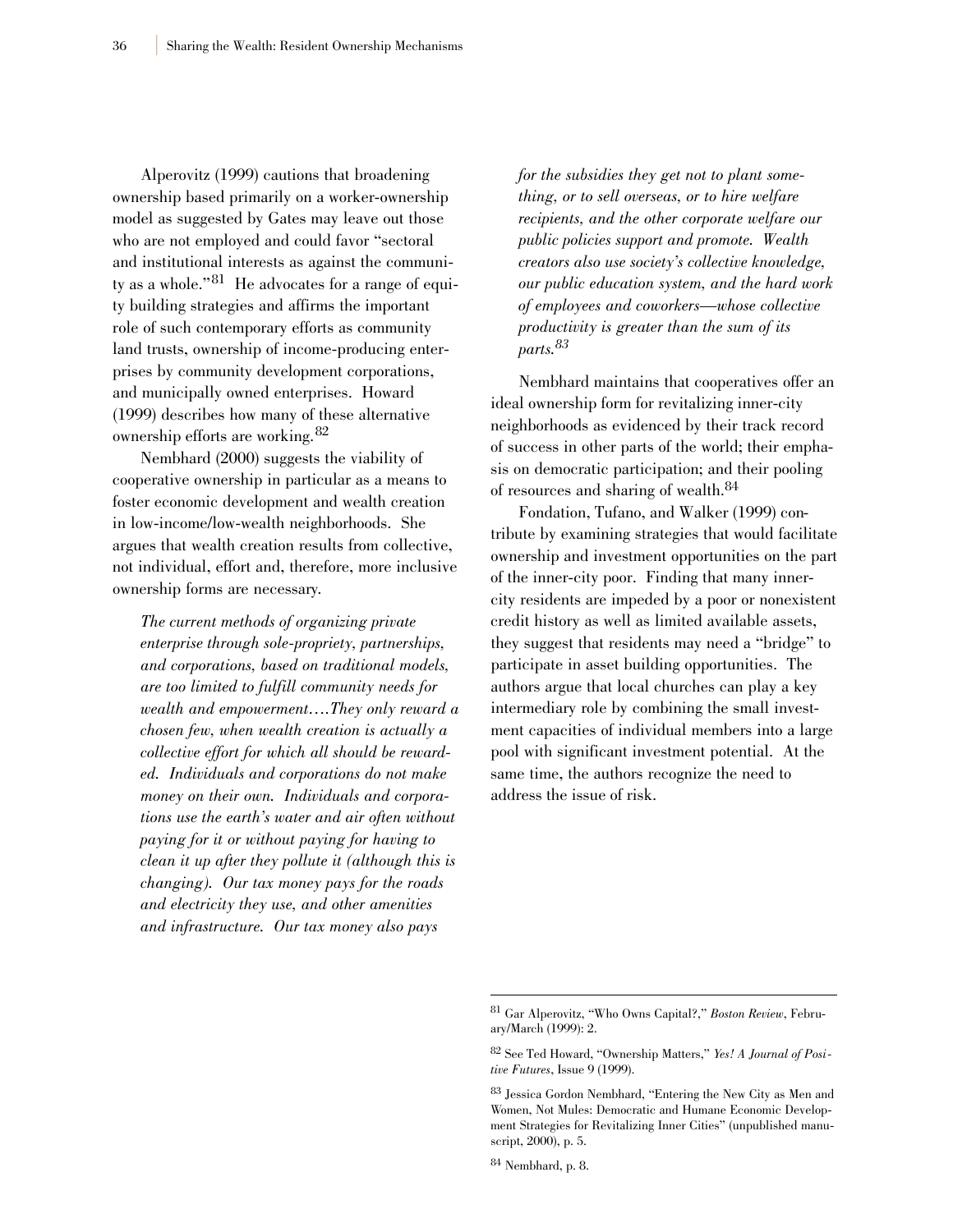*Financial engineering can be used to create investment vehicles that allow low-income individuals to enjoy some of the appreciation of high-risk, high-return investments like equities while eliminating the risk of principal loss. Simple index-linked schemes, which have become popular vehicles to sell stock to blue-collar employees in European privatizations, could be adapted to create more attractive vehicles for risk-averse investors than low-yielding bank accounts.<sup>85</sup>*

Megson and O'Toole (1993) contribute to resident ownership concepts through their assessment of ESOPs not only as a strategy to broaden ownership but also as a tool to build a community-based economy. They distinguish between ESOPs where the employees own a majority of the corporation and exercise their rights of control ("democratic ESOPs") and ESOPs in which employees own a minority of shares and do not have voting rights, arguing that it is the former that offers greatest potential contribution to community development theory and practice. Megson and O'Toole maintain that companies controlled by local workers have incentives to plan and invest for the long term, rather than produce short-term results for outside shareholders. Such ESOPs contribute to retaining and building jobs and an economic base and thus counteract the effects of disinvestment.86

The Community Land Trust (CLT) approach to ownership is also significant to the development of ROMs. Abromowitz (2000) advances a concept of ownership that differs from the traditional "all or nothing" proposition. Some CLTs do allow members greater access to equity appreciation—allowing a seller in a CLT to receive up to 50 percent of the increase in appraised value of the home. Abromowitz describes how the CLT model affords lowincome residents access to the security and autonomy of homeownership, while limiting how much those residents can benefit from the appreciation of the equity:

*The essence of the limited equity concept is that by properly reallocating one of the typical attributes of ownership…the right to sell in the market to anyone at the highest price—a lowerincome homeowner can affordably achieve most of the ownership benefits without precluding the next low-income buyer from the same opportunity.87*

The Institute for Community Economics (ICE, forthcoming) sheds light on the tensions inherent in the dual goals of maintaining affordability and allowing for a fair return on investment in the context of a discussion of formulas to limit equity. CLTs hold relevance to resident equity mechanisms in that they play an important role in facilitating institutional ownership of land by the community; removing land from the speculative market; providing those at risk of displacement—low-income/lowwealth people—access to homeownership; and, in some cases, providing certain wealth accumulation opportunities.

<sup>85</sup> Larry Fondation, Peter Tufano, and Patricia Walker, "Collaborating with Congregations: Opportunities for Financial Services in the Inner City, *Harvard Business Review*, July–August (1999): 6.

<sup>86</sup> James D. Megson and Michael O'Toole, *Employee Ownership: The Vehicle for Community Development and Local Economic Control* (Boston: ICA Group, 1993), p. 8.

<sup>87</sup> David Abromowitz, "Essay on Community Land Trusts," in Charles Geisler and Gail Daneker, eds. *Property and Values: Alternatives to Public and Private Ownership* (Washington, DC: Island Press, 2000).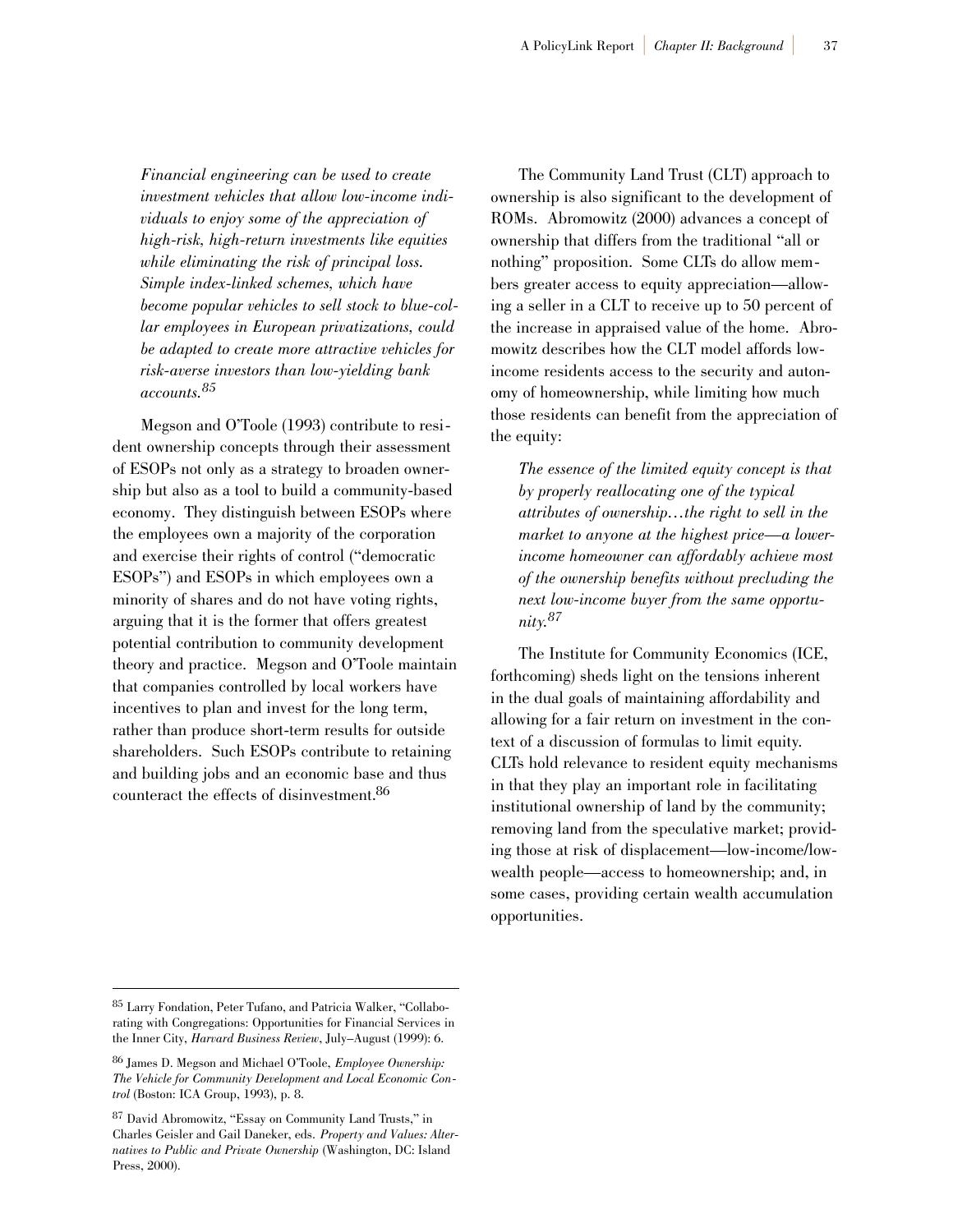# **Integrating People and Place**

ROMs seek to integrate people-based strategies (building opportunities for individuals) with place-based strategies (efforts to improve the economic vitality of low-income/low-wealth communities). The ultimate goal in bringing these strategies together is to build vibrant, healthy neighborhoods where current residents have the options and necessary assets, of all types, to determine their individual and collective destinies.<sup>88</sup>

Much of the community development literature is place-based and focuses on the physical and economic accomplishments of community development corporations in low-income communities. In a study of the activities of 130 CDCs, Vidal (1992), for example, finds that CDC development activity has made tangible "bricks and mortar" contributions to the quality of neighborhood residential and commercial areas.<sup>89</sup>

Stoutland (1999), however, points out the relative weakness of the CDC literature, for the most part, in examining issues of resident participation and control.

*Although there is much talk about the importance of residents in community development, there is surprisingly little research that attempts to document the process of resident participation….[T]here are no recent comparative data*

*on whether boards with community representation are more likely to have more successful development programs or more likely to empower residents than boards without community representation. Given the centrality of community control and resident participation to the CDC mission, more research on these subjects is called for.90*

Furthermore, Stoutland notes that most inquiry has been limited to the scenario of resident membership on CDC boards,  $91$  ignoring other strategies whereby residents could or do exercise voice. Finally, there is little mention in the contemporary literature of scenarios for low-income/low-wealth resident ownership of community assets as a means to increasing voice or building wealth.

At the same time, an important emerging body of literature is moving beyond physical development statistics to focus on the social processes and community building outcomes of neighborhood development efforts. In their examination of the work of three CDCs, Briggs and Mueller (1997) find on the one hand that CDC activities do not automatically lead to broader community building outcomes such as greater social connection among residents or increased activism. On the other hand, they discover that when CDCs explicitly invest in efforts to build connections among residents and to involve them as stakeholders in the

<sup>91</sup> *Ibid*., p. 223.

<sup>88</sup> Gittell and Vidal, p. 25. "Control indicates the degree to which community residents influence relations, activities, and ultimately outcomes. The integrity of many community development efforts …is dependent on increasing local community control….Without local control of community development processes and outcomes, it would be very difficult to sustain local commitment and capacity building and to achieve long-term community development outcomes."

<sup>89</sup> Avis Vidal, *Rebuilding Communities: A National Study of Urban Community Development Corporations* (New York: Graduate School of Management and Urban Policy, New School for Social Research, 1992), p. 10.

<sup>90</sup> Sarah E. Stoutland, "Community Development Corporations: Mission, Strategy, and Accomplishments," in Ronald F. Ferguson and William T. Dickens, eds. *Urban Problems and Community Development* (Washington, DC: Brookings Institution Press, 1999), pp. 225–226.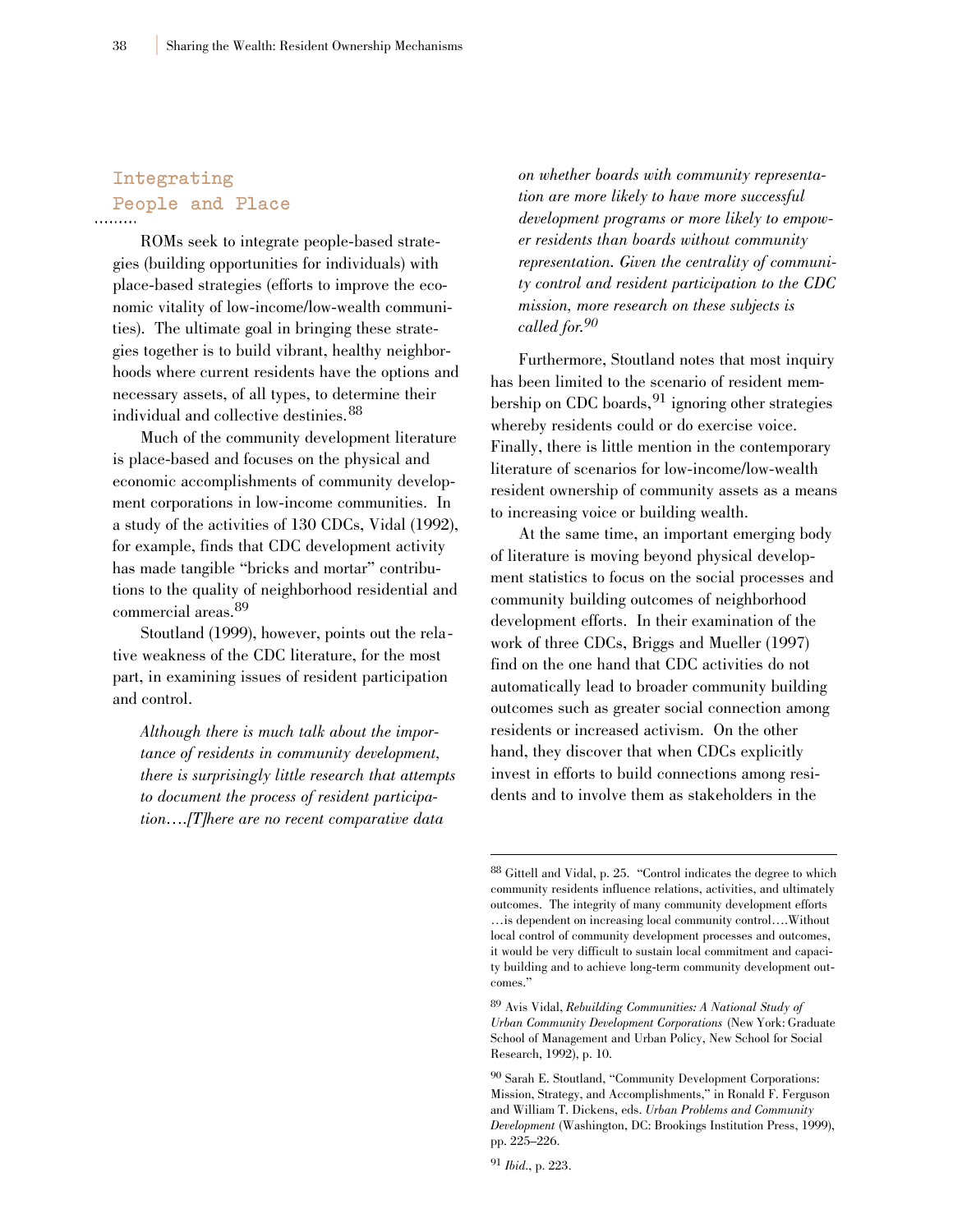CDC, there are some positive impacts. Residents report that they know more of their neighbors, feel safer in their community, and are more optimistic about their ability to collectively improve their conditions.92

Walsh (1997) examines the community building field as a constellation of efforts that builds community institutions, social networks, and residents' self-reliance. These efforts are informed by the recognition that urban poverty is "not just about money, [but] about relationships" and requires solutions that are equally complex.<sup>93</sup> She describes how community building seeks to integrate community development and human service strategies, forge partnerships, build on community strengths, and foster broad community participation.94

According to Kingsley, McNeely, and Gibson (1997), community building gives higher priority to social and human capital development than did earlier neighborhood improvement programs. In its essence, community building seeks to "obliterate feelings of dependency and to replace them with attitudes of self-reliance, self-confidence, and responsibility."95 In this sense, community building focuses on building on community strengths, fostering broad and meaningful resident involvement in improvement efforts, and forging partnerships with outside institutions that will serve community interests.<sup>96</sup>

Several authors establish a foundation for ROMs by focusing on financial asset development strategies within the context of community revitalization. Carr (1999) brings this dimension to community development through his concept of "value recapture."

*Capital market tools can be combined with innovative "value recapture" mechanisms, such as strategically designed land trusts, to generate funding for housing rehabilitation and home-ownership for a neighborhood's lowincome residents. This internal wealth-generating mechanism can help ensure that lowerincome residents benefit from redevelopment efforts in their communities.<sup>97</sup>*

Carr's concept of value recapture is related to studies of "land value capture" in developing countries characterized by weaker planning and fiscal mechanisms. For example, Doebele (1998) describes a law passed in Colombia that permits municipalities to recover "socially created" land values. The law provides for determination of property value before and after certain municipal actions to modify zoning, other land use regulations, or allowable densities governing a parcel. Based on this valuation, the municipality may demand that it "recapture" 30 to 50 percent of the increase in value. Municipalities must then designate the revenues for specific purposes, such as

<sup>92</sup> Xavier de Souza Briggs and Elizabeth J. Mueller with Mercer L. Sullivan, *From Neighborhood to Community: Evidence on the Social Effects of Community Development Corporations* (New York: Community Development Research Center, Robert J. Milano Graduate School of Management and Urban Policy, New School University, 1997), pp. 239–250.

<sup>93</sup> Joan Walsh, *Stories of Renewal: Community Building and the Future of Urban America* (New York: Rockefeller Foundation, 1997), p. 14.

<sup>94</sup> Walsh, p. 25.

<sup>95</sup> G. Thomas Kingsley, Joseph B. McNeely, and James O. Gibson, *Community Building Coming of Age* (Washington, DC: The Development Training Institute and the Urban Institute, 1997), p. 3.

<sup>96</sup> Kingsley, McNeely, and Gibson, pp. 6–8.

<sup>97</sup> James Carr, "Community, Capital and Markets: A New Paradigm for Community Reinvestment," in *The NeighborWorks Journal,* vol. 17, no. 3 (1999): 20.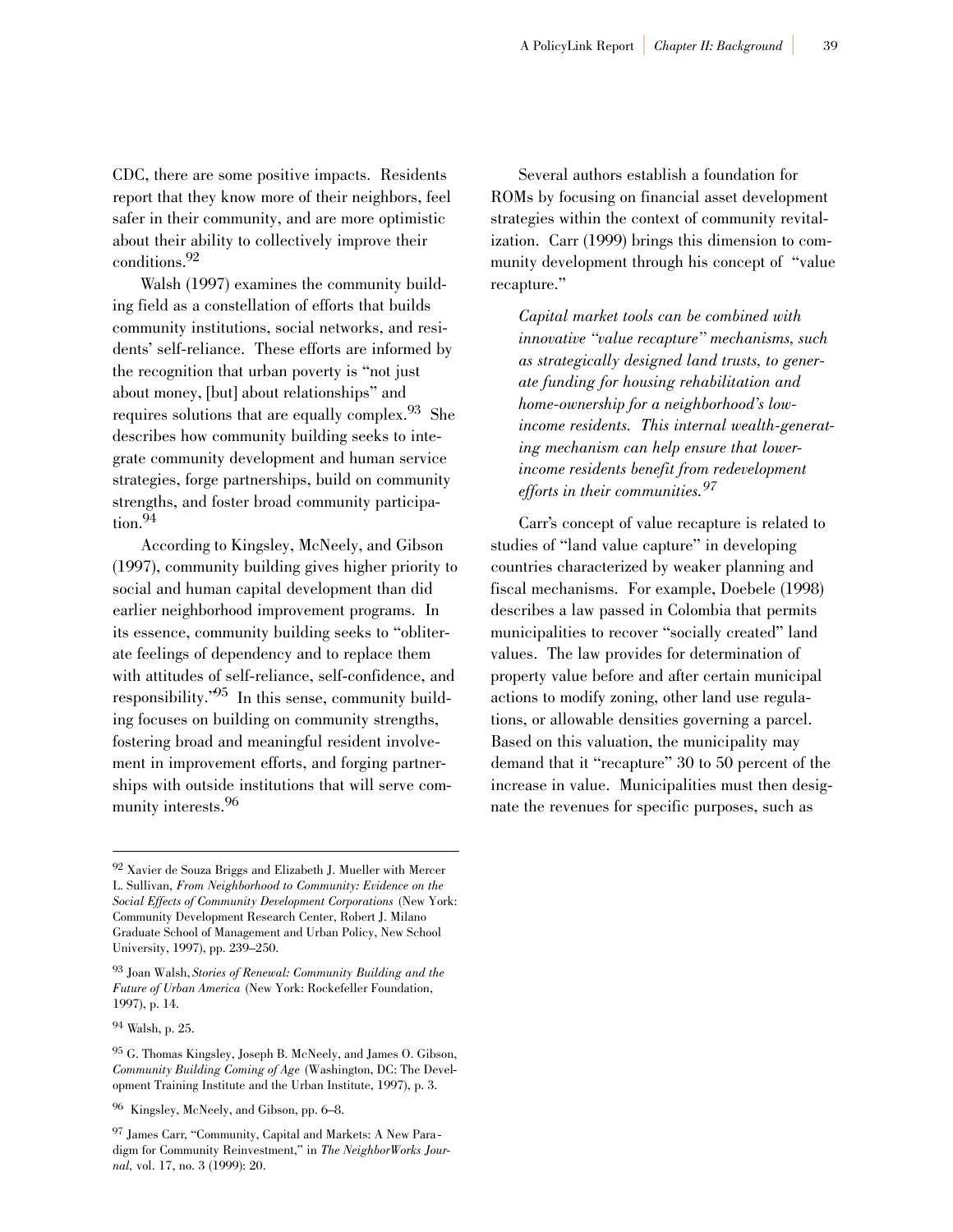acquiring land for affordable housing or open space or financing mass transit.<sup>98</sup>

Land value capture is pertinent to ROMs in the sense that local governments have engineered a mechanism for the public to reap some of the returns from publicly created value, rather than having private landowners be the sole beneficiaries. The ROM approach aims to go the next step of connecting these economic assets directly to community residents.

Like Carr, Briggs (2000) explicitly addresses the disconnection between private capital investment in low-income communities and the residents of those communities. According to Briggs, policy strategies must move beyond the provision of expanded capital access and business technical assistance that are designed to increase jobs and incomes in low-income communities.

*…[A]dditional steps are typically needed to help build the assets of people in low- and moderateincome communities, both urban and rural, across America. That is, without careful attention to equity participation in economic development deals by residents or by organizations that are community based, new capital access incentives could expand the job and tax bases in distressed neighborhoods without doing much about the "wealth gap" that separates workers and would-be workers in these communities from the broader society.99*

## **Summary**

Additional research and practice are needed to further develop the role that resident ownership mechanisms can play in enabling low-income residents to accumulate assets and wealth and to exercise greater leverage in the broader economic development and policy-making processes affecting their communities. The subsequent chapters of this report aim to contribute to that discussion.

<sup>98</sup> William A. Doebele, *The Recovery of "Socially Created" Land Values in Colombia* (Lincoln Institute for Land Policy website at http://www.lincolninst.edu/landline/1998/july.html, 1998), p. 2.

<sup>99</sup> Xavier de Souza Briggs, "A Piece of the Action: Community Equity in the New Economy" (paper prepared for the Social Venture Network, 2000), p. 1.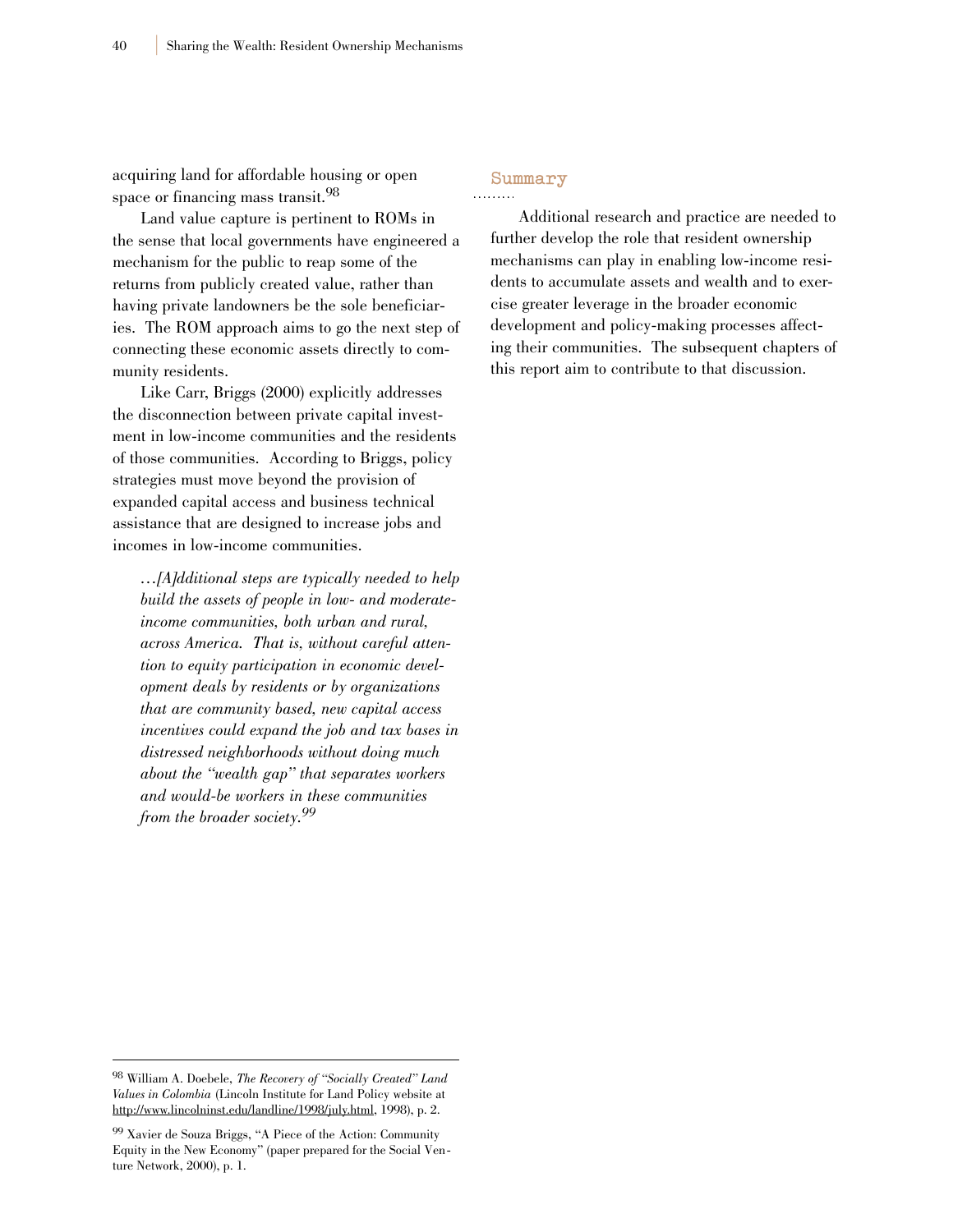# Models and Infrastructure

*"Resident Ownership Mechanisms" (ROMs) are strategies and tools to enable low-income/lowwealth residents to gain an ownership stake in the revitalization of their communities.*

# Models

This section presents a scan of existing, emerging, and conceptual ROMs. The scan includes diverse resident ownership models that cut across a variety of theoretical and practical approaches. It provides an overview of mechanisms to present a range of possibilities for building resident ownership of community assets. The models represent a heterogeneous mix of approaches, but they all meet the following criteria, to varying degrees. They:

- Leverage economic activity to produce resident benefits;
- Target low-income/low-wealth community residents as beneficiaries;
- Enable residents to be owners of economic development activities;
- Build the financial assets of residents; and
- Give residents a voice in decision-making.

Chapter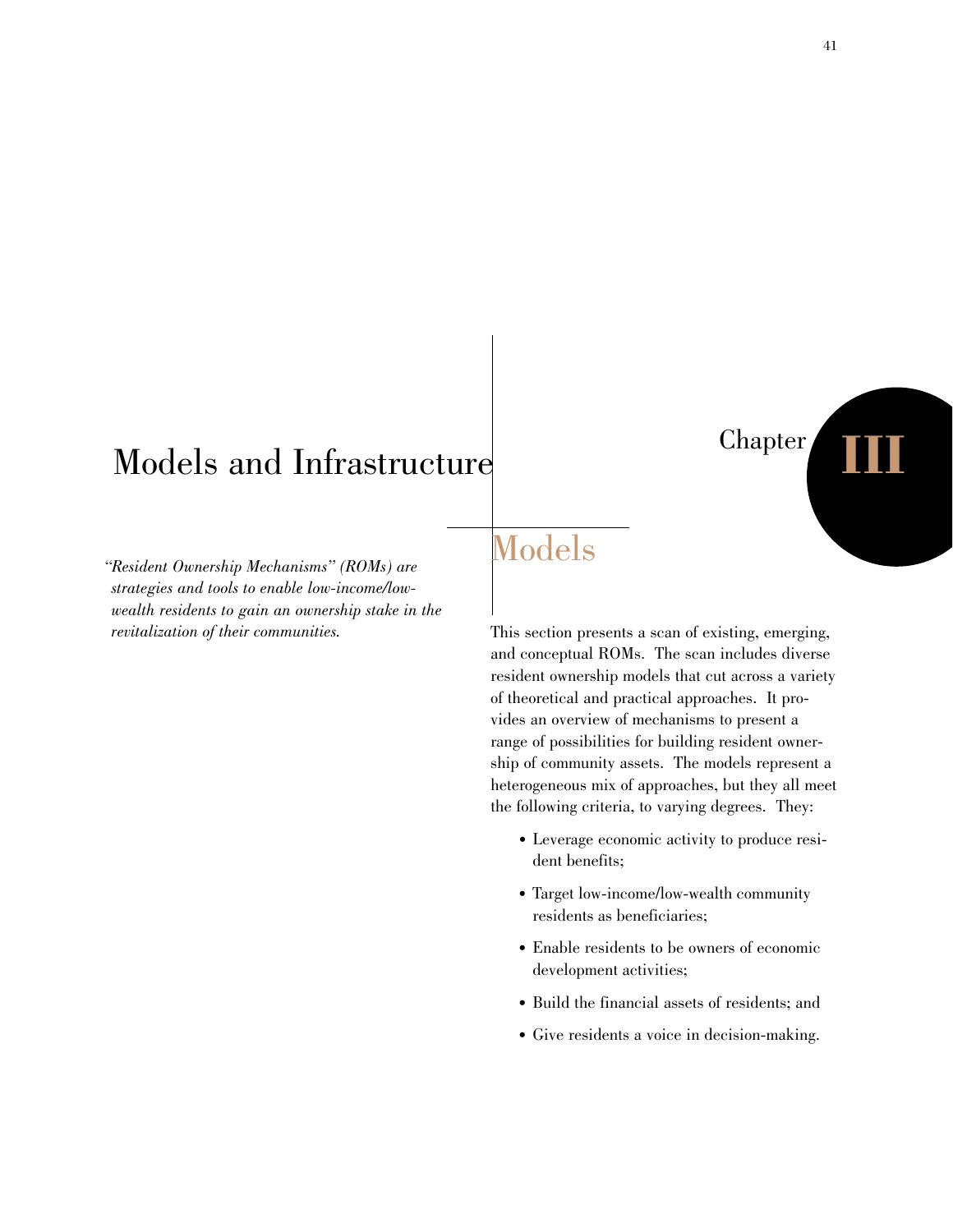The models are presented in five categories:

- Commercial Real Estate Development;
- Business Development;
- Financial Institutions;
- Home Equity; and
- Natural Resources.

Readers should envision ROM models as falling along a continuum. At one end of this continuum are models that present a baseline for development of a resident ownership mechanism. These models present a promising strategy or tool but lack the critical combination of community and individual asset development components that are key to ROMs' definition. With the suggested changes, these models could develop into promising ROMs.

Along the center and at the other end of the continuum are actual models of resident ownership mechanisms. These strategies and tools include a mix of the ROM criteria, some with a partial fulfillment of the criteria, others with a strong compilation.

The scan also includes conceptual ROM models. These examples take a current operating model and suggest modifications to strengthen ROM characteristics. The proposed modifications are drawn from practical precedents and are designed to improve the model's impact on resident ownership and to facilitate implementation. While the conceptual models hold promise, they have not yet been implemented in a particular community.

The description of each model addresses the following set of questions:

- What is the model?
- How does it relate to the definition of resident ownership mechanisms used in this report?
- What are emerging opportunities to strengthen, expand, and/or link the model to other community building efforts?
- What are examples of the model working on the ground?
- What are the practical or policy barriers to advancing the model at the local or national level? How can these barriers be addressed?
- What are the implications for advancing ROM opportunities?

To increase the effectiveness of ROMs as strategies that help to move people from poverty to prosperity in strong healthy communities, the following points should be considered. They are discussed in more detail in Chapter V.

- ROMs will have a greater impact if they are part of comprehensive community planning efforts.
- Community-based organizations are integral to the design, development, implementation, and management of successful ROM models.
- Low-income/low-wealth residents may require subsidies to gain access to ROMs.
- Public policy measures will be needed to produce large-scale benefits from ROMs.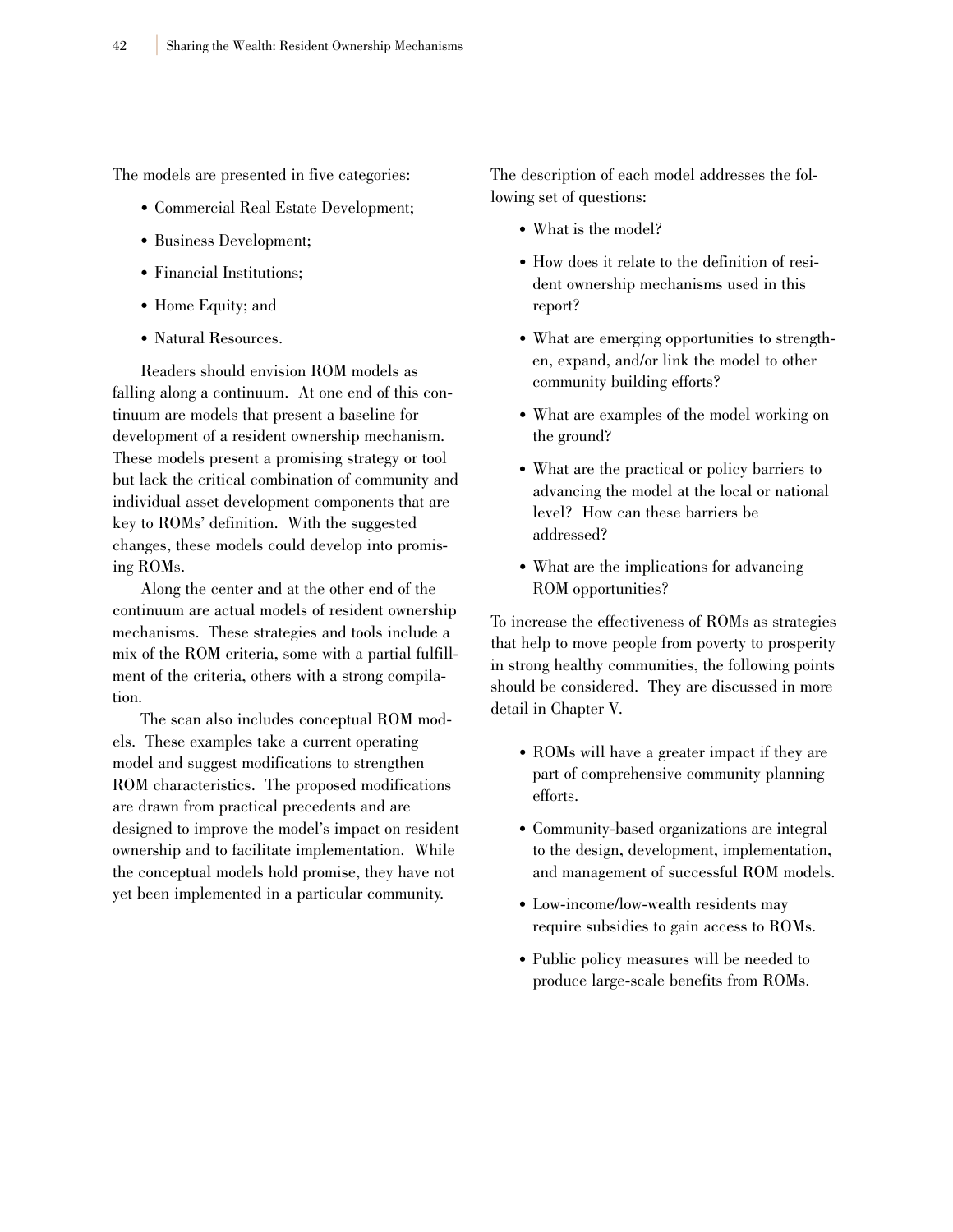# **Quick R e f e r e n c e Guide to Models**

*This guide facilitates easy access to models discussed in this report.*

|                                                                    | <b>A. Commercial Real Estate Development</b>                   | 44         |
|--------------------------------------------------------------------|----------------------------------------------------------------|------------|
| <b>CDC</b> Development with Resident Partners                      |                                                                | 44         |
|                                                                    | <b>CDC</b> Projects with Resident Shareholders                 | 45         |
|                                                                    | <b>Resident Ownership of Real Estate Trusts</b>                | 48         |
|                                                                    | Value Recapture Framework                                      | 48         |
|                                                                    | <b>Community Building Trust</b>                                | 51         |
|                                                                    | <b>Community Building REIT</b>                                 | 56         |
| Mechanisms to Support Resident Investment                          |                                                                | 58         |
|                                                                    | <b>Individual Development Account</b>                          | 58         |
|                                                                    | <b>Community Building IDA</b>                                  | 60         |
|                                                                    | Development-Supported IDA                                      |            |
|                                                                    | <b>B. Business Development</b>                                 | 62         |
|                                                                    | <b>Shared Resident Equity in Business Development</b>          | 62         |
|                                                                    | <b>Resident Ownership of Community Businesses</b>              | 62         |
|                                                                    | Resident Stock Ownership Plan                                  | 65         |
|                                                                    | <b>Customer Stock Ownership Plan</b>                           | 65         |
|                                                                    | <b>Cooperative Ownership Models</b>                            | 67         |
|                                                                    | <b>Employee Ownership</b>                                      | 68         |
|                                                                    | <b>Worker-Owned Cooperative</b>                                | 68         |
|                                                                    | <b>Employee Stock Ownership Plan</b>                           | 71         |
|                                                                    | <b>Producer Cooperatives</b>                                   | 76         |
|                                                                    | <b>Agricultural Cooperatives Serving</b><br>Low-Wealth Farmers | 76         |
|                                                                    | • Craft Cooperative                                            | 78         |
|                                                                    | <b>Aggregation and Networking Among Cooperatives</b>           | 80         |
|                                                                    | • Regional Cooperative Network                                 | 80         |
|                                                                    | <b>Public Enterprise</b>                                       | 82         |
|                                                                    | <b>Public Enterprise with Resident Dividends</b>               | 82         |
|                                                                    | <b>C. Financial Institutions and Resident Ownership</b>        | 86         |
|                                                                    | <b>Community Development Credit Unions</b>                     | 87         |
|                                                                    | Community and Individual Investment Corporation                | 90         |
|                                                                    | D. Home Equity: Expanding Equity-Building Opportunities        | 94         |
| <b>Community Land Trust</b>                                        |                                                                | 94         |
| <b>Limited Equity Housing Co-op</b>                                |                                                                | 97         |
| <b>Leasing Cooperative</b>                                         |                                                                | 98         |
|                                                                    | <b>Section 8 Homeownership Program</b>                         | 99         |
|                                                                    |                                                                |            |
| E. Natural Resources: Capturing and Preserving Value for Residents |                                                                | 102        |
| Alaska Fund                                                        |                                                                | 102        |
| <b>General Stock Ownership Corporation</b><br>Fair Exchange Fund   |                                                                | 102        |
|                                                                    |                                                                | 103        |
| <b>Sky Trust</b>                                                   |                                                                | <b>103</b> |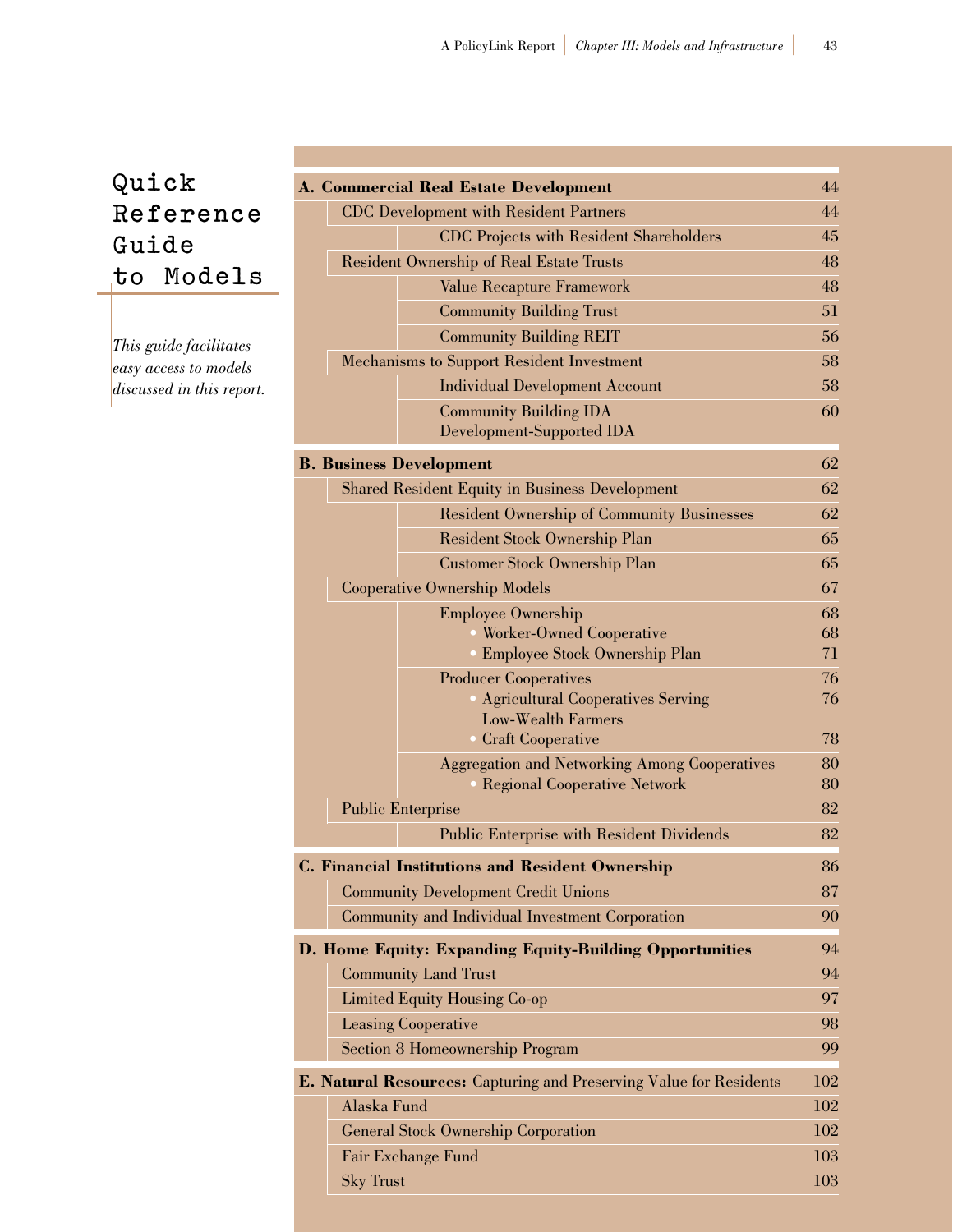# **Commercial Real Estate D e v e l o p m e n t**

**A .**

Resident ownership of commercial real estate development provides opportunities for increasing residents' assets and for strengthening their voices in local economic and public policy decisions. Especially at the local level, owners of land are considered key stakeholders in public decisionmaking processes and frequently are consulted and included in planning decisions before residents are involved. Property earnings, in the form of both rental payment and capital gains, have served to build the wealth of generations of families throughout U.S. history,  $100$  but property ownership remains concentrated: in 1995, the richest one percent of households held 35 percent of investment real estate in the United States.<sup>101</sup>

Existing and conceptual models highlighted in this chapter identify ways to broaden the base of property ownership to include more lowincome/low-wealth residents as owners of real estate investments in their communities. While the models differ in the degree of financial stake, voice, and ultimately ownership given to community residents, they share a common goal of capturing the value of community real estate assets in a way that directly benefits existing residents.

**CDC Development with Resident Partners**

#### **CDC Ownership of Development**

Community Development Corporations are set up under Section 501(c)(3) of the Internal Revenue Code like other nonprofits, with the broad mission of "improving the quality of life in low-income neighborhoods."102 CDCs are established by local stakeholders—residents, business owners, faithbased institutions, service providers, etc.—whose goal is to revitalize a targeted low- or moderateincome community. According to a national census of CDCs conducted by the National Congress for Community Economic Development (NCCED), through 1998 CDCs had produced 550,000 units of housing and 247,000 private sector jobs in the United States.<sup>103</sup> To a lesser extent, CDCs have engaged in commercial development and operation of for-profit businesses: by 1993, CDCs had developed more than 23 million square feet of office space in the United States.104

The standard CDC model—in which the local CDC engages in housing or real estate projects with profits accruing to the corporation, not to individual residents—does not meet the ROM definition. CDCs offer benefits to community residents,

<sup>104</sup> Walker and Weinheimer, p. 14.

<sup>100</sup> Michael Sherraden, *Assets and the Poor* (Armonk, NY: M.E. Sharpe, 1991), p. 101.

<sup>101</sup> Larry W. Beeferman, "Working Paper on Asset Development Policy: Beyond the New Deal and Devolution" (Asset Development Institute, Brandeis University, 2000, draft in progress), p. 17. The author cites Edward N. Wolff, "Recent Trends in Wealth Ownership" (paper prepared for the conference on Mechanisms for Spreading Asset Ownership in the United States, New York University, December 10–12, 1998), p. 14.

<sup>102</sup> Sara E. Stoutland, "Community Development Corporations: Mission, Strategy, and Accomplishments," in Roland F. Ferguson and William T. Dickens, eds. *Urban Problems and Community Development* (Washington, DC: Brookings Institution Press, 1999). p. 193.

<sup>103</sup> Roy Priest, "Cooperative Approaches to Community Economic Development," *Journal of Cooperative Development,* Fall (1999): 14, and NCCED website at http://www.ncced.org.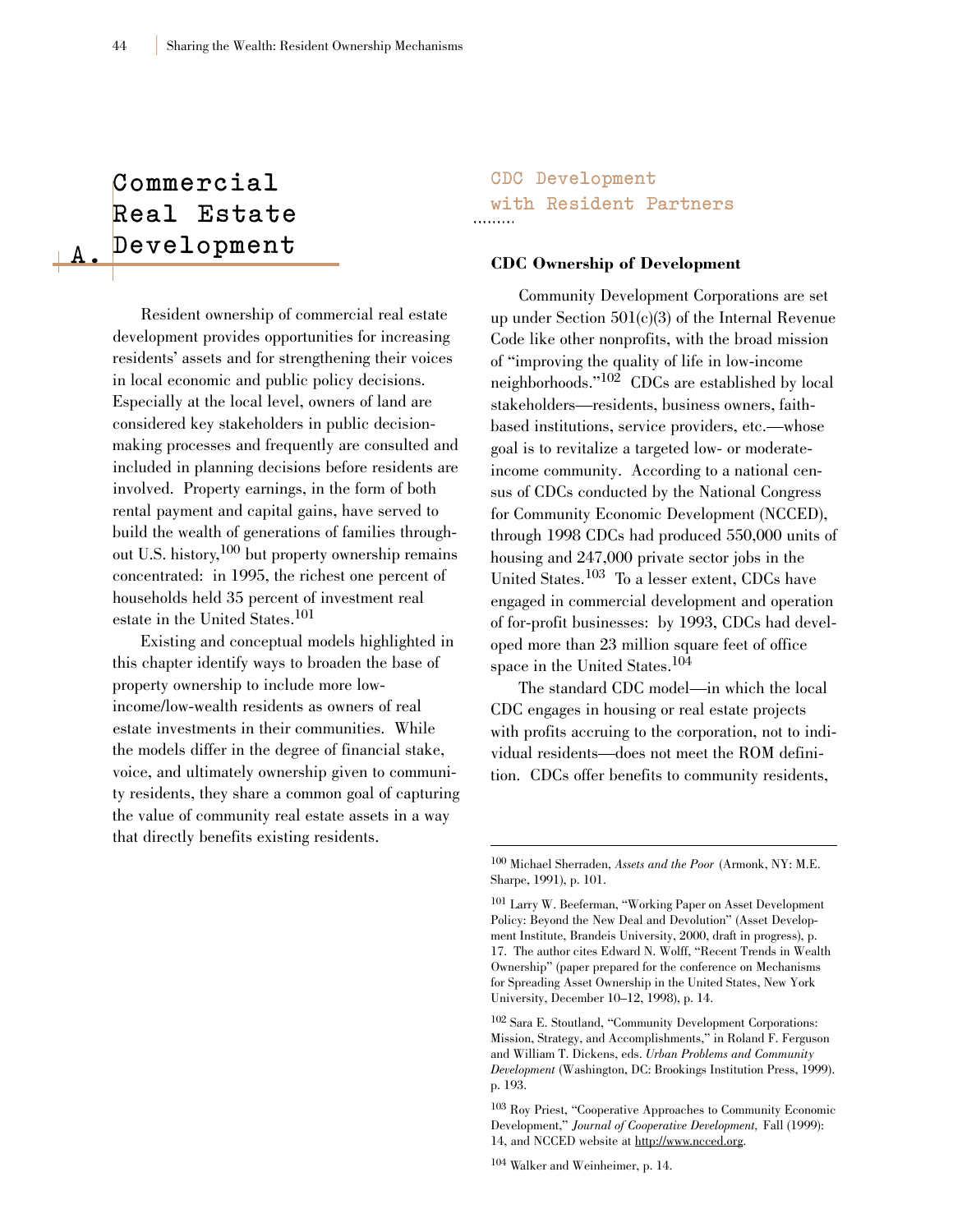in the form of access to housing, jobs, retail, or community services, but most CDC developments do not sell shares to residents, nor do they offer them direct *financial* benefits. Although the level of resident involvement and control of CDCs varies around the country, most include some form of voice, leadership, and, in some cases, control by community residents. A seat on the CDC board of directors and community involvement on CDC advisory boards are common forms of resident involvement.105

According to Roy Priest, NCCED president and CEO, many CDCs have explored the concept of resident ownership in CDC development projects but have been discouraged by the level of technical expertise and associated costs required to establish the appropriate mechanisms. This point is discussed in more detail below.106

#### **CDC Projects with Resident Shareholders**

Several CDCs have recently begun to explore the creation of mechanisms that offer stock to community residents. While these models are still under development, as described in the following two examples, they offer important precedents for the field.

#### *Good Hope Marketplace Washington, DC*

*The Anacostia Economic Development Corporation (AEDC) acquired Good Hope Marketplace, a shopping center development, from the Safeway supermarket chain in 1997. AEDC created two forprofit subsidiaries for the purchase: Anacostia Marketplace Inc., the managing partner, and the Anacostia Community Investment Corporation (ACIC). AEDC plans to make 10 percent of the project's equity available to residents through the shares held by the ACIC. Because of financing requirements, which include putting a percentage of revenues into a maintenance and security reserve, AEDC will not*

*sell stock until after the fifth year of the project (2002), when revenues should increase.*

*The intent of AEDC to sell stock to residents is based on the premise that ownership will give residents a personal stake in maintaining and supporting the Good Hope Marketplace and that it will also help residents to obtain tangible economic benefits from neighborhood revitalization efforts. AEDC expects to use ACIC as the mechanism to sell stock to the community in future development projects in which ACIC is an investor.107*

<sup>105</sup> According to Walker and Weinheimer, "CDCs are controlled by residents and located in the neighborhoods they serve," p. 6.

<sup>106</sup> Roy Priest, NCCED interview, Washington, DC, December 2000.

<sup>107</sup> This information is based on an interview with Albert "Butch" Hopkins, president and CEO, Anacostia Economic Development Corporation, September 2000, and on research by the National Economic Development and Law Center for "Communities Gaining Access to Capital," a report by PolicyLink and the Urban Habitat Program, December 2000.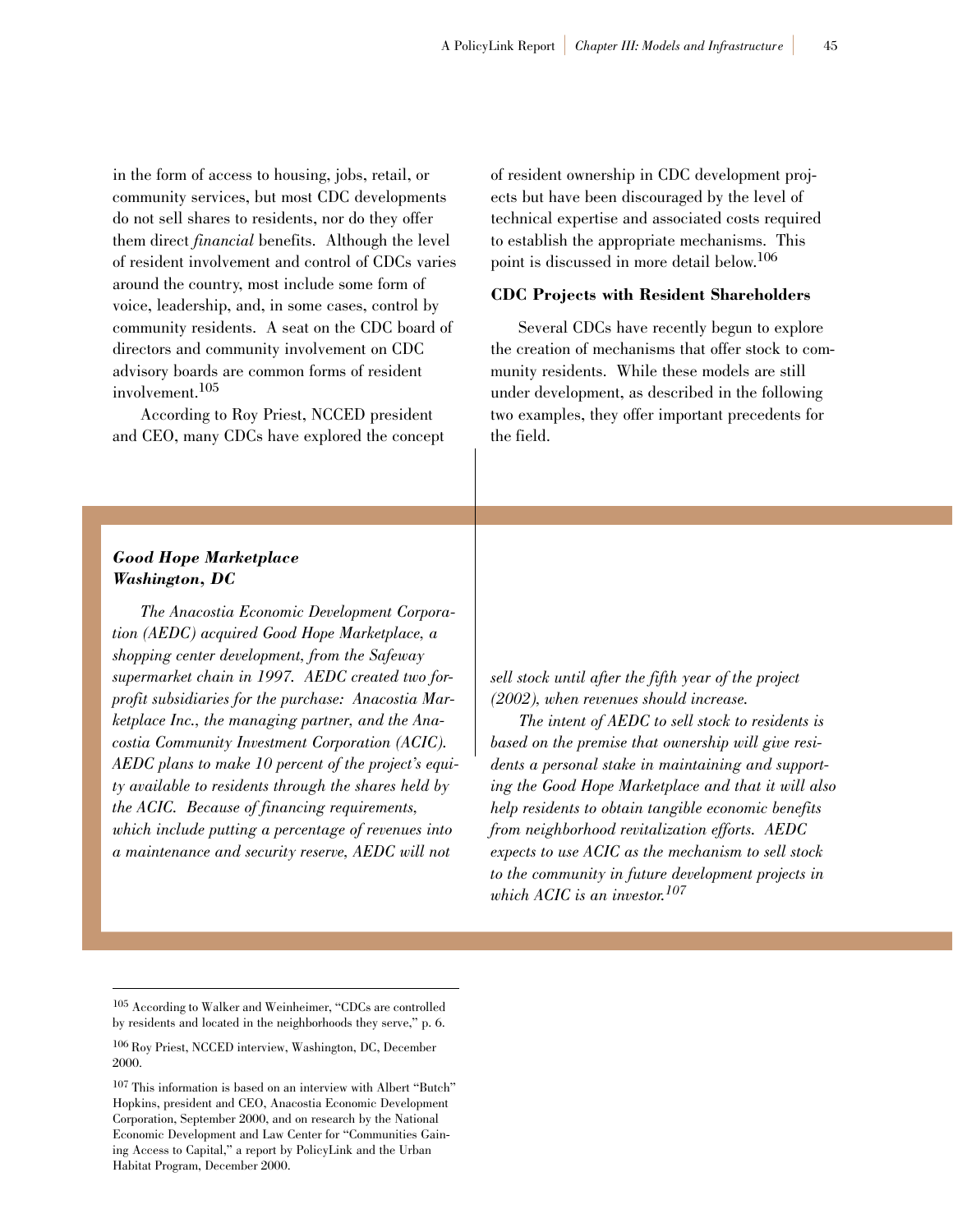#### *Jack London Gateway Plaza Oakland, California*

*Jack London Gateway Plaza is a 50,000 square-foot shopping center in West Oakland. The plaza had been struggling for years as a result of the overall disinvestment and decline in West Oakland. In 1998, the West Side Economic Development Corporation, along with its partners, was awarded the development rights for the shopping center from the city of Oakland and received a \$7 million grant and loan package from Oakland's Enhanced Enterprise Community Program.*

*Under new ownership, the plaza began to change. West Oakland residents had long expressed the need for a grocery store; they had to leave the community to buy fresh produce and other necessities. Today, Gateway Plaza is home to a large grocery store that is well stocked with fresh produce and is well patronized by residents. Other tenants of the plaza include a shoe store, a discount clothing store, a community development credit union, several fast food franchises, and several other small businesses. The plaza is completely leased save for one remaining space.*

*West Side formed a for-profit subsidiary, Real Community Partners, which currently co-owns the center with East Bay Asian Local Development Corporation (a local nonprofit developer) and Portfolio Property Investors. The co-owners have agreed that within a five-year period, Real Community Partners, as a West Oakland community organization, will acquire the ownership stake of the others and become the sole owner of the plaza.*

*West Side is committed to finding a way to offer West Oakland residents a direct ownership stake in Gateway Plaza and/or provide direct financial benefits, once the CDC's subsidiary is the sole owner. Mechanisms currently under consideration include making a certain percentage of shares in the shopping plaza available to residents or providing financial benefits through a matching program whereby residents would receive a yearly dividend based on how much they spend at the shopping center. Westside is currently grappling with questions of how to define who benefits, i.e., whether an ownership and/or financial stake should be extended to all families, based on residence within a geographic area, or whether to target families at a particular income level. The bottom line for the CDC is finding a mechanism for directing profits from Gateway Plaza back to the community.108*

<sup>108</sup> This information is based on a telephone interview with John Melvin, Project Manager, West Side Community Development Corporation, March 2001.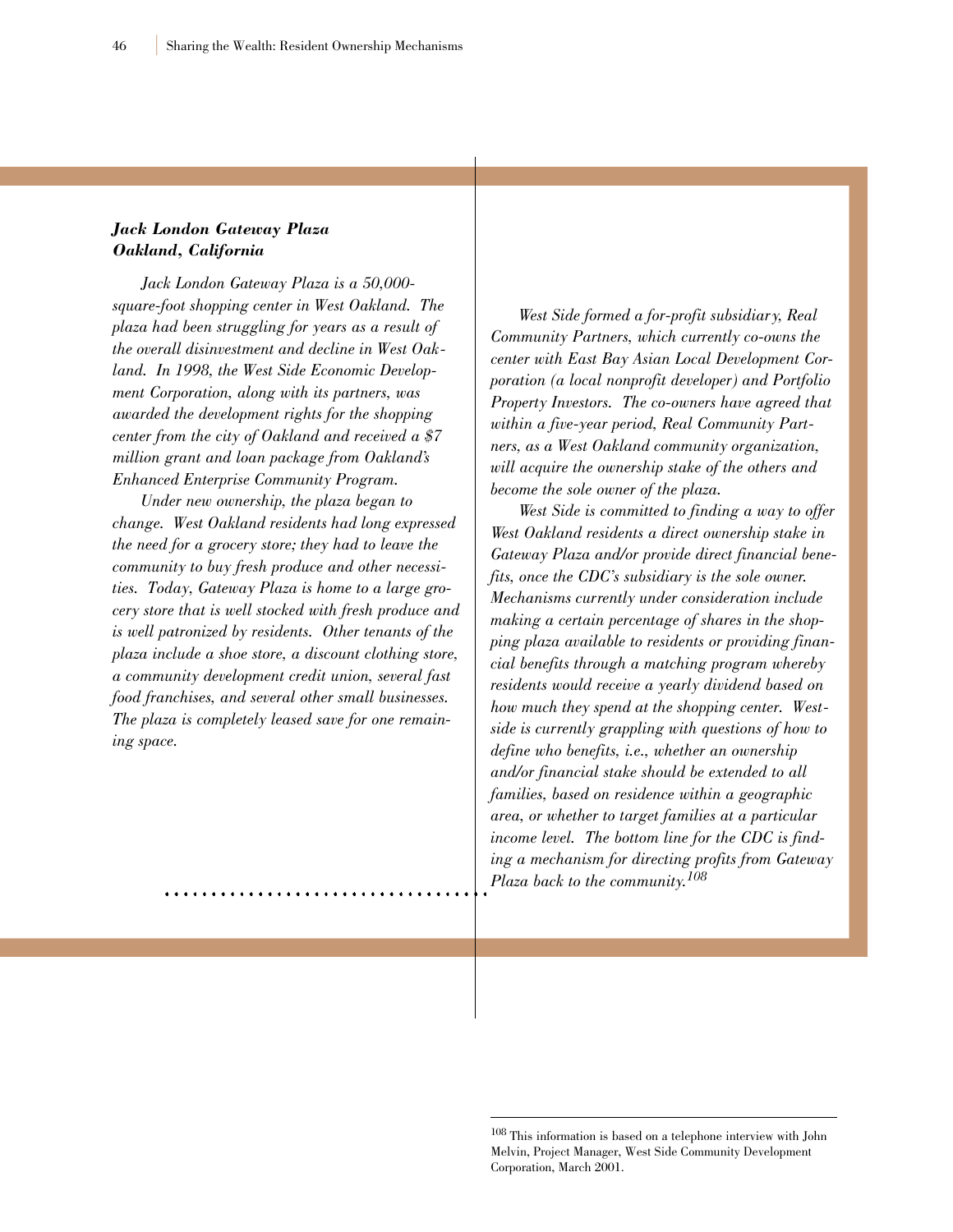#### *Assessment of CDC Model*

Many CDCs have considered resident ownership strategies as a way to build resident benefits and voice in the development process; but key deterrents include:

- The cost of legal and real estate expertise needed to develop the models;
- A lack of staff and organizational capacity to implement ownership opportunities, given the need for increased levels of outreach, education, and engagement of community residents; and
- Concern about the lack of resources to provide for the requisite levels of financial literacy education and training needed in order for residents to gain access to ownership opportunities.

Appropriate model development that is responsive to community interests and concerns requires the active engagement of community residents at the beginning of the project design phase. To facilitate this connection, CDCs can join ongoing community building efforts. However, where efforts are not already underway, CDCs need additional resources to engage community residents and leaders and to educate them about ownership opportunities and all of the relevant risks and rewards available to shareholder participants.

Broadening the use of this model will require specialized forms of technical assistance, which could be prohibitively costly for many CDCs. National technical assistance intermediaries may be needed to provide technical assistance in a way that offers economies of scale, thereby making services more affordable to individual CDCs.

CDCs could be encouraged to take the initiative in designing, developing, and implementing resident equity models through incentives offered by private philanthropy and the public sector. For example, incentives for ROM development could be tied to philanthropic grants and Project Related Investments (PRIs). In addition, public subsidies for private developers could be tied to partnerships with CDCs.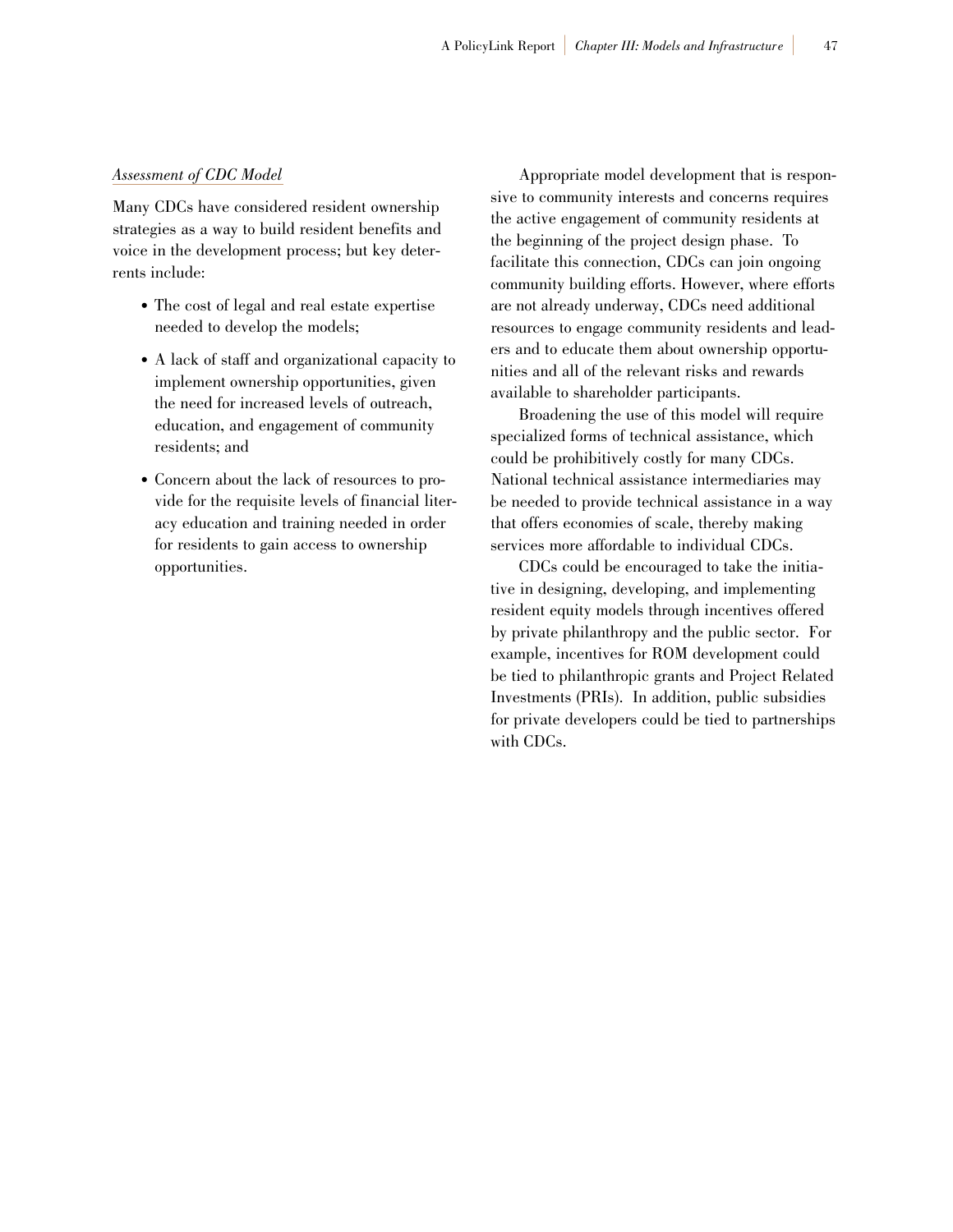**Resident Ownership in Real Estate Trusts**

#### **Value Recapture Framework**

As described in Chapter I, value recapture is a general concept advanced by the Fannie Mae Foundation that promotes the establishment of internal wealth-generating mechanisms in communities that are undergoing revitalization. Value recapture's purpose is to ensure that "lower-income residents benefit from redevelopment efforts in their communities."<sup>109</sup> Value Recapture Mechanisms are specific tools and strategies that channel market-generated funds into "activities that benefit residents, either individually or collectively."<sup>110</sup> While sources of funds primarily include rising real estate values, it can also include non-real estate business revenues or fees. A Value Recapture Trust (VRT) is one kind of value recapture mechanism that directs an income stream from market-rate investment in a low-income area to uses that assist current residents and strengthen the community infrastructure.

The value recapture trust is an emerging idea that has not been widely tested. It offers an innovative way for community builders to create a sustainable stream of resources for community residents. Some of the VRT models described by the Fannie Mae Foundation, such as Community Land Trusts (CLTs) and Fannie Mae's concept of a "community REIT," include ROM elements and are discussed in more detail in this report. Other examples of value recapture trusts provide benefits for low-wealth residents of target communities, but do not necessarily include key ROM elements of ownership, voice, or asset building opportunities.

Battery Park City highlights the concept of a value recapture trust. The development of Battery Park City offers a unique model of how public lands can be leveraged to produce benefits for lowincome residents in a targeted region. The example also offers important lessons about the need to ensure that appropriate accountability mechanisms are built into the value recapture structure.

<sup>113</sup> *Ibid*.

<sup>109</sup> James H. Carr, "Community, Capital and Markets: A New Paradigm for Community Reinvestment," *The NeighborWorks Journal,* vol. 17, no. 3 (1999): 20.

<sup>110</sup> Fannie Mae Foundation, "Value Recapture Mechanisms" (Annual Housing Conference Binder, 2000), p. 3.

<sup>111</sup> BPCA was authorized to allocate revenues and/or issue bonds for affordable housing but not outside of Battery Park City.

<sup>112</sup> Eric Lipton, "Battery Park City is Success, Except for Pledge to Poor," *New York Times,* January 2, 2001.

<sup>114</sup> The Fannie Mae Foundation case study was researched by Shereen Aboul-Saad with the Atlanta Neighborhood Development Partnership and presented at the Fannie Mae Foundation Annual Housing Conference on "The Market Power of Emerging Communities," in September 2000. Used with permission.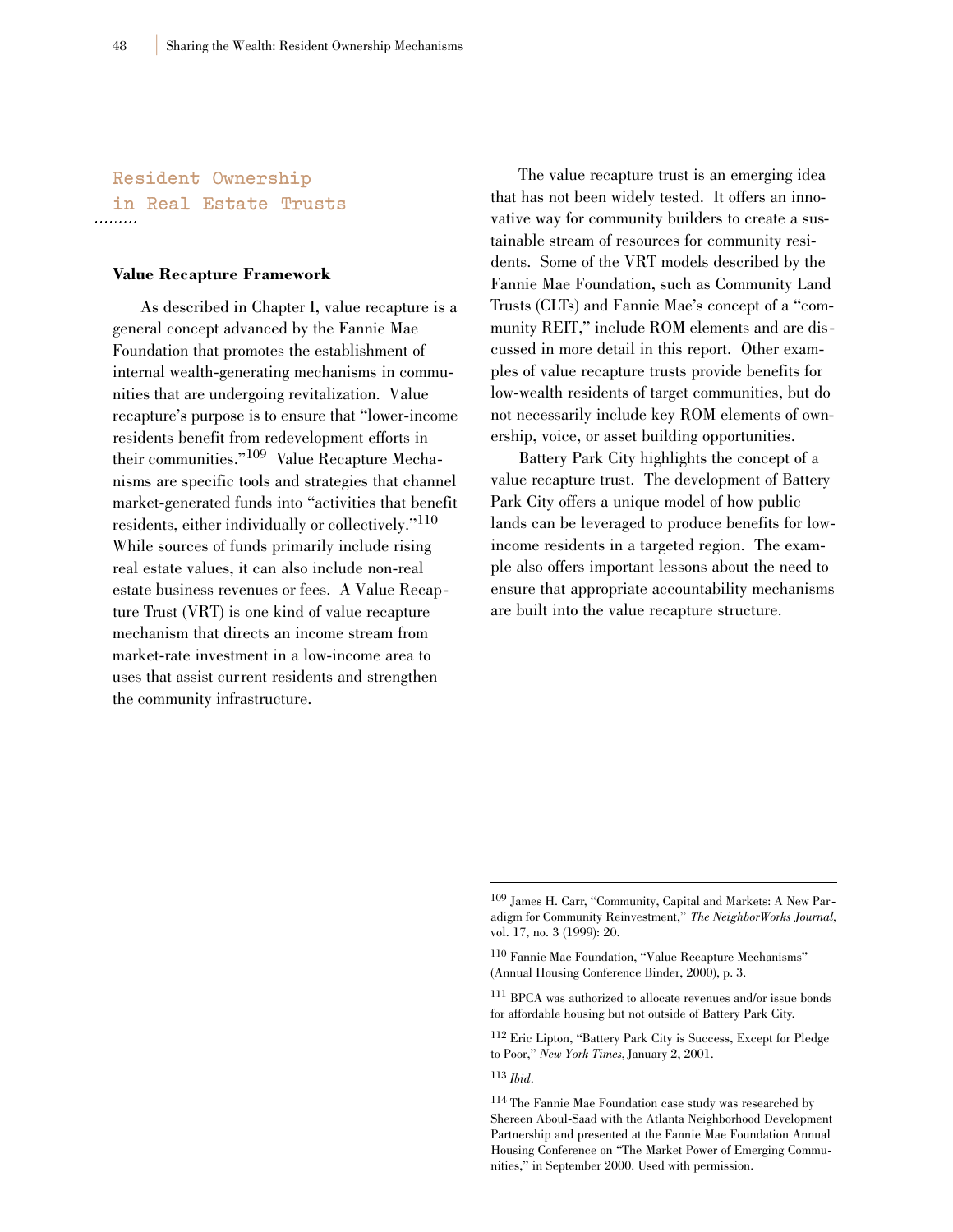#### *Battery Park City New York City, New York*

*Battery Park City includes 92 acres of land in Lower Manhattan, owned by a state agency, the Battery Park City Authority (BPCA). In the mid-1980s, New York City was in the grips of a major affordable housing crisis, which prompted Mayor Ed Koch, Governor Mario Cuomo, and the state legislature to agree on an innovative approach to capturing the value of development on BPCA lands to leverage the development of affordable housing in other parts of the city.*

*In 1986, Housing New York Corporation (HNYC) was created to sell bonds for the rehabilitation and construction of low- and moderate-income housing in poor neighborhoods throughout New York City.111 These bonds were backed by BPCA lease revenues, with authority to determine the use of the funds granted to the city's housing division.*

*In 1987, \$143 million was earmarked for the development of affordable housing as a direct result of the "value recapture" structure. The funds resulted from the bond issuance, backed by \$400 million in BPCA lease revenues. The city's housing division used the funds to convert city-owned property into new housing. A portion of the funds was dedicated directly to the development of "New Settlement Apartments" in the Bronx. As reported by the Fannie Mae Foundation, because of the funds the project was completed with no debt, thereby freeing up revenue from rental units to be used to support community programs.*

*It should be noted that the model included some structural flaws that undermined its continued implementation. In January 2001, a* New York Times *article revealed a number of shortcomings in how the original agreement had been followed: "Ultimately, despite the promising start made with the \$143 million generated by the first burst of bond revenues, none of the remaining \$257 million promised under the agreement was paid to the city….The second mechanism by which Battery Park City was going to deliver on its stated mission—direct payments of \$600 million in surplus revenues to the city government to support housing projects—has also been far from fully realized."<sup>112</sup>*

*According to Fannie Mae Foundation research, the city's financial difficulties in 1990 led Mayor Dinkins to obtain the state's approval to use the funds to support the city's budget deficit. When BPCA subsequently tried to issue housing bonds, the issuance was delayed because of investor concerns over one of the leaseholders; in 1995, HNYC's ability to issue bonds was ended because of language in the enabling legislation.*

*Although the* New York Times *cites BPCA records showing that a total of \$276.2 million of the \$600 million promised in surplus revenues has indeed been turned over to the city since 1992, in recent times "the Guiliani administration has not felt compelled to spend the money on housing programs, asserting that the commitment made years ago is neither legally binding nor fiscally smart."<sup>113</sup> In 1999 funds turned over by BPCA were used to maintain general city services, in spite of that year's unprecedented \$3.2 billion city budget surplus.114*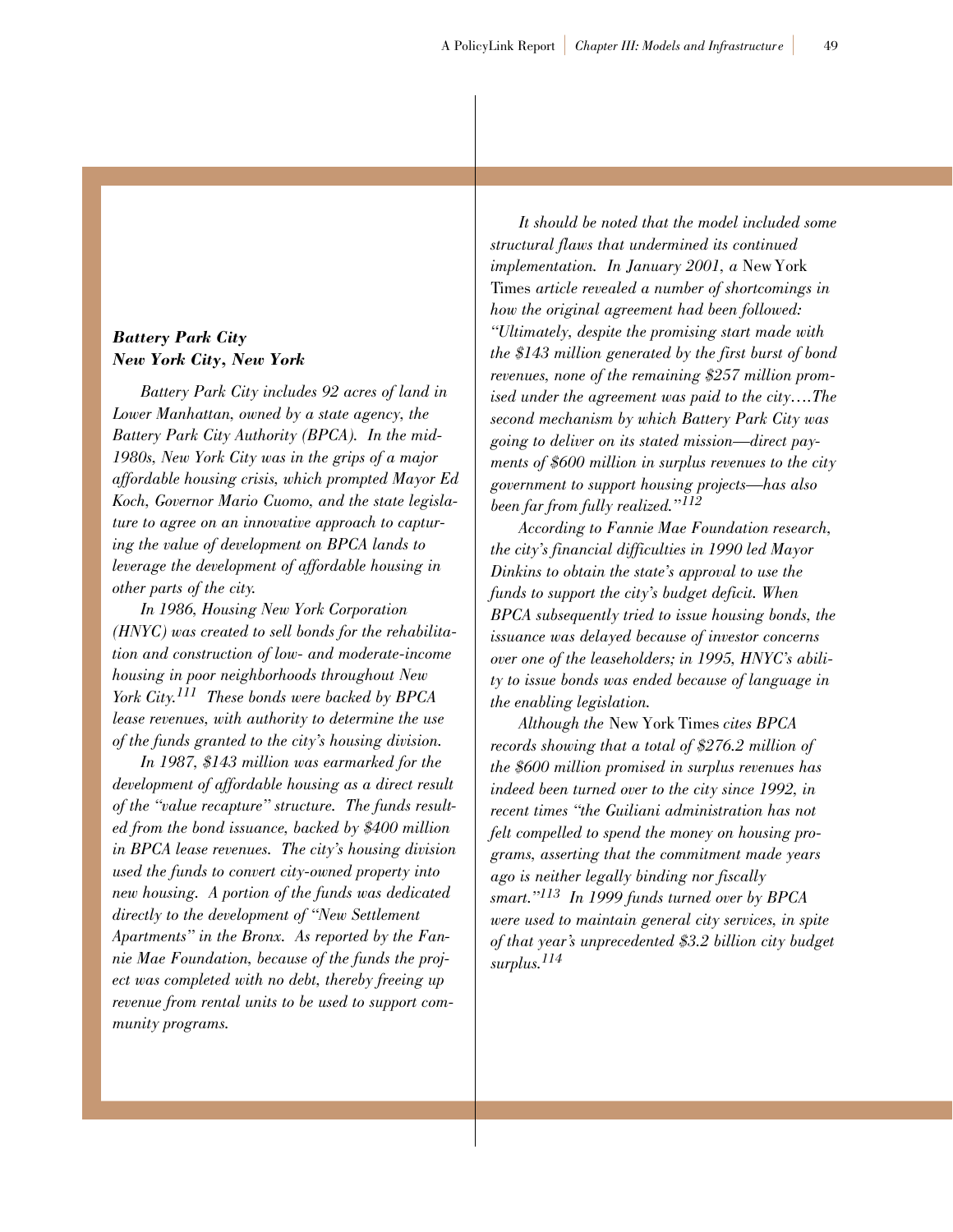The following example illustrates the concept of a value recapture trust in that value is captured from the development of a parcel of land in the community and used to benefit low-income/lowwealth residents. The model is an expansion of the Battery Park City example in that it includes community representatives in the decision-making

process. It diverges from ROMs in that it does not channel financial benefits directly to individuals and families; nor does it offer resident ownership opportunities. Residents are not included in the ownership structure in either the Battery Park or Oakland Army Base examples.

#### *Community Development Fund/ Oakland Army Base Oakland, California*

*The Oakland Army Base is a 422-acre parcel of prime commercial real estate on the waterfront of the San Francisco Bay. When the base was earmarked for closure by the Department of Defense in 1995, it triggered a federally mandated local reuse planning process.*

*Unlike other bases around the country that were handicapped by environmental contamination and outdated infrastructures too costly to improve, the Oakland Army Base had little contamination, and a rising real estate market enhanced the development potential despite high infrastructure costs. As a result, the reuse planning process included multiple stakeholders vying for the land, including the city and port of Oakland, private developers, and a coalition of community residents, nonprofits and public agencies known as the West Oakland Army Base Task Force (the Task Force).<sup>115</sup>*

*Rather than compete with local developers, the Task Force began to work with a local developer, early in the process, around the concept of developing the base in a way that would produce clear benefits for community members. This partnership suited the developer, who was in competition for the land with other stakeholders and needed community support; and it benefited community residents who had long been frustrated by a legacy of exclusion from the benefits of economic development in their neighborhood.*

*After years of negotiation, a final agreement between the city and port of Oakland and Opus West, the master developer for the base, included a dedicated funding stream for a "Community Development Fund," based on a percentage of the profits from the development.<sup>116</sup> Delayed by the complication in the transfer process at the federal and then local level, the deal is still under negotiation, but the funding stream has been approved by the local reuse authority.117*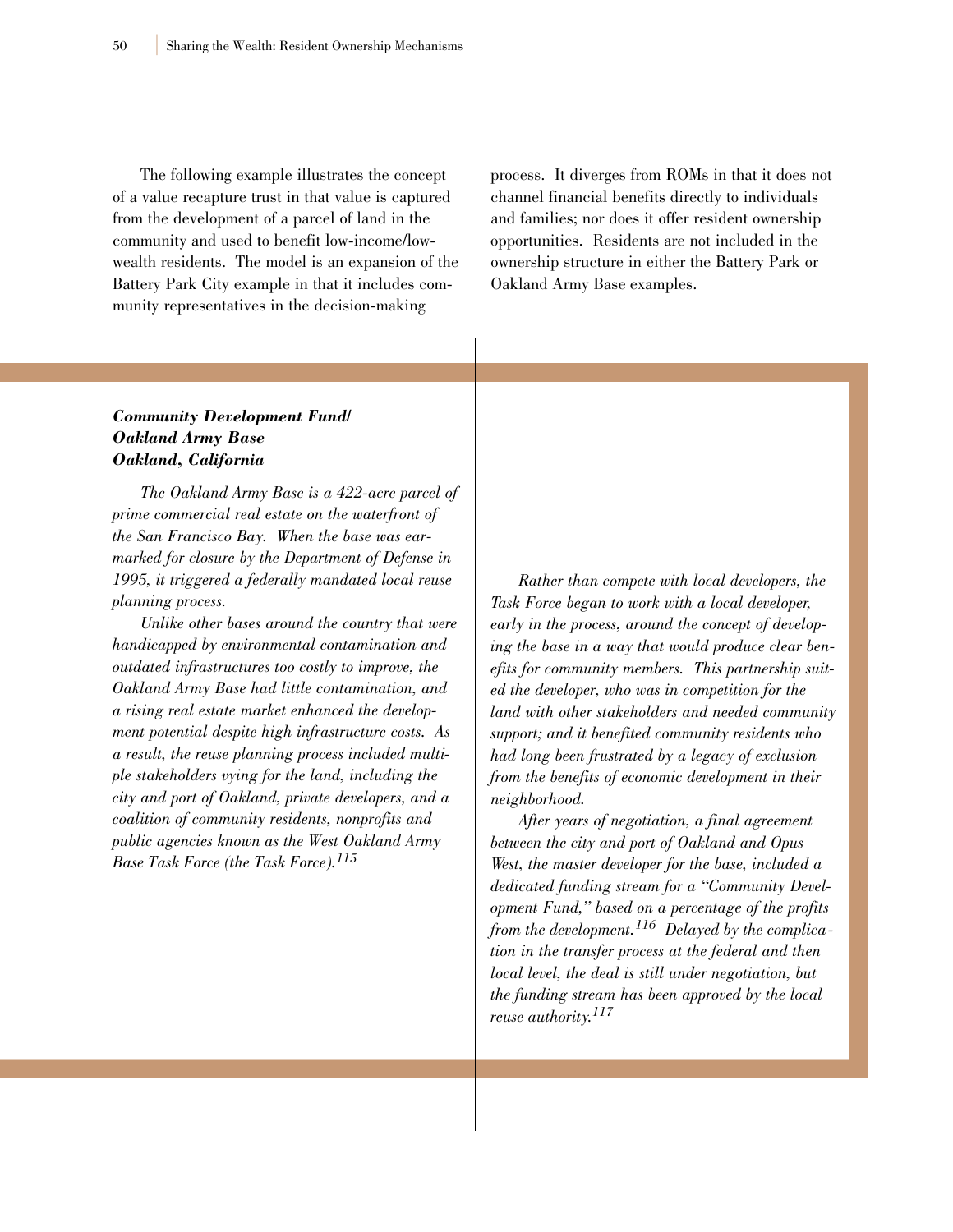#### **Community Building Trust (CBT)**

A Community Building Trust (CBT) embodies the value recapture framework advanced by the Fannie Mae Foundation with the addition of resident ownership as a key feature. CBTs include community residents as shareholders and primary beneficiaries of the trust. As shareholders, residents have a voice in the policy and operational decisions related to the trust and have opportunities to accrue financial benefits from development proceeds. The trust "captures value"—i.e., receives a portion of the profits from a development project—with residents having decision-making control over how the funds are allocated.

The following example (see page 52) demonstrates the concept of value recapture since a portion of the profits from a community development project will be "captured" and used to provide benefits for low-income residents of the surrounding community. The example demonstrates a key characteristic of a resident ownership mechanism in that it includes residents as owners in the limited liability corporation that owns the development and offers them a voice in the decision-making process.

#### *Assessment of Community Building Trust Models*

A key challenge to the design and implementation of a community building trust is the need to ensure that the target beneficiaries have a voice in the management of the trust; strong and transparent accountability mechanisms are in place to monitor its activities; and an ongoing system of public evaluation ensures that it is accountable to those it is created to serve.

Challenges relevant to the design, development, and implementation of a CBT are:

- The cost of legal, financial, and real estate expertise that will be necessary to establish the trust, create resident ownership opportunities, and guide its ongoing operations;
- Geographic, purchasing, or demographic qualifications that will determine who benefits from the trust;
- The transferability of "shares" or other ownership mechanisms within the community;
- Establishing accountability systems, including the cost of credible monitoring and evaluation of the trust's activities;
- The vulnerability of the trust to shifting economic and political conditions.

Community building trusts, like most other types of value recapture trusts, are challenged by the need to compete for land. In response to the previous challenges, they might focus their energies on accessing public lands—held by cities, counties, ports and airports, state and/or federal entities—as an opportunity where they would be able to leverage the political clout of community residents, leaders, and institutions to gain access to the properties. For example, local governments often possess large holdings of vacant, abandoned, or tax-delinquent properties that could be made available to community builders, working in collaboration with local government, to assemble land for CBTs.118

The successive rounds of military base closures in the 1990s also provided opportunities for

<sup>115</sup> The West Oakland Army Base Task Force was a unique collaboration of homeless providers from throughout the region, local community-based organizations, public agencies, and a private developer. The lead organizations included the Alameda County Homeless Collaborative and the Coalition for West Oakland Revitalization. Other nonprofits included job training and other service providers. Public agencies included the Oakland Unified School District and various county agencies.

<sup>116</sup> According to James Thomas of the Alameda County Homeless Collaborative and leader of the West Oakland Army Base Task Force, the deal includes 10 percent of profits to support the Community Development Fund, but the details of how "profits" would be measured is still under negotiation.

<sup>117</sup> Case study detail based on interviews with James Thomas in January and February 2001.

<sup>118</sup> Fannie Mae Foundation, p. 5.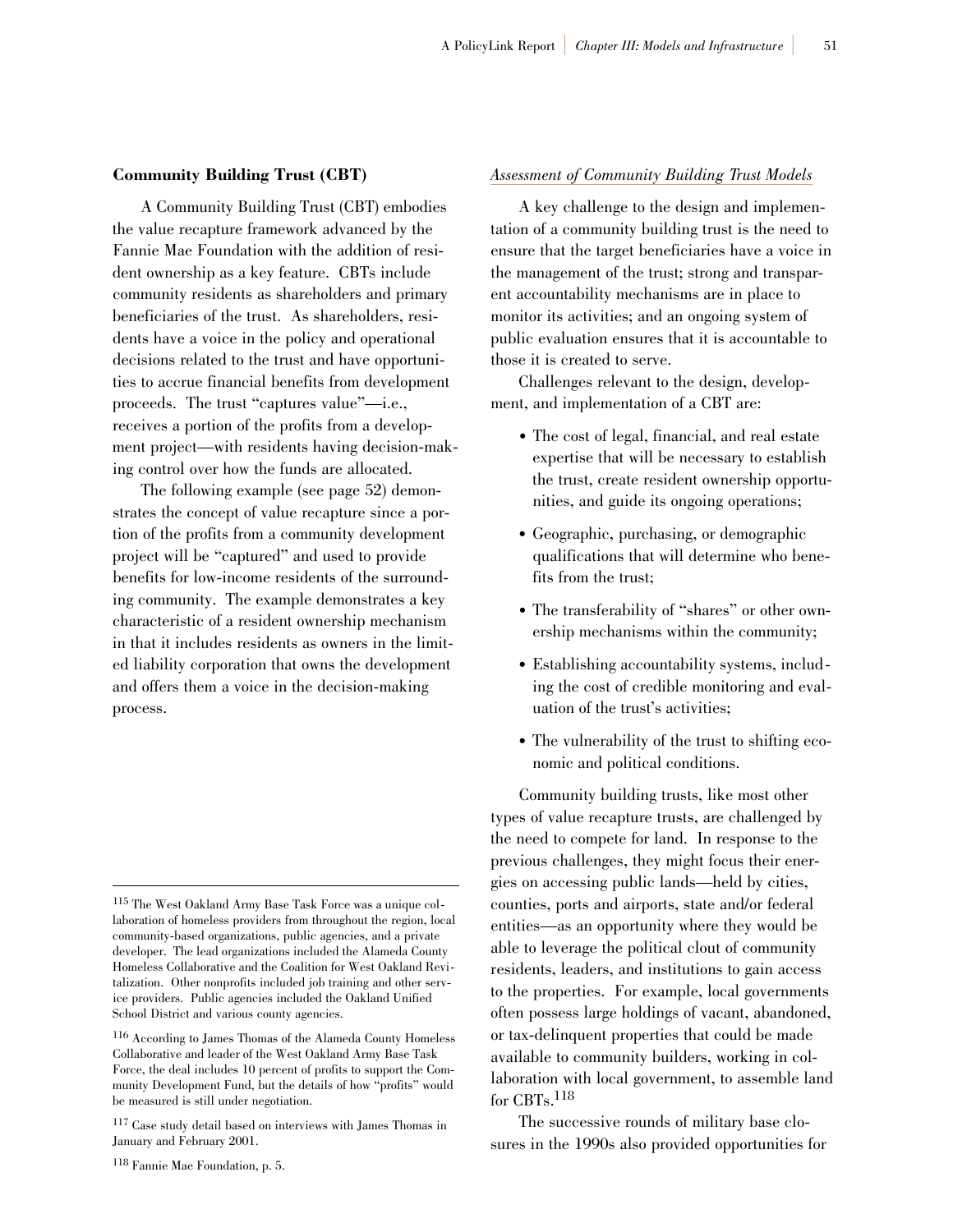#### *Market Creek Plaza San Diego, California*

*Market Creek Plaza is a 20-acre, mixed-use commercial and cultural center in the heart of San Diego's "Diamond Neighborhood" business improvement district. Catalyzed by the Jacobs Foundation for Nonprofit Innovation, Market Creek Plaza promises to be a national model of real estate development planned, designed, and owned by community residents.*

*The Diamond is a diamond-shaped district set within a network of culturally diverse communities that include African-American, Latino, Laotian, Samoan, Filipino, Somalian, and Guamanian families. With a current poverty rate of 23 percent, the Diamond has experienced little or no commercial investment for the past 25 years.*

*A product of a community planning process that included 700 surveys, hundreds of community meetings, and a network of eight working teams, Market Creek Plaza is anchored by a Food 4 Less grocery store, which opened in January 2001. It includes a multiplex theater, multicultural restaurants, 42,000*

*square feet of retail space, 160,000 square feet of office space, and a 500-seat open-air amphitheater that opened in February 2001.*

*In the fall of 2001, community residents will have the opportunity to transition from stakeholders to stockholders (members) in the development. The plan includes the formation of three communitybased entities to capture benefits of the development for community residents. The first entity, a community development limited liability corporation (LLC) called Market Creek Partners (MCP), has been set up as the owner of Market Creek Plaza. MCP is in the process of applying to the California Department of Corporations to sell units directly to residents through a California public offering.<sup>119</sup> Neighborhood investors, "Diamond Community Investors," will be included in a special class of stockholders (members). Units will be sold to residents for \$10 per unit. Restrictions on unit sales include a 10 unit minimum, which can be waived by MCP, and a limit on total investment to a maximum of 10 percent of any investor's net worth. In order to ensure a clear understanding of the community investment*

communities to obtain public property. When the Department of Defense declared the bases to no longer needed by the military, the property went through the federal land transfer process. An economic development conveyance (EDC) was one of the land transfer mechanisms created through special federal legislation and regulatory measures. Local governments can apply for an EDC to obtain surplus federal property for local economic development purposes. While community-based organizations cannot apply directly for an EDC, they can work with their local government to gain control of the land. Alternatively, a similar mechanism could be created through future base closure legislation to enable community-based institutions to apply directly to the federal government to obtain surplus property for a community building trust.

Another item for consideration is risk. Realestate development markets are volatile and include a large degree of risk related to potential asset value depreciation. One way to mitigate that risk is to build a diversified trust portfolio with properties in different real estate markets. For example, the trust could hedge its local exposure

<sup>119</sup> A unit is a share in the development.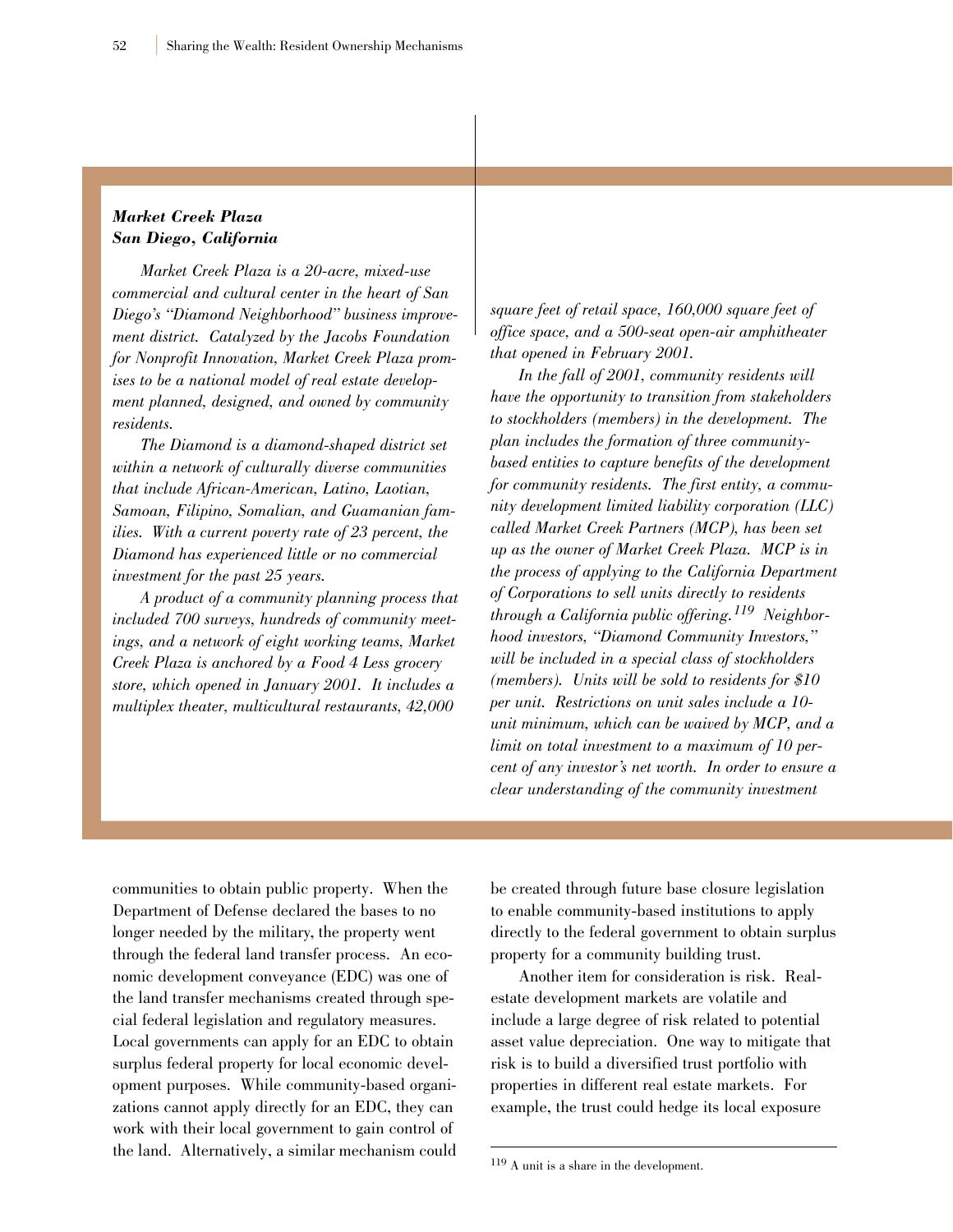*arrangements, the special provisions for MCP community investors are spelled out in a charter. The project includes training in the economics of investment and basic business economics to maximize the skills, knowledge, and information access of resident investors.*

*Diamond Community Investors will exercise their voice in the day-to-day decision making of MCP through an advisory council comprised of four resident investors, to be increased to seven, selected from the investor group. A member of Diamond Management, Inc., MCP's managing company, will serve on the Advisory Council for five years to inform, train, and advise resident advisory board members. The board of Diamond Management, Inc., will include one member of the Advisory Council selected from the group.*

*Two other entities identified and established by Jacobs in response to community leadership include a community foundation, the Neighborhood Unity Foundation, that will be funded by development proceeds; and a community-based capacity-building corporation that will provide training for local stakeholders in leasing, property management, and project management.* 

#### *Additional benefits to local stakeholders include:*

- *A goal of 65 percent of the \$45 million in construction contracts to minority- and womenowned businesses (the average in San Diego is 2 percent; the project has already achieved 70 percent);*
- *A Mentor-Protégé Program for local contractors;*
- *A planned 1,700 new jobs in the neighborhood, linked to residents through a system of employment development services;*
- *Space and services for local entrepreneurs;*
- *Training in leasing and property management, etc.*

*The Jacobs Center is the operating foundation supported by the Jacobs Family Foundation. Dr. Joe Jacobs is chair of the boards of the Jacobs Center and of Jacobs Engineering, one of the world's largest engineering firms. Jacobs and other family members have been actively engaged in and supportive of the innovations in resident ownership advanced by the Market Creek Plaza project.120*

by purchasing additional real estate assets outside of the community or by purchasing equity in a Real Estate Investment Trust (REIT), described in the next section, that includes geographically dispersed real estate assets. This approach would depart somewhat from ROM purposes, which is for residents to gain control of *local* assets. Another challenge would be the cost of legal and real estate expertise needed to develop the model effectively.

The challenges just described are common to the creation of many forms of legal entities to guide ownership/property rights. Trust mechanisms would need to be structured in a way that meet

standards of legal and fiduciary responsibility and that are responsive to and reflective of the interests and priorities of community residents. The former require the availability of specialized expertise and resources; the latter require a level of time, energy, and resources that are characteristic of most comprehensive community building efforts.

<sup>120</sup> Description based on interview with Jennifer Vanica, Executive Director of the Jacobs Center for Nonprofit Innovation, March 2001, and Jacobs Center document: "Market Creek Plaza—Community Ownership: Building Individual and Community Assets While Rebuilding a Neighborhood." Undated. Used with permission.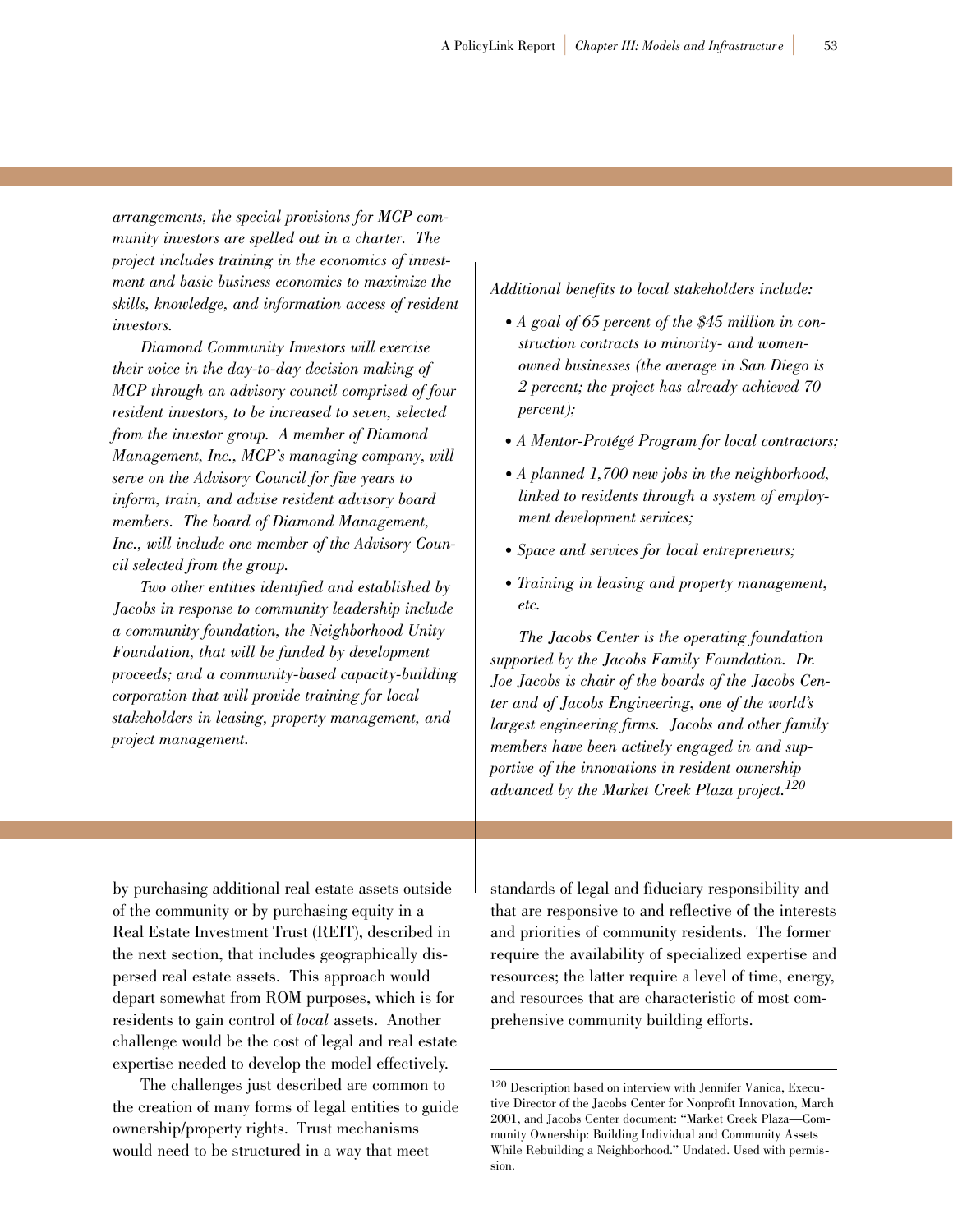#### **Real Estate Investment Trust (REIT)**<sup>121</sup>

A Real Estate Investment Trust (REIT) is a corporation or business trust that owns a portfolio of properties (for example, apartments, shopping centers, offices, and warehouses).<sup>122</sup> Congress created REITs in 1960 to provide opportunities for small investors to invest in large-scale, revenuegenerating real estate assets. Today, REITs are widely used real estate investment vehicles: there are about 300 REITs in the United States with assets totaling approximately \$250 billion.<sup>123</sup> Most REITs are publicly traded on a major stock exchange; of the private REITs—that are not currently traded publicly—some plan for eventual

public stock offerings while others opt to remain private.

The structure of REITs could serve as a promising ROM model. Like a mutual fund, a REIT enables investors to own shares in and gain benefits from a diversified portfolio of real estate assets (reduced risk is one such benefit). REITs require no minimum investment. The stable income stream from property rents typically provides for high dividends to investors. In addition, REITs avoid the double taxation of corporate and individual returns. Investors benefit from current income distributions and also from the liquidity of REIT shares<sup>124</sup>

#### *Community Development Trust New York, New York*

*Community Development Trust (CDT) is the nation's first REIT to specialize in preserving affordable housing. Using similar investment practices to those of mainstream REITs, CDT "purchases fixedrate mortgages on multi-family rental projects for lower-income people and then packages the loans into securities to be resold to investors at a profit."126*

*These activities differ from mainstream REITs in that the goal is not simply to make a profit for REIT shareholders. Because of their smaller size or other characteristics, mortgages purchased by CDT often do not fit the requirements of other entities active in the secondary mortgage market. CDT contributes to*

*making overall lending for low-income housing projects more attractive for commercial lenders by helping to create a market for the sale of these loans.*

*In addition to purchasing mortgages, CDT specializes in acquiring multi-family properties where Section 8 contracts are expiring. Current owners stand to lose subsidies and thus such properties are vulnerable to conversion to market-rate units, leaving low-income tenants at the mercy of market forces. CDT offers such property owners a viable exit strategy.127 Most important, once acquired by CDT, the multi-family properties are maintained as affordable.128*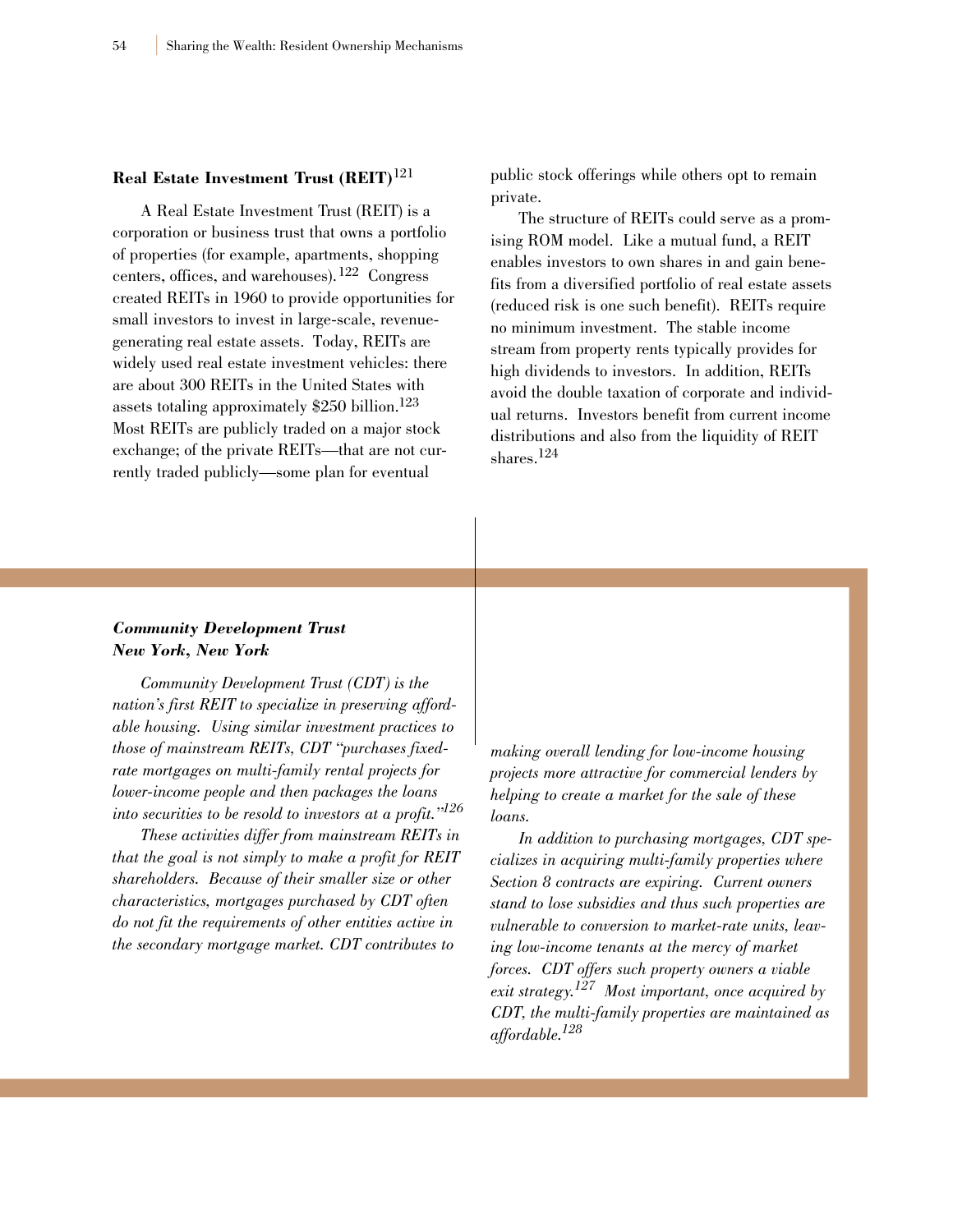According to Michael Grupe, Vice President of the National Association of REITs (NAREIT), some REITs have a local/regional geographic focus in terms of properties held, while others are broader or even national in scope. In general, however, even national players still focus on key regional markets in establishing their niche. $125$ 

Community development practitioners have recently begun to see the value of the REIT structure in attracting capital to low-income communities. To date, the REIT model has not been applied in a way that meets the criteria of a ROM, but it has the potential, for a number of reasons. REITs offer direct financial benefits to stockhold-

<sup>123</sup> NAREIT website at http://www.nareit.org.

<sup>124</sup> "Frequently Asked Questions about REITs," NAREIT website at http://www.nareit.com/changingfacesite.fawtext.htm.

<sup>126</sup> Patricia Lamiell, "Low-Income Group Uses Expert Tactics," *Associated Press*, June 8, 1999.

<sup>127</sup> In order to facilitate a REIT's acquisition of property from a seller through the provision of tax benefits to the seller, the Umbrella Partnership REIT (UPREIT) emerged in 1992. In the typical UPREIT, the partners in an existing real estate partnership and a REIT become a new partnership, termed the Operating Partnership. In exchange for their property interests, the existing partners receive units in the Operating Partnership (OP units). This exchange of partnership interests generally does not result in a taxable transaction and provides an attractive tax-deferred exit strategy for sellers of real estate who may incur significant tax liabilities in a cash sale. For more information, see the Community Development Trust website at

http://www.commdevtrust.com/programs/equity4.html.

<sup>128</sup> Information from this description was obtained from CDT written materials as well as the CDT website at http://www.commdevtrust.com.

ers in the form of dividends. As previously described, they must distribute 95 percent of taxable income to shareholders, thereby offering direct financial benefits to shareholders. The management of a REIT is hired by and accountable to a board of directors that is elected by shareholders. Resident shareholders in a REIT would be able to have a voice in decision-making through electing or serving on the board of directors.

Finally, REITs are portfolios of assets held by a minimum of 100 shareholders. A private REIT could sell shares to residents of a targeted geographic area. With this model, residents could gain an ownership stake in a portfolio of properties. (A public REIT, in contrast, would be open to all investors as the stocks are publicly traded). Given the low minimum investment requirement, the opportunity to invest could be open to a wide range of resident investors.

A recently established REIT in New York is dedicated to acquiring and preserving affordable housing properties. While this is not a ROM model, it does point to innovative thinking within the field about the utility and application of REITs to community development projects.

<sup>121</sup> Information for this section is summarized from two sources: the National Association of Real Estate Investment Trust (NAREIT) website: http://www.nareit.org; and from an article by Michael Grupe and Chuck DiRocco, 2000, "Investing in Real Estate Investment Trusts," *American Association of Individual Investors Journal* posted on the NAREIT website.

<sup>122</sup> There are several variations on the REIT concept. Most REITs are "equity REITs" meaning that they own real estate. "Mortgage REITs" (about 5 percent of REITs) derive their income mainly through interest earned on their mortgage loans. "Hybrid REITs" own properties and make loans to real estate owners and operators.

<sup>125</sup> Michael Grupe, telephone interview, January 2001.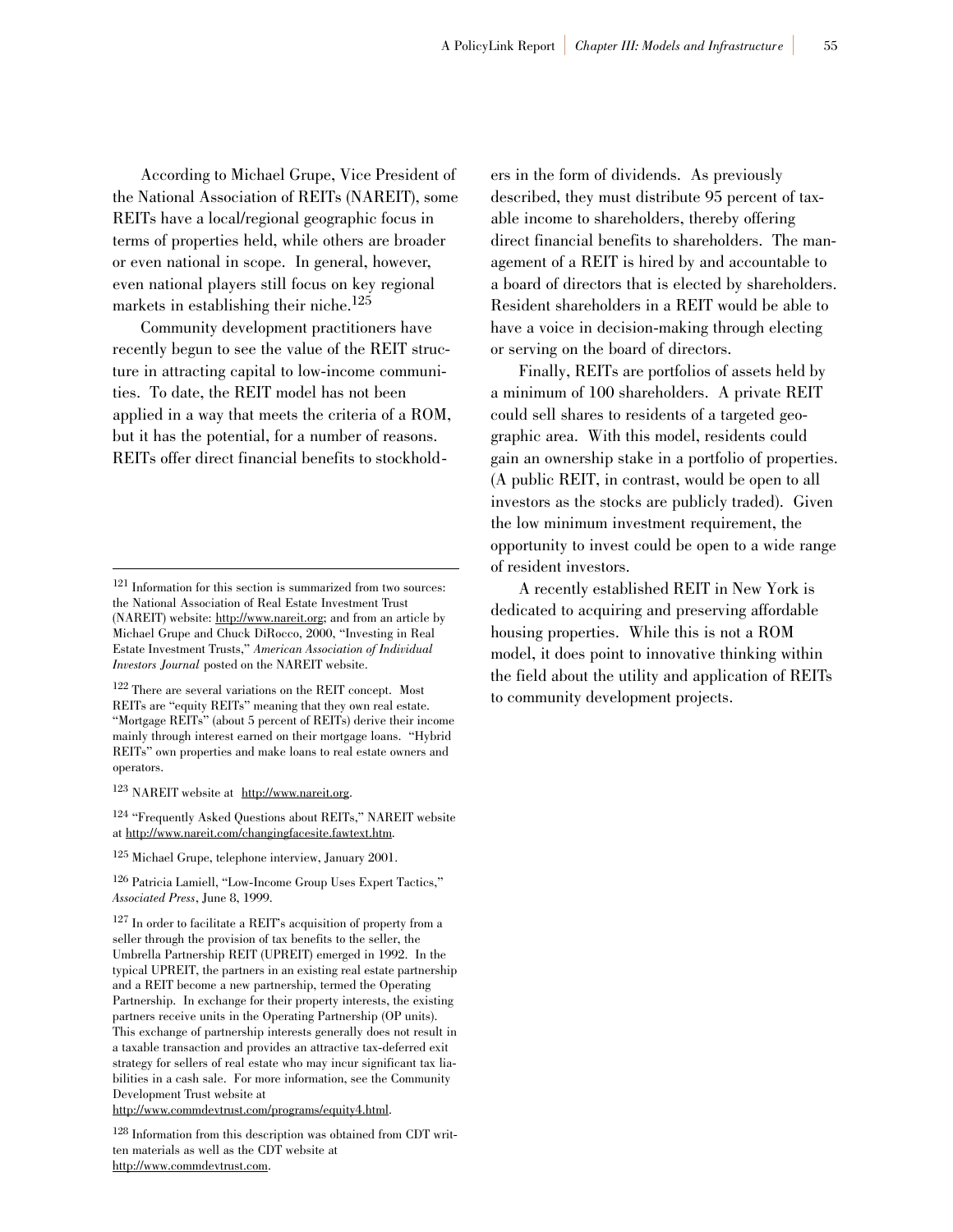#### **Community Building REIT (CB/REIT)**

Researchers found no existing model of a REIT adapted as a resident ownership mechanism. However, if structured appropriately, a REIT could provide a powerful tool for low-income/low-wealth community residents to obtain an ownership stake in local or regional real estate development. Based on the twin notions of reducing risk and providing opportunities for small-scale investors embodied in the REIT structure, a community building REIT (CB/REIT) could include a comprehensive portfolio of real estate projects within a community, number of communities, or metropolitan region.129

A CB/REIT could be structured as a private REIT that targets the sale of shares to residents of the communities in which it holds property. It could limit the sales to residents or target a mix of residents and other investors, thereby increasing the REIT's access to capital.

Given the fact that REITs have no restrictions on minimum investment amounts, they could be open to a large number of community residents. Similar to investment clubs that pool the individual financial capacities of low-income residents, a CB/REIT could enable those traditionally excluded from the stock market to generate income from a small initial investment. If linked to a community building IDA (CB/IDA), described in the following section, low-wealth investors could leverage their investment with matching funds, and the pool of potential resident investors—and capital for the REIT—would be increased. By investing in a portfolio of properties including properties in the neighborhood, residents would obtain a direct economic stake in their neighborhood's future development.

<sup>129</sup> See Fannie Mae Foundation, p. 12, for a discussion of REITs in the context of value recapture trusts.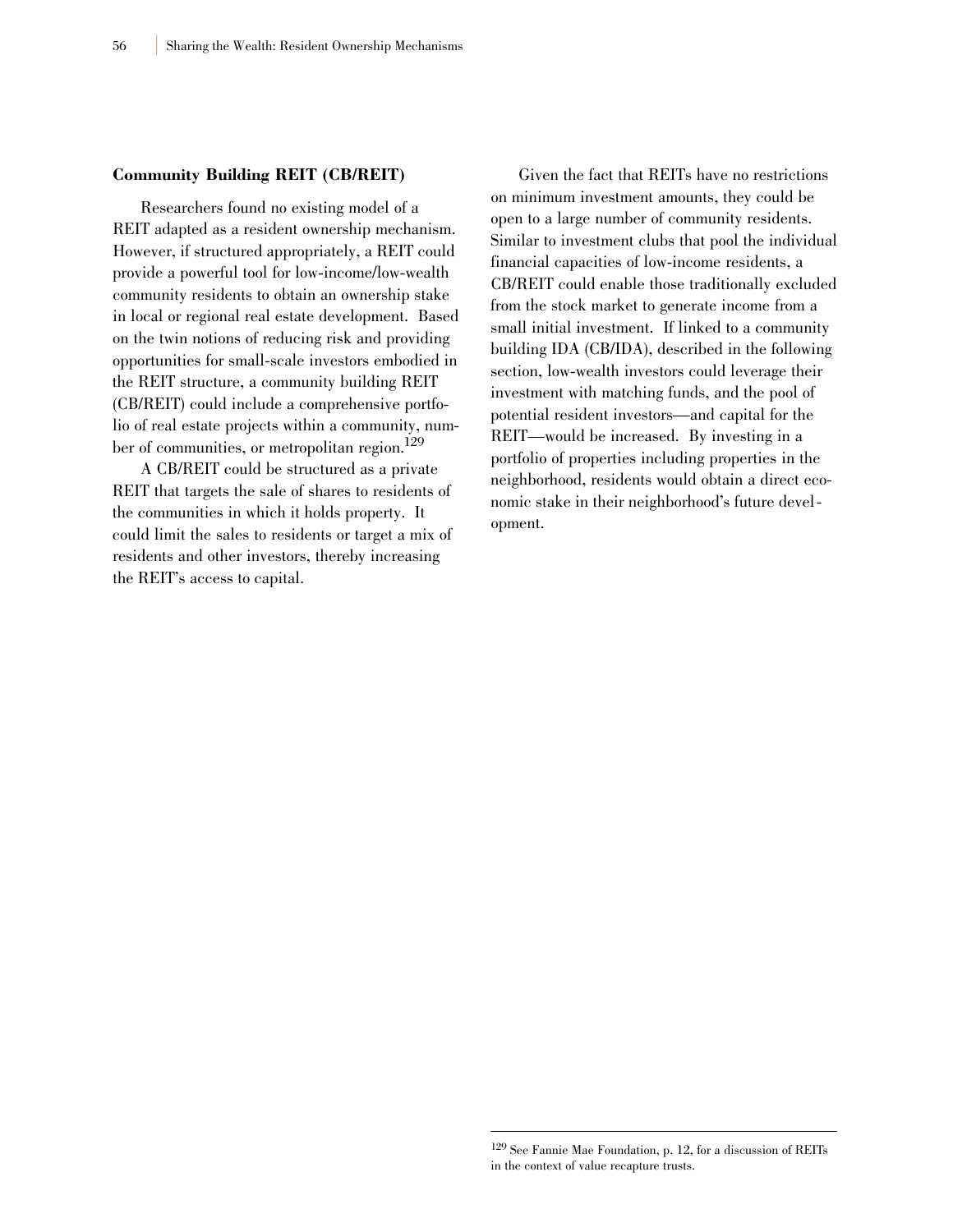#### *Assessment of CB/REIT Model*

There are several key issues and challenges regarding this model.

#### *Limited diversification:*

While a key benefit of a CB/REIT is that it would enable residents to control some of the real estate assets in their community, the concentration of investments in one community would increase the risk of investment. The standard REIT model includes a portfolio of properties that is geographically diverse—with investments in a range of communities, and real estate markets, across the region or nation. To mitigate risk, a CB/REIT could be somewhat diversified by acquiring a portfolio of properties throughout a metropolitan region or multiple regions. Ownership could then be targeted to residents of the multiple communities in which property is held.

#### *Limited capital:*

An essential component of the CB/REIT model is that it provides residents a voice in decisions pertaining to neighborhood real estate. However, a private REIT targeted to lowwealth investors limits the capital available for investment. While selling CB/REIT shares to outside investors would bring in additional capital, it would dilute the voice of resident shareholders. According to NAREIT, it may be feasible for a private REIT to provide voting shares only to residents and nonvoting shares to outside investors,<sup>130</sup> but outside investors might be discouraged from investing in a REIT that imposed limitations on their voting rights.

#### *Political challenges:*

It may be politically difficult for a communitybased REIT to reject deals proposed by community members. For a REIT to be financially successful, it would have to make decisions based on strict financial criteria and a transparent review process.

#### *Investment risk:*

Real estate markets can fluctuate tremendously. In order to make informed investment decisions related to a CB/REIT, residents would need financial education and ongoing professional advice. This could be accomplished through a number of institutional mechanisms, including an affiliated community-based organization, CDC, CDFI, or community building initiative, or through a private-sector professional hired by community-based institutions to provide resident services.

#### *Resident investment resources:*

Finally, many low-wealth residents simply lack the resources to invest in a REIT or any other type of real estate investment vehicle. Providing opportunities for all residents to have access to investment opportunities requires subsidy and other creative approaches.

<sup>130</sup> Since REIT shares need to be fully transferable, the IRS would need to rule on certain details such as whether requiring voting shares to be transferred only among residents of a particular geographic area meets the share transferability criteria.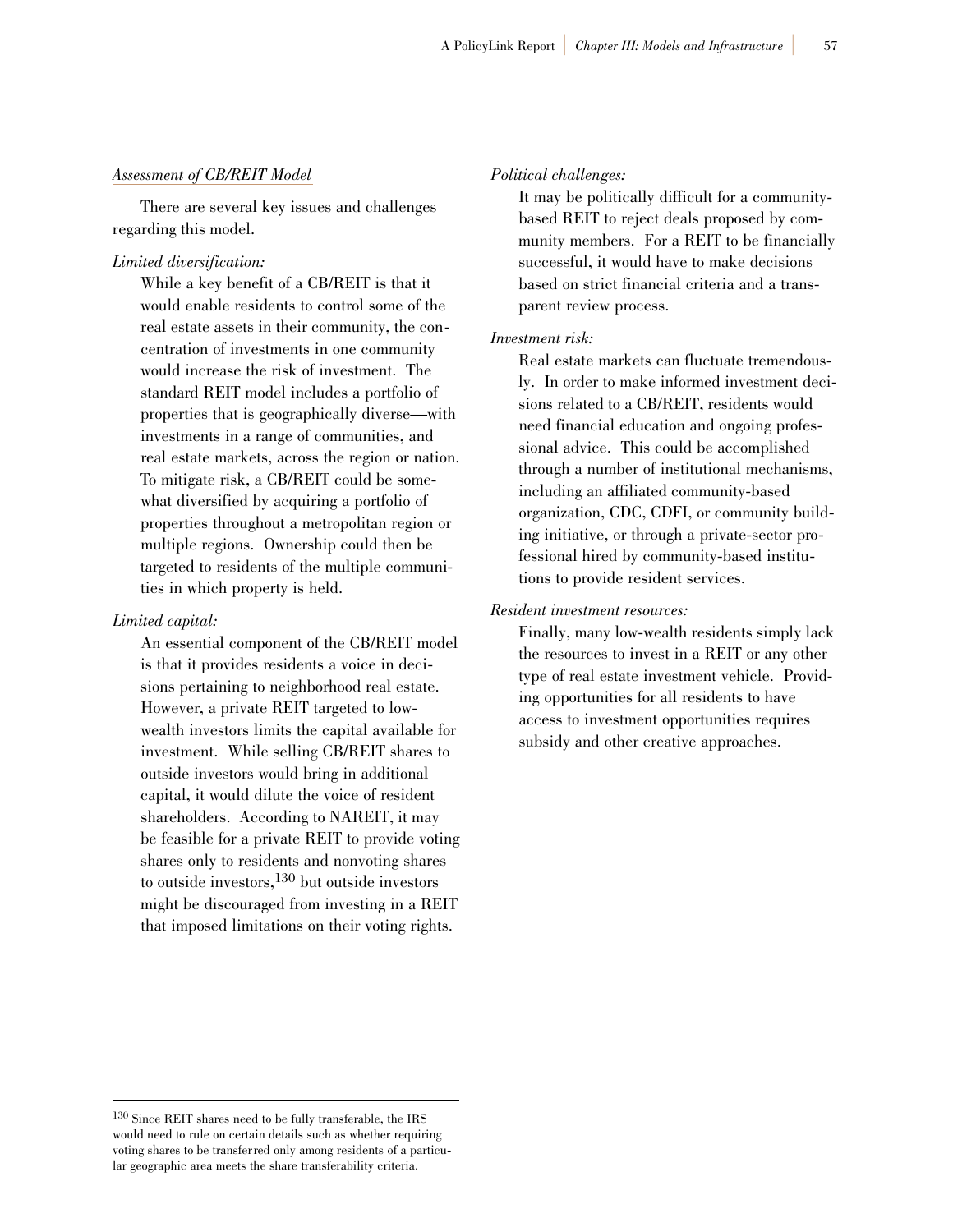# **Mechanisms to Support Resident Investment**

*Note: The models described herein are included in this chapter because of their direct connection to the discussion of acquiring real estate assets. However, these models are not limited to real estate investment and will be referenced in relation to resident investment in local businesses and financial institutions, described later in this report.*

#### **Individual Development Account (IDA)**

By enabling low-wealth residents to accumulate assets, IDAs represent an important departure from traditional income-transfer strategies to alleviate poverty. IDAs are incentive-based savings accounts designed to encourage low-income people to save for designated purposes. Deposits made by the account holder are matched by funds from public or private sources, based on a specific ratio. Sources providing matching funds include private foundations, financial institutions, employers, religious institutions, private contributors, and the federal government.<sup>131</sup> The accumulated funds can typically be used by the individual for investment in the local community, including buying a home, starting a business, or education/training for a job opportunity.

Professor Michael Sherraden at the Center for Social Development (CSD) at Washington University developed the IDA concept, based on original research about the importance of accumulating assets to overcome poverty.<sup>132</sup> In collaboration with CSD, the Corporation for Enterprise Development (CFED) has played a major role in setting up IDA programs around the country in partnership with community-based organizations.

More than 250 IDA programs are serving approximately 5,000 account holders. Thirty-six states have authorized IDA programs via direct appropriation of funds: tax credits, Temporary Assistance for Needy Families (TANF) funds, Community Development Block Grant (CDBG) funds, and other mechanisms.<sup>133</sup> IDA demonstration projects are underway in 13 sites. Preliminary results from this and other research include the following:

*1,326 low-income families participating in [the demonstration] saved \$378,708 as of June 30, 1999, and these savings leveraged another \$741,609 in matching funds. Monthly deposits typically range from \$30-\$75.<sup>134</sup>*

Also, research summarized by the Center for Social Development demonstrates many beneficial aspects of assets: they promote economic household stability and educational attainment; decrease the risk of intergenerational poverty transmission; increase health and satisfaction among adults; and increase local civic involvement.<sup>135</sup>

The following example illustrates how IDAs are working.

http://gwbweb.wustl.edu/Users/csd/ida/whatareidas.html.

<sup>131</sup> Corporation for Enterprise Development (CfED) website at http://www.cfed.org.

<sup>132</sup> See Michael Sherraden, *Assets and the Poor,* (Armonk, NY: M.E. Sharpe, 1991).

<sup>133</sup> Center for Social Development, Washington University in St. Louis website, at

<sup>134</sup> Corporation for Enterprise Development website, http://www.cfed.org.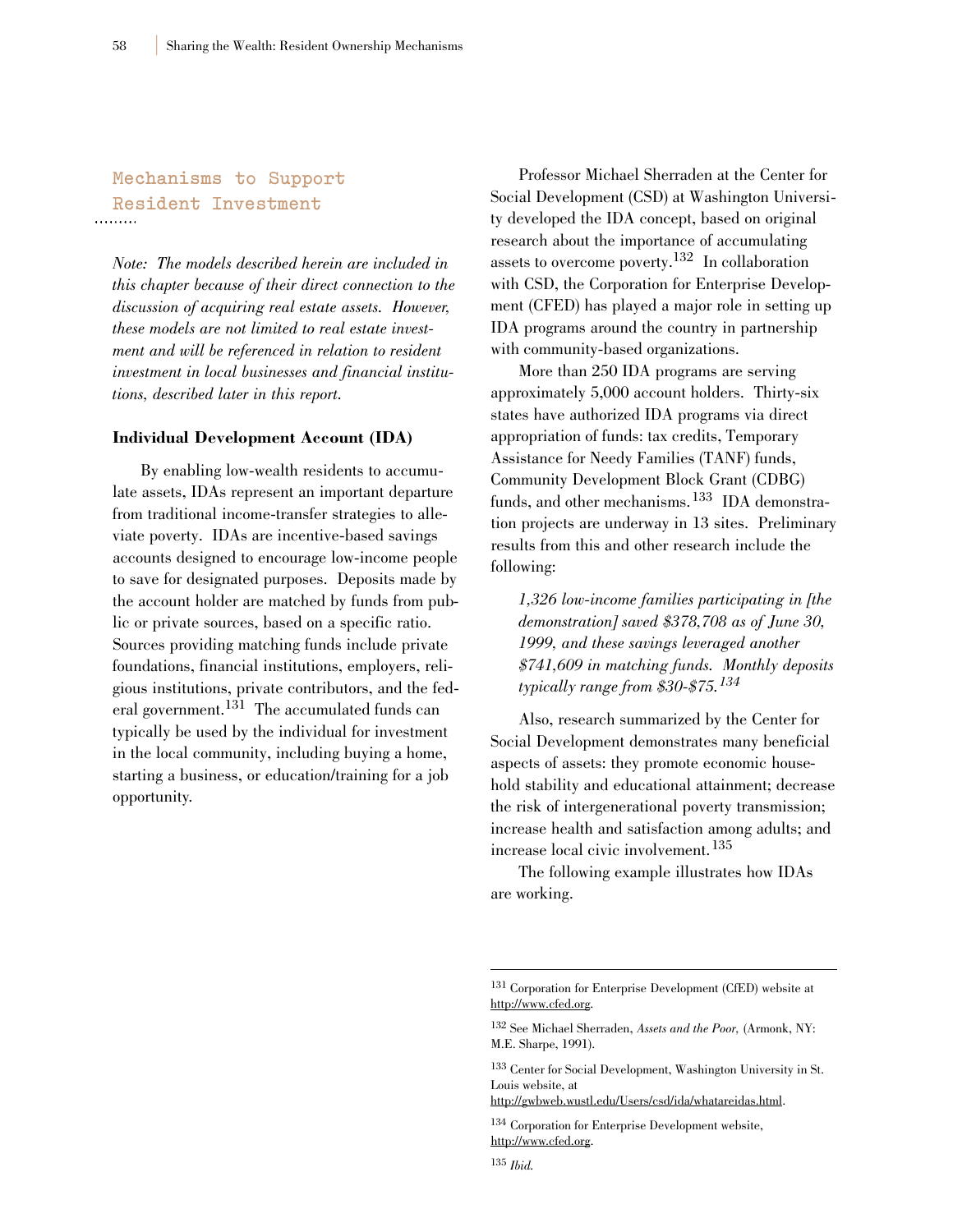## *Bay Area IDA Collaborative San Francisco Bay Area, California*

*The Bay Area IDA Collaborative, led by East Bay Asian Local Development Corporation (EBALDC), is designed to give low-income families in the San Francisco Bay Area a comprehensive and supportive structure in which to accumulate savings for homeownership, education, or business development. Begun three years ago, the collaborative consists of 17 community-based organizations that provide a variety of resources and services to participants. It has 400 individuals currently enrolled or recently graduated from the IDA program.*

*To qualify for the program, participants must be at no more than 60 percent of area median income. They save between \$10 and \$80 per month, deposited in a savings account at a local bank with which the program is partnering. The collaborative provides a 2:1 match. Matching funds are kept in a parallel account and managed by the IDA collaborative. In two years, a participant can accumulate a maximum of \$5,760 including both savings and the match.<sup>136</sup> Participants graduate from the program when they have reached their savings goal and have drawn down their combined savings and matched funds to purchase their asset.*

*Twenty families have recently closed escrow on homes as a result of their participation in the program. Combining participants' IDA savings with resources offered by the collaborative's partners has been an essential strategy for success. For example, the collaborative was able to leverage individual savings with the affordable housing development activities of EBALDC. Eight IDA participants now own homes in a recently constructed development project for first-time homebuyers consisting of 70 single-family homes in the \$175,000–\$200,000 range.*

*In addition, collaborative partners have steered program participants to local government downpayment assistance programs; helped participants obtain mortgage credit certificates; provided training in homeownership and entrepreneurship; and connected members to the Federal Home Loan Bank's IDEA program, which has enabled additional participants in the collaborative to save at the highest rate (and receive the corresponding matching funds) in order to purchase homes.137*

http://www.ebaldc.com/organization/econ/idea.htm.

<sup>136</sup> The collaborative manages several different IDA programs, and this maximum savings figure applies to the American Dream Demonstration.

<sup>137</sup> Information for this example was obtained from two sources: from a telephone interview with Pam Salsedo, former director of Asset Building Program at East Bay Asian Local Development Corporation (EBALDC), February 2001, and from the IDA Collaborative's website at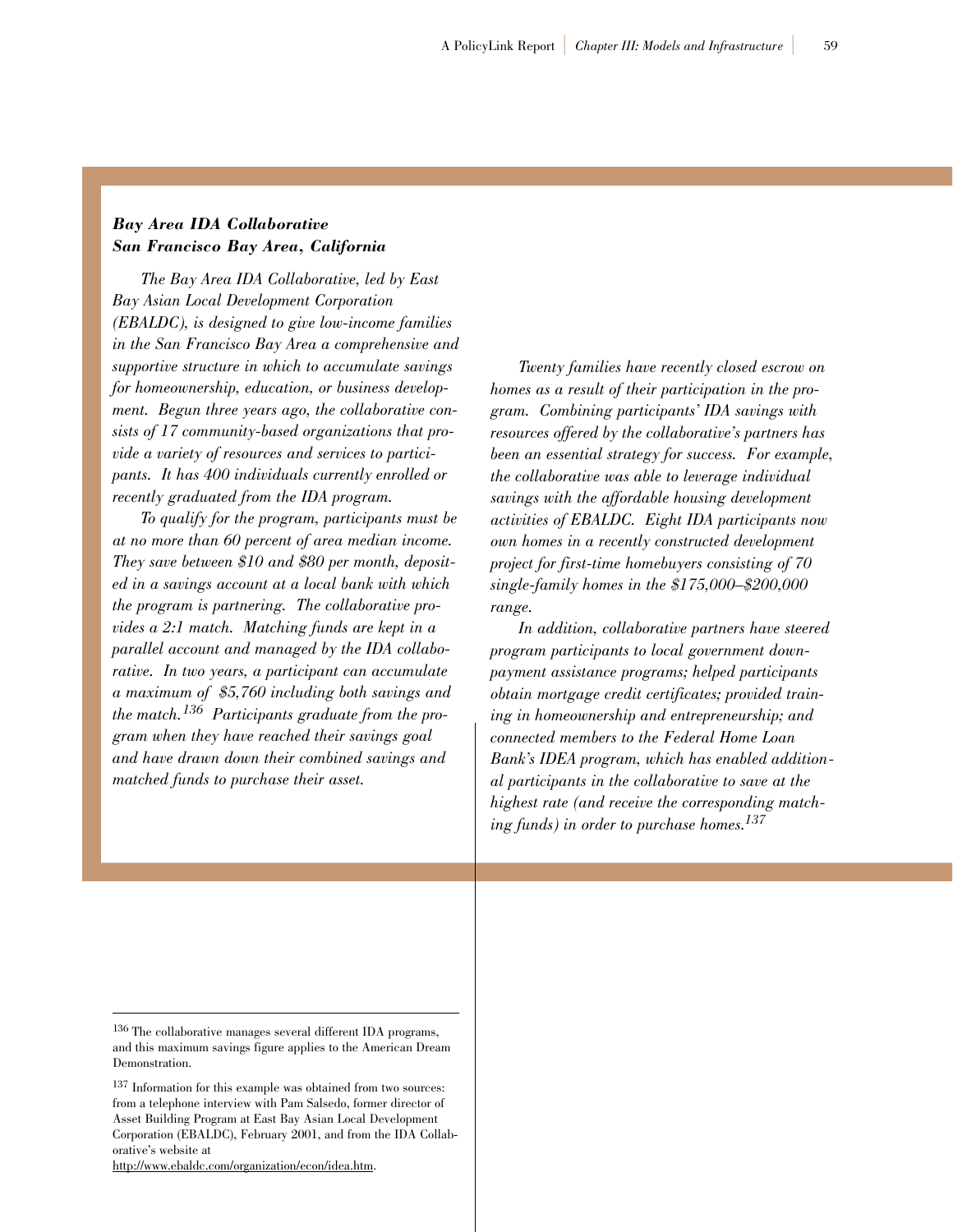## **Community Building IDA/ Development-Supported IDA**

The existing IDA structure is a resident ownership mechanism in that it enables residents to own community assets, including homes and new businesses. This model could be expanded into a community building IDA (CB/IDA) that allows residents to invest either all or a proportion of IDA savings in a broader array of community assets such as existing or expanding community businesses or real estate development projects.

A CB/IDA is a matched savings account that could be drawn down for the purpose of investment. It would, in effect, serve as a tool to support resident investment in community assets and thus address one of the key challenges of implementing ROMs—the lack of available investment capital on the part of many residents in low-income/lowwealth communities. As is the case with a standard IDA, the account could be matched by funds from individuals, foundations, and the public or private sectors.

One source of matching funds for a community building IDA could be proceeds from local real estate development projects in the community.<sup>138</sup> A development-supported IDA (DS/IDA) would be a new or expanded form of IDA account that derives matching funds from a funding stream from one or more local development projects. The DS/IDA structure could augment the existing supply of matching funds for IDAs and enable a broader range of lower-wealth residents to invest in the various resident ownership models described in this report. While a DS/IDA would not necessarily have to be formed in connection with a CB/IDA, if they were linked, residents could acquire a stake in the developments that are funding their IDA accounts. Such linkages would enhance residents' support for the developments; and it would increase the supply of capital available to a range of economic development projects, with resident investors as the bridge between projects.

Using their IDA savings, residents could become stakeholders in economic development initiatives in their community traditionally outside their reach. Such IDAs would also serve existing local businesses by providing them with access to additional sources of local investment capital. Finally, they would create new community building opportunities by giving businesses a mechanism and incentive to partner with community residents.

<sup>138</sup> The Fannie Mae Foundation has advanced a version of this concept in relation to the value recapture concept. See Fannie Mae Foundation, pp. 5 and 12. The CB/IDA includes and expands on the value recapture notion by including an income stream of capital and mechanisms for resident investment in community assets.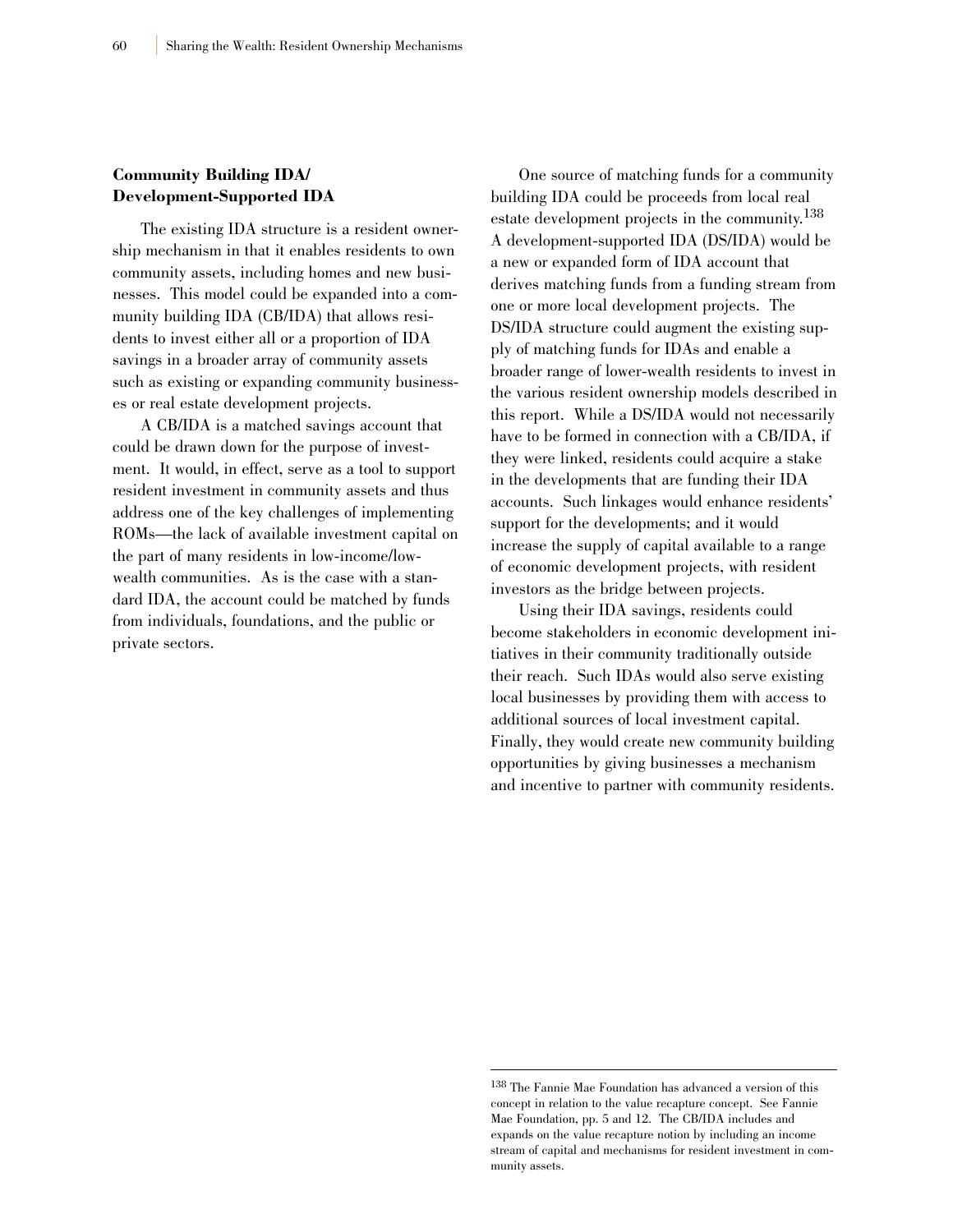#### *Assessment of New IDA Mechanisms*

Together, these approaches—the community building IDA and the development-supported IDA—could create opportunities to build new community partnerships serving multiple stakeholders: They would:

- Provide a mechanism to subsidize resident investment in community assets;
- Provide local businesses with new sources of capital to grow their businesses; and
- Offer developers and entrepreneurs tools to build alliances with community residents.

Variations on IDAs would require additional research to design and develop appropriate structures and to address legal, policy, and capacity challenges. Also, IDAs that allow residents to use their savings to invest in real-estate development projects would require careful attention to the risks inherent in real estate investment. Once again, quality information, education, training, and professional assistance for community residents are critical ingredients to the successful design and implementation of these and other models.

## **Concluding Comments: Commercial Real Estate Development**

The commercial real estate ROM models explored in this section represent potent but largely untested mechanisms for providing a direct equity stake in community real estate for lowincome/low-wealth residents. Additional research and testing are needed to move any of these models to the point where they can be useful to large numbers of communities. Nonetheless, the examples highlighted demonstrate the level of innovation underway and offer promising seeds of hope for other communities seeking guidance in the development of appropriate models.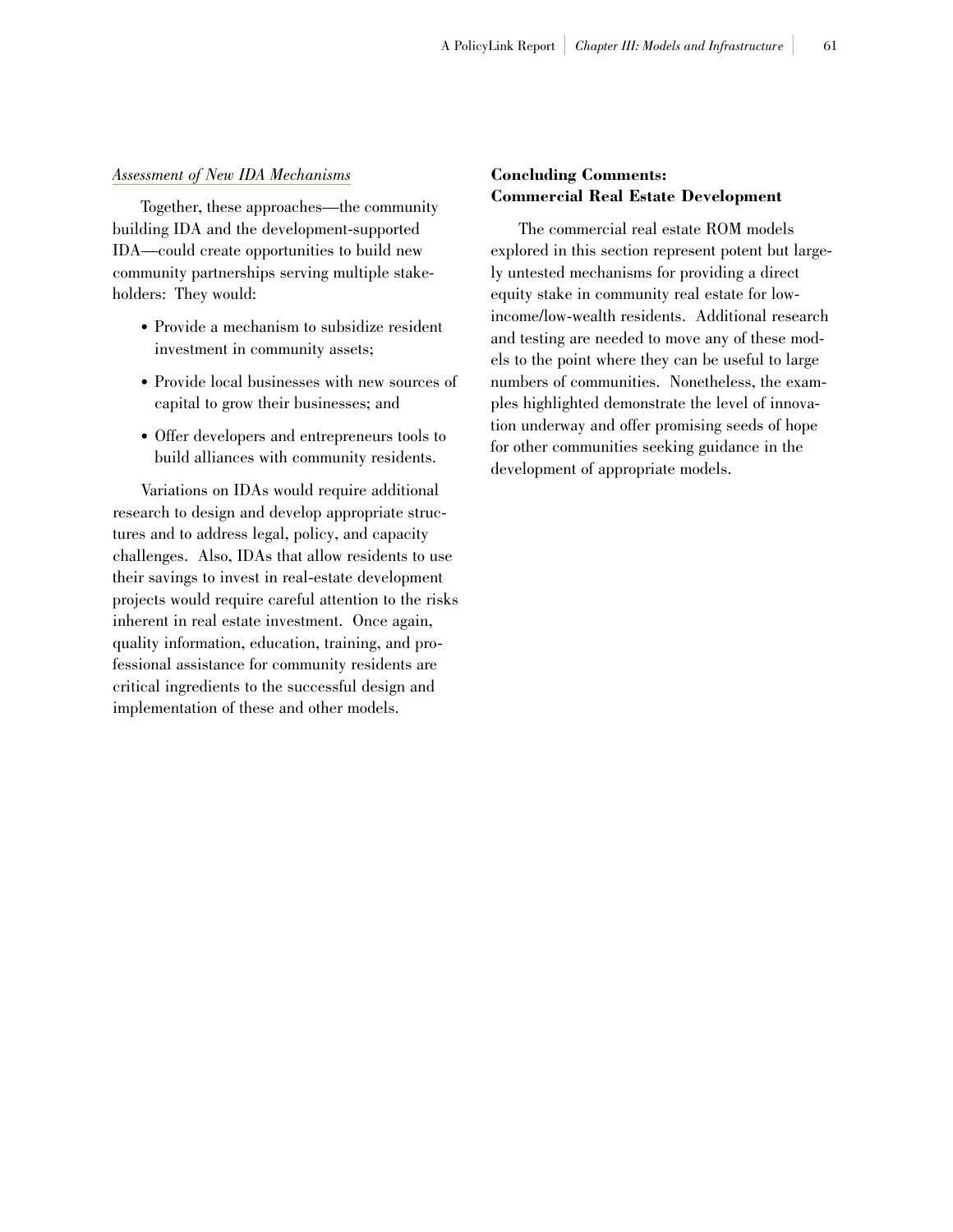# **Business D e v e l o p m e n t**

**B .**

Whereas the previous section explored ways for residents to gain an ownership stake in real estate development, this section examines ways that residents can be involved, as partners and stockholders, in the growth, stability, and expansion of businesses in their community.

# **Shared Resident Equity in Business Development**

## **Resident Ownership of Community Businesses**

The following model is characterized by community residents working together to build a local enterprise that addresses community needs. Residents hold an equity stake in the business that offers a potential return on their investment.

<sup>139</sup> Jessica Gordon Nembhard, "Entering the New City as Men and Women, Not Mules: Democratic and Humane Economic Development Strategies for Revitalizing Inner Cities" (unpublished manuscript, 2000), p. 16.

<sup>140</sup> Information for this description was derived from several sources: a telephone interview with Rita Bright, B.I.G. Wash founder and board member, March 2001; David Montgomery, "A Neighborhood Cleans Up: Community Laundry Sells Shares," *Washington Post,* March 8, 1999; and Jessica Gordon Nembhard, "Entering the New City as Men and Women, Not Mules: Democratic and Humane Economic Development Strategies for Revitalizing Inner Cities" (unpublished manuscript, 2000), pp. 15–16.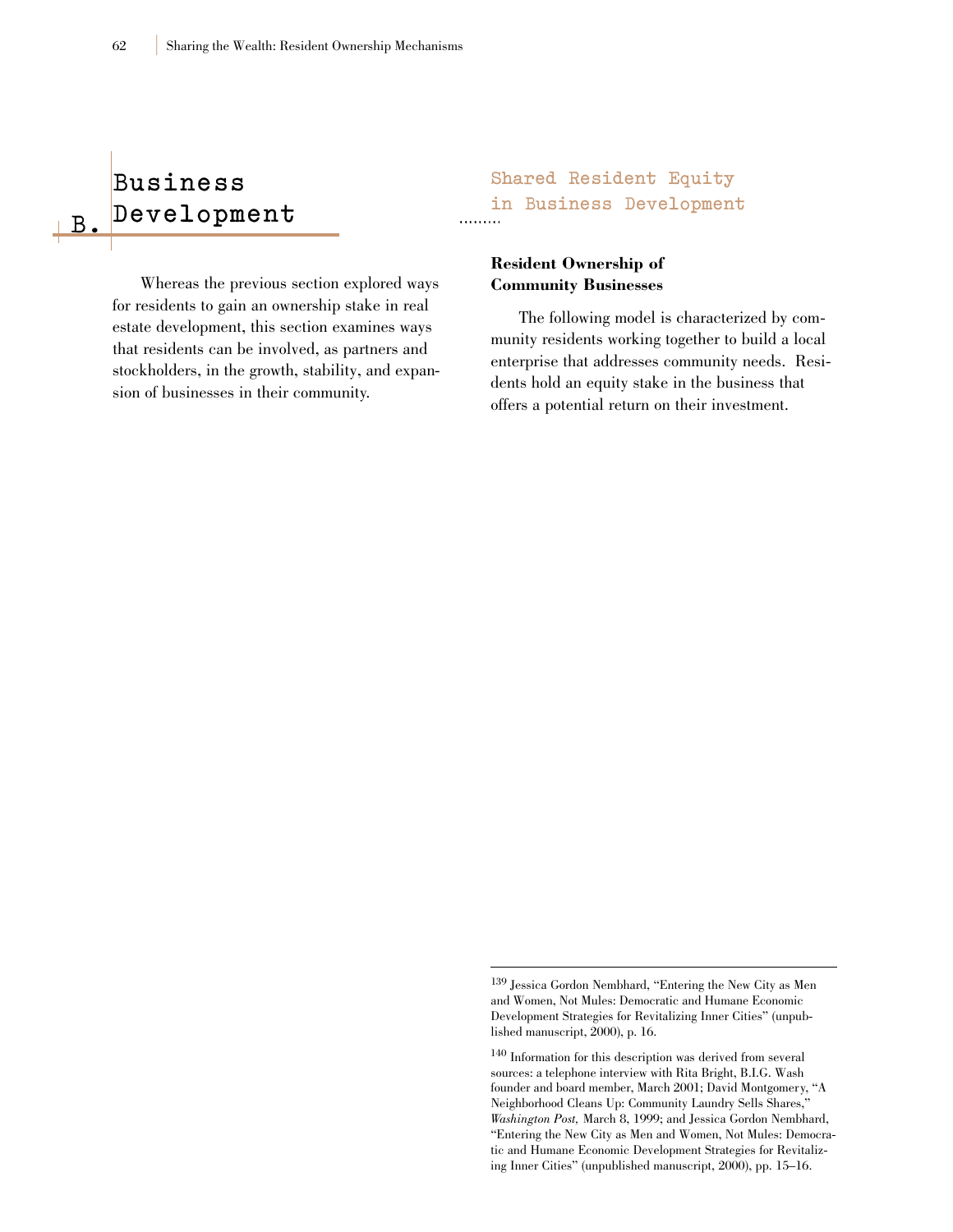## *Community Business Development: B.I.G. Wash Columbia Heights, Washington, DC*

*B.I.G. Wash, a coin-operated laundry, is a community business venture in the low-income Washington, DC, neighborhood of Columbia Heights; it has been in existence since 1995. The business concept and plan grew out of the collective efforts of community residents, led by Rita Bright and her neighbor Henry Gibson, along with her husband Michael; Magnolia Brown; Joe Pearson; and Ruben MacCormack, the executive director of the local nonprofit Hope Housing Development Corporation.* 

*Many of the original investors lived on Belmont Street and worshiped at the nearby Community of Hope Church. With technical assistance facilitated by Hope Housing, the group hammered out a business plan over a two-year period and searched for investors. Finally they initiated a public offering that involved the group's selling neighbors shares in the venture at \$100 each, raising \$30,000 among community residents. The biggest stakeholder then was a Postal Service custodian and president of the board who owned 74 shares. As of 1998–99, "B.I.G. Wash had revenues of about \$240,000 and a payroll of about \$70,000—exceeding all expectations. The original investors received dividends equal to 185 percent of their holdings over three years. In 1999, one member sold a share for \$600.*

*They have not missed a payment on their debt, and by the end of 1999 had paid off one loan. The increased equity and annual dividends increased the financial stability of the members and even enabled some to purchase homes in the neighborhood."<sup>139</sup>*

*B.I.G. Wash, Inc., is located in a neighborhood mall developed by the Columbia Heights CDC. Today, it employs neighborhood residents—all parttime—serving as bookkeepers, auditors, CPAs, and monitors. Members of the board are exploring ways to expand their unique business model to benefit other residents and have talked about branching out and establishing spin-offs in other areas of the city.*

*At the same time, there are challenges. The neighborhood is experiencing gentrification that has driven up property taxes by as much as 25-30 percent for some homeowners. Rent in the neighborhood has also been increasing rapidly. Bright believes that shareholders have a unique opportunity to reinvest the dividends they have accrued, both for their own benefit and that of the community. "Most of our stockholders use their money to supplement their Social Security and other checks. They aren't thinking about reinvesting that money. But, we need to look at ways that they can reinvest those funds in the community, and we need to find ways to educate them about the value of doing that."<sup>140</sup>*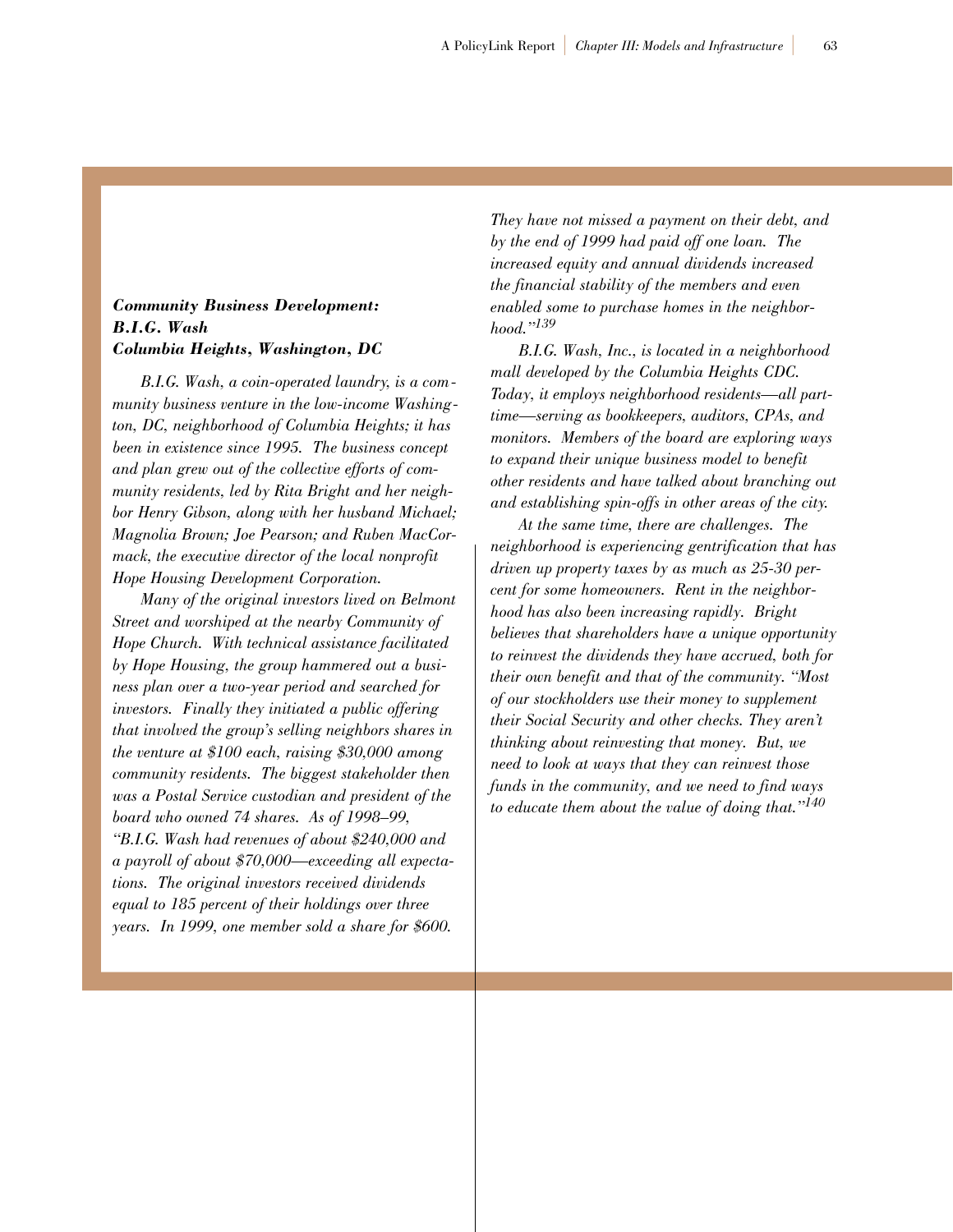#### *Assessment of Shared Equity Model*

Community businesses that have low-income residents as investors/shareholders are clear examples of ROMs. This model offers financial benefits to those members of the community who have assets to invest and opportunities for resident owners to have a voice in decisions pertaining to the business. It offers clear and direct ownership mechanisms in the form of stock held by resident investors.

Key issues to be addressed in considering this model:

#### *Risk:*

Since less than half of small businesses last more than four years, risk is an important issue to address.<sup>141</sup> Risk is inherent in all business ventures; however, careful business planning, technical assistance, and support can increase the chances for success. Furthermore, as demonstrated in the B.I.G. Wash example, successful risks can bring financial rewards.

## *Lack of investment capital under local control:* As is the case with many ROM models, this model could be limited by the fact that only those residents with expendable assets could afford to invest. Utilizing the strategies proposed for increasing shareholder participation, such as community building IDAs and other subsidy mechanisms, would help to address this challenge.

#### *Long-term growth and control:*

As the company grows, so too will the markets for the shares. This liquidity is good for investors but may ultimately result in a loss of community control of the business. The model allows for bylaws to be written with restrictions on the sale of shares. The original investors must determine the trade-off between the potential for stock appreciation and ongoing community control.

#### *Accountability:*

The need for trade-offs between individual and community interests is common to all types of business ventures. But resident ownership offers a greater chance that business decisions will reflect broader community priorities since residents' accountability to other members of the community is probably greater than that of outside investors.

<sup>141</sup> This figure is from the U.S. Small Business Administration (SBA) Office of Advocacy website, at www.sba.gov/advo/stats/sbfaq.html#q6.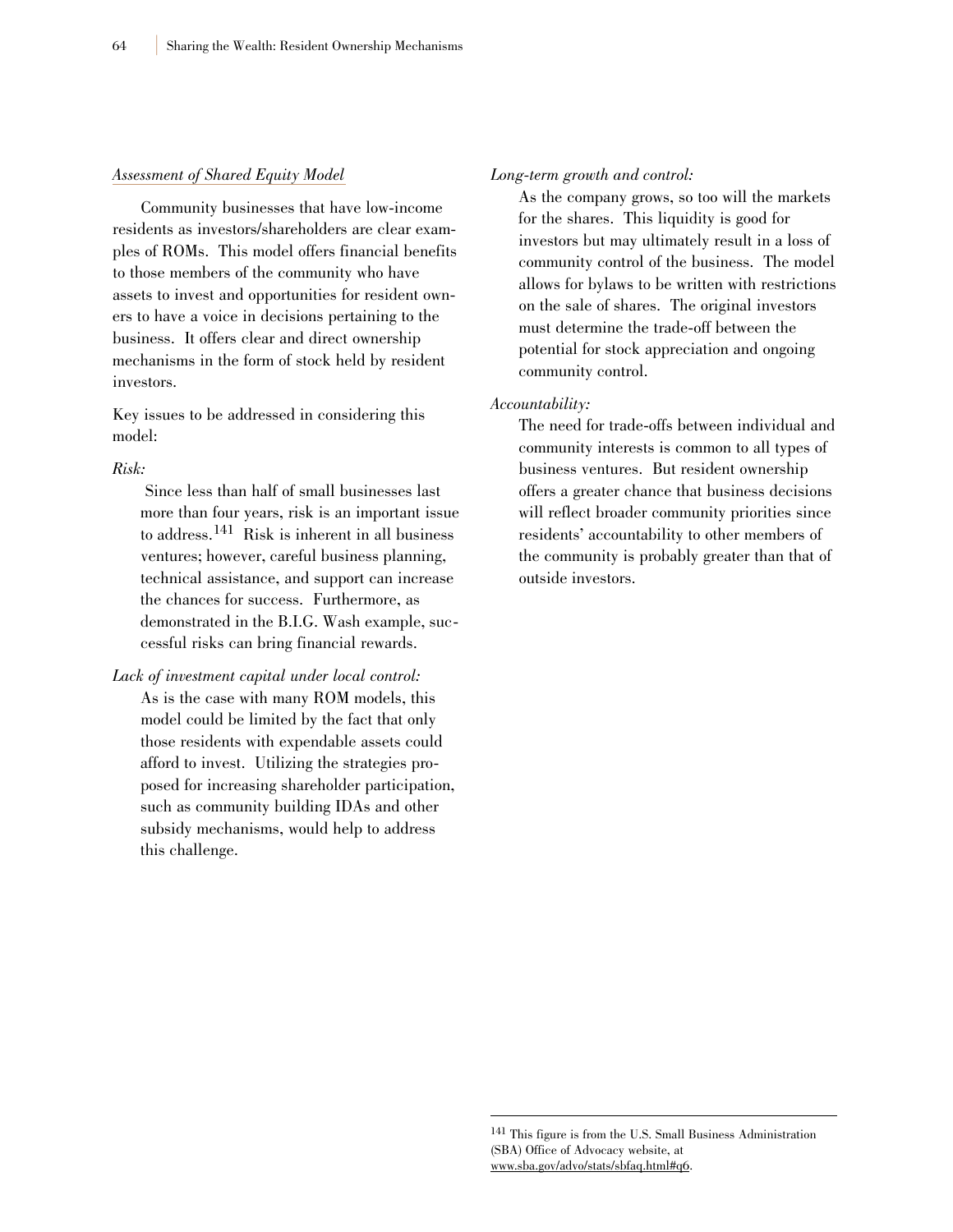## **Resident Stock Ownership Plan (RSOP) and Customer Stock Ownership Plan (CSOP)**

Another strategy to ensure resident benefits, while building new partnerships between residents and local businesses, is for residents to obtain shares in businesses that serve the community but are owned and operated outside of it. A Resident Stock Ownership Plan (RSOP) would give residents a direct economic stake in the business and voice in business decisions, in partnership with other stockholders.

Researchers found no existing model of a stock ownership plan offered to community residents; but a model could be developed from the underlying concepts of offering stock to a preferred class of investors used in Employee Stock Ownership Plans (ESOPs) and Related Enterprise Share Ownership Plans (RESOP), described later in this section. Stock could be made available based on community residence (i.e., geographic) or on resident use of the local business, as consumers, as opposed to being based on employment or service. The latter, consumer-based approach bears a relationship to customer cooperatives and Customer Stock Ownership Plans (CSOPs), a model that is being explored in many places as a way to provide an ownership interest for customers of certain enterprises.

CSOPs have been considered in Britain in connection with the privatization of the British Broadcasting Corporation (BBC).<sup>142</sup> The CSOP concept has also emerged in the debate about California's energy crisis and the near bankruptcy of utility companies in the state. (At one stage in the crisis, the concept was floated of offering customers the option of obtaining stock in the utility companies, in return for higher electricity bills.) A variation on the CSOP model is the ownership structure of the Green Bay Packers professional football team, which is owned by a nonprofit corporation in which local residents and fans own all the shares:

*The Packers' ownership resides in a not-forprofit corporation (first established in 1919) whose 4,634 shares are valued today at the same \$25 as when issued. Shares can be left to relatives but cannot be sold to outsiders without first offering them to the team. No one can own more than 200 shares. If the team were sold (major league franchises routinely fetch upwards of \$150 million), the proceeds are required to be used to construct a war memorial at the local post of the American Legion.<sup>143</sup>*

<sup>142</sup> Gates, p. 74.

<sup>143</sup> Gates, pp. 68–69. Replication of this model could require clarifying legislation, depending on the legal definitions and restrictions for nonprofit corporations found in state laws.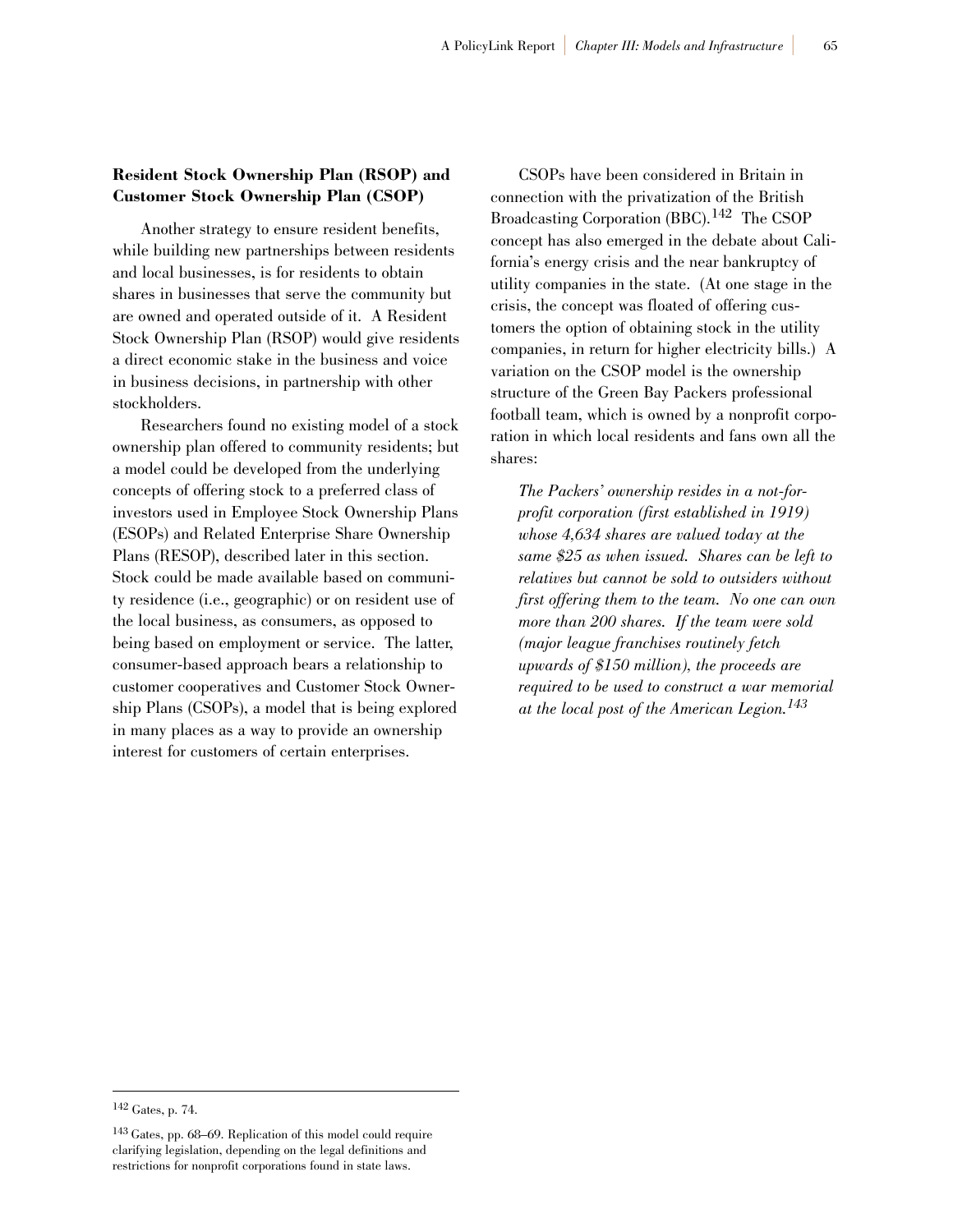#### *Assessment of RSOP and CSOP Models*

Each of these conceptual models requires additional research to determine the legal, political, and economic challenges associated with implementation. While not insignificant, many of these challenges could be addressed through enabling legislation, as occurred with other innovative investment tools, such as mutual funds, REITs, and ESOPs.

Using these ownership models would increase the opportunities for residents to own an equity stake in local businesses and provide an alternative mechanism for raising capital. If the model were tied to a community building IDA or other saving/investment mechanism, it would leverage additional financial resources and allow a larger number of resident investors to participate.

#### *Risk*:

Resident investment in the stock of any company includes an element of risk. Risk levels may be higher with newer companies that do not yet have an established track record or accessible financial information. As described earlier, the issue of risk is one that is inherent in all forms of investment. Selling shares at a discount to resident investors would mitigate the risk, but it would not eliminate it. ROMs are meant to offer an expanded "menu of opportunity"; i.e., greater choices for community residents to be able to build individual and family assets. The choice of whether to take a risk is ultimately up to local residents, guided by sound financial information and advice.

#### *Incentives for businesses to adopt ROMs*:

Another obstacle to advancing these models is the lack of tax or other public policy incentives for companies to make stock available to community residents. ESOPs, for example, trigger significant tax advantages in some cases, providing a key motivation for companies to pur-

sue them.<sup>144</sup> They include advantages directly to firms that set up ESOPs and to employees in the way that stock options are taxed.<sup>145</sup> With sufficient tax inducements, companies may be open to establishing RSOPs and CSOPs in negotiating a community benefits package with local government and/or community representatives, in return for special tax advantages, incentives, or services from the public sector and/or local foundations.

#### *The definition of beneficiaries*:

As is true for all models, the identification of target beneficiaries is a challenge. For example, should the beneficiaries of this ROM strategy only be low-income/low-wealth residents in the community or should all community residents benefit? And how should "community" be defined—is it just the immediate neighborhood surrounding the business, a number of neighborhoods, or the entire city or county? As is the case with many of the models proposed in this report, the answers to many of these questions should be resolved as the models are explored and developed by local community builders.

#### *Support infrastructure*:

A major challenge for community builders, funders, and other stakeholders interested in advancing these and other ROM models is building an infrastructure of support for resident investors. These supports include access to information, education, and professional advice about the businesses so that they can make informed investment decisions.

<sup>144</sup> While some of the ESOP incentives have been weakened over time, "they allow companies to borrow money and repay it in pretax dollars. They provide a way for owners of closely held businesses to sell all or part of their interests and defer taxation on the gain." For more information, see the National Center for Employee Ownership website, http://www.nceo.org.

<sup>145</sup> See Margaret M. Blair and Douglas L. Kruse, "Worker Capitalists? Giving Employees an Ownership Stake," *Brookings Review,* Fall (1999): 24. Blair and Kruse argue that the only significant tax benefit to establishing an ESOP currently is the special tax treatment of stock options.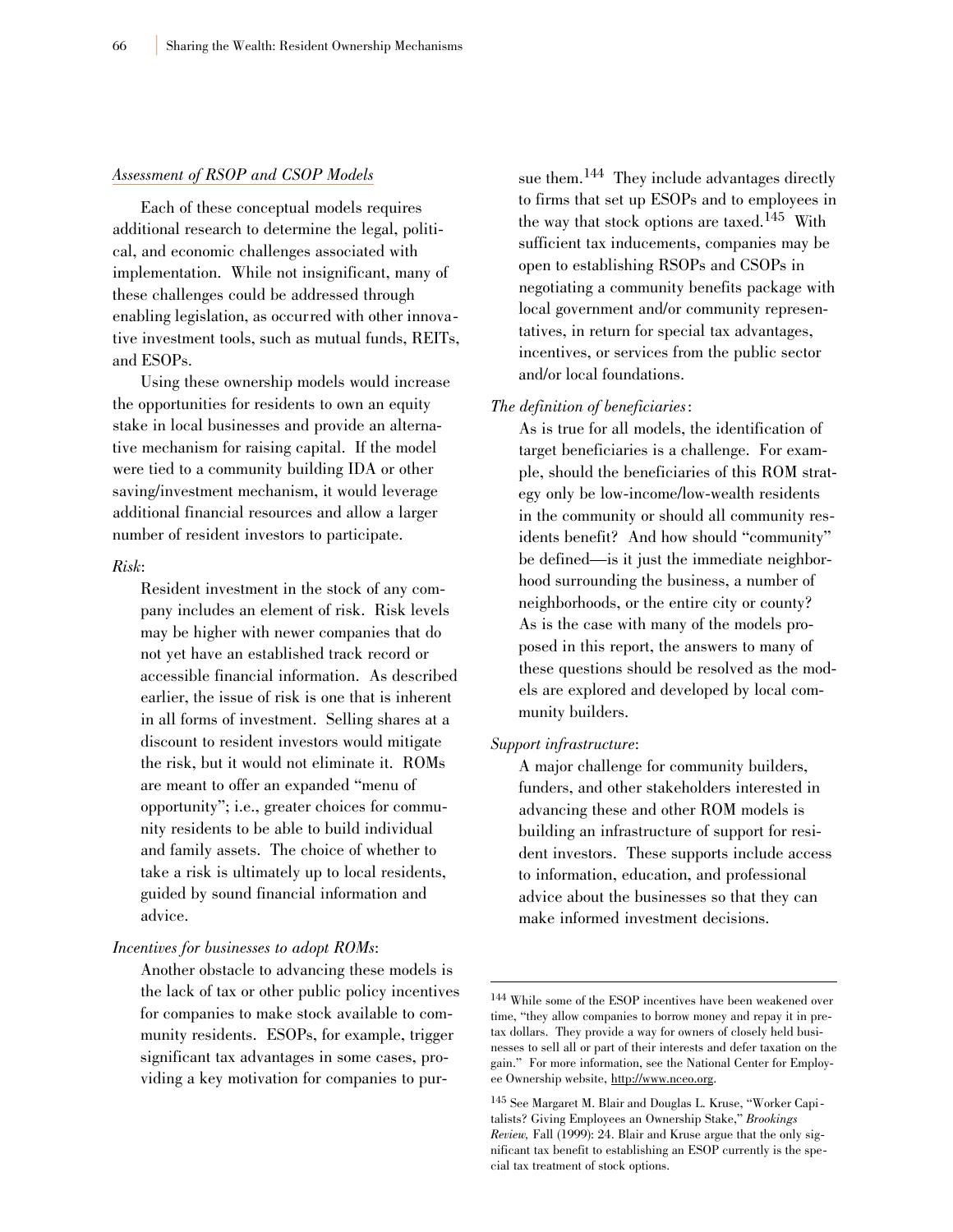## **Cooperative Ownership Models**

*A cooperative is an autonomous association of persons united voluntarily to meet their common economic, social, and cultural needs and aspirations through a jointly-owned and democratically-controlled enterprise.<sup>146</sup>*

The cooperative sector comprises a large and growing sector of the U.S. economy. The first cooperative was established in the United States in 1752, when Benjamin Franklin formed the Philadelphia Contributionship, for the Insurance of Houses from Loss by Fire.147 In 1844, members of a cooperative in Rochedale, England articulated a set of cooperative principals which set the stage for the modern cooperative movement. Today the worldwide cooperative sector includes over 48,000 cooperatives, with combined annual revenues exceeding  $$150$  billion.<sup>148</sup> These cooperatives comprise over 120 million members in the United States alone. The industry is divided into three ownership categories: worker-owned cooperatives, consumer-owned cooperatives, and producer-owned cooperatives.

Cooperatives operate according to a common set of principles, adopted by the International Cooperative Alliance in 1995. They include: voluntary and open membership; democratic member control; member economic participation; autonomy and independence; education, training, and information; cooperation among cooperatives; and concern for community.

The cooperative sector is important to the ROM discussion in that many of the businesses within the sector embody key ROM characteristics: financial benefits, voice, and ownership. According to the National Cooperative Business Association (NCBA), the cooperative model embodies the following aspirations:

*A cooperative operates for the benefit of its members. These member-owners share equally in the control of their cooperative—they meet at regular intervals, review detailed reports, and elect directors from among themselves. The directors in turn hire management to manage the day-to-day affairs of the cooperative in a way that serves the members' interests. Members invest in shares in the business to provide capital for a strong and efficient operation. All net savings left after bills are paid and money is set aside for operations and improvements are returned to co-op members.<sup>149</sup>*

Worker ownership models include an array of structures with varying degrees of financial benefits, voice, and control on the part of workers. At one end of the spectrum are worker cooperatives that are democratically organized on the basis of one-member, one-vote. At the other end are certain types of ESOP companies that operate as traditional, top-down corporations with a token amount of stock available to employees. This section includes examples of different types of worker ownership and their relationship to a comprehensive community development strategy.

<sup>146</sup> "Cooperatives Are…Cooperative Business in the United States," National Cooperative Business Association (NCBA) brochure, undated.

<sup>147</sup> *Ibid*.

<sup>148</sup> "NCB Co-op 100: National Cooperative Bank Presents America's Top 100 Co-op Companies," brochure, undated.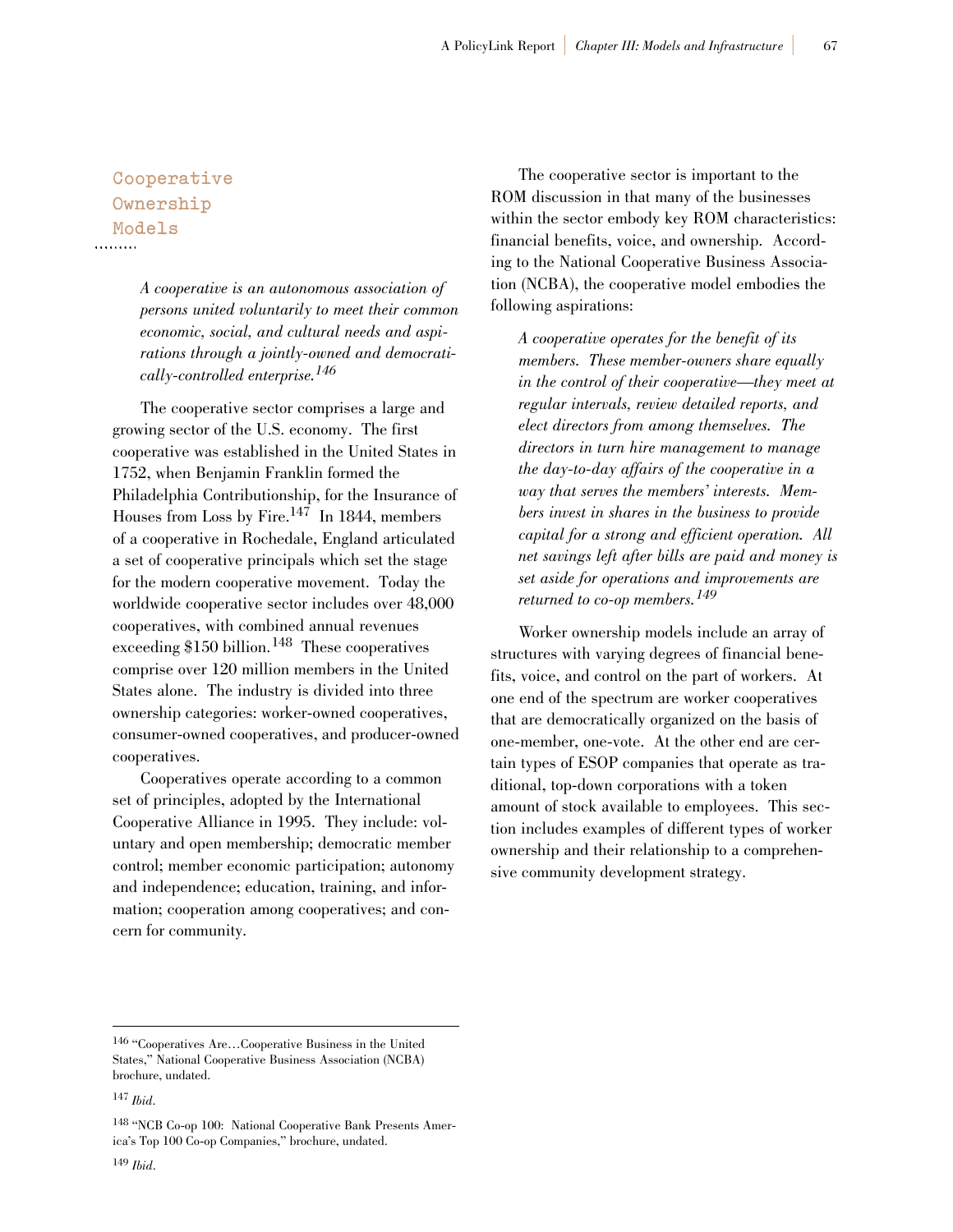#### **Employee Ownership**

### **Worker-Owned Cooperative**

Worker-owned co-ops enable workers to control their workplace and obtain financial benefits as shareholders of the business. The membership elects the board of the co-op, and the board appoints the general manager. While worker coops are relatively simple to set up and provide tax benefits, they are not widely used.<sup>150</sup> They represent a largely untapped potential in community economic development and revitalization and have much to offer ROM research and practice.

In *Employee Ownership: The Vehicle for Community Development and Local Economic Control*, Megson and O'Toole succinctly describe how worker co-ops operate:

*Profits are allocated to each member at the end of each year on the basis of either the number of hours worked or salary. In addition, a proportion of the profits is allocated to a common account to provide the co-op with some cushion against future losses. Generally, only a portion of the profits allocated to each member will*

*actually be distributed to that member. The remainder is allocated to his/her "internal capital account," a funding account the member retains within the co-op. Losses are similarly allocated to members. In this way, the wealth generated by the co-op and its employees is retained in the co-op to increase the capital base, net worth, and borrowing power.*

*A member's share of the value of the co-op is reflected in the balance of his/her capital account. When a member leaves, he or she is able to reclaim this value from the co-op. In practice this value represents the member's share of the book value of the co-op rather than the market value. In the event that a co-op is terminated, debts are paid off first, then the internal capital accounts are paid off, and any surplus is distributed among the membership according to a predetermined formula outlined in the bylaws.<sup>151</sup>*

Only a subset of worker-owned co-ops—those that target low-income/low-wealth community residents—can be classified as ROM models. Following are examples of such models.

 $^{150}\,$  Megson and O'Toole, p.  $5$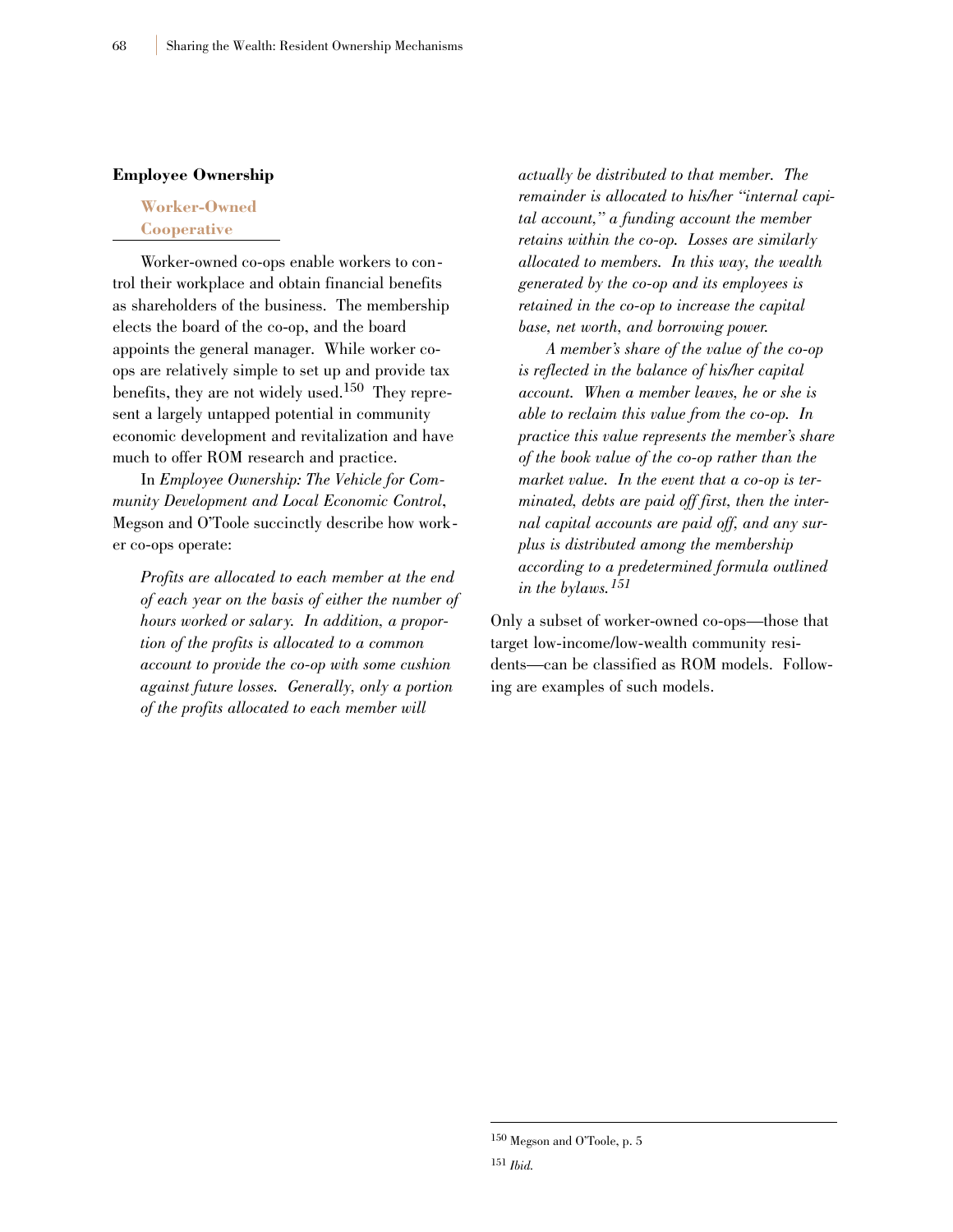## *SSC Employment Agency Baltimore, Maryland*

*SSC Employment Agency, Inc., is a workerowned cooperative temporary agency, based in Baltimore, Maryland, that was established in 1997. Guided by a commitment to providing optimum employment opportunities to its workers and giving them a direct stake in client satisfaction, SSC began with ten workers drawn from a pool of those considered the hardest to employ. In 2000, SSC placed some 260 workers in jobs, mainly in Baltimore's hospitality industry.*

*In addition to client satisfaction, SSC's mission is to give its workers both ownership and voice in the agency. After 160 hours as employees, workers are*

*eligible to apply to become members of the cooperative. If the cooperative board, made up of other worker-owners, approves their application, a \$100 membership fee is deducted from their paychecks. Currently, SSC has seventeen worker-owners who receive dividends from the company's profits and elect the company's board of directors.*

*Jobs range from janitorial and job-site cleanup to assembly and light clerical. Assignments encompass one-event placements, such as a football game where workers might be employed as stadium cleanup crews, to office assignments that last several weeks at 40 hours per week. A local business management and development firm, R&B Unlimited, Inc., provides management assistance to SSC.152*

<sup>152</sup> Information for this description was derived from a telephone interview with Avis Ransom of R&B Unlimited, Inc., March 2001.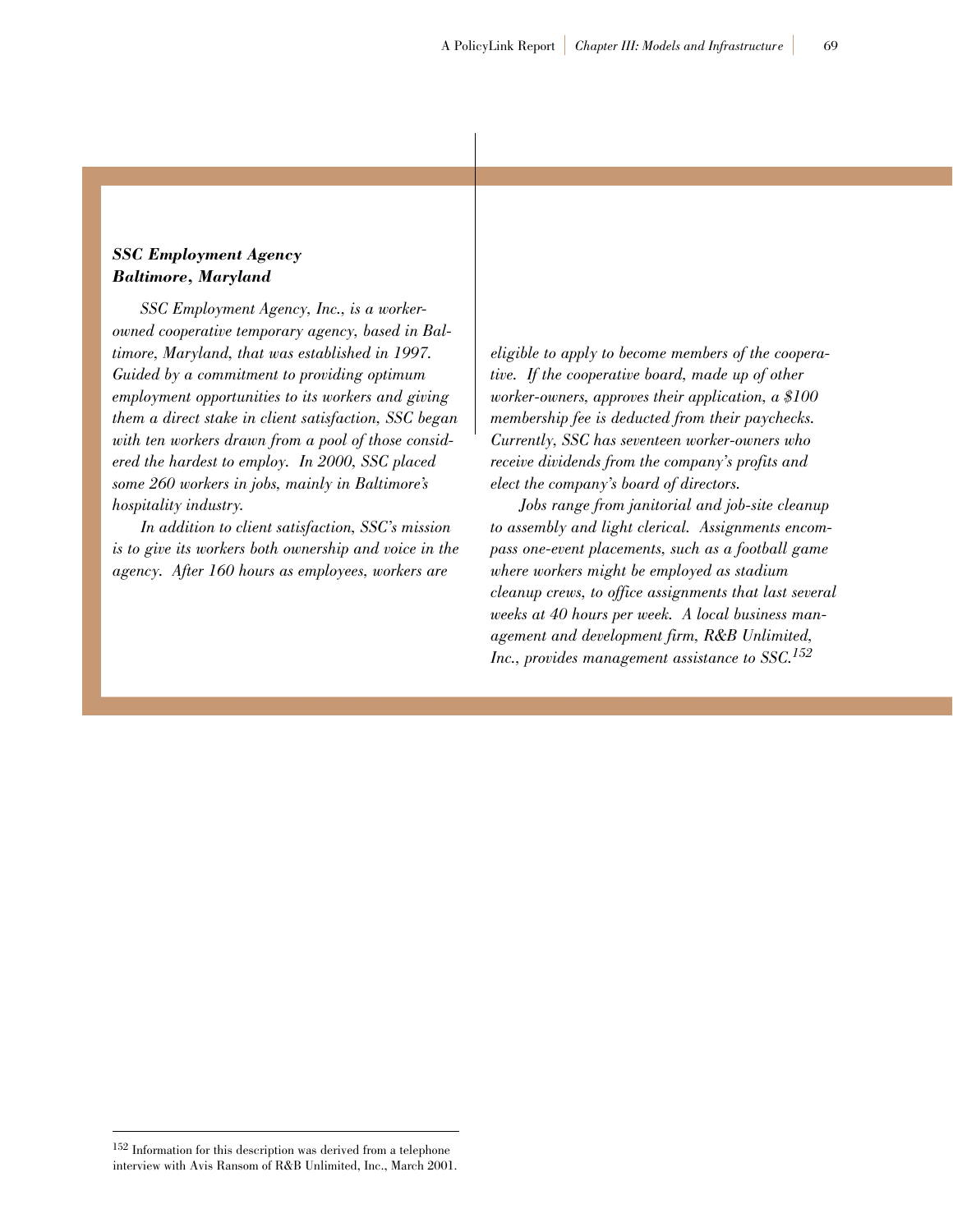## *Las Flores Metalarte Coamo, Puerto Rico*

*Metalarte is a worker-controlled, democratically-run producer of household furniture and wood and Formica kitchen cabinets. Established 25 years ago as a social action project through the initiative of local residents and a priest, Metalarte is located in Coamo, Puerto Rico, 70 miles southeast of San Juan.*

*Since its modest beginnings, Metalarte has mushroomed into "one of the largest and most successful furniture manufacturers on the island."<sup>153</sup> Both worker-owners and community representatives sit on the board of directors and influence how the company is run, an arrangement that contributes to Las Flores' strong roots in the community. "With one vote each, workers elect board members who decide the future direction of the firm and determine how profits are used. They hold a general assembly*

*of all workers that meets once a year and elect the board of directors every two years. Eight workers and five community representatives comprise the board, and [the] CEO holds a nonvoting seat."154*

*The company currently employs 180 workerowners. A new worker at Metalarte has a one-year probationary period, after which he or she becomes a full owner-member with voting rights. Currently all profits are reinvested into the company.*

*Metalarte has several facilities in Coamo that total 140,000 square feet of space and is building an additional 35,000-square-foot building to house the heart of the operation, the cutting and processing area. The company's clients include the Home Depot in Puerto Rico; a number of small familyowned furniture stores throughout the island, and several furniture stores in the Virgin Islands.<sup>155</sup>*

<sup>153</sup> Rebecca Bauen, "Las Flores Metalarte: Creating Community Jobs in Puerto Rico" Case study (Boston: ICA Group, 1995), p. 16.

<sup>154</sup> *Ibid*., p. 8.

<sup>155</sup> Information for this example was derived from the following sources: Rebecca Bauen, former staff member of the ICA Group, telephone interview, March 2001; Jaime Pfeiffer, Metalarte CEO, telephone interview, March 2001; and Bauen, "Las Flores Metalarte."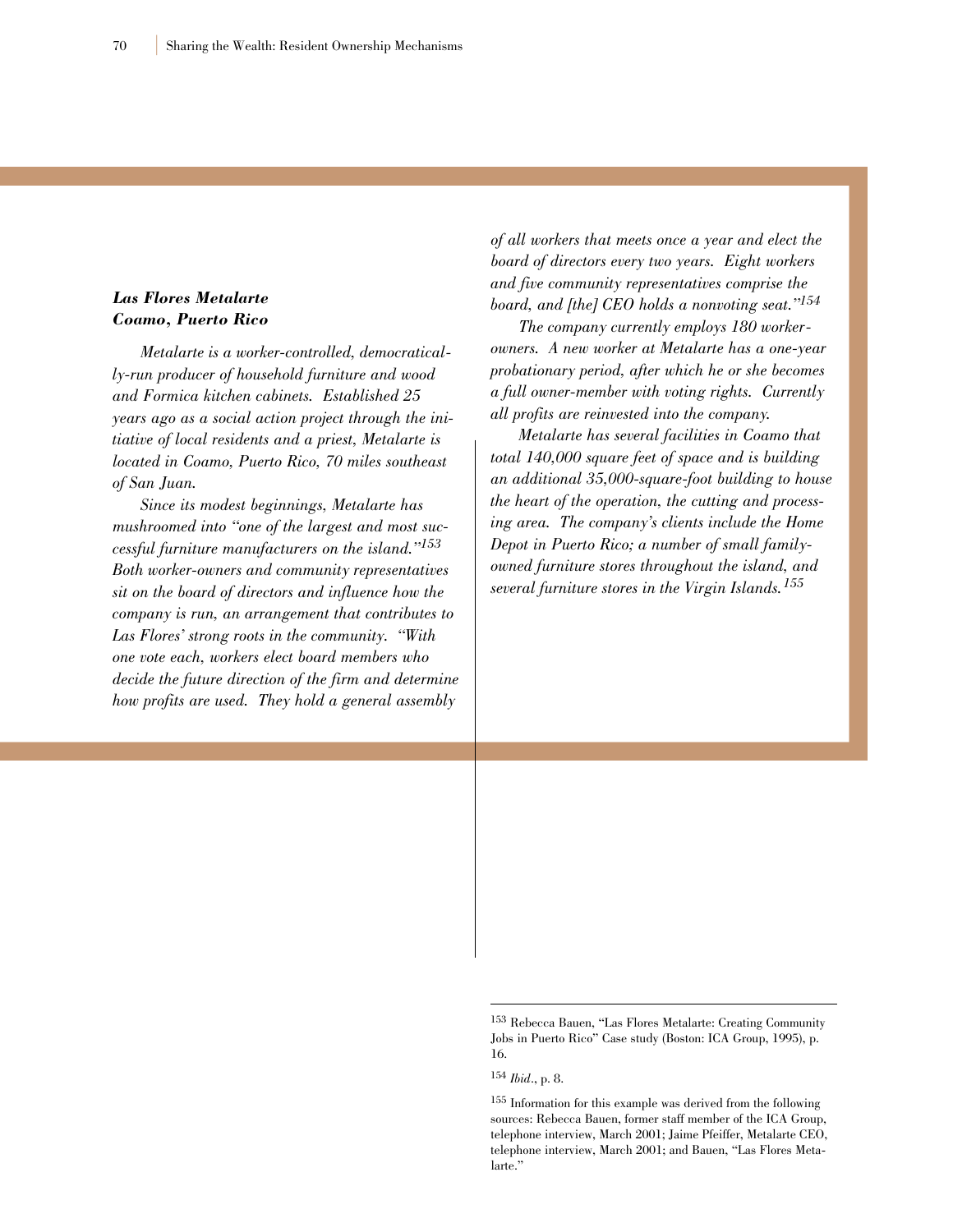## **Employee Stock Ownership Plan (ESOP)**

Employee Stock Ownership Plans (ESOPs) enable employees to own all or part of a company's stock. ESOPs are used widely by U.S. companies and are an important model for distributing ownership. According to surveys, as many as one-third of large corporations in America now offer stock option plans to all or most of their employees.156 The National Center for Employee Ownership estimated in 1996 that over ten thousand corporations had ESOPs, covering almost 9 million employees.157 Major ESOP companies include United Airlines, where its 85,000 workers own 55 percent of the stock; and Hallmark Cards, whose 22,000 employees own at least one-third of company stock.158

Integrating ESOPs with a place-based community building strategy creates a powerful tool. Megson and O'Toole describe the range of ESOPs in the following way:

*…ESOPs that provide "first class" employee ownership and pass voting rights through to their employees are generally controlled on the basis of one-share, one-vote. Consequently, long-serving employees who have accumulated more capital, and therefore more shares, will get more votes than a new employee. A small number of "democratic" ESOPs are controlled on the basis of one-member, one-vote.* 

*…Profit is allocated to the members in the form of new stock and dividends on the stock the members already hold.* 

*…Ownership of the value of the company is typically acquired in two ways. When employees borrow money to purchase a company, they receive their ownership over time in the form of stock allocations as the loan is paid off. In addition, they may receive additional stock as their share of the profits generated by the company. The company's stock is valued annually, which ensures that the employees do receive the advantage (or disadvantage) of changes in the market value of the company. When a person leaves an ESOP company, he or she can either sell their stock on the open market (in the case of a publicly traded company) or sell it back to the company for cash. In ESOP companies that wish to remain owned and controlled by their work force, the stock of people leaving the company must be repurchased by the company.159*

<sup>156</sup> Margaret M. Blair and Douglas L. Kruse, p. 23.

<sup>157</sup> Jeff Gates, *The Ownership Solution* (Reading, MA: Addison-Wesley, 1998), p. 60.

<sup>158</sup> *Ibid*., p. 61.

<sup>159</sup> Megson and O'Toole, p. 6.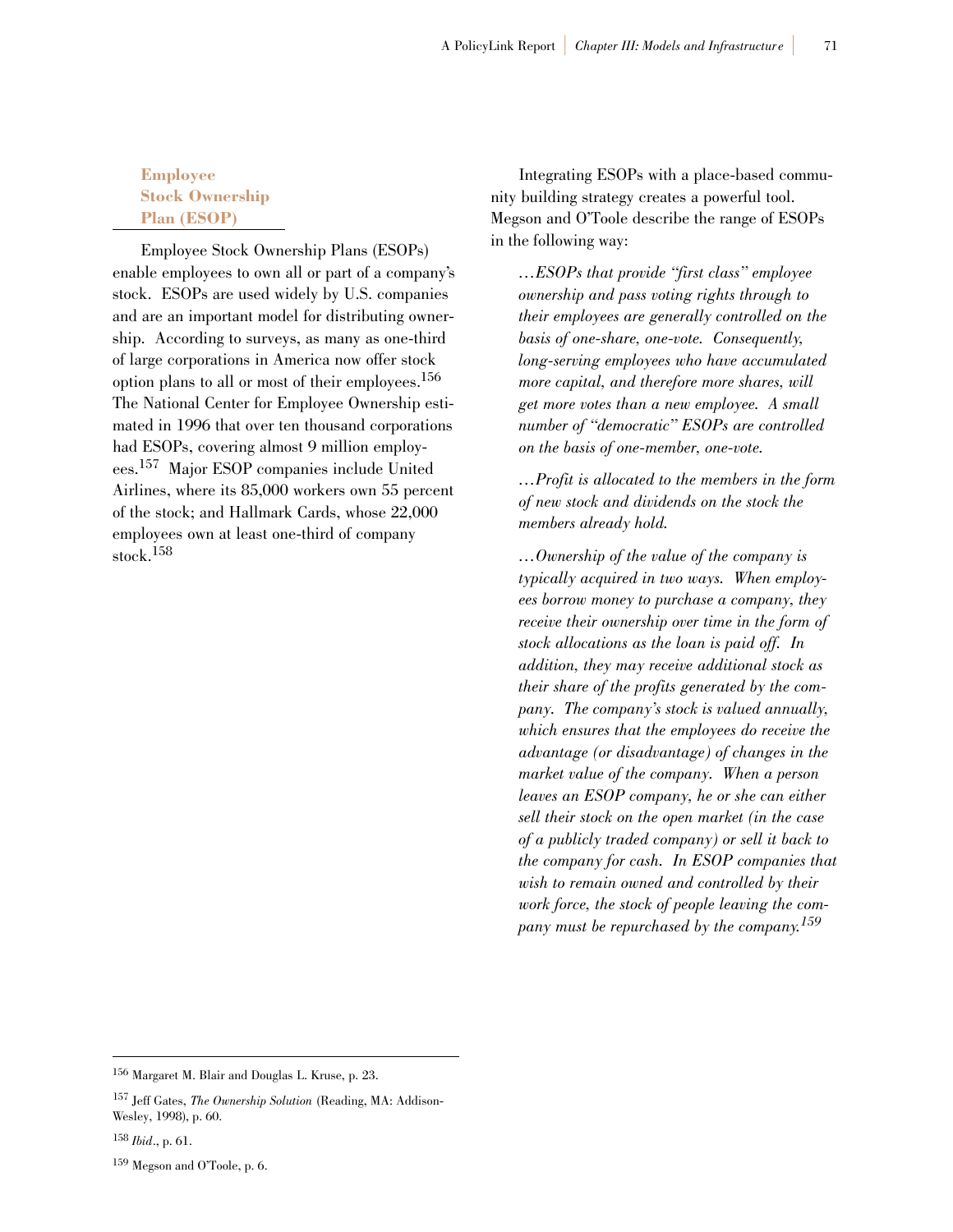First enacted in 1973, U.S. tax policy facilitating the formation of ESOPs has been an important factor in their expansion. Tax benefits include the following:

- When a company borrows money to set up an ESOP with company stock, it gets a tax deduction for its payments of both principal and interest.
- The capital gains tax from a sale of stock to an ESOP can be deferred.
- Employees do not have to pay taxes on stock held in an ESOP until the holdings are paid out upon termination or retirement.
- In "S" corporations, the ESOP does not have to pay taxes on its share of the company's profit. Hence, if the ESOP owns 100 percent of the company's stock, the company will not have to pay corporate taxes at the federal level.<sup>160</sup>

ESOPs can come into being through different processes: ESOPs can be used as a succession strategy for a firm whose founder is retiring or whose initial equity investors need an exit strategy. ESOPs can also be used as an equity-raising strategy for a company that is expanding but may not be able to raise sufficient capital through other means. In addition, workers can develop a new ESOP company. In this scenario, local community-based organizations can play a role in capitalizing the company and getting it off the ground. Once the company is stabilized and making a profit, ownership can be transferred to the employees.161 The ICA Group in Boston has been a key force behind this approach.

Finally, employees can purchase an existing company that the owners wish to sell (an "employee buy-out"). In these cases, ESOPs are sometimes used as an alternative to bankruptcy, which often poses challenges to the new owners. Workers buy the company in order to retain their jobs and gain some measure of control of their workplace. The following example describes an employee buyout of a financially solvent company.

<sup>160</sup> Megson and O'Toole, Appendix III.

<sup>161</sup> The preceding discussion of ESOPs is based on Megson and O'Toole, pp. 8–10.

<sup>162</sup> The description is based on an account in the ICA Group's May 2001 newsletter and a telephone interview with Andrew Weaver, ICA Group Senior Business Consultant, May 2001.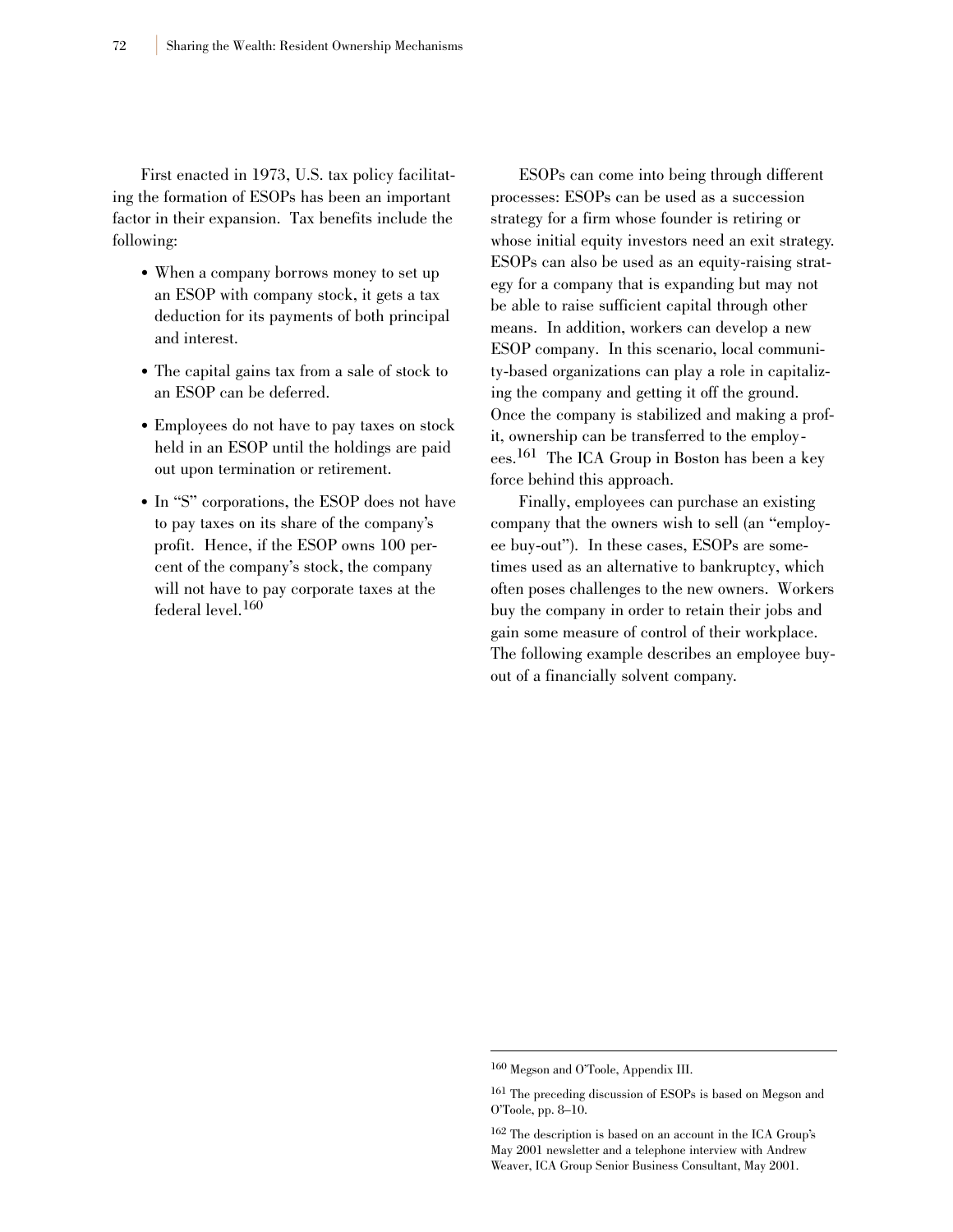### *Normandeau Associates Bedford, New Hampshire*

*Normandeau Associates is an environmental consulting firm based in New Hampshire with nine regional offices. Its 130 employees include water quality and natural resource scientists and technicians who work with industry and governmental agencies to minimize the environmental impacts of new construction. Current company projects include the evaluation of a "fish friendly" turbine designed to improve the survival of young salmon at the Bonneville Dam in the Pacific Northwest and the development of a 100-acre wetland mitigation site to reduce the environmental impact of a highway expansion in New Hampshire. Founded in 1970, the company was later acquired by the Thermo Electron Corporation, which subsequently elected to sell the company.*

*In July 2000, with the help of Boston's ICA Group, the employees of Normandeau Associates successfully purchased 80 percent of their company: Senior managers put up capital to buy 17 percent of the company, and the ESOP secured a loan to buy*

*63 percent, giving the employees ownership of 80 percent of the company. The remainder is held by an outside investor and Thermo-Electron. The ESOP will eventually purchase the equity owned by management and outside investors, making Normandeau a 100 percent employee-owned company.*

*Normandeau employees participate in the company in various ways. As shareholders, they elect the board of directors. They also exercise their ownership and governance rights through the ESOP Advisory Committee, the body that advises the trust that holds the workers' shares. On issues requiring a shareholder vote, there is "pass through" voting; that is, the trustees are obligated to vote as directed by the worker-shareholders. In addition, Normandeau is exploring avenues to increase worker participation in routine operations and management. Employees have already received training on how to interpret the value of their internal accounts over time and how this is related to company performance.162*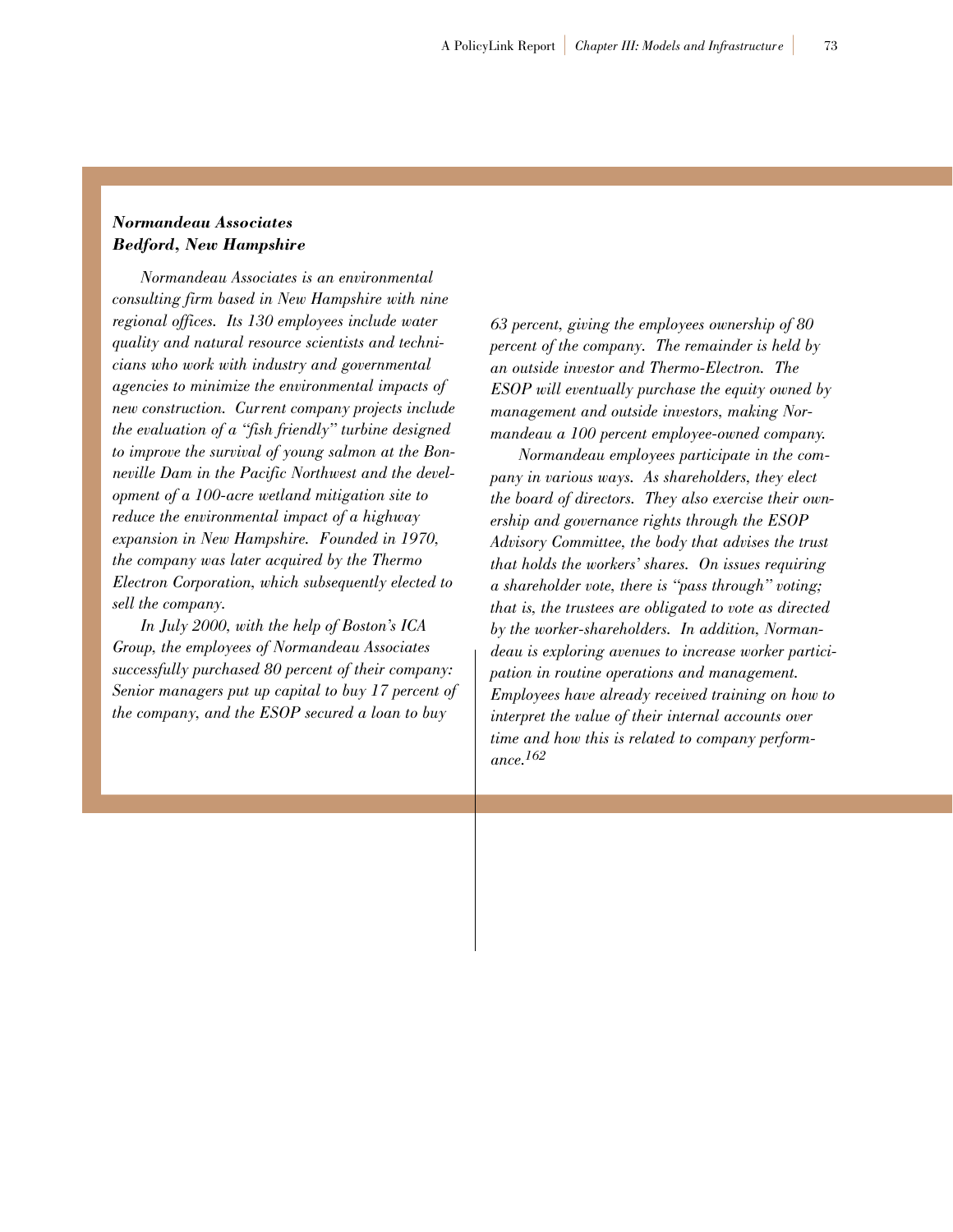## **Related Enterprise Share Ownership Plan (RESOP)**

Building on the ESOP concept, Related Enterprise Share Ownership Plans (RESOPs) provide ownership opportunities for a broader array of stakeholders than the employees of one firm.163 A RESOP enables a firm's suppliers and distributors to gain an ownership stake in the firm. The model has been applied in Jamaica, as described herein, where the firm's suppliers and distributors were smaller, more marginal businesses. Providing these micro-entrepreneurs with an ownership stake in the larger firm helped to stabilize their financial position.

The RESOP model is relevant to ROMs since it expands ESOPs beyond workers to a broader set of beneficiaries. Workers become owners in a RESOP based on their employment in the primary business or based on their relationship as suppliers or distributors to the business. The ownership stake provides opportunities to accumulate capital and exercise control of the business.

Currently, a RESOP is not a geographically based model. A community-oriented model could be developed and could include incentives for ownership by community-based organizations providing education, training, placement, or other services to the business.

### *Jamaica Broilers Jamaica*

*Jamaica Broilers is the largest chicken processing operation in Jamaica. It relies on a network of predominantly small family farmers to raise the chickens and on another network of small trucking companies to take the processed chickens to supermarkets. When a foreign investor made the decision to withdraw his 25 percent stake in the company in the 1970s, Jamaica Broilers secured a loan to buy his shares. The company also used some of the loan funds to help upgrade the operations of the farmers and the truckers it depended upon.*

*The loan was the basis for establishing a RESOP. The company repaid the loan through its earnings. To aid in repayment, employees participated in a payroll deduction arrangement while the truckers and the farmers had a small amount deducted from each invoice they presented to the company for payment (e.g., the value of two chickens). The employees, farmers, and truckers were compensated with company stock. As the loan was repaid, the shares became owned by both the company's employees and by its network of contract farmers and truckers.<sup>164</sup>*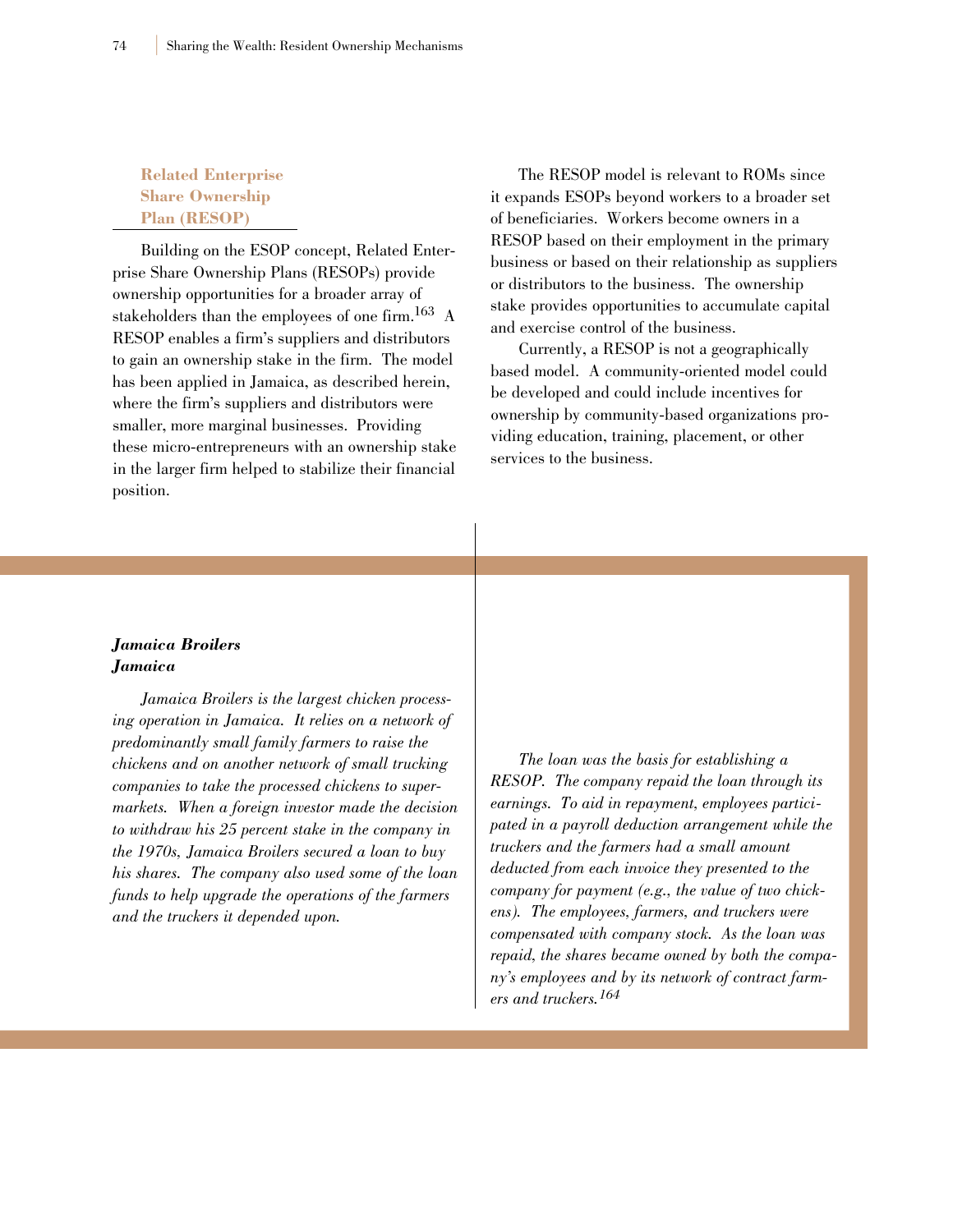#### *Assessment of Employee Ownership Models*

Not all employee ownership models are ROMs, but most exhibit a large number of ROM criteria. Although employee ownership models do not necessarily target beneficiaries geographically, many have most of their members in a fairly small geographic area. Worker ownership models provide potential financial benefits to participating workers, but those benefits are not guaranteed since they are tied to the company's health.

As described, worker ownership models vary widely in the level of voice, ownership, and control that workers are able to exercise. "True 'first class' employee ownership is where the employees own a majority of the corporation and exercise their rights as owners to control the corporation."165 As of 1992, workers owned a majority of the voting stock in about 1,000 ESOPs in the United States; of these, about one-third are democratically organized.166

The examples highlighted in this section meet ROM criteria and offer important lessons regarding expansion and replication of the models in a way that targets residents of low-wealth communities. Furthermore, all of the models offer important lessons regarding the many ways that public policy can be used to advance innovative ideas and practices.

<sup>165</sup> Megson and O'Toole, p. 3.

<sup>163</sup> This description of the RESOP models is summarized from points made in Gates, pp. 71–73.

<sup>164</sup> *Ibid*, pp. 72–73.

<sup>166</sup> Len Krimerman and Frank Lindenfeld, eds., *When Workers Decide* (Philadelphia: New Society Publishers, 1992), p. 6. The authors cite the National Center for Employee Ownership for this figure.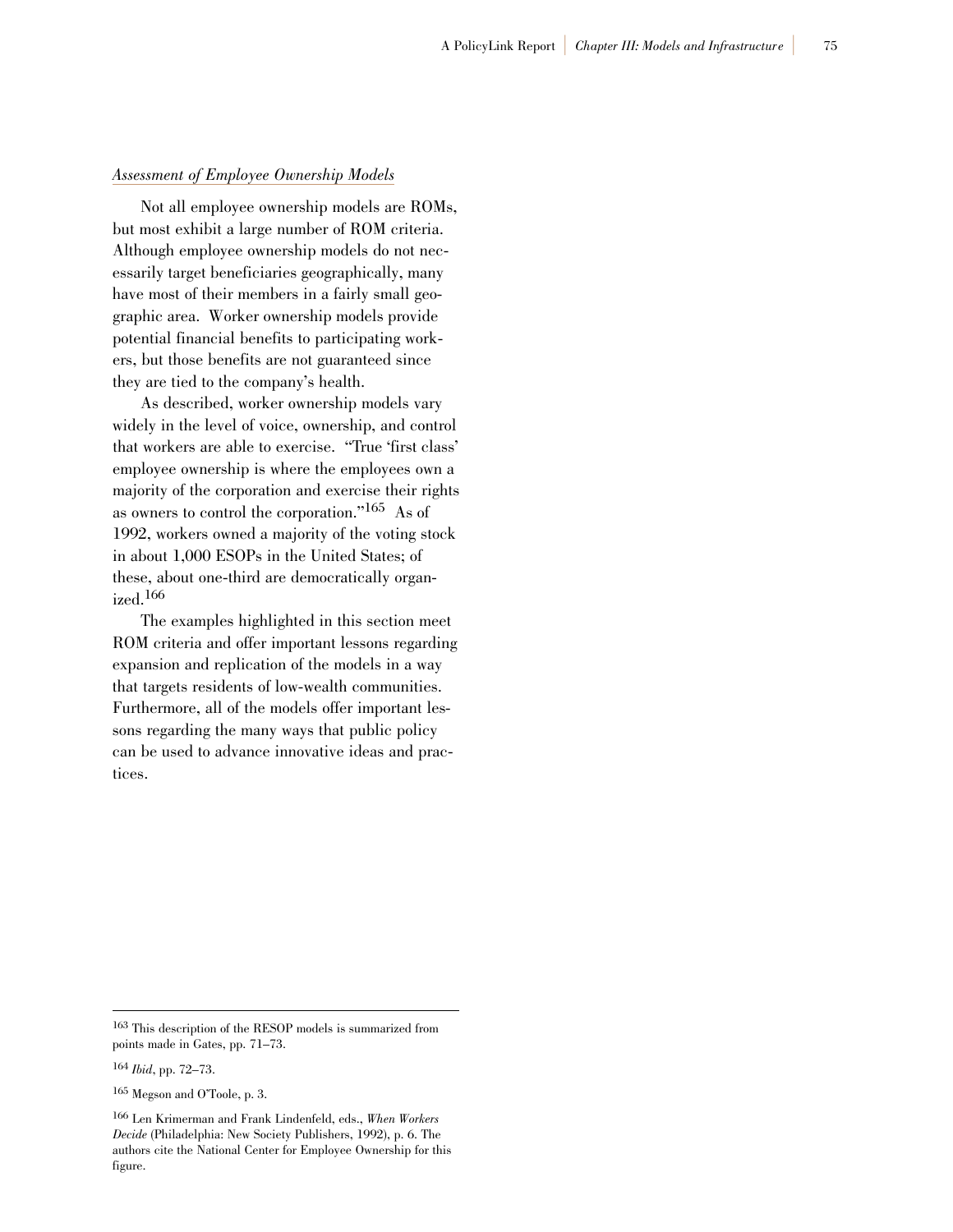#### **Producer Cooperatives**<sup>167</sup>

Producers, individually or as a group, own and operate cooperatives that provide members with expanded marketing and production capacity. Many smaller producers lack the production volume to do direct business with wholesalers and retailers of their products. Through their cooperatives, producers can market their products efficiently and meet consumer demand. Producer cooperatives in the United States that are most related to ROMs are primarily found in rural communities.

## **Agricultural Cooperative**

The most common form of a producer cooperative is the agriculture cooperative. According to the National Cooperative Business Association (NCBA), there are over 4,000 agricultural cooperatives in America with almost 4 million members. In recent years, consolidation in the industry has reduced the overall number of agriculture cooperatives.168

Agricultural co-ops fall into three general types: marketing cooperatives, where member/owners collectively market their produce; supply coop-

## *Indian Springs Farmers Association Hattiesburg, Mississippi*

*The Indian Springs Farmers Association was created in the early 1980s as a marketing and buying co-op of fruits and vegetables. It emerged from the informal efforts of twelve farmers to collectively sell watermelons in several large cities. "The five goals of the Indian Springs Farmers Association were first defined as: (1) raise the standard of living among small farmers who are members of the cooperative, (2) increase income received from crop production, (3) cut transportation costs to get products to market, (4) expand marketing capabilities, and (5) create new job opportunities."171*

*Today, the cooperative has 48 producer-owners of varying production capacities. The cooperative markets a wide range of fresh produce, including turnips, collards, squash, bell peppers, watermelon, and cucumbers. Its customers include Kroger's in*

*Nashville and Louisville as well as Winn Dixie. Along with servicing these large retail grocers, the cooperative continues its direct sales of produce through churches in Chicago and other major cities in addition to participating at the New Orleans Farmers Market.*

*Recently, the cooperative won a contract valued at \$400,000 to sell cucumbers to a firm that supplies pickles to Burger King. The one-year contract will more than double co-op sales and represents about three million pounds of cucumbers or the production from 200 acres. Indian Springs is also exploring possible diversification into processing as a way to add value to its products. Indian Springs is a member of the Mississippi Association of Cooperatives as well as the Federation of Southern Cooperatives.172*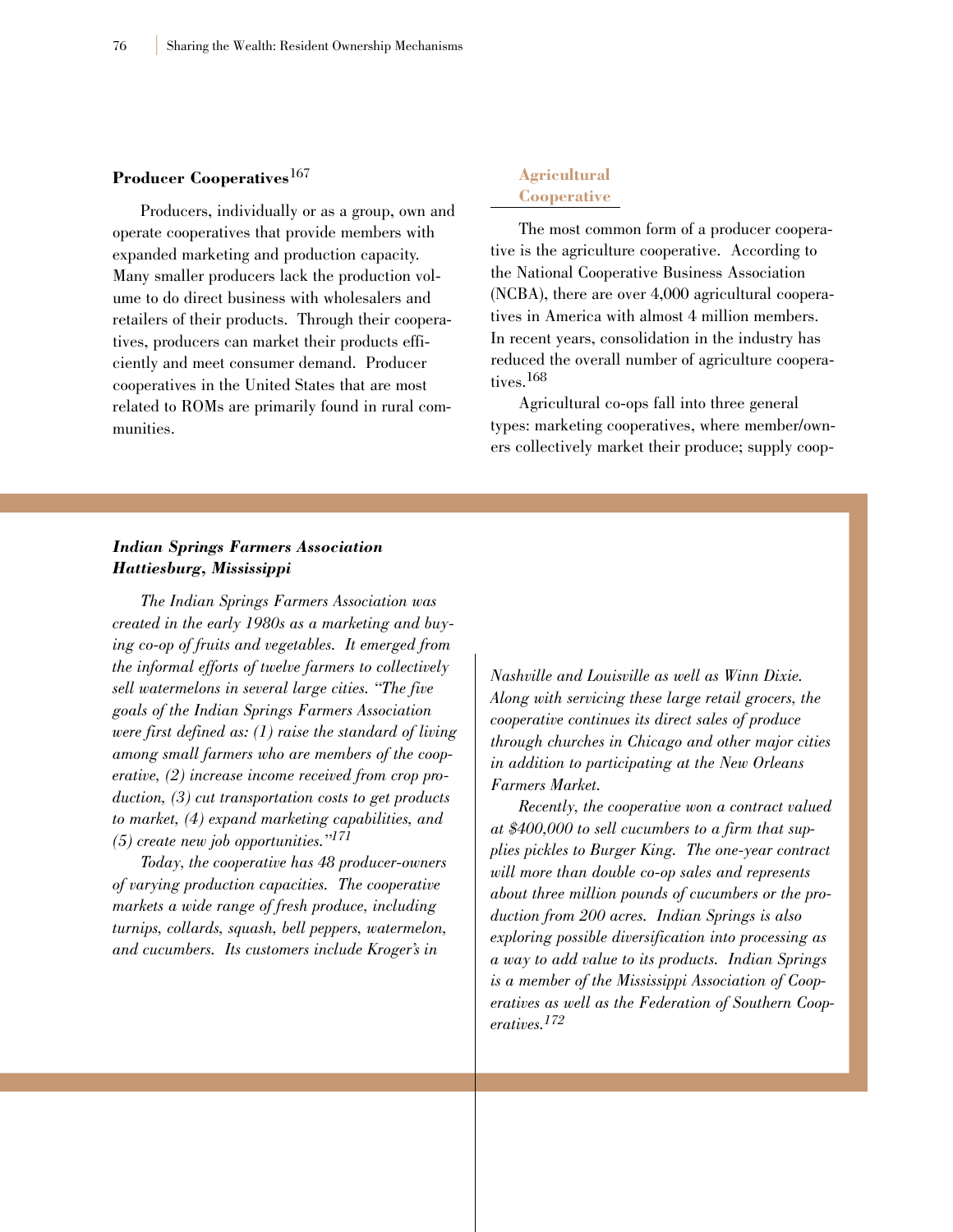eratives, where they pool resources to purchase supplies and services; and service cooperatives, where member/owners work together to provide services. They are organized into three operational sub-categories: centralized co-ops, where members are individual producers; federated co-ops, or "regionals," where two or more cooperatives are members; or mixed cooperatives, where individual producers and cooperatives are members.

Agricultural co-ops help farmers and other agricultural producers pool their resources to increase capacity to produce, market, and distribute their products. Members benefit from economies of scale, collective learning, and greater negotiating power in the marketplace.

As cooperatives, they embody democratic principles in all aspects of their operations: they are controlled by member/owners who elect the board of directors through a democratic, onemember/one-vote process. The responsibilities of the board include budgeting, hiring, policy oversight, and decision-making regarding the distribution of profits.

While agricultural cooperatives comprise the largest segment of the cooperative sector and a large segment of the agriculture industry, not all of them can be classified as ROMs because they do not all target low-wealth community residents as primary beneficiaries. The agricultural co-op model that is most relevant to the ROM discussion is serving small family farmers in low-wealth rural communities.

Agricultural cooperatives enable small farmers in low-wealth communities to overcome their isolation through developing linkages outside the immediate area, increasing their access to advanced technology, work-force training, adequate capital, and markets.<sup>169</sup> In this way, co-ops help farmers increase the yields and profitability of their acreage and represent a strategy to help them maintain the security of their land tenure. Maintaining land tenure is particularly critical to black farmers in the South: the number of black landowners has declined from about 100,000 owning six million acres in 1969 to fewer than 19,000 owning under  $2.5$  million acres today.<sup>170</sup>

<sup>169</sup> "Why Cooperatives and Rural Development?," *Journal of Cooperative Development*, 1, no. 3 (1999): 10.

<sup>167</sup> Sources for this section include the National Cooperative Business Association website at http://www.ncba.org and the Cooperative Life website at http://www.cooplife.com/coopstoday.htm.

<sup>168</sup> This discussion draws on information in "Agricultural Cooperatives," NCBA brochure, undated.

<sup>170</sup> "What is the Federation of Southern Cooperatives/Land Assistance Fund?," *Journal of Cooperative Development,* 2, no. 2 (2000): 3.

<sup>171</sup> Paul Darby, "Indian Springs Farmers Association is helping small farmers reach new heights," *Journal of Cooperative Development*, 2, no. 2 (2000): 5.

<sup>172</sup> This description is based on an article authored by Paul Darby in *Journal of Cooperative Development*, Spring 2000.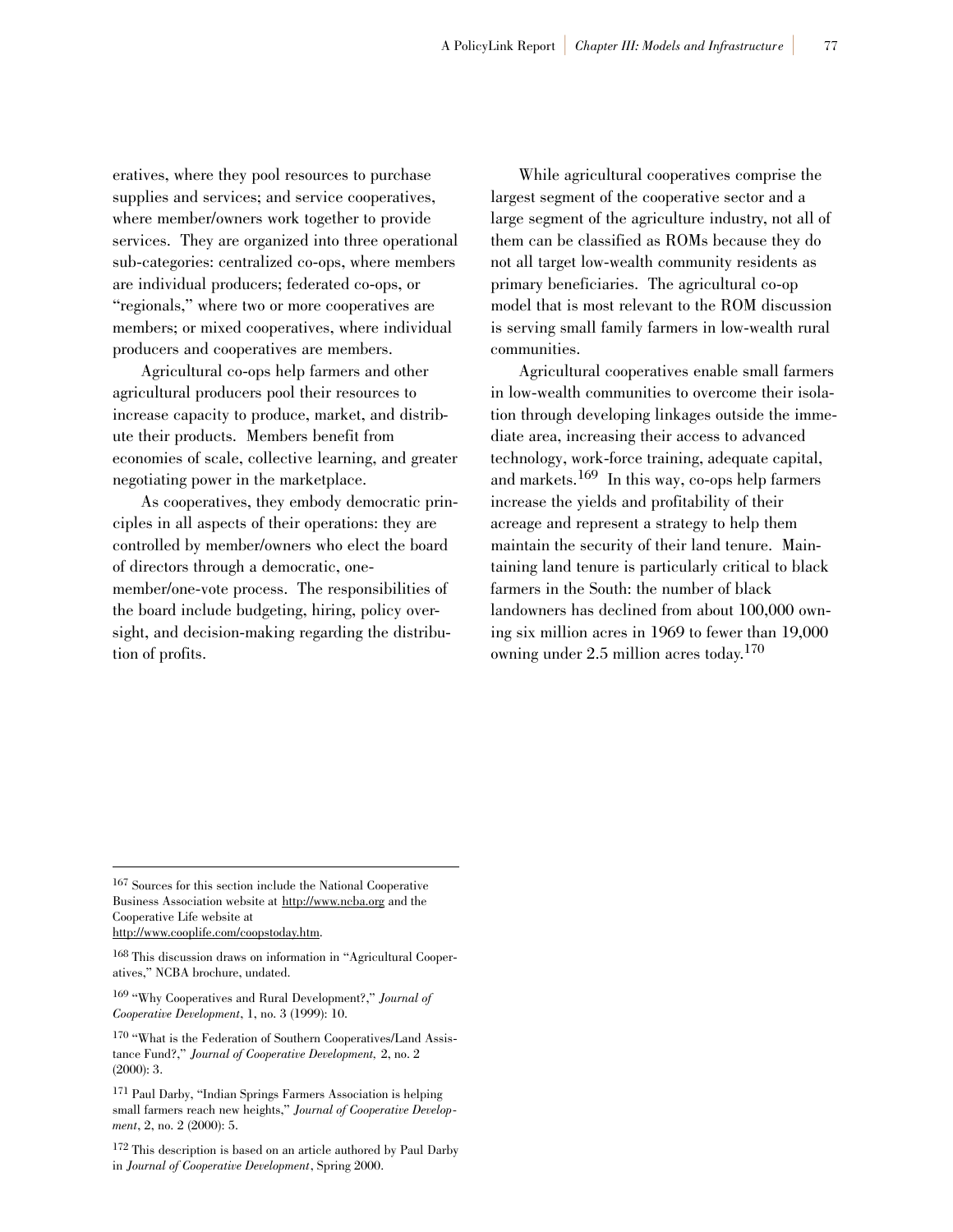## **Craft** Cooperative<sup>173</sup>

Craft cooperatives are designed to help individual and family craft producers work collectively to get their products to market. According to the National Cooperative Business Council, services provided by craft co-ops may include any of the following: market research, merchandising, catalogue sales, sales representation, or retail and wholesale operations.

Craft cooperatives help member/owners to improve their efficiency of production and product quality, along with providing joint opportunities for education, training, and professional growth. They may be local or regional, and they are particularly known for meeting the needs of low-income/lowwealth producers and among minority, rural, and senior communities (hence their particular relevance to ROMs). Regional cooperatives are usually formed to pool resources to cover the costs of marketing, training, or other professional services.

#### *Assessment of Producer Co-op Models*

The primary purpose of a producer cooperative is to serve its members as producers, rather than investors; hence, they are not structured to produce a return on investment. But by increasing the profitability of individual producers, they do in fact help member/owners to build their financial assets. Furthermore, as is true for all cooperatives, the model embodies ROM criteria in terms of voice in the decision-making process.

The producer co-op model is particularly relevant to the ROM discussion wherever it can be applied to serving low-income/low-wealth residents in disinvested urban, rural, and tribal communities. For example, it has direct applicability for enabling small micro-entrepreneurs to increase their sales, marketing, and distribution capacity. Producer cooperatives also provide a way to aggregate demand for technical assistance that is cost effective for community development intermediaries and other professional service providers.

<sup>173</sup> Information for this description was summarized from "Craft Cooperatives," NCBA brochure, undated.

<sup>174</sup> Information for this description was derived from a telephone interview with Rennie Miller, Freedom Quilting Bee manager, March 2001, and from the Freedom Quilting Bee website at http://www.ruraldevelopment.org/FQB.html.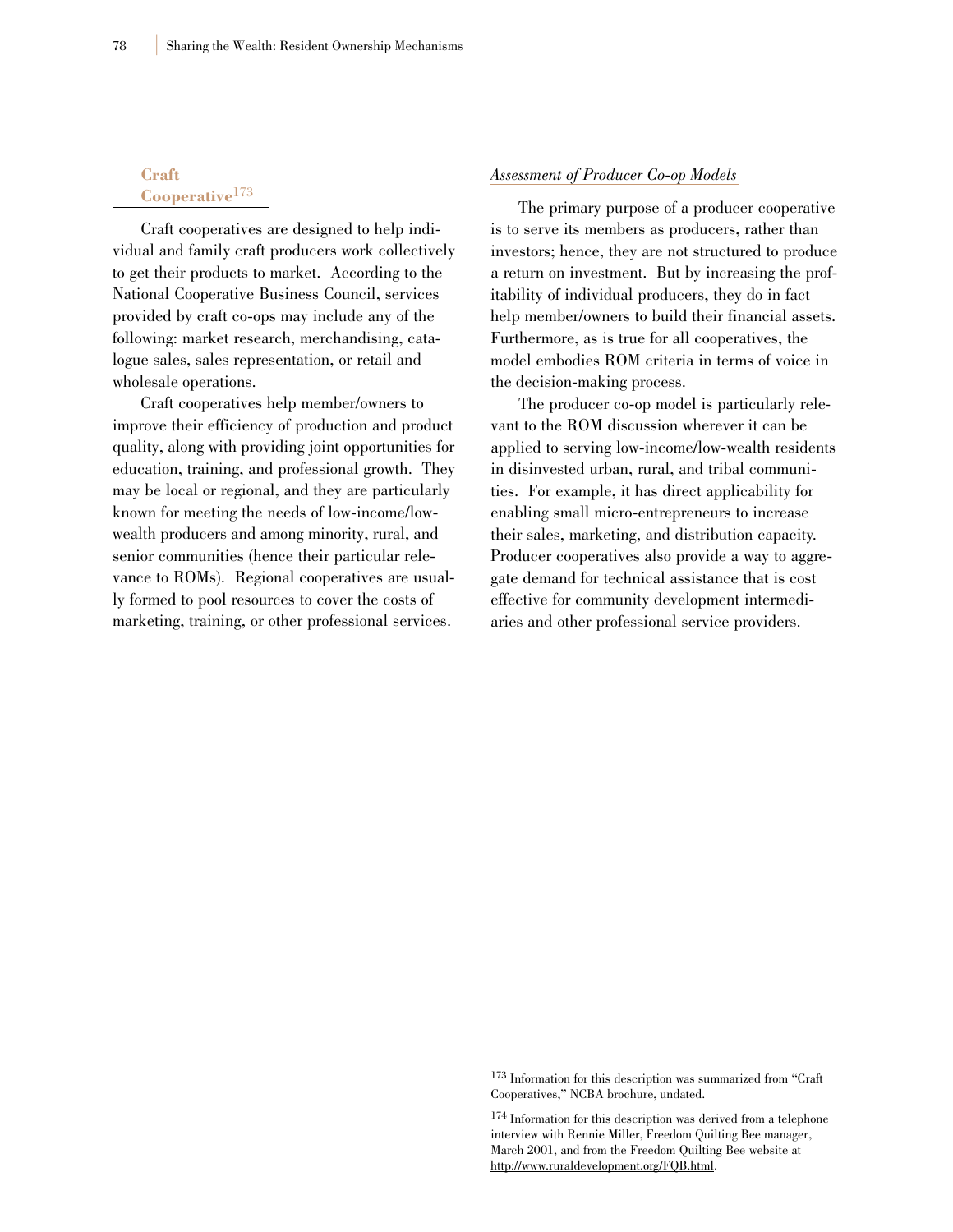## *Freedom Quilting Bee Alberta, Alabama*

*Initiated in 1966 during the civil rights era, the Freedom Quilting Bee is a handcraft cooperative located in the small rural town of Alberta. The Quilting Bee originated as a creative response to the retaliation of white landowners against blacks who participated in civil rights and voter registration activities. Civil rights participants, often local farmers, were sometimes put off their lands or driven from their homes, and the Quilting Bee represented a strategy towards economic independence for financially strapped residents.*

*The group specializes in top-quality, traditional quilts and provides the machinery, fabric, and marketing infrastructure for its members. Members sew quilts for minimum wage and then receive a share of the cooperative's profits. The cooperative membership is currently ten women.*

*The activity level of the cooperative is variable. In 2000, the group sold 100 quilts, mostly in response to special orders. Freedom Quilting Bee is a member of the Federation of Southern Cooperatives and works with the Rural Development Leadership Network.<sup>174</sup>*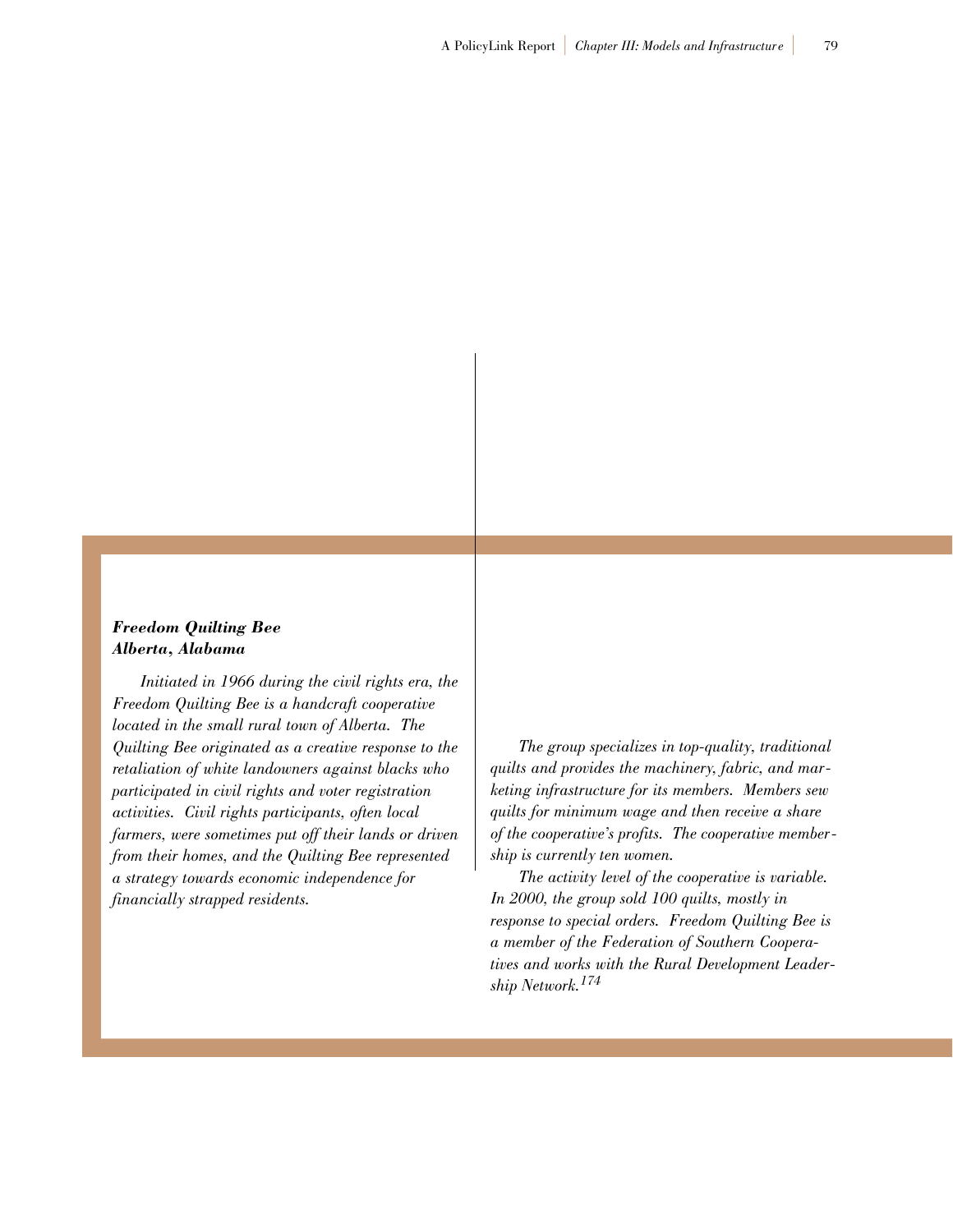## **Aggregation and Networking among Cooperatives**

#### **Regional Cooperative Network**

Networking among cooperatives represents an essential element of their development. Cooperatives are strengthened both by creating links of economic exchange between one another and through regional support organizations. According to William Foote Whyte and Kathleen King Whyte: *The long-run prospects for a cooperative trying to survive in a sea of private enterprises are very poor. One aid to survival is to group cooperatives so that they can exchange services and share expenses….[A] financially successful cooperative can stimulate the creation of cooperatives in fields that support the interests of both the parent cooperative and one another.175*

## *Mondragon Cooperative Corporation Basque Region, Spain*

*Mondragon Cooperative Corporation (MCC) is an integrated cluster of cooperative companies in the Basque region of Spain with over 30,000 workers and over six billion dollars in annual sales. Known throughout the world, MCC consists of 86 production cooperatives, averaging several hundred members each, that make products ranging from automotive parts to domestic appliances to prefabricated homes; 44 educational institutions; seven agricultural cooperatives; 15 building cooperatives; several service cooperatives; a network of consumer cooperatives with 75,000 members; and the system's bank, Caja Laboral Popular.*

*Mondragon's roots go back to 1956 when five engineers formed a small business to produce oil stoves. Its evolution into the powerful regional cluster that it is today was based on the original owners' commitment to aggregation and integration*

*among newly forming cooperatives. "When [the founders] needed further capital for expansion, they formed a bank following the same principles of cooperative ownership. As each enterprise became successful and grew, it divided and subdivided to create a complex of interrelated worker-owned enterprises that is still growing….Although the founders …were attracted to the democratic principles of the cooperative business tradition, they were realistic. They recognized the weakness of traditional cooperatives in their tendency to be isolationist and marginal in the main economy. To prevent debilitating fragmentation in their new enterprises, they insisted that each of the new businesses they set up would remain linked as associated cooperative businesses. To this day, unity is maintained through interlinked boards and joint agreements."<sup>176</sup>*

*This integrated network enables each individual enterprise to remain small and yet enjoy the advantages of economies of scale.177*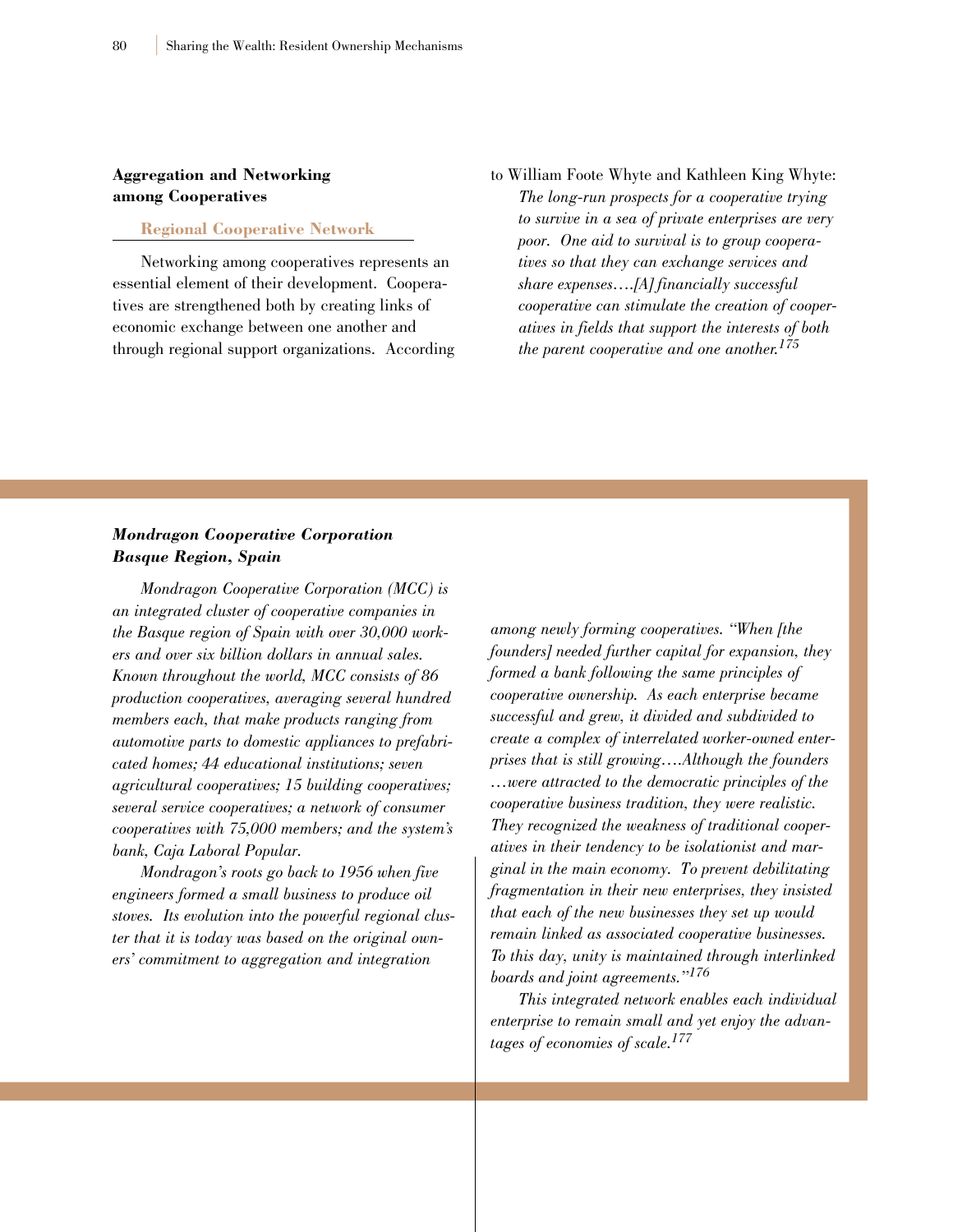#### *Federation of Southern Cooperatives*

*The Federation of Southern Cooperatives was established three decades ago to meet the needs of low-income/low-wealth rural communities and cooperatives in the southern United States in training, technical assistance, and advocacy. Founded by community organizations and leaders emerging from the civil rights movement of the 1960s, the Federation has helped to build a community-based movement of organizations "experienced in fighting exploitation and knowledgeable in the tools, tactics, and techniques needed to help people build their own property and progress."<sup>178</sup> Membership is spread across ten southern states from southern Virginia to east Texas and includes seventy cooperative groups and 20,000 farming families.*

*The Federation supports the development of agricultural cooperatives and credit unions and assists black family farmers with land retention through helping them develop alternative agricultural and forestry enterprises to sustain land ownership. Specifically, the Federation helps members with cooperative purchasing and marketing mechanisms that allow smaller producers to have the economies of scale and market impact of bigger producers. It also provides technical assistance in developing alternative crops, such as vegetables and fruits, where there is more potential for profit on the smaller farm acreage held by Federation members.* 

*Another key focus of the Federation since its inception has been the introduction of "value added" agriculture that enables producers of a commodity to become the supplier of an end-use product. The Federation facilitated direct links between a number of black farmers raising vegetables and urban consumers; in addition, one cooperative in particular began bundling its firewood in order to sell it directly to individual customers. The Federation also offers training in farm management, business planning, and financial analysis that, along with its technical assistance, is designed to help small farmers make their land as productive and value generating as possible.*

*In addition to working directly with members, the Federation advances a public policy agenda addressing the needs of its low-wealth constituency. In the 1980s, the Federation developed the basic outline of a "Minority Farmers Rights Bill" to assist people of color family farmers across the nation. The Federation sponsored a Caravan of Black and Native American Farmers to Washington, DC, in September 1992, which included demonstrations at state capitols, the U.S. Capitol, and at the U.S. Department of Agriculture. Through these efforts and in collaboration with other groups, the Federation succeeded in having portions of its advocacy agenda incorporated in national farm legislation.<sup>179</sup>*

### <sup>177</sup> *Ibid.*

http://www.federationsoutherncoop.com.

<sup>178</sup> Retrieved from http://www.federationsoutherncoop.com.

<sup>175</sup> William Foote Whyte and Kathleen King Whyte, *Making Mondragon Work: The Growth and Dynamics of The Worker Cooperative Complex* (Ithaca, NY: Cornell University, 1991), p. 293.

<sup>176</sup> Greg MacLeod, *From Mondragon to America: Experiments in Community Economic Development* (Sydney, Nova Scotia: University College of Cape Breton Press, 1997), p. 20.

<sup>179</sup> Information for this description was derived from a telephone

interview with John Zippert, Director of Program Operations for the Federation for Southern Cooperatives, June 2001, and from the Federation's website at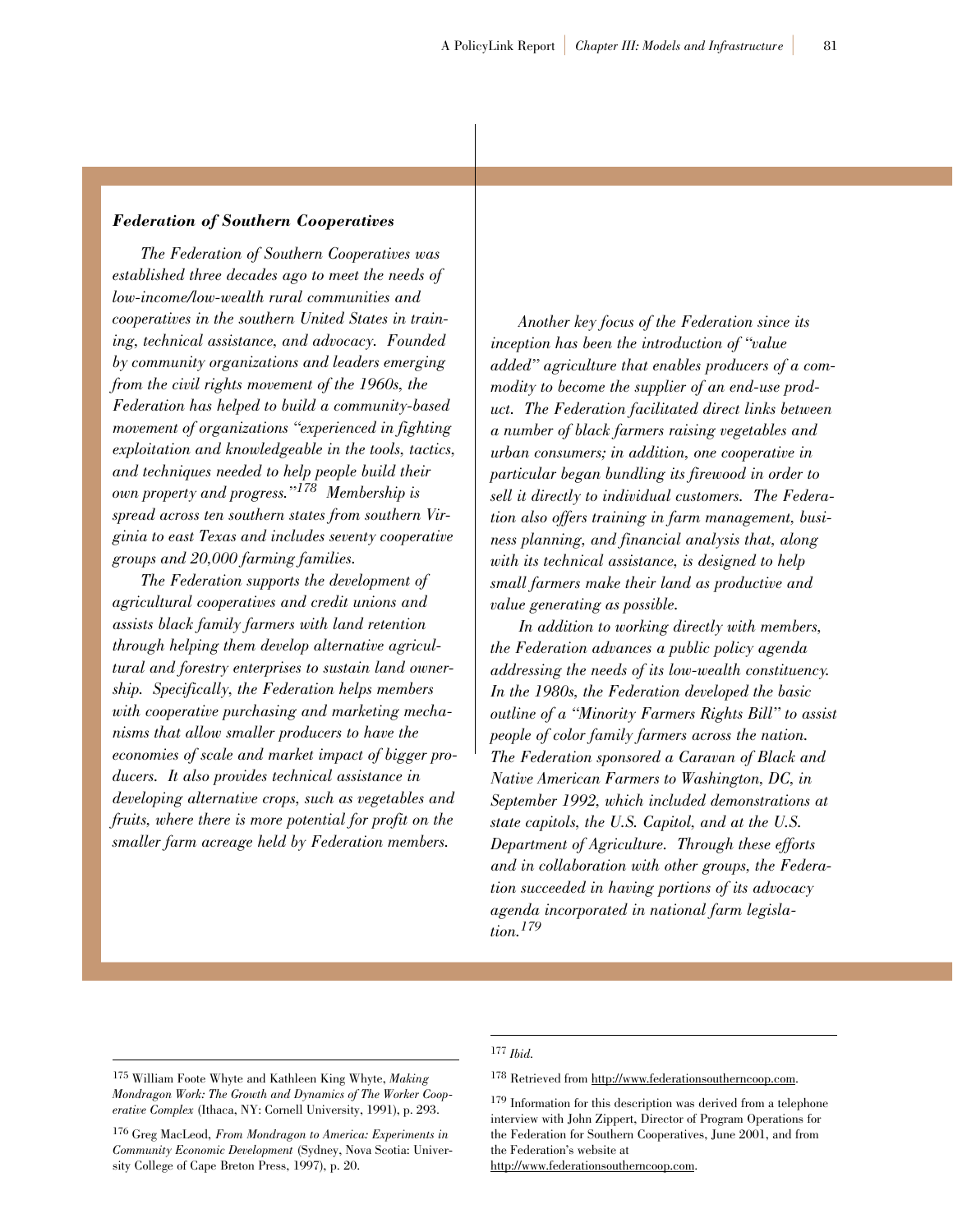Networking allows cooperatives to share training, suppliers, distribution, marketing, and financial services that they would not be able to afford individually, thus achieving important efficiencies and benefits of scale.

The two examples emphasize the importance of two types of cooperative networks. Spain's Mondragon system represents a model of growth through horizontal exchange rather than vertical hierarchies, illustrating the advantages of sharing goods and services among autonomous organizations at the regional level.180 In the southern United States, the Federation of Southern Cooperatives functions as an effective support and advocacy organization for cooperatives and small family farmers in underserved, low-wealth communities.

#### *Assessment of the Cooperative Network Model*

Cooperative networks hold special significance as ROM models. By achieving efficiencies and economies of scale otherwise unavailable to individual co-ops, they enhance the financial asset development of members. Based on their democratic structure, cooperative associations also provide members with opportunities for voice beyond their local community, a particularly important benefit for traditionally marginalized and underserved residents. Further, cooperative associations both honor and build upon the conception of place. Individual cooperatives maintain their local character and focus that benefit resident members, and concurrently, through associating with similar entities, they are able to reap the benefits of operating at a regional scale.

## **Public Enterprise with Resident Dividends**

Government entities are vested with the authority to establish for-profit business ventures with the goal of generating revenues for government operations and services. Municipally owned businesses such as telecommunications networks, as well as casinos owned and operated by tribal governments, are notable examples.

It is less common for a government entity to actually allocate a portion of the proceeds from its business operations to its constituents. In a development particularly relevant to the ROM discussion, the State of Alaska established a business corporation that pays citizens dividends generated by the investment of state oil revenues. Each resident receives an equal-sized dividend based on his or her status as a "shareholder" in the state and its natural resources. Along the same lines, some tribal governments make direct "per capita" payments to tribal members from gaming revenues based on each member's status as a stakeholder in the tribe and its business ventures.

Payment of dividends to residents from a government-initiated profit-making venture clearly meets the criteria of financial asset development. Payment is based on residency or tribal membership and gives beneficiaries an ownership stake in government-sponsored development activities. Such an arrangement also meets the criteria of voice: Alaskans can shape how the Permanent Fund works through the power of their votes, and tribal members generally participate in decisions about how to distribute gaming revenues.

<sup>180</sup> *Ibid.*, p. 296.

<sup>181</sup> Information for this example has been summarized from two sources: Alaska Permanent Fund Corporation, *Frequently Asked Questions* at http://www.apfc.org/indexinc.cfm?p=faqindex.cfm& and Eric Laursen, "The 20-Year Gusher" in *Asset Development International*, 1998, at

http://www.assetpub.com/archive/ps/97-02psfeb/feb97PS28.html.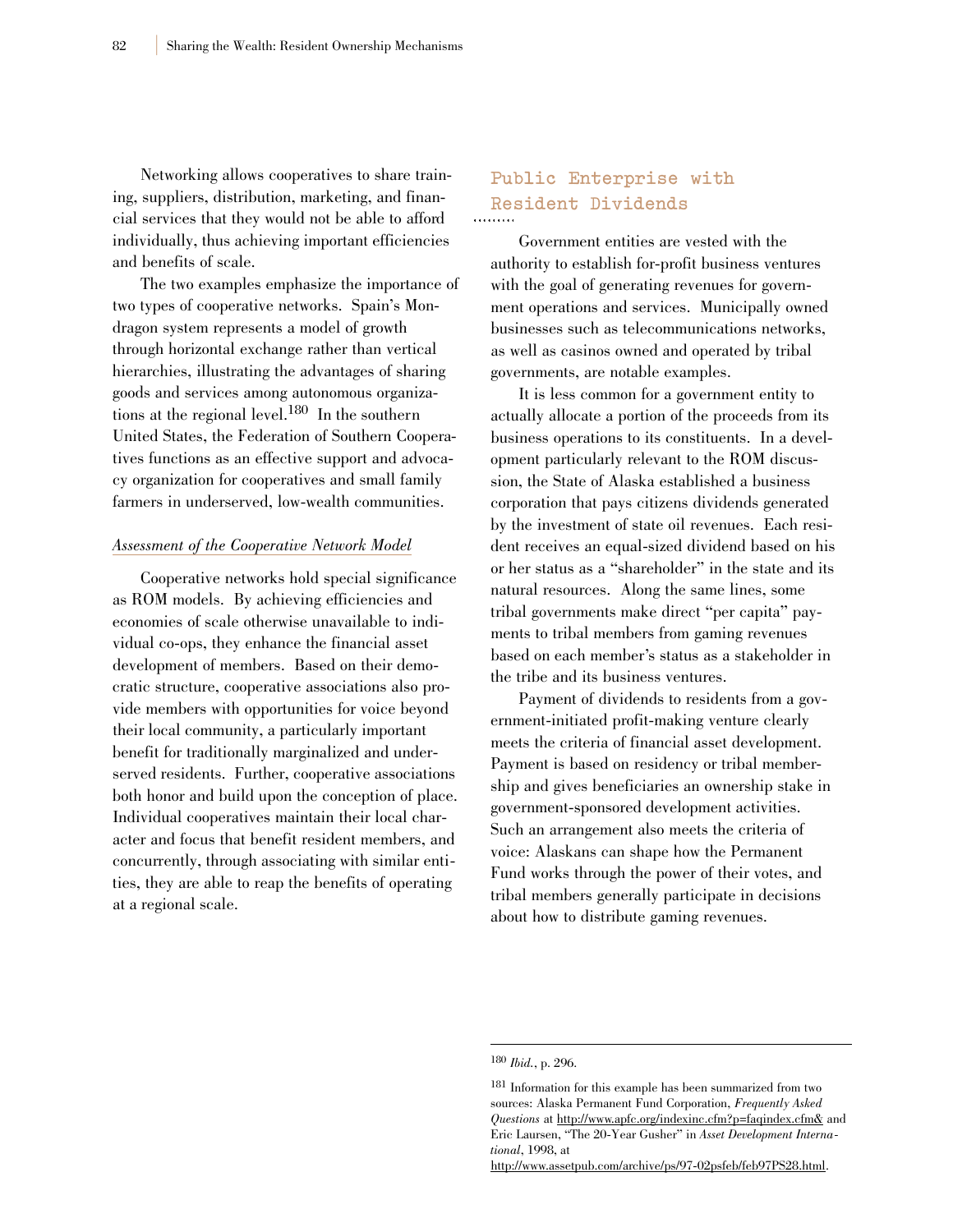## *Alaska Permanent Fund Alaska*

*The Alaska Permanent Fund began operations in 1976. Its original charge was to invest a portion of the royalties and other fees that the state collected from oil companies drilling on its public lands. The Fund was created by state constitutional amendment and ratified by voters.* 

*The Alaska Permanent Fund Corporation, guided by a six-person board of trustees appointed by the governor, invests Fund assets in stocks, bonds, and real estate. Although the Fund is best known for its dividend payments to Alaskan citizens, its initial focus was simply to preserve the fruits of the state's oil wealth for future generations. The Amendment stipulated that at least 25 percent of each year's oil royalties must go to the Fund, which was later raised to 50 percent for fields drilled after 1980. The first deposit of dedicated oil revenues (\$734,000) was placed in the Fund in early 1977.*

*Governor Jay Hammond and the state legislature established the dividend program in 1982. Since then, the Fund has made an annual payment to every Alaskan residing in the state for at least one year (including children). In 1984, each resident received just \$331.29; in the year 2000, each resident received \$1,963.86. The amount of the dividend varies each year based on the Fund's performance that year and for the four previous years. As of June 2000, total assets of the Fund exceeded \$28.1 billion.*

*The dividend program has not been without controversy. Opponents argue that the funds would be better used to bolster the state's operating budget. Current forecasts indicate that the state's oil revenues will taper off over the next twenty years, resulting in a severe impact to the state budget, which receives 50 percent of its income from oil revenues. Alaska is further constrained in its incomegenerating capacity because it abolished its income tax in 1980. Annual budget deficits are already frequent occurrences.*

*Some Alaskans propose capping the dividend payments so that more of the Fund's returns can be used to underwrite education or rebuild infrastructure. Proponents of capping see this as a strategy to release funds for governmental purposes without increasing the tax burden. Others favor a return of the income tax rather than drawing on the Permanent Fund. They emphasize the important role of the dividend in helping low-income Alaskans acquire subsistence assets such as fishing boats and snow plows and creating college savings accounts for their children. A proposal from the mid-1990s called for a constitutional amendment to set up an educational endowment financed by the Fund. Discussion and debate continue on these themes today.181*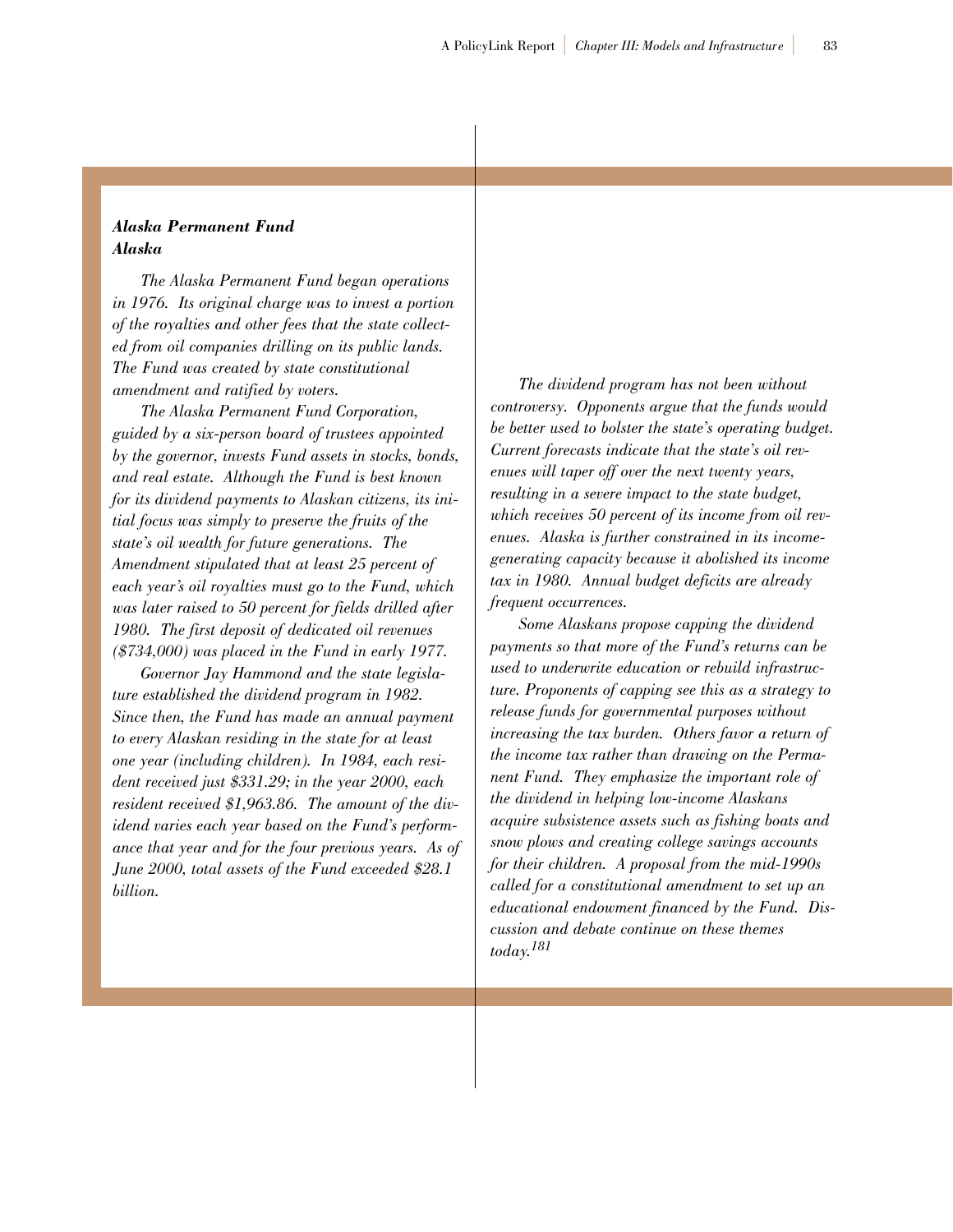#### *Assessment of Public Enterprise Model*

Dividend payments from public enterprises is a promising model that brings together the ROM principles of building financial assets and voice in a place-based context. At the same time, the potential for controversy and politicization is higher than with other ROMs, partly because governmental entities are directly involved in the ownership structure. Governments involved in dividend payments face the challenge of balancing enhanced asset development for individuals on the one hand, with funding collective services and programs on the other.

These debates are playing out in Alaska, as described, as well as in Indian tribes with gaming operations. Nearly 200 tribal governments have gaming operations and of those, just 47 make per capita payments to tribal members.182 While many tribal members support per capita payments, some tribal leaders argue that per capita payments have not been successful in fostering asset development and that gaming revenues are better spent providing basic services such as roads, electricity, and other infrastructure.

Other tribal leaders and advocates raise concerns that per capita payments highlight inequities among tribes as well as contribute to misconceptions of Indian gaming in general.<sup>183</sup> Still, most tribal gaming operations are not yet making a profit. In this often politically charged context, those defending the rights of tribal governments to own gaming operations are encouraged that some tribal governments are using gaming revenues to endow tribally-controlled foundations specializing in education and youth development.

To advance the model, government entities will need to be innovative in leveraging economic development potential to create opportunities and benefits for community stakeholders. Furthermore, individual asset development activities need not be pitted against collective public services in an either/or dichotomy. In both the Alaska and the gaming cases, dividend payments are just one use of the revenues generated. In Alaska, approximately 20 percent of the state's total oil earnings have gone into the Permanent Fund, with the rest going to other uses. Just 4 percent of Indian gaming proceeds were allocated for direct payments to tribal members.<sup>184</sup>

<sup>182</sup> National Indian Gaming Association website at http://www.indiangaming.org.

<sup>183</sup> In the case of extremely successful casinos, individual dividends can approach \$1 million per year.

<sup>184</sup> According to the National Indian Gaming Association, in 1994, the most recent year for which data are available, 53 percent of gaming revenues were allocated to tribal investments; 13 percent to education and social services; 13 percent to non-gaming capital construction; 8 percent other; 5 percent land acquisitions; 4 percent to direct payments to tribal members; 3 percent payments to government agencies; 2 percent health care and 1 percent charitable contributions.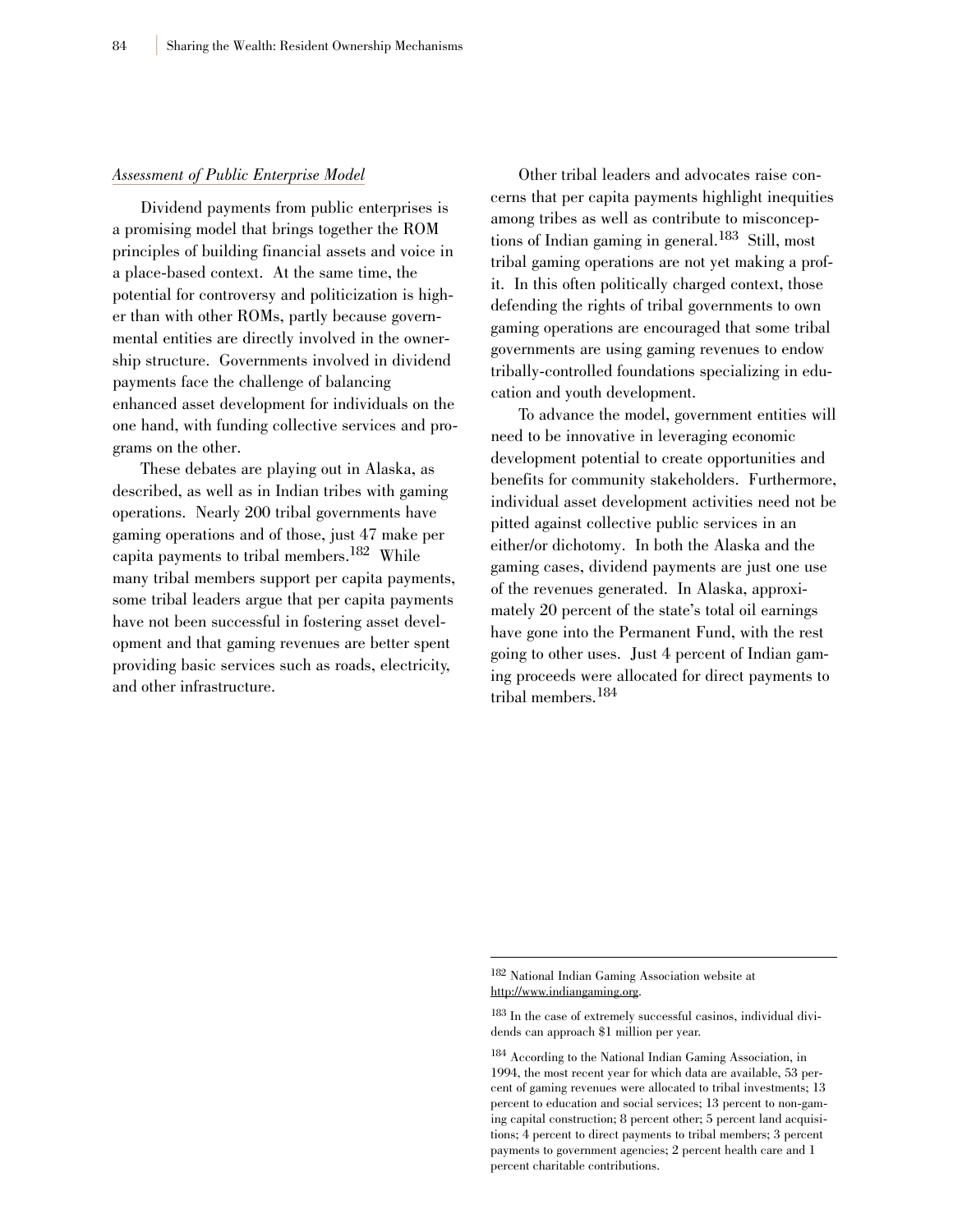## **Concluding Comments: Business Development**

The wealth of experience described in this section provides a strong foundation for developing and expanding ROMs in the business arena. Grassroots efforts such as the B.I.G. Wash laundromat exemplify the resourcefulness and creativity of residents in raising equity capital for, and launching, an enterprise that meets a local need. Through its long and varied history, cooperative enterprise in all its forms has a key role to play in building resident equity and has particular potential in combination with place-based community development/community building approaches. A number of expanded ownership concepts are redefining ownership based on one's relationship to a firm as consumer, supplier, distributor, or neighbor. Additional discussion and practice, in combination with public policies supporting some of these approaches, will expand the toolkit of business-related ROMs.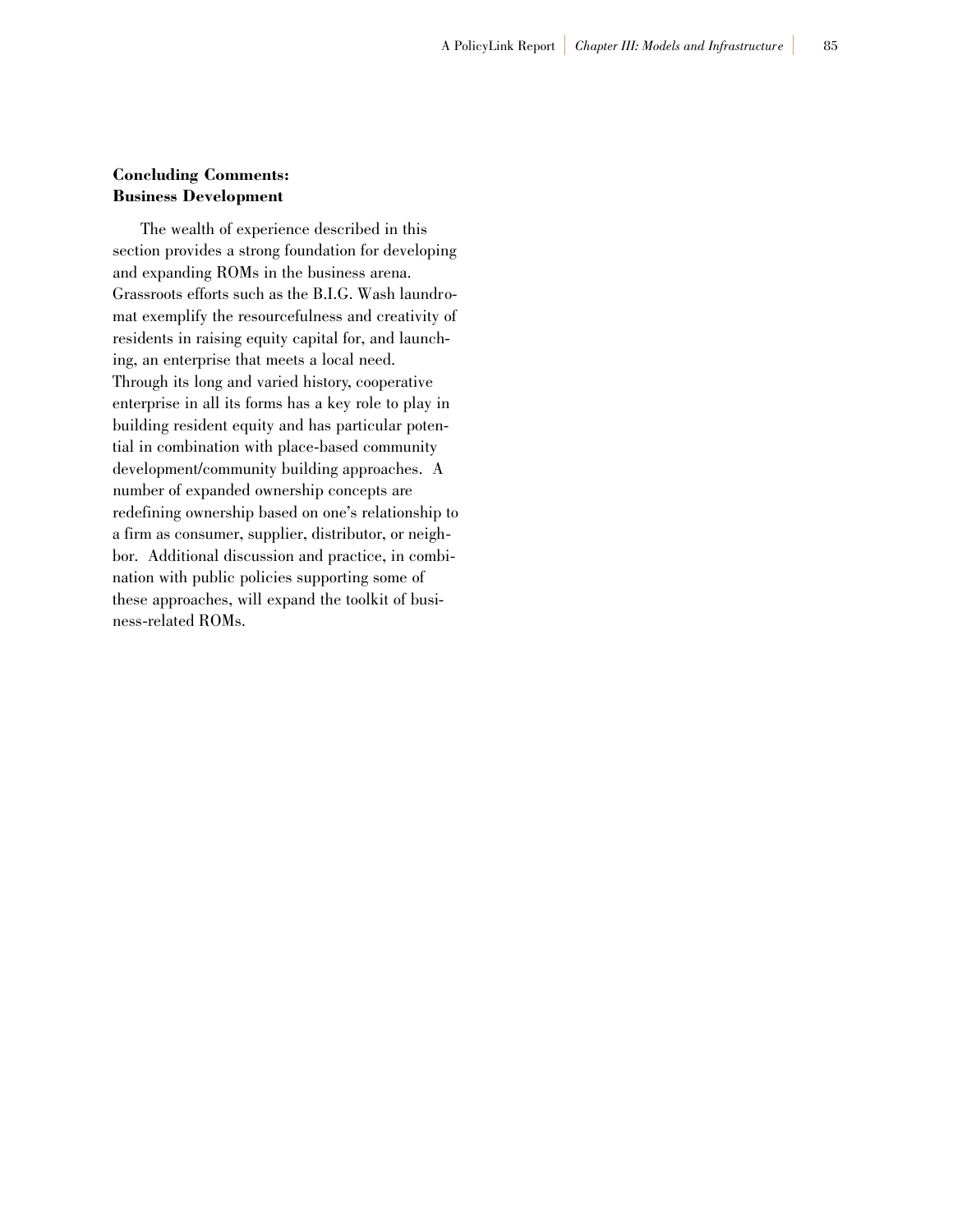**Financial I n s t i t u t i o n s a n d Resident Ownership** 

**C .**

The 1990s saw the consolidation of a new sector of community building intermediaries, commonly known as Community Development Financial Institutions (CDFIs). CDFIs include community development banks, community development credit unions, nonprofit loan funds, micro-enterprise loan funds, and community development venture capital funds. CDFIs contribute to lowincome/low-wealth communities through the kinds

of loans and equity products that they offer to individuals, businesses, and institutions.

Two types of CDFIs are highlighted in this section as being particularly relevant to the ROM discussion: community development credit unions and a model promoted by the federal Department of Housing and Urban Development (HUD) in the mid-1990s called "Community and Individual Investment Corporations (CIICs)." Though distinct in their approaches, both of these models illustrate how residents are being offered a direct ownership stake in community-based financial institutions.

CDCUs and CIICs exemplify work underway to tackle the challenges associated with resident ownership that can be expanded to a broader range of financial institutions, including those that must meet obligations under the Community Reinvestment Act (CRA).

http://cooperatives,ucdavis.edu/what/credit.html.

<sup>185</sup> University of California at Davis, Center for Cooperatives, "What is a Co-op?" at

<sup>186</sup> CDFI Coalition website at http://www.CDFI.org.

<sup>187</sup> Information for this description provided by Michael Chan, Board President, Northeast Community Credit Union, telephone interview, March 2001.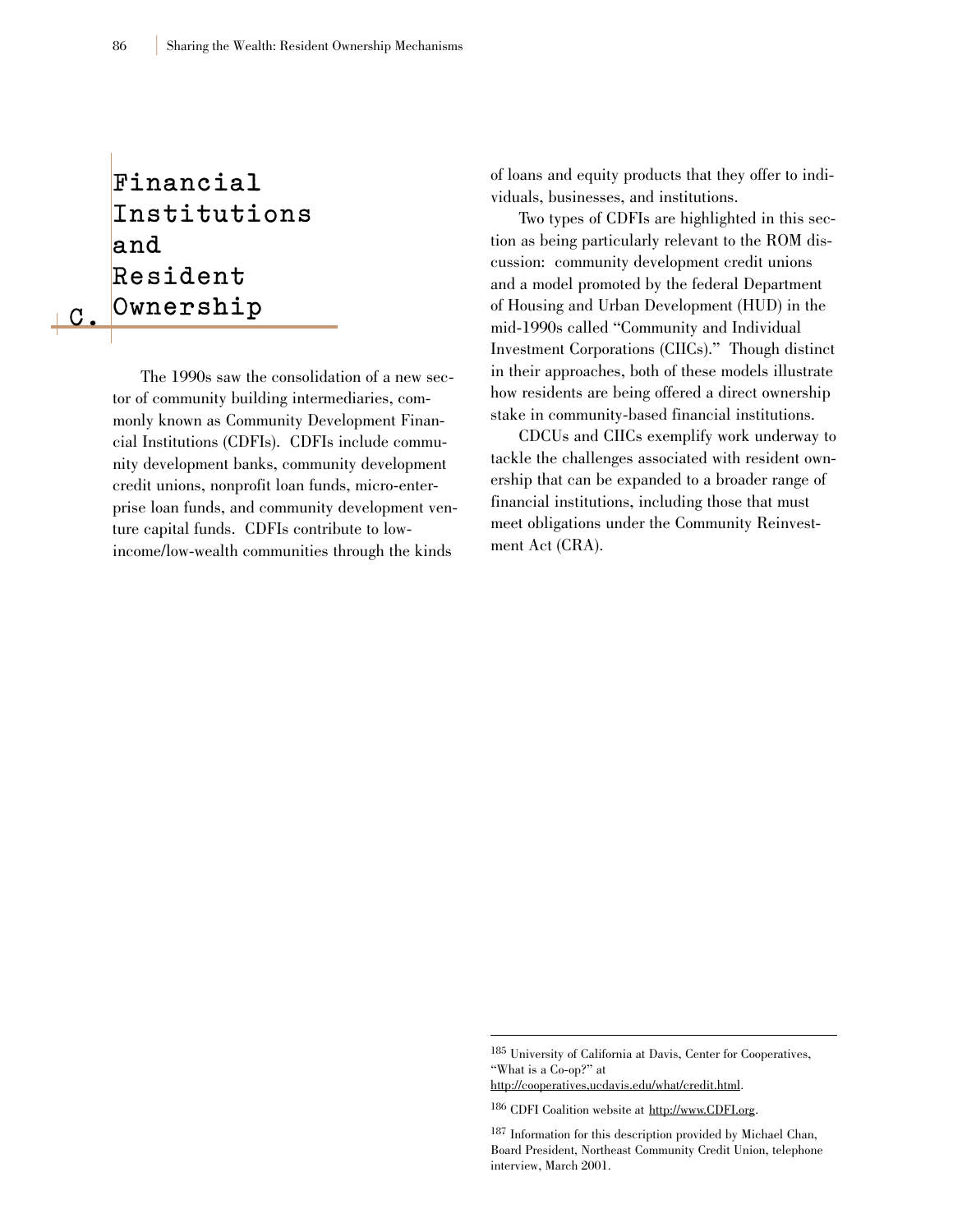# **Community Development Credit Unions**

Community Development Credit Unions (CDCUs) are geographically based ownership models "organized in predominantly low-income communities. In addition to providing for consumer needs, they have an explicit mission of community reinvestment and revitalization."<sup>185</sup>

CDCUs have the following characteristics.

• "They are financial cooperatives owned and operated by lower-income persons.

- They promote community ownership of assets and savings and provide affordable credit and retail financial services to lowerincome people with special outreach to minority communities.
- They are federally and state regulated and insured by the National Credit Union Administration.
- Their capital sources include member deposits and limited nonmember deposits from social investors.
- They offer consumer banking services (e.g., savings accounts, check cashing, personal loans, and home rehab loans)."186

## *Northeast Community Credit Union San Francisco, California*

*Northeast Community Credit Union was chartered in 1981 in San Francisco's Chinatown neighborhood. The credit union began with assets of \$24,000, with headquarters consisting of a shared office above a restaurant. Northeast originally worked closely with social service agencies as its client base. Today, Northeast has two branches, one in Chinatown and one in the Tenderloin neighborhood, with assets totaling some \$7.1 million.*

*Northeast serves a diverse population. The majority of its 1,200 members are of Chinese descent, including both recently arrived immigrants and those whose families have been in California for several generations. The Tenderloin branch members are predominantly African American, followed by whites and Vietnamese. According to*

*Northeast's President of the Board, Michael Chan, some of the Tenderloin branch members are among the homeless population.*

*Northeast has a tiered dividend system that pays interest at close to market rate, unusual for a CDCU of a relatively small size. For deposits of \$100–\$1,000, members receive dividends of two percent. Northeast pays dividends of 4.5 percent on deposits of \$10,000 and above. This strategy has provided an incentive for area residents to save at the credit union and has helped provide Northeast with greater capital for its lending programs. Lending products include small business loans, second mortgages, first mortgages for first-time homebuyers, consumer loans, auto loans, personal loans, and credit restoration loans. Northeast has been active in various community initiatives, including a financial literacy program for residents of area women's shelters, and is in the process of launching its first IDA program.187*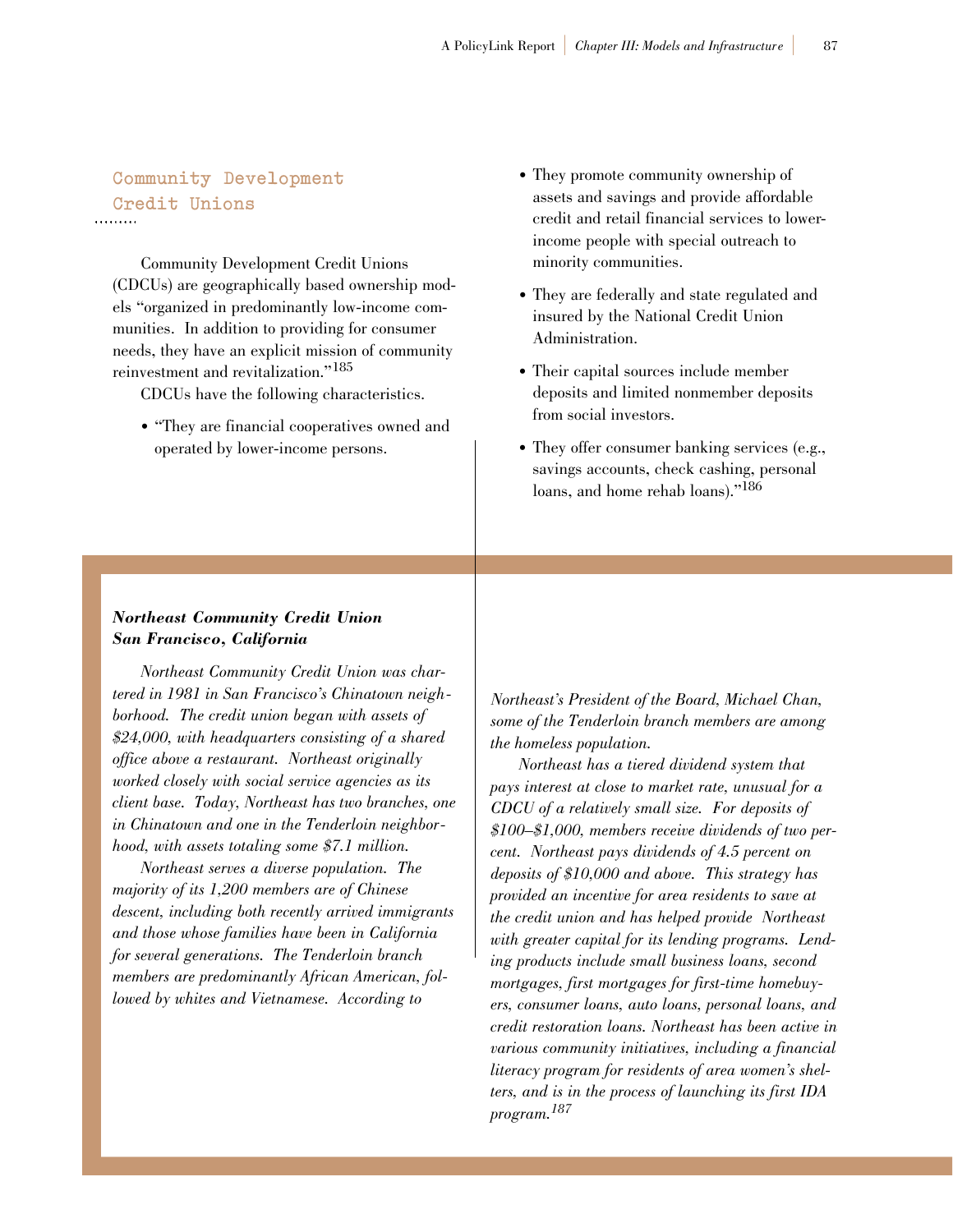CDCUs provide loans in the following categories: unsecured, share-secured, personal, small business, home equity, mortgage, automobile, agricultural, and credit consolidation.<sup>188</sup> The model emerged in the 1930s and 1940s, largely in impoverished black communities in the South. During the War on Poverty in the 1960s, the Office of Economic Opportunity, working in partnership with the Credit Union National Association, spearheaded the establishment of additional credit unions. Many of these failed, in part because they did not emerge from community-based efforts and did not become part of the community fabric. During the ensuing decades, there was a consolidation within the CDCU industry; some credit unions merged and others closed their doors. At the same time, a number of new CDCUs initiated operations that were more closely tied to the community.<sup>189</sup>

According to John Isbister in *Thin Cats: The Community Development Credit Union Movement in the United States*, "…[M]ost recently, the chartering of new CDCUs has begun again, and interesting innovations in cooperative community finance are springing up around the country."190 Today there are approximately 200 CDCUs in the United States.<sup>191</sup>

#### *Assessment of the CDCU Model*

CDCUs are relevant to ROMs in that they are institutions committed to community development, committed to serving low-income residents, and controlled by community residents. Often, they are filling unmet market demands by providing the only banking services available to low-income/lowwealth residents in their communities.

CDCUs deviate from the ideal ROM primarily because they are not designed to provide significant financial returns to individual investors. The primary goal of CDCUs is to provide access to credit by directing resident deposits back into the community. Financial benefits for member-shareholders are further limited by the challenges of banking in poor communities that have led many commercial institutions to abandon these areas.

According to John Isbister, CDCUs have relatively high operating expenses and they devote a high proportion of their income to reserves in order to compensate for loan defaults, leaving them with significantly less to return to their members in dividends.192 This dynamic mitigates the direct financial benefits—lower costs for banking services, the payment of dividends, and earnings on their savings deposits—that would otherwise be able available to CDCU members as owners of the institution. At the same time, many CDCUs do pay dividends that are comparable to market interest rates paid on savings accounts at mainstream financial institutions. In addition, CDCUs provide

<sup>190</sup> Isbister, p. 75.

<sup>188</sup> North Carolina Minority Support Center, "What are Credit Unions" at http://www.ncmsc.org.

<sup>189</sup> The preceding history summarizes a number of points made in John Isbister, *Thin Cats: The Community Development Credit Union Movement in the United States* (Davis, CA: University of California Center for Cooperatives, 1994), pp. 62–65.

<sup>191</sup> Figure from National Federation of Community Development Credit Unions, telephone interview with Cliff Rosenthall, Executive Director, May 2001.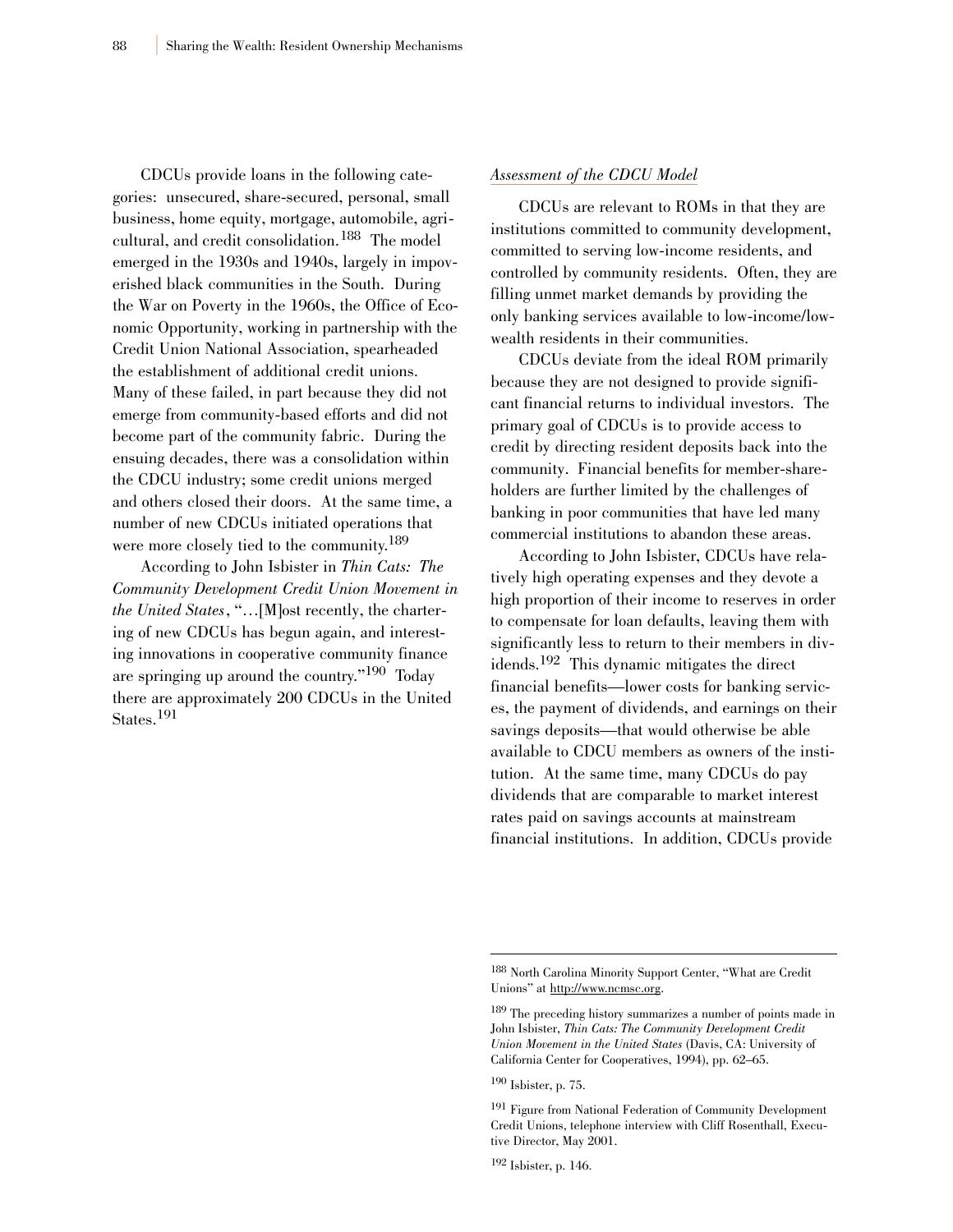indirect financial benefits to residents in that they offer an alternative to the exorbitant rates that check-cashing outlets charge for basic banking services.

In terms of resident voice, "CDCUs are nonprofit financial cooperatives owned and operated by low-income persons."<sup>193</sup> Member-owner status is obtained by making a deposit. CDCUs operate as other cooperatives on a one-person, one-vote basis. Members elect the board of directors that sets institutional policy. CDCUs, therefore, have significant relevance for ROMs in that they offer both voice and ownership for low-income residents in an institution dedicated to investing in the community.

CDCUs are a place-based, resident-controlled institution and function as important vehicles for community lending and revitalization. While many CDCUs provide loans for "personal" uses such as auto purchase or debt consolidation, their portfolios also include significant levels of business loans. "Business loans can help to transform a community by providing decent jobs to low-income people and by giving people an ownership stake."<sup>194</sup>

In addition, CDCUs contribute to residentdirected investment by keeping money in, rather than draining it out of low-income communities as has occurred historically with some corporate financial institutions. A number of local CDCUs have initiated IDA programs, thus providing additional infrastructure and support for asset accumulation on the part of low-income residents. Finally, some 15 CDCUs have developed youth outreach programs that promote financial literacy and skills for young people.<sup>195</sup>

Although CDCUs do not represent a significant return on investment model, with the proper support they could offer greater financial benefits through increased earnings on deposits, lower charges for banking services, and increased dividends. The key to CDCUs' helping residents to accrue financial assets appears to be increased access to capital. CDCUs face a challenge in amassing sufficient capital because they rely largely on the deposits of low-income residents. Clients making smaller deposits require comparable levels of banking services as those making larger deposits; yet they provide less capital for the bank to lend.<sup>196</sup>

CDCUs currently get supplementary capital from social investors as well as loans/grants from public sources, such as state funds and the national CDFI Fund. In North Carolina, for example, "CDCUs were able to more than double small business lending through state-funded economic development deposits." $197$  Policies that result in greater capital support for CDCUs would enable them to expand their loan portfolios and receive interest on a greater number of loans, thus increasing funds available for operating expenses and possibly for dividends.

<sup>196</sup> Isbister, p. 33.

<sup>193</sup> The Coalition of Community Development Financial Institutions, *Comparison of Community Development Financial Institution Types* at http://www.CDFI.org/cdfitype.html.

<sup>194</sup> Isbister, p. 172.

<sup>195</sup> National Federation of Community Development Credit Unions, *Outreach* at http://www.natfed.org/outreach.html.

<sup>197</sup> North Carolina Minority Support Center website at http://www.ncmsc,org.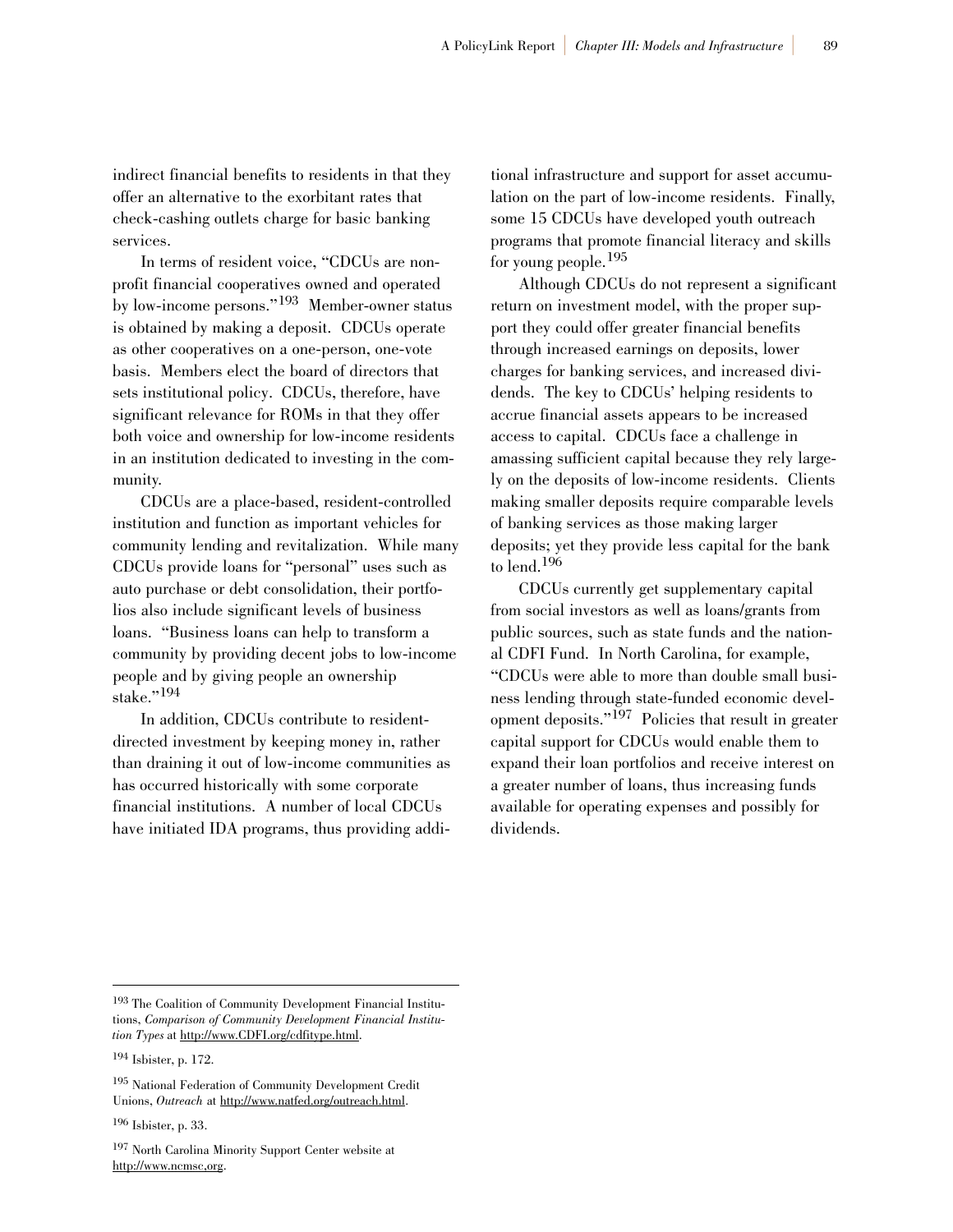## **Community and Individual Investment Corporation (CIIC)**

The Community and Individual Investment Corporation (CIIC), introduced in 1996 by HUD, demonstrate how residents can gain an equity stake in financial institutions in their community. HUD's goal was to: "…demonstrate the feasibility of new, community-oriented financial institutions …owned by the residents of selected Empowerment Zones (EZs), Enterprise Communities (ECs), and other eligible communities."<sup>198</sup>

CIICs allow community builders to develop resident-owned financial institution that would provide access to capital in inner-city communities. It was assumed that the role of a CIIC would vary from that of a "retail lender," making loans directly to borrowers, to that of a "wholesale lender," providing patient capital, loan guarantees, etc., depending on local demand and market conditions.199

#### *City First Bank of Washington, DC*

*City First Bank of DC is a community development bank that opened its doors in 1998. It provides credit and financial services to individuals and businesses in the District's lower-income, underserved areas. City First Bank is unique in that it will eventually enable area residents and businesses to control the bank through owning shares of stock.*

*The bank originated through a small group of individuals who were concerned about the scarcity of banking services for smaller businesses in the District of Columbia's distressed areas. Once the group determined that it wanted to start a bank and had*

*incorporated, it responded to the CIIC funding opportunity through HUD. City First Bank received \$3.5 million in EDI grants and \$5 million in Section 108 loan funds.*

*While City First Bank is in a stable financial position, banks generally take several years to achieve profitability. In the interest of supporting asset building and wealth creation for local residents, the board has elected to delay offering residents stock until the bank becomes profitable, which could be as early as 2002. In order to reach lowincome residents, the board may conduct a grassroots campaign through community-based organizations to promote the stock offering.<sup>203</sup>*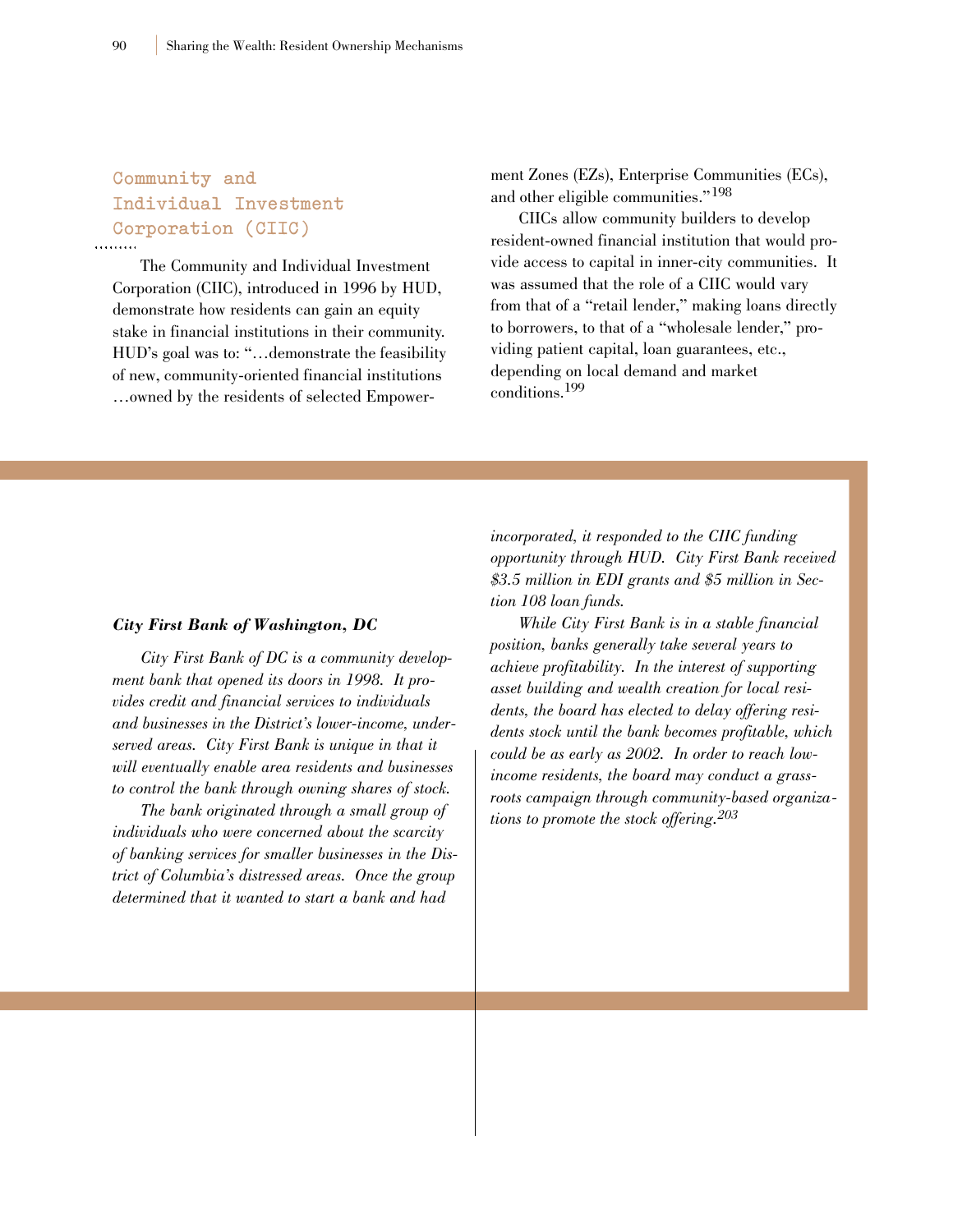The model was designed to both build assets for low-income residents and provide them with a stronger voice in running an institution dedicated to community development.

*Owning assets gives people a stake in the future. Through the CIIC, the federal government will join with local residents and their city governments to create resident-owned financial institutions which make business and development loans in inner-city communities. The CIIC provides a model that draws on the lessons learned from the past and incorporates them into a new paradigm of community self-reliance and innovation. The principles behind this approach are important: integrate local residents in the market economy; fully engage participants in both its risks and its potential rewards; and build community through economic incentives.<sup>200</sup>*

In the 1996 fiscal year, HUD set aside up to \$20 million in Economic Development Initiative (EDI) funds for CIICs. In the Notice of Funding Availability, applicants were given a 10-point preference if their CDFI proposal included the resident ownership of the institution. In December 1996, HUD awarded funds to establish CIICs in three Empowerment Zones in Washington, DC; Baltimore, Maryland; and in rural Mississippi.<sup>201</sup> However, only one recipient, City First Bank in Washington, DC, has been successful at moving the model forward.

In Baltimore, the CIIC did not succeed because the community board of Baltimore's Empowerment Zone was not strongly supportive of the resident share ownership concept.<sup>202</sup> The funds awarded to form that CIIC were never expended. In Mississippi, a necessary prerequisite for establishing the CIIC was the state's providing Section 108 loan guarantees. Because of previous venture failures, the state was reluctant to take the risk of using its loan authority as a guarantor for the HUD funds, and the effort was halted.

In subsequent years, HUD no longer developed and funded the CIIC model. Congress failed to fund EDI grants to HUD, which had combined Section 108 loans with EDI grants to lower the cost of capital to CIICs so that the return to resident investors would be greater.

<sup>200</sup> *Ibid*.

<sup>198</sup> Department of Housing and Urban Development (HUD), Office of Community Planning and Development, *The Community and Individual Investment Corporation: A guide to a new economic partnership between citizens, government, communities and the private sector* (Washington, DC: Office of Community Planning and Development, 1996), p. 1.

<sup>199</sup> *Ibid*.

<sup>201</sup> HUD, "Mrs. Clinton Joins HUD in Launching New Community Empowerment Banking Initiative to Revitalize Impoverished Areas," Press release, December 19, 1996.

<sup>202</sup> The following account of the outcomes of the three CIIC awards and other characteristics of the CIIC concept is based on a telephone interview with Michael Freedberg, Senior Policy Analyst in HUD's Office of Policy Development and Research, March 8, 2001.

<sup>203</sup> This information is based on a telephone interview with Peggy Delinois, General Counsel of City First Bank, January 2001, and an article by Gwendolyn Flowers, "What Can We Expect from Community-based Lending for the District of Columbia," *American Economic Review* 189: 2 (1999): 367–371.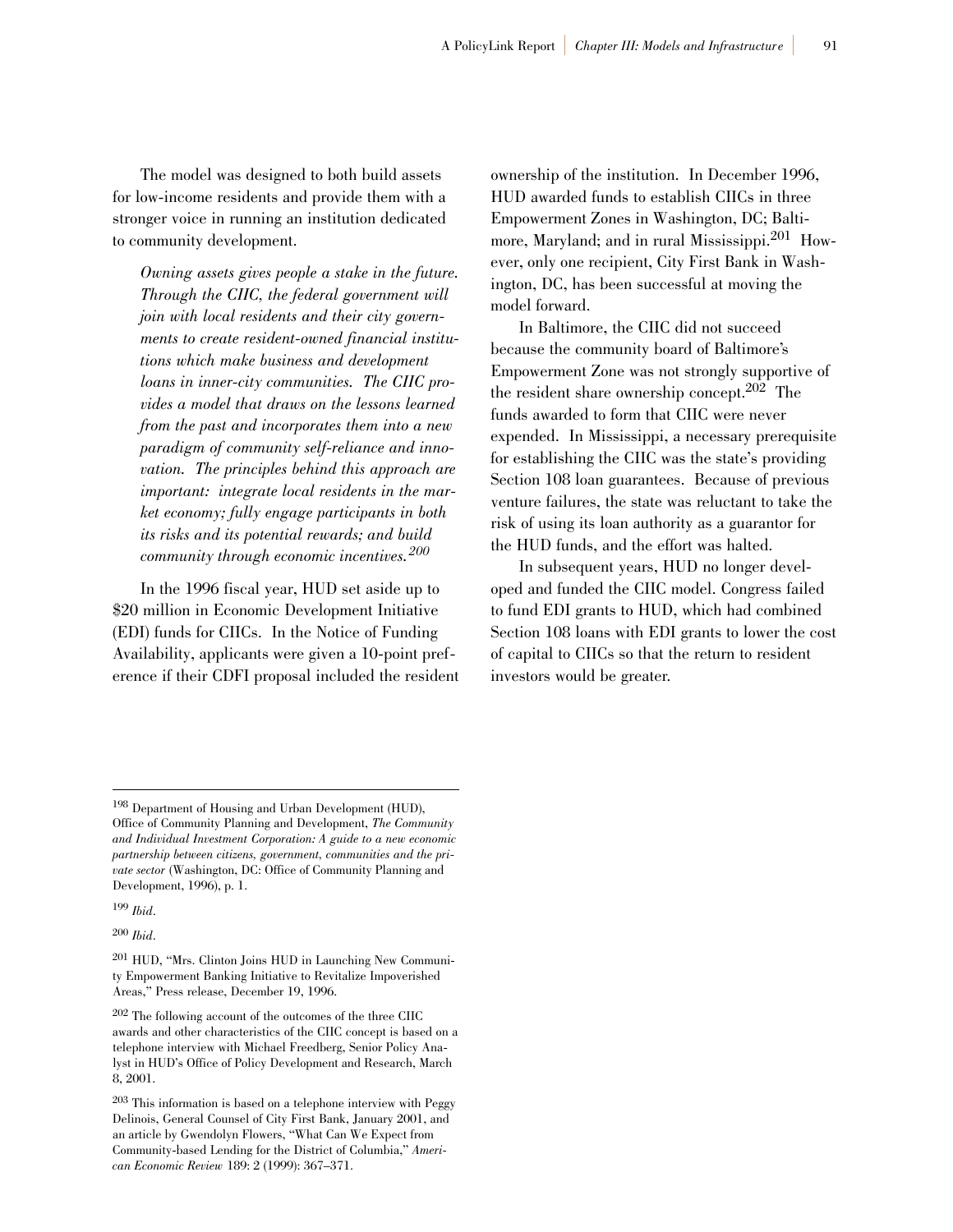#### *Assessment of the CIIC Model*

Proponents of the CIIC argued that it could prove to be a lucrative investment for low-wealth residents because of their expanded access to capital and the quality of the proposed investments. CDCUs, on the other hand, were not set up as lucrative investments for residents, but rather as a way to recycle resident deposits to the community. Furthermore, CIICs differed further from credit unions in that they would have an "IDA feature," whereby resident investors could borrow up to nine times the value of their shares in the bank for purposes of education, homeownership, or business development. This unique feature would serve as a mechanism for residents to leverage their shares in the CIIC for further asset development.

Concerns were raised about the regulatory structures governing the CIIC model. Because of their unique nature, CIICs would not fall under either the Securities and Exchange Commission or the Federal Deposit Insurance Corporation. Michael Freedberg, Senior Policy Analyst at HUD, recalls that there were "several layers of security" regarding the CIIC and that it would be regulated by the local government, community development block grants, and HUD itself. Provisions were to be put in place so that in the event of losses, community shareholders would be the first to be paid (i.e., those with Class A stock).

A key challenge to the CIIC model is that it faces a long-time horizon before it will produce profits for resident owners. By design, the CIIC model serves less profitable markets, with the goal of filling demand that is not being met by the private sector. Given low profit margins, the profit potential is less—and time horizon longer—than for other forms of financial institutions. Furthermore, as with other ROM models, the design, development, and implementation of the legal and organizational structure necessary to offer equity to resident owners are challenges faced by the CIIC model. These challenges include the need to create education, outreach, and financial literacy services to adequately address the needs of potential investors. Risk is also relevant to investment in a CIIC.

The original CIIC concept embodies all of the ROM criteria. It includes opportunities for residents to leverage economic activity to produce resident benefits. It targets low-income/low-wealth residents and enables them to be owners in financial institutions. It builds residents' financial assets, while giving them opportunities to have a voice—as shareholders—in policy and operational decisions. Further analysis of the model's shortcomings—and evaluation of its success in the City First Bank example—would be helpful for expanding and replicating this model.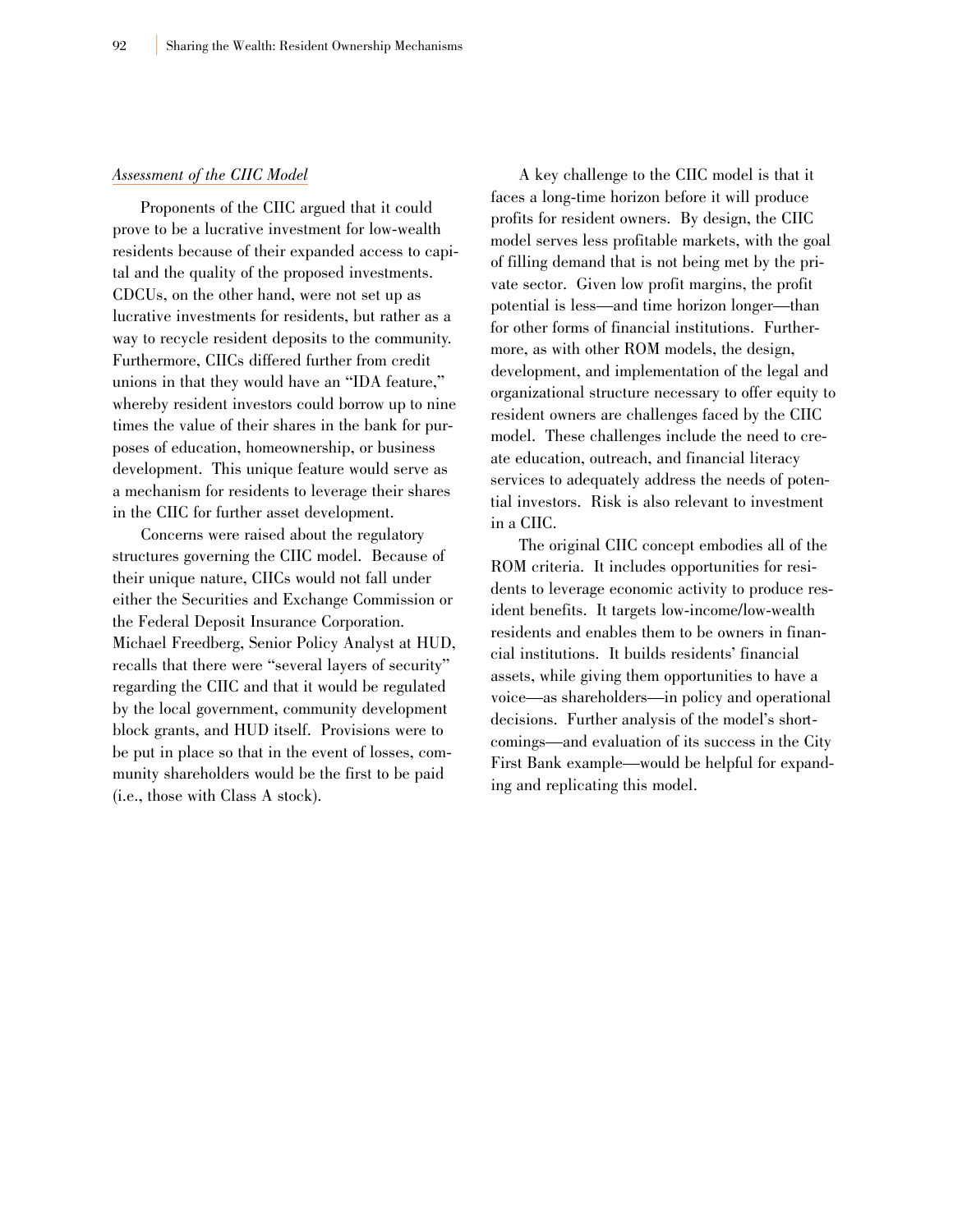## **Concluding Comments: Financial Institutions**

The credit union and CIIC models are promising ways to expand the ownership of communitybased financial institutions to residents. While CDCUs are not designed to serve as lucrative investments for their individual member-owners, their relevance to ROMs will expand as they demonstrate an ability to pay dividends that are competitive with—or superior to—interest rates offered at commercial banks.

City First Bank is significant as the nation's first community development bank that includes residents as stockholders. Key outcomes to monitor that would offer tremendous value to future replication of the model include assessing the returns on investment that shareholders derive and whether being involved as shareholders serves to increase members' engagement in neighborhood development and organizing.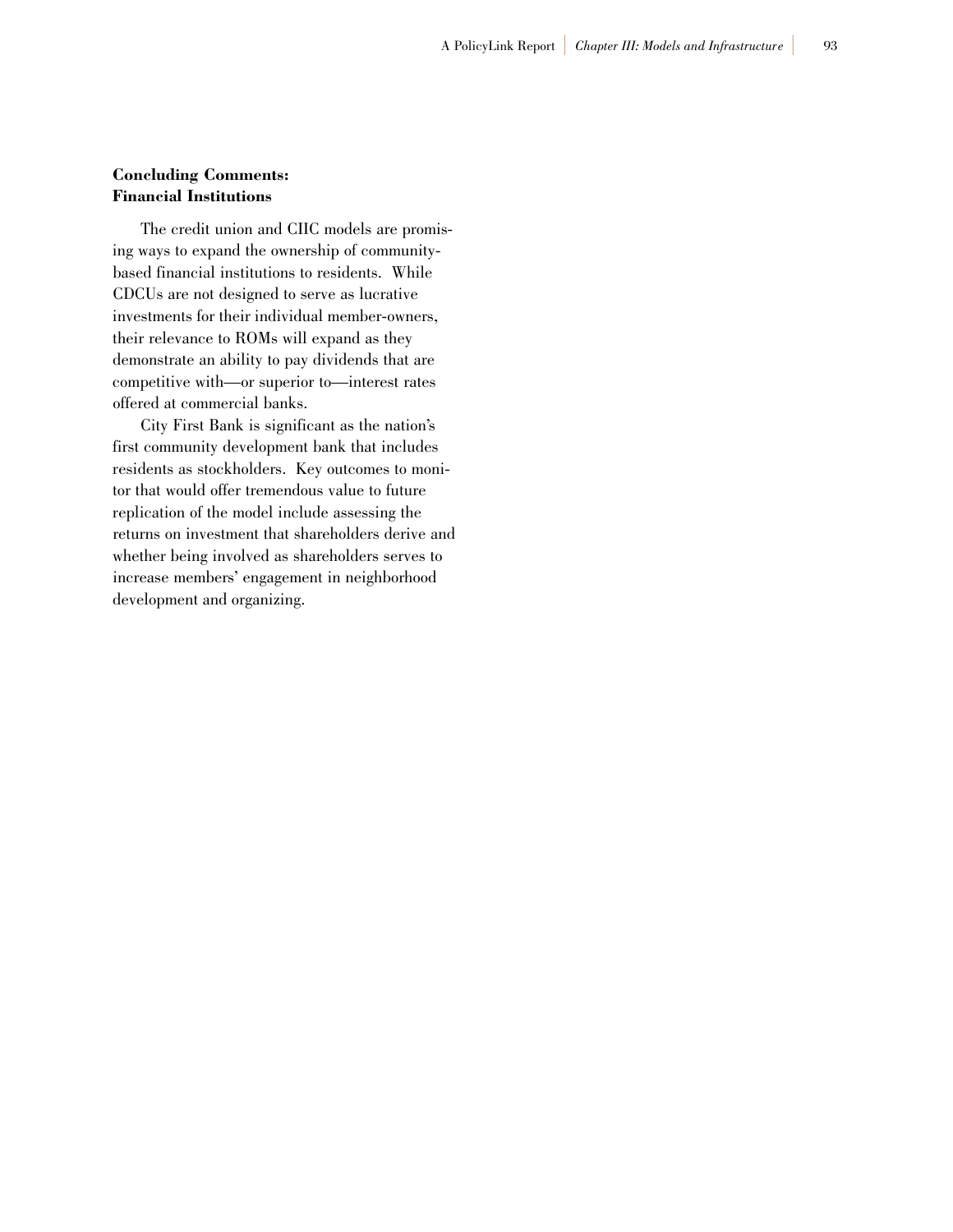# **D . O p p o r t u n i t i e s Home Equity: Expanding Equity-Building**

Homeownership has long been understood to be the major source of wealth among American families. As documented by Michael Sherraden at Washington University, huge disparities exist between the net worth of homeowners and renters across the country.204 Strategies to increase homeownership rates among low-income families have recently been an important focus of the community development field; this focus has assisted many to become first-time homeowners.

It is beyond the scope of this report to review the existing body of literature regarding lowincome homeownership opportunities.<sup>205</sup> This section, however, provides a scan of strategies to expand home equity-building opportunities to a broader array of low-wealth community residents. These models, especially community land trusts and limited equity housing co-ops, go the greatest distance in providing home equity opportunities for those who would not otherwise be able to afford them and, at the same time, contribute to stabilizing housing markets and neighborhoods. The HUD Section 8 Homeownership Program offers a unique example of a government-subsidized effort to enable low-wealth families to accumulate assets in the form of home equity.

## **Community Land Trust**

Community Land Trusts (CLTs) facilitate homeownership for low-income/low-wealth people who would not be able to afford it by other available means. CLTs also contribute to neighborhood affordability and stability by removing land from the speculative market.

"Community land trusts are democratically controlled nonprofit organizations that own real estate in order to provide benefits to local communities—and in particular to make land and housing available to residents who cannot otherwise afford them."206 Traditionally, CLTs have been used to maintain housing affordability for low-wealth residents of target communities. "Sometimes CLTs buy undeveloped land and arrange to have new homes built on it; sometimes they buy land and buildings together."207 CLTs maintain ownership of the land while residents own the buildings and other structural improvements on the land.

<sup>204</sup> Sherraden, p. 114.

<sup>205</sup> For a detailed description and case studies of two leading strategies to provide homeownership opportunities for low-income people—community land trusts and limited equity co-ops, see Charles Geisler and Gail Daneker, eds., *Property and Values: Alternatives to Public and Private Ownership* (Washington, DC: Island Press, 2000), and Allan Heskin and Jacqueline Leavitt, eds., *The Hidden History of Housing Cooperatives* (Davis, CA: Center for Cooperatives, University of California, 1995).

<sup>206</sup> Institute for Community Economics (ICE), "An Introduction to the Community Land Trust Model," undated.

<sup>207</sup> ICE, "Introducing Community Land Trusts," booklet, 2000.

<sup>208</sup> Institute for Community Economics (ICE), "Community Land Trust Activity in the United States," data sheet, 1999.

<sup>209</sup> Institute for Community Economics, "Designing a Resale Formula," in *The Community Land Trust Legal Manual*, ed. Kirby White (Springfield, MA: Institute for Community Economics, forthcoming).

<sup>210</sup> ICE, "Introducing Community Land Trusts," booklet, 2000.

<sup>211</sup> This description is from the Institute for Community Economics website at http://www.iceclt.org/clt/cltprofiles.html.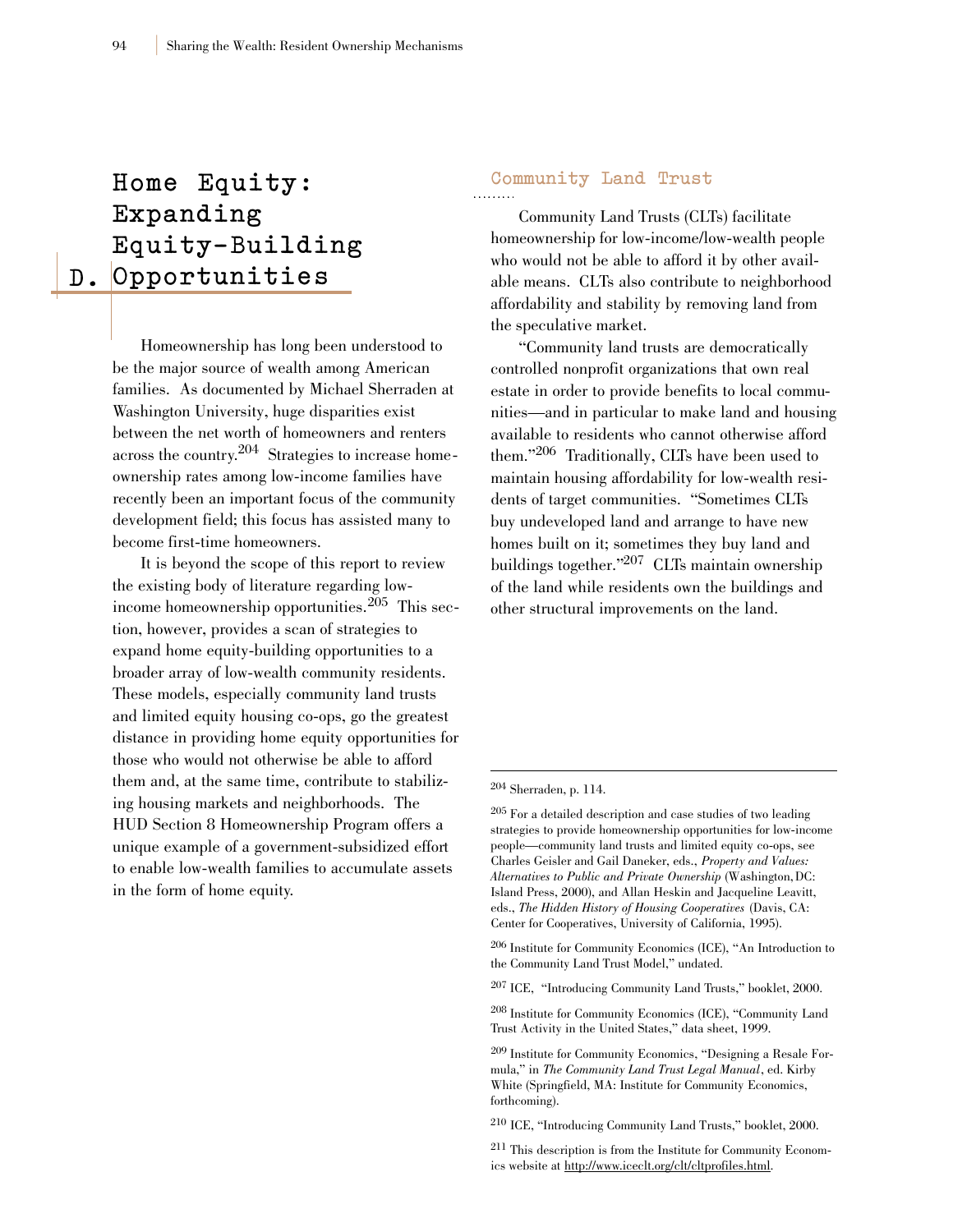As of mid-1999, there were 90 operating CLTs in the United States that included a total of 4,778 housing units. CLTs reach low-income residents: half of all CLT residents earn less than 50 percent of area median income, and 40 percent are at 51–80 percent of the median.<sup>208</sup>

The CLT ground lease governs the price at which buildings and improvements in the CLT may be resold. The ground lease includes a "resale formula" that places limits on the resale price of a dwelling unit.

*Underlying the CLT approach to resale formulas is a fundamental distinction between two sources of appreciation. One source is the dollars, materials, and labor that the owner invests in the home over time to develop or improve it. The other source is a variety of social and economic factors that are beyond the control of the individual property owner: changes in the level of private investment in the surrounding neigh-* *borhood; public investment in streets, sidewalks, streetlights, parks, schools; changes in transportation patterns [etc.]….Value produced by the homeowner is allocated to the homeowner and adds to the owner's equity. Value produced by other social and economic factors is retained by the CLT for the continuing benefit of the community.209*

CLTs are democratically controlled organizations. Members include both CLT residents and others in the community who may wish to join. Members have a voice in the operation of the CLT in their ability to elect and/or serve on the board of directors. Most boards are comprised of directors representing three different constituencies: representatives of homeowners and tenants who live on the CLT's land; representatives of individuals who reside in the CLT's target community who do not live on the CLT's land; and representatives of broader public interests.<sup>210</sup>

#### *Burlington Community Land Trust Burlington, Vermont*

*One of the largest and most influential Community Land Trusts is located in Burlington, Vermont, a university town of about 40,000 on the shore of Lake Champlain. Since the early 80s, economic growth and progressive public policies, combined with an attractive setting, have made Burlington an increasingly desirable—and increasingly expensive—place to live. With active support from city government, BCLT was established in 1984 to produce and preserve affordable housing for local residents.*

*In sixteen years, BCLT's holdings have grown to nearly 500 units of housing, including single-family homes, housing cooperatives, condominiums, and*

*varied rental options. In the process, BCLT has had a major impact on conditions in a low-income neighborhood, while expanding housing opportunities for low-income people in that neighborhood and in outlying suburban areas as well.*

*All of BCLT's housing is affordable, not just for the first residents but for all residents thereafter. BCLT Director Brenda Torpy says, "We're old enough to have had a number of resales, and we've seen it really work. The second time around we don't need any additional government subsidy and we typically serve a lower-income family. We're doing that at the same time that the seller is taking equity with them and has had all the tax benefits and all the security that homeownership offers."211*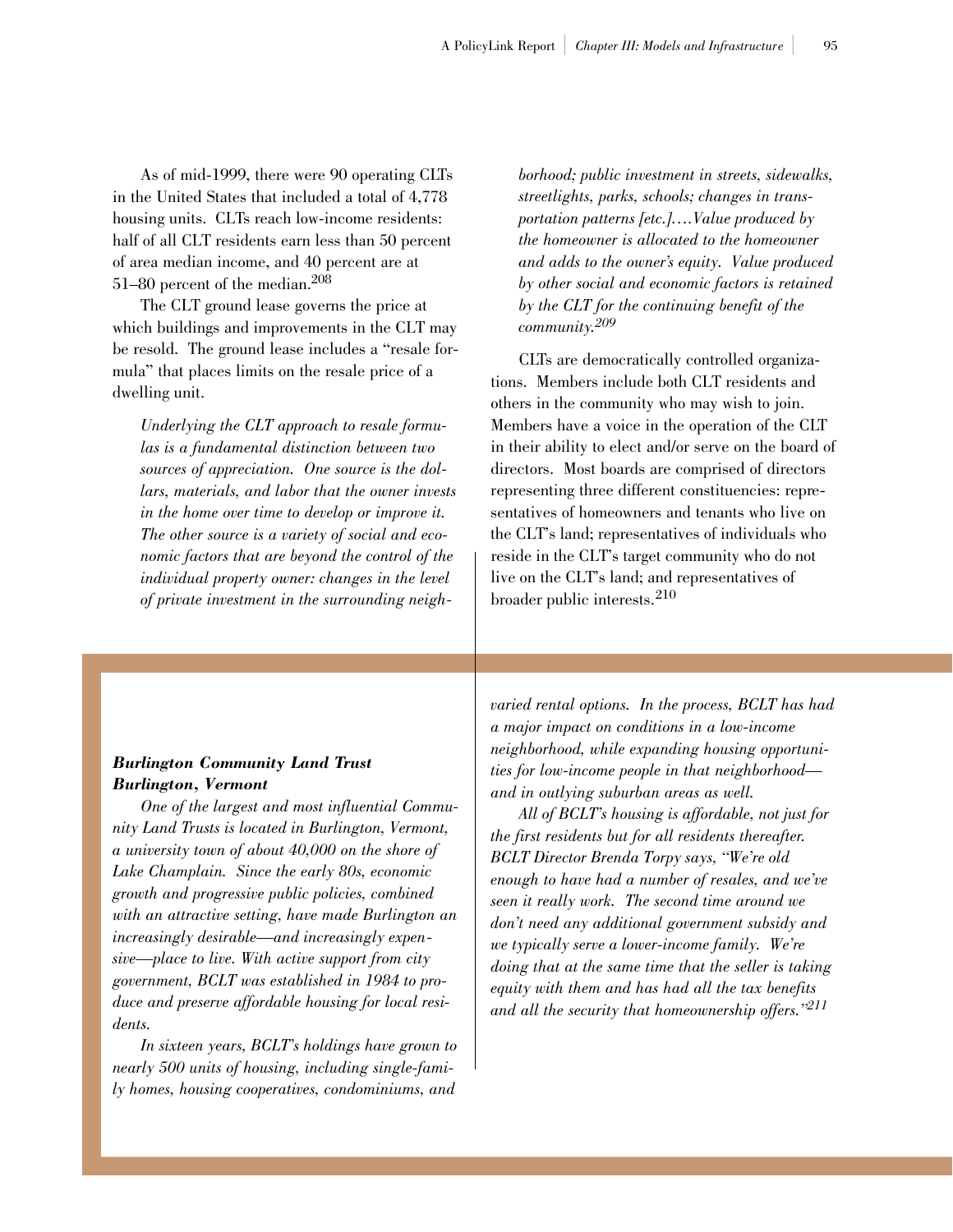#### *Assessment of the CLT Model*

The CLT model meets a range of ROM criteria: It leverages community development to benefit low-wealth residents; it offers ownership, voice, and financial returns to resident investors. The degree to which each of these criteria is highlighted varies, according to local adaptations of the CLT model, as described next.

CLTs provide opportunities for permanently affordable homeownership, but the trade-off is that residents do not get the maximum equity out of their property. They do, however, build equity by paying down a mortgage rather than renting and, under most resale formulas, by receiving a significant share of their home's appreciating value. Resale formulas seek to strike a balance between maintaining affordability for future buyers and providing the homeowner with a fair return on investment. The most limited formula possible would allow the seller to recoup no more than his/her initial capital investment.

Although CLT resale formulas come in many varieties, the most commonly used are those that are based on changes in the appraised value of the house. In many of these, the sellers of CLT homes receive 25 percent of the increase in the appraised value over the homeownership period, but some appraisal-based formulas go as low as 20 percent and a few go as high as 50 percent. (The Borealis Community Land Trust in Fairbanks, Alaska, for example, has a 50 percent resale formula.) $^{212}$  By limiting the seller's equity, the CLT is able to repurchase the home at a below-market price and to resell it to another low-income or moderateincome family at a price it can afford.

CLTs that are more focused on the preservation of affordable housing for future lower-income buyers utilize a more restrictive (lower) formula, and CLTs wishing to support accrual of equity to the seller use a higher formula. To encourage longevity, some CLTs offer an incrementally larger resale formula the longer the tenure of the resident in the unit.

CLTs thus offer residents a voice in the policies and practices of the land trust. CLTs provide opportunities for individual homeownership and some equity building as part of a community-controlled initiative.

*For low-income communities suffering from disinvestments…the primary goal [of CLTs] is to sustain owner-occupancy and prevent a return to absentee ownership. For communities where property values are rising…the primary goal is to limit resale prices so the homes will continue to be affordable for lower-income households.<sup>213</sup>*

In addition, individual CLTs have been involved in a diverse array of community building activities. For example, the community land trust in Concord, New Hampshire, is working with the Neighborhood Reinvestment Corporation on an IDA program to help families save for homeownership. North Camden CLT in New Jersey has spearheaded a comprehensive community planning initiative. Durham Community Land Trust in North Carolina provides construction job training for community residents. The Burlington Community Land Trust has been a mainstay of the city's Enterprise Community, cleaning brownfield sites, developing community facilities for various social service organizations, and redeveloping abandoned commercial buildings. OPAL Community Land Trust in Orcas Island, Washington, is actively involved with open space planning and preservation.214

<sup>212</sup> Jeff Yegian, ICE Technical Assistant, telephone interview, February 2001.

<sup>213</sup> ICE, "Introducing Community Land Trusts," booklet, 2000.

<sup>214</sup> Julie Orvis, Network/Events Coordinator, Institute for Community Economics, telephone interview, March, 2001.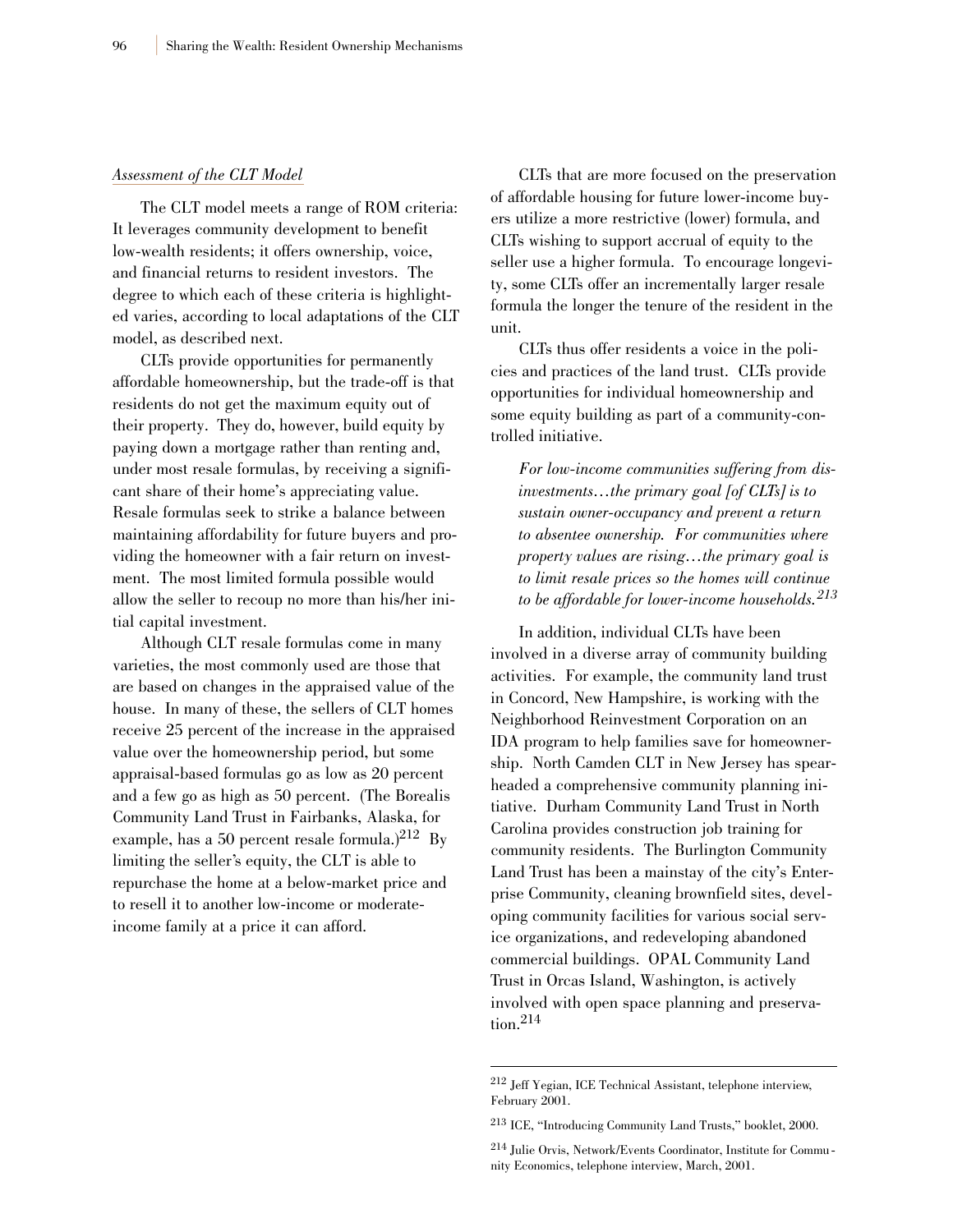### **Housing Co-ops**

Housing co-ops represent an extensively applied and well-developed model for building home equity through group ownership. There are approximately one million cooperative housing units in America today.<sup>215</sup> Not all housing co-ops are ROM models because they do not all target low-income/low-wealth residents; but housing coops geared to low-wealth residents are an important element of the ROM framework because they provide home equity opportunities to those that could not otherwise afford them, thereby increasing neighborhood affordability and stability.

Residents of a housing co-op share ownership of the building through purchasing stock in the cooperative corporation.

*Upon purchasing stock, the tenant-stockholder signs a perpetual lease that gives the tenantstockholder a legal and an exclusive right to occupy a dwelling unit as long as all obligations to the cooperative are met….By altering the basic legal and finance structures, many different types of housing cooperatives can be developed.<sup>216</sup>*

Housing co-op models most relevant to the ROM discussion are presented below.

### **Limited Equity Housing Co-ops**

Limited Equity Housing Co-ops (LEHCs) make homeownership affordable to low-income people by limiting the maximum price at which member shares in the co-op can be sold. When a member wishes to leave the co-op and sells his/her shares, restrictions on the value are built into the transaction by corporate bylaws. These restrictions consider the inflation index, value of improvements, mortgage amortization, and maximum interest rate.217

LEHCs represent an ownership model that, similar to community land trusts previously discussed, "unbundles" the package of rights commonly attributed to ownership. While the owner is able to enjoy most ownership rights such as housing stability, control over the property, and ability to pass the property on to heirs, the owner's right to resell the unit at the highest price the market will bear is restricted.<sup>218</sup> Restricting the resale price through limiting the value of the co-op shares maintains affordability for the next lower-income buyer.

<sup>217</sup> Herb J. Cooper-Levy, "Limited Equity Housing Co-ops," manuscript, undated.

<sup>215</sup> National Cooperative Business Association website, http://www.ncba.org.

<sup>216</sup> *Ibid.*

<sup>218</sup> Cooper-Levy refers to the "bundle of rights" concept in his essay, "Limited Equity Housing Co-ops." For more detail, see David Abromowitz, "Essay on Community Land Trusts," in Charles Geisler and Gail Daneker, eds., *Property and Values: Alternatives to Public and Private Ownership* (Washington, DC: Island Press, 2000). Abromowitz attributes the following "bundle of rights" to the traditional notion of ownership: "the right to exclude others, the right to sell the property when and to whom the owner chooses, the right to profit from its sale, the right to enjoy the property, the right to develop or change it, the right to minerals beneath its surface, and the right to the air and sunlight overhead."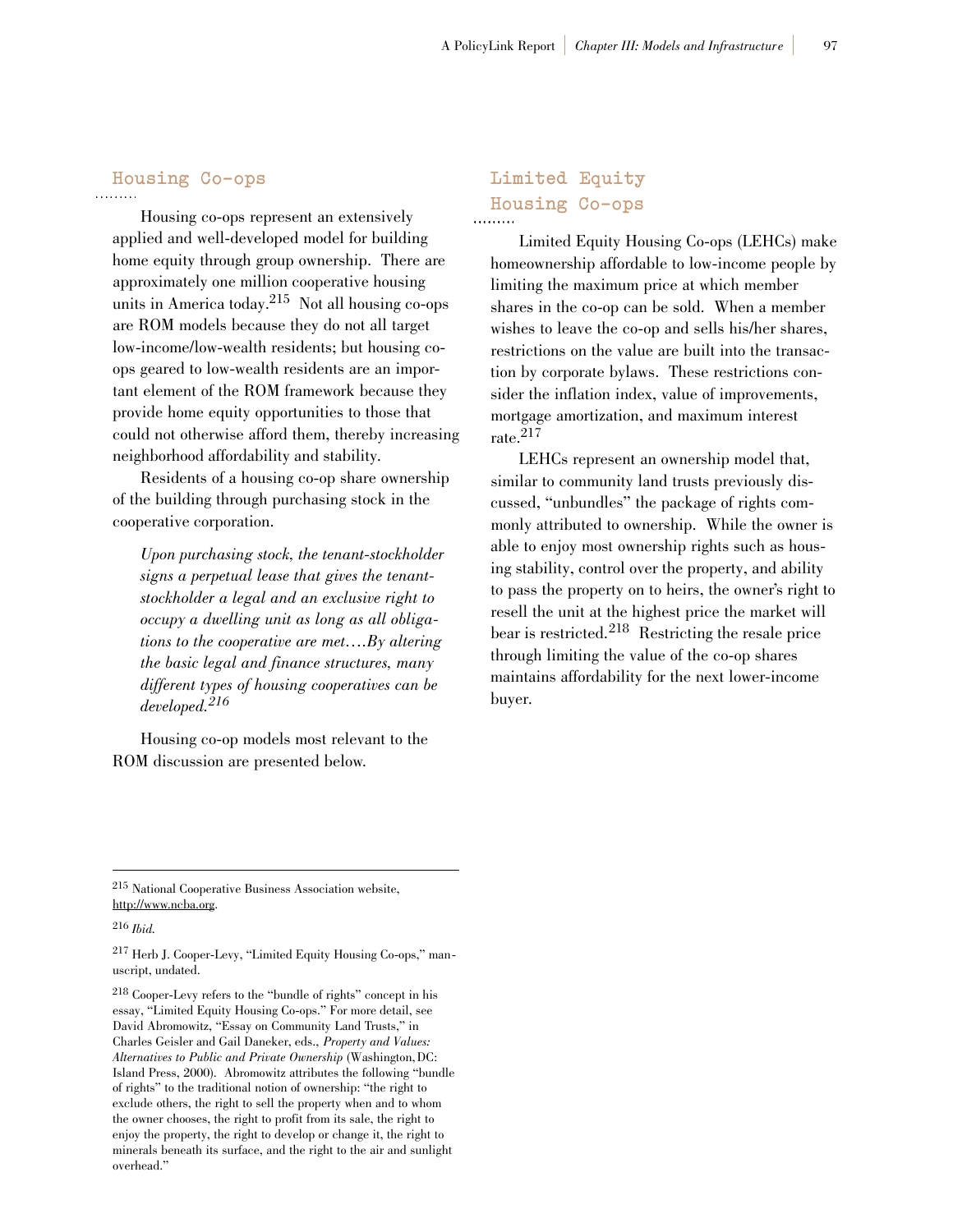#### *Assessment of the LEHC Model*

LEHCs represent a strategy both to build equity and to keep neighborhoods affordable, but they place greater weight on preserving affordability than they do on enabling residents to accrue equity. While low-wealth people benefit significantly from LEHCs, LEHCs' primary value lies in making most of the benefits of homeownership available to low-wealth residents, rather than actually fostering wealth accumulation.

LEHCs are relevant to the ROM discussion in other ways. Besides the fact that they fit all of the ROM criteria, there is some evidence that limited equity co-ops result in greater community pride among residents, as well as a sense of empowerment and security. LEHC residents also take better care of their units and have higher levels of satisfaction.219 More research is needed to assess whether these benefits are widespread and, in particular, the extent to which they apply to LEHCs whose members are predominantly very lowincome residents.

### **Leasing Cooperative**

"A leasing cooperative leases the property from an investor on a long-term basis, sometimes with an option to buy. The residents operate the property as a cooperative." $220$  In instances where ownership of the property is not possible or affordable, a leasing cooperative may be an acceptable alternative. Leasing cooperatives are relevant to ROMs in that they increase the control of lowincome/low-wealth residents over their living conditions and sometimes lead to ownership opportunities without the need for a down payment or financing.

<sup>219</sup> See William M. Rohe and Michael A. Stegman, "Converting Public Housing to Cooperatives: Lessons From Nashville," in Allan Heskin and Jacqueline Leavitt, eds. *The Hidden History of Housing Cooperatives* (Davis, CA: Center for Cooperatives, University of California, 1995), pp. 105 and 106. Rohe and Stegman cite the following works in their discussion of social benefits of limited equity cooperatives: J. Birchall, *Building Communities the Cooperative Way* (London: Routlege, 1998); Kegan Paul, *Cooperative Housing: A Handbook for Effective Operations* (Ann Arbor, Michigan: Midwest Association of Housing Cooperatives, 1997); W. Peterman and A. Young, *Alternatives to Conventional Public Housing Management* Technical Report No. 1-91 (Chicago: Voorhees Center for Neighborhood and Community Improvement, The University of Illinois at Chicago, 1991); S. Franklin, "Housing Cooperatives: A Viable Means of Home Ownership for Low Income Families," *Journal of Housing* 38 (1981), no. 7: 392-398; and J. Leavitt and S. Saegert, *From Abandonment to Hope: Community Households in Harlem* (New York: Columbia University Press, 1990).

<sup>220</sup> NCBA website at http://www.ncba.org.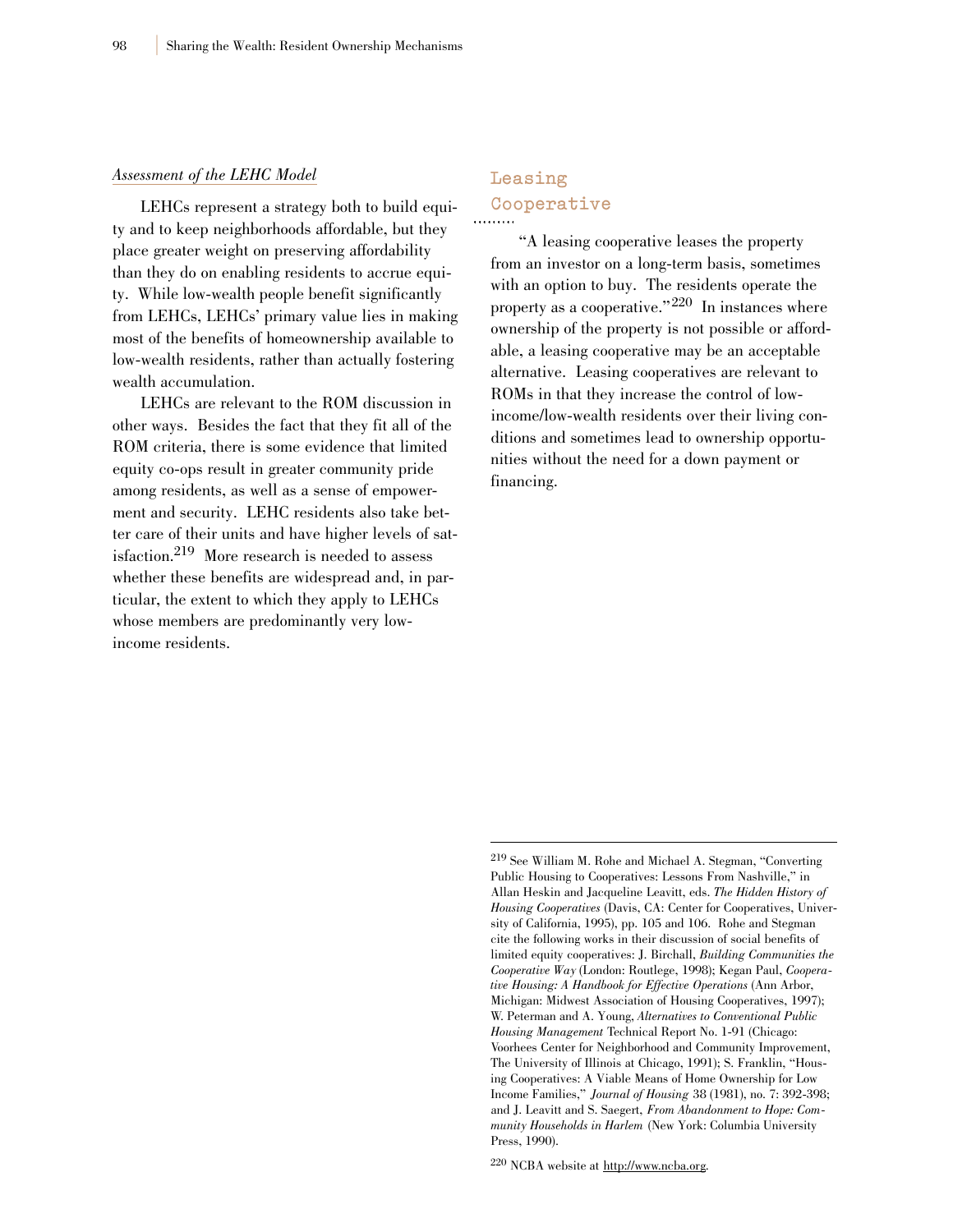#### *Assessment of the Leasing Cooperative Model*

A major benefit of leasing cooperatives is that they are better able than LEHCs to take advantage of the low-income housing tax credit. A frequent scenario is that an investor will use the tax credit to start an affordable housing project and lease the property to tenants with an option to buy. The tenants form a cooperative corporation and operate the property as a cooperative. Over the 15-year tax credit compliance period, the tenants build equity as they pay the lease (1/15 of the purchase price is "set aside" each year as the lease is paid). Once the 15-year tax benefit period is over, the original investor often has no more interest in owning the property and sells it to the tenants.<sup>221</sup>

A well-crafted lease agreement is an essential tool toward the goal of residents eventually becoming owners of the property. Key provisions include a lease term that coincides with the term of the tax credit and a mechanism to transfer ownership of the property to the co-op under specified terms.<sup>222</sup>

#### **Section 8 Homeownership Program**

The Section 8 Homeownership Program, designed by HUD and implemented by local housing agencies, provides income assistance for families to make the transition from rental housing to acquiring their own homes.<sup>223</sup> Effective as of October 2000, the program operates similarly to Section 8 rental vouchers. The housing agency provides monthly assistance for mortgage payments (rather than rental payments) and thus facilitates accumulation of home equity for low-income families. The program is optional for housing agencies and does not involve approval of additional funds for homeownership. Rather, the housing agency has the option to provide homeownership assistance using its existing voucher funds.

While the program is relatively new, some fifteen housing agencies began homeownership assistance earlier as part of a limited demonstration program.224 Initial information indicates that, often because of poor credit history, it takes significant time for a family to close on a home. Eight of the housing agencies involved in the demonstration have had at least one closing to date.<sup>225</sup>

The program provides monthly mortgage assistance according to a formula based on the difference between the "total tenant payment" and the standard mortgage payment. Total tenant payment is defined as "the higher of the minimum rent, 10 percent of monthly income, 30 percent of monthly adjusted income, or the welfare rent."226 To participate, families must meet eligibility requirements regarding minimum income and a history of full-time employment. Families are also required to undergo homeownership counseling covering the areas of budgeting and money management, obtaining credit and financing, negotiating the purchase price of a home, and finding a home. Local housing agencies are free to include additional requirements, such as enrollment in the five-year Family Self-Sufficiency Program.<sup>227</sup>

<sup>121</sup> This account of leasing cooperatives is summarized from a <sup>221</sup> This account of leasing cooperatives is summarized from a telephone interview with Herb J. Cooper Levy, September 2000. telephone interview with Herb J. Cooper-Levy, September 2000.

<sup>222</sup> Herb J. Cooper-Levy, "Leasing Cooperatives," manuscript, undated. undated.

<sup>123</sup> Information for this section was summarized from Department <sup>223</sup> Information for this section was summarized from Department of Housing and Urban Development, "Section 8 Homeownership of Housing and Urban Development, "Section 8 Homeownership Program; Final Rule," *Federal Register, 24 CFR Parts 5, 903 and* Program; Final Rule," *Federal Register, 24 CFR Parts 5, 903 and 982*, September 12, 2000, at *982*, September 12, 2000, at

http://www.hudclips.org/sub\_nonhud/cgi/pdf/22829a.pdf, and from http://www.hudclips.org/sub\_nonhud/cgi/pdf/22829a.pdf, and from a telephone interview with Michael Dennis, HUD, March 2001. a telephone interview with Michael Dennis, HUD, March 2001.

<sup>124</sup> These housing authorities had expressed interest in the pro-<sup>224</sup> These housing authorities had expressed interest in the program after HUD published the proposed rule in April 1999. HUD gram after HUD published the proposed rule in April 1999. HUD allowed them to proceed, using demonstration authority. The hous - allowed them to proceed, using demonstration authority. The hous ing authorities participating in the demonstration include Syra-ing authorities participating in the demonstration include Syracuse, Burlington, Philadelphia, Charlottesville, Las Vegas, and cuse, Burlington, Philadelphia, Charlottesville, Las Vegas, and Yonkers. Yonkers.

<sup>125</sup> Michael Dennis, HUD, telephone interview, March 2001. <sup>225</sup> Michael Dennis, HUD, telephone interview, March 2001.

<sup>126</sup> Department of Housing and Urban Development, "Section 8 <sup>226</sup> Department of Housing and Urban Development, "Section 8 Homeownership Program; Final Rule," *Federal Register, 24 CFR* Homeownership Program; Final Rule," *Federal Register, 24 CFR Parts 5, 903 and 982*, September 12, 2000, *Parts 5, 903 and 982*, September 12, 2000, http://www.hudclips.org/sub\_nonhud/cgi/pdf/22829a.pdf. http://www.hudclips.org/sub\_nonhud/cgi/pdf/22829a.pdf.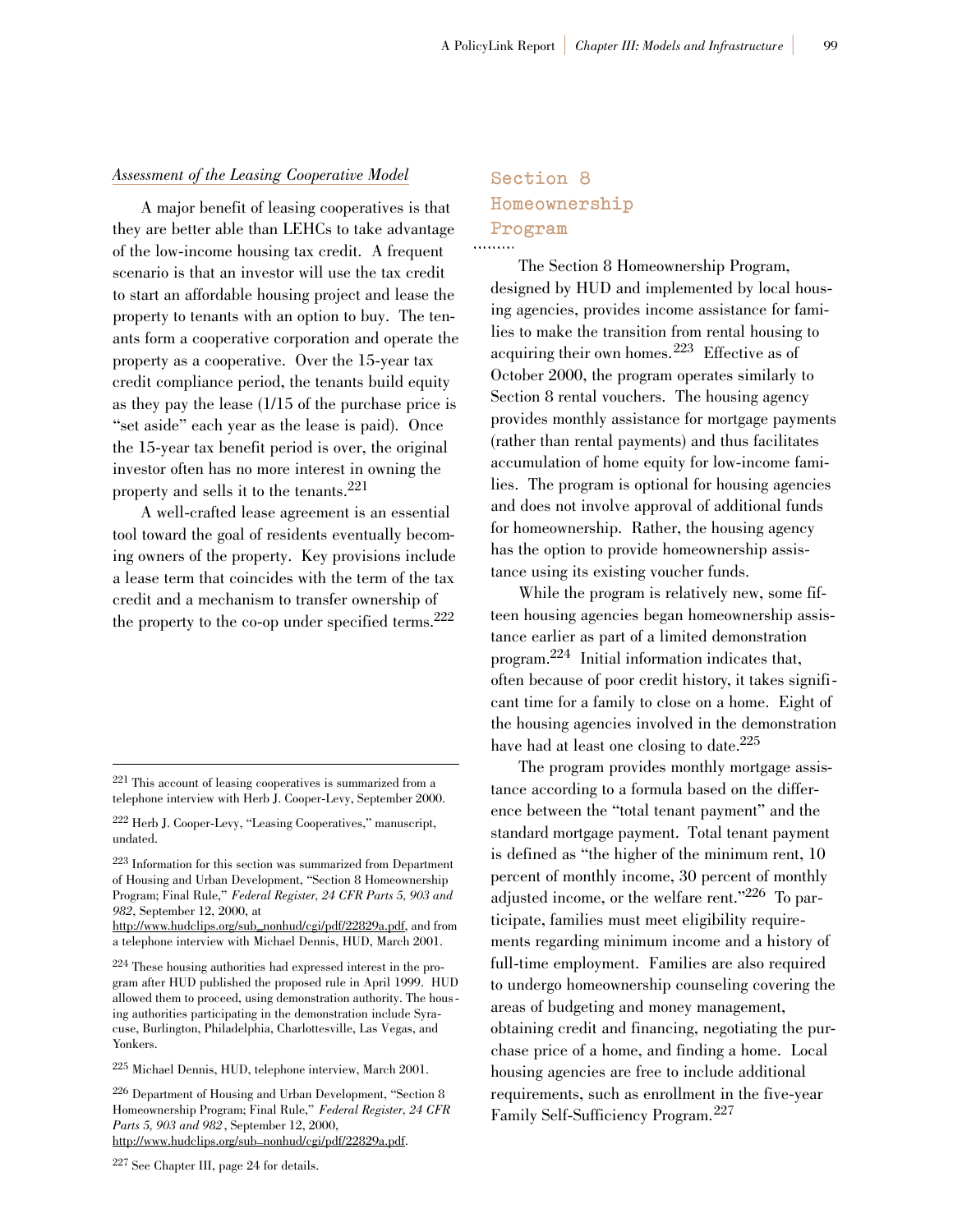HUD anticipates that most participants will be current recipients of Section 8 rental assistance and that the prospect of Section 8 homeownership assistance will have a positive impact on lender's decision to provide a mortgage. The family is also free to complement Section 8 homeownership assistance with subsidized home financing under Community Development Block Grant (CDBG) funding or other programs. Homeownership assistance has a time limit of fifteen years for families with a mortgage of twenty years or longer and ten years for families possessing a mortgage with a term under twenty years.<sup>228</sup> For a family buying into a housing cooperative, the program works slightly differently; it assists those acquiring shares in a cooperative for the first time (i.e., firsttime homebuyers), and also those families who *already* own shares in a housing cooperative.

#### *Homeownership Assistance Program, Burlington Public Housing Authority Burlington, Vermont*

*The Burlington Housing Authority initiated its Section 8 Homeownership Program in November 1999 under the HUD interim rule. To date sixteen families have purchased homes and forty-six other families are in the pipeline. Those families that have closed receive monthly income assistance towards their mortgage payment. To qualify, families must be at 40 percent of area median income. Families usually take about six months from entering the program to closing on a house.*

*The Housing Authority contracts out with the local Homeownership Center for the homeownership training portion of the program. The Homeownership Center, funded through the National Reinvestment Corporation, provides orientation, an in-depth workshop, and one-on-one counseling to prospective homebuyers. The Center also assists the families in cleaning up credit problems, which have proven to be the primary barrier to homeownership for many families.229*

*The Burlington Housing Authority's Section 8 Homeownership Program also provides an example of synergy among various local initiatives with ROM characteristics. Half of the families who have closed on homes have purchased them in the Burlington Community Land Trust, which provides a grant of \$26,000 to income-eligible families towards homeownership in the land trust. A number of families in the Section 8 Homeownership Program also participate in an IDA program at a local credit union, which has helped them accumulate enough savings for the down payment. Others have used savings from their escrow account accumulated as part of the housing authority's Family Self-Sufficiency program. Additionally, participants have obtained low-interest loans and grants for down payment and closing costs from a local community development credit union and the Homeownership Center.*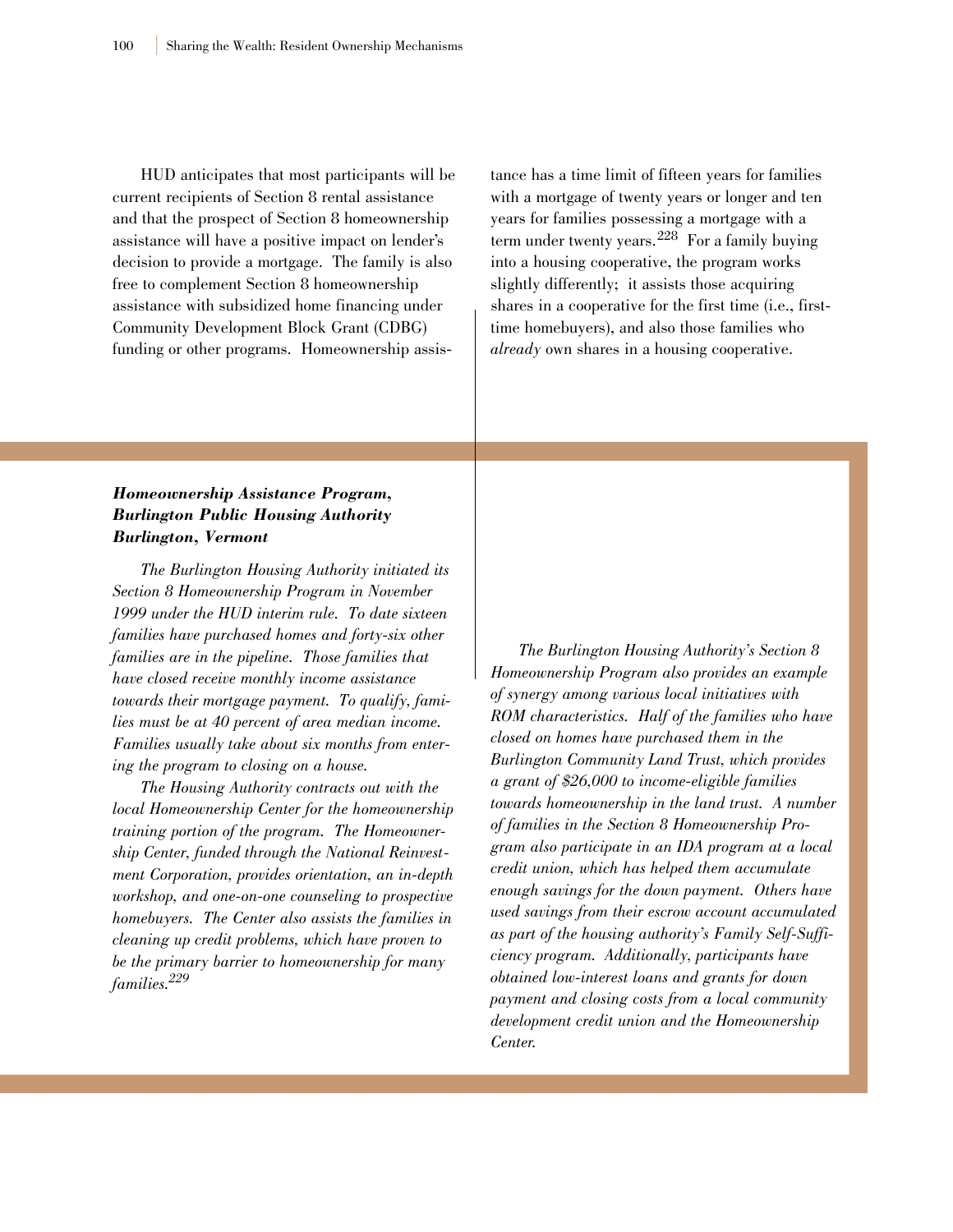#### *Assessment of the Section 8 Homeownership Program Model*

A strength of this model is that it enables recipients of Section 8 rental vouchers to transfer rental payments into home equity, enabling them to own assets and giving them greater voice, as homeowners, in decisions related to their community.

The Section 8 Homeownership Program has not yet been implemented on a broad scale, and HUD is synthesizing results from the initial demonstration program. These results will prove important in identifying barriers and solutions for advancing the model.

#### **Concluding Comments: Expanding Home Equity Opportunities**

The home equity models examined in this section are relevant to the ROM discussion in that they offer yet another avenue for low-wealth community residents to gain an equity stake in their community. By providing asset-poor residents with shared and incremental ownership opportunities, these models help to move them from renters to homeowners. Home equity models offer lowwealth families housing affordability, economic security, roots in a community, and avenues for broad engagement in the community's development.

<sup>228</sup> HUD's final rule makes exceptions on these term limits for elderly and/or disabled families.

<sup>229</sup> Information for this example was summarized from a telephone interview with Emily Vaupel, Homeownership Coordinator, Burlington Public Housing Authority, March 2001.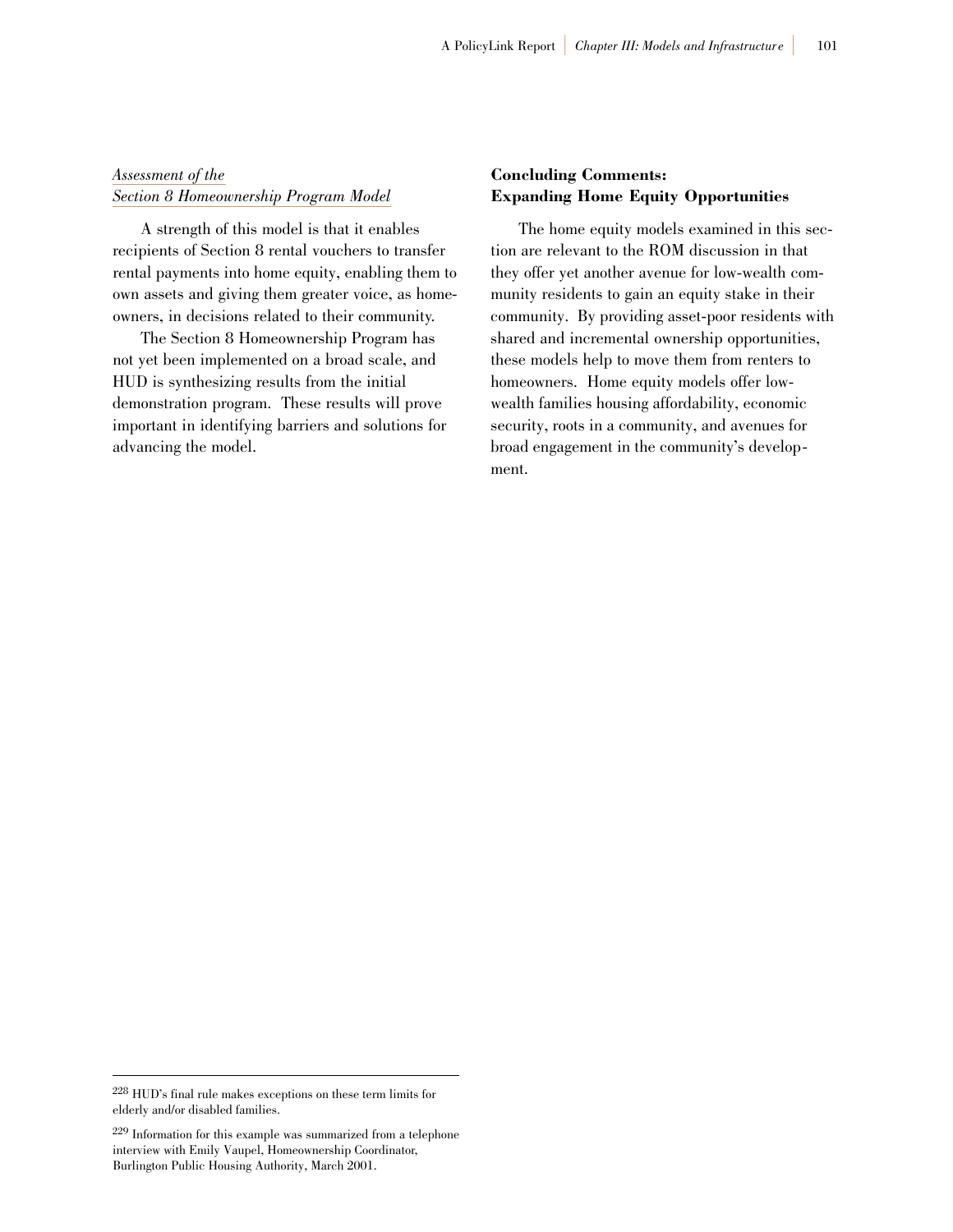## **E . Natural Resources: Capturing and Preserving Value for Residents**

Natural resources are a source of enormous wealth that rarely benefits those residents of the areas from which they are extracted. Around the world, examples abound of resource-rich areas where community residents live in poverty. The concept of connecting the development and stewardship of natural resources to resident benefits is not new, but it has not yet been widely applied.

The domestic model most often cited is that of the Alaska Permanent Fund, which enables residents to receive dividends from the state's oil revenues. In addition, several innovative conceptual models with relevance to resident ownership mechanisms are herein explored.

(Readers should consult the previous discussion of the Alaska Fund in the section "Public Enterprise with Resident Dividends.")

### **General Stock Ownership Corporation**

The General Stock Ownership Corporation (GSOC), described by Jeff Gates in the *The Ownership Solution*, is a conceptual model aimed at capturing resident benefits from natural resources.

*Ownership [would be] based on geography or citizenship….A GSOC could readily be adapted to "owner-ize" government-owned natural resources such as mining deposits or drilling rights located on public land….The scope of participation in a GSOC need not be national or even statewide; it could be regional or even community-based. For instance, a GSOC could be used to create community-wide individual ownership of a local industrial or business park. Some GSOC shares could be allocated to fund education or infrastructure….The GSOC's unusual blend of individual ownership and community-wide participation makes it easily adaptable to situations in which people wish to have a shared stake in the development of common resources.230*

Gates cites a version of GSOC legislation enacted into federal law in 1978 that allows a state-chartered corporation to operate tax free if it includes the state's citizens as shareholders and pays 90 percent of current earnings to those shareholders. An effort was made to use this legislation in Alaska to acquire a stake in the TransAlaska Pipeline Service Corporation; however, the Alaska Permanent Fund was established instead.<sup>231</sup>

If the GSOC model were applied to low-wealth urban, rural, and tribal communities that include or are adjacent to natural resource assets, it could have major implications for asset building among large numbers of low-wealth residents and families throughout the country.

<sup>230</sup> Gates, pp. 75–77.

<sup>231</sup> *Ibid*., p. 76.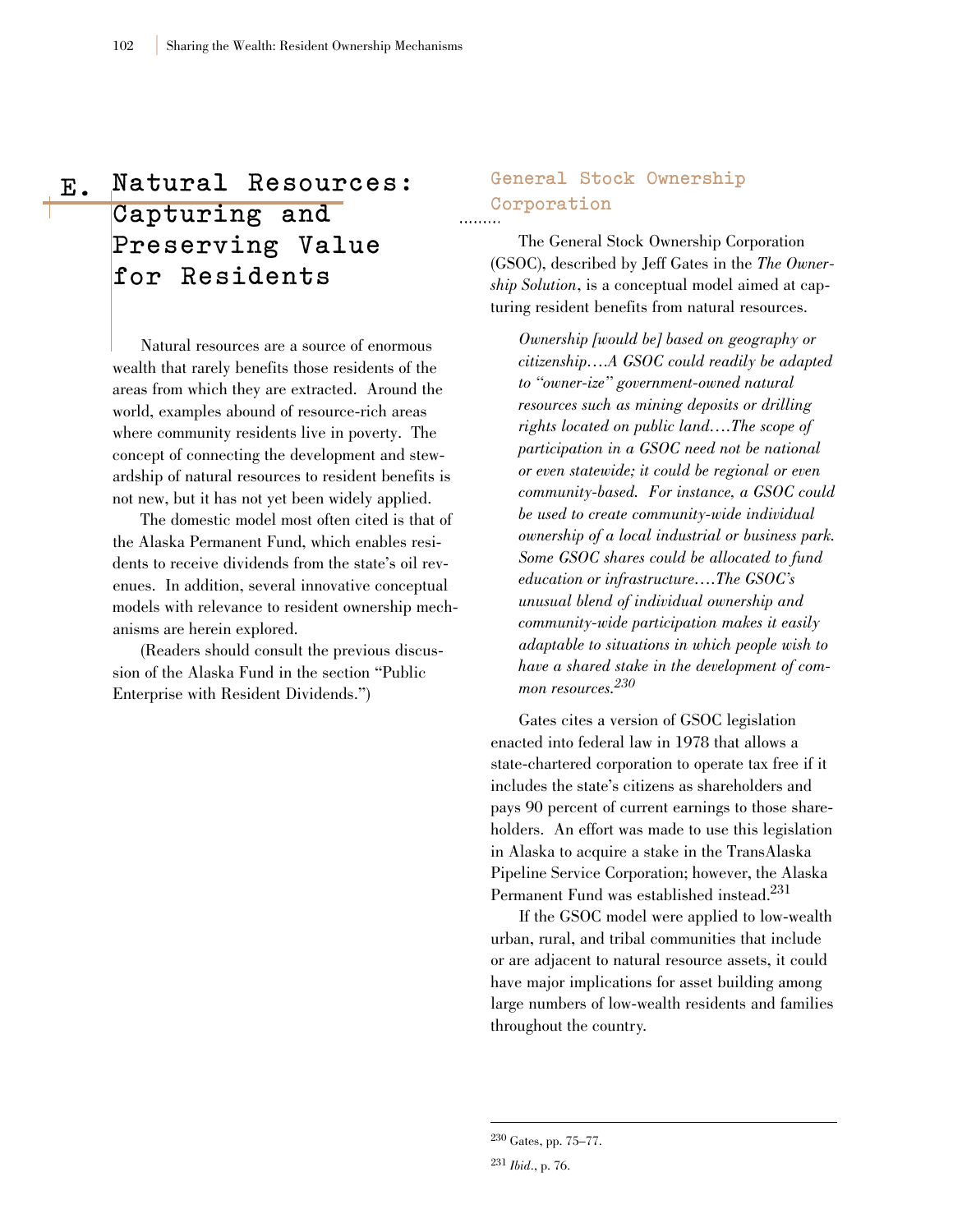#### **Fair Exchange Fund**

The Capital Ownership Group, an informal "online think tank" funded by the Ford Foundation, has generated proposals to broaden ownership of public resources to residents. A concept put forward by Deborah Olson and Alan Zundel is the Fair Exchange Fund:

*This proposal offers a way to promote both wealth creation for families and protection of public resources at the same time. It's based on the principle that when business extracts natural resources, uses up clean air or water, receives tax abatements, or enjoys other public subsidies or contracts, it should provide a fair exchange to the public. It's a matter of quid pro quo, which in Latin means "this for that." We propose this fair exchange be a provision of corporate stock. The stock would be placed in nongovernmental community trust funds, with individual accounts for families. Since all taxpayers have made the investment in companies, all should get some benefit. The community trust can reinvest in the community, and pay out a portion to citizens. At one blow, this structure would deter local governments from competing for corporate location, build a diverse stock portfolio for every citizen, and secure a vote in corporate decisions by a diverse citizenry.232*

Like the GSOC model, the Fair Exchange Fund offers a strong conceptual framework for leveraging natural resource assets in lowincome/low-wealth communities to benefit community residents. A Fair Exchange Fund could provide mechanisms to build the assets of community residents directly, as matching funds for a community building IDA, or through other wealth-building strategies. Furthermore, it could be structured to give voice to community residents.

#### **Sky Trust**

The Corporation for Enterprise Development (CFED) has been working on the concept of a "Sky Trust," a permit system for taxing carbon emissions. According to the model, companies that release carbon into the air would pay a fee to the Sky Trust. Those effected by the carbon emissions; i.e., all citizens, would receive a dividend.

*The Sky Trust is modeled after the Alaska Permanent Fund. It would sell a gradually declining number of carbon emission permits and divide its income equally among all Americans.233*

In effect, the concept places a value on the atmosphere's capacity to receive and store carbon emissions. Companies needing to avail themselves of that capacity would pay. Those affected by the atmosphere's diminishing capacity would receive compensation. Proponents argue that a Sky Trust would be a more equitable way of addressing pollution than current regulations and would provide greater incentives for reducing emissions.234

While not targeted to low-wealth community residents, the Sky Trust concept could provide a mechanism to leverage natural resources to benefit low-wealth individuals and families in a way that gives representatives of low-wealth residents a voice in decision-making.

<sup>232</sup> Deborah Olson and Alan Zundel, "A Half-Dozen Bold New Ideas for Spreading Capital Ownership," 1999, posted on the Capital Ownership Group website at http://www.cog.kent.edu.

<sup>233</sup> From "You Deserve Dividends," http://progress.org/cd26.html, no date.

http://www.cfed.org/sustainable\_economies/common\_assets/equi http://www.cfed.org/sustainable\_economies/common\_assets/equi ty\_globewarm.html. ty\_globewarm.html.<sup>234</sup> The description of Sky Trust was summarized from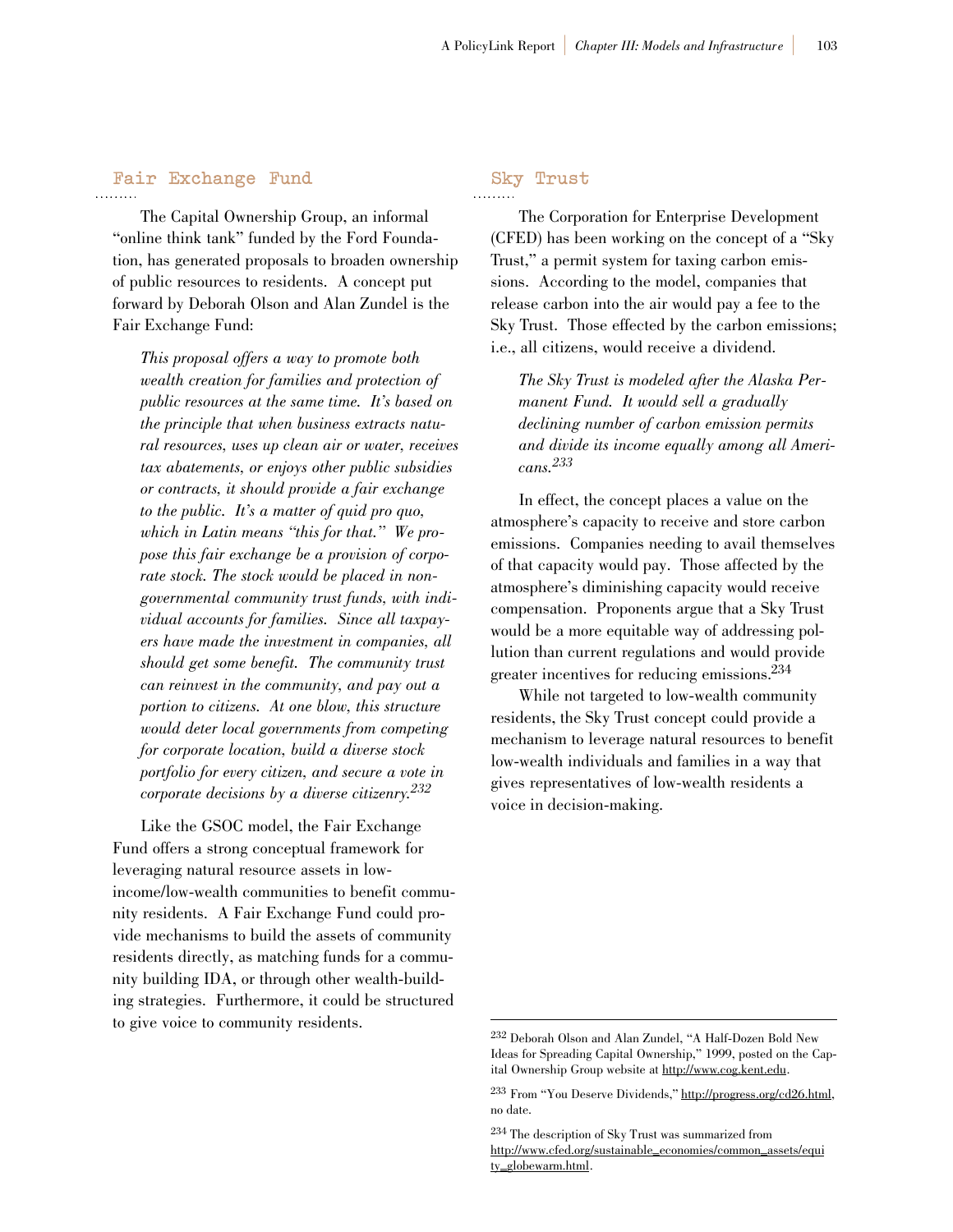#### **Concluding Comments: Natural Resources**

Many low-wealth communities hold natural resource assets that represent a source of value that could be leveraged—through development or preservation; but traditionally this value has been captured by outside investors and/or developers. The natural resource models explored in this report are not exhaustive and could be augmented by research on model from other countries, but they do offer promising examples for application in lowwealth communities across the United States.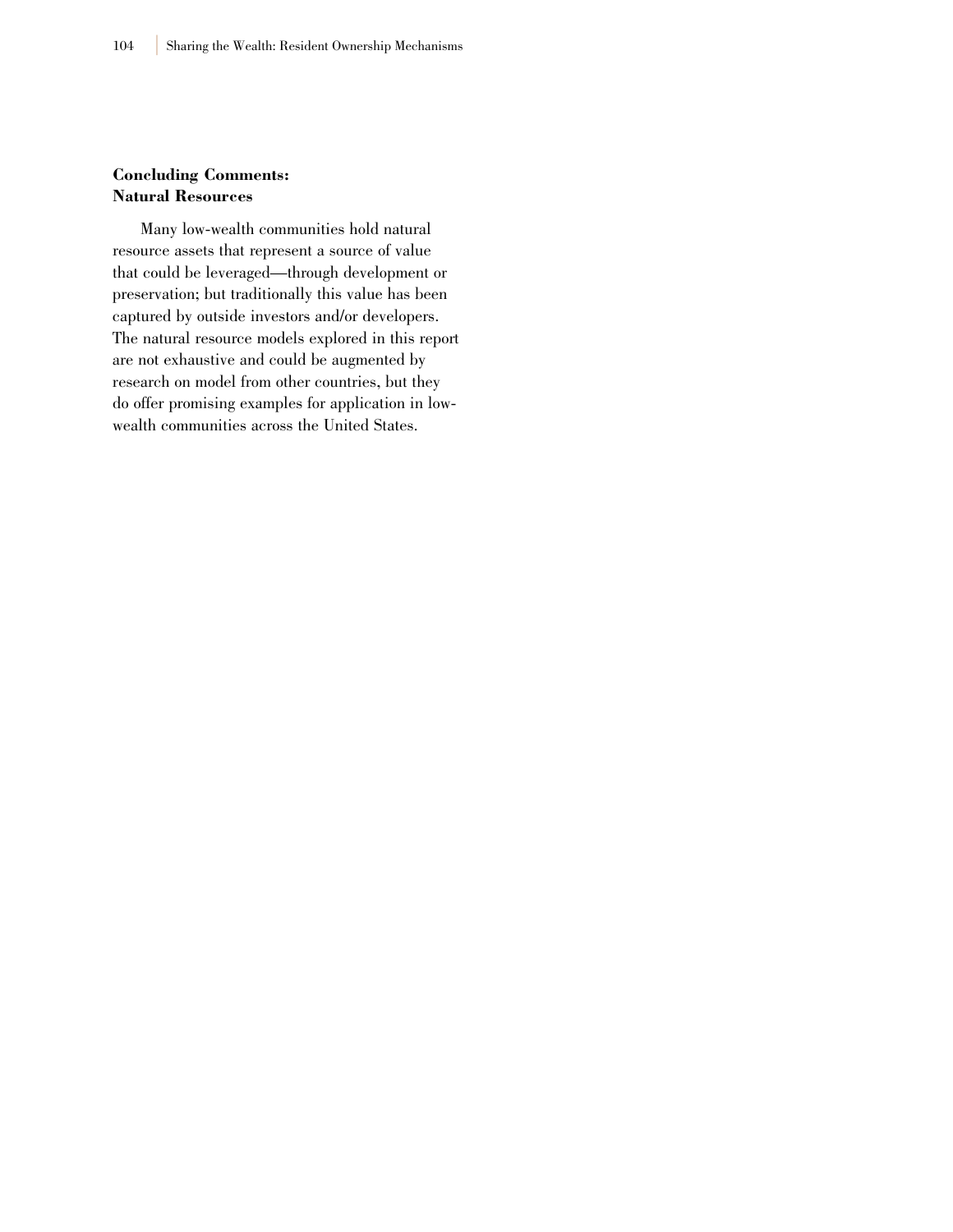# Models and Infrastructure

Infrastructure: Opportunities and Challenges to Advancing Resident Ownership Mechanisms

The preceding section has highlighted innovative models for building resident ownership. Taking these models to scale in a way that produces clear, measurable, and sustained benefits for community residents requires a community infrastructure. This infrastructure would enable local groups to draw on a menu of strategies and approaches and to move them forward at the local level—from design, to development, to implementation, and, ultimately, to scale.235

<sup>235</sup> Note that the authors build on the discussions from previous sections. Where there is repetition, it is meant to give readers context for the discussion that follows.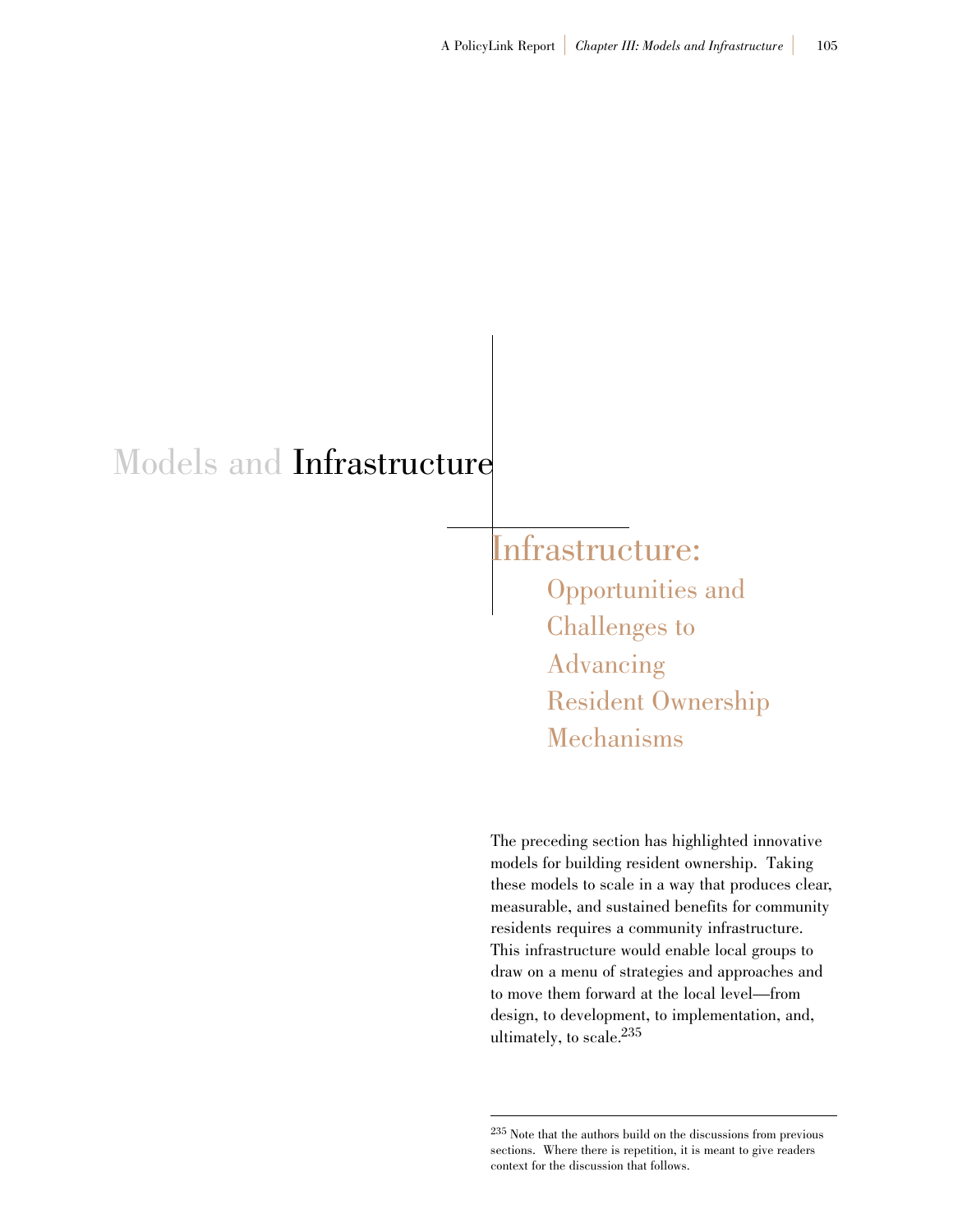## **Demand: Capacity Challenges**

Interviews with over 75 key informants at the local and national levels demonstrated strong and growing interest in community ownership concepts, strategies, and models. They also revealed widespread concern—at the national and local levels about the capacity of community-based leaders and institutions to move these strategies forward without additional resources, technical assistance, and support.

Detailed in the next chapter, "Perspectives from the Field," common neighborhood organizational capacity issues raised by interviewees include a lack of information, models, financial resources, technical support, and political power to advance resident ownership mechanisms at the local level. Resident capacity concerns pointed to the need for an array of support services including, but not limited to, outreach/education about alternative investment options, financial education, and ongoing professional advice about risks and potential rewards related to different types of ROMs.

Following are suggestions to address these capacity concerns. The components of infrastructure examined include the systems that have supported and continue to support the growth and expansion of the following movements: cooperatives (co-ops); community development corporations (CDCs); comprehensive community building initiatives; community development financial institutions (CDFIs); and individual asset building efforts, as represented by individual development accounts (IDAs). These approaches overlap and intersect considerably and were selected because they include existing, or have the potential to support, ROM models.<sup>236</sup> Collectively, they represent a significant segment of the community revitalization sector, and they have characteristics, as described in the Models section, that make them conducive to incorporating ROM approaches.

This snapshot of the community revitalization infrastructure is by no means exhaustive. It aims to offer readers a sense of the opportunities from which to build and it argues that ROMs should become an integral part of—rather than an addition to—this existing infrastructure.

<sup>236</sup> The order of the descriptions follows a rough chronology of the emergence of the movements.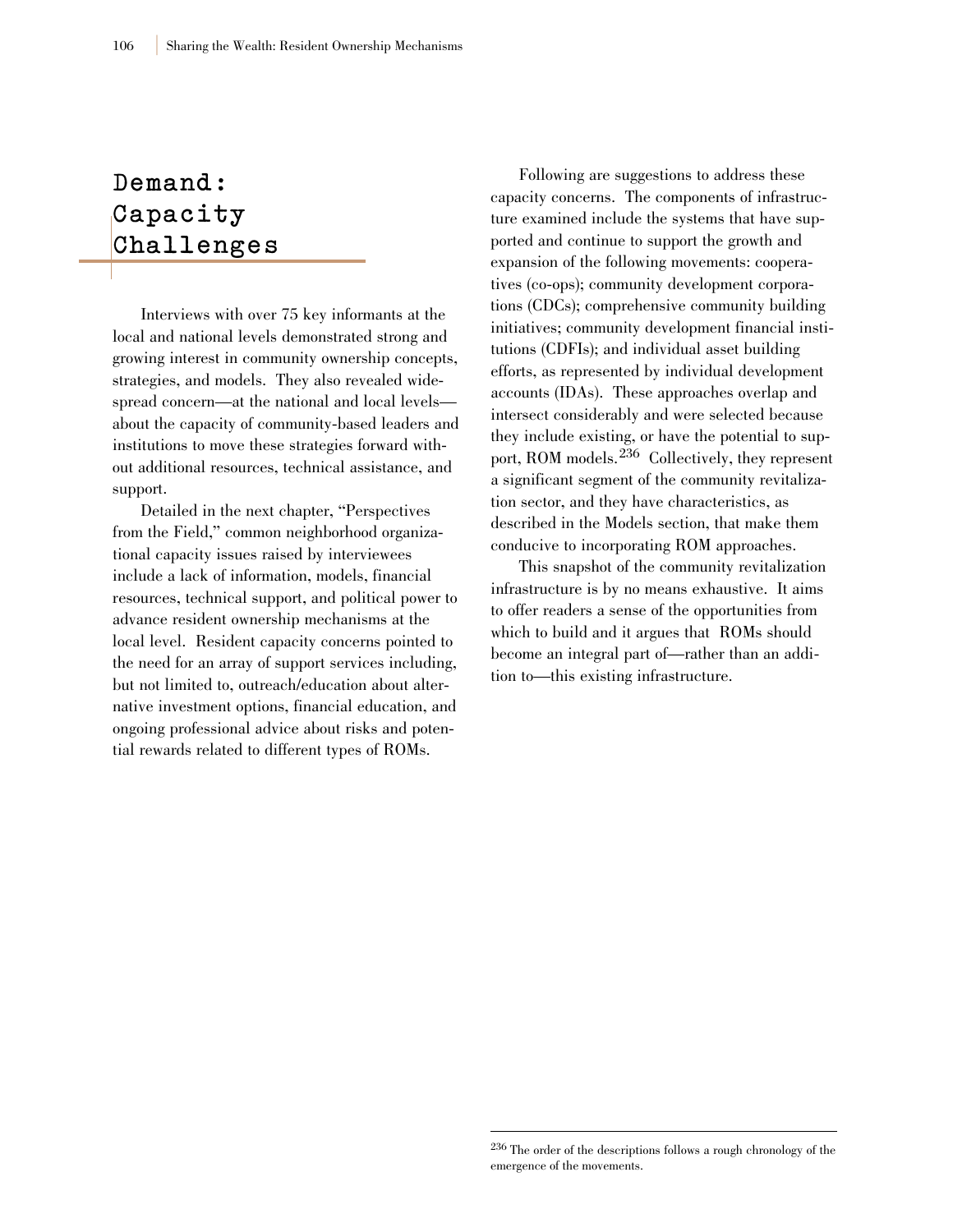### **Potential Supply: The Existing I n f r a s t r u c t u r e**

### **ROMs and the Cooperative Movement**

*A cooperative is an autonomous association of persons united voluntarily to meet their common economic, social, and cultural needs and aspirations through a jointly-owned and democratically-controlled enterprise.237*

Cooperatives, both in the United States and overseas, are supported by a fabric of technical assistance providers and associations. Key elements of the national infrastructure are described below.

The National Cooperative Business Association (NCBA), the trade association for the entire co-op industry, was founded in 1916 as the Cooperative League of the USA (CLUSA). Its mission is to support and advance "all forms of cooperative enterprise." The NCBA Fund supports the growth of cooperatives in the United States and abroad, both through funding cooperatives directly and through supporting education, training, and public

<sup>239</sup> NCBA 1999 Annual Report.

<sup>240</sup> Herb J. Cooper-Levy, Cooperative Works, interview, Washington, DC, December 2000.

<sup>241</sup> "NCB Co-Op 100," undated brochure.

education to advance the cooperative movement.<sup>238</sup>

Cooperative Works is a "unified system of cooperative development centers and development partners, cultivating cooperation as a cornerstone of prosperous, sustainable communities."<sup>239</sup> Started by the NCBA in 1988 and funded by the U.S. Department of Agriculture, the network includes 16 centers that provide technical assistance to coops nationwide. The network is focused primarily on agricultural co-ops, but many of them also work in urban communities.<sup>240</sup>

The National Cooperative Bank, based in Washington, DC, provides a range of financial products and services to cooperatives throughout the nation. It was chartered by Congress in 1978. In 1981, it was restructured to become a private financial institution that is owned by its memberborrowers. Its activities are focused on commercial, real estate, small business, and nonprofit lending. It also offers capital market and depository services.241

The ICA Group is a primary provider of technical assistance to the cooperative movement in urban areas. Founded in 1978, ICA provides a range of assistance for businesses, workers, and community groups to build worker-owned cooperatives. ICA offers business and legal guidance, financing, and work-force education to a diverse cross-section of new and existing cooperatives, covering a wide range of industries in the public and private sectors.<sup>242</sup>

Regional co-op associations, national associations, and intermediaries targeting specific sectors provide another layer of support for co-ops. For example, the Federation of Co-ops for the North East supports a cross-section of cooperatives in the northeastern United States.<sup>243</sup> The cooperative housing sector is supported by the National Association of Housing Cooperatives, the Cooperative Housing Foundation, the Center for Housing and Training, and other intermediaries already referenced.<sup>244</sup>

<sup>237</sup> "Cooperatives Are…Cooperative Business in the United States," National Cooperative Business Association brochure, undated.

<sup>238</sup> "The NCBA Fund: Promoting and Supporting Cooperatives in the United States and Around the World," NCBA pamphlet, undated.

<sup>242</sup> "Introducing the ICA Group," ICA Group brochure, undated. Also, Jim Megson, President and Executive Director, ICA Group, telephone interview, January 2001.

<sup>243</sup> Lynn Benander, CEO of the Cooperative Development Institute, telephone interview, February 2001.

<sup>244</sup> "Housing Cooperatives: Cooperative Business in the U.S.," undated NCBA brochure.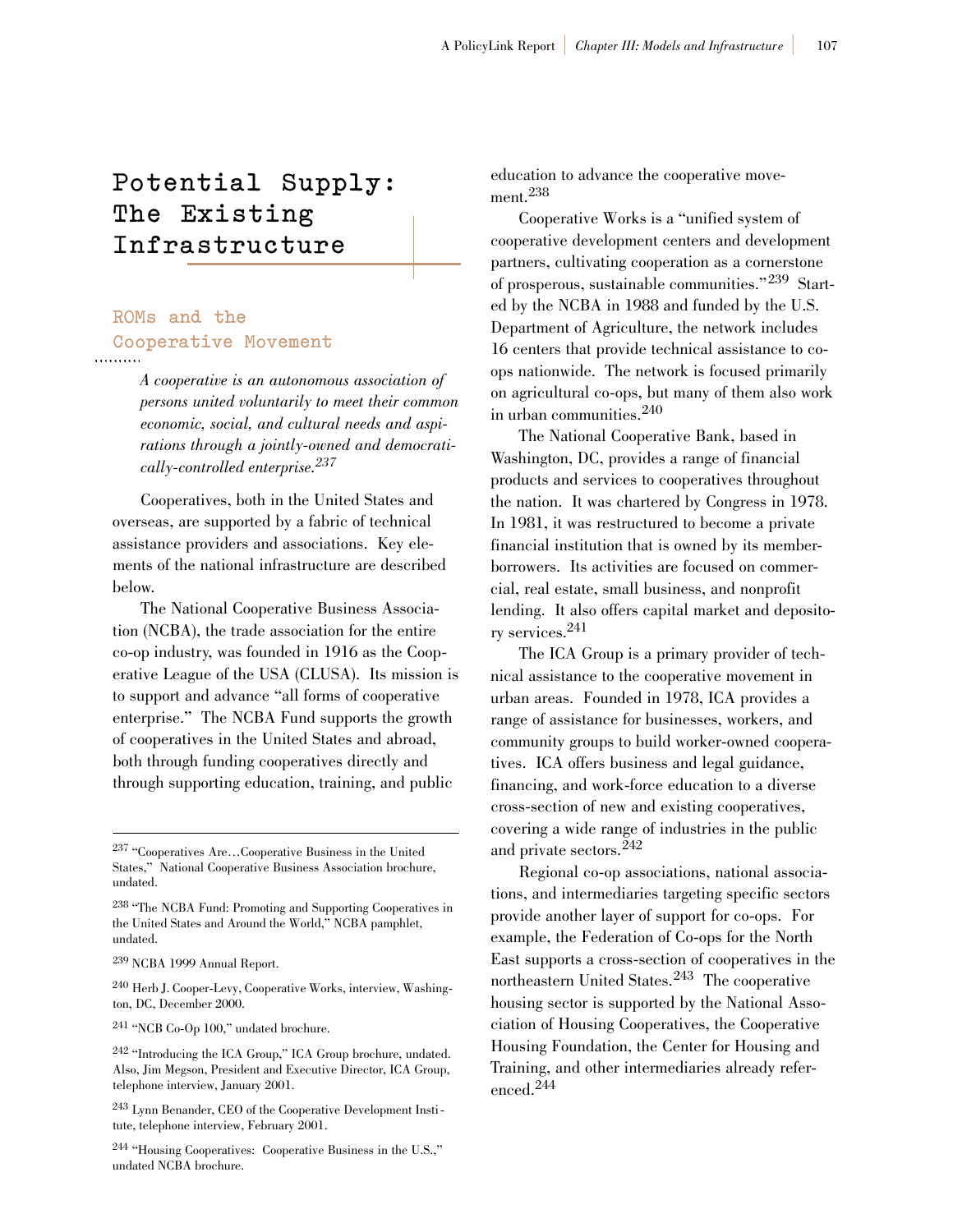#### **Building from the Successes**

The cooperative movement represents one of the oldest and largest institutional embodiments of the ROM criteria: a structure that provides ownership, voice, and benefit for members. Yet the movement has been historically disconnected from the national community development movement. One factor that has clearly influenced the separate paths of development is that the U.S. co-op industry has been primarily a rural phenomenon, while community development, historically, has been more focused on inner-city, urban communities, with some major exceptions.

According to many key informants, another reason for the disconnection is the dearth of funding for inner-city cooperative development.<sup>245</sup> While the federal government has played a large and an historic role in the development of rural coops, both in the United States and abroad, little public support has gone to the development of coops in urban areas. Hence, few U.S. cooperatives are owned and operated by low-income/low-wealth residents of inner-city neighborhoods. At the same time, there are growing exceptions to this rule, such as SSC Employment, described previously in the Models section.

#### **Implications for Emerging ROM Approaches**

The size, diversity, and reach of the cooperative movement offer immense opportunities to advance concepts of community ownership in lowincome communities in America. According to the NCBA, co-op values are as follows:

*Cooperatives are based on the values of selfhelp, self-responsibility, democracy, equality, equity, and solidarity. In the tradition of their founders, cooperative members believe in the ethical values of honesty, openness, social responsibility, and caring for others.<sup>246</sup>*

These values parallel ROM criteria, strategies, and approaches, as do the international cooperative principles listed in the Models section: voluntary and open membership; democratic member control; member economic participation; autonomy and independence; education, training, and information; cooperation among cooperatives; and concern for community.

Although the industry has not traditionally been a leader in community revitalization in innercity communities, efforts are underway to build stronger linkages. For example, the NCBA recently began to develop an initiative focused on supporting the expansion of urban cooperatives in collaboration with other stakeholders.<sup>247</sup> A recent issue of the *Journal of Cooperative Development* highlights the relationship between cooperatives and community development. In that journal Roy Priest, president and CEO of the National Congress for Community Economic Development (NCCED), writes:

<sup>245</sup> Per interviews with Lynn Benander, Jim Megson, and J. Phillip Thompson, February 2001.

<sup>246</sup> "Cooperatives Are…Cooperative Business in the United States," National Cooperative Business Association brochure, undated.

<sup>247</sup> Herb J. Cooper-Levy, interview, Washington, DC, December 2000.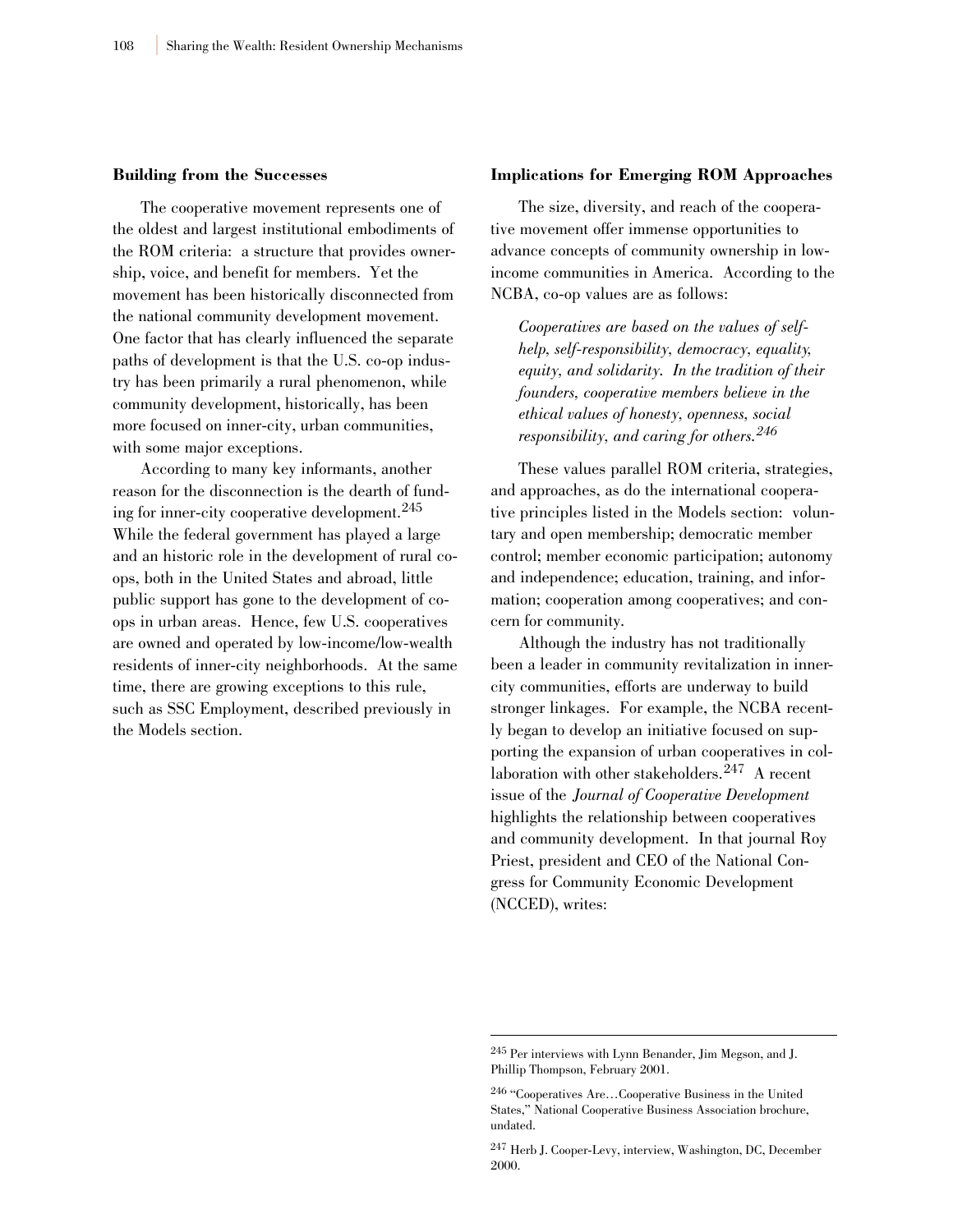*Cooperative development is not an approach that is well understood by many of the nation's CDCs. As the CDC industry gains strength and capacity, and organizations like the National Cooperative Business Association continue to promote best practices, it is likely that we will see more cooperative development.<sup>248</sup>*

In the same edition, Terry Simonette, President of NCB Development Corporation, notes:

*We are pleased that community-based organizations and cooperatives are becoming more and more closely aligned….Community-based organizations have turned to the cooperative model as a business model to be used in a wide range of circumstances.<sup>249</sup>*

Building resident ownership presents a viable intersection between the co-op movement and practitioners of community development. The coop movement has historically advanced mechanisms that embody the ownership criteria advanced by ROMs. Broadly defined, the industry includes a breadth of expertise on ownership mechanisms not found elsewhere in the contemporary community development movement. It also has connections to various industries that could help advance resident ownership concepts and approaches. Applying the technical expertise and political clout of the co-op movement—in the United States and abroad—could have far-reaching implications for the future of resident ownership strategies.

### **ROMs and the CDC Movement**

As described earlier, since the 1960s, community development corporations have played a leadership role in the community development process.250 In recent decades, the CDC industry has grown and diversified, making great strides as community-based developers of housing and real estate in low-income communities. However, the focus of the CDC movement has not gone unquestioned, especially as many CDCs came to be seen, over time, as developers of housing (places) and not of people.

Today, many CDCs are grappling with pressure, from residents and funders alike, to be more engaged in comprehensive community building efforts.251 Some are community builders in their own right; others maintain their focus on projectbased development. Regardless of the approach of individual organizations, as the CDC infrastructure continues to flourish, these ubiquitous entities offer promising opportunities for the advancement of resident ownership concepts and strategies.

<sup>248</sup> Roy Priest, "Cooperative Approaches to Community Economic Development," *Journal of Cooperative Development,* Fall (1999): 14.

<sup>249</sup> Terry Simonette, "The Power of Cooperating with Communitybased Organizations," *Journal of Cooperative Development,* Fall (1999): 15.

<sup>250</sup> In the 1960s, the Title VII program offered federal funding to support the establishment and operation of a select group of community development corporations.

<sup>251</sup> See Christopher Walker and Mark Weinheimer, *Community Development in the 1990s* (Washington, DC: The Urban Institute, 1998), pp. 73–87.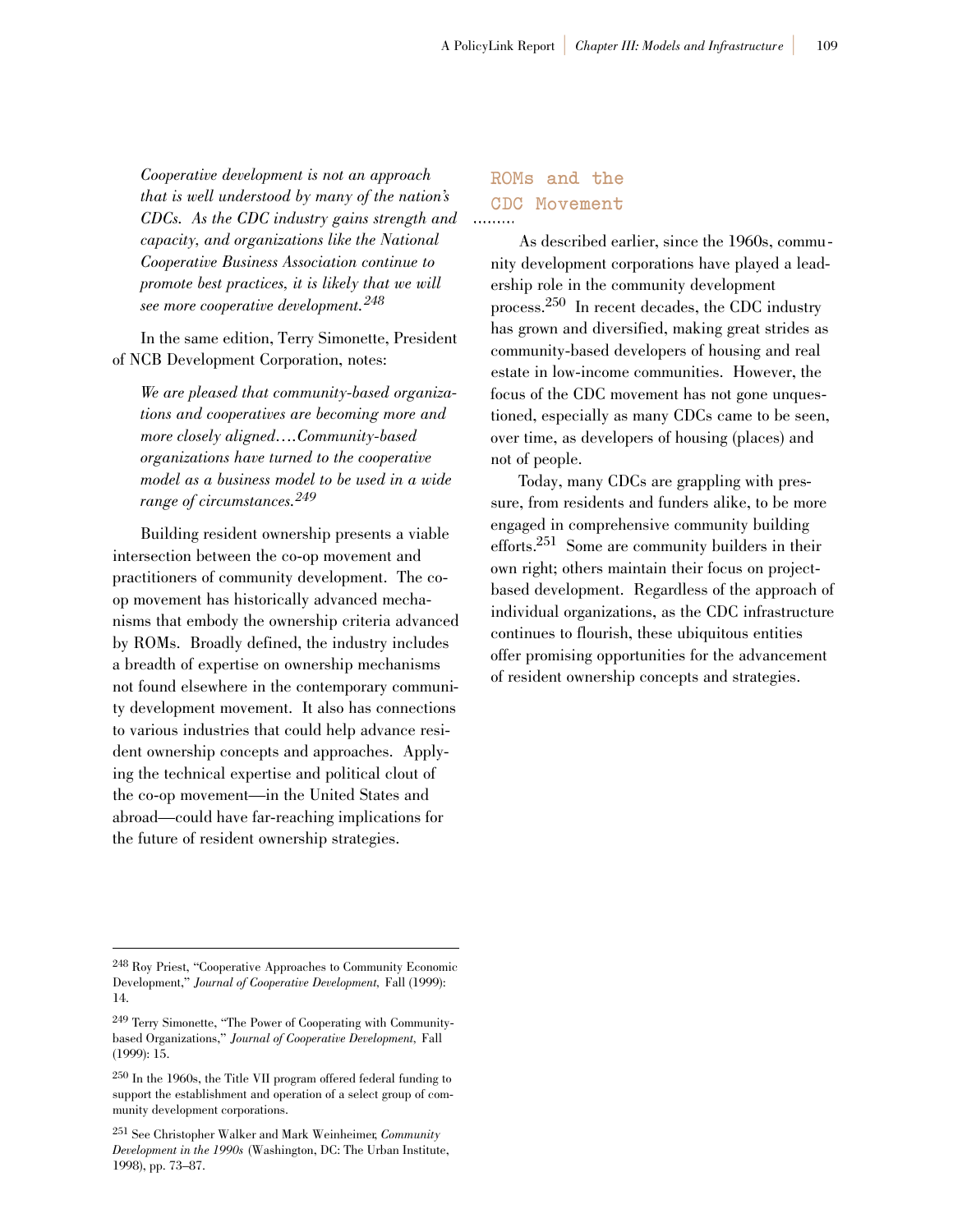#### **ROMs: A New Opportunity for CDCs to Build Stronger Ties to Community Residents**

ROMs offer CDCs a unique opportunity to improve their connection to residents and other institutions in their communities in a way that builds on CDC strengths. Such a connection would be mutually beneficial. If CDCs offer residents an equity stake in their development projects, residents are more likely to have a vested interest in the success of the projects and in building the capacity of the CDC. As an alternative to offering equity themselves, CDCs can also serve as equity brokers, applying their real estate knowledge and experience to ensure that residents are partial owners of economic development projects advanced by the public and private sectors. Both of these roles would produce new forms of social capital within the community and increase the visibility of CDCs as community builders capable of brokering benefits and opportunities for community residents.

CDC engagement in community building activities has produced mixed results to date, with successes primarily in the areas that build on the existing social capital of CDCs.252 While many CDCs are being challenged to assume a central role in comprehensive community building efforts, they have been particularly successful in community building linked to housing development; community planning; some aspects of community facilities development; and, in some cases, community organizing.253

*High-performing CDCs acquire substantial amounts of social capital in their development activities. In pursuing community building activities, CDCs draw on these sources and work to raise the social capital of their neighborhoods. Most capable CDCs reasonably should take on expanded roles in community planning,*

*community facilities development and most forms of community organizing—so long as external funding is sufficient to support them.254*

Advancement of resident ownership opportunities would be uniquely suited to the social capital, skills, and experiences of CDC staff and board members. CDCs have the social capital—ties to economic actors including individuals and institutions within and outside of the target communities—that could be highly valuable for developing the mechanisms and support structures to enable residents to accrue benefits through economic development. These stakeholders include financial and real estate experts, public- and privatesector investors, local elected officials, labor unions, and other institutional actors, all of whom offer critical expertise for brokering wealth within the targeted communities. CDC staff and board members have the skills and experience necessary to tailor ROMs appropriate to the specific political and economic circumstances of the local community. They are also likely to have the political experience and connections necessary to take advantage of existing or emerging policy opportunities.

#### **The Existing CDC Infrastructure: Challenges and Opportunities**

In 1970, the National Congress for Community Economic Development (NCCED) was formed as a trade association to advance the concerns and priorities of a burgeoning movement. Today, the NCCED represents more than 3,600 CDCs. It supports the industry by providing information, education, research, conferences, special projects, and policy advocacy.255

<sup>252</sup> *Ibid.,* pp. 72–88.

<sup>253</sup> *Ibid.*

<sup>254</sup> *Ibid*., p. 75.

<sup>255</sup> NCCED website, www.ncced.org.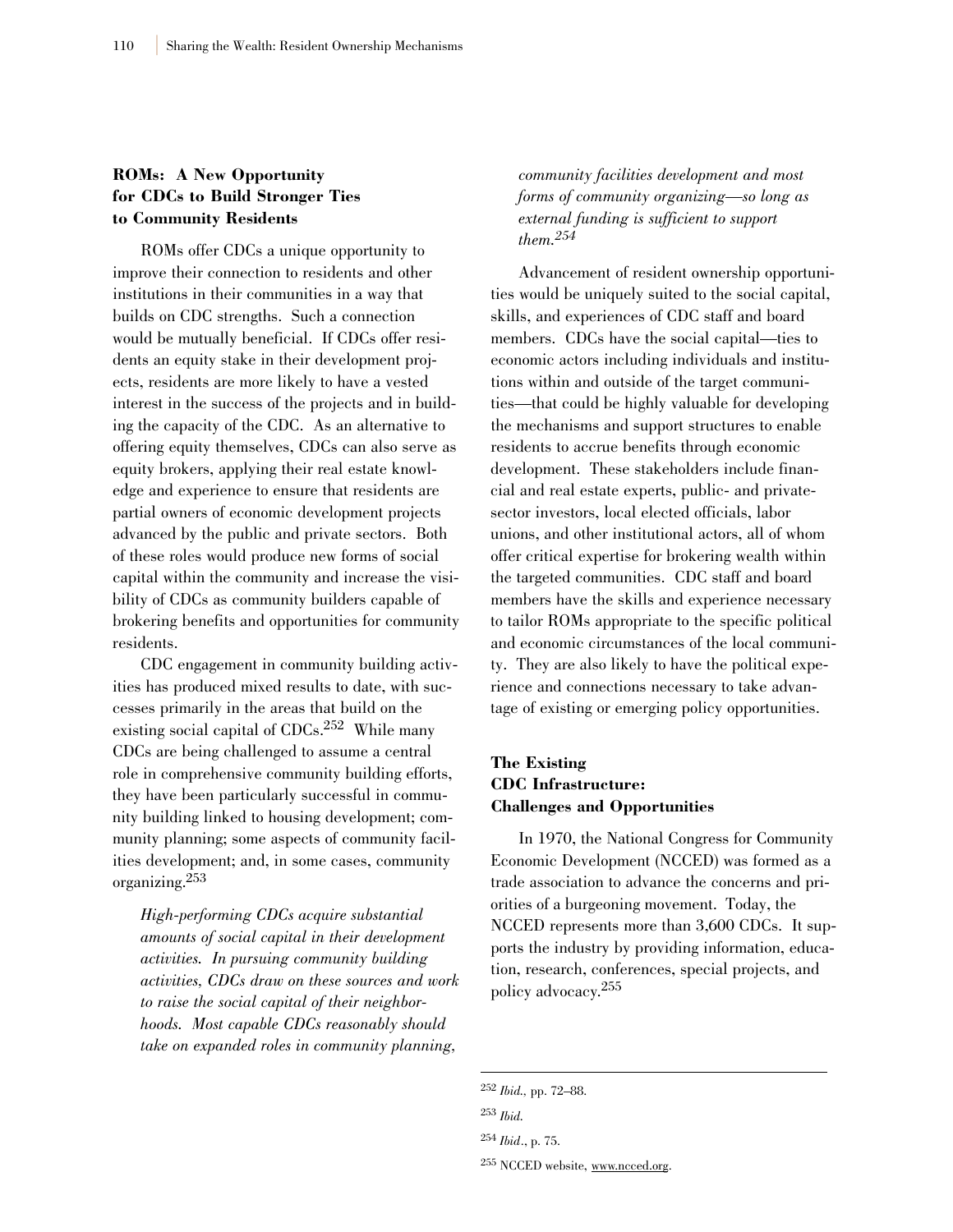Formed in 1991, the National Community Development Initiative (NCDI) provided a major boost to the CDC industry. NCDI has brought together 18 private foundations and one federal agency (HUD) to invest substantially in the community development industry through capacity building and technical assistance. Channeled through two national intermediaries, the Local Initiatives Support Corporation (LISC) and the Enterprise Foundation (Enterprise), these funders have made a major commitment to building the infrastructure of support for CDCs in 23 cities.<sup>256</sup>

According to *Community Development in the 1990s*—an assessment of NCDI, the number of "capable" CDCs grew substantially between 1991 and 1997, catalyzed by an influx of resources, expertise, and technical assistance to support CDC projects and organizational structures.257 This growth was attributable to a number of factors, including over \$250 million invested by the Initiative. The evaluation of the NCDI efforts demonstrated that large levels of private and public investment can have a substantial impact on building local capacity and on the infrastructure of the industry. At the same time, the field cannot assume that these levels of investment will continue to support the capacity of a large and growing number of CDCs.

<sup>258</sup> Walker and Weinheimer, p. 99.

#### **CDC Infrastructure: Implications for ROMs**

Supported by the NCCED, NCDI, and other capacity-building efforts, local communities have succeeded at building and supporting the CDC industry in the arenas of housing, economic development, and community building. These successes offer promise for CDC expansion into the arena of ROMs, as long as they are provided with appropriate levels of investment and technical assistance. However, supporting and promoting CDCs to play a role in advancing resident ownership mechanisms would require new resources, expertise, and investment. The uncertain future of these resources begs the question of the capacity of CDCs to move into new arenas. The resources question poses challenges to a CDC role.<sup>258</sup>

At the local level, many CDCs have built and/or strengthened connections to community residents in recent years, but others still struggle to address community concerns about their accountability to resident priorities and concerns. In the short term, this local skepticism could hamper efforts to advance ROM concepts within the existing CDC infrastructure. In the long term, successful promotion and implementation of ROM strategies and approaches could help to mitigate, or even reverse, this skepticism, thereby advancing a new frontier for community building.

At a policy level, the experience and connections of CDCs provide a significant base to advance incentives and opportunities for ROMs. Intermediaries engaged in policy advocacy to support and expand funding for community revitalization/reinvestment have recently provided a major boost to policies and programs. These intermediaries, along with other local and national faithbased and labor organizations, can advance ROM concepts through public policy at national, regional, and local levels.<sup>259</sup>

<sup>256</sup> Walker and Weinheimer, pp. 2–4.

<sup>257</sup> The evaluation team conducted research in 1996 and 1997 to assess progress made since 1991, using a standard set of "system performance indicators" to measure progress.

<sup>259</sup> A short list of national intermediaries who are focusing attention—and working collaboratively—on community building policy issues include: The Center for Community Change (CCC), the Development Training Institute (DTI), the Enterprise Foundation, the Leadership Conference on Civil Rights (LCCR), the Local Initiatives Support Corporation (LISC), the National Community Building Network (NCBN), the National Congress for Community Economic Development (NCCED), the National Community Reinvestment Coalition (NCRC), the National Low Income Housing Coalition (NLIHC), PolicyLink, and many others.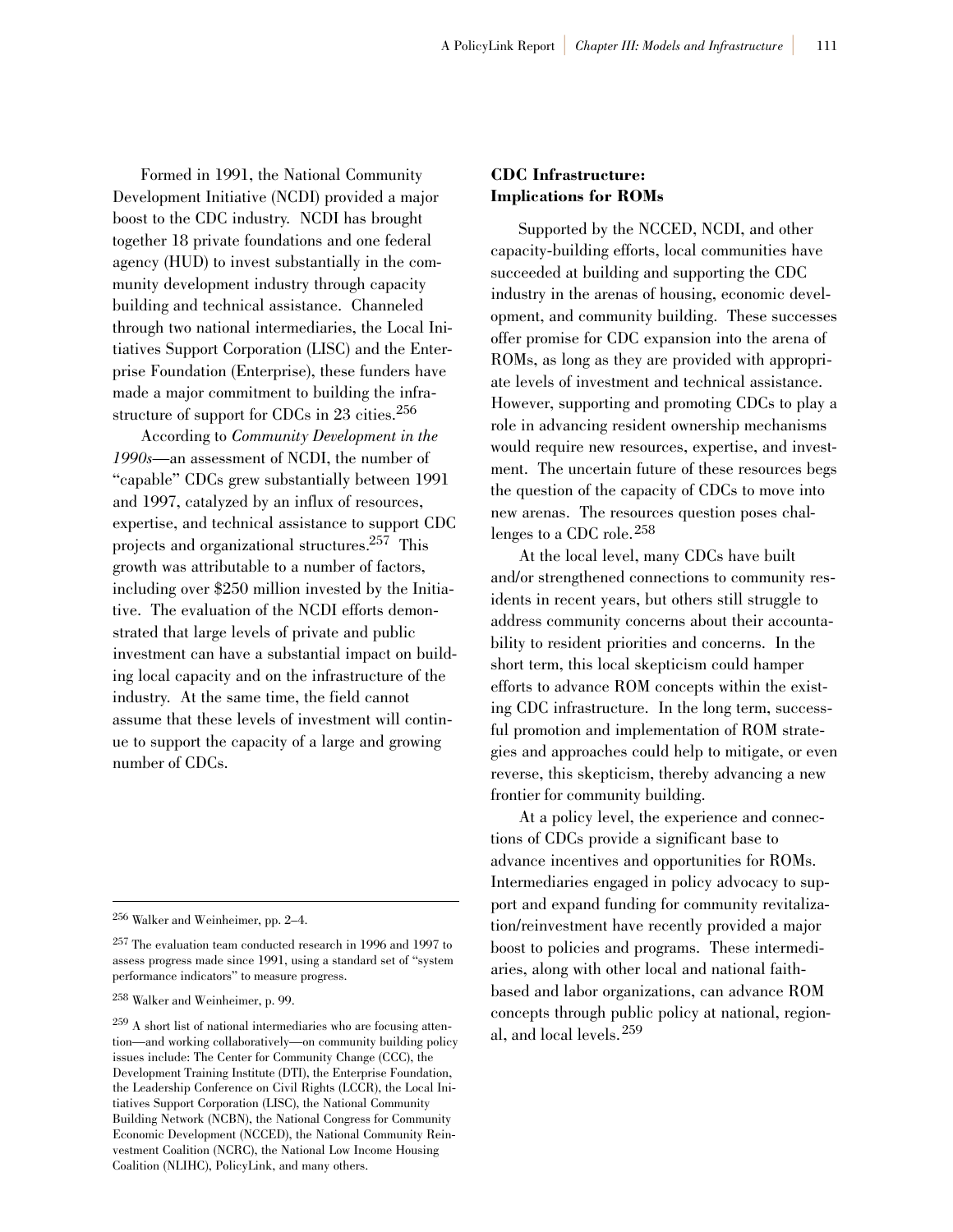### **ROMs and the Community Building Movement**

Decades of struggle to address inequity in lowwealth communities across America have demonstrated that just as the causes and effects of poverty are diverse and multifaceted, the solutions must be equally complex. This insight has led community leaders, residents, community developers, funders, technical assistance intermediaries and more recently—policy makers to support comprehensive community building efforts across the country. The current environment offers a unique opportunity to advance the notion of resident ownership through the community building movement.

Community building has many definitions, all of which capture its integrated and holistic approach to addressing poverty. According to the National Community Building Network (NCBN), a community building approach includes the following eight principles:

*Integrating community development and human services strategies; forging partnerships through collaboration; building on community strengths; starting from local conditions; fostering broad community participation; requiring racial equity; valuing cultural strengths; and supporting families and children.<sup>260</sup>*

Community building seeks to address the causes and effects of poverty—not in isolation from one another—but as part of a broader civic undertaking. As such, community building aims to bring together a range of stakeholders—from the nonprofit, corporate, public, and philanthropic sectors—with community residents, to build a new dialogue about how to build healthy and sustainable communities.

Community builders believe that revitalization must be led by neighborhood residents, working hand-in-hand with institutions located in, serving, and having an impact on their communities. These partnerships connect the actions, interests, and priorities of residents with the power and structure of institutions in a way that holds institutions more accountable to residents. Community builders are explicit in their efforts to strengthen the connection between the well-being and agency of community residents and the functioning of the places in which they live and work. And they are clear about the need to link improvements in *place* to opportunities for *people*, the residents who live there.

<sup>260</sup> Junious Williams, Jessica Pitt, and Lillian Yee, *A Survey of Selected National Organizations Providing Support to the Commu nity Building Field* (Oakland: Urban Strategies Council, 1999).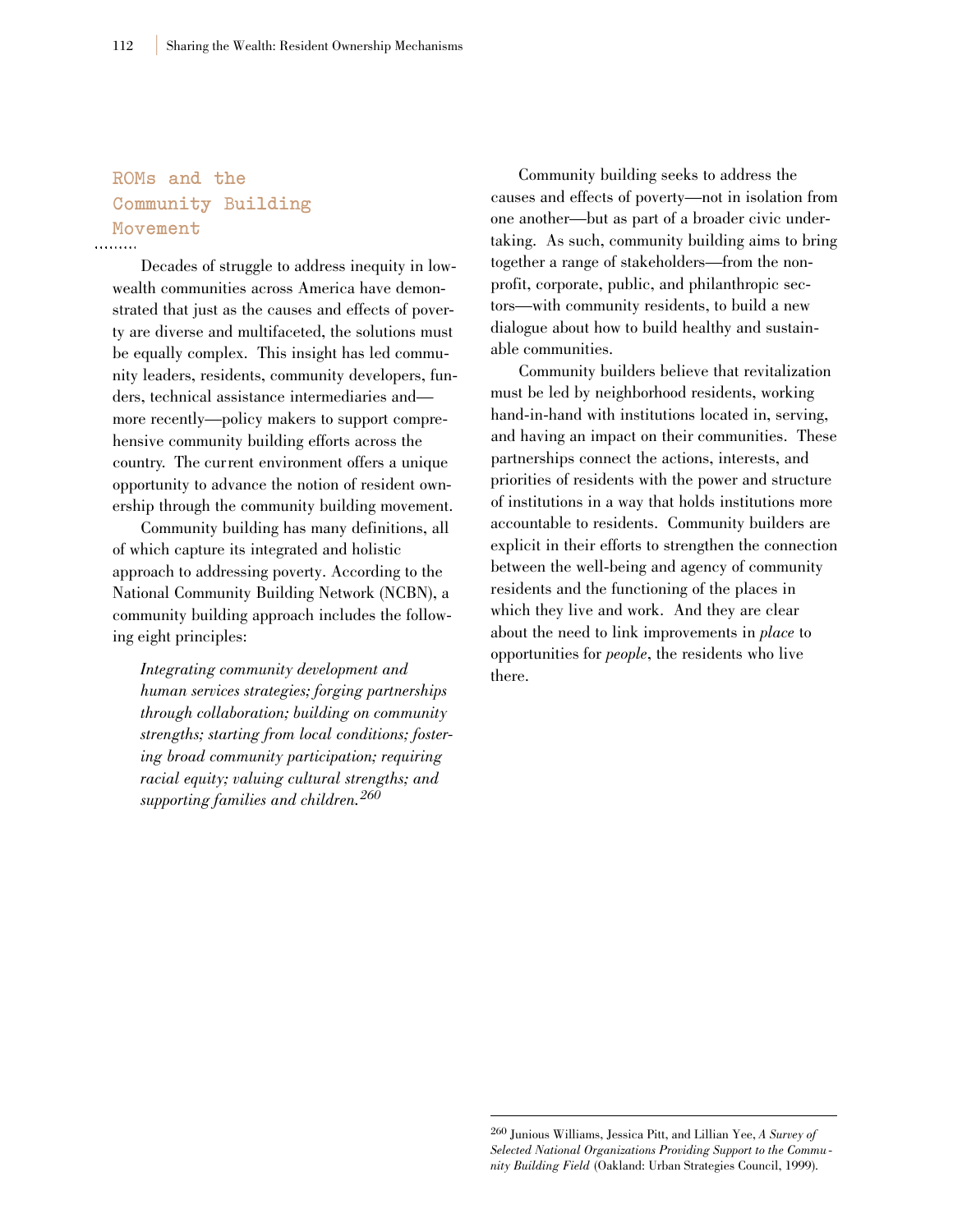#### **Community Building Infrastructure and ROMs**

A community building approach lays the groundwork for multi-stakeholder problem-solving and requires an enormous commitment of time, energy, and resources. The requisite level of commitment has been and remains a challenge to the success of community building initiatives underway. The advancement of a comprehensive array of resident ownership mechanisms would strengthen the role of community residents—transforming them from stakeholders to stockholders in local economic institutions—and in this capacity, may help to strengthen community building efforts overall.

As documented in a 1999 report, *Strengthening the Capacity of Community Builders*, and a subsequent convening on the subject, intermediaries, funders, evaluators, and researchers have begun to seek ways to meet the infrastructure needs of the burgeoning movement.261 A central component of the community building infrastructure is the National Community Building Network. NCBN was established in 1993 when an array of community building initiatives—including those supported by the Ford, Casey, and Rockefeller Foundations came together to advance the field of community building.<sup>262</sup> In 1996, NCBN included 40 members from 27 cities;263 by the close of 2000, it included more than 500 members.

Comprehensive community building initiatives can provide infrastructure to design, develop, and support ROM tools and approaches in a way that is responsive to local demand. In such initiatives, stakeholders include but are not limited to: community residents, community-based developers, faith-based institutions, service providers, community development intermediaries, private philanthropy, private-sector investors and developers, and business and government leaders. Advancing resident ownership concepts and strategies at the local level requires that each of these voices be part of the discussion. ROM models would be strengthened by their application in multi-faceted community building efforts.

If a local community building initiative wanted to develop a community building trust (CBT) and leverage resources into a community building IDA (CB/IDA), for example, it would require the expertise of a host of local stakeholders: community residents and leaders, local community development corporations, community development financial institutions, real estate experts, and analysts.

At the national level, these stakeholders may need to call upon the Local Initiatives Support Corporation (LISC) and the National Congress for Community Economic Development (NCCED) for technical assistance and/or recommendations; the Community Development Financial Institution (CDFI) Coalition and/or the CDFI Fund for technical advice and guidance; the Corporation for Enter-

<sup>262</sup> NCBN Website, www.ncbn.org.

<sup>261</sup> Junious Williams, Jessica Pitt, and Lillian Yee, P.5. Intermediaries included in the report were as follows: Aspen Roundtable; Chapin Hall; Development Training Institute; EZ/EC Consortium; the U.S. Department of Housing and Urban Development; MDRC; National Community Building Network (NCBN); PolicyLink; Program for Community Problem Solving; Urban Institute/National Neighborhood Indicators Project (NNIP); and Urban Strategies Council/Community Building Support Center (CBSC). The report notes, however, that the study includes a "limited and highly selective number of organizations," p. 3.

<sup>263</sup> Joan Walsh, *Community Building and the Future of Urban America* (New York: Rockefeller Foundation, 1997), p. vi.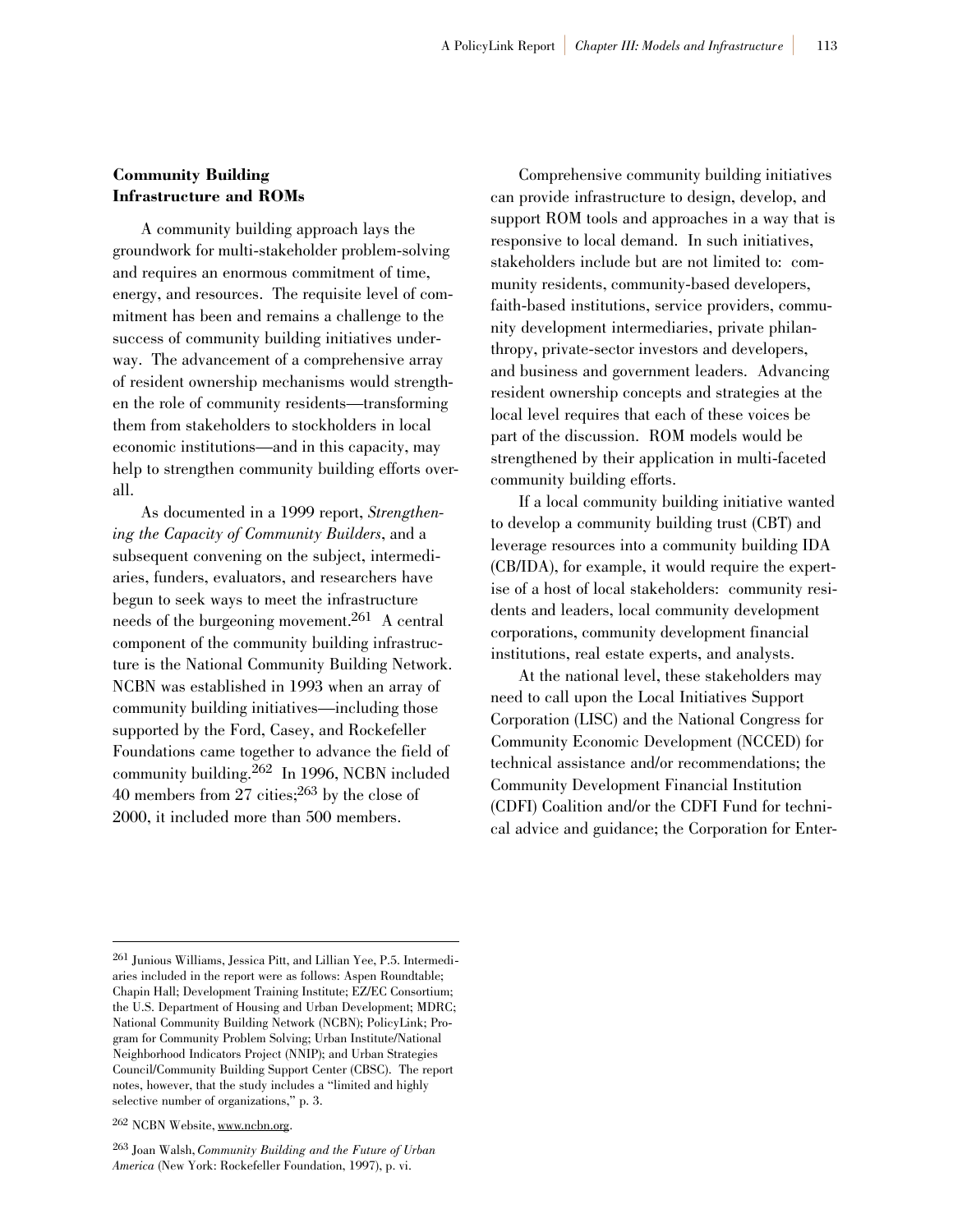prise Development (CFED) for assistance on the IDA component; and the Institute for Community Economics (ICE) for advice on appropriate land acquisition strategies. Making these connections could build new forms of social capital at the local and national levels important to the advancement of ROMs and further strengthening of the community building movement.

The design, development, and/or implementation of ROMs as part of community building initiatives will take a strong commitment to building local capacity. It will require a substantial, longterm commitment of financial resources to support specific types of organizational and individual capacity building at the local level. It will also require significant resources for the national infrastructure to support and connect local practitioners. Some degree of the necessary technical expertise already exists among segments of community builders, but other expertise will be needed through the engagement of individuals and institutions not conventionally seen as part of the community building dialogue.

ROMs present both a challenge and an opportunity for community builders. They offer community builders an opportunity to reach out to new stakeholders and to make them partners in a new arena of community building discussions and initiatives. But the same opportunity is a challenge in that community builders will need to frame the mechanisms in a way that offers benefits for all parties. Given years of experience in identifying points of common self-interest among diverse stakeholders, many community builders are well positioned to take on this challenge. Others will need guidance and support to engage new community building allies that can help to advance equity building for residents.

### **ROMs and the CDFI Industry**

CDFIs are private-sector financial intermediaries that address the unmet financial needs of residents and institutions in low-income/low-wealth communities. The CDFI sector includes for-profit and nonprofit institutions that make loans and investments considered "unbankable" by mainstream institutions.<sup>264</sup>

More than 460 CDFIs currently work in communities located in all 50 states. CDFIs are undertaking a range of financial services, including grants, loans, equity investments, deposits, savings accounts, technical assistance, and financial literacy.265 Collectively, CDFIs have loaned and invested \$5 billion in underserved markets.266

#### **The CDFI Industry Offers Opportunities to Advance and Support ROMs**

Many categories of CDFIs are well suited both to model ROMs and to provide technical assistance to community-based institutions and community residents seeking to develop and/or to gain access to equity-building opportunities. ROM models could be expanded, replicated, taken to scale, and connected to other community building efforts through support from the CDFI industry.

Key informant and field interviews identified the need for specific financial and market expertise to support model development and design of ROMs. They also identified the need for financial

<sup>266</sup> *Ibid.*

<sup>264</sup> The term CDFI covers a variety of financial institutions, including: community development banks, community development credit unions, nonprofit loan funds, micro-enterprise loan funds, and community development venture capital funds. CDFI Coalition website at www.cdfi.org/about.html.

<sup>265</sup> *Ibid.*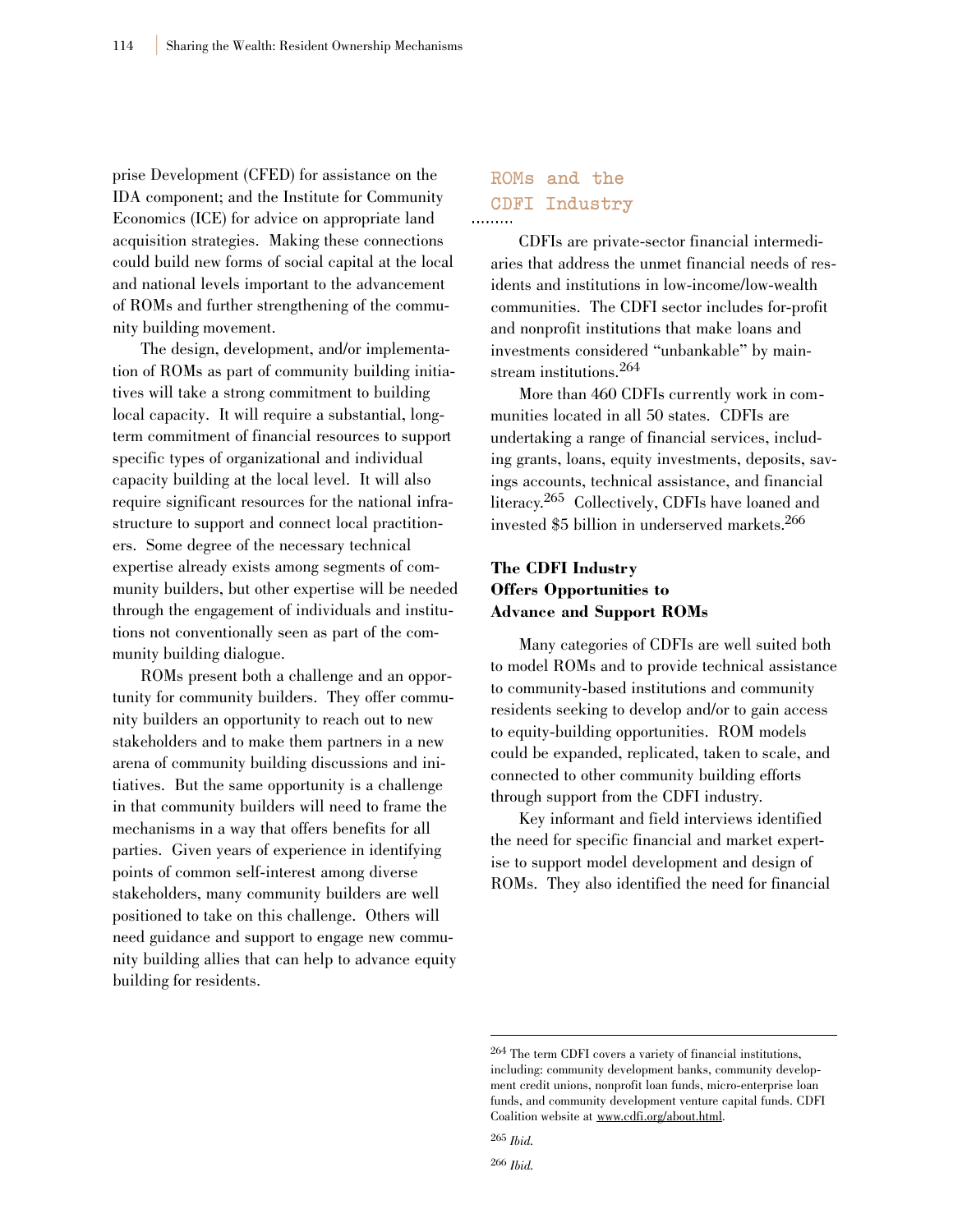planning, analysis, advice, and ongoing consulting for community residents seeking to gain access to emerging models. Different institutional types within the CDFI industry are suited to meet this demand. Community development loan funds and community development venture capital funds, for example, can offer expertise to community builders about commercial investment opportunities; market conditions for different industries; and risks and rewards for various types of investments and investors. Community development credit unions and IDA programs already offer residents financial training/education, planning, and assistance as relates to their participation in various types of ROM initiatives.

The CDFI industry could provide research, outreach, education, and technical support to communities seeking to advance ROM models. CDFI connections to the private sector—as investors, lenders, and board members—provide a bridge between community residents and stakeholders in the private sector that is critical to the design, development, and advancement of ROM strategies and approaches. The expertise and guidance of CDFI staff could also help to mitigate risks and maximize rewards available to resident investors in a community development projects.

If CDFIs were engaged in the development of ROM models in the context of local community building initiatives, it would help to strengthen those efforts by creating relationships—new forms of social capital—between the financial sector and community builders.

#### **Infrastructure and Support for CDFIs: Challenges and Opportunities**

A large and growing infrastructure has been developed to support the CDFI industry. The Coalition of Community Development Financial Institutions, or "the CDFI Coalition," was formed in 1992 to serve as the voice of the CDFI industry. With a primary focus on industry-wide policy development and advocacy, the Coalition includes 11 member organizations representing a national network of CDFIs.<sup>267</sup> Working through the Coalition, members build the infrastructure of the industry, at the local and national levels, through public information and education, outreach, advocacy, and other policy-related activities. The Coalition serves as a clearinghouse for information about the industry, making information available to community leaders, public officials, academia, and the general public.<sup>268</sup>

Resources for the CDFI industry are augmented by the federal CDFI Fund. Created in 1994 and housed in the U.S. Department of the Treasury, the CDFI Fund promotes access to capital and local economic development growth by investing directly in and supporting CDFIs. To become eligible for support from the CDFI Fund, CDFIs must meet the following certification criteria:

- Primary mission of financial institution is to promote community development;
- Serves distressed area or target population;
- Provides financial products and development services (TA, etc.) as primary business activity;
- Provides development services in conjunction with loans and investments;
- Maintains accountability to target market; and
- Is a nongovernment entity,  $^{269}$

<sup>267</sup> See CDFI Coalition website at www.cdfi.org/aboutus.html.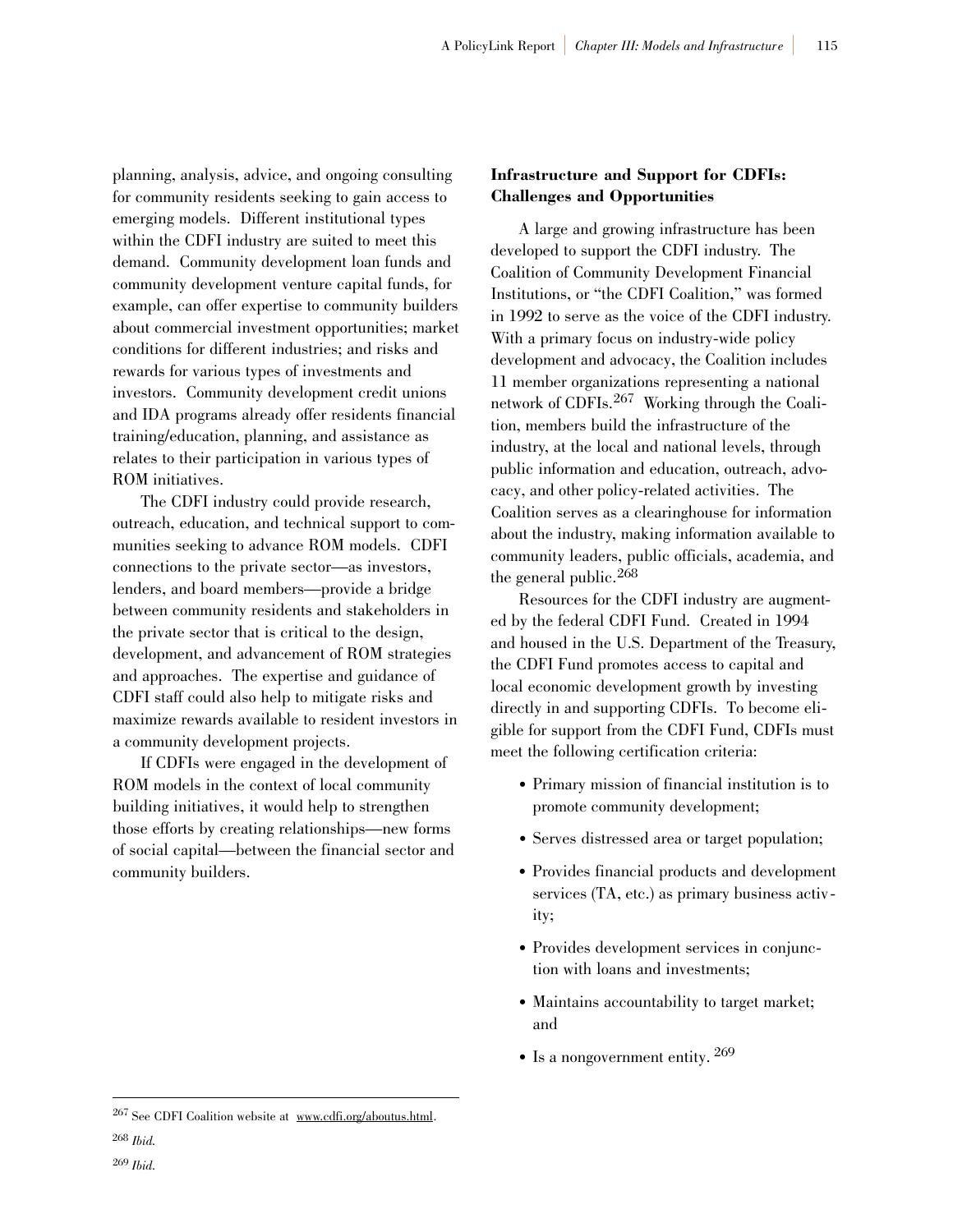The CDFI Fund expands the lending, investment, and financial services provided to underserved markets across the country. In fulfilling its mission, the Fund has invested \$300 million in CDFIs since 1996.<sup>270</sup>

The National Community Capital Association is another association representing the CDFI industry.271

*The National Community Capital Association is a national membership organization of community development financial institutions. National Community Capital's member CDFIs provide capital, technical assistance, and development services to support the revitalization of economically disadvantaged urban, rural, and reservation-based communities across the United States. National Community Capital also represents more than 200 Associates—organizations and individuals that support National Community Capital's mission.272*

Members of the National Community Capital Association include community development credit unions, community development venture capital funds, micro-enterprise lenders, and community development loan funds.

#### **Opportunity to Advance ROMs in Collaboration with the CDFI Industry**

The CDFI industry offers a network of opportunities to implement various types of ROM models. It also offers vehicles to advance the concept of resident ownership of community assets in the policy arena. Given their capacity to link private-sector and community interests, CDFIs have, to date, enjoyed strong bipartisan support among policymakers. This support has enabled the movement to expand—in size and capacity—irrespective of changing political leadership. Furthermore, in recent years the industry has demonstrated its power to advocate for the needs and priorities of its membership. This power is a direct function of the track record of industry leaders in successfully addressing inefficiencies in domestic capital markets at the local level, in directing public attention to local successes, and in building bipartisan support for these efforts.273

As the CDFI industry's advocacy role and sphere of influence have expanded, so too have its social capital connections. These connections could help build an understanding of how that various resident ownership models offer mutual benefits for community residents and private- and public-sector stakeholders.

<sup>270</sup> See CDFI Fund website at www.treas.gov/cdfi.

<sup>271</sup> The Association was established in 1986 as the National Association of Community Development Loan Funds (NACDLF) but voted in 1997 to change its name.

<sup>272</sup> See www.communitycapital.org.

<sup>273</sup> The bipartisan credentials of the industry were demonstrated by the fact that the bipartisan agreement about the New Markets/Community Renewal Act resulted in the tax credit portion to be administered by the CDFI Fund, within the Department of Treasury. For more information, see Chapter II. Background: Historical Perspective and Literature Review" and the "Models" section of this chapter.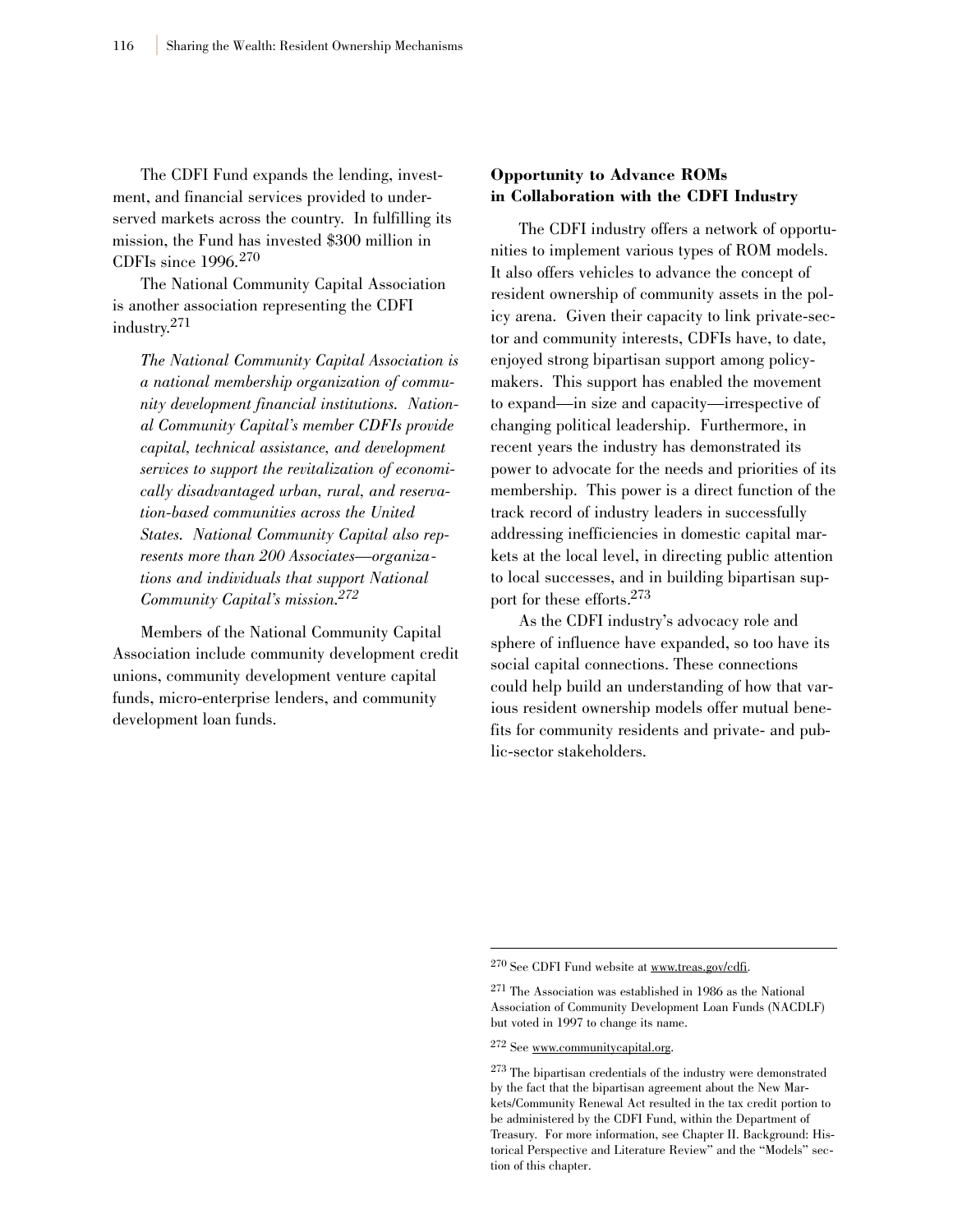### **ROMs and Individual Asset Building/ Individual Development Accounts**

The focus of this section is not intended to exclude alternative or emerging approaches to individual asset accumulation. Rather, it provides a starting point from which to examine opportunities to advance ROM models within the larger national dialogue about individual asset accumulation strategies.

The IDA movement began to take hold in the 1990s, advanced by a variety of academic, intermediary, and practitioner proponents.<sup>274</sup>

#### **IDA Infrastructure Offers Opportunities to Advance ROMs**

The movement could be expanded and diversified to include a broader menu of opportunities for resident savings and investment linked to community planning and development. This expansion would benefit from the existing networks of IDA programs, financial institutions, and other stakeholders. It would also benefit from the various forms of financial education and assistance provided to current IDA account holders and from the social capital that has been developed among IDA program proponents, host financial institutions, and investors.

Expanding IDAs to include resident ownership mechanisms is likely to require additional linkages to more specialized forms of *technical support* (to assist community-based institutions in program design and development); *market expertise/risk*

*assessment/investment counseling* (to educate and regularly update residents about the risks/rewards of various types of ROM investment opportunities); and *community planning* (to ensure that new models, like community building IDAs are fully integrated into broader community planning efforts). This expansion would benefit by building upon and strengthening the existing overlap between the shared membership and infrastructure of the IDA movement and the community building movement.

#### **Infrastructure of Support for the IDA Sector**

The growth of the IDA sector has been fueled by early success in using public policy to take local successes to scale. In 1997, the Corporation for Enterprise Development (CFED) initiated the American Dream Demonstration, a national demonstration project to design, implement, and advance IDA programs based in 14 organizations across the country.275 Though the demonstration is scheduled to run through the end of 2001, early documentation of success—by the close of 1999 more than 2,000 participants had opened savings accounts, with savings averaging  $$33/month<sup>276</sup>$  laid the foundation for taking the concept to scale.

In October 1998, bipartisan support for national IDA legislation led to the creation of the Assets For Independence IDA Program (AFI). The multimillion-dollar program dramatically increased the availability of resources to the growing cadre of IDA programs. According to CFED estimates, with the passage of the AFI Act, IDAs would reach 40,000 to 50,000 working-poor Americans.<sup>277</sup>

<sup>274</sup> For more detail on the evolution of the movement, see Chapter II.

<sup>275</sup> See *Saving Patterns in IDA Programs: Down payment on the American Dream Demonstration/A National Demonstration of Individual Development Accounts* (St. Louis, MO: Center for Social Development, George Warren Brown School of Social Work, 2000).

<sup>276</sup> *1999 Annual Report*, Corporation for Enterprise Development, p. 4.

<sup>277</sup> *Ibid.*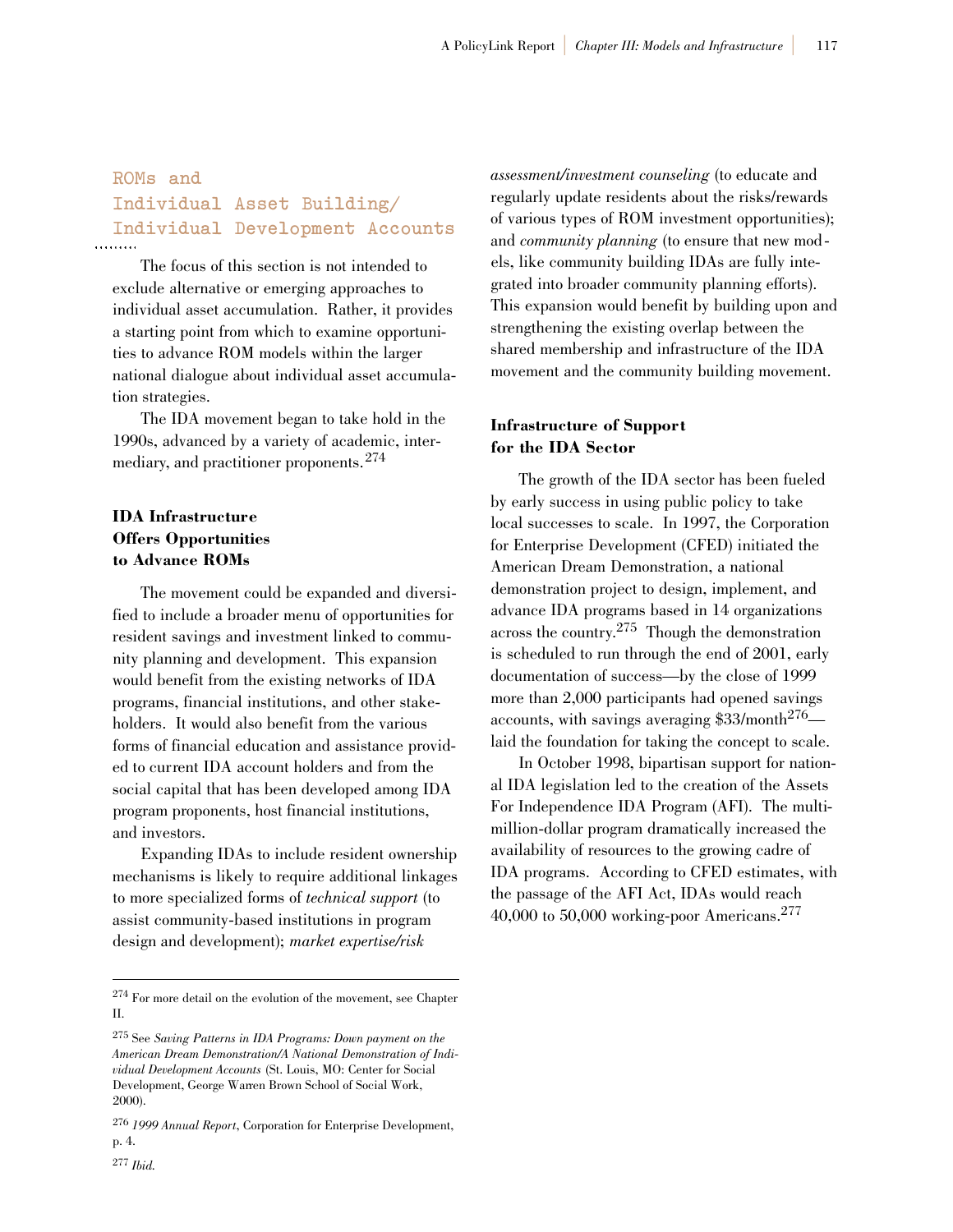#### **Lessons for ROMs from the IDA experience**

As previously discussed, the IDA movement was uniquely successful in rapidly moving through the various phases of development: from concept, to design, to implementation, and, finally, to scale. This success can be attributed to many factors:

- The timeliness of the concept: a growing body of research was revealing a wide and growing wealth gap in America despite the era of sustained prosperity;
- Early and documented success of the national demonstration project;
- An intersection of interest in the concept from foundations, financial institutions (subject to CRA requirements), policy makers, and community builders; and
- Bipartisan support for the concept of individual savings tied to financial education as a new approach to poverty alleviation.

The development of ROM strategies and approaches can draw lessons from the IDA movement which demonstrated that, if given adequate incentives, low-income individuals will accrue savings to invest in their futures. Furthermore, some of the current models for resident investment, using IDA accounts, are already implicitly linked to resident ownership of assets in local communities, including home purchase and micro-enterprise development.

IDA advocates have established policy precedents to the advancement of ROMs. First, they have been able to leverage growing concern about the wealth gap to draw connections between the subsidy of middle-class investment and the lack of equivalent incentives available to low-income/lowwealth individuals. Second, they have set a precedent of how philanthropic and public support can be used to subsidize potentially risky investments. Homeownership and micro-enterprise investments have a strong degree of risk related to real estate and business markets. That private foundations, the public sector, and individual donors have accepted these risks—and related rewards—as acceptable for IDA investments lays important groundwork for the advancement of ROMs.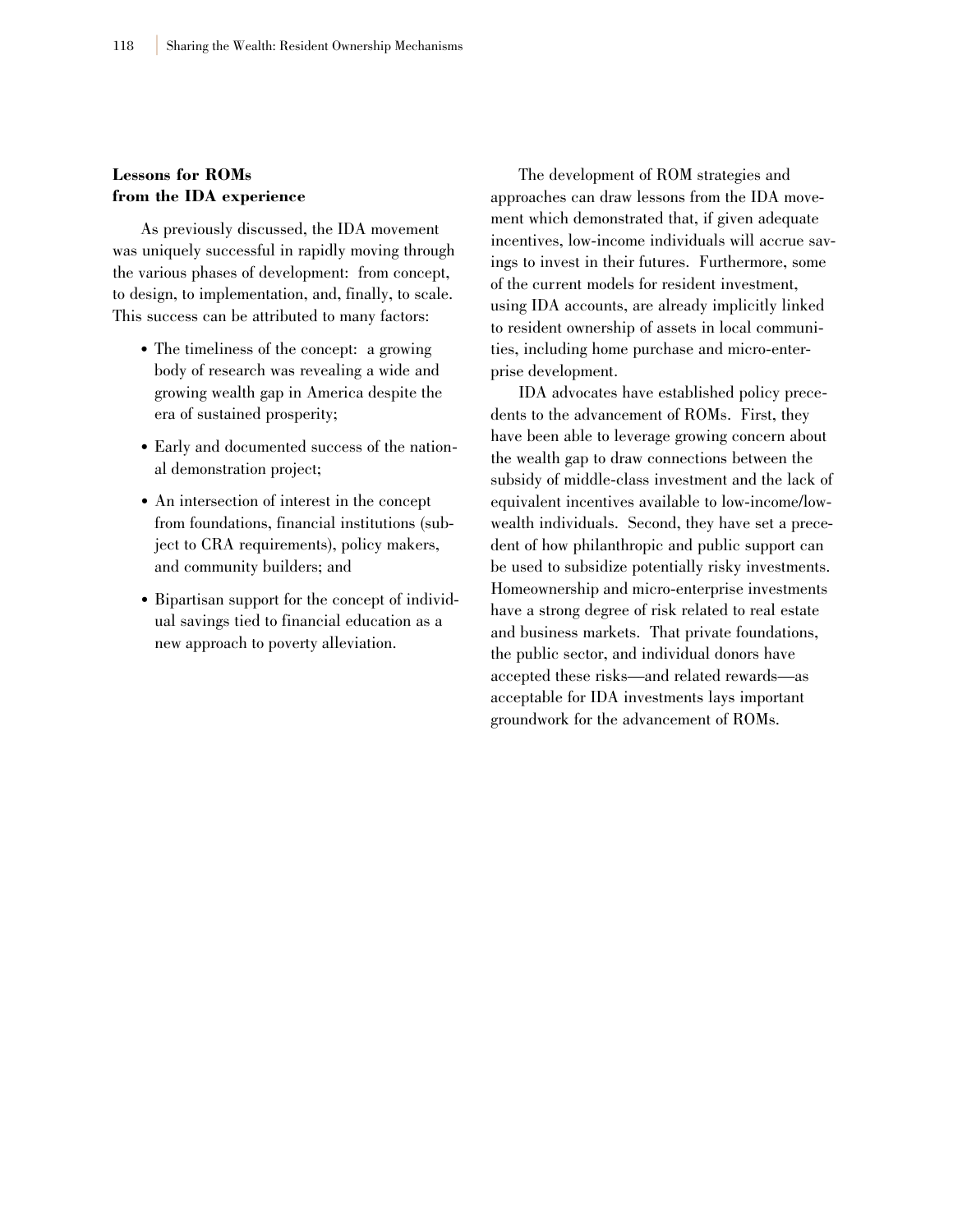# **Bridging Supply and Demand: Assessment of F i n d i n g s**

The preceding overview of the support infrastructure for a variety of important community revitalization strategies indicates many opportunities to build ROM models. However, given the fact that the contemporary infrastructure in most areas is unable to meet local demand for current projects, it would be unreasonable to assume that ROM concepts and models could simply be adopted as an additional realm of activity without additional resources and support. Furthermore, many of the ROM models presented in this report would require very specialized forms of technical assistance that may not yet exist within the contemporary networks of nonprofit intermediaries. Advancement of these models may require that local practitioners obtain appropriate expertise from the private and/or public sectors.

At the local level, community building initiatives provide an ideal venue to advance ROM concepts in a way that is inclusive of the requisite local stakeholders. At the national level, advancement of ROM strategies would require support from all of the infrastructure elements described herein. For example, the NCDI infrastructure of local CDCs and national technical assistance intermediaries offers a promising base from which to expand capacity for designing, developing, and implementing ROMs directly linked to local housing and economic development efforts. The broadbased infrastructure of CDFI and IDA stakeholders offers a web of opportunity to leverage public and private support for ROM models in the policy arena. The huge network of cooperatives associated with the NCBA offers opportunities to advance the concepts—and new community building relationships—within rural communities, the business community, and with stakeholders in other countries.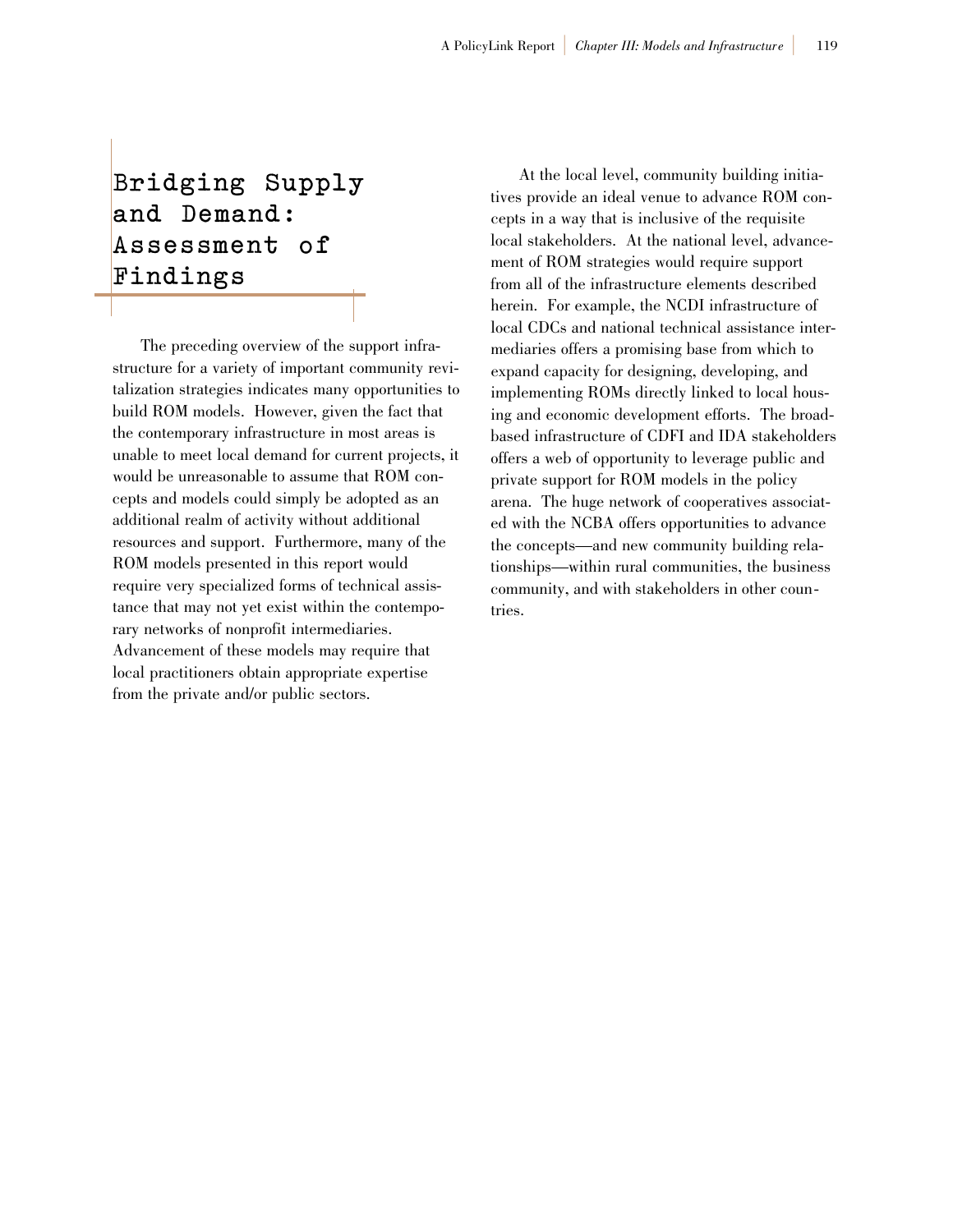### **C o n c l u s i o n s**

The infrastructure of support—at all levels of community planning and development—is as important to building resident equity as the models themselves. As one interviewee noted, without adequate infrastructure, ROM models "join the heap of good ideas," never implemented.<sup>278</sup>

The implementation of ROM models requires resources, and it requires a commitment by all stakeholders. Planning for ROMs should engage residents early in the process so that they can select, shape, and develop models that are appropriate to local circumstances. To engage at this level, residents must be able to make informed decisions and community-based institutions must have the capacity and resources they need to support active and informed decision-making.

ROM mechanisms—and the requisite infrastructure—will differ, in response to local conditions and priorities. It is important in thinking about the ROM infrastructure that it be developed in a way that is organic—that grows out of the constellation of opportunities, needs, assets, and liabilities unique to each locality.

<sup>278</sup> John Elberling, Executive Director, TODCO, San Francisco interview, February 2001.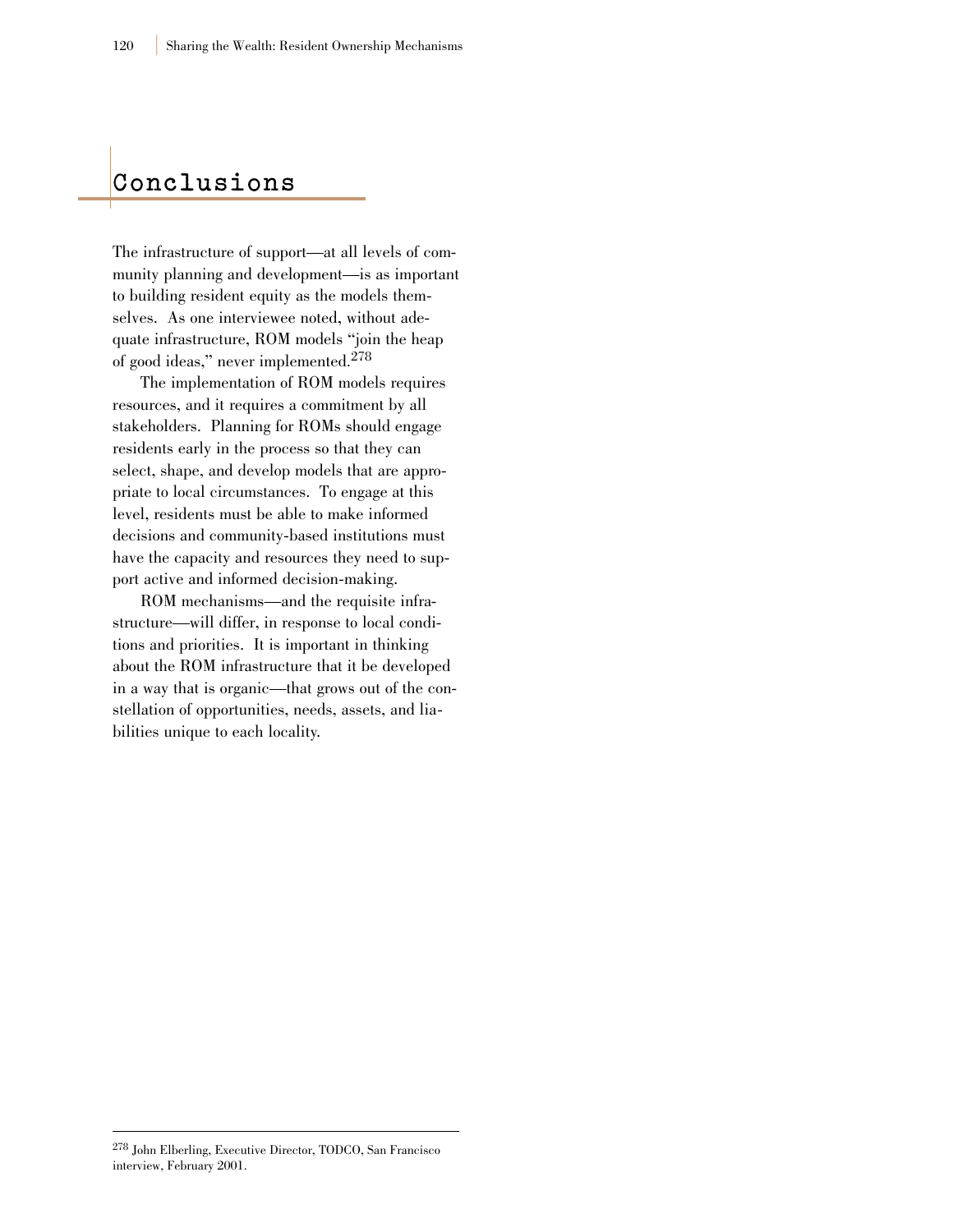# Perspectives from the Field

This chapter summarizes feedback on the research framework and findings. The feedback was solicited through a number of avenues, including key informant interviews with local and national stakeholders; review and discussion of the research at a national symposium held April 10, 2001, in Washington, DC (attended by interviewees and other stakeholders), and written and verbal feedback from interviewees and meeting participants.

This chapter is organized into three sections: interview highlights, a discussion of policy opportunities, and next steps. Each section pulls from all of the above-mentioned sources to provide a deeper understanding of the economic and political context for developing ROMs at the local and national levels, and of the next steps needed to move forward with ROM design, development, and implementation.

Chapter **IV**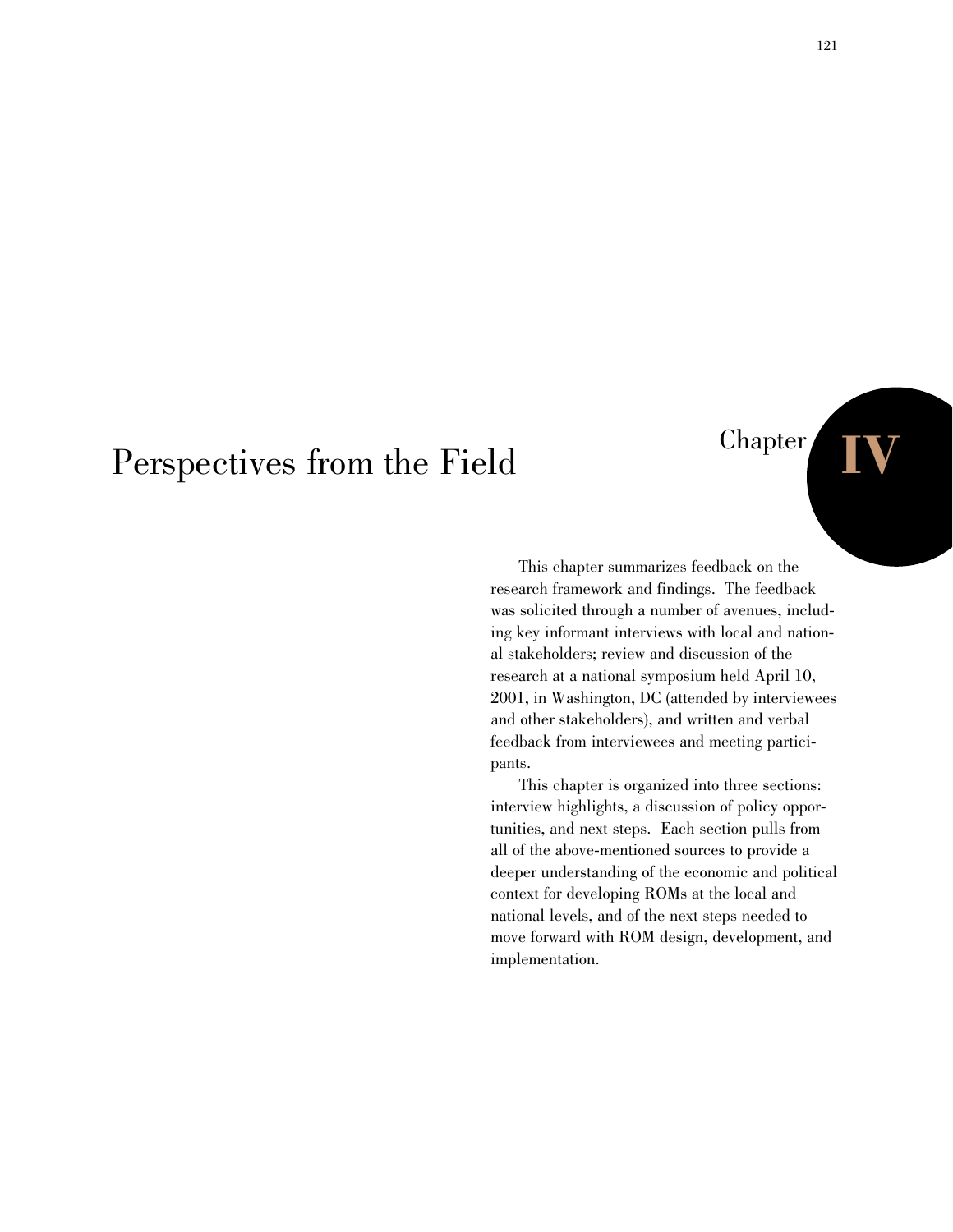### **Interview**  Highlights<sup>279</sup>

### **Overview**

The research process included interviews with over 75 stakeholders at the local and national levels. At the local level, interviewees included staff of community-based organizations, community development corporations, comprehensive community building initiatives, service providers, community development financial institutions, and local foundations. At the national level, interviewees have included representatives of organizations focusing on community development and community building in urban and rural communities, national civil rights organizations, foundations, academia, the public and private sectors, labor, and other membership organizations. Key findings and highlights from these interviews follow.

### **Reaction to Framework/ Conceptual Approach**

A majority of interviewees speaking from a national perspective reacted positively to the framing of the research. Most felt that it represented a timely departure from traditional approaches to economic and community development. They thought it posed a challenge to traditional local economic development strategies that focus on business and real estate development without specific mechanisms to ensure that residents benefit from development.

At the community level, most interviewees were interested in the general concept of resident ownership, but many were skeptical about their own organizational capacity—or the capacity of organizations in their communities—to move forward on individual strategies, given competing demands on their time, skills, and resources. Most felt that the framing represented a significant shift from traditional community development strategies—focused on housing, job creation and access, and social services—and that it would consequently require significant resources, technical assistance, and support to implement.

Interviewees working in rural communities supported the approach in theory but argued that the dearth of investment in many rural areas made it difficult to pay attention to building equity instead of strategies focused on affordable housing, employment, or service delivery.

Many interviewees saw the opportunities for resident ownership to be most relevant to communities that were experiencing some form of reinvestment. They argued that private- and public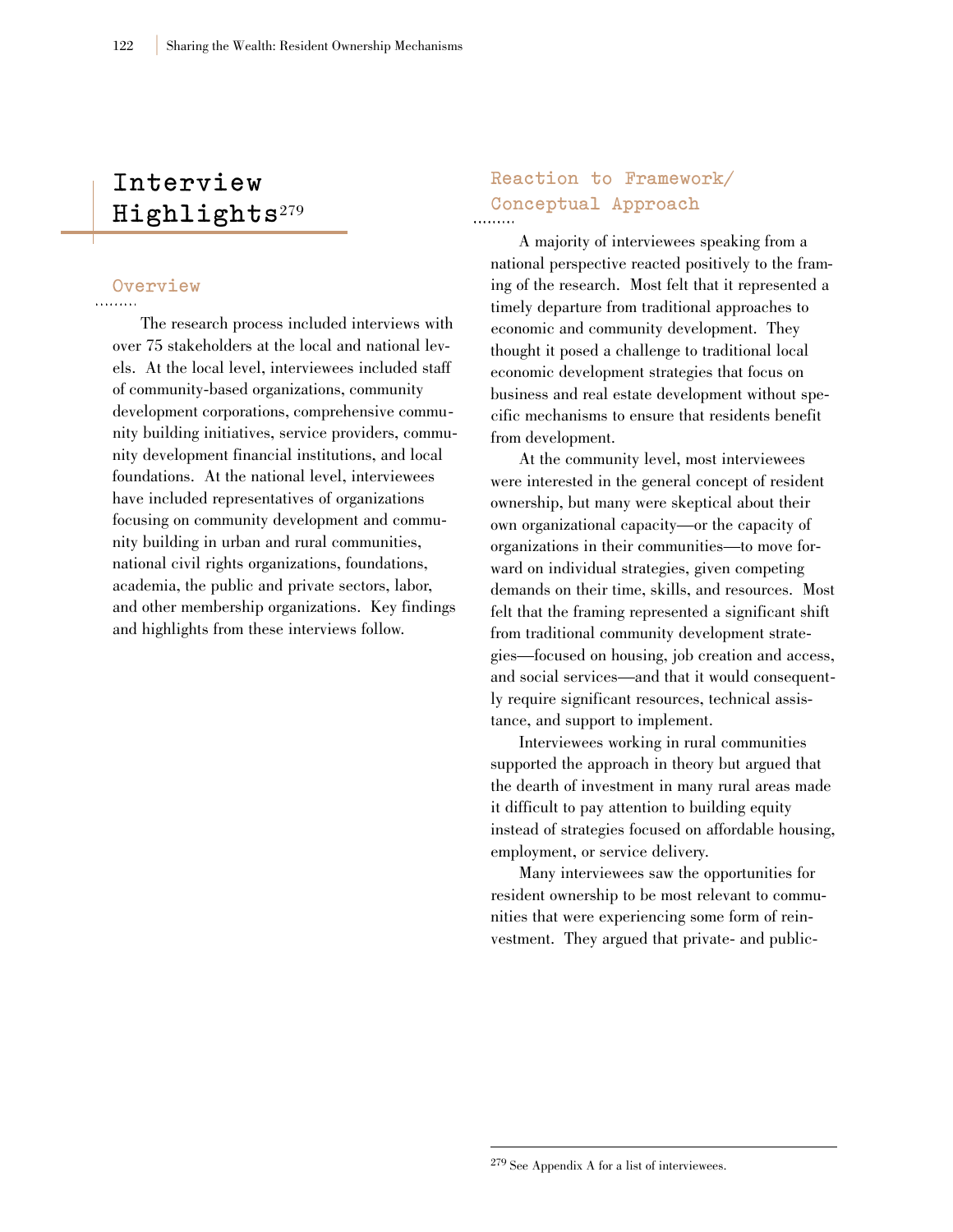sector interest in their communities offered opportunities to leverage economic benefits for lowincome/low-wealth residents. Others argued that once reinvestment is sparked and gentrification and displacement of long-term, low-income residents begin, it is too late to begin asset accumulation strategies. These interviewees argued that resident ownership mechanisms must be in place prior to gentrification. Still others argued that the ROM approach is relevant to communities at all phases of the reinvestment spectrum, from communities with little investment to those experiencing rapid revitalization.

One interviewee expressed strong disagreement with the idea that residents should be owners of development in their communities. She argued that it is private-sector investors, not residents, who are putting their assets at risk by investing in the development process; thus they, not residents, should receive the rewards of their investment. She argued that rather than having an "equity stake" in the literal sense, residents should be supported to be active participants in the planning process.

Several interviewees commented on the focus of the research on individual versus collective asset building. One interviewee noted that by excluding community-based institutions as owners of community assets, the research was not paying enough attention to a rich infrastructure and body of emerging ownership models. Another interviewee noted that community-based developers have a vested interest in preventing resident ownership strategies because it could circumvent their institutional role in the development process.

### **Reaction**  to Models<sup>280</sup>

Reactions to the models under investigation were broad and varied. Interviewees commonly stated that their experience with resident ownership approaches was limited to homeownership, small business and micro-enterprise development, and/or IDA strategies. At the local level, homeownership strategies were the most common approach to building resident equity. But most interviewees expressed interest in learning about new models and approaches that could leverage economic development to benefit more community residents.

The concept of a community building Real Estate Investment Trust (CB/REIT) evoked strong interest among many interviewees at the local level. They were intrigued by the idea of building a portfolio of local real estate assets in which local residents could have an equity stake. In considering the concept, interviewees quickly pointed to important nuances that would need to be assessed by local practitioners. Key issues raised included the challenge of creating a neighborhood-focused portfolio that still diversified risk; concerns that the REIT investment could fuel additional gentrification and displacement; and concerns about community control over the long term.

<sup>280</sup> Readers should refer to the previous chapter for descriptions of the models discussed with interviewees.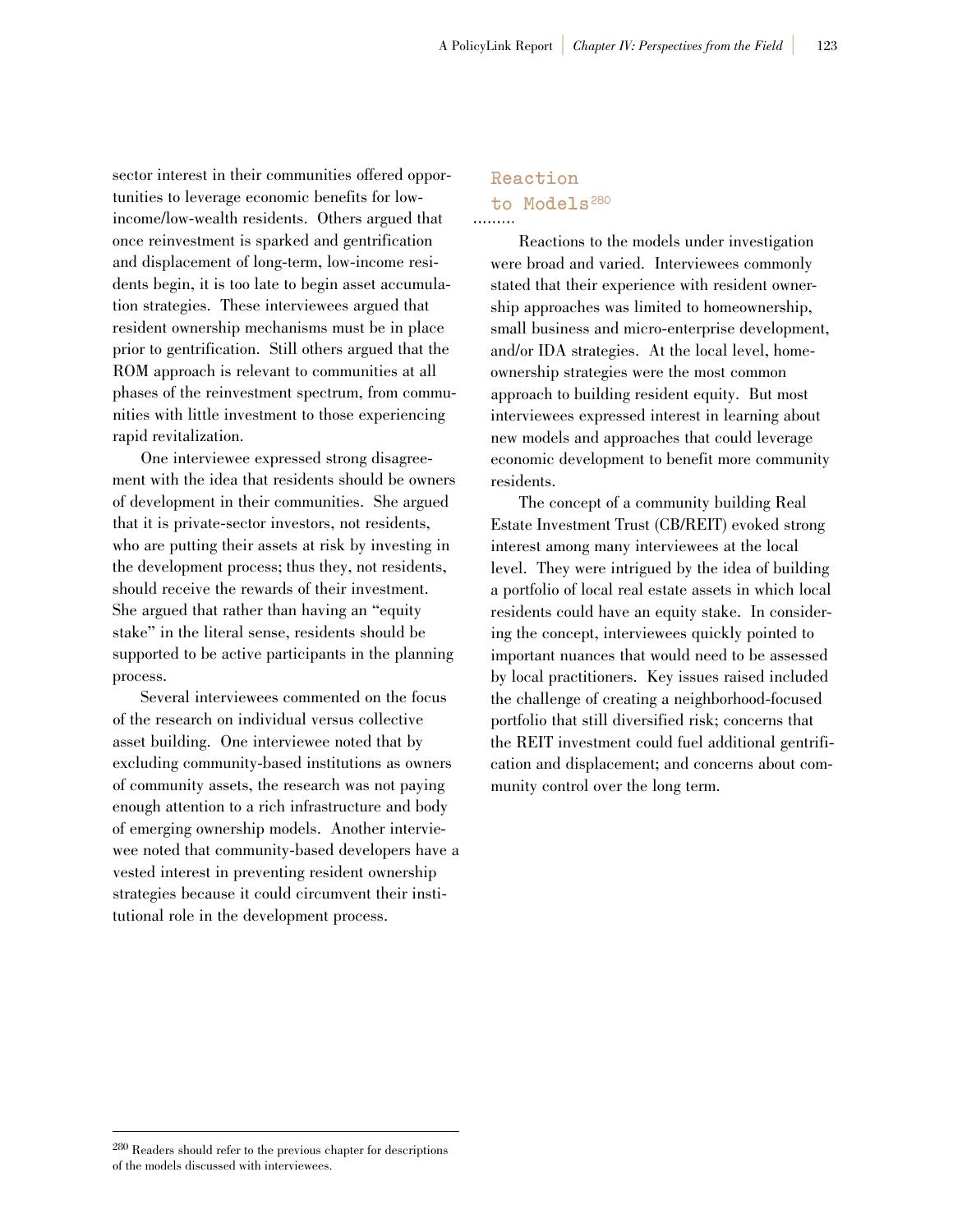The notion of a value recapture trust and/or a community building trust that would capture funds from local development to support direct economic gains for residents received enthusiastic support, particularly among respondents grappling with strong reinvestment pressures and the phenomenon of displacement in their communities. Local practitioners who were familiar with IDAs were intrigued with the concept of using the resulting income streams to provide matching funds for a community building IDA, as a way of building resident assets and supplying a source of funds for investment in other types of resident ownership mechanisms.

Many agreed that gaining access to property was a critical first step in empowering community residents and institutions in a new role as owners of assets in their communities. They argued that acquiring property posed huge challenges in appreciating real estate markets. For example, many interviewees expressed interest in the community land trust model but thought that the model might be best applied to communities that are not already facing gentrification and displacement pressures. One interviewee noted that savvy practitioners could take advantage of fluctuations and uncertainty in local real estate markets to build resident and community assets over the long term.

The response to the models among national respondents was equally varied. Most respondents were intrigued by the assortment of models under investigation but were familiar with only a few or a subset of them. Most interviewees acknowledged that common approaches—homeownership and business and/or micro-enterprise development were important but insufficient to address the needs of very low-income and low-wealth community residents. Most agreed with the project's goal of increasing the menu of opportunities to serve a cross-section of residents in low-wealth communities.

Many national interviewees saw the need for discussions among the different stakeholders involved in asset building strategies as one way to build a movement for resident ownership. For example, interviewees noted how developers of employee ownership models, including worker cooperatives and employee stock ownership plans, could be more connected to the work of community development corporations or to comprehensive community building initiatives. Similarly, it was argued that the community development credit union movement could greatly contribute to and benefit from a broader discussion about resident ownership mechanisms.

Along the same theme, some interviewees noted opportunities to strengthen the dialogue among urban and rural developers of successful ownership strategies. They argued that practitioners engaged in the development of rural cooperatives saw emerging opportunities to work in collaboration with groups in urban areas. At the same time, rural communities were seeking to expand and strengthen models, such as individual development accounts, that are stronger in urban areas. Still other interviewees, at the local and national levels, were more interested in prioritizing the design, development, and implementation of new mechanisms—community building IDAs, community building REITs, and resident stock ownership plans—than in efforts to expand mechanisms already in use.

The need to identify funding streams to support resident investment in these new mechanisms was an important theme raised in the interviews. Without dedicated resources, these strategies will be irrelevant to low-income and low-wealth residents who do not have the resources to invest.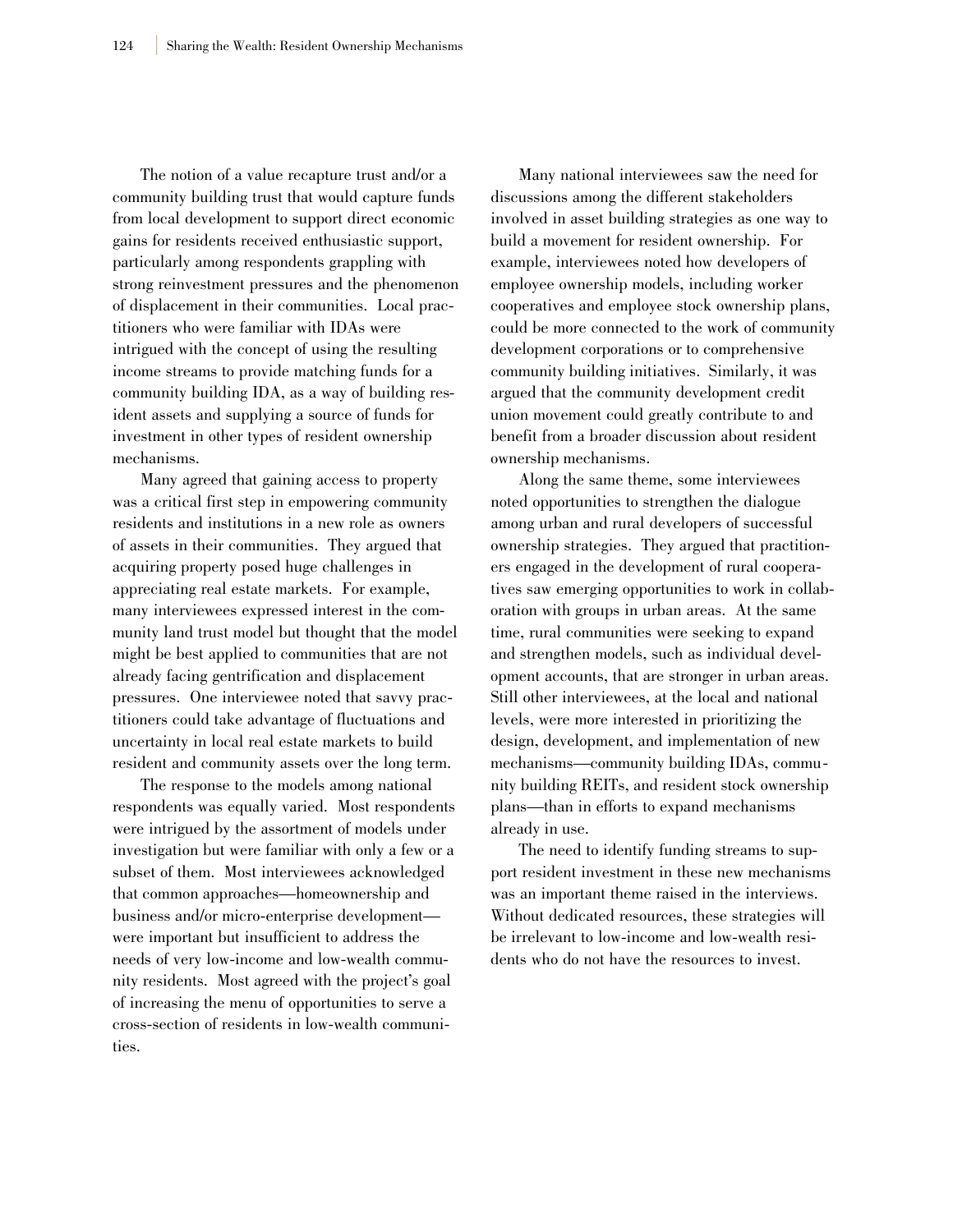### **Community Development and Individual Asset Building**

For most interviewees at the national level, leveraging individual and family asset accumulation opportunities through the community development process was a logical nexus of activity. Some argued that one cannot improve the lives of lowincome/low-wealth community residents without paying attention to asset poverty. They saw economic development at the local and regional levels as an important opportunity to leverage public and private assets to build community and individual assets. One interviewee articulated the need for a whole new way of thinking, with resident ownership opportunities included in each step of local economic development planning.

At the same time, one interviewee raised a note of caution about linking individual asset building strategies to community development. He noted two strains of success in the community development movement in recent years: the growth of mechanisms that provide wealth-building opportunities for individuals (IDAs) and the growth of community-based financial institutions that are accessible to community residents; offer specialized expertise; and are willing to accept lower rates of return on capital in order to ensure community benefits (CDFIs). He argued that trying to connect low-income/low-wealth residents to community development investment opportunities would be linking them to high-risk, low-return investments.

At the local level, most interviewees noted their current emphasis on income-focused strategies, to make the point that a movement to asset building approaches would be a significant shift. Some were considering or undertaking IDA approaches but most noted limited local capacity to take on asset accumulation strategies beyond homeownership, given limited time and resources.

### **Significance of Ownership: Ownership and Civic Engagement**

The question of how and whether ownership leads to increased civic engagement was discussed. At the local level, many interviewees felt that ownership was integral to civic participation, asset building, and community building efforts, but that community residents had constantly been frustrated in their past efforts. They argued that giving residents an ownership stake in community development gives them a whole new perspective about themselves and their communities. Others felt that ownership was more significant for its symbolic value, for the "sense" of ownership that it offers community residents.

Interviewees speaking from a national perspective noted that ownership is significant in many ways. Ownership—both historically and currently—is fundamental to wealth building because it is through ownership that people accumulate wealth, power, and control in the United States. Others argued that ownership is empowering in other, equally fundamental ways because it enables people to be "future-oriented." They argued that building assets gives people a sense of hope and a will to make positive changes in their lives, their families, and their communities. Finally, they argued that ownership gives people a sense of entitlement that results in a stronger desire to engage in the political process.

Many felt that, even though the connection between ownership and participation had not been well researched, the anecdotal evidence was strong enough to suggest a clear connection. They pointed to the need to conduct evaluations of current efforts. Others noted that it is not "voice," per se, but the degree of decision-making authority and control offered by participation that was important to ownership. They felt that the research needed to pay attention to the degree of participation offered to residents in each mechanism.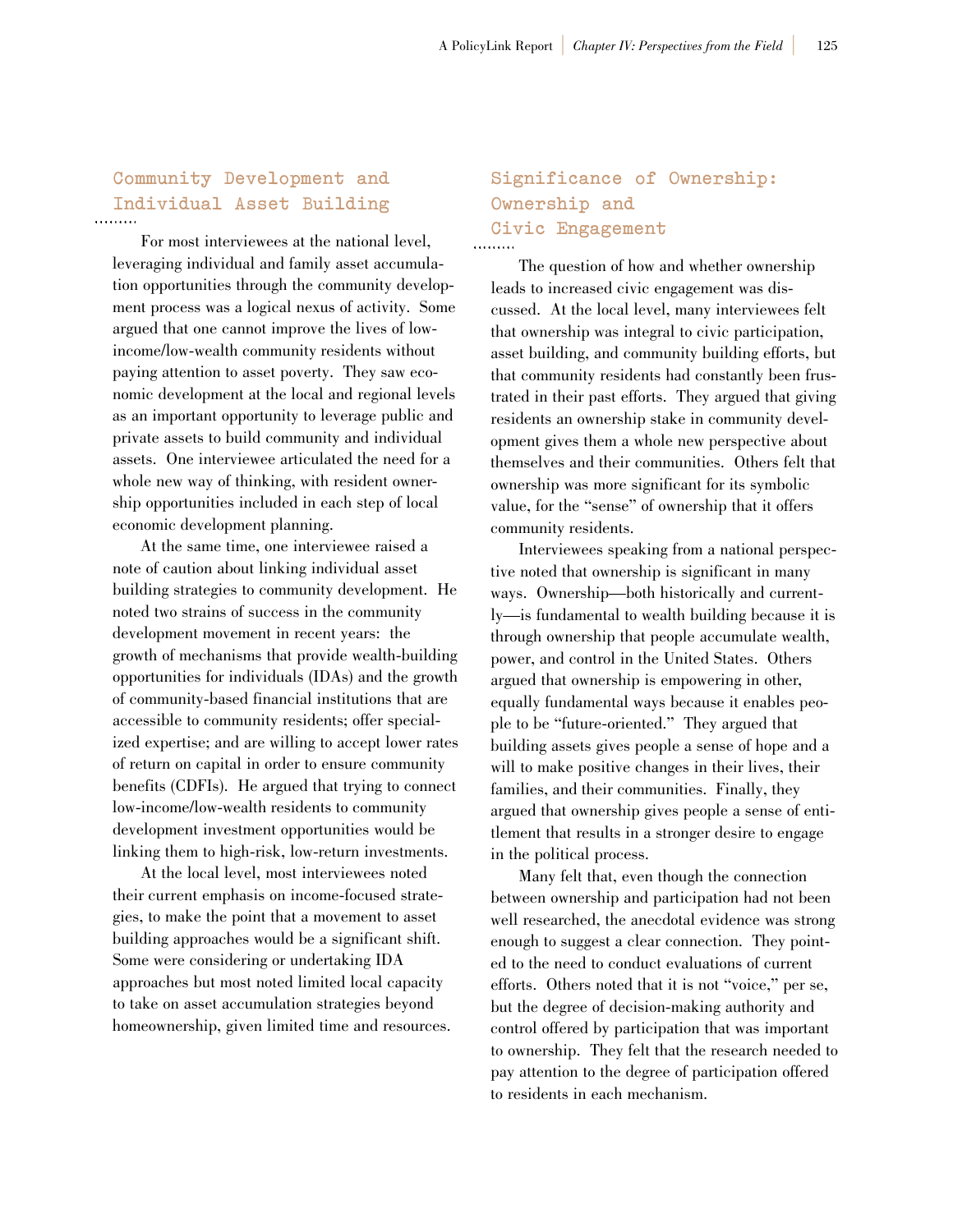### **Tension Between Individual and Collective Ownership Strategies**

Many interviewees at the local and national levels pointed to a tension between individual and collective ownership strategies. Some stressed the importance of community ownership in terms of working towards collective, as opposed to individualistic, goals. But they also acknowledged that collective approaches do not adequately address the issue of individual and family asset poverty; nor do individual asset building strategies necessarily exclude collective ownership. Still others noted the importance of expanding the ownership base, through whatever means, to ensure that economic and political institutions are more democratic and accountable to citizens.

Some interviewees argued that individual wealth-building strategies are actually a community building strategy since they produce economic stability for individuals and families resulting in more stable communities. Furthermore, others argued, limiting ownership to collective strategies was "paternalistic" in that it would limit asset building opportunities for individuals and families. They argued that middle- and upper-income families have multiple opportunities to build assets, often supported by government incentives, in a variety of investment vehicles; but these same opportunities are not accessible to low-wealth individuals. Expanding investment opportunities to low-wealth investors would be one of many ways to increase opportunities to build financial assets.

Many articulated the need for dual or hybrid strategies that build both resident and collective ownership. Where such approaches are not feasible, it was argued, choices between them should be made at the local level, in the context of local needs and priorities.

### **Capacity and Infrastructure Issues**

Most interviewees noted that issues pertaining to the local capacity and the infrastructure to advance resident ownership models were of paramount importance to ROM development.

#### **Organizational Capacity**

Community-based respondents felt that the local organizational capacity to take on resident ownership mechanisms is limited. Communitybased organizations are already stretched to their capacity. Few could undertake new strategies, especially ones that would demand additional expertise and resources. Even if resources were available, some interviewees felt that the addition of new strategies would detract from work already underway.

If they could obtain the resources necessary to take on these new approaches, many local practitioners wanted to develop the necessary real estate, legal, and negotiating expertise since these skills would be applicable to other community projects. In some cases, interviewees expressed openness to using outside experts—especially in situations that required specialized technical assistance—but some had a preference for developing in-house capacity.

Key national intermediaries noted a growing demand for resident ownership opportunities from community development practitioners at the local level, but they echoed their concern about the lack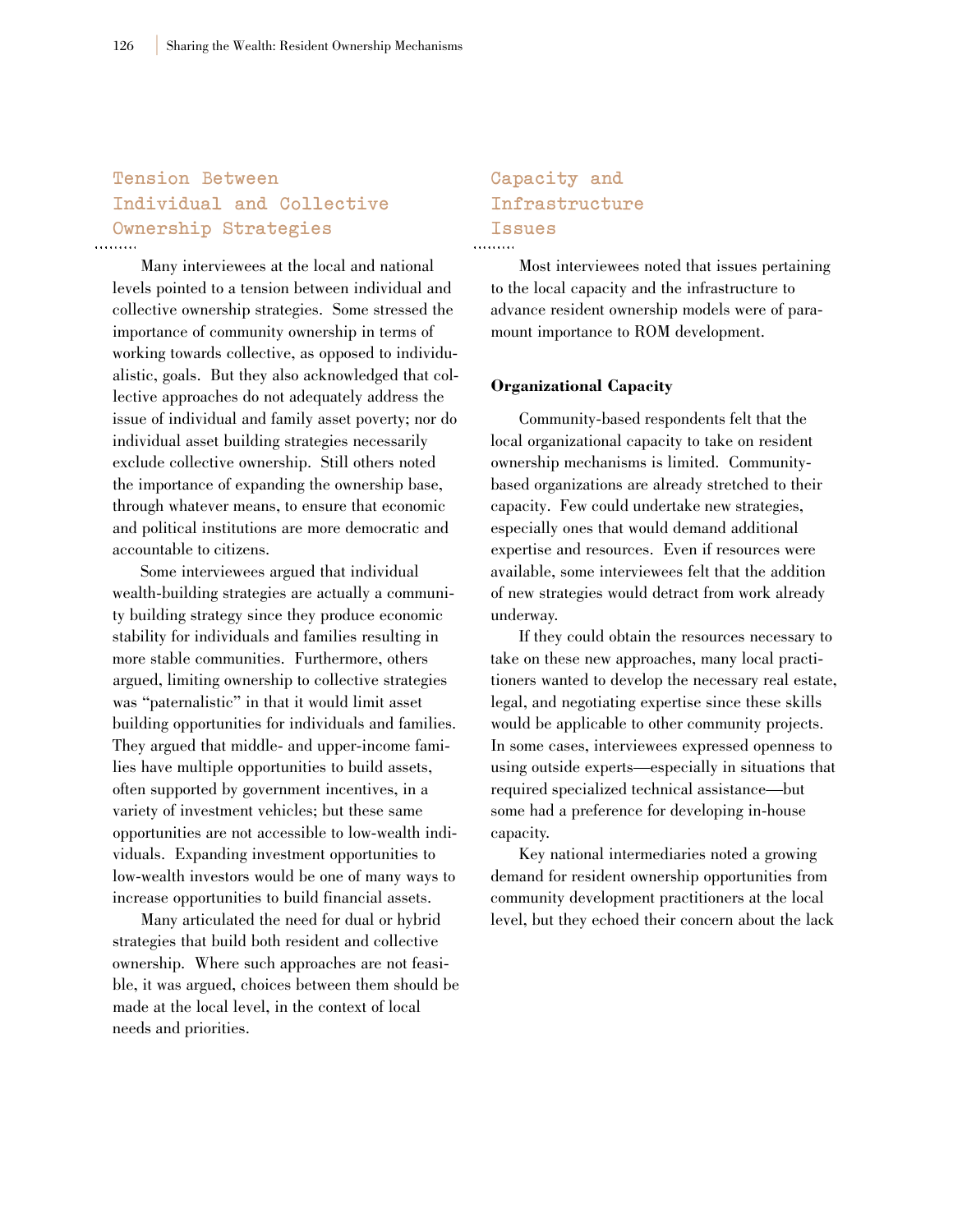of resources available to develop, support, and advance these models. Many argued that the existing infrastructure of community-based developers was not strong enough in most communities to take on these new strategies. Others argued that the capacity existed but that it needed to be expanded; i.e., local communities would require a large amount of resources and technical assistance to adopt the concepts. One interviewee noted the need for technical expertise that currently does not exist in the community development arena. She suggested the possibility of local practitioners getting resources to hire this specialized expertise on an as-needed basis.

#### **Resident Capacity**

Local practitioners were concerned about the need for additional support to enable residents to play a leadership role in the design, development, and implementation of resident ownership mechanisms. Many argued strongly for the fact that if these mechanisms were to be successful, their development had to be led by residents. They acknowledged that currently most residents do not have the information, skills, and resources they need to develop and implement the concepts. Proposed remedies included outreach, education, training, and greater access to information about financial, real estate, and other markets.

Most interviewees at the national level felt that there would be a need for aggressive education—of residents, practitioners, and the general public—if these and other alternative development concepts were to be fully developed and implemented.

### **Playing the Inside and Outside Game**

One interviewee argued that to be effective, advocates need to play an inside and outside game. They need to be at the table when decisions were being made but also to have a base and an organizing capacity to be able to sway decisions going in the wrong direction. Being "inside" players, he argued, gives communities a lot of leverage in the development process, especially given the large amounts of financing at stake in local redevelopment projects. The problem, he noted, was that community leaders were often afraid to be on the inside.

Other interviewees saw the "outside" game as the crucial, and often undervalued, ingredient of success. They pointed to the critical importance of community outreach, education, and organizing in order to advance resident ownership concepts and approaches at the local level. Several interviewees expressed frustration with the reluctance on the part of foundations to support organizing and advocacy. They argued that resident ownership concepts could not be advanced without first building a political constituency and that many of these models could not be implemented without political battles. Funders, they argued, needed to accept this fact from the beginning if they were going to support the development of resident ownership mechanisms.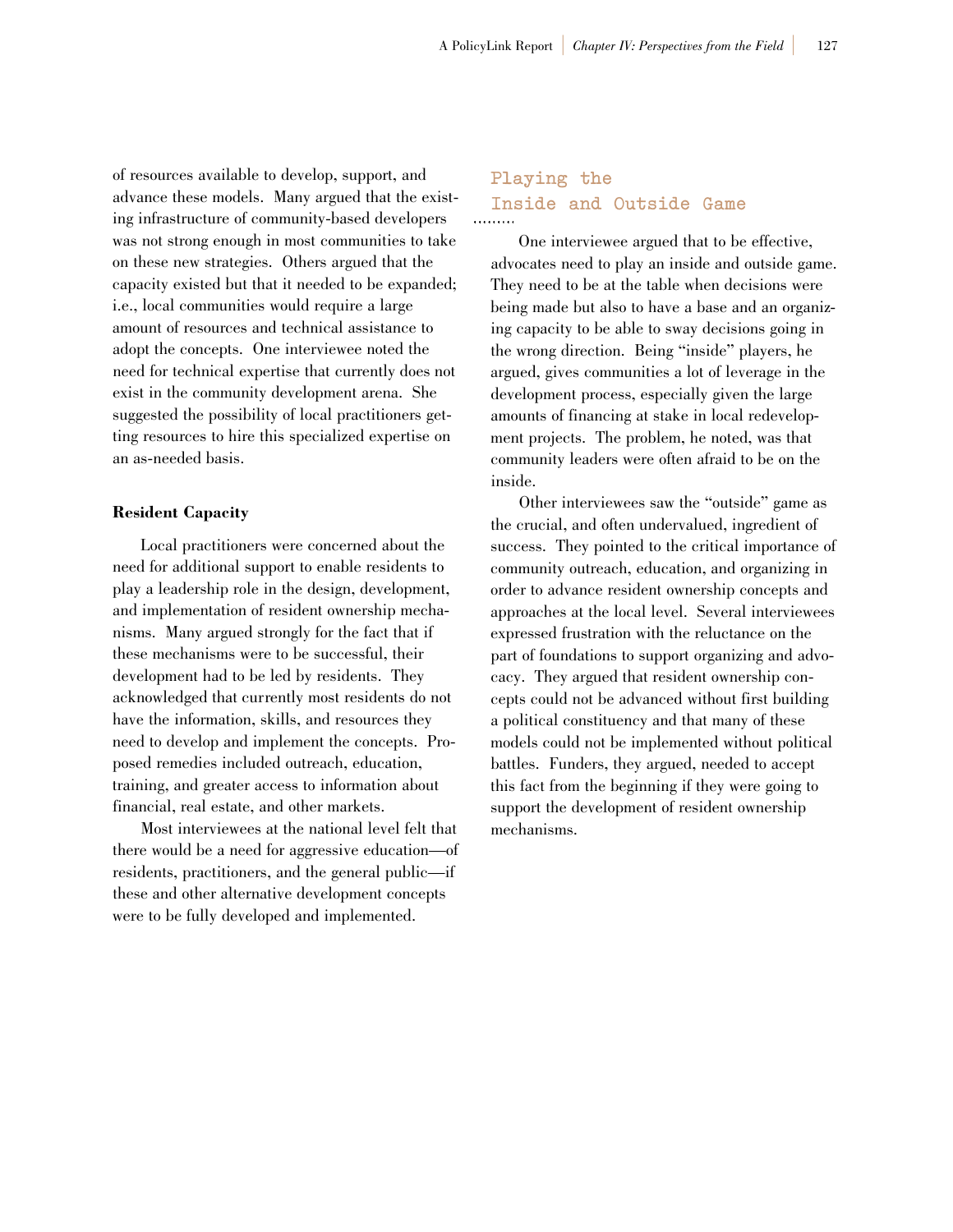### **Risk and Reward/ Risk Mitigation**

The framing of the research and the types of models under investigation raised concerns about risk from many interviewees. One interviewee argued that the resident ownership approach posed challenges because of the particularly high levels of risk associated with real estate and business investment. Given meager assets, he felt that investment in secure instruments—FDIC-insured savings accounts—was a safer option. He argued that this point is especially relevant since community development projects pose an even greater risk to investors than other types of commercial development.

Others felt that the choice should be left to residents, but they should have options. Several interviewees observed that in the investment process, potential reward is directly related to risk levels. Risk is inherent to any and all forms of investment—including homeownership and small and micro-enterprise business development. These interviewees argued that decisions about what is an acceptable risk should be left to residents, provided there was appropriate information and advice available to help guide decision-making. Several observers noted that low-income/lowwealth residents are not necessarily adverse to taking risks; one observer noted that poor people take huge risks every day of their lives, so why should they be prohibited from risk-taking—and the potential rewards—in the investment arena.

One interviewee noted that asset building should be thought of as acquiring a form of economic security. He noted that only when people have money in the bank that they feel secure enough to take the types of risks necessary to build assets.

Many people noted that the key issue was not whether low-income/low-wealth individuals should have opportunities to invest—and take risk—but how to maximize risk-mitigation measures that would make that risk manageable. Risk management and mitigation efforts, it was argued, have a long history in public policy and could be adapted to provide some level of protection for low-wealth investors.

### **Getting Community Stakeholders to the Table**

Several interviewees pointed to the need for community residents and organizations to enter into strategic partnerships with local government to leverage public policy and public-sector resources to obtain ownership opportunities. One interviewee argued that playing this role required that communities have access to the information and technical expertise needed to make strategic decisions about land-use planning and land acquisition. Another noted the need for community roundtables as a forum for collective decision-making about economic development projects in the community and in the region. These roundtables would need to be supported by appropriate levels of real estate, legal, and financial expertise, but would be led by local residents.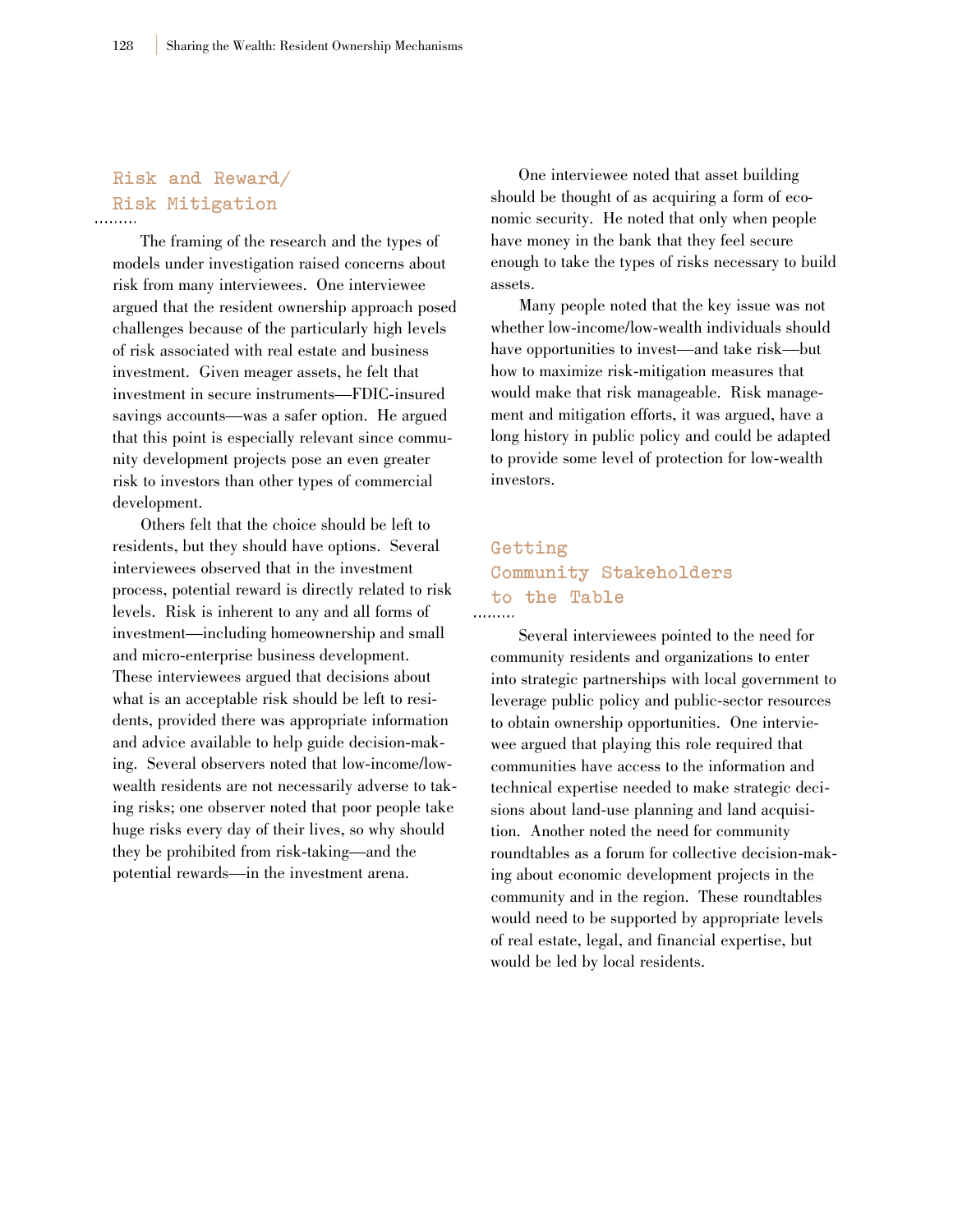### **The Role of Private Philanthropy**

Several interviewees highlighted the importance of support and leadership for the advancement of resident ownership mechanisms from the philanthropic sector. They argued that support should be in the form of resources for research, technical assistance, local capacity building, and investment in innovative strategies. In addition, many argued that foundations could offer leadership by supporting local developments and creating incentives for public and private stakeholders to partner with community-based organizations and residents.

One interviewee noted that foundations are restricted in terms of how they can support some of the mechanisms explored in the research. For example, some foundations have considered supporting land banking as a way to advance asset building opportunities, but they are constrained by their legal status, which limits their support to "charitable giving." This interviewee pointed to the need for further exploration of these limitations to develop better support for advancing different resident ownership mechanisms.

### **Summary**

The preceding comments and insights include key themes for a rich conversation about strategies to advance individual and collective ownership of community assets. This conversation, to some extent, is already underway in the community development field. Strategies to expand the conversation are described in the next section.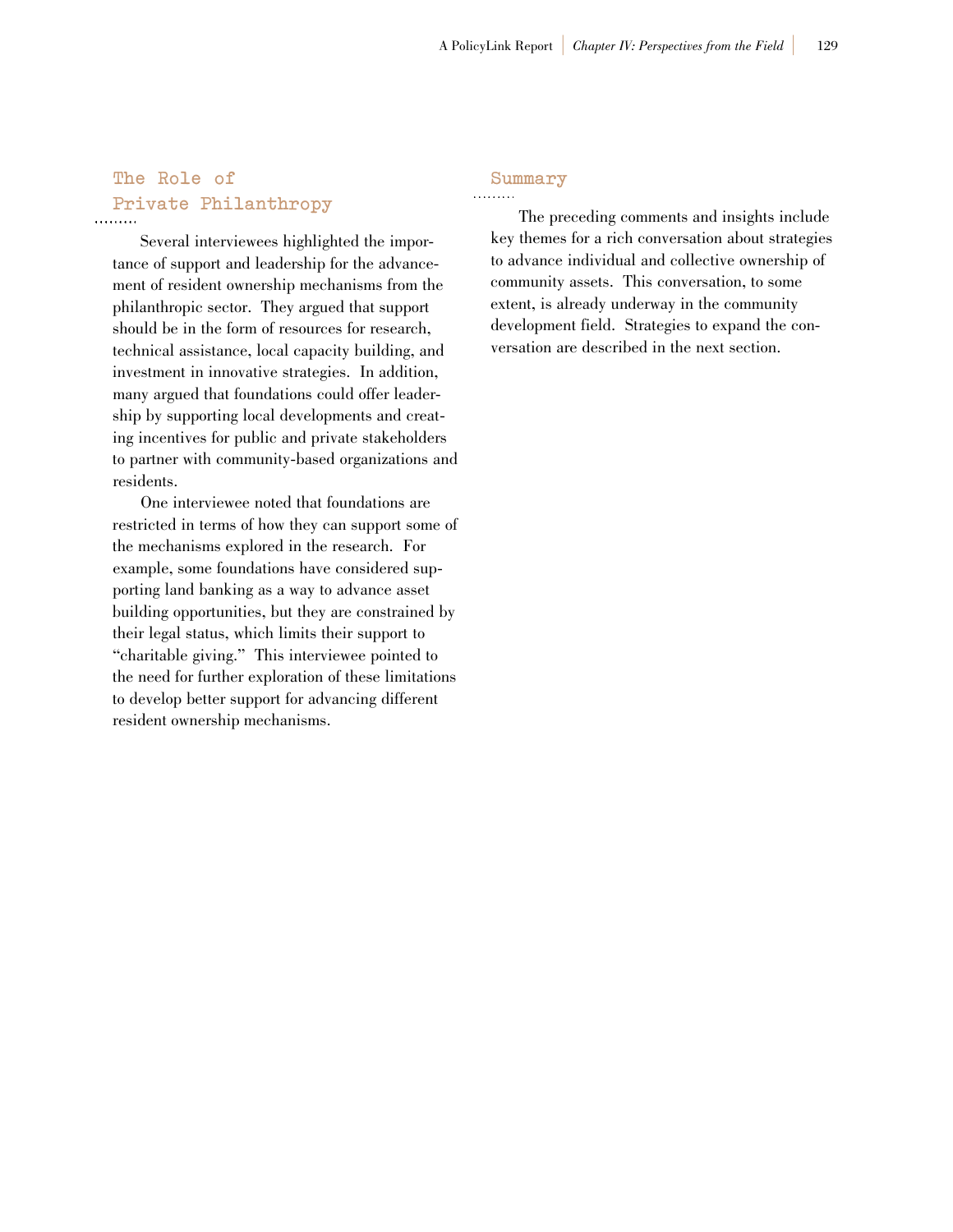# **Policy Opportunities and Challenges**

This section summarizes ideas about ways to use public policy to implement resident ownership concepts and mechanisms. These ideas emerged from the interview process and the April 10, 2001 symposium. Where relevant, information, examples, and data have been added to the statements and assertions of interviewees or meeting participants.

### **Overview**

Most interviewees and symposium participants acknowledged that ROMs, alone, will not necessarily move people from poverty to economic opportunity, but they are part of a continuum of strategies to increase options for people to save and invest to build their economic security.

In order to bring resident ownership mechanisms into the public dialogue, interviewees and symposium attendees pointed to the central role of public policy. They identified a range of public policy levers—at the local, regional, state, and federal levels—to support ROM development. These levers provide opportunities to take existing strategies to scale through expansion or replication; support the testing and evaluation of new strategies; and create an environment—at all levels of economic development planning and decision making—that is supportive of innovative approaches.

### **Alternative Government Roles in Advancing ROMs281**

Government can play multiple roles in advancing resident ownership mechanisms. These roles can include government as:

- *Research and development (R&D) source or knowledge builder:* Federal, state, and local governments can support the design, development, implementation, and evaluation of ROMs.
- *Action supporter:* The public sector can subsidize action at the local level with grants, tax incentives, and other support mechanisms to build the capacity of local institutions to develop ROMs.
- *Attention focuser:* By drawing public attention to innovative strategies and models, government can help build public support for ROMs.
- *Regulator:* By enforcing legal obligations, such as local zoning bonuses or other incentive provisions and the federal Community Reinvestment Act (CRA), private investment could be channeled into projects supporting resident ownership mechanisms.

<sup>281</sup> This framework was based on comments by Xavier de Souza Briggs, Associate Professor, the John F. Kennedy School of Government, Harvard University, as described at the PolicyLink ROM Symposium on April 10, 2001.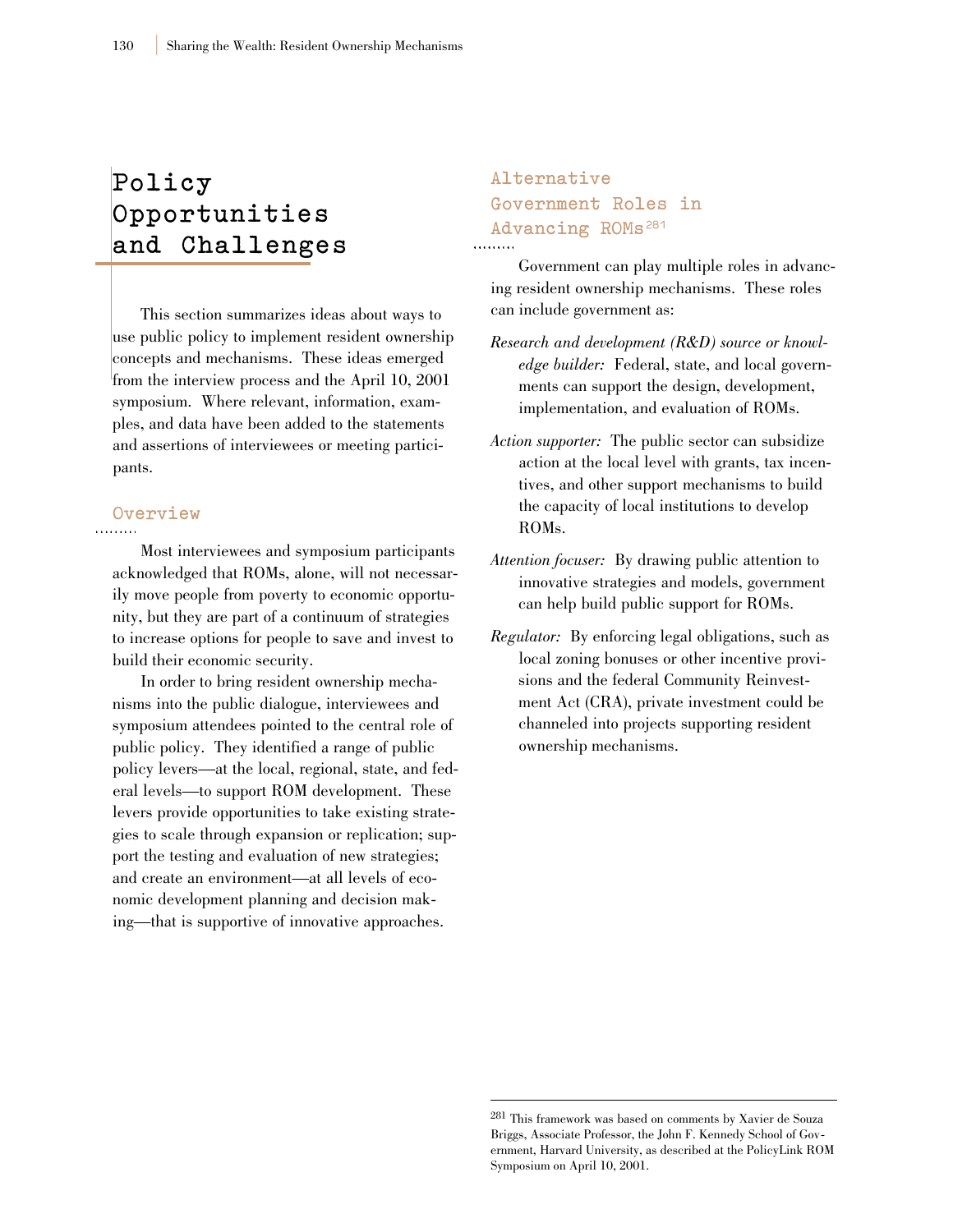### **Policy Opportunities at the Federal Level** . . . . . . . . .

### **The Tax Code**

Interviewees and meeting participants identified tax policy as an important tool to advance resident ownership mechanisms. The tax structure has long been used to provide asset building opportunities to middle- and upper-income taxpayers.282 The elements of this asset-building policy framework (home mortgage interest deductions, the reduction and gradual elimination of estate taxes, individual retirement account incentives) offer precedents for extending asset building opportunities to low-income/low-wealth populations but, until recently, have not been the focus of an organized advocacy effort.

As noted by many interviewees, the time is ripe for such an effort. In recent years, public support for mechanisms to enable poor families to increase their savings has grown, as demonstrated by bipartisan support for IDA policy. The recent passage of the refundable child care tax credit for low-income families indicates public recognition of the need for low-wealth families to have equitable access to benefits already offered to middle- and upper-income taxpayers.

These policies have laid the groundwork to advocate for using public funds to further subsidize savings and encourage investment by lowincome/low-wealth individuals. Interviewees and meeting participants saw multiple opportunities to build from the base of bipartisan support for IDAs, to push for policy measures to facilitate community

http://gwbweb.wustl.edu/Users/csd/press/clinton.html.

investment by low-income/low-wealth residents. Such advocacy efforts could be supported by recent data.

Historically, part of the rationale for policies such as lower capital gains and estate taxes was that they encouraged savings and investment by upper- and middle-income taxpayers fueling economic growth. From an economic standpoint, it was argued, poor people were less likely targets of these policies because they were more likely to spend tax savings on consumption, rather than savings and investment. But recent data from the Federal Reserve and the Center for Social Development (CSD) in St. Louis contradict these arguments in a way that could support advocacy around the macro-economic benefits of saving and investment policies targeting poor families.

The recent Federal Reserve study showed that between 1992 and 2000, the savings rate of the wealthiest 20 percent of Americans dropped from 10.6 percent to negative 2.1 percent, while the savings rate of the poorest 20 percent increased by 3.3 percent.283 While the Fed study did not examine the response of low-income taxpayers to wealth increases, recent CSD research data on the saving patterns of low-income participants in IDA programs indicate that "the very poorest save almost as much as others (no statistically significant difference). In other words, the very poorest are saving at a much higher rate (that is, savings compared to income) than others."284

This research could help advocates to make a case for the macro-economic value of creating policies to encourage savings and investment among low-income and low-wealth individuals. Such policies are critical to build the supply of capital necessary, at the local level, to make resident ownership mechanisms available to low-income/lowwealth investors. Furthermore, public subsidy would help to increase the supply of capital available for local economic development efforts, as described below.

<sup>282</sup>According to the Center for Social Development, the federal government provides over \$200 billion per year on tax breaks, with over 90 percent benefiting households earning over \$50,000 per year. Center for Social Development, Washington University in St. Louis, Missouri, at

<sup>283</sup> "The Richest 20% of Americans Did Most of the Spending Fueling Late '90s Boom," by Joseph Rebello [Dow Jones Newswires], *The Wall Street Journal*, Tuesday, May 8, 2001, p. B7A.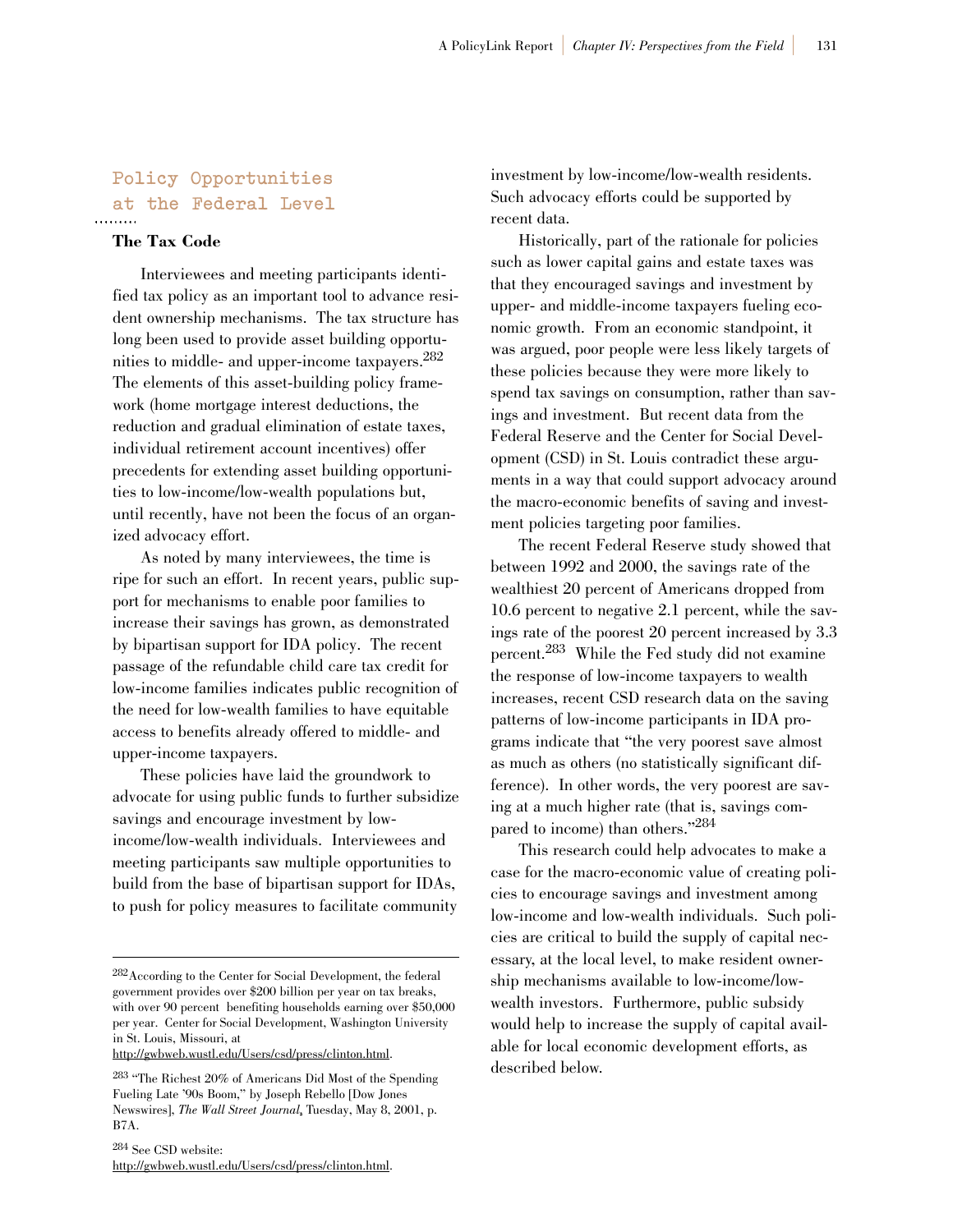## **Past and Present Federal Policy Levers**

Research participants pointed to numerous opportunities to advance policies that are supportive of resident ownership mechanisms at the national level. Some pointed to missed opportunities in the past, including successive rounds of Empowerment Zone legislation and the discussion around "new markets" legislation. Whereas both sets of legislation have provided public subsidy for private-sector investment in low-wealth neighborhoods across America, they have included few levers to ensure that community residents are beneficiaries of that investment.

For example, successive rounds of Empowerment Zone legislation included provisions to encourage local hiring, but the concept of resident ownership was never included as part of the legislation. One interviewee noted that the idea was floated early in the legislative process but never received much support. Another interviewee noted that the reason for this missed opportunity was the absence of an organized constituency pushing for its inclusion. Both emphasized how these "near misses" offered lessons regarding ways to advance resident ownership mechanisms in the future.

Another federal policy that research participants saw as providing opportunity for resident ownership was the Community Renewal Tax Relief Act of 2000. This will provide tax incentives and regulatory relief for community revitalization efforts. One of the central elements of the Act is the New Markets Tax Credit, a measure designed to encourage new investment in low-income and low-wealth neighborhoods.<sup>285</sup> The credit provides

an incentive to encourage individuals and institutions to invest in a broad range of assets—from retail and manufacturing businesses to community facilities, schools, and day-care centers.

According to the legislation, the tax credit is available to investors who purchase equity in a "qualified community development entity" (CDE) with at least 85 percent of the CDE funds used for "low-income community investment." While the legislation includes no mention of resident ownership opportunities, it does not prohibit the inclusion of ROMs through the regulatory process or through the activities of emerging CDEs. For example, Treasury Department criteria for the selection of CDEs—entities designated by Treasury as eligible to allocate the new tax credits could encourage inclusion of specific mechanisms for resident ownership. Alternatively, CDEs could be encouraged—with public or philanthropic incentives—to sell a portion of the equity in local enterprises to local residents, over time.

Ongoing implementation and monitoring of the Community Reinvestment Act (CRA) was another federal policy lever identified by numerous research participants. One interviewee highlighted opportunities emerging from the expansion of global investment in REITs as an opportunity to advocate for resident ownership mechanisms.286 He argued that global financial institutions are facing increased pressure to meet CRA obligations and, as a result, are investing in REITs that are active in low-wealth communities. He maintained that this trend creates opportunities to leverage private sector capital into community building REITs or to offer mainstream REITs ways to include opportunities for resident investors.

<sup>285</sup> For a thorough description of the New Markets Tax Credit portion of the Act, see Stockton Williams, "The New Markets Tax Credit: A Promising New Tool for Community Revitalization," *Community Investments,* April 2001, pp. 3–5.

<sup>286</sup> REITs are described in "Chapter III. Models and Infrastructure."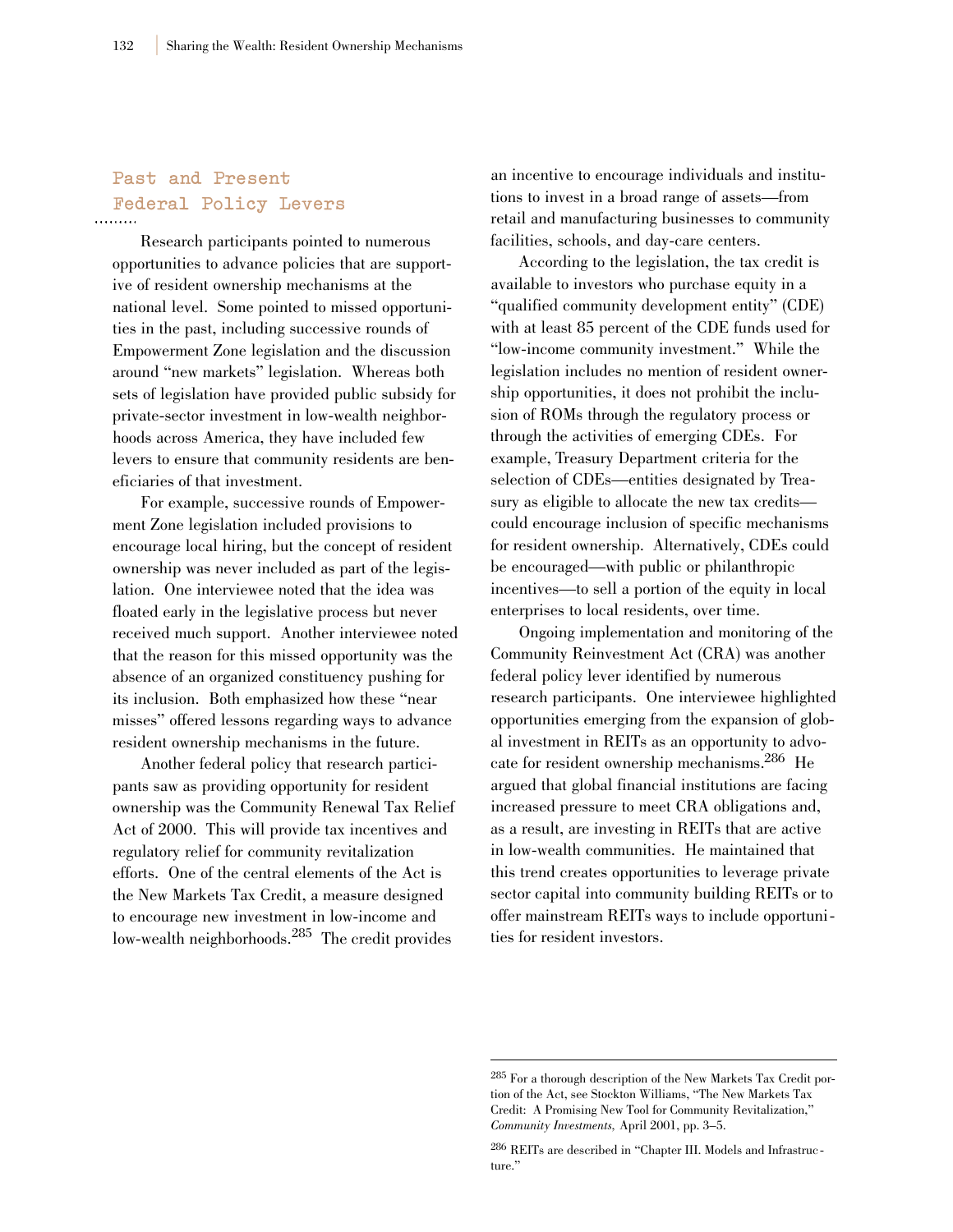## **Policy Opportunities at the Local Level**

Interviewees and the symposium participants suggested using tax increment financing, CDBG funds, local tax credits and rebates, loan guarantees, land write-downs, zoning bonuses, direct subsidies, legislative measures, and code enforcement mechanisms to leverage funds and create incentives for including ROMs in local development projects.

Partnerships between cities and communities were identified as an important element for advancing new models. For example, local development incentives could be used to encourage investors to work with local government and community-based institutions to create resident ownership opportunities. Furthermore, if they are designed with attention to the interests of multiple sets of stakeholders, resident ownership mechanisms can offer opportunities to build new alliances among diverse local constituencies. These alliances present new opportunities for pushing elected officials to support ROMs.

Many interviewees noted, however, that local elected officials will not advance ROMs unless they understand how and why it is in their interest to do so. They noted that the stakes are high in the local development process because of the ability of development deals to generate wealth—for developers, investors, corporate retailers, and other

stakeholders who are also large contributors to political campaigns.

One solution to gaining support from elected officials is building a broad-based constituency. This requires organizing, education, and outreach to local residents so they understand the potential benefits of leveraging policy opportunities. Another solution is to build multi-stakeholder coalitions. For example, an IDA that is supported by a funding stream from a local development project offers resources for residents to invest in local economic development efforts while, at the same time, providing a new source of capital for local businesses and developers.<sup>287</sup> This type of mechanism could be appealing to local elected officials who want to support a development project but face opposition from low-wealth constituents and local businesses.

One interviewee noted that incentives for local government usually work better than mandates. Such incentives could come from state or federal policy, or they could be offered by private philanthropy.

### **The Need for a New Type of Development Intermediary**

Several interviewees and symposium participants argued that it is not enough to offer opportunities for residents to benefit from economic development. Instead, new types of economic institutions and structures are needed to ensure that residents are beneficiaries and partners in the development process. One meeting participant gave the example of the role that labor plays in the economic development process in other countries to emphasize the point. For example, labor-sponsored venture capital funds account for more than one-third of all institutional venture capital in Canada.288 Targeted tax incentives are used to retain capital in communities; that capital is in turn used for economic development activities and quality job creation.<sup>289</sup>

http://cog.kent.edu/PapersMay2001/Subnational.html.

<sup>287</sup> See the IDA discussion in the Models chapter for details.

<sup>288</sup> See Sherman Kreiner, with assistance by Kenneth Delaney, "Labor-Sponsored Investment Funds in Canada," at http://www.uswa.org/heartland/7canlsif.htm.

<sup>289</sup> Manitoba's Crocus Fund is a labor-sponsored fund that focuses specifically on employee ownership. It was established by the Manitoba Federation of Labor in 1993 and currently has \$200 million in assets. Crocus uses provincial and federal tax credits to give employees an incentive to invest their retirement savings in a fund that uses the capital locally. For investing in the Crocus Fund, individuals receive a 15 percent provincial tax credit and a 15 percent federal tax credit, to a maximum of \$750 based on an investment of \$5,000. From "Thinking Globally, Acting Locally: Promoting Employee Ownership at the Subnational Level," Report on the Capital Ownership Group Subnational Discussion Group, John Logue, Moderator, at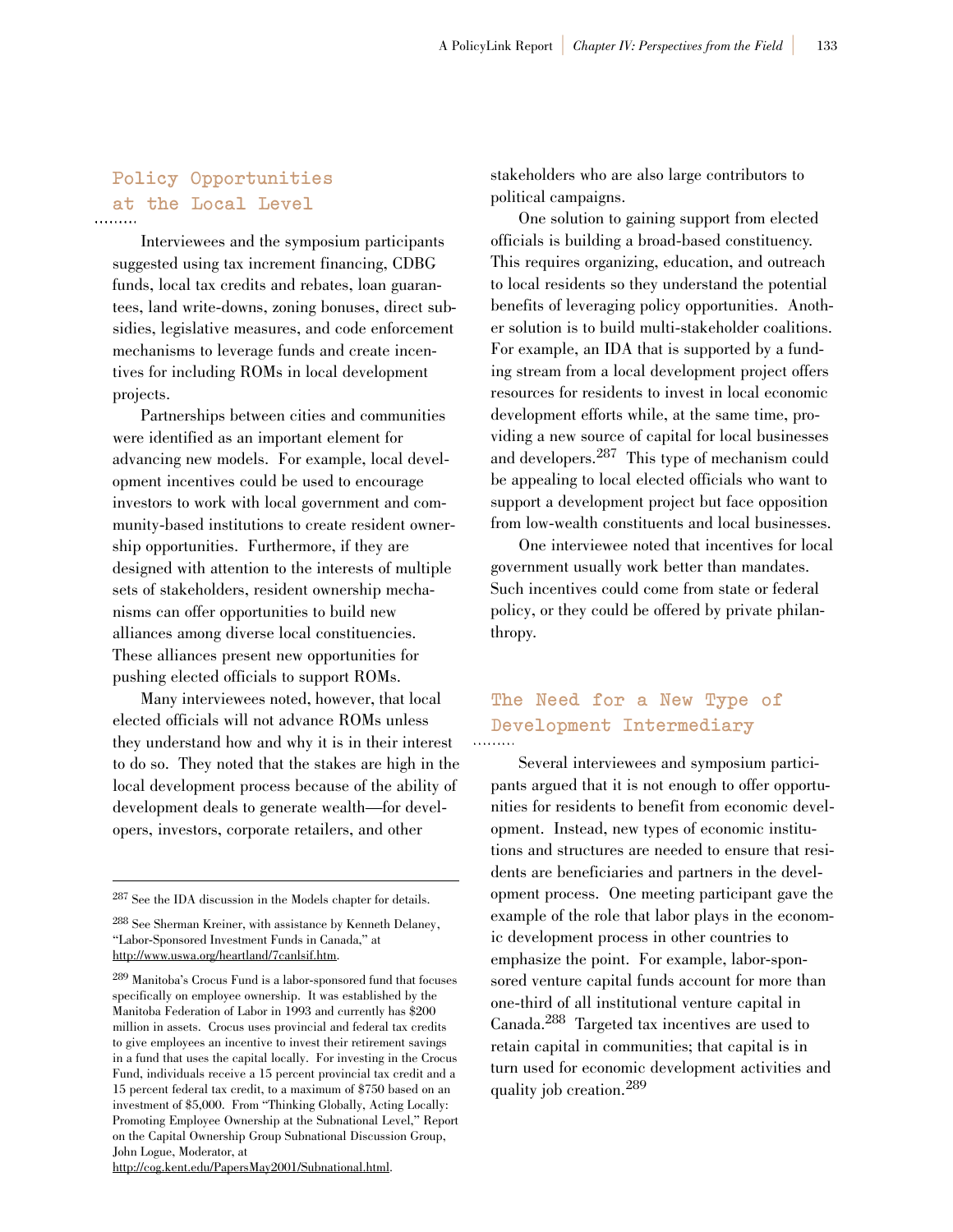## **Paying Attention to Private Sector Interests**

Many interviewees emphasized the importance of private sector participation in, and support of, resident ownership mechanisms (ROMs). In order to engage the private sector in the development of ROMs, symposium participants agreed that the mechanisms need to be described in a way that speaks to the interests of the private sector and developed to address their concerns.

An example of such a private sector benefit was discussed at the symposium. In the Market Creek Plaza development in San Diego, California, the development took only nine months to obtain public approval for a zoning change, a process that usually takes two to three years.290 For developers, time is money, and a reduction in an approval timeline translates into significant cost savings. In the Market Creek example, these savings were largely attributed to resident support for the deal.291

Private sector support could also be gained with evidence that resident ownership reduces the risk to investors because residents have a vested interest in both the success of the business and the protection of its assets. In one story, recounted by interviewees, a local business with resident owners continuously avoided the vandalism and burglary inflicted on other businesses in the community as a direct result of resident ownership.

Symposium participants agreed that in the absence of hard data, these and other stories provided strong anecdotal evidence of the value of resident ownership mechanisms for business owners, investors, and other private and public sector stakeholders.

### **Building Public Support for ROMs**

Using public dollars and legislation to encourage the large-scale implementation of ROMs will require the support of a broad cross-section of the public. It will require building understanding of the economic and social value of these mechanisms, and it will require concentrated effort to maintain support over the long term.

At the local level, outreach to and education of community stakeholders is a critical element of designing and developing ROMs. Broad-based local support is critical to navigating ROM models through the policy process and to building support among elected officials, the media, and the general public. Building public support requires education and outreach to a broad cross-section of possible stakeholders, including public officials, private sector groups, associations of community developers, civil rights organizations, labor, and organizing networks. It will also require documentation and distribution of success stories so that the public becomes familiar with the concepts and learns about their economic, political, and social value.

Recent research highlights new opportunities to build public support for asset building strategies. According to a poll conducted by Hart Research, in collaboration with the Urban Institute, "Americans' priorities for the federal government in general and for the tax cut in particular extend beyond aiding average or middle-class taxpayers and include a strong resolve to assist people facing difficult economic circumstances."<sup>292</sup> The poll found that two-thirds of the electorate, including 71 percent of Democrats and 63 percent of Republicans, agreed that it is very important that President Bush and Congress "do more to help

<sup>290</sup> See "Chapter III. Models and Infrastructure" for details.

<sup>291</sup> Presentation by Jennifer Vanica, Executive Director of the Jacobs Family Fund at the PolicyLink Resident Ownership Mechanisms Symposium, April 10, 2001, Washington, DC.

<sup>292</sup> The poll was conducted by Peter D. Hart Research Associates Inc., in consultation with Eugene Steuerle, senior fellow at the Urban Institute. The poll was conducted from March 20 to 22, 2001, among 810 registered voters and included a margin error of +/- 3.5%.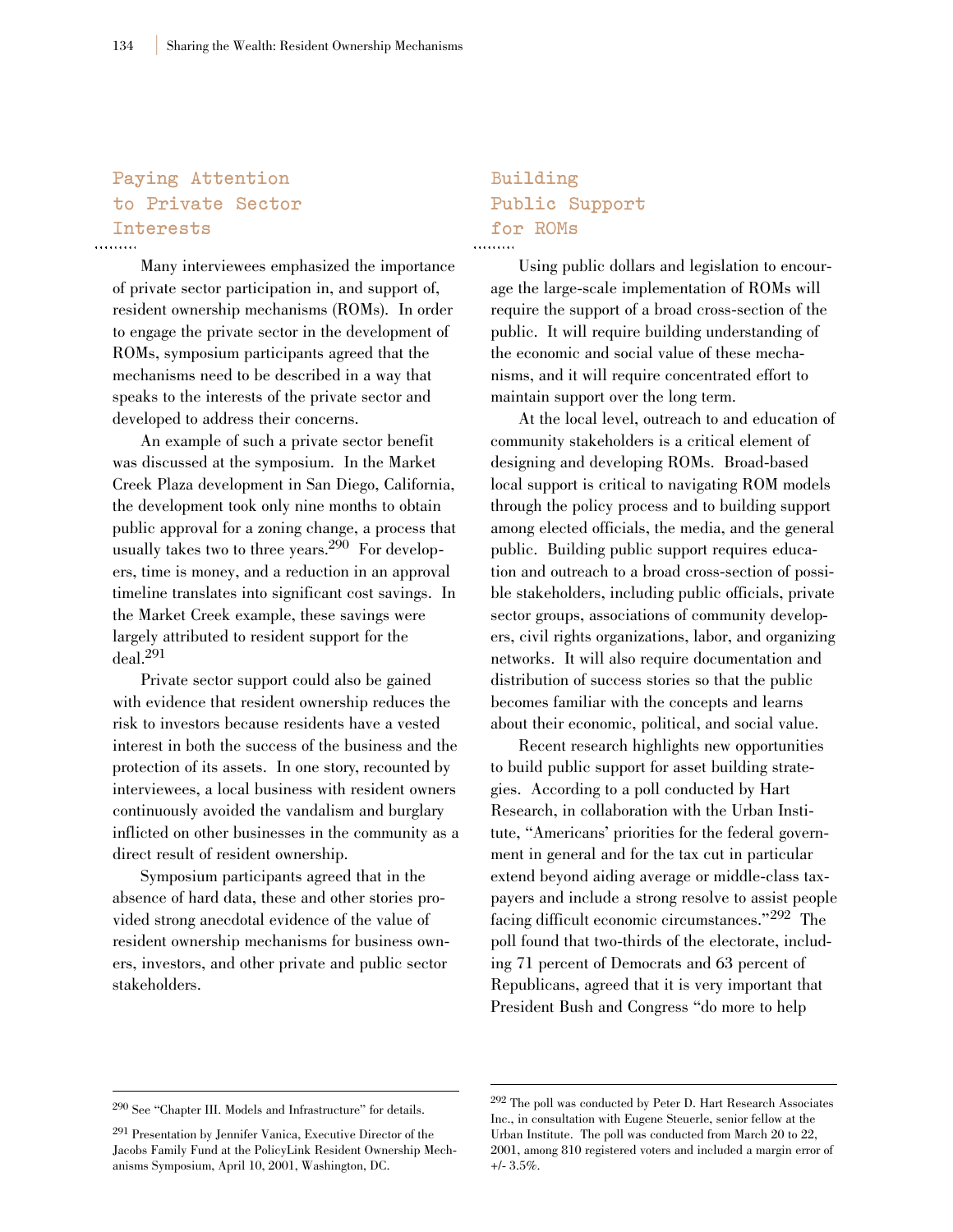those trying to work their way off welfare."293 This generic support could be tapped to advance resident ownership mechanisms.

### **Summary**

## **Philanthropy and Policy**

Interviewees identified many roles for private philanthropy in advancing ROMs in the policy arena. These roles include:

- Providing support for a public dialogue about the value of resident ownership mechanisms and about ways to use public policy to encourage innovative approaches;
- Supporting documentation and independent evaluation of ROMs;
- Supporting education, outreach, and organizing to build public support for these mechanisms among diverse stakeholders;
- Playing an informal role as brokers of new partnerships between the private sector and community-based institutions;
- Taking on a more explicit leadership role as developers, rather than just funders, of resident ownership strategies; and
- Investing in projects offering resident ownership opportunities.

Examples of previous foundation-led efforts to have an impact on community development policy include the National Community Development Initiative (NCDI) (described in the Infrastructure section of Chapter III) and the Funders Network for Smart Growth (FNSG), a national network of foundations supporting research and practice about policy issues related to smart and equitable regional development.

Developing and implementing resident ownership opportunities in communities across the country will require a combination of innovative practice and supportive policy. The policy process can be used to bring diverse stakeholders to the table around a common agenda and to build public awareness of the economic and social benefits of supporting resident ownership of community assets.

Public policy can be used to provide new opportunities to develop ROM models or it can be used to increase the scale and impact of existing mechanisms. To be effective, resident ownership mechanisms must be developed in a way that addresses the priorities and concerns of multiple stakeholders. In order to sustain these efforts over the long term, these stakeholders—the private, public, and nonprofit sectors working in partnership with community residents—must be able to see a mutual benefit in joining together in new types of economic, social, and political relationships.

These mutual benefits must be built into a common "story" about the purpose, goals, and economic, social, and political value of ROMs, a story that must be told in a way that reaches beyond the direct and immediate beneficiaries of the mechanisms and that helps build broad-based public support for ROM development and implementation.

<sup>293</sup> Memorandum issued by Peter D. Hart Research Associates, Inc., April 24, 2001.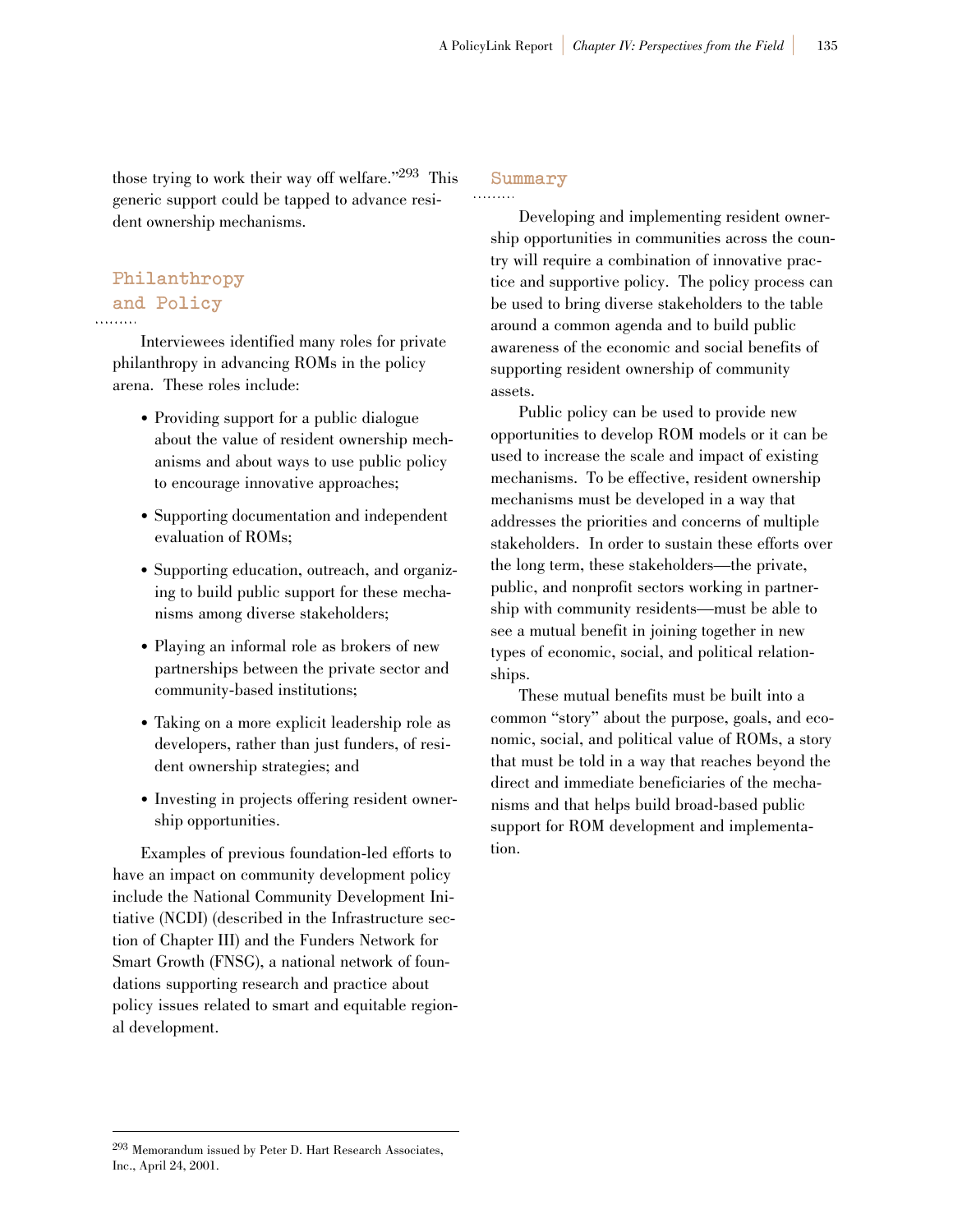### **Next Steps**

This section is largely drawn from discussions about next steps among the participants of the April 10, 2001 symposium.<sup>294</sup> The discussion took place after participants had assessed and critiqued the draft research findings. Next steps were framed as ways to move from research to action.

## **Additional Research**

Participants suggested research that was needed to supplement the findings of this report. Highlighted in Chapter I, additional research is needed about:

- The link between resident ownership and civic engagement;
- Risk/reward/risk mitigation strategies;
- Local demand for resident ownership mechanisms;
- Impact, scale, and effectiveness of models;
- Development of local assessment tools;
- Individual policy tools and opportunities;
- Rural issues and priorities; and
- Models from other countries.

## **Connecting to the Field and Supporting Models**

Participants acknowledged the need to ensure that the report was grounded in—and responsive to—the social, economic, and political realities faced by diverse communities. In order to share the models—and to refine the insights about their applicability—many participants articulated the need to take the findings "on the road." This approach would test the relevance of individual models to different communities and flesh out key issues and concerns at the local level.

Symposium participants had an opportunity to hear directly from participants of four local initiatives that are covered in this report, including B.I.G. Wash and City First Bank in Washington, DC; SSC Employment in Baltimore, Maryland; and Market Creek Plaza in San Diego, California. Upon learning about the successes—and challenges—faced by the models, participants agreed that these models should be supported, expanded, and replicated.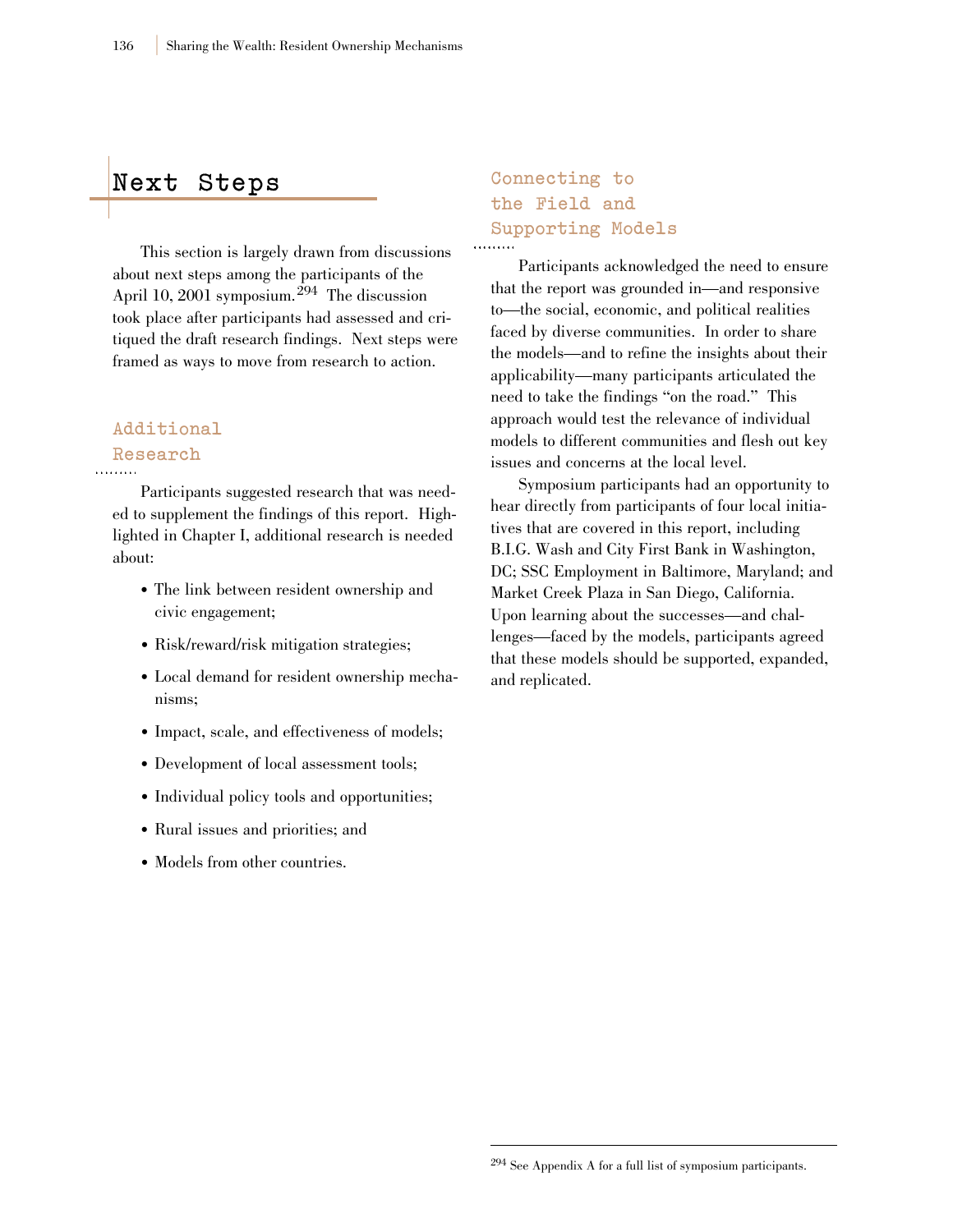### **Building Connections**

A recurring theme focused on the need to strengthen connections among practitioners of the various strategies covered in this report. Many participants noted that the daily challenges of developing individual strategies, such as cooperatives, community development credit unions, or community land trusts, often leaves practitioners of one approach isolated from the developers and implementers of others. Participants discussed the need for new opportunities for dialogue and information sharing—at the local and national level where strategies can be discussed in a comprehensive manner that enables practitioners to learn from one another.

### **Broadening the Conversation**  . . . . . . . . .

To build an understanding and a broader base of support, participants agreed on the need to include a more diverse set of stakeholders in the discussion about ROMs. Proposed additions included representatives from labor, government, the private sector, community residents, environmentalists, foundations, and academic institutions. In addition, the inclusion of unlikely allies developers and financiers—was proposed. Organizing networks were also identified as key constituents for developing these models, given the need to build a culture of trust at the community level. Tapping into these networks would require bringing organizers to the table early in the ROM development process and backing their efforts to

build community understanding and support.

## **Developing an Action Agenda**

Participants agreed that a priority is developing short- and long-term agendas for advancing models at the local, regional, state, and national levels. They noted that the short-term agenda should seek to leverage immediate opportunities to advance resident ownership mechanisms through existing policy levers and funding streams.

In addition, symposium participants agreed that attention must be paid to the development of a longer-term agenda that builds from the concepts embodied in this report. In the long term, expanding and replicating ROMs so that they are benefiting large numbers of residents of low-income and low-wealth communities would be one step towards strengthening democracy and building broad-based civic engagement.

### **Communications**

Participants agreed that many of the stories that were covered in this report and presented at the symposium need to be further documented. These stories capture the challenges—and the opportunities—faced by practitioners seeking to implement resident ownership mechanisms. The stories capture the spirit and rewards of resident ownership—for their local developers, funders, beneficiaries, and supporters. They bring to life what ownership means for individual investors and stakeholders. Participants agreed that these stories need to be documented in a way that is understandable to and shared with a broad range of readers.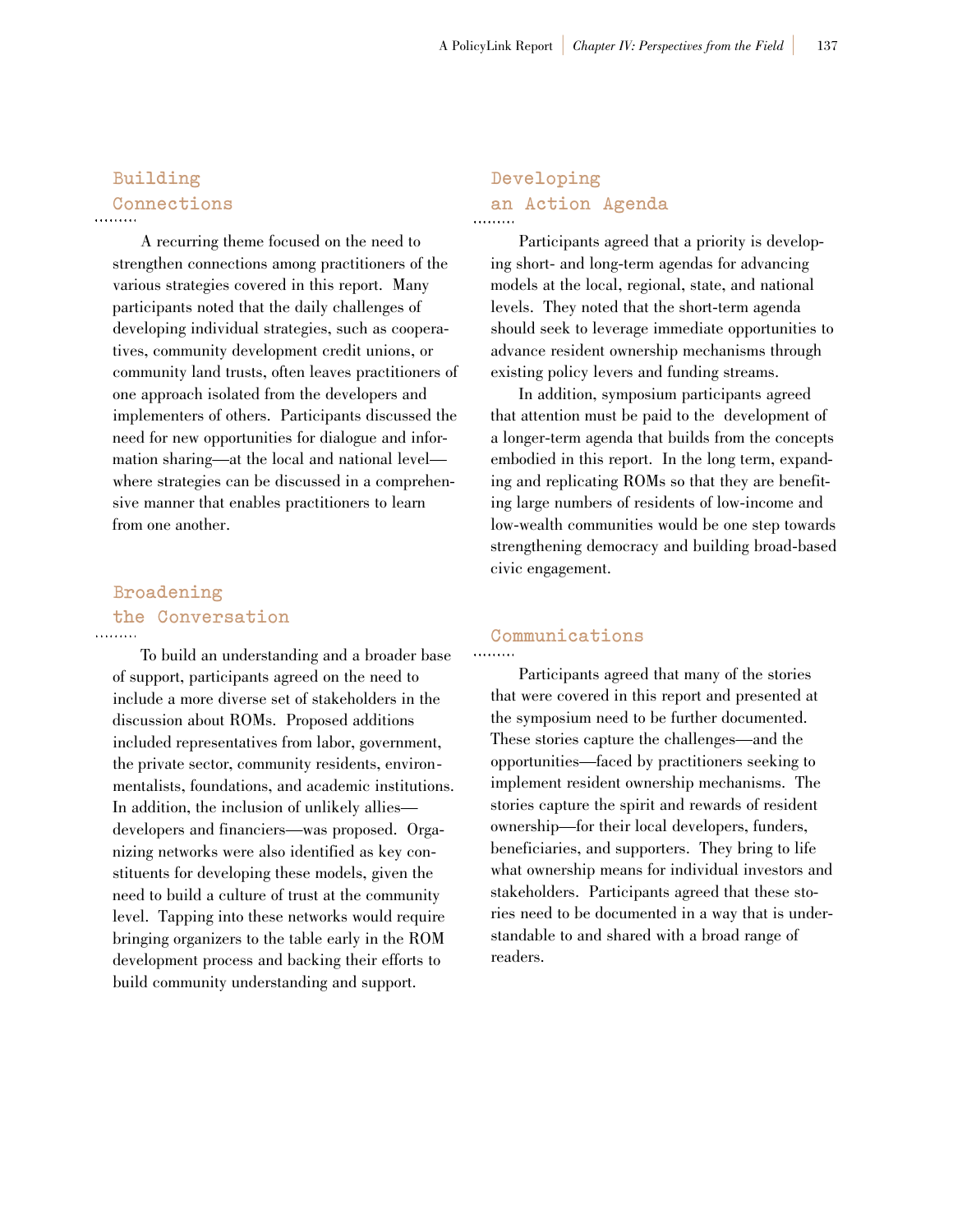## **Strategies to Deal with the Urgency of Displacement**

During the course of the meeting, participants expressed a common sense of urgency about the issue of low-income/low-wealth residents being displaced from their communities because of rising property values. All agreed on the need for strategies that could be implemented, in the near term, to ease displacement pressures. This concern led to discussion about how to move some of the models from research to implementation quickly.

The discussion also produced acknowledgment of the fact that many of the mechanisms described in this report might mitigate against displacement in the future, but since they would take time to design and implement, they should not be seen as anti-displacement strategies. Instead, many participants noted that other tools were being developed to provide communities with strategies that could be used to inform the development of a rapid response to displacement pressures.<sup>295</sup>

## **Learning from Global Policy and Models from Abroad**

During the course of the day, several participants drew attention to the impact of global policy on domestic models. It was noted that global trade and investment policy can have an impact on asset building opportunities in the United States.

Participants also noted that models and policies from other countries could inform the domestic discussion or could be applied to communities in the United States. Participants also pointed to lessons to be learned from ROMs promoted by nongovernmental organizations, environmentalists, and other stakeholders abroad.

### **Summary**

The symposium closed with general agreement on the relevance of resident ownership concepts and mechanisms to the community development field and to the work underway in communities across America. Most participants expressed interest in continuing to work collectively to further research and understanding of the various mechanisms highlighted in the report and to explore policy strategies for broadening and strengthening the use of ROMs.

<sup>295</sup> One such resource, the "Beyond Gentrification Toolkit," is available at the PolicyLink website at http://www.PolicyLink.org.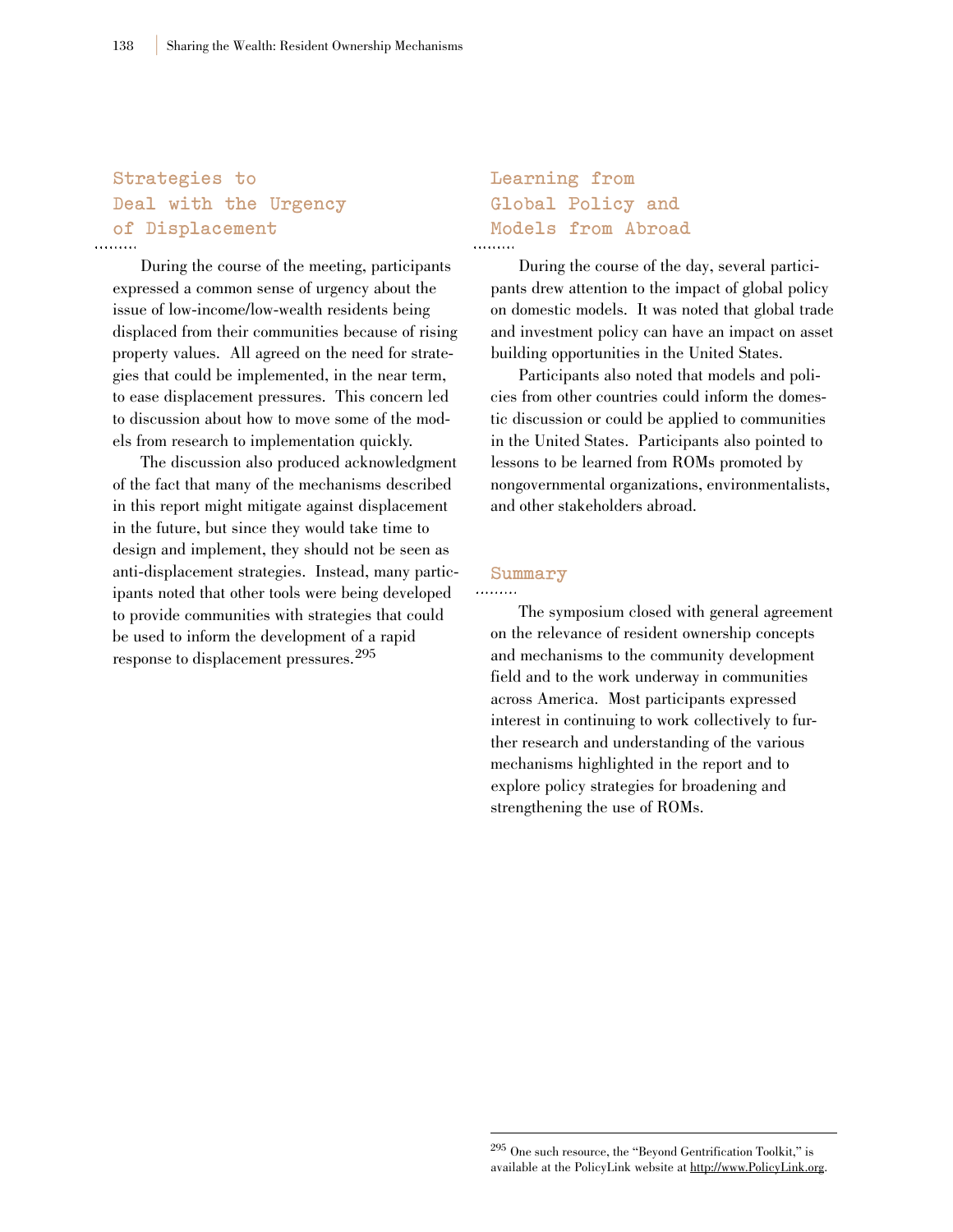## Chapter

## Conclusion: Findings and Closing Comments

Out of the diversity of approaches explored in *Sharing the Wealth*, a number of ingredients relevant to the planning, development, implementation, and operation of ROM models emerges. This chapter highlights those ingredients. It also highlights additional points to consider regarding ways to increase the effectiveness of ROMs in moving people from poverty to opportunity, while building strong healthy communities.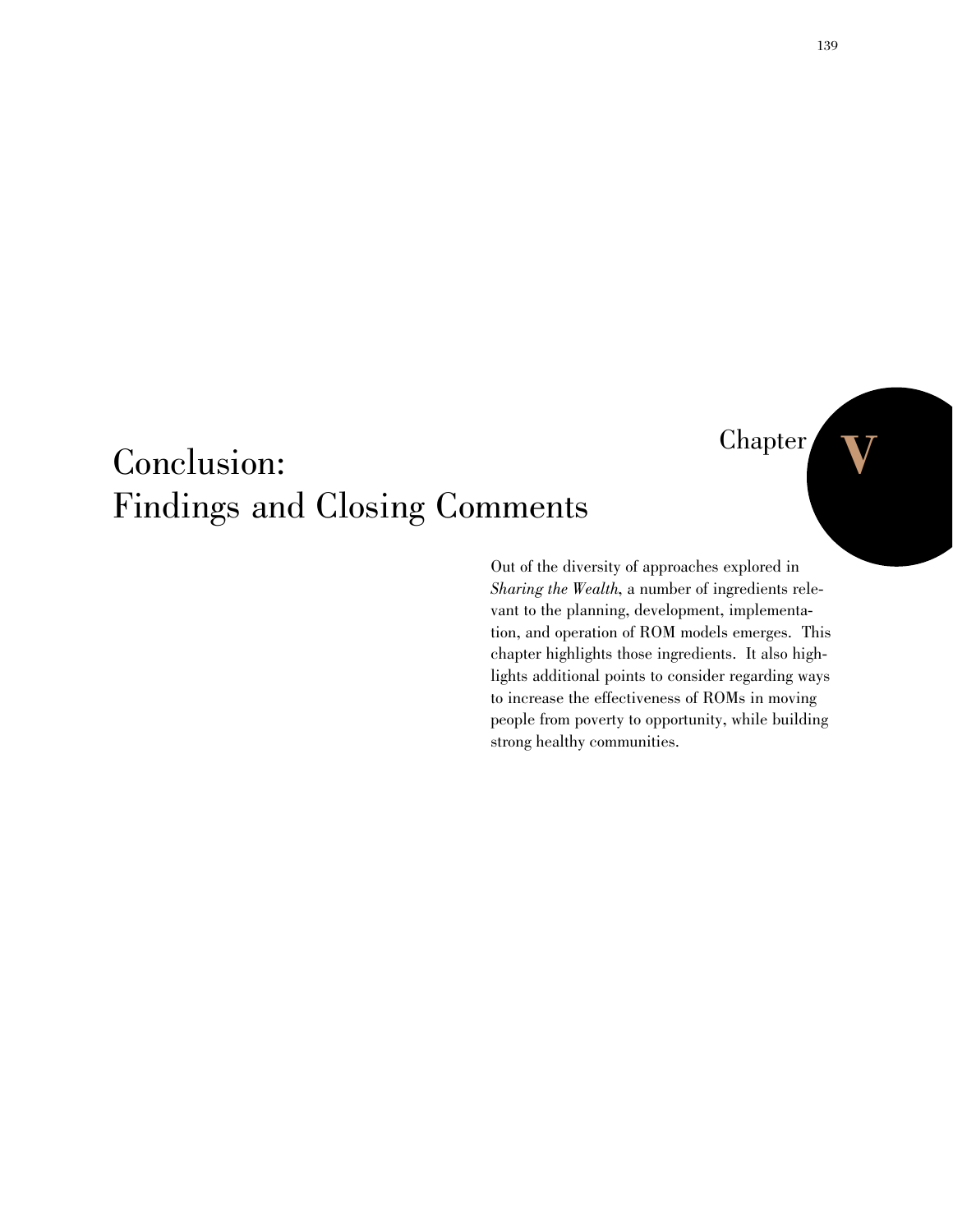### **F i n d i n g s**

*Sharing the Wealth* explores a heterogeneous mix of resident ownership mechanisms developed for different types of communities facing different sets of challenges and opportunities. All of the ROMs seek to achieve a mixture of the following goals:

- Leverage economic activity to produce resident benefits;
- Target low-income/low-wealth community residents as beneficiaries;
- Enable residents to be owners of economic development activities;
- Build the financial assets of residents; and
- Give residents a voice in decision-making.

### **Key Ingredients for Developing Effective ROM Models**

While ROMs are widely varied in terms of design and approach, key ingredients can be lifted up that have helped the models to meet the goals described above. Both the ingredients and the broader points of consideration, described below, were extrapolated from interviews with practitioners and resident leaders actively involved in developing ROMs, as well as from symposium participants and other key informants in the research process. The interviews revealed that planning, implementation, and operation of ROMs require:

- **1.** Ongoing and meaningful resident education, participation, and leadership;
- **2.** Access to high-quality technical support;
- **3.** Adequate funding and financing for planning and implementation;
- **4.** Active engagement in the political process;
- **5.** Strong accountability systems; and
- **6.** Finding ways to tell the story.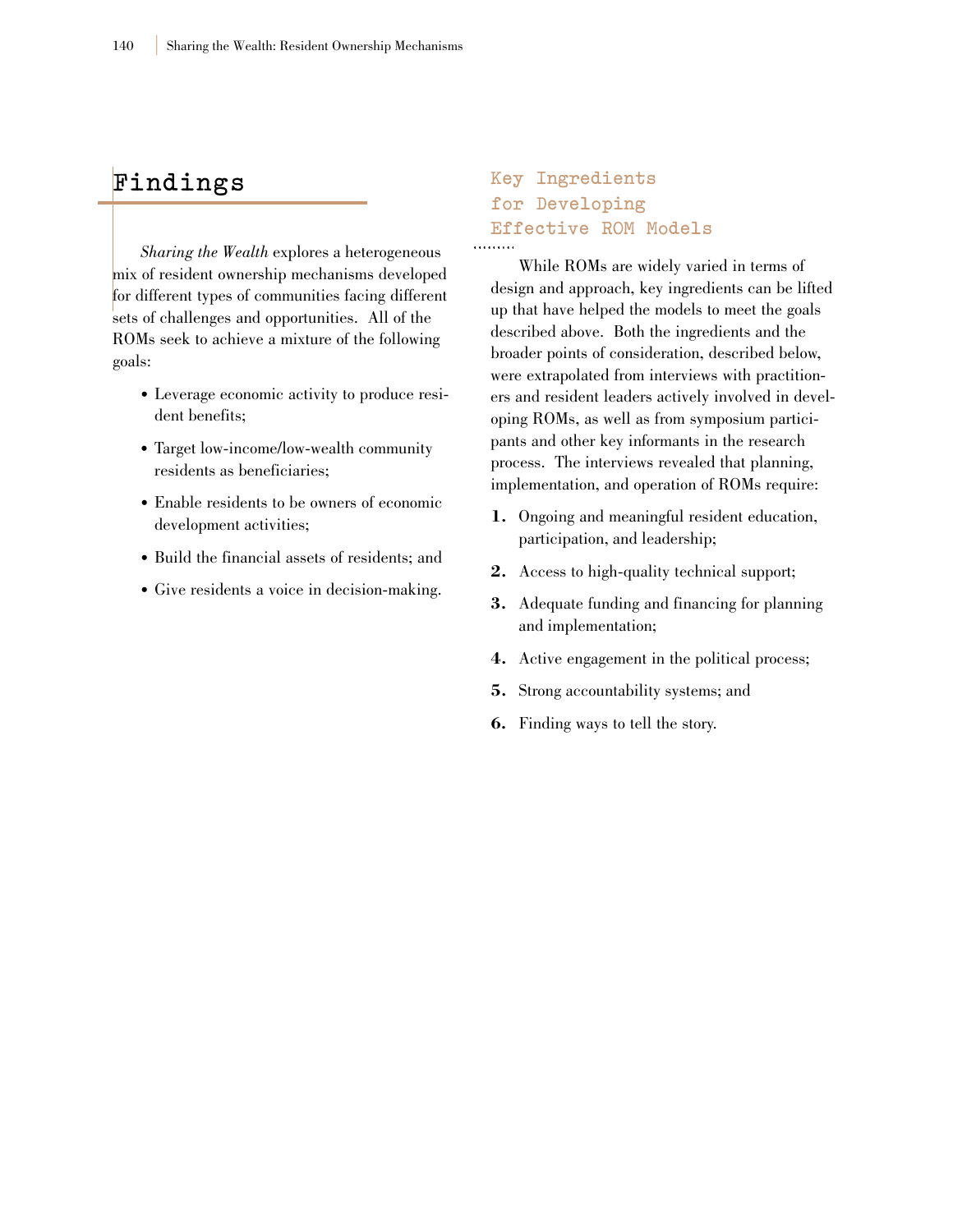### **1.** *Ongoing and meaningful resident education, participation, and leadership*

Whether the targeted economic activity involves the development of a shopping center, the expansion of a business, or the creation of a community land trust, the inclusion of resident ownership mechanisms requires early, active, and ongoing engagement of a broad cross-section of community residents. ROMs can be initiated and led by different types of stakeholders—a group of neighbors, a local foundation or an organizing group—and they can take a variety of forms; but resident engagement and leadership are critical ingredients.

Several ROM practitioners noted that truly meaningful engagement requires openness and flexibility on the part of the initiative's proponents since initial conceptions and priorities may change radically as more residents weigh in and shape the model's development. For example, designing ROMs involves a number of decisions and choices about targeted beneficiaries; voice/representation of owners and other residents; accessibility to a broad, or limited, base of residents; balancing individual asset building and collective ownership, and other issues. Conducting an open process which maximizes engagement by a large crosssection of community residents—helps to address these structural issues, build trust, and address controversy at the front end of the planning process. One ROM developer noted the value of an open and inclusive process, particularly in racially/ethnically diverse communities where different groups have not had previous experience working together on a common project.

Early and meaningful participation can build a "sense of ownership" that goes beyond the technical ownership opportunities offered by the ROM itself. According to several ROM developers, when residents see themselves as owners, as leaders, and/or as partners in the development process, they are more vested in the outcomes of the development. Even if they don't decide to invest in the project, this broad sense of ownership expands the base of support enabling the project to navigate the inevitable stumbling blocks that impede the ROM's development. One practitioner involved in a worker cooperative noted that developing a sense of ownership and trust from the beginning meant that workers held each other responsible for their performance and that this was essential to the cooperative's success. Others noted the value of this early base building in terms of gaining the political power needed to usher a project through the public approval process.

Many ROMs involve technical real estate or business concepts unfamiliar to community residents and organizations. Crafting structures and mechanisms to educate residents about the technical aspects of development helps to build their capacity to make difficult decisions. One ROM initiative makes it a practice to review and explain pro-formas in detail at community meetings in order to make decisions about trade-offs in the development process. This type of education and information sharing enables residents to learn about the financial ramifications of their choices so that they can make informed decisions. It also enables them to be more effective advocates for their communities in other development planning because they have a better grasp of complex development schemes and of the priorities/concerns of other stakeholders.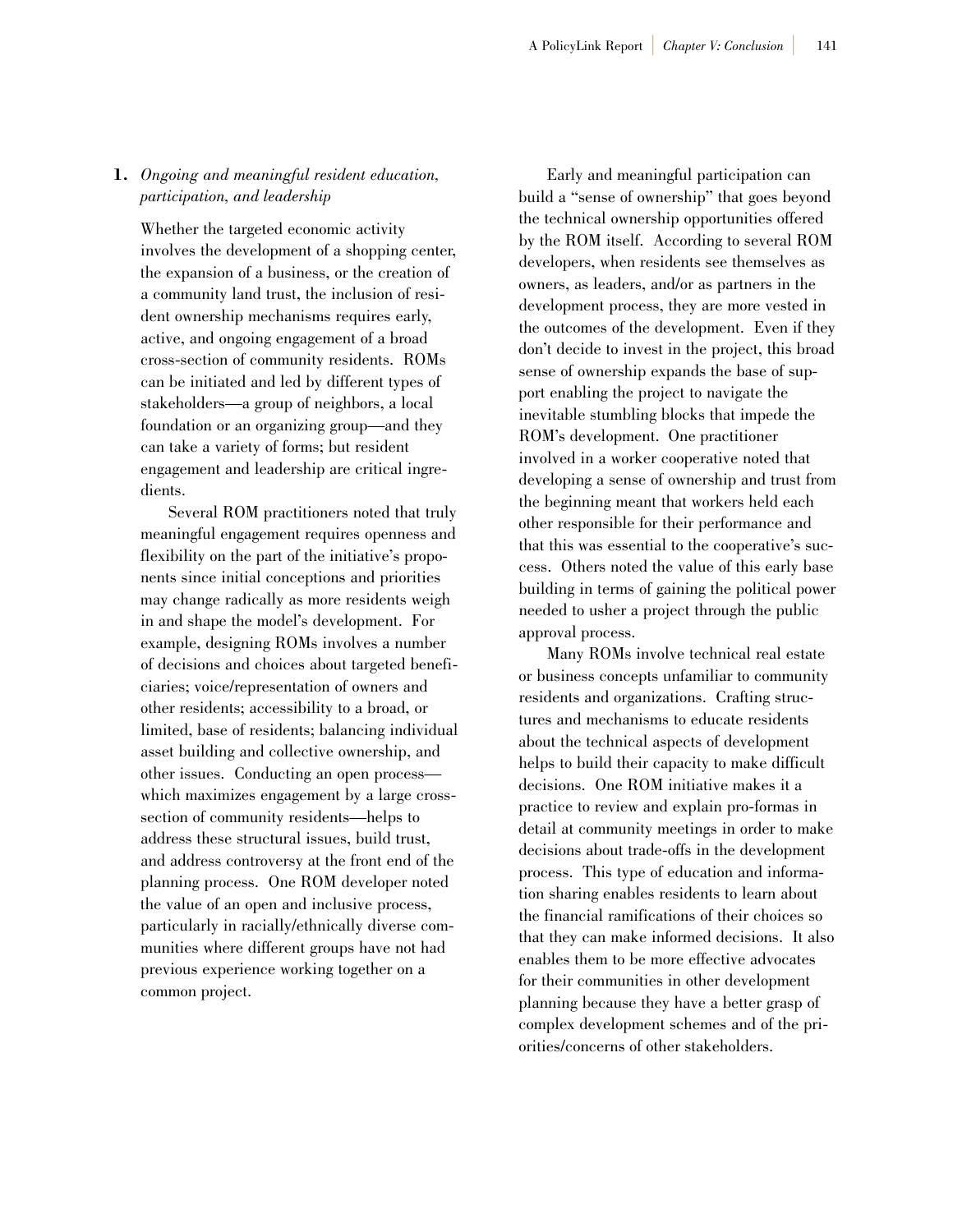#### **2.** *Access to high-quality technical support*

The design, development, and implementation of ROM models require specialized technical expertise in a mix of finance, real estate, corporate law, and tax accounting. Some ROM developers have been able to acquire the resources necessary to hire specialized expertise and have used it to shape the project. One ROM initiative benefited from four years of pro bono legal assistance regarding the creation of vehicles to develop neighborhood economic wealth. Other initiatives have benefited from the active engagement of a community development corporation or from working with national intermediary organizations that are highly skilled in all aspects of developing a particular model, such as community land trusts, worker cooperatives, IDAs, or community development credit unions.

### **3***. Adequate funding and financing for planning and implementation*

Whether adapting an existing model or designing a new one, ROM development involves a substantial commitment of time and resources by a number of players at the local level. ROMs are not generic instruments. They must be adapted to meet local needs and priorities, and this adaptation will incur costs. Resources are needed to engage specialized technical expertise, to ensure ongoing and meaningful community engagement, and to provide resident education and training.

Successful ROM planning and operation occur when funders are engaged early and can provide resources for diverse phases of the project including: community outreach and education; design and/or application of the appropriate model; education and training of residents; technical assistance; networking among ROM developers; documentation and evaluation; and public relations.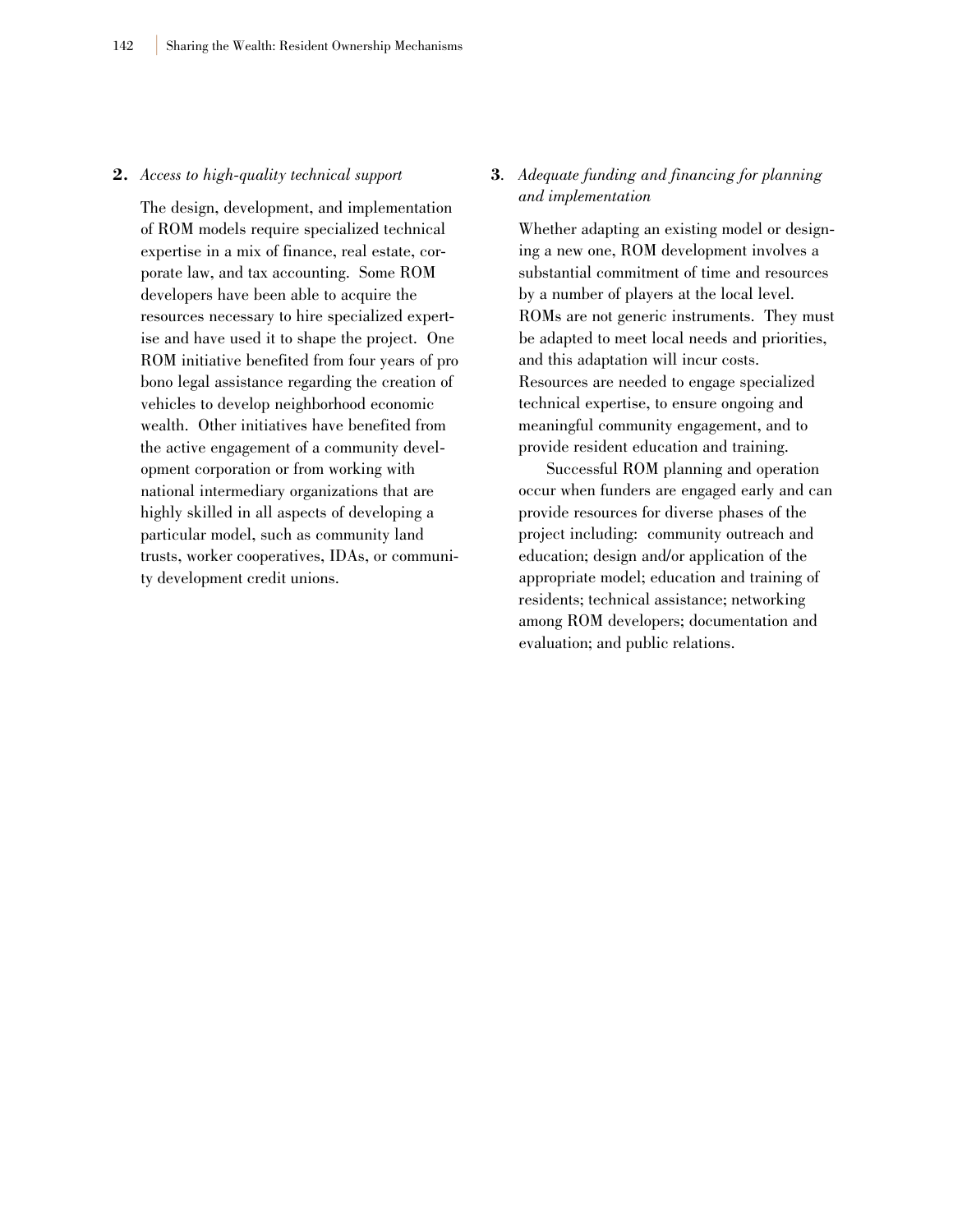### **4.** *Active engagement in the political process*

Politics is a part of all local economic development activity. Just as private developers, business owners, and local financial institutions are active players in the political process, so too are successful developers of ROMs. Many interviewees noted the need to be prepared to organize, advocate, and negotiate in the political process. They emphasized the needs to be proactive in engaging diverse constituencies and to prepare for opposition.

According to many of the interviewees, the first step in this process is building a strong and an organized base of resident supporters. Additional steps include cultivation of elected officials, public agency staff, academics, the media, and other civic leaders who can articulate the value of the model in public discourse. Most of the developers of ROM models described in this report reached out to local elected officials in their planning. Some worked with academic institutions to gather data necessary to make a case for the ROM to the public and private sectors; others worked closely with the local media to ensure that their story was being told in a way that built public support.

In several of the examples explored in this report, policy issues arose that could have blocked the development of the ROM, but they were overcome through the involvement of residents and/or community-based institutions in the political process. In others, resident backing helped to build the political support needed to move a project through the approval process.

#### **5.** *Strong accountability systems*

According to many practitioners and other interviewees, the credibility of ROM models will depend, in the long run, on effective and transparent monitoring and evaluation systems demonstrating measurable outcomes. Many practitioners noted the need for resources to conduct evaluations to produce credible data about the effectiveness of their strategies. While some were proceeding without evaluation mechanisms in place, many were seeking resources to include them in their operations.

#### **6.** *Finding ways to tell the story*

Most of the practitioners interviewed recognized the value of their ROM story in terms of building financial, political, and public support; fundraising; and sharing lessons learned. Few had the time or resources to document the process along the way. Many leaders of the highlighted examples were actively seeking assistance to develop such a communications effort.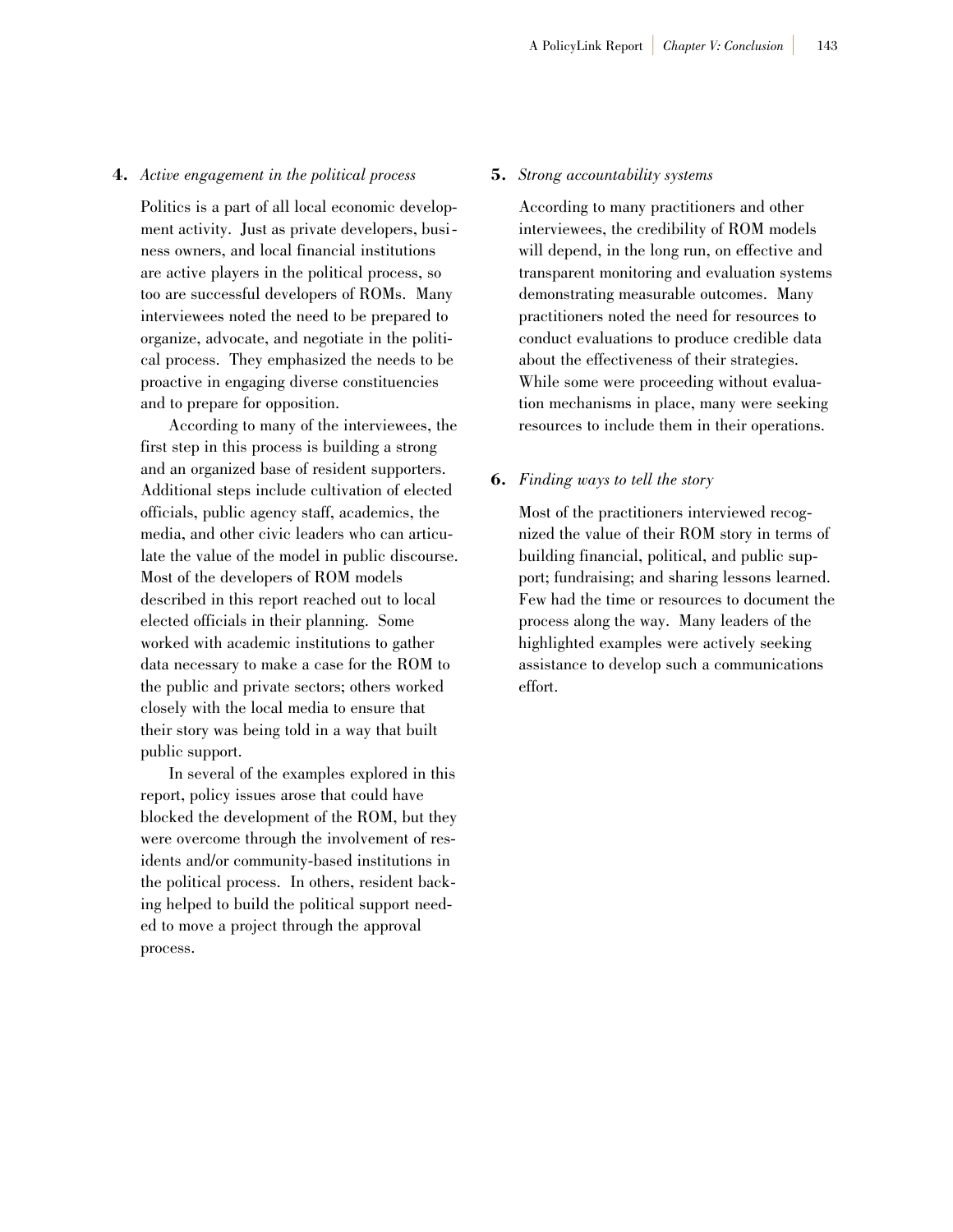## **Maximizing Outcomes**

To increase the effectiveness of ROMs as strategies that help to move people from poverty to prosperity in strong healthy communities, the following points should be considered.

**+** *ROMs will have a greater impact if they are part of comprehensive community planning efforts.*

ROMs will be most effective in supporting solutions to complex poverty issues if they are connected to broader community planning efforts. For example, in most cases, ROMs offer long-term opportunities to build individual and family assets. They do not offer stopgap solutions to imminent displacement of lowincome/low-wealth residents, nor do they offer access to services and/or job opportunities. These community-building strategies are all integral to addressing poverty and should be undertaken hand-in-hand with ROMs.

If ROMs are included as one strategy within a multi-faceted community development effort, they can be designed in a way that is complementary to income- or service-based strategies.

**+** *Community-based organizations are integral to the design, development, implementation, and management of successful ROM models.*

While the targeted beneficiaries of ROMs are residents, these mechanisms cannot be implemented in isolation from community-based organizations (CBOs) that are representative of and accountable to resident groups. CBOs are critical to leading and supporting the design, development, implementation, and monitoring of ROMs. CBO roles can include:

- Leading or managing the design and development of the ROM;
- Providing support services to enable residents to gain access to ROMs (e.g., education, training, outreach);
- Representing resident stakeholders in partnerships with developers, investors, and the public sector.

In addition, CBOs can be part of a broader strategy to expand the base of ownership of community assets. CBO ownership and stewardship of real estate, local businesses, financial institutions, and natural resources can and should be seen as complementary to direct resident ownership.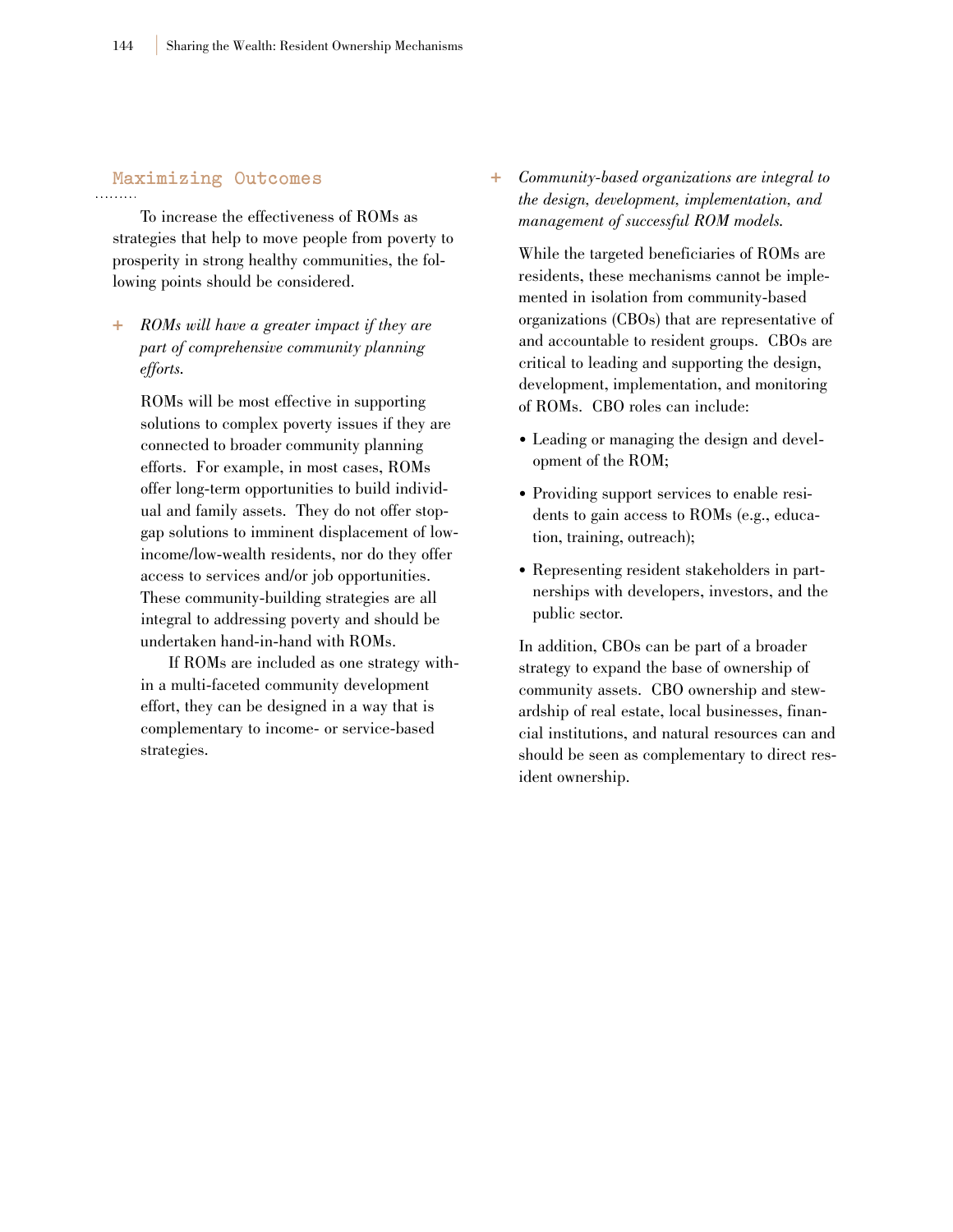### **+** *Low-income/low-wealth residents will require subsidies to gain access to some ROMs.*

It is important to recognize income and wealth variations in low-income/low-wealth neighborhoods when developing ROM strategies. The ultimate value of ROMs lies in their ability to assist "those left behind" to accumulate assets and become stakeholders in their communities. To meet this goal, ROMs must be designed in a way that maximizes their accessibility to the community residents with the lowest level of income and wealth. Such accessibility requires consideration of various forms of subsidy to maximize opportunities for low-wealth investors.

Some such strategies—leveraging public, private, and philanthropic resources—are referenced in this report. They will require further research to determine which types of subsidy would be most applicable to different forms of ROM models.

### **+** *Public policy measures will be needed to produce large-scale benefits from ROMs.*

While promising, the ROM models described in this report are currently operating at a scale that will not have a measurable impact on poverty in the United States. Expanding the impact of ROMs will require a new policy dialogue. It will require the implementation of supportive policy measures—to provide resources and incentives, to overcome barriers, and to build political will—at all levels of government. It will require building public understanding of the benefits of ROMs and the public will to support their development in communities nationwide.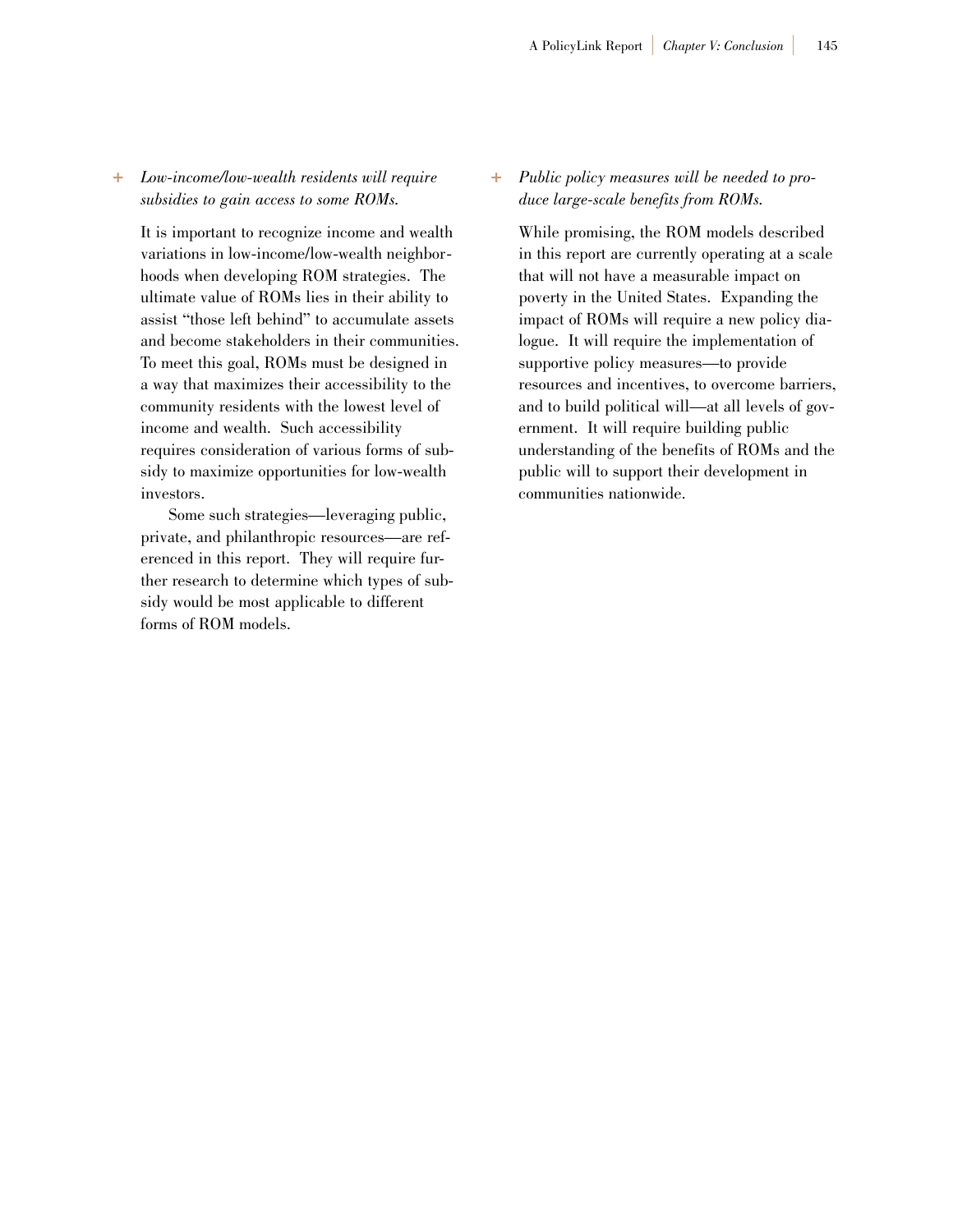## **Closing C o m m e n t s**

Resident ownership mechanisms, alone, will not lift people out of poverty, but they can be part of the solution—one that builds economic security for poor families and gives them choices about their future.

Resident ownership mechanisms offer solutions for building collaborative, community building approaches to development that produce winwin solutions for *all* stakeholders in the development process. In recent years, private sector actors have recognized the rewards of investment in urban and rural communities. In future years, with the help of ROMs, they will realize the value of including residents as partners in and stewards of their investments.

Leveraging community economic development activity to build the financial assets of community residents opens up a new frontier of practical and policy solutions to moving low-income/low-wealth individuals and families from poverty to prosperity. Along with an emerging cadre of asset building strategies, ROMs promise to contribute to building strong and healthy individuals and families while simultaneously building strong and healthy communities.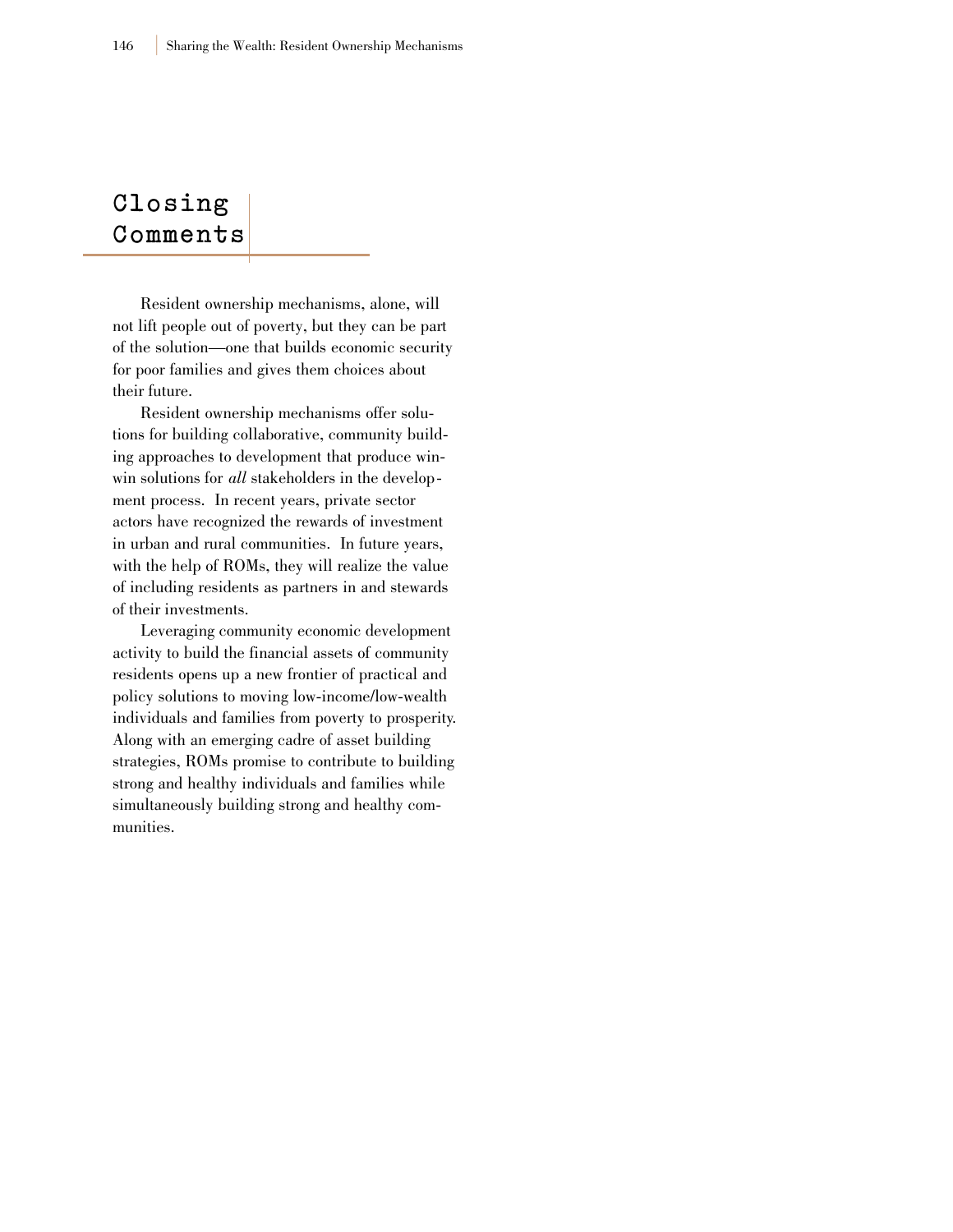## Research Interviewees and Symposium Participants

# Appendix **a**

Steve Adams (I) Formerly Vice President and Director of Research Institute for a Competitive Inner City Boston, Massachusetts

Zita D'Azalia Allen (P) Senior Communications Associate PolicyLink New York, New York

Gar Alperovitz (I, P) Lionel R. Bauman Professor of Political Economy Department of Government and Politics University of Maryland College Park, Maryland

Carl Anthony (I, P) Program Officer Community & Resource Development Unit The Ford Foundation New York, New York

*(I) Interviewees for ROM research (P) Participants in PolicyLink April 10th ROM symposium in Washington, DC*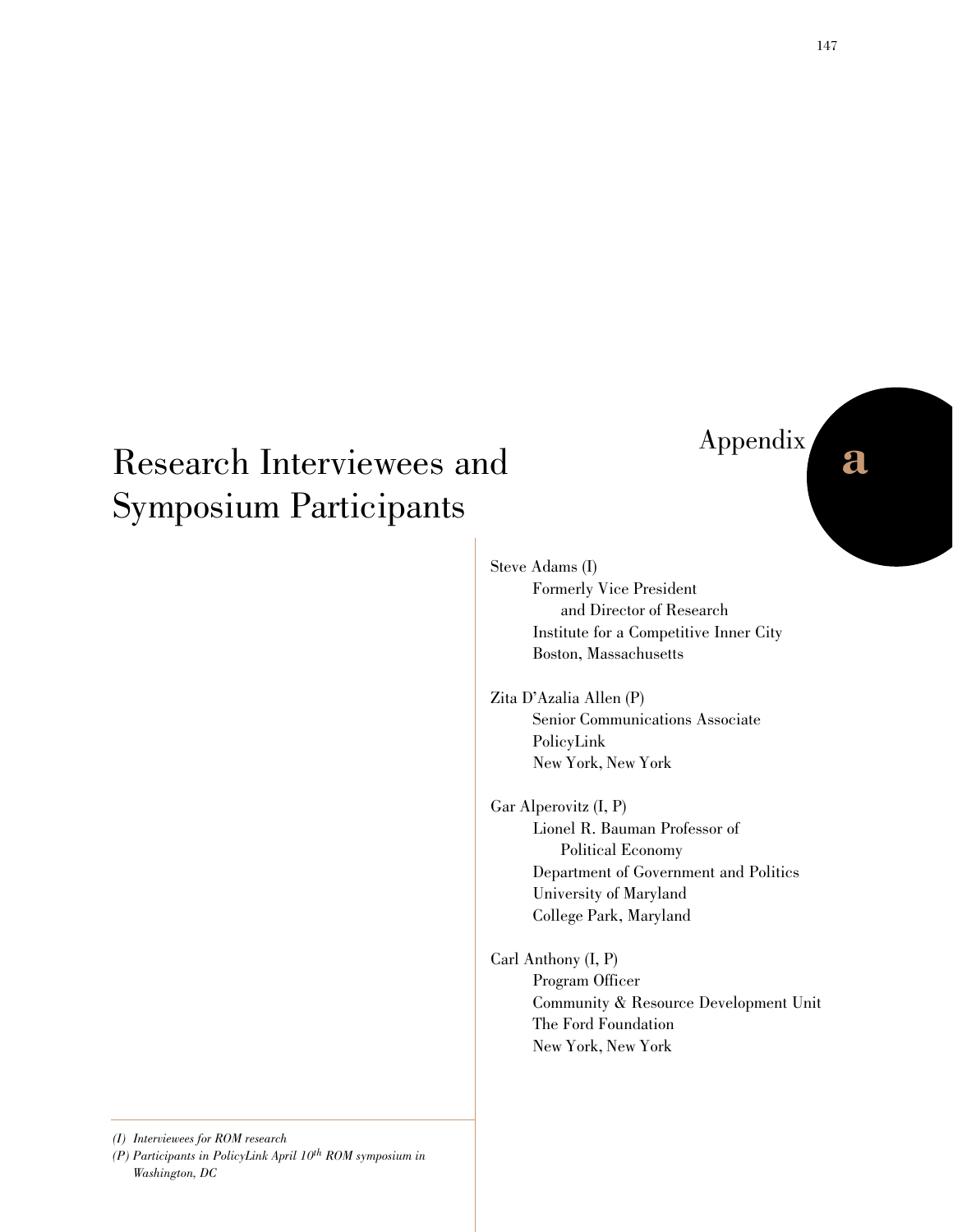Laura Arce (I) Policy Analyst Democratic Caucus Washington, DC

Tosun Aricanli (I) Professor Southern New Hampshire University School of Community Economic Development Manchester, New Hampshire

Robert Bach (P) Deputy Director, Working Communities The Rockefeller Foundation New York, New York

Elinor Bacon (I) CEO National Capital Revitalization Corporation Washington, DC

Bill Barnes (I, P) Director of Research & Program Development National League of Cities Washington, DC

Michael Barr (I) Visiting Fellow Economic Studies Department The Brookings Institution Washington, DC

Syd Beane (I) Senior Community Development Specialist Center for Community Change San Francisco, California

*(I) Interviewees for ROM research*

*(P) Participants in PolicyLink April 10th ROM symposium in Washington, DC*

Larry Beeferman (I, P) **Director** Asset Development Institute Center on Hunger and Poverty Brandeis University Waltham, Massachusetts Judith Bell (P) Vice President PolicyLink Oakland, California Lynn Benander (I, P) CEO Cooperative Development Institute Greenfield, Massachusetts Sheri Dunn Berry (I) Executive Director NCBN Los Angeles, California Betsy Biemann (I) Program Officer The Rockefeller Foundation New York, New York Angela Blackwell (P) President PolicyLink Oakland, California Edward Blakely (I, P) Dean, Milano Graduate School New School University New York, New York Xavier de Souza Briggs (I, P) Assistant Professor of Public Policy Kennedy School of Government,

> Harvard University Cambridge, Massachusett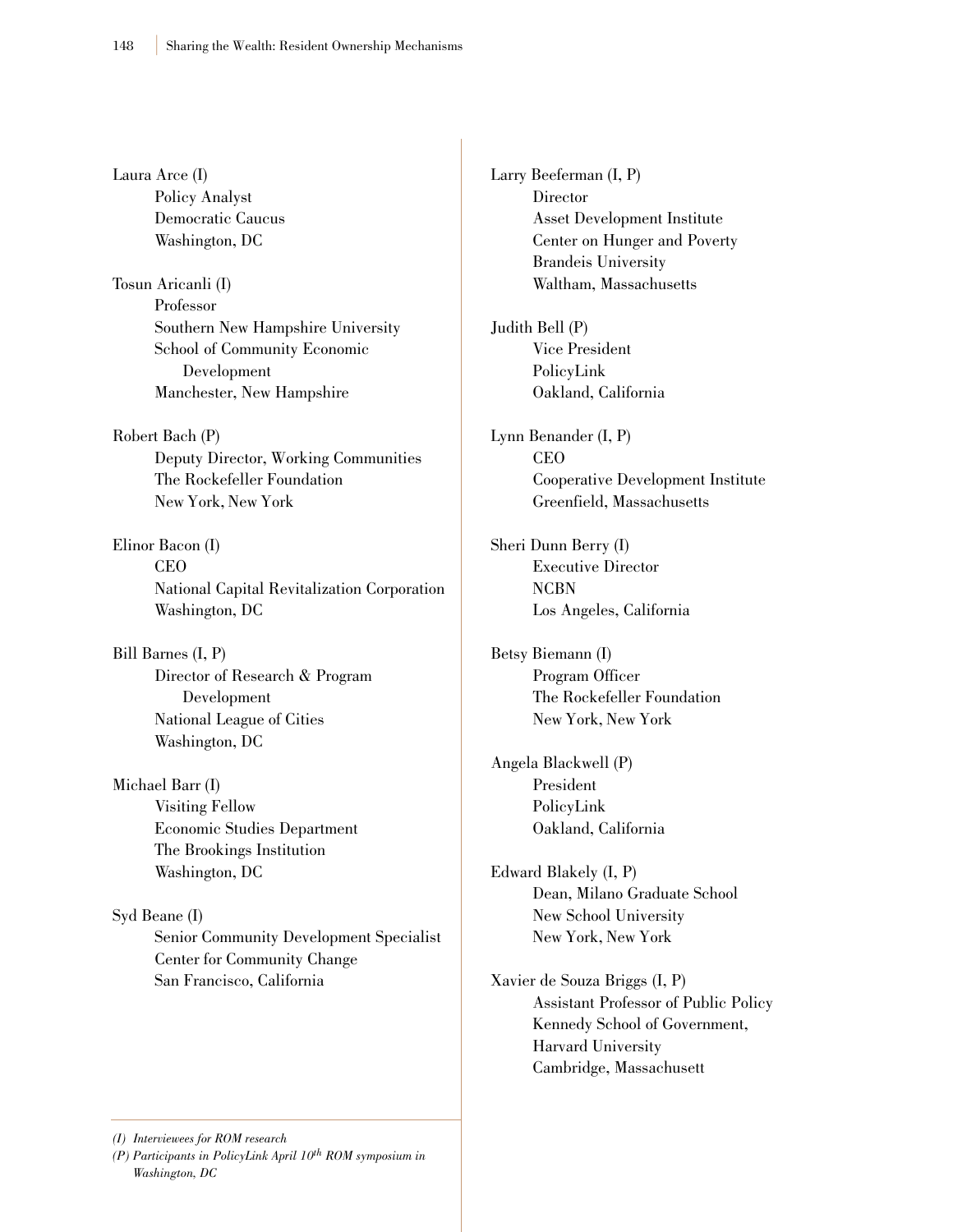Rita Bright (I, P) Manager B.I.G. Wash/Columbia Heights/ Shaw Collaborative Washington, DC

Joe Brooks (I, P) Director of Capacity Building and Civic Engagement PolicyLink Oakland, California

Roberta Brooks (I, P) Consultant Formerly Regional Director, Congresswoman Barbara Lee's office Berkeley, California

Liz Butler (I) Director of Special Programs National Congress for Community Economic Development Washington, DC

M.C. Canlas (I) Community Organizer West Bay Philipino Multi-Service Center San Francisco, California

Ada Chan (I, P) Program Manager Mission Economic Development Association San Francisco, California

Michael Chan (I) Board President Northeast Community Credit Union San Francisco, California

Don Chen (I, P) **Director** Smart Growth America Washington, DC

Ray Codey (I) Director of Development New Community Corporation Newark, New Jersey

Ray Colmenar (P) Senior Program Associate PolicyLink Oakland, California

Dalton Conley (I) Associate Professor of Sociology Department of Sociology & The Center for Advanced Social Science Research New York University New York, New York

Herb Cooper-Levy (I, P) Executive Director Robert Pierre Johnson Housing Development Corporation Arlington, Virginia

Steve Dawson (I) President Paraprofessional Healthcare Institute Bronx, New York

Frank DeGiovanni (I) Director of Economic Development The Ford Foundation New York, New York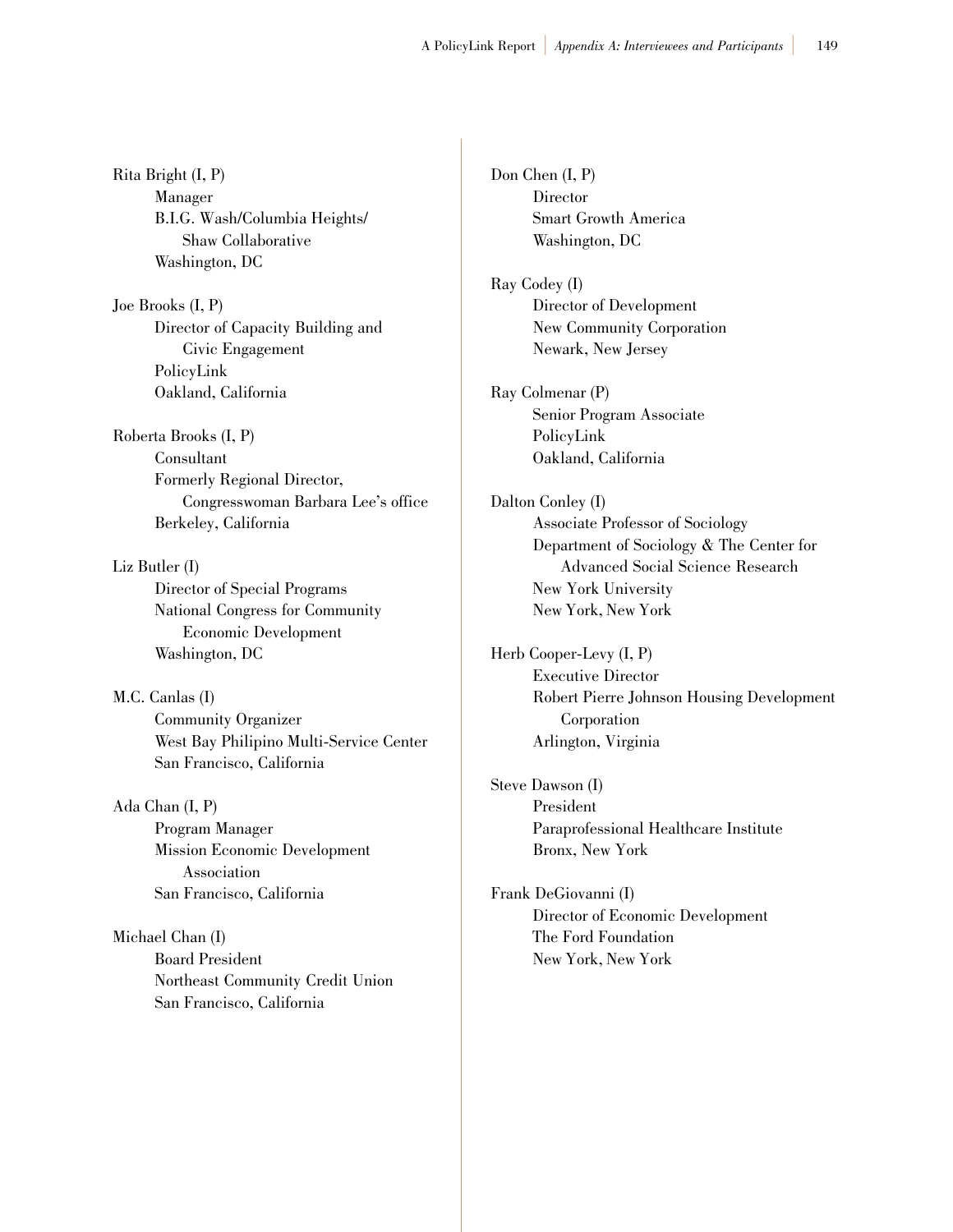Peggy Delinois (I, P) General Counsel City First Bank of DC Washington, DC

Carla Dickstein (I, P) Senior Officer of Research and Policy Development Coastal Enterprises, Inc. Wiscasset, Maine

Hattie Dorsey (I, P) President & CEO Atlanta Neighborhood Development Partnership Atlanta, Georgia

Allen Edson (I, P) Executive Director West Oakland/ 7th Street McClymonds Initiative Oakland, California

Daniel S. Ehrenberg, Esq. (P) Deputy General Counsel Neighborhood Reinvestment Corporation Washington, DC

John Elberling (I, P) Executive Vice President TODCO San Francisco, California

Jed Emerson (I) Senior Fellow, The William & Flora Hewlett Foundation Lecturer, Stanford University Palo Alto, California

Jim Field (I, P) Program Director Community Renewal Society Chicago, Illinois

*(I) Interviewees for ROM research*

*(P) Participants in PolicyLink April 10th ROM symposium in Washington, DC*

David Fike (I) Vice President and Dean of Academic Affairs Holy Names College Oakland, California

Robert Friedman (I, P) Chair Corporation for Enterprise Development West - CFED West San Francisco, California

James O. Gibson (P) Senior Fellow Center for the Study of Social Policy Washington, DC

Luis Granados (I) Executive Director Mission Economic Development Association San Francisco, California

Michael Grupe (I) Vice President & Director of Research National Association of REITs Washington, DC

Anne Habiby (P) Executive Vice President Director of Research and Strategy Institute for a Competitive Inner City Boston, Massachusetts

James Head (I) President National Economic Development and Law Center Oakland, California

Kara Heffernan (P) Program Associate The Ford Foundation New York, New York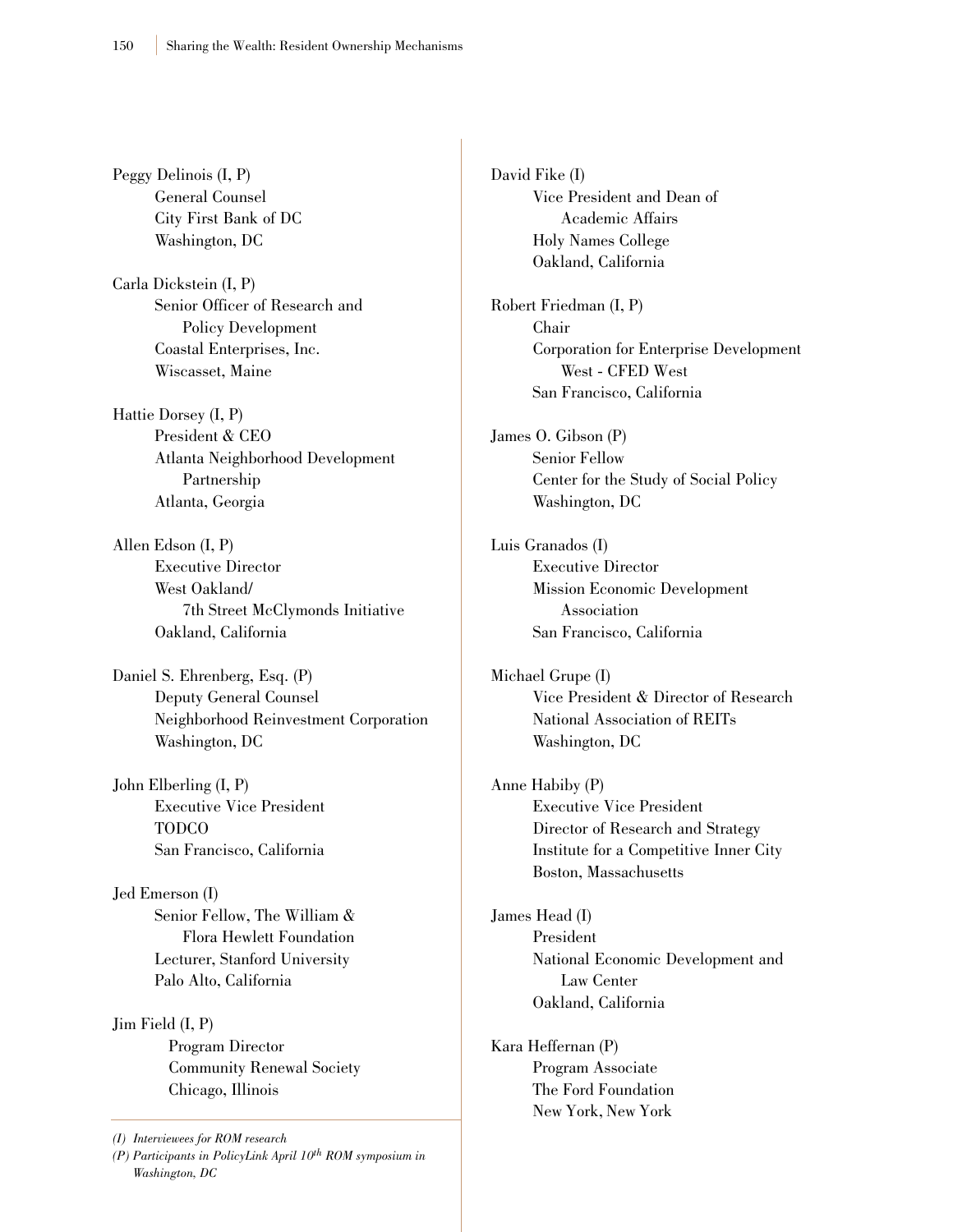Wade Henderson (I, P) Executive Director Leadership Conference on Civil Rights Washington, DC

Bruce Herman (I) Executive Director AFL-CIO Working for America Institute Washington, DC

Albert Butch Hopkins (I) President and CEO Anacostia Economic Development Corporation Washington, DC

Ted Howard (I, P) Director Civil Society/Community Building Initiative University of Maryland College Park, Maryland

Young Hughley, Jr. (I) Executive Director Reynolds Town Revitalization Corporation Atlanta, Georgia

Maurice Jones (I) Venture Philanthropy Group Arlington, Virginia

Dr. Sokoni Karanja (I) President & CEO Center for New Horizons Chicago, Illinois

Brad Karrer (P) Funds Manager Cooperative Development Foundation Washington, DC

Thomas Kingsley (I, P) Principal Research Associate Metropolitan Housing & Communities Policy Center The Urban Institute Washington, DC

Ellen Lazar (I) Executive Director Neighborhood Reinvestment Corporation Washington, DC

Daniel Leibsohn (I) Consultant Economic Development San Francisco, California

Don Marcos (I) Executive Director SOMA Employment Center San Francisco, California

Dwayne Marsh (P) Program Associate PolicyLink Oakland, California

James D. Mather (I) Vice President Bank of America Community Development Banking Oakland, California

Theresa Mayberry-Dunn (P) Casey Fellow The Annie E. Casey Foundation Baltimore, Maryland

Heather McCulloch (P) Senior Program Associate PolicyLink Oakland, California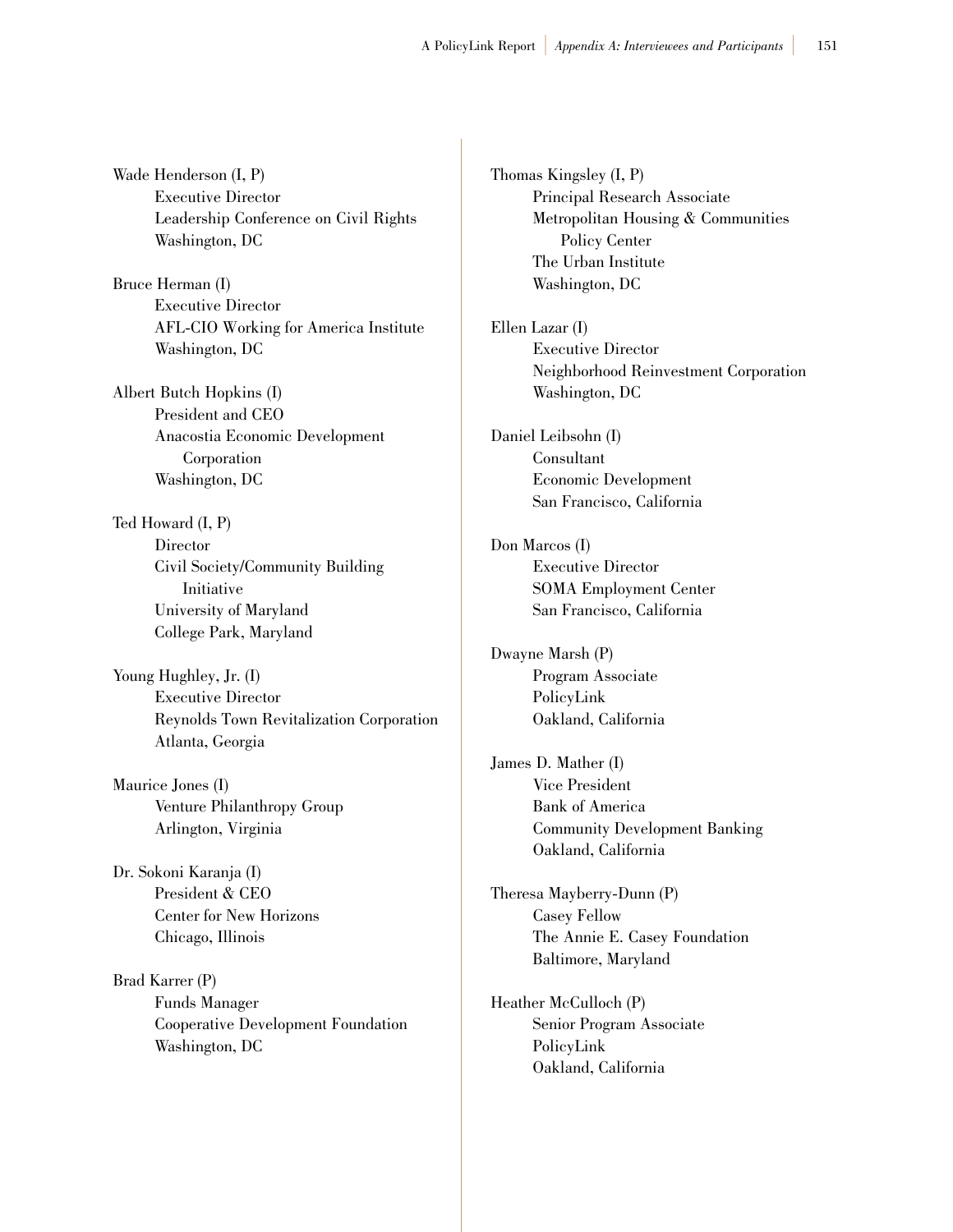Michelle McDonough (P) Community Planning Consultant Fannie Mae Foundation Washington, DC

Joe McNeely (I, P) President Development Training Institute Baltimore, Maryland

Jim Megson (I, P) President ICA Group Brookline, Maryland

Angela Moore (I) Vice President of Membership Services Chicago Association of Neighborhood Development Organizations (CANDO) Chicago, Illinois

Bob Moore (I, P) Executive Director Columbia Heights CDC Washington, DC

James Mumm (I) Senior Organizer Organization of the Northeast Chicago, Illinois

Jessica Gordon Nembhard (I, P) Research Director The Democracy Collaborative University of Maryland College Park, Maryland

Melvin Oliver (I) Vice President, Asset Building and Community Development The Ford Foundation New York, New York

*(P) Participants in PolicyLink April 10th ROM symposium in Washington, DC*

Sarah Page (I, P) Executive Director Institute for Community Economics Springfield, Massachusetts

Larry Parks (I) Senior Vice President External and Legislative Affairs Federal Home Loan Bank of San Francisco Washington, DC

Jaime Pfeiffer (I) Director Los Flores Metalarte Coamo, Puerto Rico

Lorette Picciano (I, P) Executive Director Rural Coalition Washington, DC

Roy Priest (I, P) President & CEO National Congress for Community Economic Development Washington, DC

Delphine Pruitt (I) Senior Affordable Housing Business Manager The Fannie Mae Corporation Pasadena, California

Avis Ransom (I, P) Executive Director Regional Worker Training Center (R & B Unlimited) Baltimore, Maryland

Lisa Robinson (P) Consultant to PolicyLink Davis, California

*<sup>(</sup>I) Interviewees for ROM research*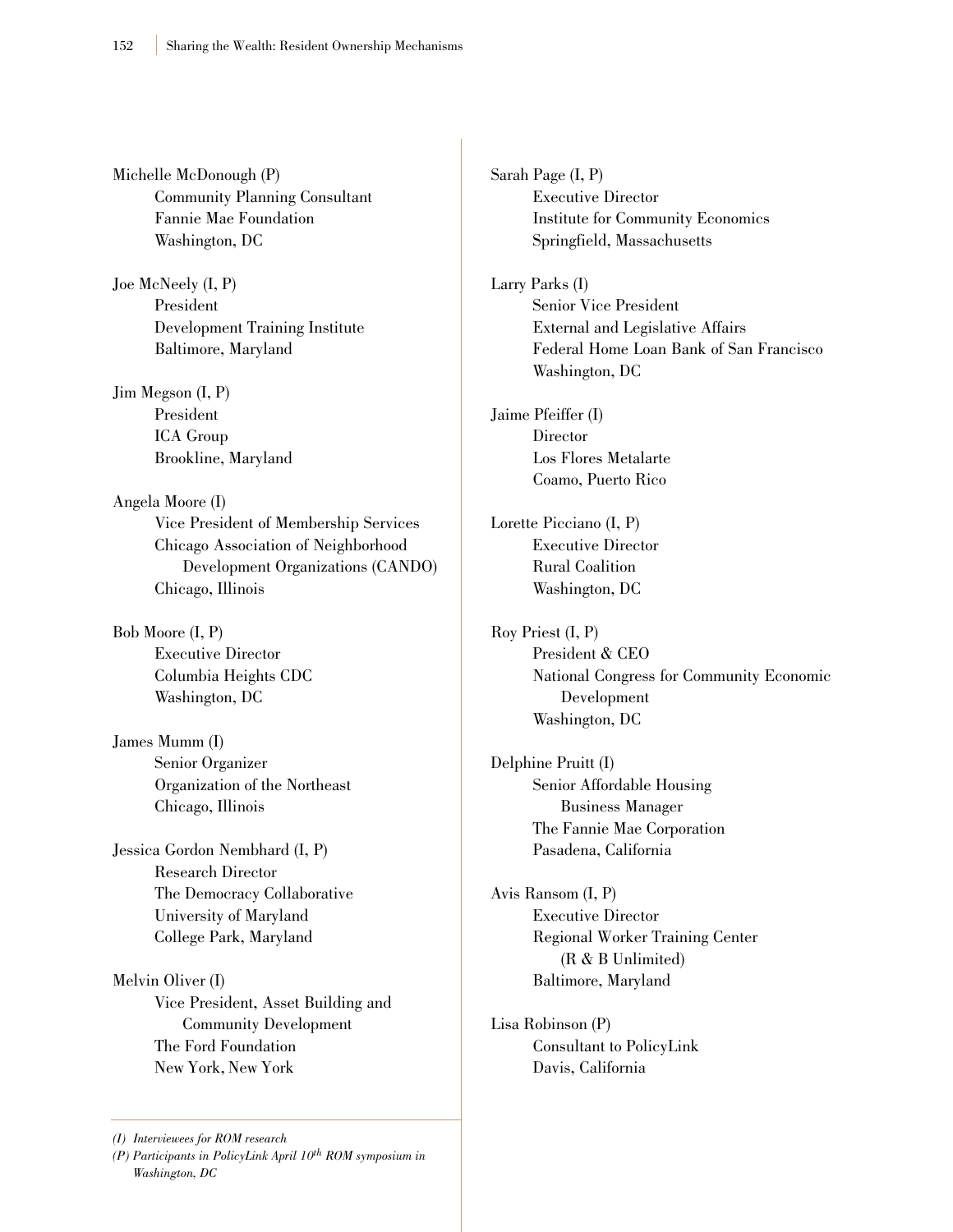Victor Rubin (P) Director of Research PolicyLink Oakland, California

Jeff Ruster (P) Deputy Assisant Secretary for Economic Development U.S. Department of Housing and Urban Development Washington, DC

Pam Salsedo, IDA Collaborative (I) Formerly Director of Asset Building Programs East Bay Asian Local Development Corporation (EBALDC) Currently Director of Membership Services California Community Economic Development Association (CCEDA) Oakland, California

Mark Schmidt (I) Director of Governance and Public Policy Open Society Institute New York, New York

William Schweke (P) Senior Program Director Corporation for Enterprise Development Durham, North Carolina

Elliott Sclar (I, P) Director & Professor, Urban Planning Columbia University New York, New York

Sally Scott (P) Program Officer The Goldseker Foundation Baltimore, Maryland

Ann Sherrill (I, P) **Director** Baltimore Neighborhood Collaborative Baltimore, Maryland

Kris Siglin (I) Vice President, Policy The Enterprise Foundation Washington, DC

Ralph Smith (I) Vice President The Annie E. Casey Foundation Baltimore, Maryland

Michael Springer (I, P) Office of Economic Policy U.S. Department of the Treasury Washington, DC

Ben Starrett (I, P) Executive Director Funders' Network for Smart Growth and Livable Communities, Collins Center for Public Policy Miami, Florida

Ayse Can Talen (P) Senior Director Community Development Research Fannie Mae Foundation Washington, DC

Anthony Tansimore (P) Vice President Regional and Community Initiatives The Fannie Mae Foundation Washington, DC

Alicia Taylor (I) Administrative Director Rural Coalition Washington, DC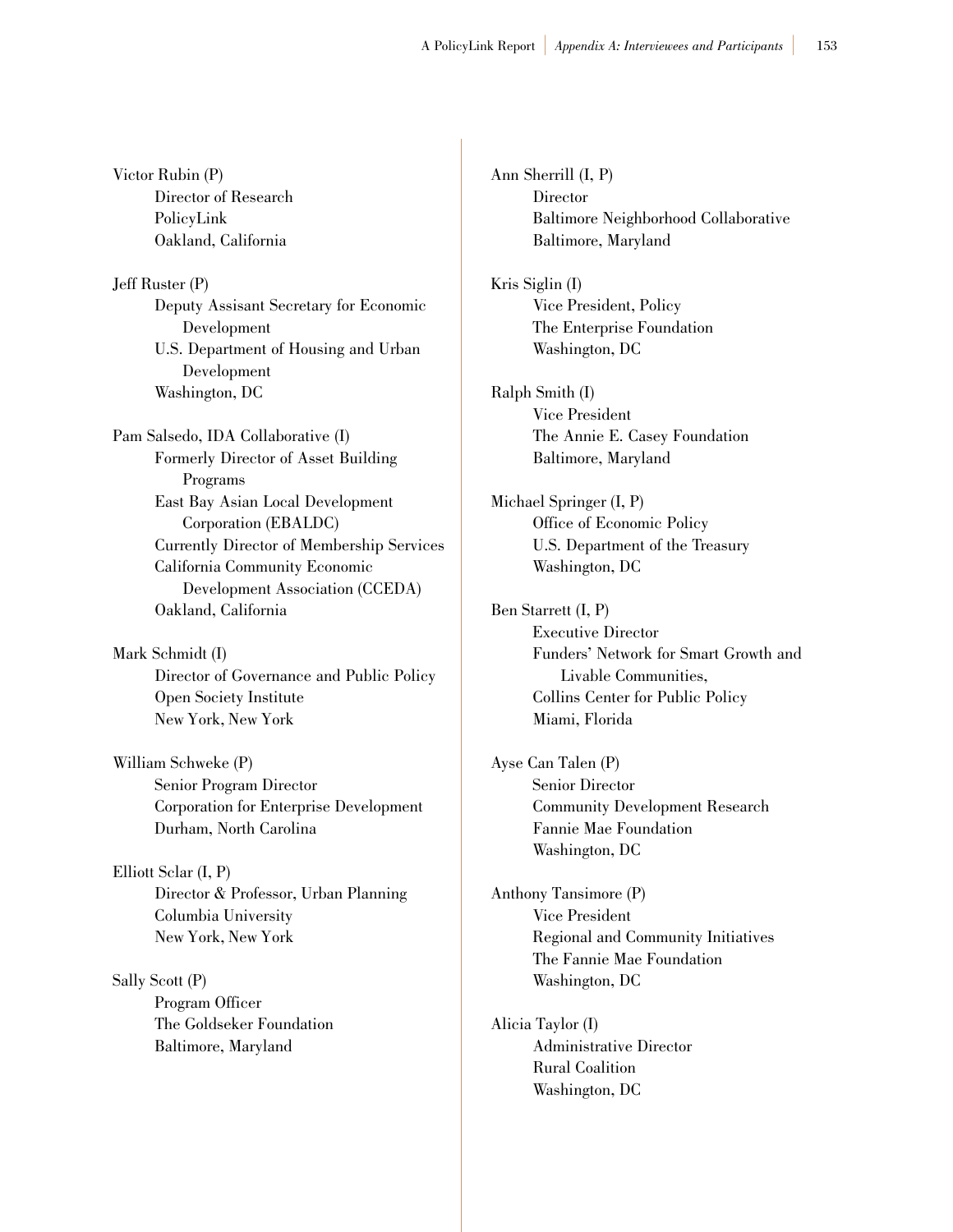Amy Tharpe (P) **Director** Knowledge Initiative The Fannie Mae Foundation Washington, DC

James Thomas (I, P) Executive Director Emergency Services Network Oakland, California

J. Phillip Thompson (P) Department of Political Science Columbia University New York, New York

Dale Thomson (P) Formerly, Department of Housing and Urban Development (HUD) Currently at Wayne State University College of Urban, Labor, and Metropolitan Affairs Detroit, Michigan

Mike Tierney (I) Senior Vice President, Field Operations Local Initiative Support Corporation Washington, DC

Cate Toups (P) Senior Research Fellow Innovation, Research and Technology The Fannie Mae Foundation Washington, DC

Jennifer Vanica (I, P) Executive Director Jacobs Center for Nonprofit Innovation San Diego, California

*(I) Interviewees for ROM research*

*(P) Participants in PolicyLink April 10th ROM symposium in Washington, DC*

Emily Vaupel (I) Homeownership Program Coordinator Burlington Housing Authority Burlington, Vermont

Olin Webb (I) Executive Director Bayview Advocates San Francisco, California

Marcus Weiss (I, P) President Economic Development Assistance Consortium Boston, Massachusetts

Marva Williams (I) Vice President Woodstock Institute Chicago, Illinois

William Julius Wilson (I) Professor Malcolm Weiner Center for Social Policy JFK School of Government Harvard University Cambridge, Massachusetts

Steve Yank (P) Program Analyst U.S. Department of Housing & Urban Development Office of Policy Development & Research Washington, DC

Mtamanika Youngblood (I) President Historic District Development Corporation Atlanta, Georgia

John Zippert (I) Director of Programs Federation of Southern Cooperatives Epes, Alabama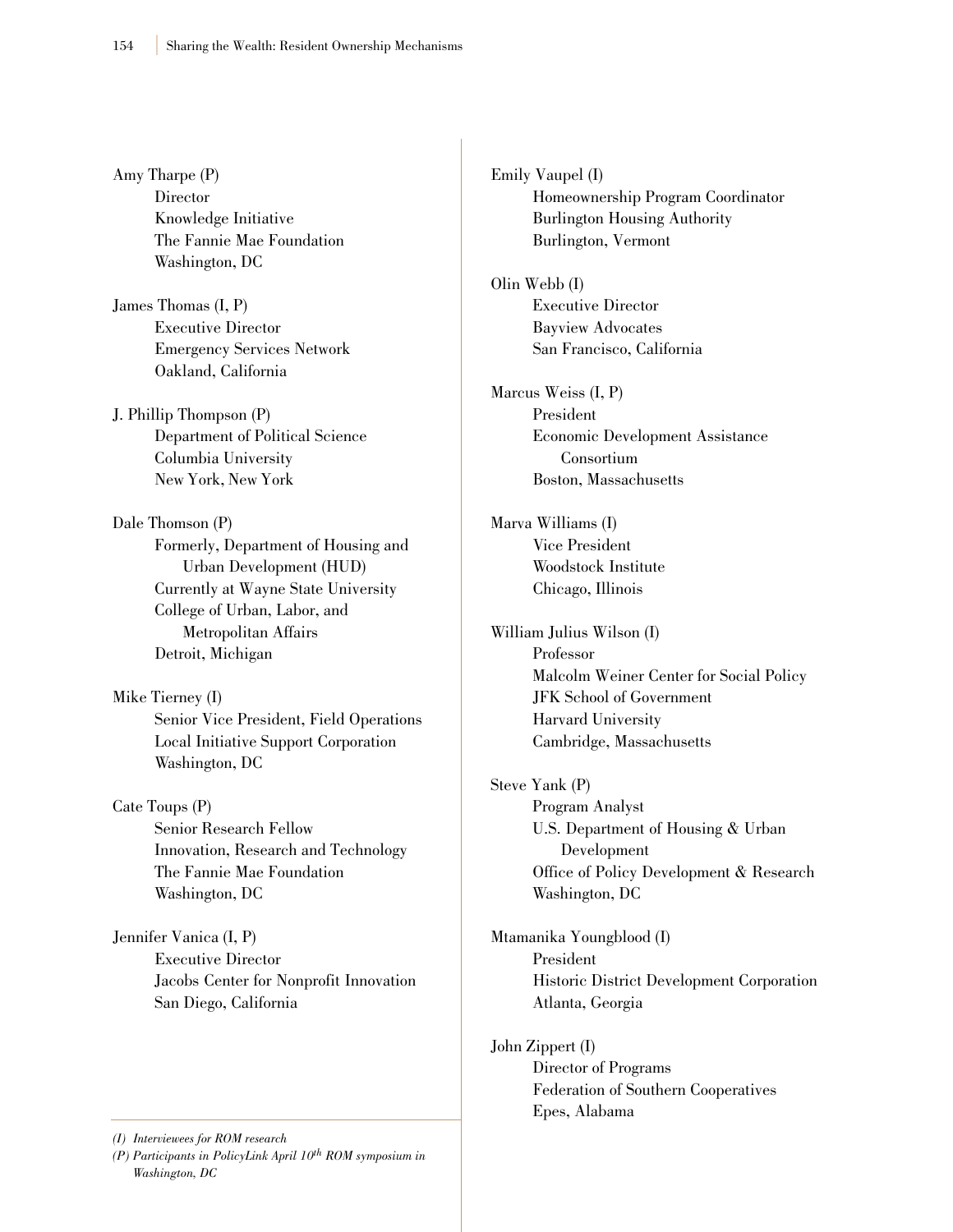## Bibliography

# Appendix **b**

- 
- Abromowitz, David. 2000. "Essay on Community Land Trusts." In Charles Geisler and Gail Daneker, eds. *Property and Values: Alternatives to Public and Private Ownership*. Washington, DC: Island Press.
- Ackerman, Bruce and Anne Alstott. 1999. *The Stakeholder Society.* New Haven: Yale University Press.
- Alaska Permanent Fund Corporation. Undated. "Frequently Asked Questions" at http://www.apfc.org/indexinc.cfm?p=faqindex.c fm&.
- Alperovitz, Gar. 1999. "Who Owns Capital?" *Boston Review.* February/March.
	- \_\_\_\_\_. 1990. "Building a Living Democracy: Beyond Socialism and Capitalism." *Sojourner* 19(3).
- *Assets.* 2000. "Governor Bush Endorses IDA Tax Credit." Washington, DC: Corporation for Enterprise Development.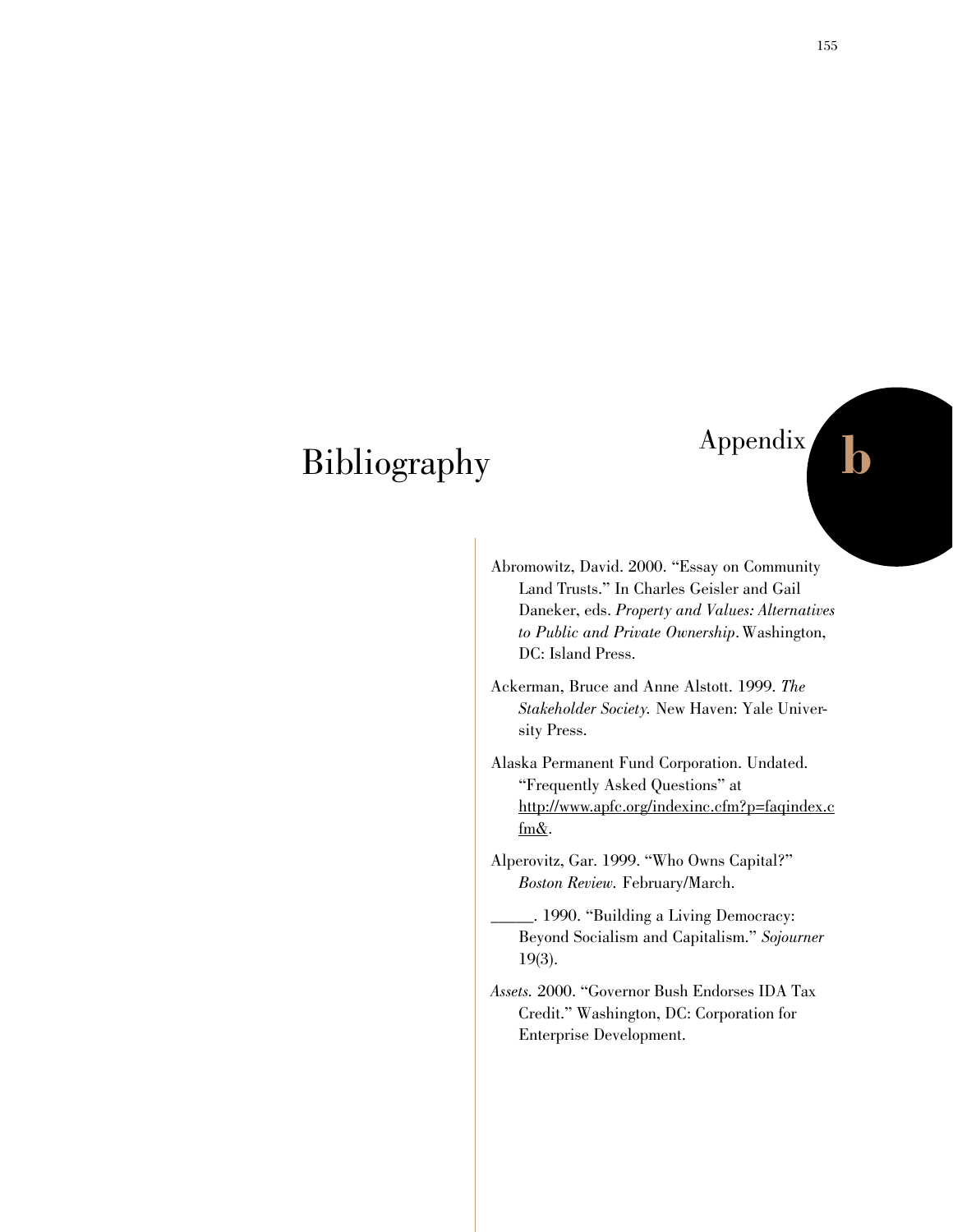- Bauen, Rebecca. 1996. "Las Flores Metalarte: Creating Community Jobs in Puerto Rico." Boston: ICA Group. Case Study.
- Beeferman, Larry. W. 2000. "Working Paper on Asset Development Policy: Beyond the New Deal and Devolution." Asset Development Institute, Brandeis University. Draft in progress.
- Benello, George C., ed. 1992. *Essays on Grassroots and Workplace Democracy.* Boston: South End Press.
- Blair, Margaret M. and Douglas L. Kruse. 1999. "Worker Capitalists? Giving Employees an Ownership Stake." *Brookings Review* 17(4).
- *Boston Review*. 1999. "Forum: Sharing the Wealth, Responses to Jeff Gates' *The Ownership Solution*." Featuring contributions by Herbert Gintis, William H. Simon, Sewin Chan, Henry Schneider, Joseph Tracy, Gar Alperovitz, and a response by Jeff Gates.
- Briggs, Xavier de Souza. 2000. "A Piece of the Action: Community Equity in the New Economy." Paper prepared for the Social Venture Network Annual Meetings. New York.
- Briggs, Xavier de Souza and Elizabeth J. Mueller with Mercer L. Sullivan. 1997. *From Neighborhood to Community: Evidence on the Social Effects of Community Development Corporations*. New York: Community Development Research Center, Robert J. Milano Graduate School of Management and Urban Policy, New School University.
- Brown, J. Larry and Larry W. Beeferman. 2001. "From New Deal to New Opportunity." *The American Prospect* 12(3).
- Bruyn, Severyn. 1987. *The Field of Social Investment*. Cambridge: Cambridge University Press.
- Carr, James H. 1999. "Community, Capital and Markets: A New Paradigm for Community Reinvestment." *The NeighborWorks Journal* 17(3).
- CDFI Fund. 1999. "Building Partnerships: Putting Capital to Work." Retrieved from U.S. Department of the Treasury website at http://www.treas.gov/cdfi.
- Clemetson, Robert A. 1993. *Restoring Broken Places and Rebuilding Communities: a Casebook on African-American Church Involvement in Community Economic Development*. Washington, DC: National Congress for Community Economic Development.
- Community Development Financial Institutions (CDFI) Coalition. Undated. "1999 Policy Agenda." Retrieved from http://www.cdfi.org/whatcdfi.html.

\_\_\_\_. Undated. "About CDFIs: What, How, and Why." Retrieved from http://www.cdfi.org/whatcdfi.html.

\_\_\_\_. Undated. "About the CDFI Coalition." Retrieved from http://www.cdfi.org/whatcdfi.html.

\_\_\_\_. Undated. "Key Highlights of The CDFI Fund Program." Retrieved from http://www.cdfi.org/whatcdfi.html.

- \_\_\_\_. Undated. "What's a CDFI." Retrieved from http://www.cdfi.org/whatcdfi.html.
- Conley, Dalton. 1999. *Being Black, Living in the Red: Race, Wealth and Social Policy in America*. Berkeley and Los Angeles, CA: University of California Press.
- Consumer Federation of America. Undated. "Consumer Cooperatives: Part of Our American Fabric." Washington, DC.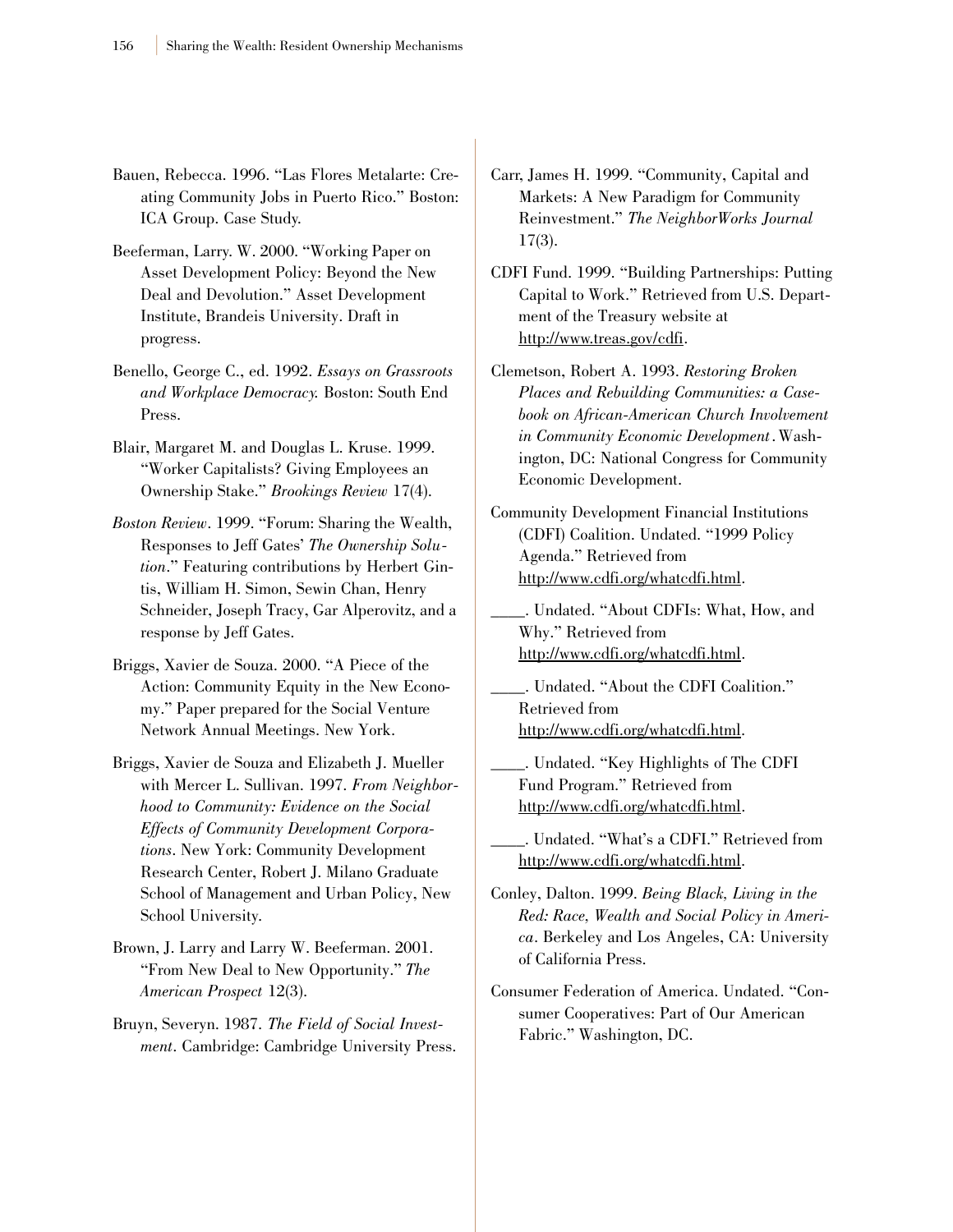- Cooper-Levy, Herb J. Undated. "Limited Equity Housing Co-ops." Manuscript.
- Cooperative Housing Federation (CHF). 1998. *International Program Report.*
- Corporation for Enterprise Development. 1999. *Annual Report.*
- \_\_\_\_. Undated. "IDAs: Federal Legislative History." Washington, DC. Pamphlet.
- \_\_\_\_. Undated. "IDAs: Federal Policy." Washington, DC. Pamphlet.
- \_\_\_\_. Undated. "IDAs: Findings at a Glance." Washington, DC. Pamphlet.
- \_\_\_\_. Undated. "IDAs: State Policy." Washington, DC. Pamphlet.
- \_\_\_\_. Undated. "IDAs…What, Who and Why." Washington, DC. Pamphlet.
- \_\_\_\_. Undated. "The Savings for Working Families Act of 2000 (S. 2023/H.R. 4106)." Washington, DC. Pamphlet.
	- \_\_\_\_. Undated. "What Are IDAs?" Washington, DC. Pamphlet.
- \_\_\_\_. Undated. "Who Saves in an IDA?" Washington, DC. Brochure.
- *Credit Union Magazine.* 1999. "CU Helps Transform Community." *Credit Union Magazine* 65(5).
- Darby, Paul. 2000. "Can Value-Added Agriculture Work in Limited-resource Communities?" *Journal of Cooperative Development* 2(2).

\_\_\_\_. 2000. "Indian Springs Farmers Association Is Helping Small Farmers Reach New Heights." *Journal of Cooperative Development* 2(2).

- DePriest, Tomika and Joyce Jones. 1997. "Economic Deliverance through the Church." *Black Enterprise* 27(7).
- de Soto, Hernando. 2000. *The Mystery of Capital: Why Capitalism Triumphs in the West and Fails Everywhere Else.* New York: Basic Books.
- DiMarcello, Carol. 1998. "Worker Ownership Strengthening Communities and Lives." *Journal of Cooperative Development* 1(1).
- Doebele, William A. 1998. *The Recovery of "Socially Created" Land Values in Colombia*. Retrieved from Lincoln Institute for Land Policy website at http://www.lincolninst.edu/land line/1998/july/july7.html.
- Fannie Mae Foundation. 2000. "The Market Power of Emerging Communities." Presentation at the Fannie Mae Foundation Annual Housing Conference. September.
- \_\_\_\_. 2000. "Value Recapture Mechanisms." Annual Housing Conference Binder.
- Ferguson, Ronald F. and William T. Dickens, eds. 1999. *Urban Problems and Community Development.* Washington, DC: Brookings Institution Press.
- Flowers, Gwendolyn. 1999. "What Can We Expect from Community-based Lending for the District of Columbia." *American Economic Review* 89(2).
- Fondation, Larry, Peter Tufano, and Patricia Walker. 1999. "Collaborating with Congregations: Opportunities for Financial Services in the Inner City." *Harvard Business Review.* July–August.
- Gates, Jeffrey R. 1998. *The Ownership Solution.* Reading, MA: Addison-Wesley.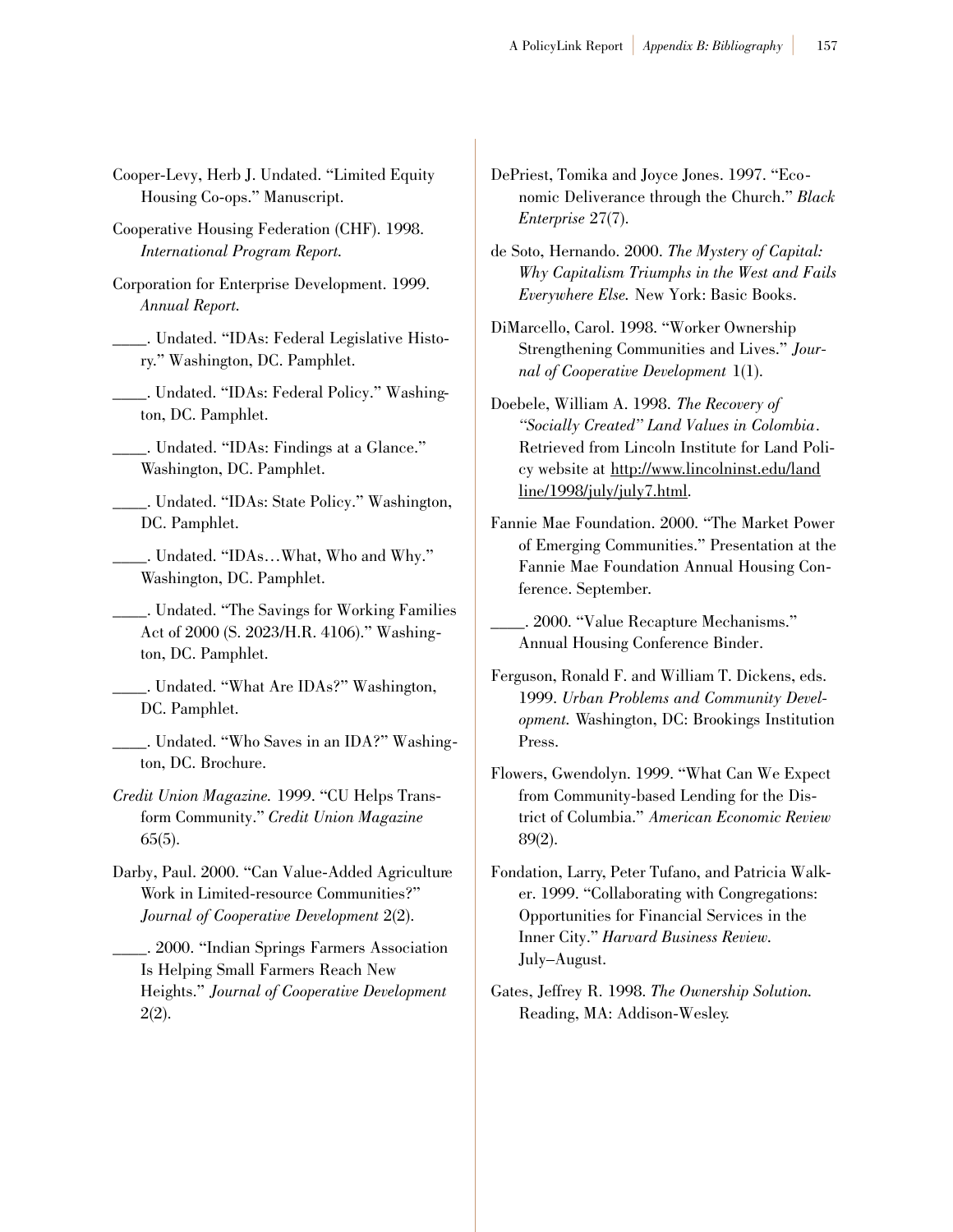- Geisler, Charles and Gail Daneker, eds. 2000. *Property and Values: Alternatives to Public and Private Ownership.* Washington, DC: Island Press.
- Gittell, Ross J. and J. Phillip Thompson. 1999. "Making Social Capital Work: Blending Social Capital and Other Community Assets in Community Economic Development." Paper presented at the Conference on Social Capital and Poor Communities: Building and Using Social Assets to Combat Poverty.
- Gittell, Ross J. and Avis Vidal. 1998. *Community Organizing: Building Social Capital as a Development Strategy.* Thousand Oaks, CA: Sage Publications.
- "Governor Bush Proposes Matched Savings in Individual Development Accounts." 2000. St. Louis, Missouri: Center for Social Development at Washington University in St. Louis. Retrieved from http://gwbweb.wustl.edu/users/csd/press/bush. html.
- Grupe, Michael and Chuck DiRocco. 2000. "Investing in Real Estate Investment Trusts." *American Association of Individual Investors Journal.*
- Hansmann, Henry. 1996. *The Ownership of Enterprise*. Cambridge, MA: The Belknap Press of Harvard University Press.
- Peter D. Hart Research Associates, Inc. 2001. "Poll on Tax Policies and the Needs of Poor and Low-Income Americans." Washington, DC.
- Haynes, Jr., Curtis and Jessica Gordon Nembhard. 1999. "Cooperative Economics: A Community Revitalization Strategy." *Review of Black Political Economy* 27(1).
- Haynes, Jr., Curtis. 1993. "An Essay in the Art of Economic Cooperation: Cooperative Enterprise and Economic Development in Black America." Ph.D. Dissertation, University of Massachusetts, Amherst.
- Heskin, Allan and Jacqueline Leavitt, eds. 1995. *The Hidden History of Housing Cooperatives*. Davis, CA: Center for Cooperatives, University of California.
- Howard, Ted. 1999. "Ownership Matters." *Yes! A Journal of Positive Futures,* Issue #9.
- ICA Group. 2000. *Venture Catalysts Supporting a New Generation of Social Entrepreneurs*. Annual Report.
- Institute for Community Economics (ICE). 1999. "Community Land Trust Activity in the United States." Data Sheet.
- \_\_\_\_. "Designing a Resale Formula." In Kirby White, ed. *The Community Land Trust Legal Manual.* Springfield, MA: Institute for Community Economics. Revised Edition Forthcoming.
- \_\_\_\_. 2000. "Introducing Community Land Trusts." Pamphlet.
- \_\_\_\_. Undated. "An introduction to the Community Land Trust Model." Pamphlet.
- Isbister, John. 1994. *Thin Cats: The Community Development Credit Union Movement in the United States*. Davis, CA: The University of California Center for Cooperatives.
- *Journal of Cooperative Development*. 2000. Multiple articles (2)2.
	- \_\_\_\_. 1999. "Why Cooperatives and Rural Development?" 1(3).
- Kelso, Louis O. and Patricia Hetter. 1967. *Two-Factor Theory: The Economics of Reality*. New York: Vintage Books.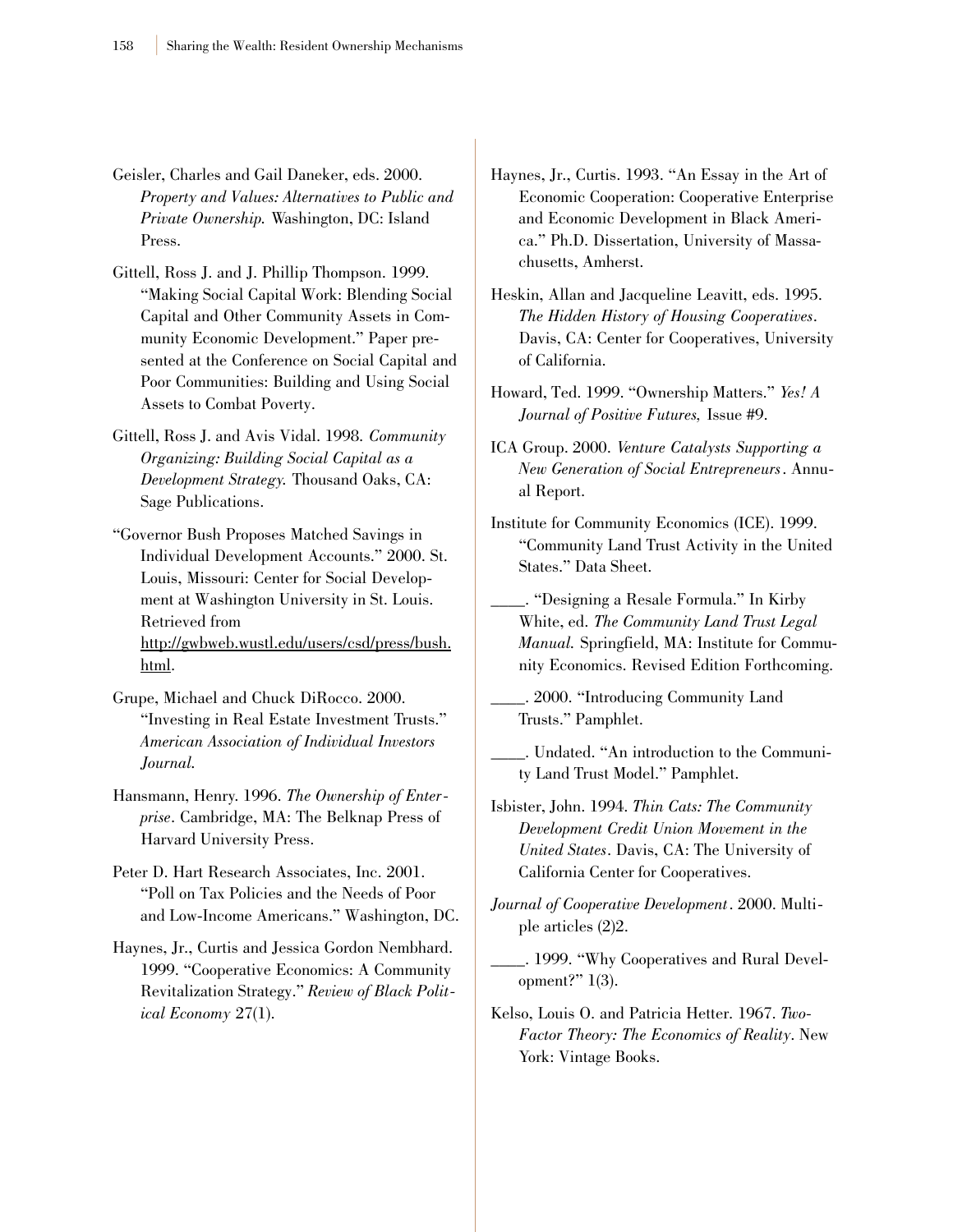- Kennedy, Maureen and Paul Leonard. 2001. *Dealing With Neighborhood Change: A Primer on Gentrification and Policy Choices.* Washington, DC: Brookings Institution Center on Urban and Metropolitan Policy and PolicyLink.
- Kingsley, G. Thomas, Joseph B. McNeely, and James O. Gibson. 1997. *Community Building Coming of Age.* Washington, DC: Development Training Institute and the Urban Institute.
- Kreiner, Sherman with Kenneth Delaney. Undated. "Labor-Sponsored Investment Funds in Canada." Industrial Heartland Labor Investment Forum. Retrieved from http://www.uswa.org/heartland/7canlsif.htm.
- Kretzmann, John B. and John L. McKnight. 1993. *Building Communities from the Inside Out: A Path Toward Finding and Mobilizing a Community's Assets*. Evanston, IL: Institute for Policy Research.
- Krimerman, Len and Frank Lindenfeld, eds. 1992. *When Workers Decide: Workplace Democracy Takes Root in North America.* Philadelphia: New Society Publishers.
- Lam, Alven. 1998. *Policies and Mechanisms on Land Value Capture: Taiwan Case Study*. Retrieved from Lincoln Institute of Land Policy website at http://www.lincolninst.edu/land line/1998/nov/nov5.html.
- Lamiell, Patricia. 1999. "Low-Income Group Uses Expert Tactics." Associated Press. June 8.
- Laursen, Eric. 1998. "The 20-Year Gusher." In *Asset Development International*. Retrieved from http://www.assetpub.com/archive/ps/97- 02psfeb/feb97ps28.html.
- Lipton, Eric. 2001. "Battery Park City is Success, Except for Pledge to Poor." *The New York Times.* January 2.
- Maki, Dean M. and Michael G. Palumbo. 2001. "Disentangling the Wealth Effect: A Cohort Analysis of Household Savings in the 1990s." Federal Reserve Board. Finance and Economics Discussion Series.
- MacLeod, Greg. 1997. *From Mondragon to America: Experiments in Community Economic Development.* Sydney, Nova Scotia: University College of Cape Breton Press.
- McLenighan, Valjean and Kathryn Tholin. 1997. *Partners in Community Building: Mainstream and Community Development Finance Institutions.* Chicago: Woodstock Institute.
- Megson, James D. and Michael O'Toole. 1993. *Employee Ownership: The Vehicle for Community Development and Local Economic Control.* Boston: ICA Group.
- Montgomery, David. 1999. "A Neighborhood Cleans Up: Community Laundry Sells Shares." *The Washington Post.* March 8.
- Moore, Amanda et al. 2001. *Saving, IDA Programs, and Effects of IDAs: A Survey of Participants.* St. Louis: Center for Social Development, Washington University. Research Report.
- National Association of Real Estate Investment Trusts. 1999. *REIT Basics.* Washington, DC.
- National Campaign for Jobs and Income Support. 2001. "Leave No Child Behind?" Washington, DC. Briefing Paper.
- National Cooperative Bank. Undated. "NCB Co-op 100: National Cooperative Bank Presents America's Top 100 Co-op Companies." Washington, DC. Brochure.
- National Cooperative Business Association. Undated. "Agricultural Cooperatives." Washington, DC. Pamphlet.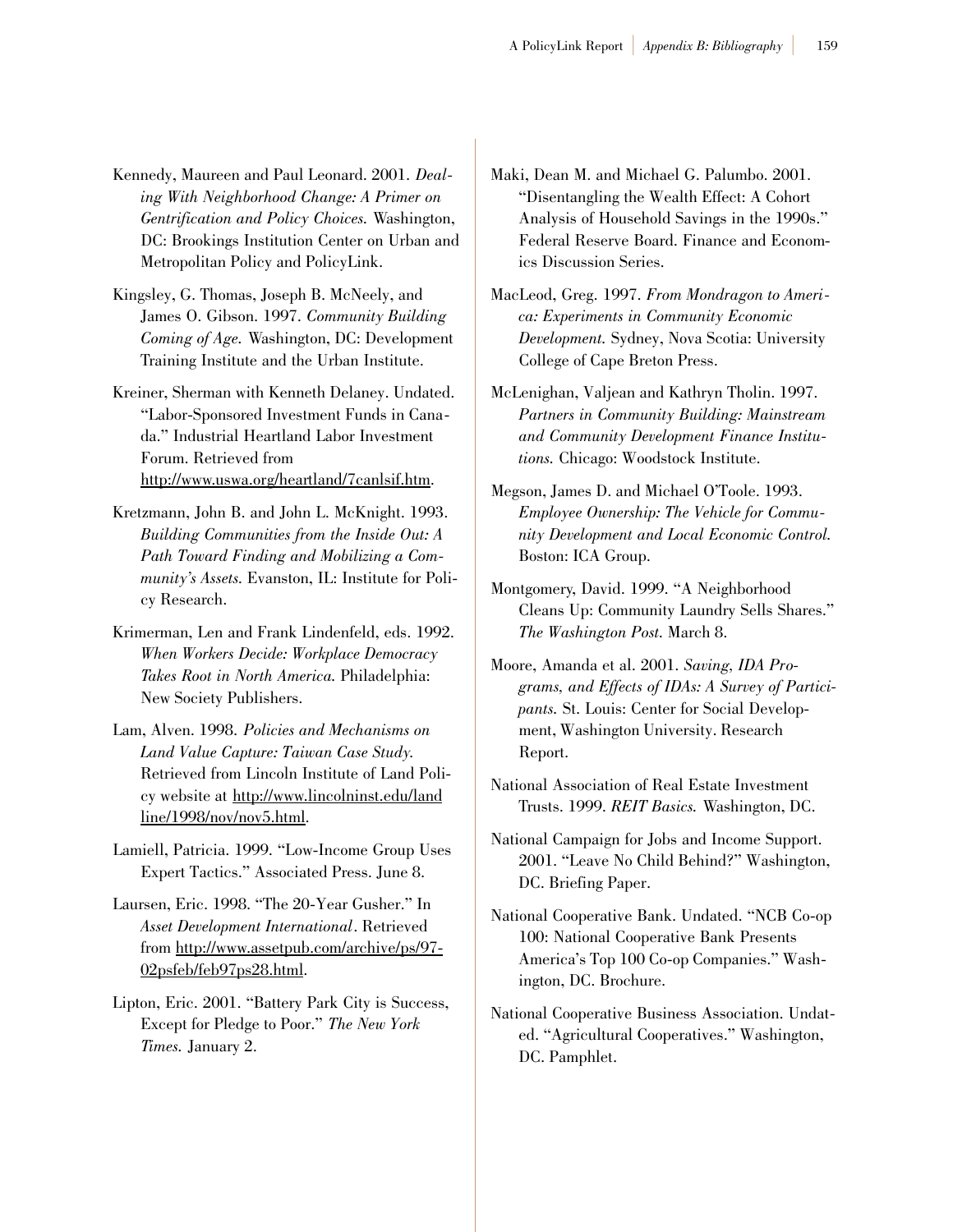\_\_\_\_. Undated. "Cooperatives Are…Cooperative Businesses in the United States." Washington, DC. Pamphlet.

- \_\_\_\_. Undated. "Craft Cooperatives." Washington, DC. Pamphlet.
- \_\_\_\_. Undated. "Food Cooperatives." Washington, DC. Pamphlet.
- \_\_\_\_. Undated. "Housing Cooperatives." Washington, DC. Pamphlet.

\_\_\_\_. Undated. "The NCBA Fund: Promoting and Supporting Cooperatives in the United States and around the World." Washington, DC. Pamphlet.

- *NCBA Cooperative Business Journal*. 2000. "NCBA Applauds USDA Awards of \$4 million to Cooperative Development Centers" 14(7).
- National Federation of Community Development Credit Unions. Undated. "Outreach." Retrieved from http://www.natfed.org/outreach.html.
- Nembhard, Jessica Gordon. 2000. "Entering the New City as Men and Women, Not Mules: Democratic and Humane Economic Development Strategies for Revitalizing Inner Cities." Unpublished Manuscript.
- North Carolina Minority Support Center. Undated. "What Are Credit Unions." Retrieved from http://www.ncmsc.org.
- O'Connor, Alice. 1999. "Swimming Against the Tide: A Brief History of Federal Policy in Poor Communities." In Ronald F. Ferguson and William T. Dickens, eds. *Urban Problems and Community Development.* Washington, DC: Brookings Institution Press.
- Oliver, Melvin L. 2000. "Foreword." In Sheldon Danziger and Jane Waldfoge, eds. *Securing the Future: Investing in Children from Birth to College.* New York, NY: The Russell Sage Foundation.
- Oliver, Melvin L. and Thomas M. Shapiro. 1995. *Black Wealth/White Wealth: A New Perspective on Racial Inequality*. New York: Routledge.
- Olson, Deborah G. and Alan Zundel. 1999. "A Half-Dozen Bold New Ideas for Spreading Capital Ownership." Retrieved from the Capital Ownership Group website at http://www.cog.kent.edu.
- Pierce, Neal and Carol Steinbach. 1987. *Corrective Capitalism: The Rise of America's Community Development Corporations.* New York: Ford Foundation.
- "Policy Considerations for IDAs." Undated. Retrieved from the Center for Social Development website at http://gwbweb.wust1.edu/users/csd/ida/policy considerations.html.
- Priest, Roy. 1999. "Cooperative Approaches Complement Economic Development." *Journal of Cooperative Development.* Fall.
- The Progress Report. Undated. "You Deserve Dividends." Retrieved from http://progress.org/cd26.htm.
- Putnam, Robert D. with Robert Leonardi and Raffaella Y. Nanetti. 1993. *Making Democracy Work: Civic Traditions in Modern Italy.* Princeton, NJ: Princeton University Press.
- Rebello, Joseph. 2001. *"*The Richest 20% of Americans Did Most of the Spending Fueling Late '90s Boom*." The Wall Street Journal*. May 8.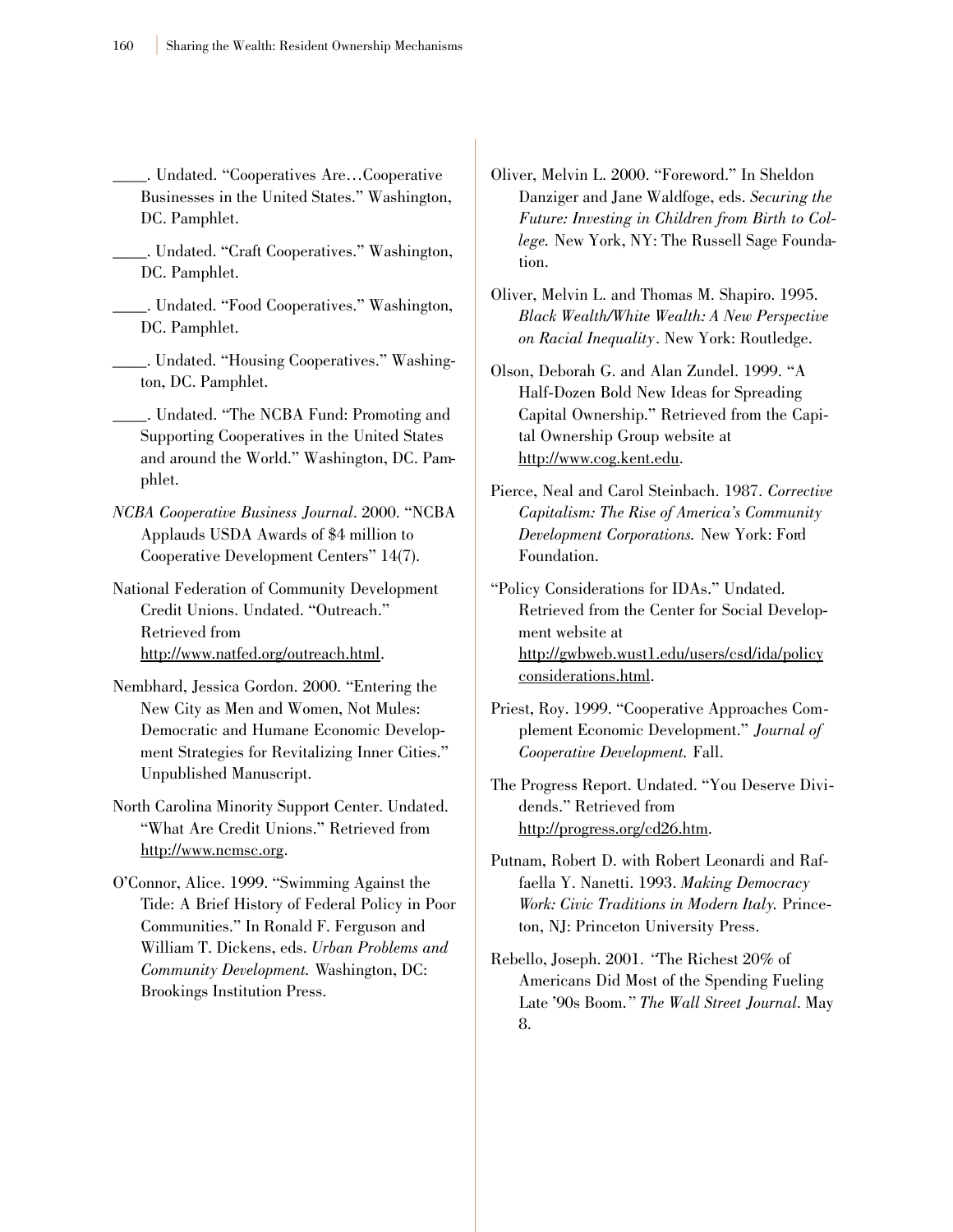- Report of the Twentieth Century Fund Task Force on Community Development Corporations. 1971. *CDCs: New Hope for the Inner City*. New York: Twentieth Century Fund.
- Rohe, William M. and Michael A. Stegman. 1995. "Converting Public Housing to Cooperatives: Lessons from Nashville." In Allan Heskin and Jacqueline Leavitt, eds. *The Hidden History of Housing Cooperatives.* Davis, CA: Center for Cooperatives, University of California.
- Servon, Lisa. 1999. *Bootstrap Capital: Microenterprises and the American Poor*. Washington, DC: Brookings Institution Press.
- Sherraden, Michael; Lissa Johnson; Margaret Clancy; Sondra Beverly; Mark Schreiner; Min Zhan; and Jami Curley. 2000. "Saving Patterns in IDA Programs: Downpayments on the American Dream Policy Demonstration: A National Demonstration of Individual Development Accounts." St. Louis, Missouri: Center for Social Development, George Warren Brown School of Social Work, Washington University.
- Sherraden, Michael. 1991. *Assets and the Poor.* Armonk, NY: M. E. Sharpe, Inc.
- Shragge, Eric, ed. 1993. *Community Economic Development: In Search of Empowerment and Alternatives.* Montreal: Black Rose Books.
- Simonette, Terry. 1999. "The Power of Cooperating with Community-based Organizations." *Journal of Cooperative Development* 2(1).
- Stoutland, Sara E. 1999. "Community Development Corporations: Mission, Strategy, and Accomplishments." In Ronald F. Ferguson and William T. Dickens, eds. *Urban Problems and Community Development.* Washington, DC: The Brookings Institution Press.
- University of California at Davis Center for Cooperatives. Undated. "What Is a Co-op?" Retrieved from http://cooperatives.ucdavis.edu/what/credit.html.
- Urban Strategies Council. 1999. "A Survey of Select National Organizations Providing Support to the Community Building Field." Oakland, CA: Urban Strategies Council.
- U.S. Department of Housing and Urban Development, Office of Community Planning and Development. 1996. *The Community and Individual Investment Corporation: A guide to a new economic partnership between citizens, government, communities and the private sector*. Washington, DC: U.S. Department of Housing and Urban Development.
- \_\_\_\_. 1996. "Mrs. Clinton Joins HUD in Launching New Community Empowerment Banking Initiative to Revitalize Impoverished Areas." Press Release. December 9.
- Vidal, Avis. 1992. *Rebuilding Communities: A National Study of Urban Community Development Corporations.* New York: Graduate School of Management and Urban Policy, New School for Social Research.
- Walker, Christopher and Mark Weinheimer. 1998. *Community Development in the 1990s.* Washington, DC: The Urban Institute.
- Walsh, Joan. 1997. *Stories of Renewal: Community Building and the Future of Urban America.* New York: Rockefeller Foundation.
- Warren, Mark R., J. Phillip Thompson, and Susan Saegert. 1999. "Social Capital and Poor Communities: a Framework for Analysis." Paper presented at the Conference on Social Capital and Poor Communities: Building and Using Social Assets to Combat Poverty.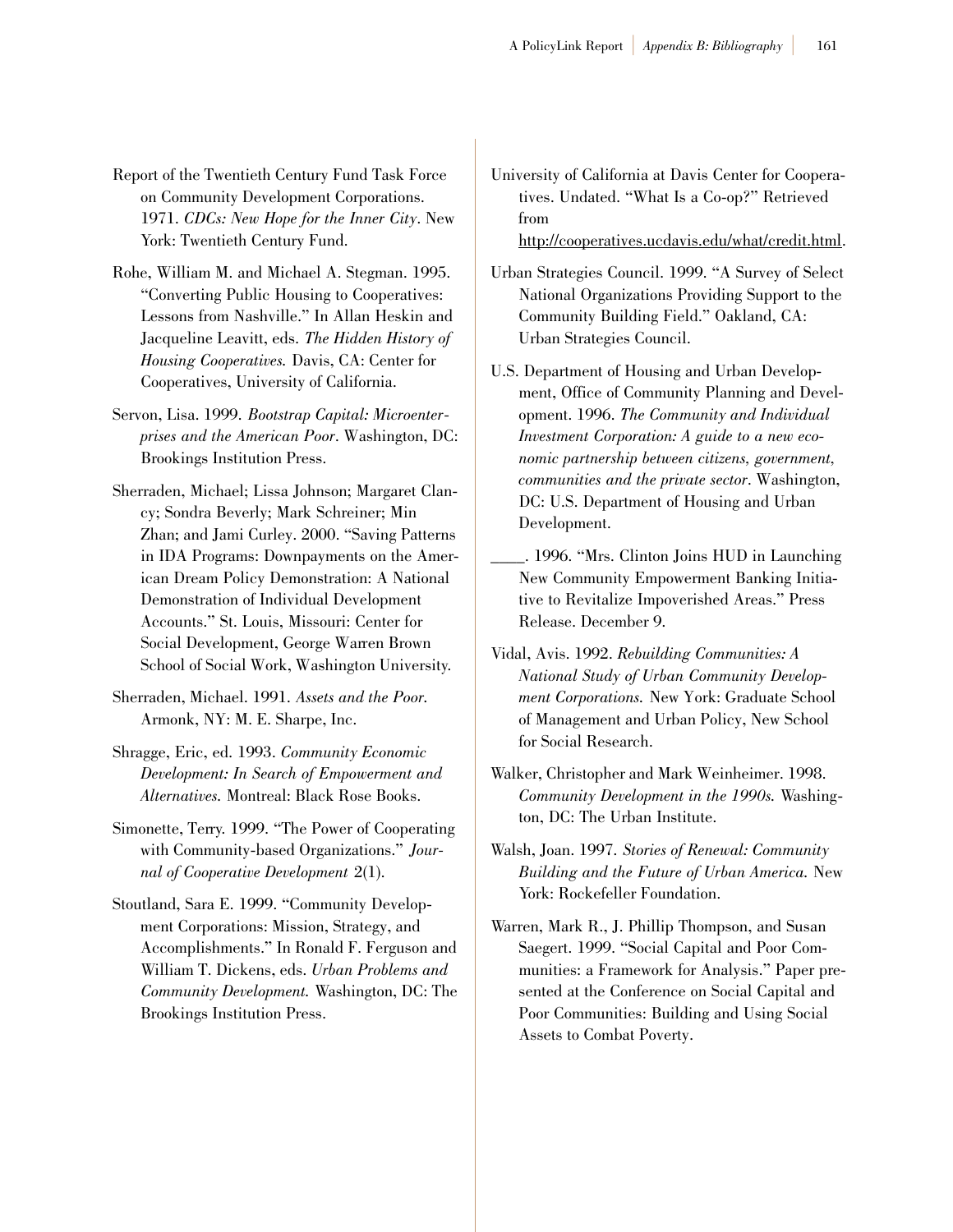- White, Kirby and Charles Matthei. 1987. "Community Land Trusts." In S. Bryun and J. Meehan, eds. *Beyond the Market and the State.* Philadelphia: Temple University Press.
- Whyte, William F. and Kathleen K. Whyte. 1991. *Making Mondragon Work: The Growth and Dynamics of The Worker Cooperative Complex.* Ithaca, NY: Cornell University.
- Williams, Junious; Jessica Pitt; and Lillian Yee. 1999. *A Survey of Selected National Organizations Providing Support to the Community Building Fields*. Oakland, CA: Urban Strategies Council.
- Williams, Stockton. 2001. "The New Markets Tax Credit: A Promising Tool for Community Revitalization." *Community Investments*. San Francisco: Federal Reserve Bank of San Francisco. Community Affairs Unit publication. April.
- Wolff, Edward N. 2000. "Recent Trends in Wealth Ownership, 1983–1998." New York: Jerome Levy Economics Institute Working Paper 300, at http://www.levy.org/docs/wrkpap/papers/300. html.

\_\_\_\_. 1995*. Top Heavy: The Increasing Inequality of Wealth in America and What Can Be Done About It.* New York: The Twentieth Century Fund.

- Woolcock, Michael. 1998. "Social Capital and Economic Development: Toward a Theoretical Synthesis and Policy Framework." *Theory and Society* 27.
- Zdenedk, Robert. 1987. "Community Development Corporations." In Severyn Bruyn and James Meehan, eds. *Beyond the Market and the State.* Philadelphia: Temple University Press.
- Zielenbach, Sean. 2000. *The Art of Revitalization: Improving Conditions in Distressed Inner-City Neighborhoods.* New York: Garland Publishing, Inc.
- Zuckerman, Laurence. 2001. "Divided, An Airline Stumbles." *The New York Times*. Business Section. March 14.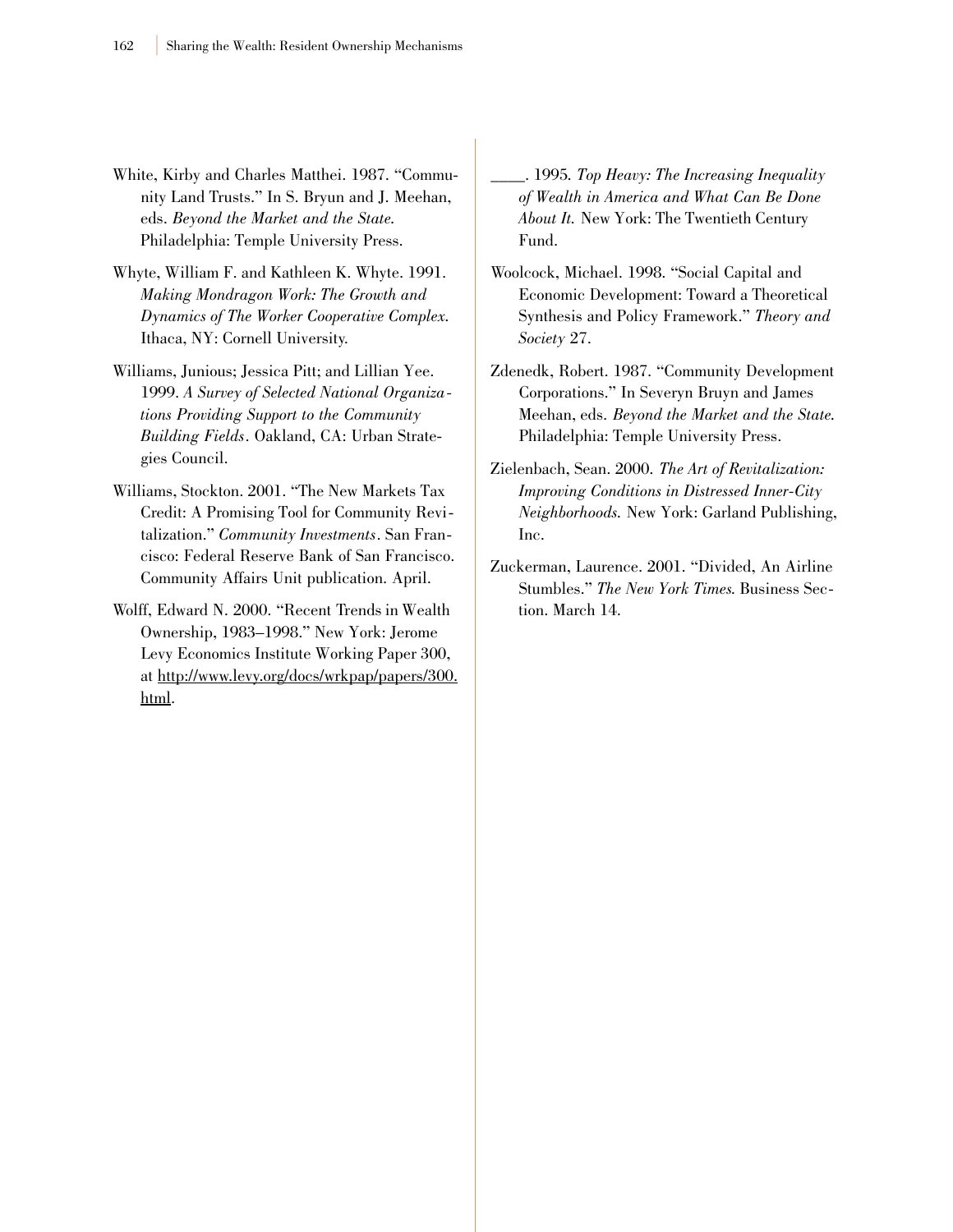## **Glossary**

## Appendix **c**

### **Assets vs. income**

- "Assets refers to the stock of wealth in a household. In contrast, income refers to the flow of resources in a household, a concept associated with consumption of goods and services and standard of living."<sup>296</sup>
- "Tangible assets are legally held and include physical property as well as rights that function in much the same way as physical property."297
- "Intangible assets are more nebulous, not legally held, and often based imprecisely on individual characteristics or social and economic relations." Intangible assets include access to credit, human capital, cultural capital, informal social capital, formal social capital, and political capital.<sup>298</sup>

<sup>296</sup> Michael Sherraden, *Assets and the Poor* (Armonk, NY: M.E. Sharpe, 1991), p. 5.

<sup>297</sup> Sherraden, p. 101.

<sup>298</sup> Sherraden, pp. 103–104.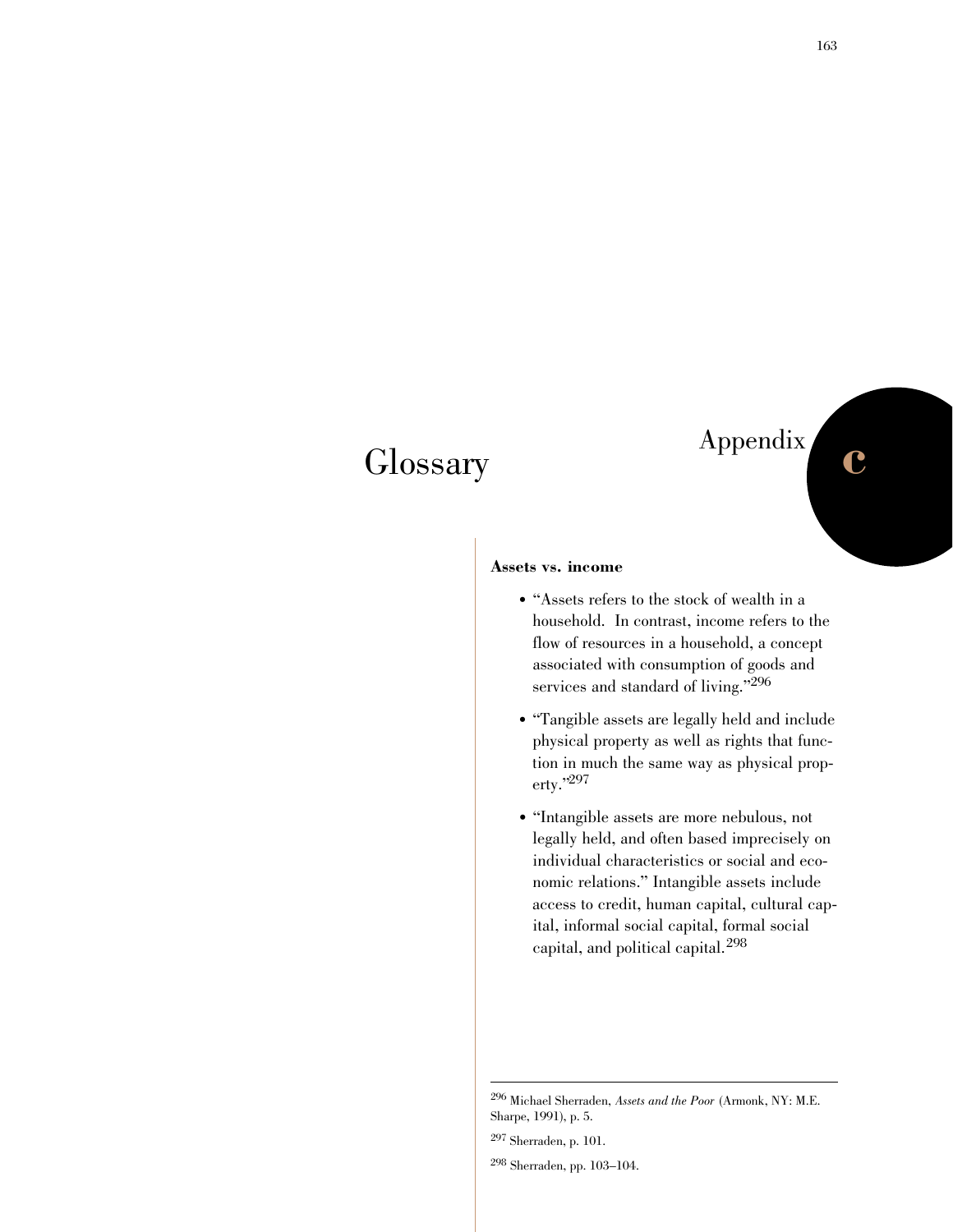### **Community and Individual Investment Corporation (CIIC)**

Refers to a 1996 HUD initiative involving the establishment of resident-owned financial institutions in Empowerment Zones and Enterprise Communities that would provide access to capital in inner-city communities.<sup>299</sup>

### **Community Building**

Refers to an evolutionary approach to community development that involves comprehensive revitalization efforts that build explicit linkages between place-based (development of physical places) and people-based (providing opportunities for individuals) strategies to address poverty.

### **Community Building Individual Development Account (CB/IDA)**

Refers to a possible expansion of the existing Individual Development Account (IDA) concept. A CB/IDA is a ROM model that would allow account holders to invest either all or a proportion of IDA savings in a broader array of community assets such as existing or expanding businesses or real estate development projects.

### **Community Building Real Estate Investment Trust (CB/REIT)**

Refers to a ROM model that adapts a real estate investment trust such that lowincome/low-wealth residents would own shares in a portfolio of properties as a way to gain an ownership stake in local or regional real estate development.

### **Community Building Trust (CBT)**

Refers to a community-controlled trust that would receive a portion of the profits from a development project(s). A CBT would include community residents as owners and shareholders in the trust, enabling them to have a voice in the policy and operational decisions related to the trust and to accrue financial benefits from development proceeds.

#### **Community Development**

Refers to "a concerted effort by public and private actors to stimulate financial, social, and human capital investment in low-income neighborhoods."300

### **Community Development Block Grant (CDBG)**

Refers to a federal program that began operation in 1975 and is run by the federal Department of Housing and Urban Development (HUD). CDBG funding can be used for a broad range of community development activities, including neighborhood revitalization, economic development, and improved community facilities and services.301

<sup>299</sup> Department of Housing and Urban Development (HUD), Office of Community Planning and Development, *The Community and Individual Investment Corporation: A guide to a new economic partnership between citizens, government, communities and the private sector* (Office of Community Planning and Development, 1996).

<sup>300</sup> Christopher Walker and Mark Weinheimer, *Community Development in the 1990s* (Washington, DC: The Urban Institute, 1998), p. 16.

<sup>301</sup> Center on Budget and Policy Priorities website at http://www.cbpp.org.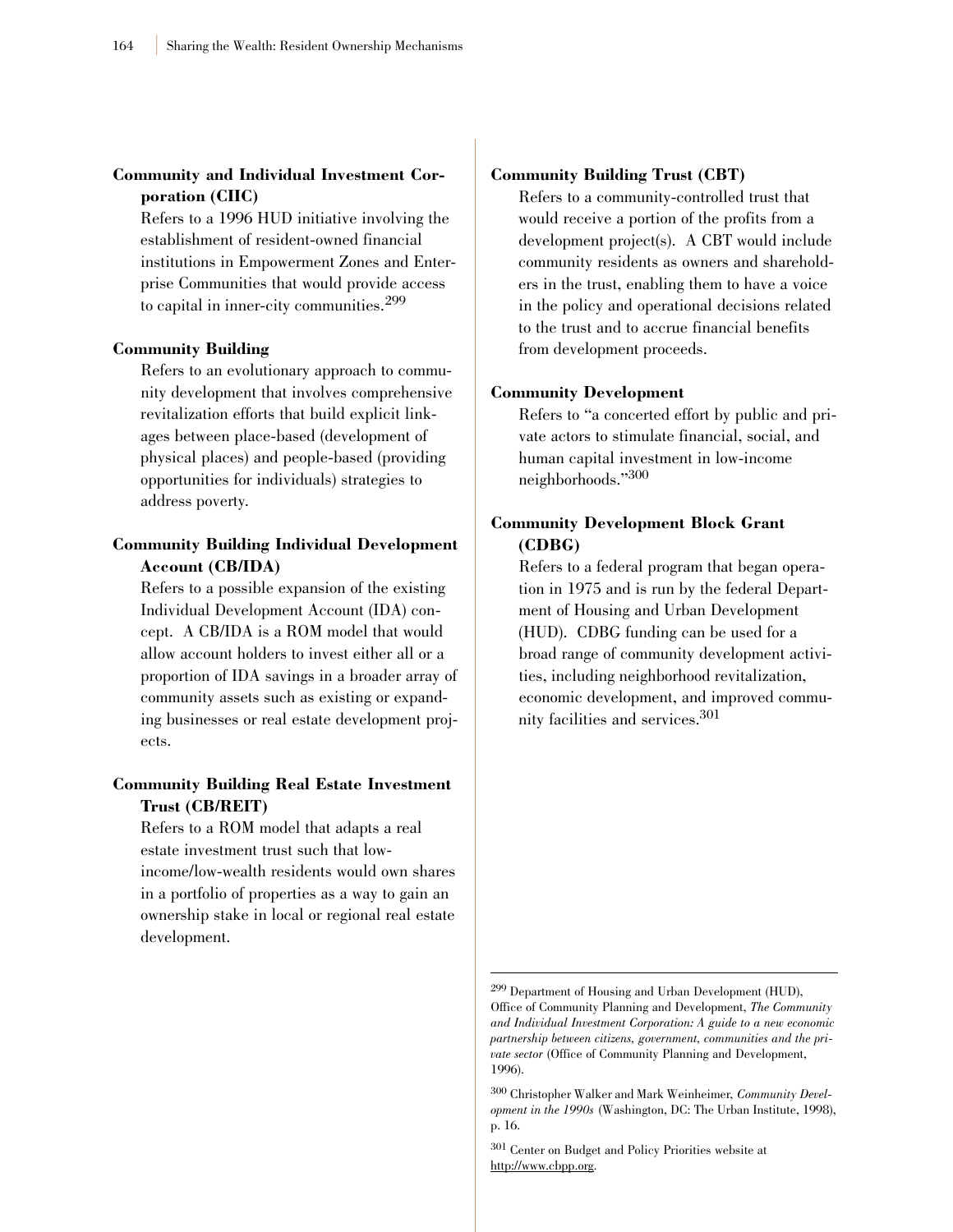### **Community Development Corporation (CDC)**

A CDC is a nonprofit corporation set up under Section 501(c)(3) of the Internal Revenue Code. "CDCs are formed by residents, small business owners, congregations, and other local stakeholders to revitalize a low- and/or moderate-income community. CDCs typically produce affordable housing and create jobs for community residents. Jobs are often created through small or micro business lending or commercial development projects. Some CDCs also provide a variety of social services to their target area."302

### **Community Development Credit Union (CDCU)**

Refers to a financial cooperative owned and operated by lower-income persons that provides affordable credit and retail financial services to low-wealth communities.<sup>303</sup>

### **Community Development Financial Institution (CDFI)**

Refers to private sector financial intermediaries that aim to address the unmet financial needs of residents and institutions in lowincome/low-wealth communities. CDFIs include community development banks, community development credit unions, nonprofit loan funds, micro-enterprise loan funds, and community development venture capital funds.

<sup>302</sup> National Congress for Community Economic Development (NCCED) website at http://www.ncced.org.

<sup>303</sup> CDFI Coalition website at http://www.CDFI.org.

<sup>304</sup> Institute for Community Economics (ICE), "An Introduction to the Community Land Trust Model," pamphlet, undated.

<sup>305</sup> Federal Financial Institutions Examination Council (FFIEC) at http://www.ffiec.gov/cra/history.htm.

<sup>306</sup> "Cooperatives Are…Cooperative Business in the United States." National Cooperative Business Association (NCBA) brochure, undated.

### **Community Equity Mechanism (CEM)**

Refers to a PolicyLink term for an array of strategies that enable low-income/low-wealth residents to gain access to opportunities and benefits from regional economic activity. Examples of CEMs include mechanisms that enable low-income/low-wealth residents to connect to suburban jobs or seek community benefits from public subsidies of development. A resident ownership mechanism is a form of community equity mechanism.

### **Community Land Trust (CLT)**

"Community land trusts are democratically controlled nonprofit organizations that own real estate in order to provide benefits to local communities—and in particular to make land and housing available to residents who cannot otherwise afford them."<sup>304</sup>

### **Community Reinvestment Act (CRA)**

"The Community Reinvestment Act is intended to encourage depository institutions to help meet the credit needs of the communities in which they operate, including low- and moderate-income neighborhoods, consistent with safe and sound banking operations. Enacted by Congress in 1977 (12U.S.C. 2901), the CRA requires that each insured depository institution's record in helping meet the credit needs of its entire community be evaluated periodically. That record is taken into account in considering an institution's application for deposit facilities, including mergers and acquisitions."305

### **Cooperative (Co-op)**

"A cooperative is an autonomous association of persons united voluntarily to meet their common economic, social, and cultural needs and aspirations through a jointly-owned and democratically-controlled enterprise."<sup>306</sup>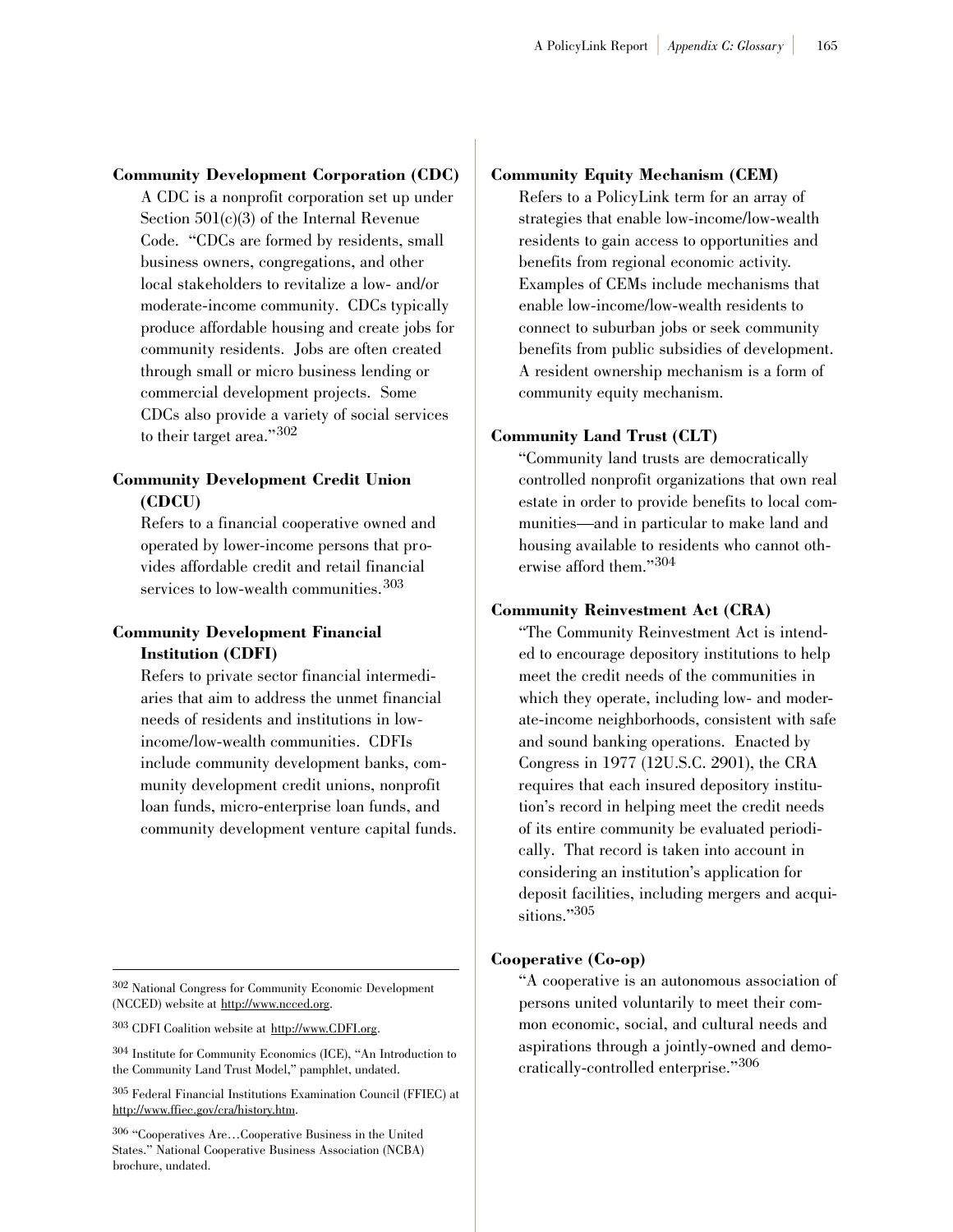### **Customer Stock Ownership Plan (CSOP)**

Refers to a conceptual model whereby customers would own shares in a business they patronize. "The goal of the CSOP is to craft a capital structure that will capture some portion of that value for those whose patronage maintains that value."<sup>307</sup>

### **Corporation for Enterprise Development (CFED)**

"The Corporation for Enterprise Development promotes asset-building and economic opportunity strategies—primarily in low-income and distressed communities—that bring together community practice, public policy, and private markets in new and effective ways."<sup>308</sup> CFED has played a major role in setting up Individual Development Account (IDA) programs across the United States in partnership with community-based organizations.

### **Development Supported Individual Development Account (DS/IDA)**

Refers to a conceptual ROM model that would expand the existing Individual Development Account (IDA) concept so that IDA matching funds would be supplemented by proceeds from local real estate development projects.

### **Earned Income Tax Credit (EITC)**

The Earned Income Tax Credit (EITC) is a tax reduction and wage supplement for low- and moderate-income working families. Enacted in 1975, the EITC is administered by the federal government through the income tax system and can provide a cash refund even to families whose incomes are so low that they do not owe taxes.309

### **Economic Development Initiative (EDI)**

Signed into law in 1994, the Economic Development Initiative of the federal Department of Housing and Urban Development "promotes the use of grant funds in tandem with the Economic Development Loan Fund (Section 108)." The EDI's central purpose is to subsidize loan guarantee funds as a way to assist localities in carrying out economic development activities leveraging public and private dollars.<sup>310</sup>

### **Employee Stock Ownership Plan (ESOP)**

Refers to a plan that enables employees to own all or part of a company's stock. Depending on how they are organized, ESOPs provide varying degrees of ownership and control on the part of workers.

### **Empowerment Zone (EZ)**

Refers to a component of the federal Department of Housing and Urban Development's Initiative for Renewal Communities, Empowerment Zones, and Enterprise Communities. Beginning in 1994, the Initiative seeks to facilitate "the investment necessary for sustainable economic and community development" in designated urban and rural areas through federal grants, tax incentives, and partnerships with government, for-profit, and nonprofit entities.<sup>311</sup>

<sup>308</sup> http://www.cfed.org/about/summary.html.

<sup>310</sup> Federal Department of Housing and Urban Development website at http://www.hud.gov/cpd/edi.html.

<sup>307</sup> Jeff Gates, *The Ownership Solution* (Reading, MA: Addison Wesley, 1998), p. 73.

<sup>309</sup> Center on Budget and Policy Priorities website at http://www.cbpp.org/11-4-00sfp.pdf and Center for Community Change website at http://www.communitychange.org.

<sup>311</sup> Federal Department of Housing and Urban Development website at http://www.hud.gov/offices/cpd/ezec/about/ezecinit.cfm.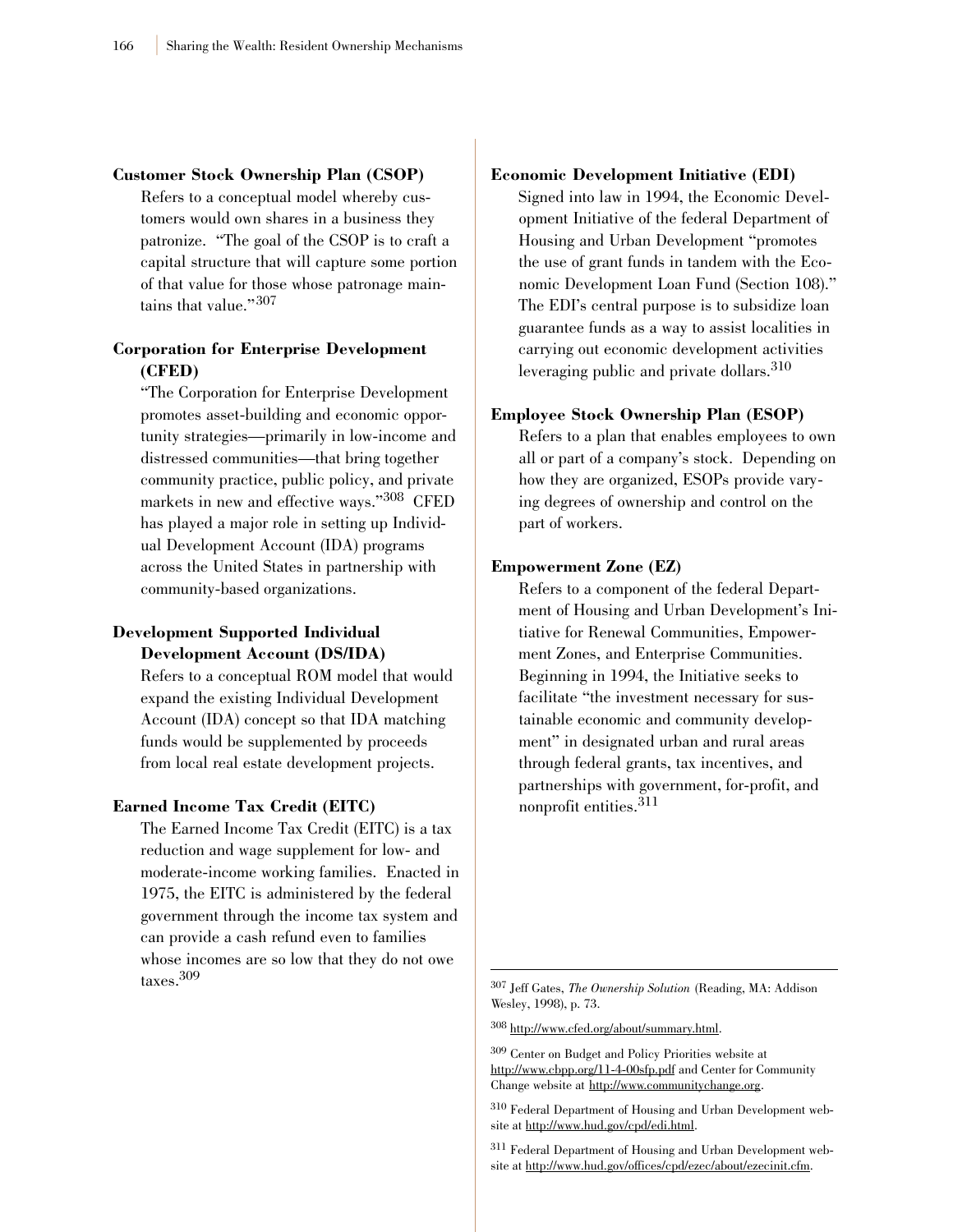#### **Equitable Development**

A PolicyLink term that refers to a practical and policy framework that aims to engage and direct market forces to benefit low-income/lowwealth residents and communities. It includes multifaceted strategies designed to ensure individual and community benefit from neighborhood improvement; support meaningful resident participation in decision-making; and integrate people-oriented services with placeoriented neighborhood and regional development.

# **General Stock Ownership Corporation (GSOC)**

Refers to a conceptual model "in which ownership [in a corporation] is based on geography or citizenship."<sup>312</sup> While there are no existing examples of a GSOC, "the GSOC's unusual blend of individual ownership and communitywide participation makes it easily adaptable to situations in which people wish to have a shared stake in the development of common resources."313

# **Individual Development Account (IDA)**

An IDA is an incentive-based savings account for low-income people designated for the purposes of home purchase, education, and business development.<sup>314</sup>

<sup>317</sup> NCCED website at http://www.ncced.org/aboutncced/.

<sup>318</sup> NCBA website at http://ncba.org/intro.cfm.

## **Institute for Community Economics (ICE)**

"ICE, founded in 1967, is a national organization that promotes the just allocation of resources in communities in ways that address the needs of low-income families. Through technical assistance, financial support, and advocacy, ICE builds the capacity of a national network of community land trusts (CLTs) and other locally controlled organizations for permanently affordable housing and community economic development."<sup>315</sup>

## **Limited Equity Housing Co-op (LEHC)**

Refers to shared ownership of a building by its residents where affordable membership prices for resident-owners can be maintained by controlling the maximum price at which memberships can be resold.<sup>316</sup>

# **National Congress for Community Economic Development (NCCED)**

"The National Congress for Community Economic Development (NCCED) is the trade association and advocate for the communitybased development industry. Founded in 1970, NCCED represents over 3,600 community development corporations (CDCs) across America."317

# **National Cooperative Business Association (NCBA)**

Founded in 1916, the National Cooperative Business Association (NCBA) is a national cross-industry membership and trade association representing cooperatives—over 100 million Americans and 47,000 businesses ranging in size from small buying clubs to businesses included in the Fortune 500.<sup>318</sup>

<sup>312</sup> Gates, p. 76.

<sup>313</sup> *Ibid.,* p. 77.

<sup>314</sup> Corporation for Enterprise Development (CFED) website at http://www.cfed.org.

<sup>315</sup> ICE website at http://www.iceclt.org/about.html.

<sup>316</sup> Herb Cooper-Levy, "Limited Equity Housing Co-ops," manuscript, undated, p. 1.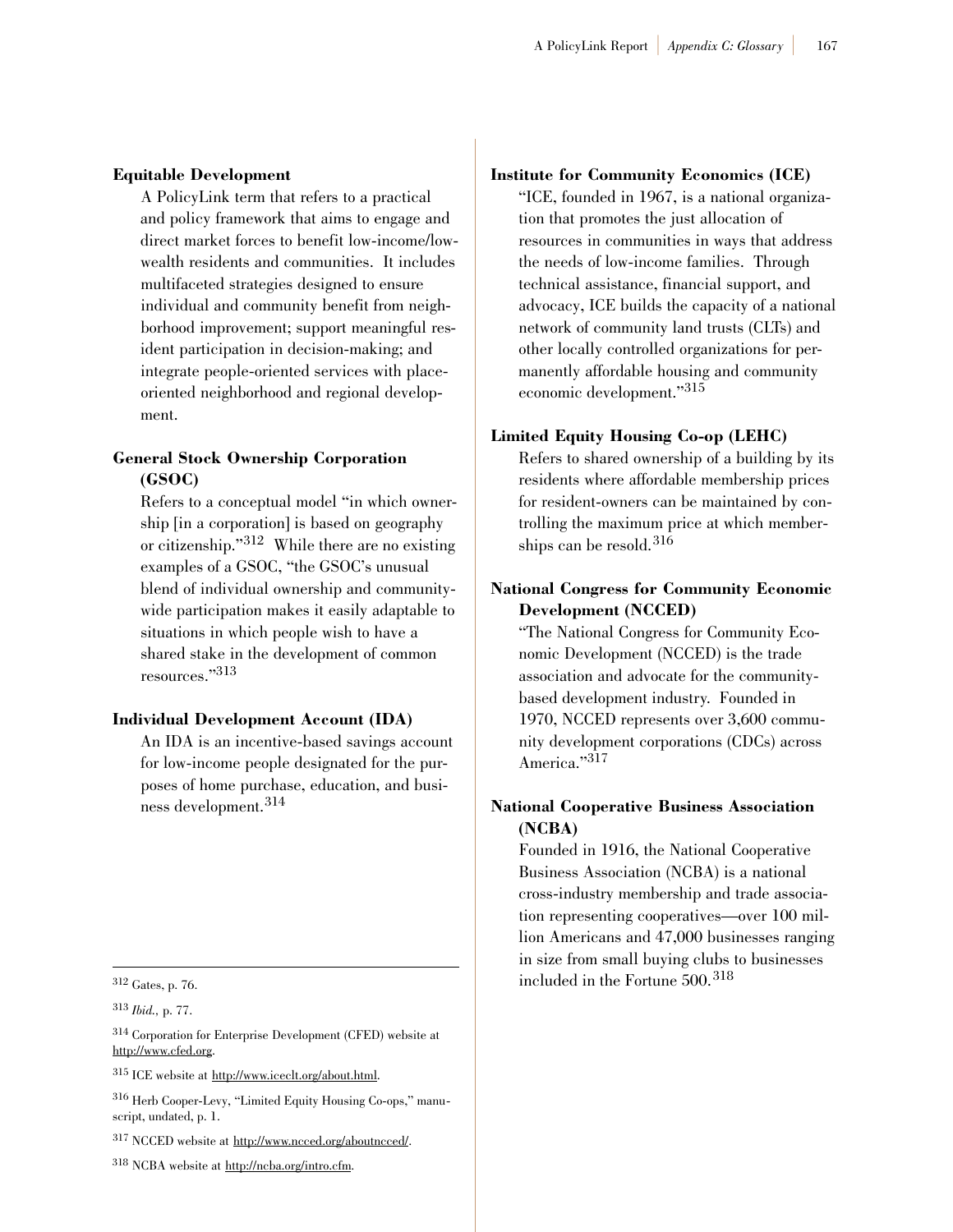#### **Real Estate Investment Trust (REIT)**

Refers to a corporation or business trust that owns a portfolio of income-producing properties.

## **Resident Ownership Mechanism (ROM)**

Refers to a PolicyLink term for strategies and tools to enable low-income/low-wealth residents to gain an ownership stake in the revitalization of their communities.

#### **Resident Stock Ownership Plan (RSOP)**

Refers to a conceptual strategy whereby residents would hold shares in businesses that serve the community but are owned and operated outside of the community.

#### **Social Capital**

Refers to "norms, shared understandings, trust, and other factors that make relationships feasible and productive."<sup>319</sup> Measures of social capital within a community development context include "(1) individual capacities (e.g., neighborhood leadership, individual's technical and organizational skills); (2) internal neighborhood organizational capacity (e.g., the capacity of newly organized CDCs to undertake real estate development projects); and (3) network or 'linkage' capacity."320

# **Temporary Assistance for Needy Families (TANF)**

Congress created Temporary Assistance for Needy Families (TANF) as a replacement for the Aid to Families with Dependent Children (AFDC) program which it ended in 1996 as part of the welfare reform package. TANF provides capped funding to states in the form of a block grant. "Each states determines which families will be served, the type and level of assistance they will receive, the requirements families must meet to be eligible for aid, and the length of time families may receive assistance."321

#### **Value Recapture**

"Value recapture is any activity that redirects market-generated funds in a revitalizing community for the benefit of existing community residents."322

## **Value Recapture Mechanism (VRM)**

Refers to specific tools and strategies that channel market-generated funds into "activities that benefit residents, either individually or collectively."323

## **Value Recapture Trust (VRT)**

"A value recapture trust is a real estate-based approach that identifies and secures strategic properties throughout the neighborhood and places these properties or the revenue generated from them into some form of trust, revenues from which are used for the benefit of the community."324

## **Worker Cooperative**

Refers to a 100 percent employee-owned company that is democratically organized on the basis of one-member, one-vote.

<sup>319</sup> Ronald Ferguson and William T. Dickens, eds., *Urban Problems and Community Development* (Washington DC: Brookings Institution Press, 1999), p. 5.

<sup>320</sup> Ross J. Gittell and Avis Vidal, *Community Organizing: Building Social Capital as a Development Strategy* (Thousand Oaks, CA: Sage Publications, 1998), p. 25.

<sup>321</sup> Brookings Institution website at http://www.brook.edu/wrb/publications/pb/pb01/pb01.htm.

<sup>322</sup> Fannie Mae Foundation, *Value Recapture Mechanisms* (Annual Housing Conference binder, 2000), p. 3. Used with permission.

<sup>323</sup> *Ibid*., p. 3.

<sup>324</sup> *Ibid*., p. 12.